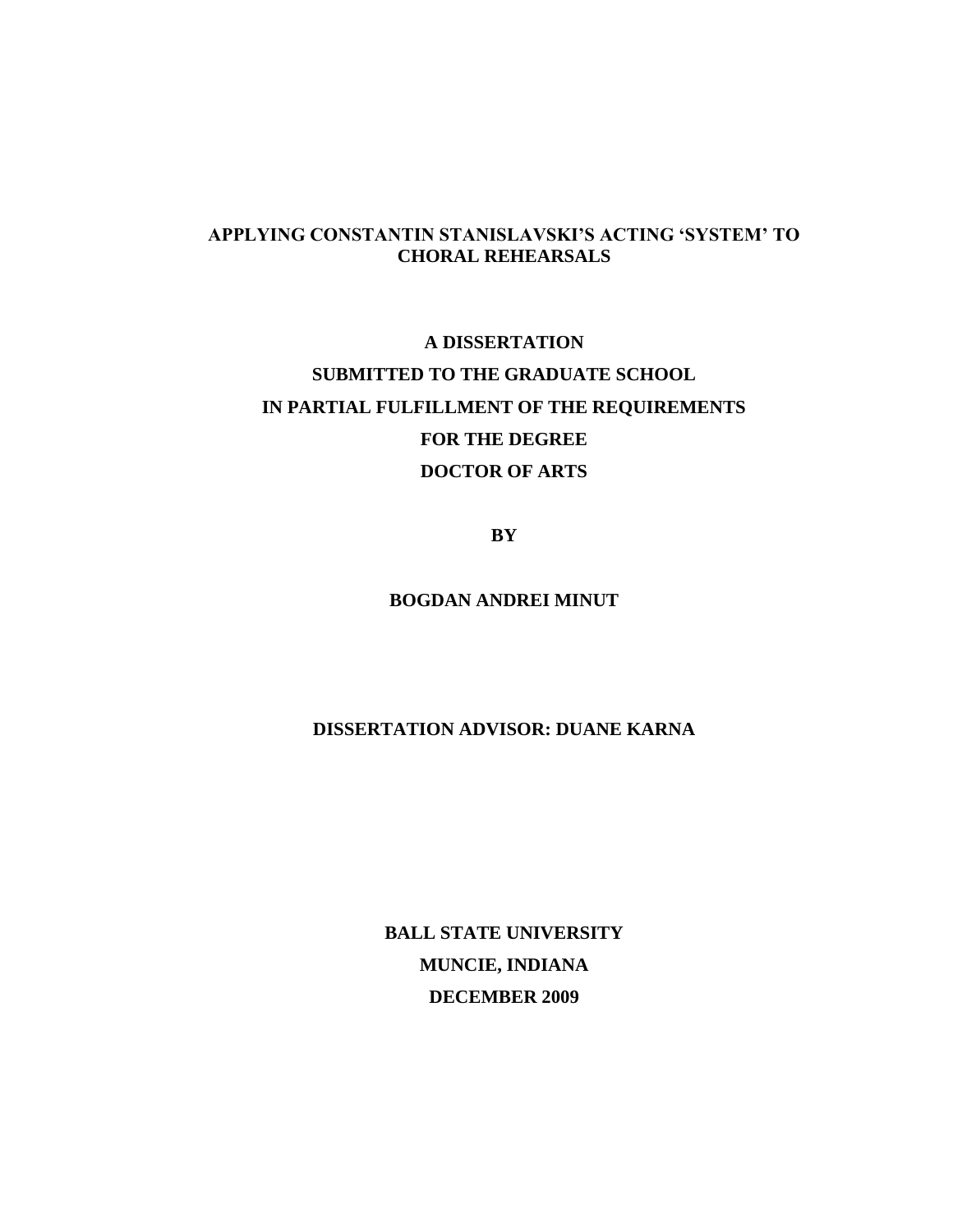Copyright © 2009 by Bogdan Andrei Minut

All rights reserved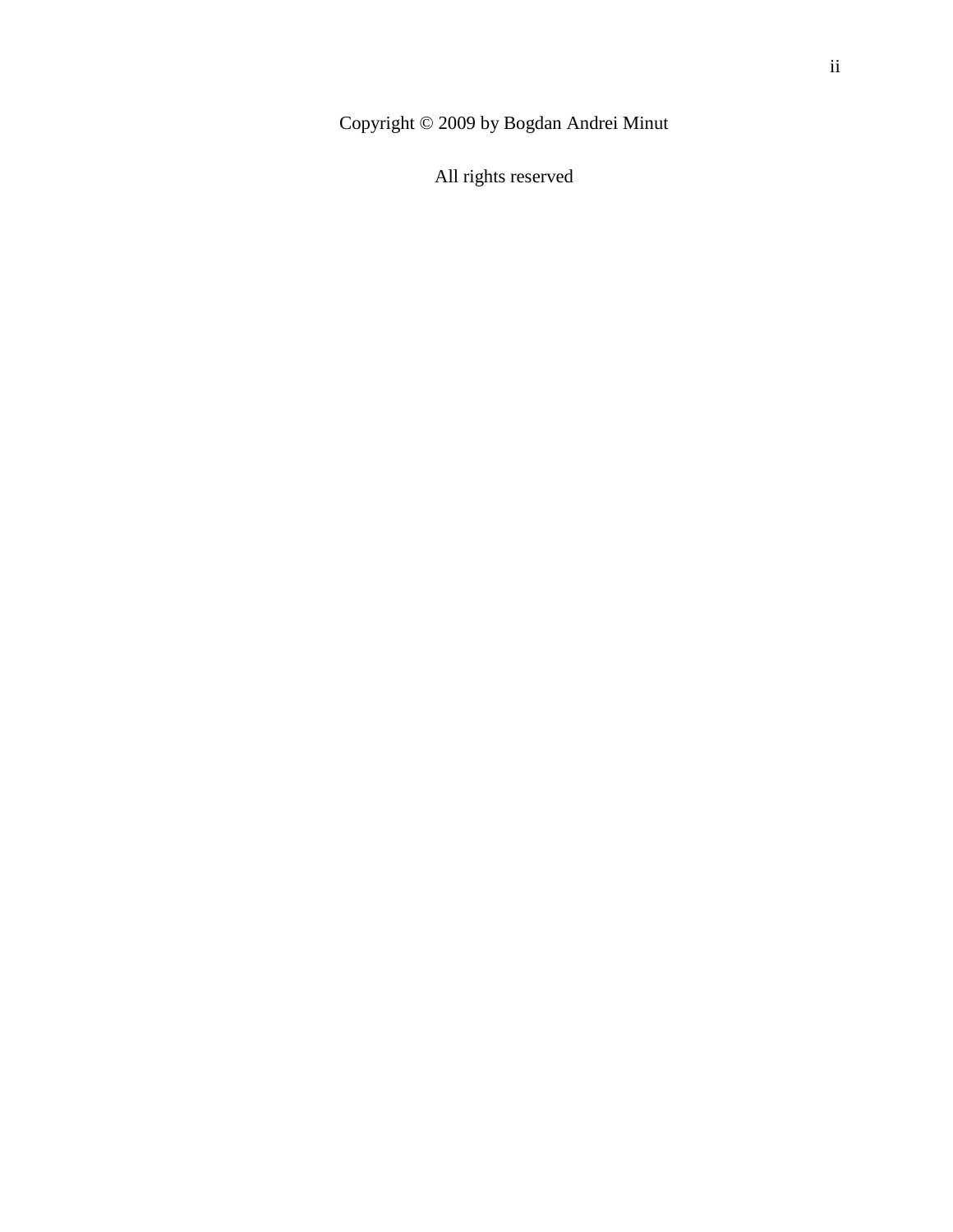#### ACKNOWLEDGEMENTS

I would like to express my sincere gratitude to my doctoral committee members, Dr. Duane Karna, Dr. Douglas Amman, Dr. James Helton, Dr. Jody Nagel, and Dr. Elizabeth Bremigan, as well as former committee member Dr. Jeffrey Carter, for their guidance and support throughout my doctoral studies at Ball State University. Special thanks go to Dr. Jeffrey Pappas, former Director of Choral Activities, for his support of my research and for allowing me to work with his student ensemble on this study, to Dr. Kirby Koriath and Dr. Linda Pohly, former and present Coordinators of Graduate Studies in Music, respectively, for their constant care and support, and to Mrs. Linda Elliott for her administrative work. The talented singers of the Ball State University Chamber Choir, including Assistant Director and accompanist (now) Dr. Jill Burleson, and of the Concert Choir played a major role in this research and I want to thank them all for their patience, understanding, and willingness to try something a little different.

I would also like to express my deep appreciation for the life, work, and artistry of Constantin Stanislavski who gave so much in particular to the art of the theater but also to all performing arts in general. His vision and ideals of true art are inspiring to me.

I feel blessed to have studied choral music and conducting in my native Romania with Dr. Marin Constantin, Dr. Petre Crăciun, Dr. Ioan Golcea, Dr. Dan Mihai Goia, and Mr. Lucian Fetilă, who introduced me not only to the vocabulary, repertory, and intricacies of this discipline, but also to hints of the Stanislavski 'system' and psychotechnique. Additionally, my experience as observer of the activity of the Romanian

iii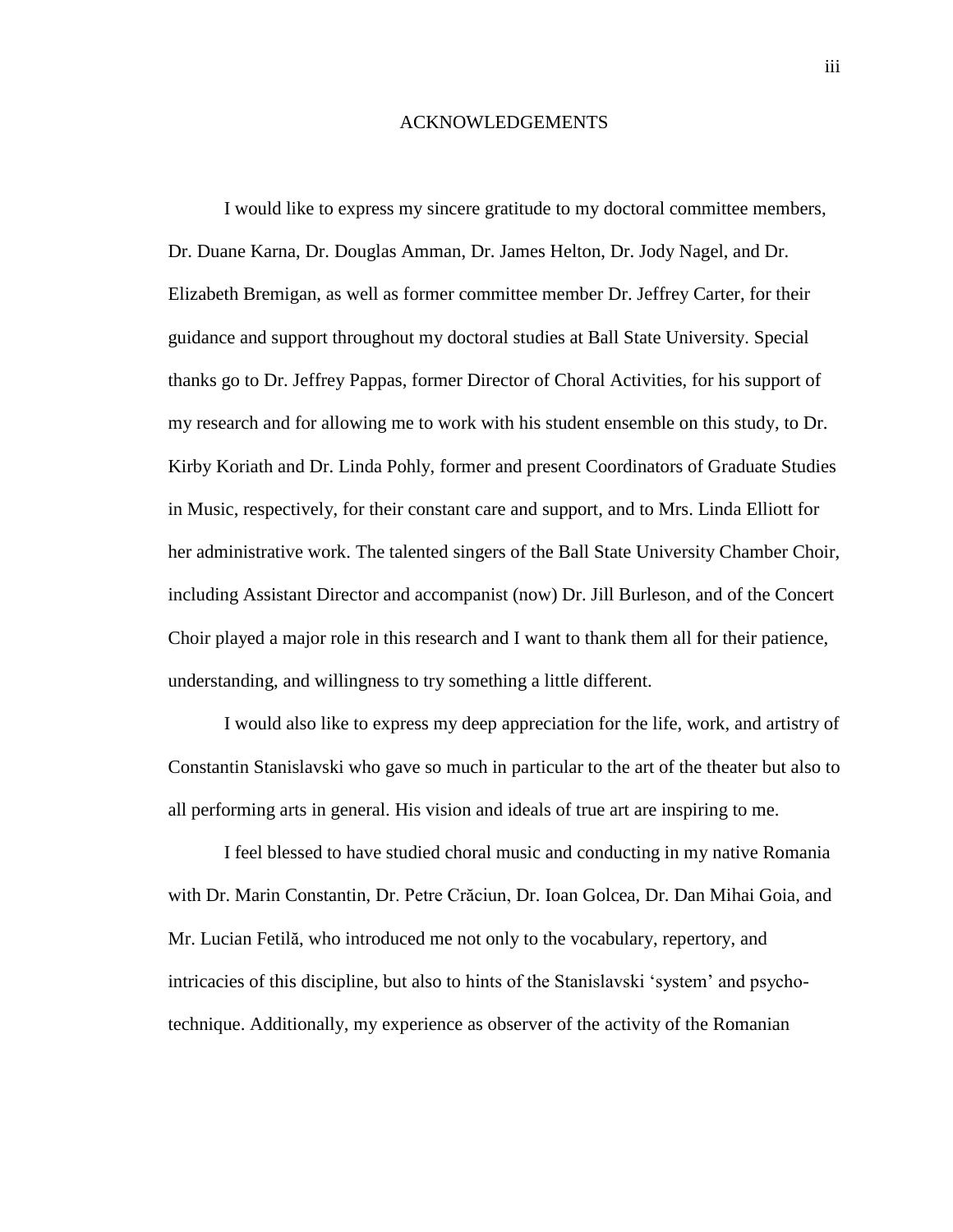National Chamber Choir *Madrigal* was inspiring and played a major role in my artistic formation. All of them deserve my sincere reverence.

I also want to express special thanks to Mrs. Reanelle Heritage, Mr. David Steele DDS, as well as to all my friends at Saint Bartholomew Catholic Parish in Columbus, Indiana, including Fr. Clement Davis, Mrs. Erika Gaal, parish staff, and members of the music ministry for their constant help, support, and encouragements.

Last but not least, I would like to thank my wife, sons, and extended family for their help, patience, care, support, understanding, and encouragement through the process of researching and writing this dissertation.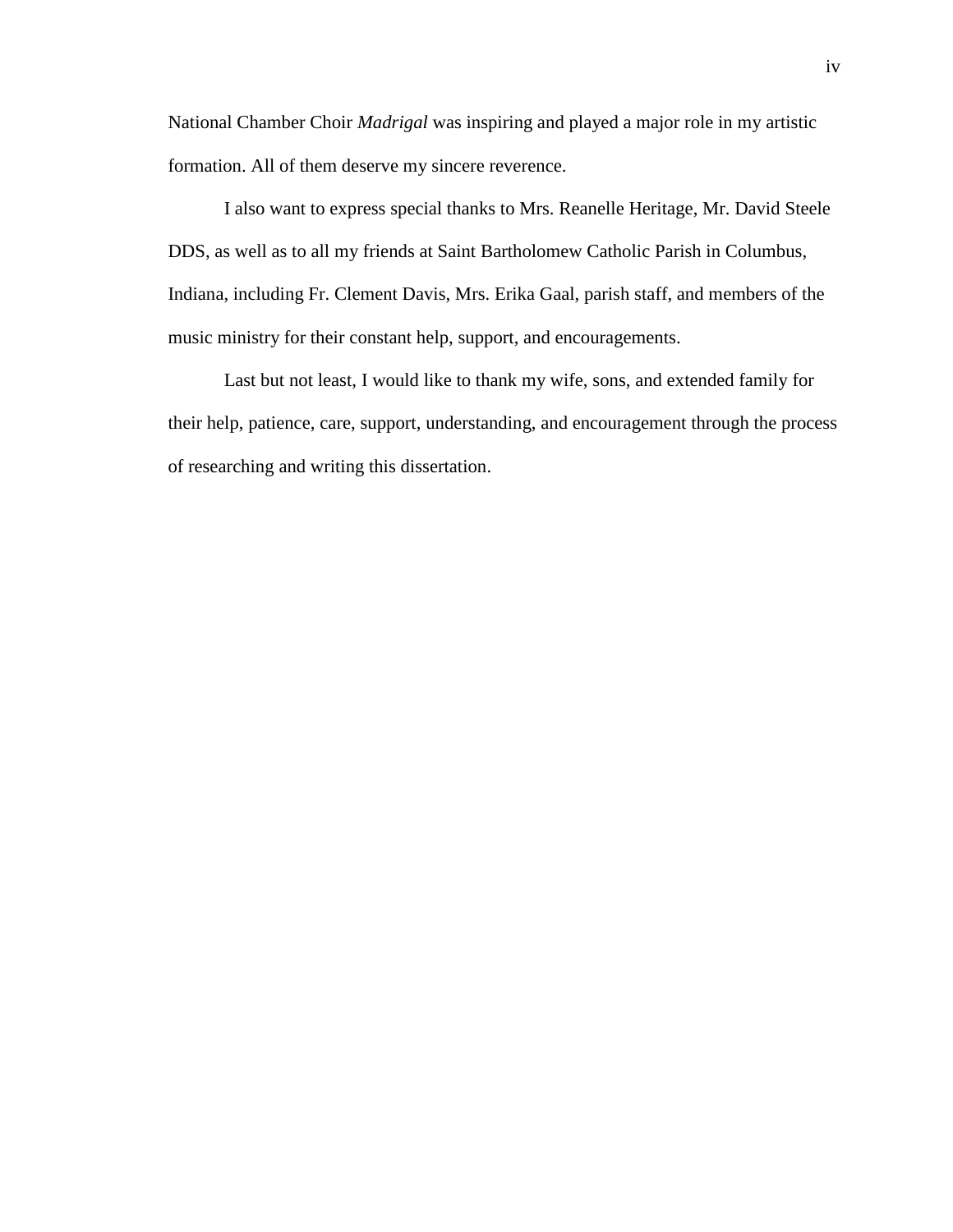## **TABLE OF CONTENTS**

| II.2 Relevant Literature About Stanislavski's Acting 'System'  128 |  |
|--------------------------------------------------------------------|--|
|                                                                    |  |
|                                                                    |  |
|                                                                    |  |
|                                                                    |  |
|                                                                    |  |
|                                                                    |  |
| II.3.1 The Mastery of Choral Structure and Performance  147        |  |
| II.3.2 The Madrigal Constellation and                              |  |
|                                                                    |  |
| III. IMPLICATIONS FOR CHORAL REHEARSAL TECHNIQUES  156             |  |
|                                                                    |  |
|                                                                    |  |
|                                                                    |  |
|                                                                    |  |
|                                                                    |  |
|                                                                    |  |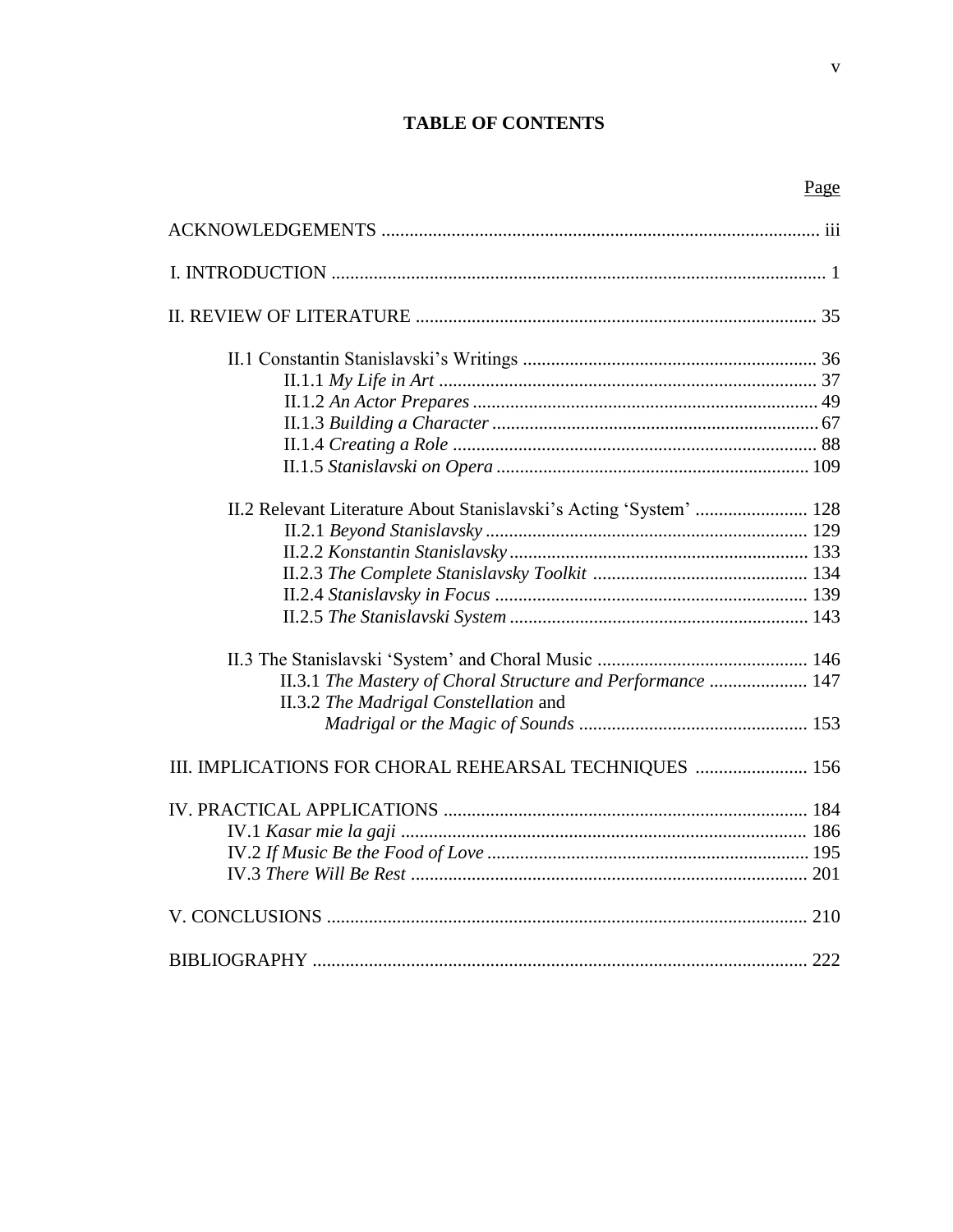#### **INTRODUCTION**

Music has always been a manifestation of human behaviors and a way to express feelings and emotions beyond the power of communication through words. It is arguably considered a language in itself with respect to its communication role. Compared to speech and its aspects of languages and dialects, each with specific structures and characteristics that influence cultures and the intellect, music in its complexity deals with numerous genres, styles, and idioms that generate issues of communication and influence among various groups of people. The combination of music and speech in the form of sung music brings another unique perspective on this type of human interaction. Communication in terms of sung words, in either solo or ensemble singing, combines the intellectual understanding of the textual connotations with their subtexts, which are supposedly presented or enhanced through the juxtaposition of the musical context. The amalgam of music and words is loaded with information that is intended to be communicated by means of sounds and sonorous structures to fully convey the creators' ideas and feelings.

The stronger the bond is between words and their supportive musical realization, the surer may become the manifestation of human emotions to audiences. The deeper and

**I**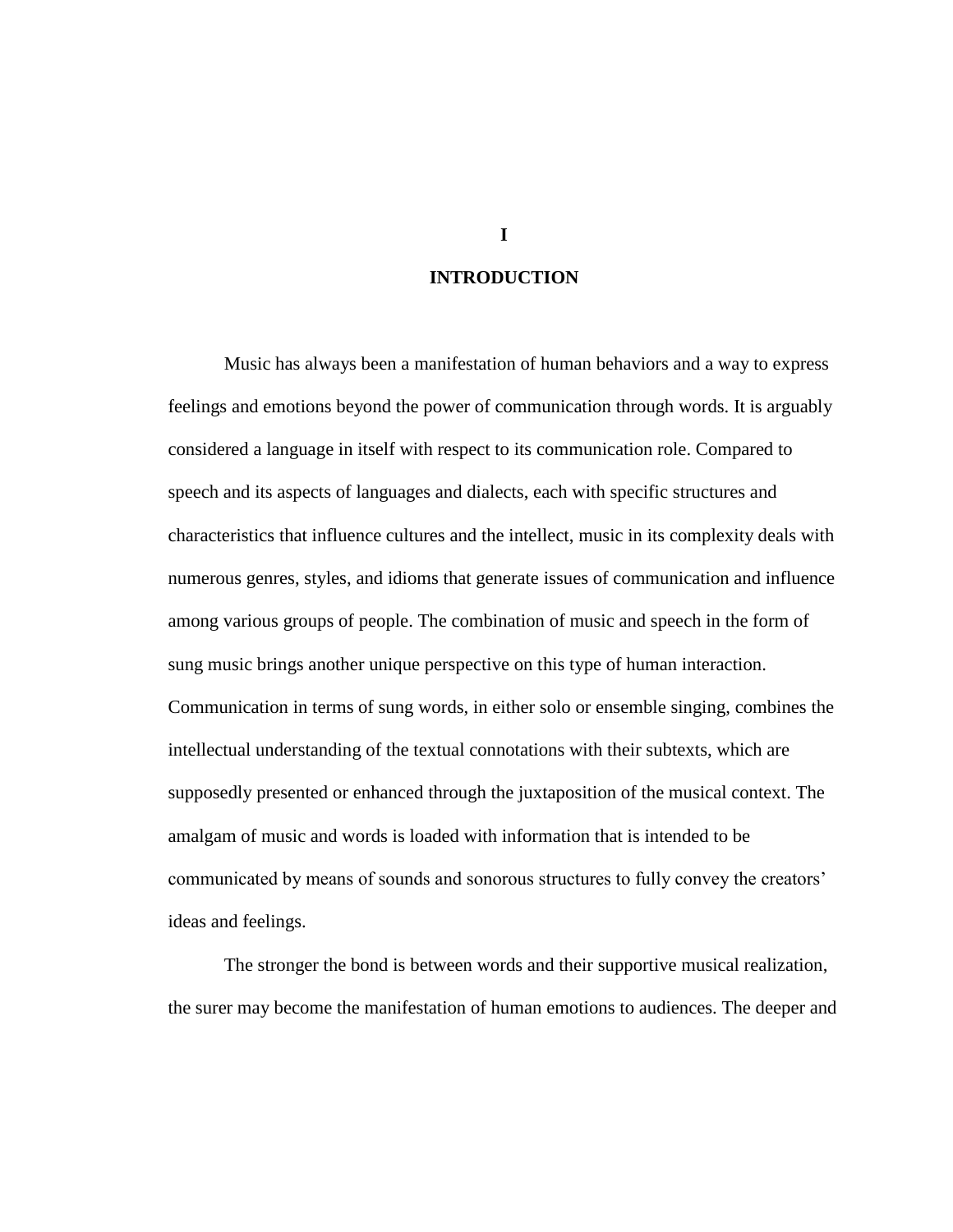more valuable the feelings and emotions are, the more demanding becomes the artistic endeavor of the creators. Throughout the history of humankind, emotions and thoughts seem to find a natural need for more elevated artistic expression to be translated or communicated to other people and to stand the test of time across cultures and throughout generations.

Music with words, or sung music, is common in all cultures and justifies its existence on the human need to express personal or collective feelings and emotions. In art music, these human emotions generate complex processes of creation that involve the knowledge, skills, talents, and efforts of the creators to better transfer, translate, or facilitate this emotional and informational material to the audience.

In the performing arts, the final product presented to audiences is the result of a collective work. This complex process involves the creators themselves: authors, composers, lyricists, playwrights, all those who envisioned the ideas intended to have a lasting impression and who developed the intricate elements of their artistic language. There are also the artists, musicians, actors, dancers, and their supportive production teams, all of them representing the performing side of such an artistic endeavor, those on whose shoulders stands the responsibility of delivering the pre-conceived messages, ideas, feelings, attitudes, and emotions of the creators—those who have to find the necessary and appropriate ways to communicate these elements in order to make an unforgettable impression on their public in repeated performing events.

Because of the similar goal of making lifelong emotional impressions on spectators, the performing arts must have a common ground on which methods and techniques used to present their respective artistic creations can easily cross from one art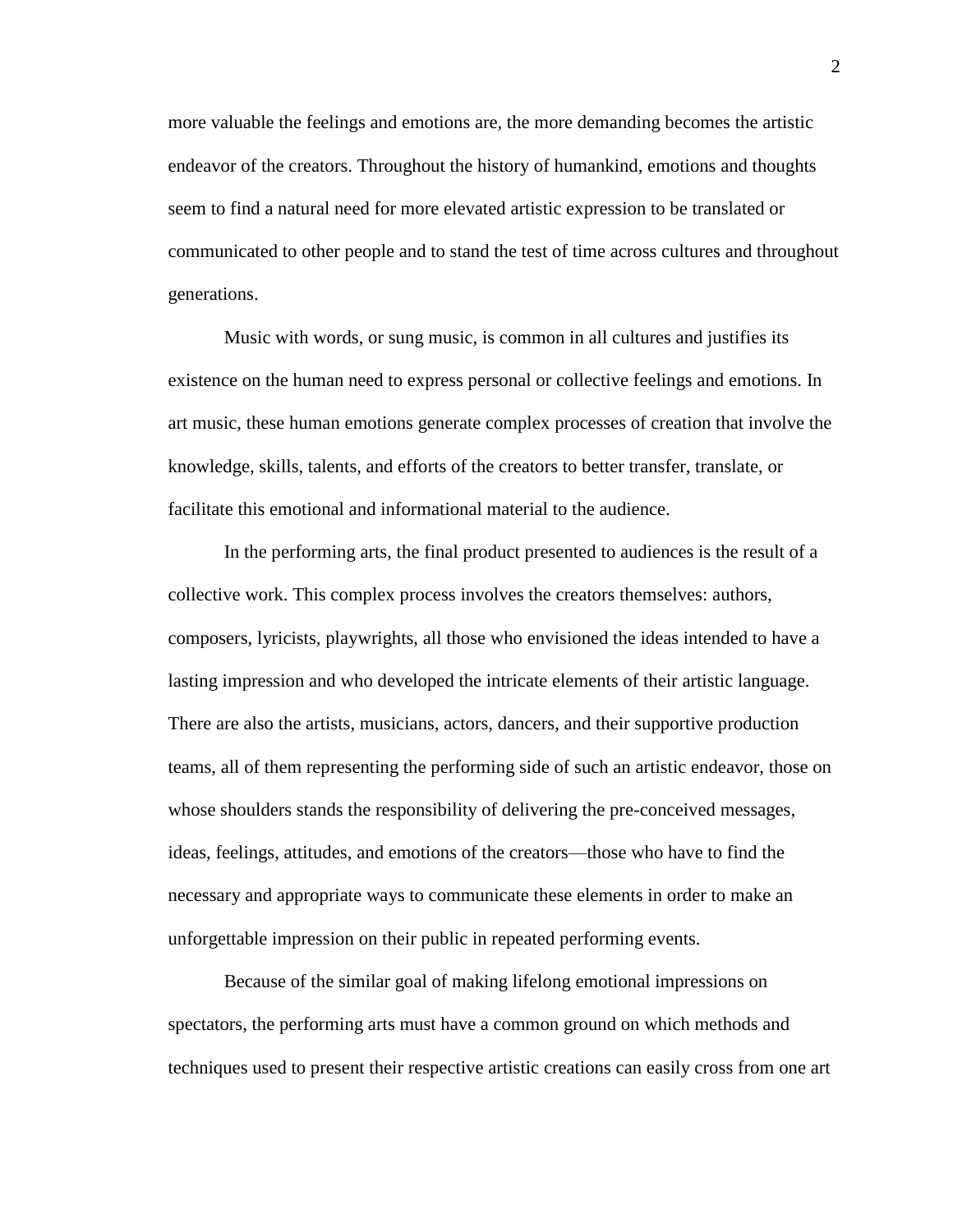form to another, in a perpetual attempt to find the truth in art. In the contemporary complexity of artistic human expression, the attempt to find interdisciplinary approaches to artistic truths, especially between similar disciplines such as the performing arts, must be closely considered in order to better serve the wide range of human emotions.

In this context, I found it worth exploring the possibility of transferring acting principles, methods, techniques, and systems to other performing arts and in particular to choral music. Of the multitude of functions which ensemble singing presents, the role of the operatic choir draws our attention in particular because it represents the link between the two artistic disciplines, theater and choral music. Singers in such a choir express their art in an acting environment through musical discourse. Together they form a collective character in an opera, but the nature of such a character employs the complexities of individual singer-actors.

When an opera chorus sings on the operatic stage, its individual members, along with the main individual characters in an opera, the soloists, should master both the singing and the acting aspects of the performance. Oftentimes, the soloists themselves are part of ensemble singing which involves communal performing elements, typical to the choral art. From this perspective, it was only natural to search for parallels and methodological resources that can be transferred from the theater art to choral music in general. This also includes the more traditional concert settings and other similar nonoperatic performing functions in which the choral musical art is expressed in its fullness.

Since opera represents a union of all the arts, its artistic challenges attracted the interest and dedication of Russian actor and director, Constantin Stanislavski (1863- 1938), an innovative practitioner and theoretician of the theater art. Based on his lifetime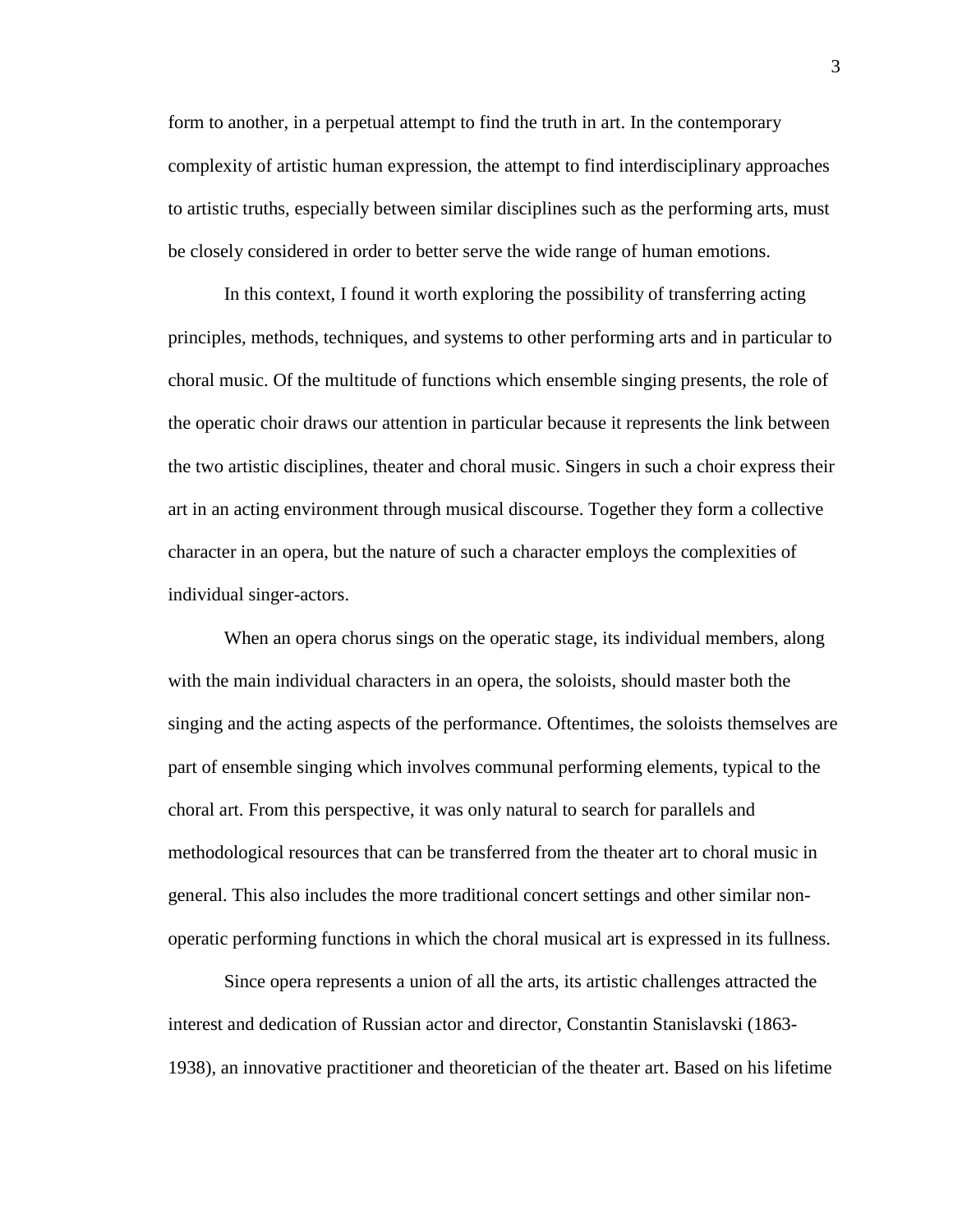experience, Stanislavski's contributions to realistic acting on the stages of the Russian theater and opera were developed in the first decades of the twentieth century and have influenced the international world of theater arts for the rest of the century.

This research intends to explore possible applications of Constantin Stanislavski's findings, acting theories, techniques, and methods in choral rehearsals and performances as a parallel between the dramatic art and the art of choral music.

His approach on acting was determined by the need for a more realistic and naturalistic expression on stage at the end of the nineteenth century as opposed to the superficial and melodramatic trends in the Russian vaudeville acts and amateurish theatrical companies in which the young Stanislavski was active at the time. In his writings<sup>1</sup>, Stanislavski criticizes schools of acting that produce the so-called art of representation, in which an actor imagines a model of the character to be portrayed and transfers its features on himself on the stage without any personal spiritual implications. Mechanical acting, which he coins 'rubber stamps' because of its cliché imitations, represents another lifeless method of playing a role on the stage. Finally, Stanislavski condemns the exploitation of art for personal interests of individuals, especially for the purpose of obtaining immediate popularity.

Stanislavski's goal was to produce believable characters on the stage that would captivate and inspire the audiences and that would create lifelong emotional impressions on the public. In order to achieve this, actors must be alive on the stage in the sense that they must live the lives of their characters. To help the actors in this direction,

<sup>1</sup> Constantin Stanislavski and Elizabeth Reynolds Hapgood, transl., *An Actor Prepares* (New York: Routledge/Theatre Arts, reprinted 2003), 23-33.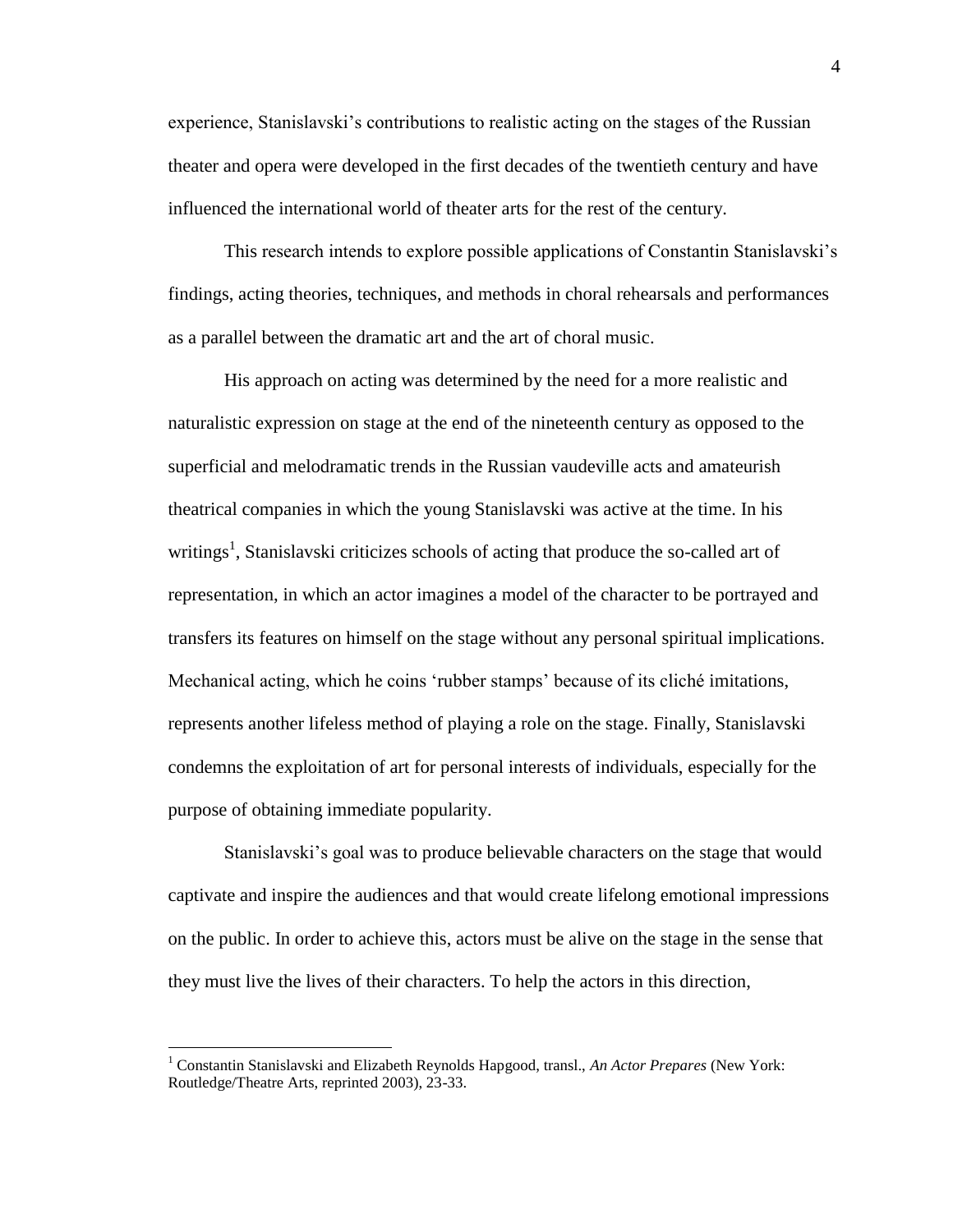Stanislavski developed an entire psycho-technique which comprises methods and exercises that aim at accessing an individual's subconscious in order to provoke inspiration in their artistic journey. All his life, he strived to find appropriate and effective ways to work with conscious elements of the human existence that would most likely trigger subconscious activities, which are beyond the control of the individual, but which may produce external actions that are true and natural to the portrayed character in the circumstances of the play.

Our conscious mind arranges, and puts a certain amount of order into, the phenomena of the external world that surrounds us. There is no sharply drawn line between conscious and subconscious experience. Our consciousness often indicates the direction in which our subconscious continues to work. Therefore, the fundamental objective of our psycho-technique is to put us in a creative state in which our subconscious will function naturally. […] Conscious psychotechnique arouses the subconscious creativeness of nature.<sup>2</sup>

Constantin Stanislavski's modern approach to acting is developed in his so-called ‗system' that studies the work of actors on themselves as living human beings and on their roles on the stage. His close encounters with a number of great actors of his time and their artistry, as well as his personal experiences as he learned the natural laws of the dramatic art, together with a series of circumstances marked by numerous uninspired amateur productions, led the constantly observant Stanislavski to discover principles that are of great importance for actors. In his work as an actor, director, and administrator of the Moscow Art Theater, which he founded in 1897 together with Vladimir Nemirovich-Danchenko (1858-1943), an emblematic figure in the Russian theater as dramatist, teacher, stage director, and critic, Stanislavski felt the necessity to compile his findings in

 $^{2}$  Op. cit., 303, 315.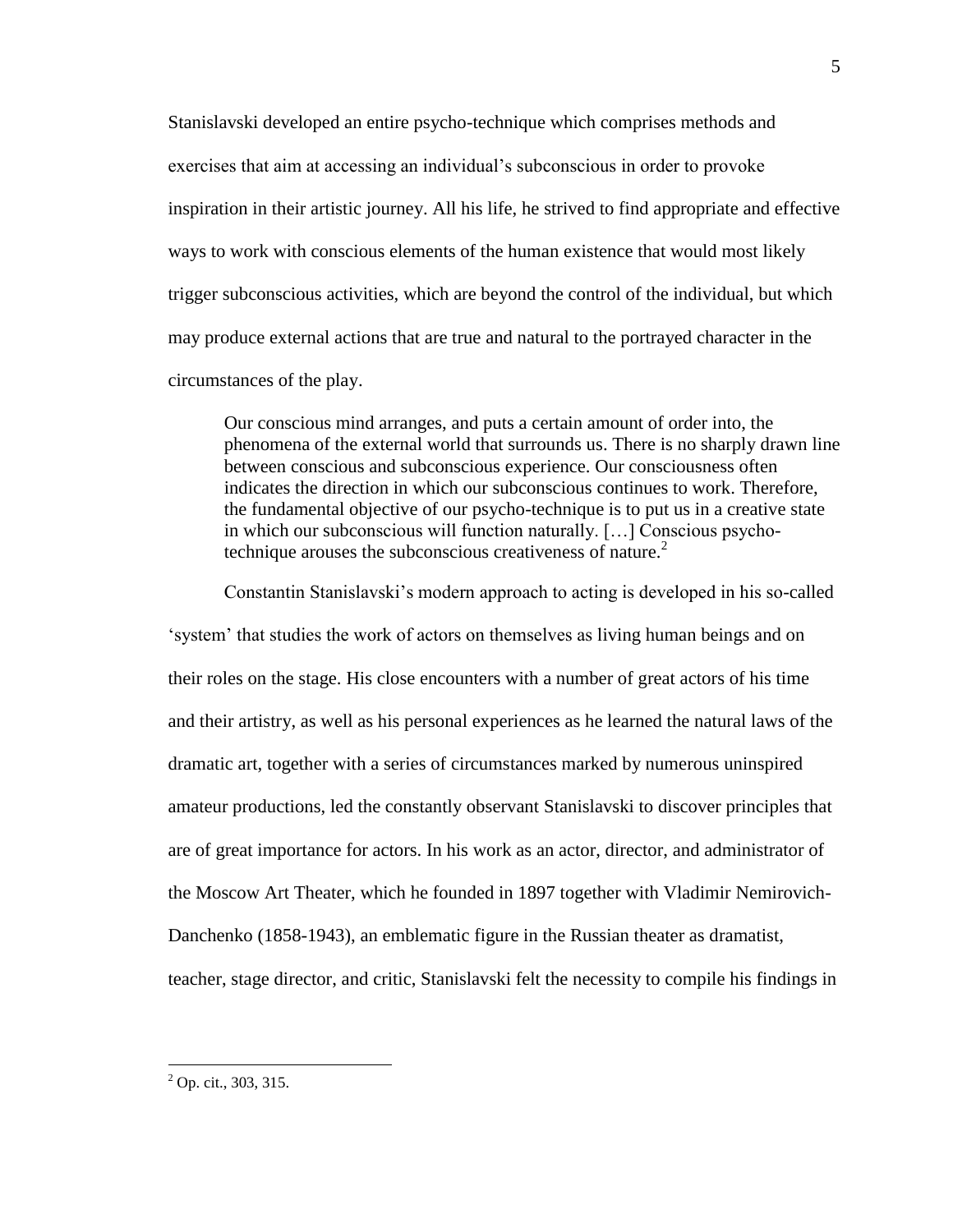a systematic work. In a letter to writer Maxim Gorky from February 1933, Stanislavski expressed this desire:

Since the time when we were together in Capri and you had the energy to plough through my initial notes, my attempt to wield a pen in an effort to set down something in the nature of a Grammar of Acting, I have harnessed my mind to the task of putting on paper, as concisely and clearly as I can, what a beginning actor should know. Such a book is needed if only to put an end to all the twisted interpretations put on my so-called "system" which, in the way it is presently being taught, can put young actors on quite the wrong path...<sup>3</sup>

Stanislavski tried all his life to crystallize and clarify his system of the nature of

human individuals. He considered nature the greatest creative artist and believed in the

natural creativeness of the man. His system is a series of natural creative laws that are

intended to give actors an understanding of their "instrument" which is themselves.

I have devoted all my activity in the theater not to the creating of some new art invented by me, but only to the most detailed, painstaking study of the creative nature of the person-artist in myself, in other actors, in my students, in amateurs, in musicians and singers. My work is not that of invention but of research.<sup>4</sup>

The innovative character of Stanislavski's 'system' was its direct address of

problems of a psychological nature. Some of its early developments took shape based

only on Stanislavski's personal observations when dealing with his and other people's

acting issues. This happened mainly because of its parallel timeline with the early

developmental stages of psychology as a discipline. When psychology was formalized,

its scientific principles and theories seem to have influenced Stanislavski's ideas.

Although there is no proof of his contact with the great scientist Ivan Petrovich Pavlov (1849-1936), whose teachings about conditioned reflexes became important in the same era as Stanislavski's own teachings, the reformer of the theater had an opportunity to study neurophysiology and to give scientific

<sup>3</sup> Constantin Stanislavski and Elizabeth Reynolds Hapgood, ed. and transl., *Stanislavski's Legacy: A Collection of Comments on a Variety of Aspects of an Actor's Art and Life* (New York: Theatre Arts Books, 1968), 206.

 $^{4}$  Op. cit., 204.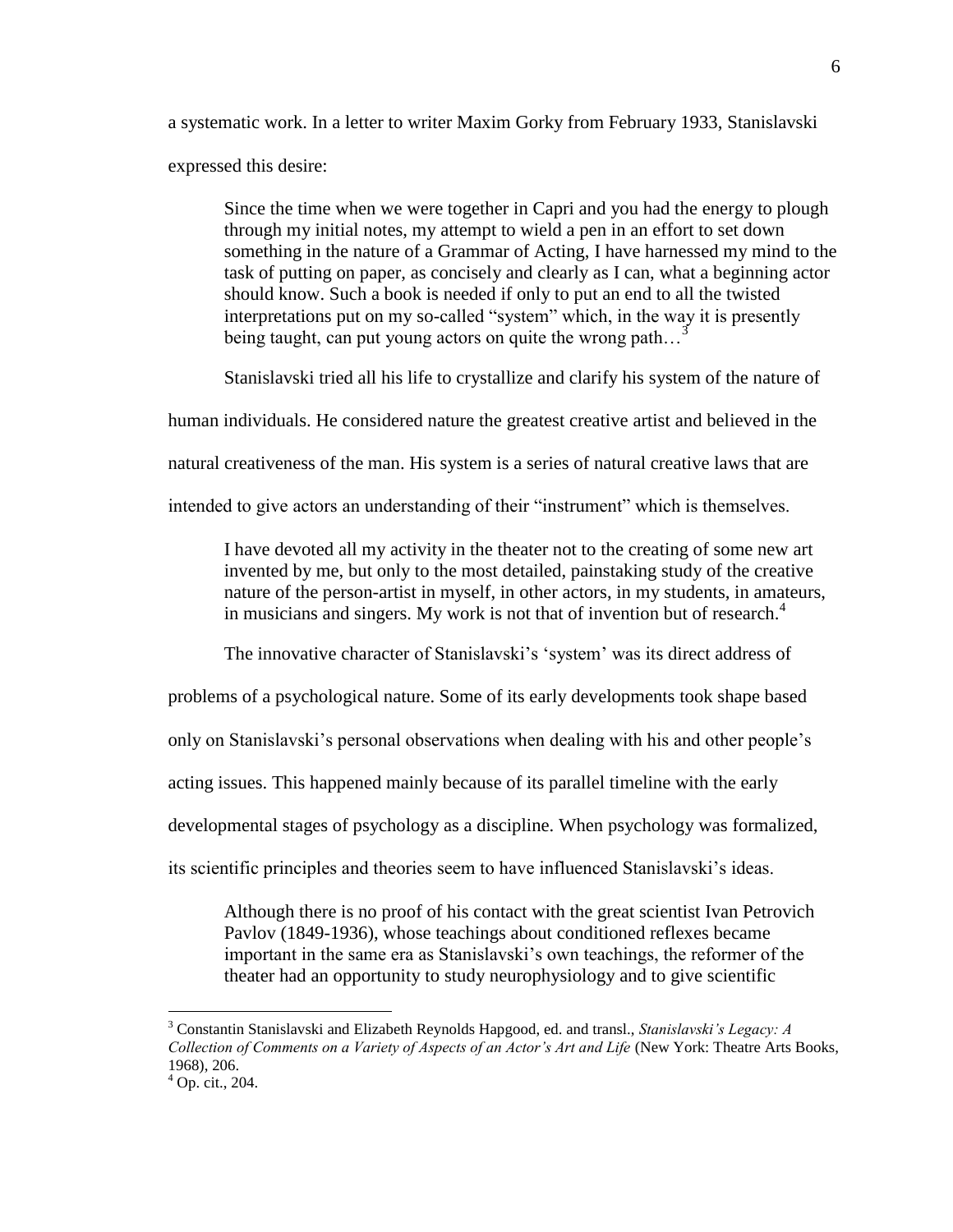foundation to his System. Even scientists were astounded by his discoveries. […] The first scientific book to make an analysis of the Stanislavski System from the point of view of neurophysiology is entitled *The Method of K. S. Stanislavski and the Physiology of Emotions* by P. V. Simonov, prominent physiologist and member of the Academy of Science of the USSR. Simonov does not believe that an actor must study physiology in order to act convincingly; the important fact is that physiology has scientifically proved the correctness of the Stanislavski System.<sup>5</sup>

No matter to what degree he changed or adapted his acting principles throughout

his life, Stanislavski kept his ideals of artistic achievements. Quoting an emblematic

figure of the Russian theater, Stanislavski wrote: "You may play well or you may play

badly; the important thing is that you should play truly,' wrote Shchepkin to his pupil

Shumski. To play truly means to be right, logical, coherent, to think, strive, feel and act in

unison with your role." $6$ 

In his struggle to find ways to produce realistic characters on stage, Stanislavski

devised this systematic approach to acting intended for the actors to 'live life' on the

stage. Here are two of his attempts of describing the Stanislavski 'system':

The very power of this method lies in the fact that it was not concocted or invented by anyone. Both in spirit and in body it is a part of our organic natures. It is based on the laws of nature. […] It is not possible to invent a system. We are born with it inside us, with an innate capacity for creativeness. This last is our natural necessity, therefore it would seem that we could not know how to express it except in accordance with a natural system.<sup>7</sup>

The 'system' is a sort of guidebook to help the soul become more creative. It is addressed to the soul so that it will accept what the author feels at a given moment in the works he has created. When the author and the actor coalesce in a part, a creative miracle has been performed. The 'system' helps the actor to express what the author wished to say. It also helps the actor to develop his physical apparatus so that he can reproduce in artistic form what his soul has created. Then there is

<sup>5</sup> Sonia Moore, *The Stanislavski System: The Professional Training of the Actor. Digested from the Teachings of Konstantin S. Stanislavski* (New York: Penguin Books, 1984), 9, 12.

<sup>6</sup> Stanislavski and Hapgood, *An Actor Prepares*, 15.

<sup>7</sup> Constantin Stanislavski and Elizabeth Reynolds Hapgood, transl., *Building a Character* (New York: Routledge/Theatre Arts, reprinted 2003), 319.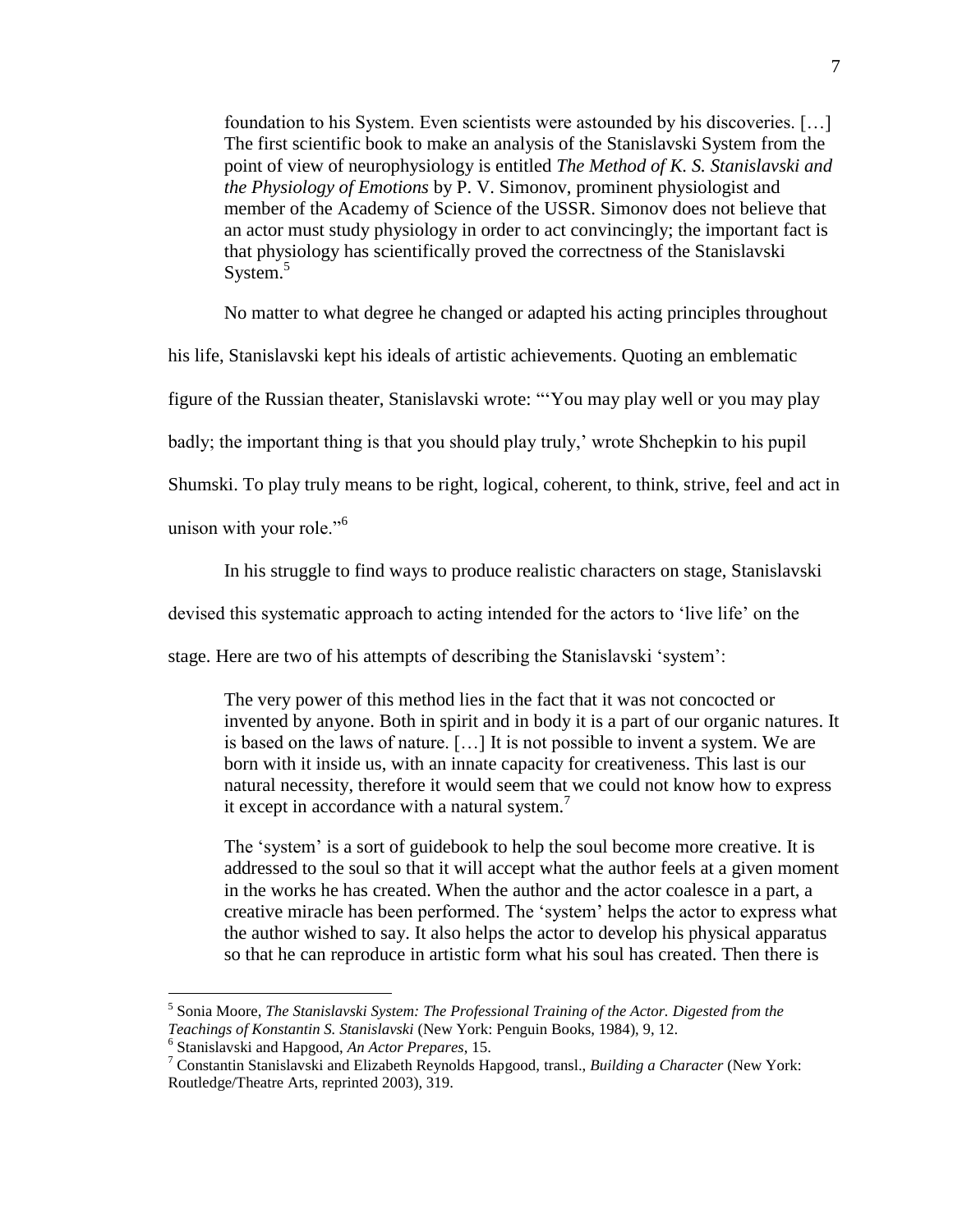another highly significant point to be added: The 'system' is a form of science which an actor usually disregards because he pins his hope on inspiration from 'on high,' thinking that it will be provided when needed. $8$ 

In his later years, after he had already achieved recognition in Europe and America, Constantin Stanislavski learned about the advances in the psychological disciplines that eventually guided his ongoing developments of his 'system' in new directions. The main shift in his general course of thought was based on his belief that the key to creating the inner life of the character lays in physical action. These physical actions of the actors become the necessary catalyst to access the hidden emotions that are specific to the true life of the character to be portrayed. This development was named the Method of Physical Actions and became a part of the 'system.' It did not replace the ‗system' and it did not dismiss Stanislavski's earlier idea that actors have the important task of accessing an emotional reaction already hidden in their subconscious by means of personal human experience (called Emotion or Affective Memory). In the early years of the 'system,' this recall of emotions would have been facilitated through stimuli such as imaginative suggestions, thoughts, or familiar objects. This was considered in time a direct approach to stirring inner feelings and emotions necessary to the role and the real life of the character on the stage, which in turn would generate normal, human, live physical actions or reactions on the stage.

Stanislavski's connection with the world of the opera represents the cornerstone for this researcher's attempt to draw parallels between acting principles and the art of choral music. Opera played an important role for Stanislavski's complex artistic personality. This close relationship was gradually built from early childhood, when he

<sup>&</sup>lt;sup>8</sup> Constantin Stanislavski, Pavel Rumyantsev, and Elizabeth Reynolds Hapgood, ed. and transl., *Stanislavski on Opera* (New York: Routledge/Theatre Arts, reprinted 1998), 8-9.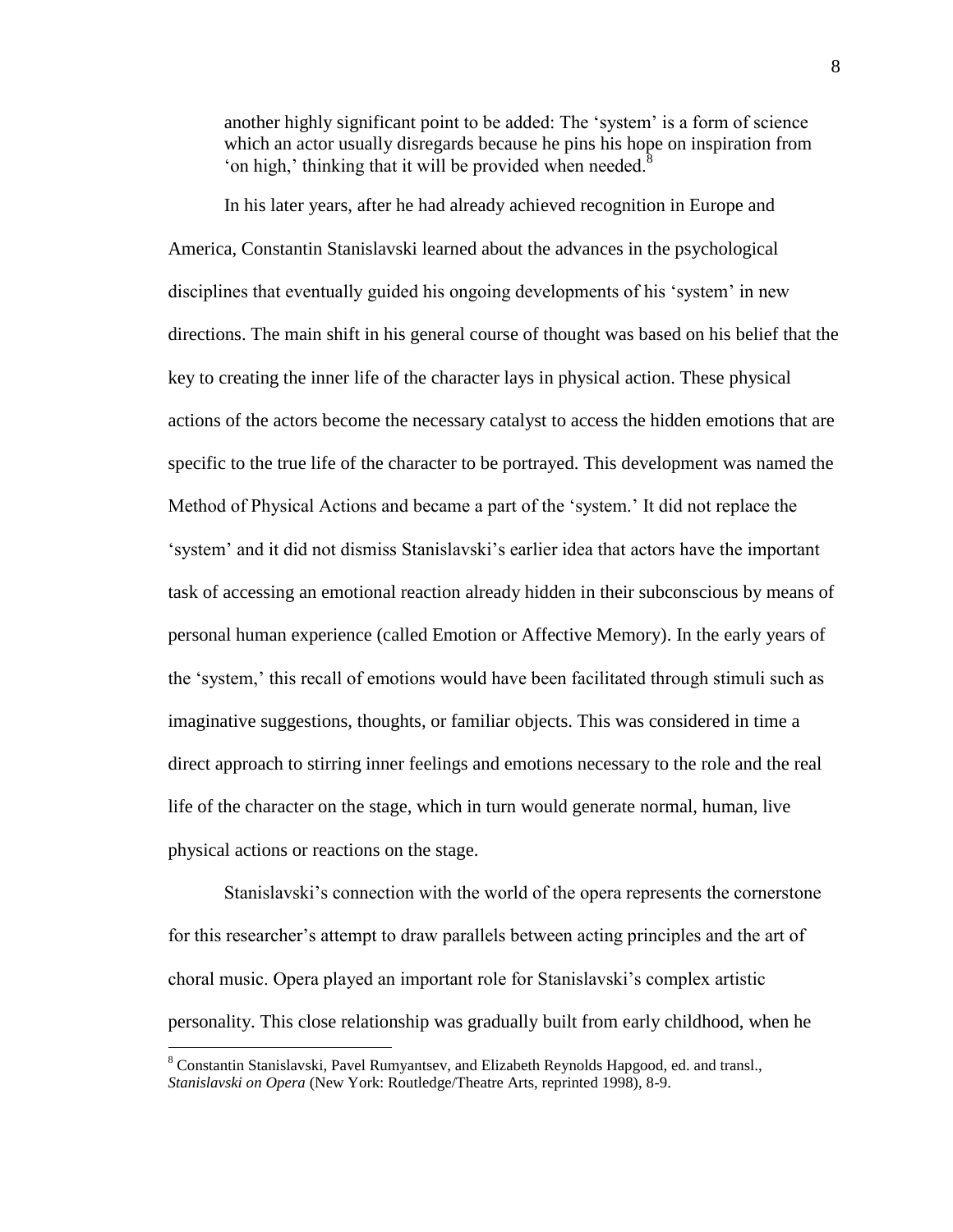was exposed first to the Italian opera productions that toured Russia in the middle of the

nineteenth century. These performances made an organic impression on him:

My brother and I were taken to the Italian opera in our earliest childhood, when we were six, or at most eight years old. And I am very thankful to my parents, for I have no doubts that it acted beneficially on my musical hearing, on the development of my taste and on my eye, which grew used to the beautiful. We had season tickets which entitled us to be present at forty or fifty performances, and we sat in the orchestra, very near to the stage.<sup>9</sup>

It is important to mention how deep an impression these early encounters with the

operatic world made on the young Constantin, mainly because throughout his life he

constantly referred to these ideals of artistic interpretations with honest enthusiasm and

tried to infuse them into his actors and students in his directorial and teaching careers.

I remember many of the operas I saw at that time, and the casts that appeared in them. My impressions of the Italian opera are sealed not alone in my visual or aural memory – for I still feel them physically with my entire nervous system. When I remember them I experience again that physical state which was created in me by the supernormally high and silvery note of Adelina Patti, by her coloratura and technique which made me hold my breath, by her full chest tones which caused my spirit to swoon and brought a smile of satisfaction to my lips. [...] The same organically physical impression is sealed in my memory by the elemental force of the king of baritones, Cotogni, and the basso Giametta. I still tremble when I think of them.<sup>10</sup>

Born in Moscow in 1863 under the name Constantin Sergeyevich Alexeiev, he

took the stage name of Stanislavski when playing in a vaudeville act, in an attempt to

conceal his true identity as a young representative of high society. Stanislavski's family,

the Alexeievs, was one of the richest families in Russia.

My father, a rich manufacturer and merchant, the owner of a mercantile firm a hundred years old, Sergey Vladimirovich Alexeiev, was a pure-blooded Russian. My mother, Elisaveta Vassilievna Alexeieva, had a Russian father and a French

 $\overline{a}$ <sup>9</sup> Constantin Stanislavski, *My Life in Art* (New York: Routledge/Theatre Arts Books, 1996), 32.

 $10$  Op. cit., 32-33.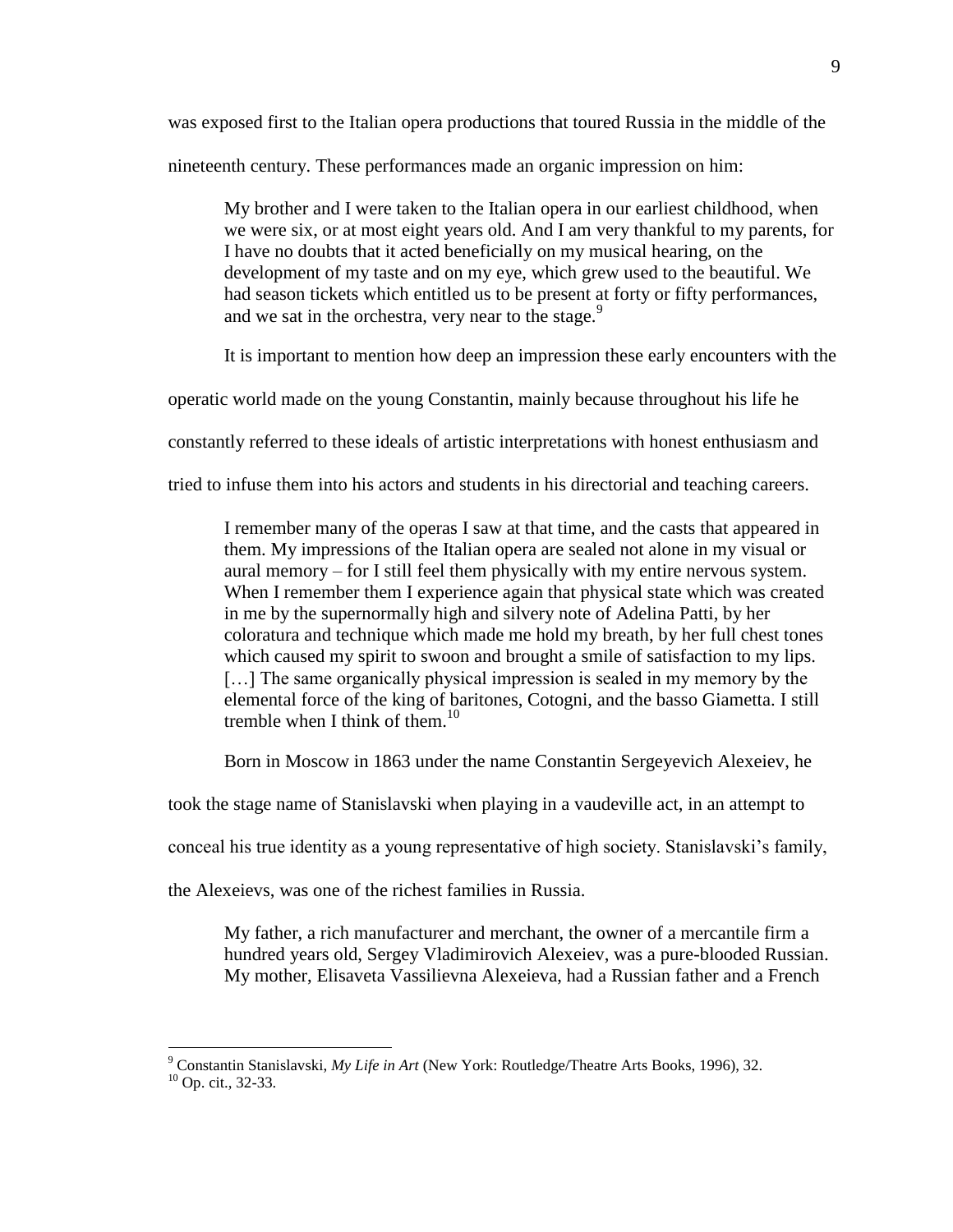mother – the once famous actress Varley who played in Petrograd in her time as a visiting star. $11$ 

Constantin and his family lived a happy life during his childhood. Due to their social status, the Alexeievs were able to educate their children within an active artistic environment that instilled in them an interest in the fields of music and acting. Little Constantin, his brothers, sisters, and friends were frequently putting together private domestic performances in order to practice for an eventual opening of his own circus. Their childish games of staging almost anything that went through the "director's" mind found their roots in the urge to imitate the superficial and exhibitionist world of live entertainment of that time. Father Alexeiev seemed to have encouraged the theatrical inclinations of his family by building an entire house on their estate near Moscow that resembled an authentic theater. Here, the Alexeiev children continued to present amateur performances, but Constantin gradually discovered his personal failures as an inexperienced actor. These times of self-discovery turned out to be beneficial because Constantin became aware of the necessity to search deeper for true acting methods and techniques. Sisters and brothers were working together and trying their best, mostly without expert supervision, and experimented with their acting and singing and were forced by the nature of their artistic interest to come up with viable techniques and dramatic approaches for the benefit of their growing passion.

Because of his social status, the young Constantin was urged by family to occupy himself with "some kind of social work,"<sup>12</sup> which led him to eventually become the director of the Russian Musical Society and Conservatory. This appointment facilitated

 $11$  Idem, 21.

 $12$  Idem, 76.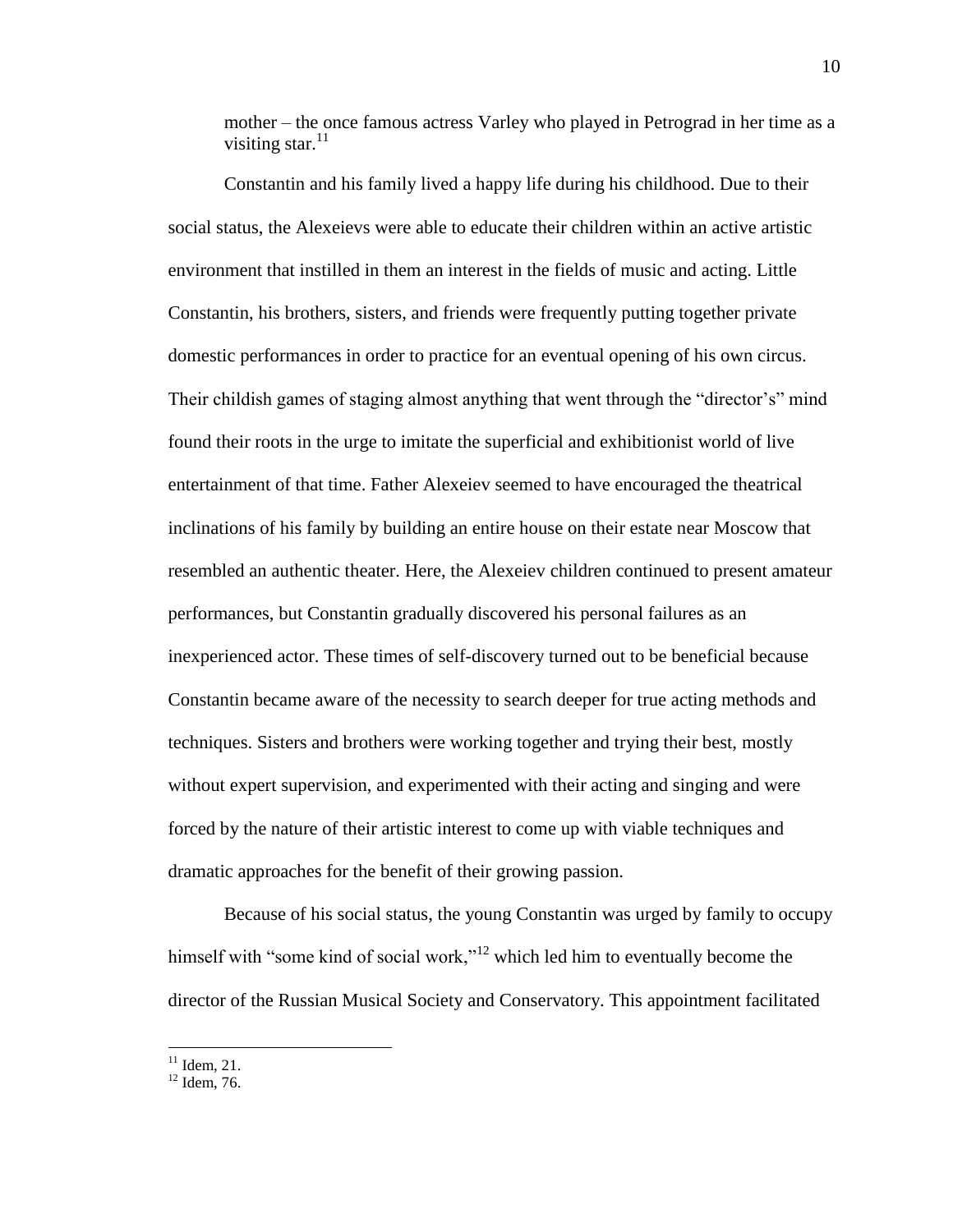his contact with artistic circles and distinguished personalities of the Russian culture of that time, such as composer Pyotr Ilyich Tchaikovsky, composer and pianist Sergey Ivanovich Taneyev, and professor Vassily Safonov. His contact with the dramatic schools in his contemporary Russia led him to discover a lack of professionalism and methodology, while the few leading actors seemed to be self-educated through their contact with the old generation of actors and through personal experiences and explorations.

The majority of the so-called professors of dramatic art were charlatans, as they have remained till the present day; and prominent individual actors were in the possession of some fundamentals which they either worked out themselves, or received as a heritage from the great actors of the past generations.<sup>13</sup>

Constantin was accepted as a student in the famous drama school of the Imperial Little Theater, but dropped out after only three weeks because the teaching methods were product oriented. The school's professors were trying to create finite images of the plays and their roles and impose those onto their students. There was no teaching on how they were supposed to arrive at those ideal images and there was no methodological approach on the actor's craft. The young actor found a better way to learn by becoming a part of a small group of other young people who attended the performances of the Imperial Little Theater. This institution represented the elite artistic environment of the Russian theater, becoming the home stage for numerous famous actors and actresses of that time, including the pride of the Russian stage, Maria Nikolaevna Yermolova. "I can bravely affirm that I received my education not in the *gymnasia* but in the Little Theater,"<sup>14</sup> admitted Stanislavski. His circle of friends prepared for each of the theater's productions

<sup>13</sup> Idem, 79.

 $14$  Idem, 91.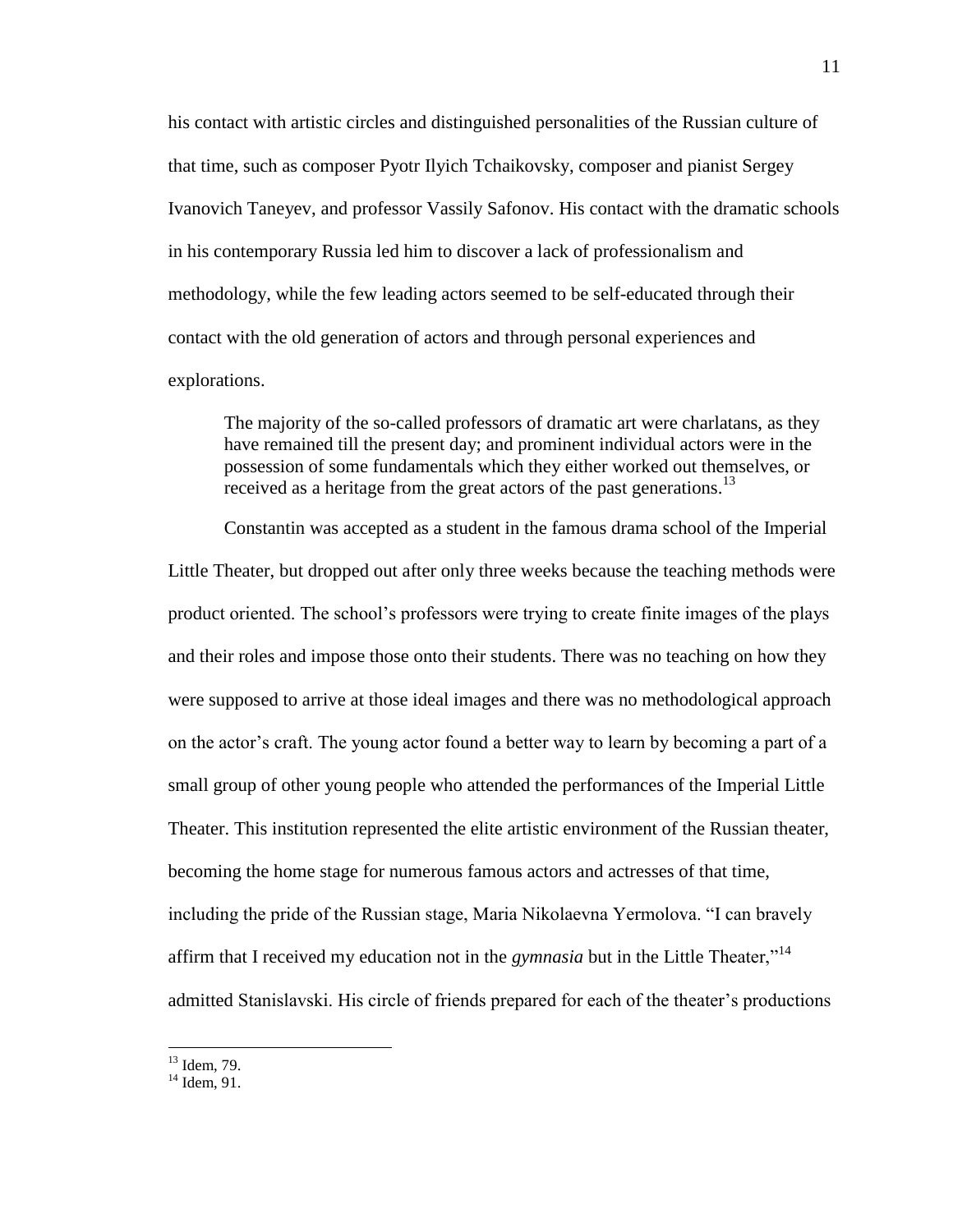by reading the plays together, studying the writings on those plays, forming their own opinions, attending the theater, discussing, lecturing, and evaluating the plays.

A second family theater was added in the Alexeiev house in Moscow and the home circle of theater enthusiasts managed to present a series of productions that included operettas, a genre that was fashionable in the artistic and cultural life of the city. Constantin worked on these productions as a participant as well as a stage manager. Following the end of the Italian opera in Moscow and with the revival of the Russian national opera in which Tchaikovsky played a major role and inspired him, Constantin took voice lessons with famous tenor Fyodor Kommisarjevsky because of his interest in a career in opera. However, after a series of lessons that developed his voice and a Kommisarjevsky vocal studio performance hosted by the theater in the Alexeiev house in Moscow, Constantin's dream was broken by the realization that his vocal qualities were not fit for the opera and that he didn't have enough musical preparation.

His wealth and status in the artistic society of the city brought him in the company of experienced actors and friends from the Imperial Little Theater. Constantin managed to put himself on the same stage with such professional actors in his own home theater. While the Alexeiev Dramatic Circle as well as other local amateur groups were disintegrating, Constantin's incidental and semi-professional association with the Little Theater made him somewhat famous in provincial amateur acting companies. Consequently, he became a sought-after actor in their ephemeral and low-quality productions that were held in unpleasant societies.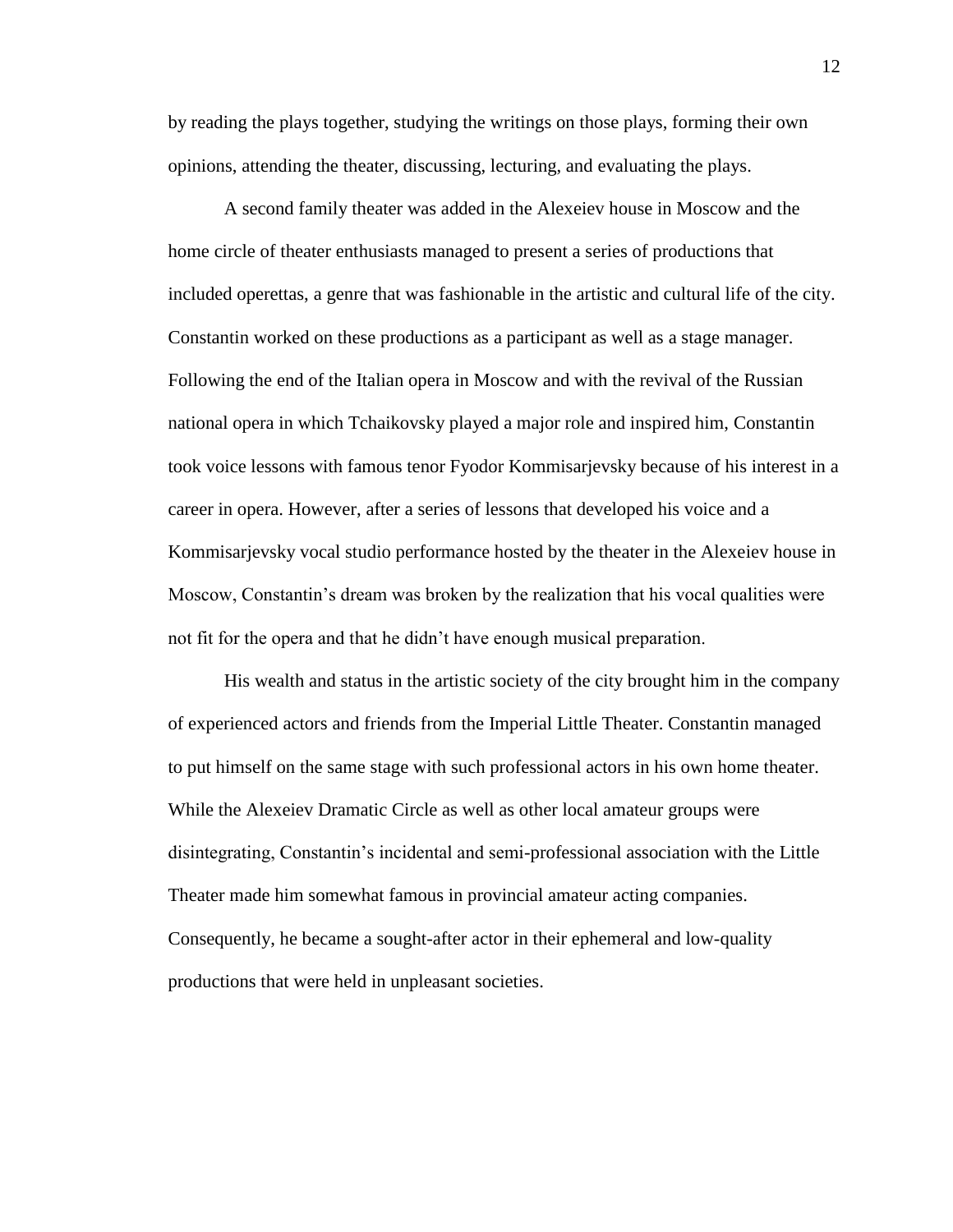Later on, Stanislavski would recall his almost desperate need to perform on stage as a young actor, but also his failed attempt to hide his real family name and his acting impulse, especially from his own parents:

Often I was forced to play in the company of suspicious-looking people. What could I do? There were no other places to act, and I so wanted to act. Among these amateurs there were gamblers and demimondaines. And I, a man of position, a director of the Russian Musical Society, found that it was dangerous for my reputation if I appeared. It was necessary to hide behind some pseudonym. I sought a strange name, thinking that it would hide my real identity. I had known an amateur by the name of Doctor Stanislavski. He had stopped playing, and I decided to adopt his name, thinking that behind a name as Polish as Stanislavski no one could ever recognize me. […] I flew out on the stage, carrying a tremendous bouquet. I flew out – and stopped. In the central box sat my father, my mother, my tutor and the governess of my sisters. […] On the next day, my father settled the matter in one sentence. "If you want to play on the side, found a decent dramatic circle and a decent repertoire, but for God's sake, don't appear in such trash as the play last night." $15$ 

Continuously trying to discern the right direction for his artistic career, Constantin

Stanislavski and his dramatic group founded the Moscow Society of Art and Literature.

In his attempt to discover his true acting technique, the still young Stanislavski

collaborated with Russian director Alexandr Fedotov in numerous productions of the

Society. He was also influenced by valuable ideas and experiences of foreign actors and

directors who toured Moscow, among them the German Meiningen Players and their

director Kronek as well as the great Italian actor Tommaso Salvini (1829-1915).

Stanislavski also made his directorial debut with the Society of Art and Literature by

staging *The Fruits of Knowledge* by Lev Tolstoy, whom he met on the occasion of one of

the company's performances outside Moscow, and in several other plays.

 $\overline{a}$  $15$  Idem, 146-147.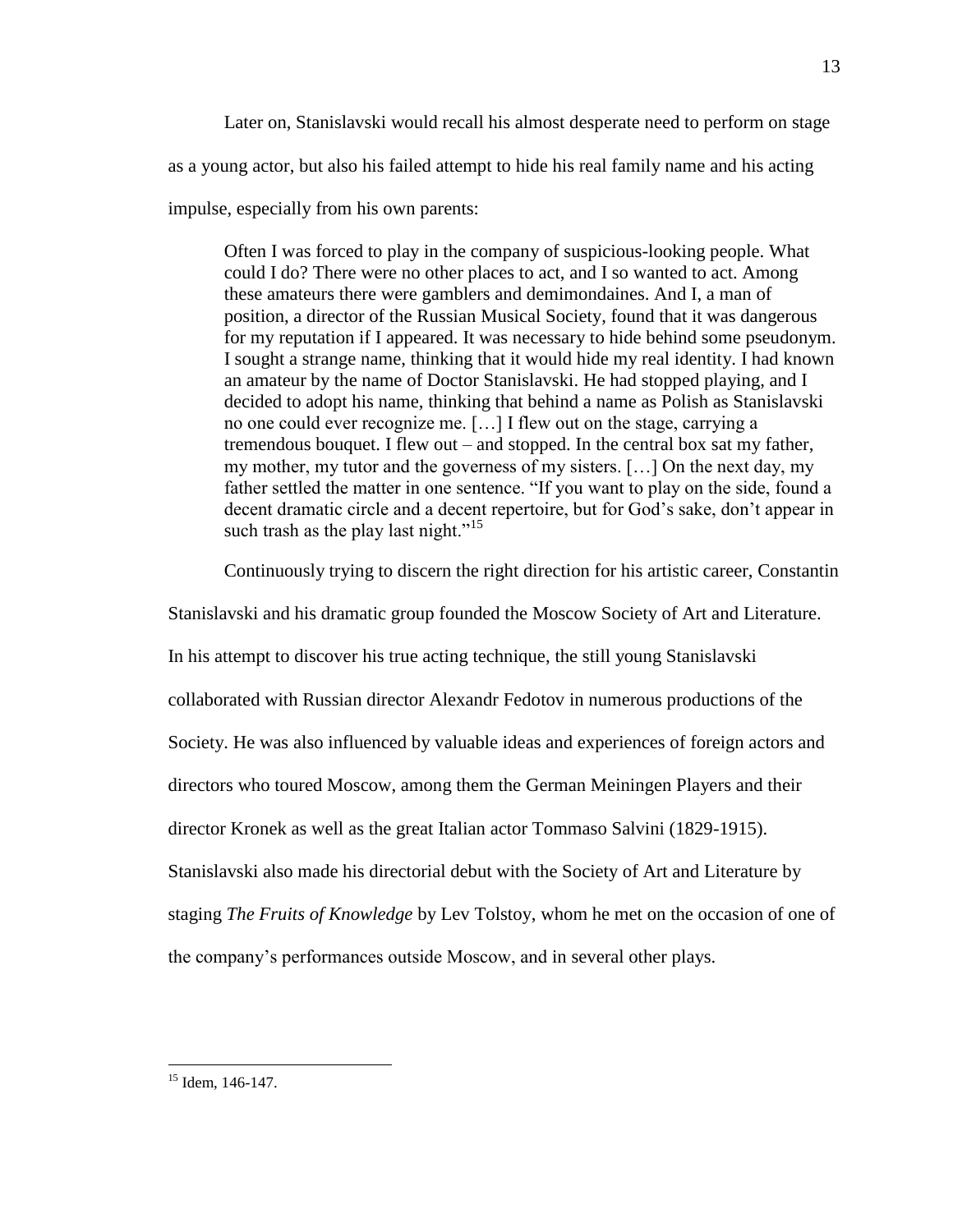One of the most important events in the artistic life of Stanislavski was his encounter with Vladimir Ivanovich Nemirovich-Danchenko, who was at that time a wellknown playwright and director of the drama school of the Moscow Philharmonic Society. Their incredibly long initial discussion set the terms in which the two artists would found the Moscow Art Theater in 1897, which the two of them eventually co-directed.

My first conference with Nemirovich-Danchenko, which had decisive importance for our future Theater, began at ten in the morning of one day and lasted till three in the morning of the next day. It continued without a break for fifteen hours, and perhaps even longer. But our pains were rewarded, for we came to the conclusion that we could work together. […] There were many more conferences between us, conferences that did not last fifteen hours as our first one did, but eight or ten hours was our average.<sup>16</sup>

In laying the foundations of the new theater, Stanislavski brought his group of amateurs which constituted the Society of Art and Literature and Nemirovich-Danchenko contributed with his group of students and graduates from the Philharmonic School. In addition to this nucleus, the two directors agreed to choose certain professional actors from Moscow, Saint Petersburg, and the provinces. According to their initial discussions, Nemirovich-Danchenko had authority over the literary aspects of the new Moscow Art Theater while Stanislavski led the artistic side of its activities.

The new institution was conceived as a venue for the naturalistic theater and quickly became famous for the staged production of *The Seagull* by famous Russian writer Anton Pavlovich Chekhov (1860-1904). The success of the new approach on the theater encouraged the young artistic ensemble to produce three other masterpieces by Chekhov which he wrote in that period: *Uncle Vanya, Three Sisters,* and *The Cherry Orchard*. These works presented many difficulties both to the acting ensemble as well to

 $16$  Idem, 299.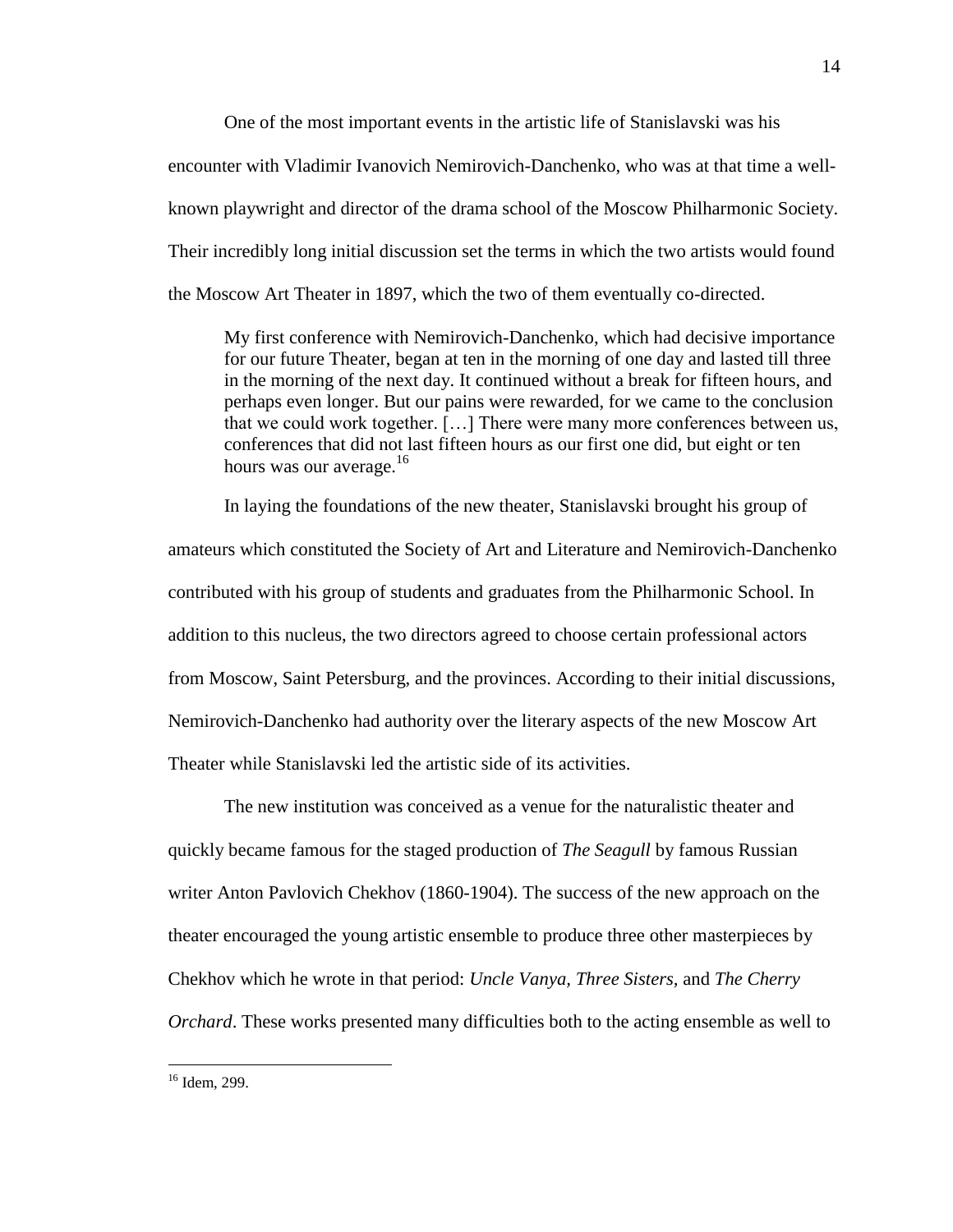the audiences. However, Stanislavski's directorial approach of psychological realism and his attention to ensemble playing matched the demands of the text, in particular its buried subtleties. The close collaboration of the theater with the author benefited both parties because the success of the first production, *The Seagull,* restored Chekhov's interest in playwrighting while Stanislavski's advances in the art of acting based on his work on these plays were getting him closer to the realism of the Stanislavski 'system.' The magnitude of this fruitful artistic encounter was recorded through the words of

Stanislavski himself:

Chekhov discovered to us the life of things and sounds, thanks to which all that was lifeless, dead and unjustified in the details of production, all that in spite of our desires created an outward naturalism, turned of itself into living and artistic realism, and the properties that surrounded us on the stage took on an inner relationship with the soul of the actor. Chekhov, like no one else, was able to create inward and outward artistic truth. This is why he was able to say the truth about men. This could not be said if they were surrounded on the stage by falsehoods. Chekhov gave that inner truth to the art of the stage which served as the foundation for what was later called the Stanislavski System, which must be approached through Chekhov, or which serves as a bridge to the approach of Chekhov. Playing Chekhov, one is not forced to search for the feeling of truth, which is such a necessary element of the creative mood.<sup>17</sup>

After the death of Chekhov in 1904 and a summer spent in Finland in 1906 where

he began to better organize a formal and useful 'system,' Stanislavski resumed an intense work in the Moscow Art Theater. During one of his performances, he perceived the deep meaning of the concept that in acting, creativeness demands a special condition which he called creative mood. The experience was perceived with his soul but he also felt it with his body. Stanislavski came to a point of questioning himself if there can be natural

 $17$  Idem, 351.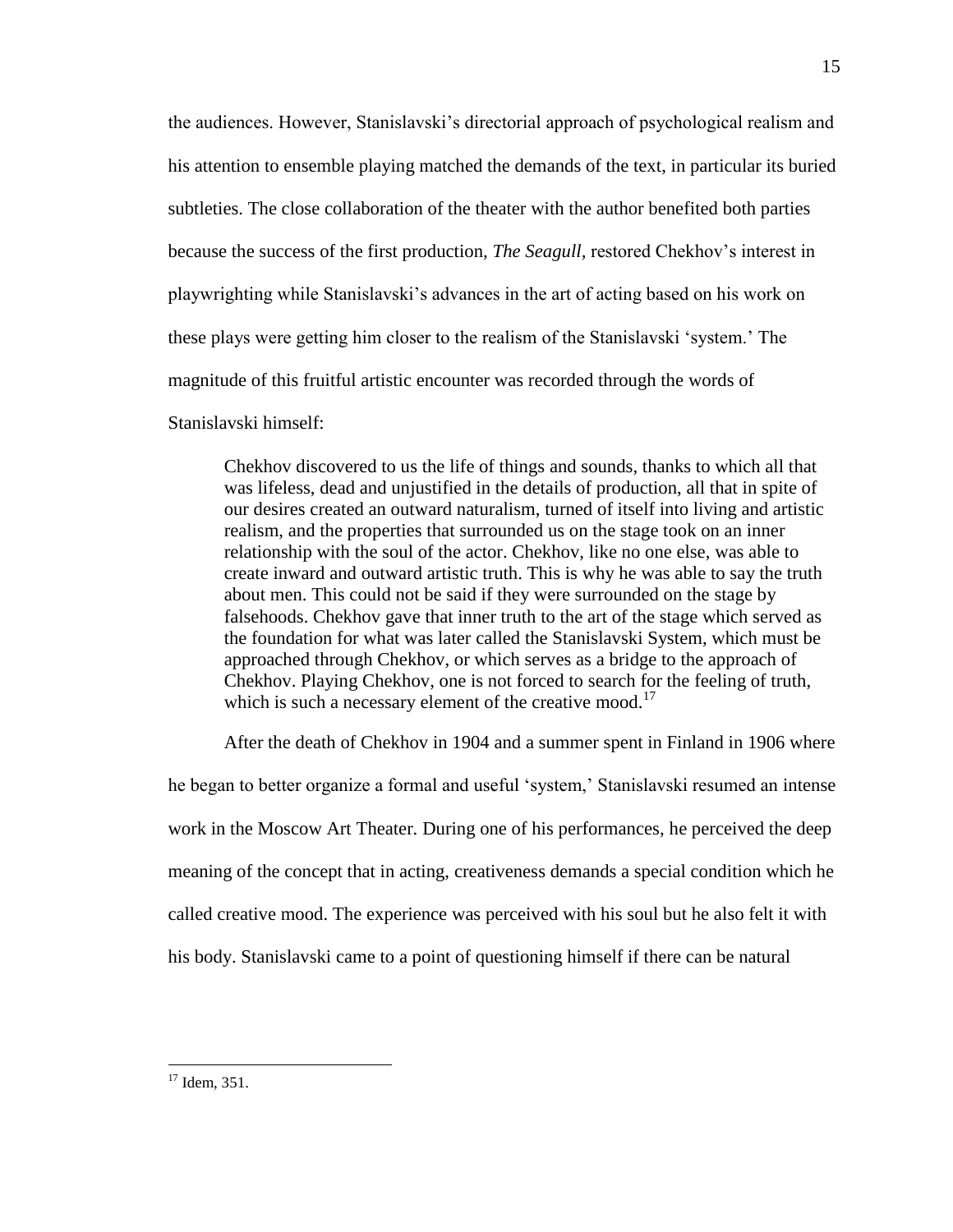techniques to generate this creative mood that would lead to more frequent occurrences of inspiration in acting.

What I wanted to learn was how to create a favorable condition for the appearance of inspiration by means of the will, that condition in the presence of which inspiration was most likely to descend into the actor's soul. As I learned afterward, this creative mood is that spiritual and physical mood during which it is easiest for inspiration to be born.<sup>18</sup>

Following this awareness of the existence of deeper truths in the actors' craft,

Stanislavski began to transform the theater's rehearsals into an experimental laboratory in order to continue his observations. The practical experiments bore the first fruits in terms of defining principles and techniques to help the actors reach to the inner life of a character on stage. Stanislavski and the actors of the Art Theater began to find themselves on a new and vastly unexplored territory of understanding the art of their craft. Stanislavski was at a point in his research where he had bits of information and struggled to put them together and give them a coherent meaning and a usable form for the actors. Questioning if such a system for the creative process exists and functions under well-established laws became the pivotal point in Stanislavski's artistic life. He was eager to find immediate answers for himself and his actors.

In certain parts of the system, like the physiological and psychological, such laws exist for all, forever, and in all creative processes. They are indubitable, completely conscious, tried by science and found true, and binding on all. Each actor must know them. He does not dare to excuse himself because of his ignorance of these laws, which are created by nature itself. These conscious laws exist for the purpose of awaking another and higher superconscious region of creativeness. This latter is outside of our comprehension, and we are helpless in our consciousness when we attain it. It is ruled by inspiration. It is that miracle without which there can be no true art, and which is served by the conscious technique of the actor which I tried to establish.

 $18$  Idem, 462.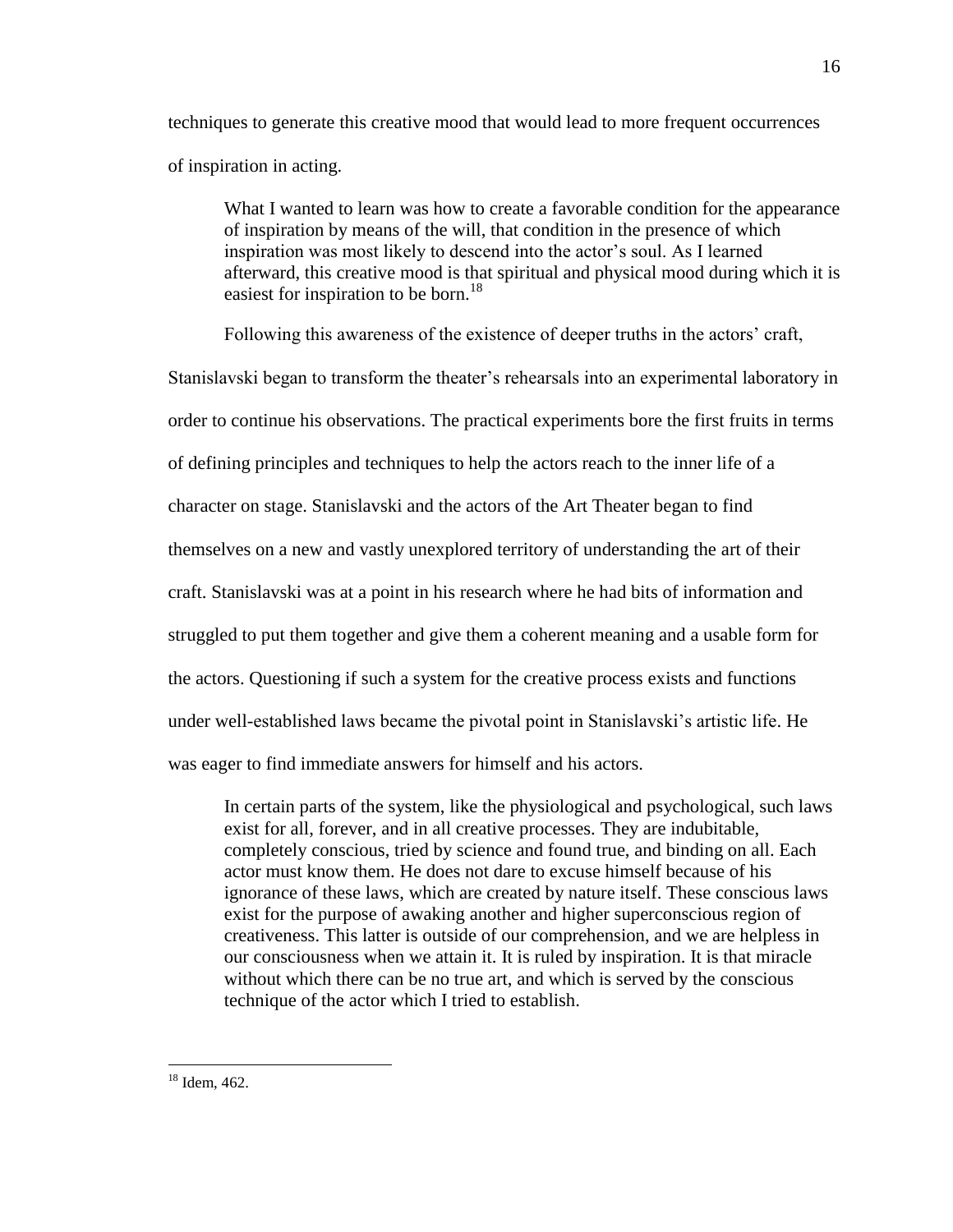THE SUPERCONSCIOUS THROUGH THE CONSCIOUS! That is the meaning of the thing to which I have devoted my life since the year 1906 […] and to which I will devote my life while there is life in me.<sup>19</sup>

The dramatic achievements and the highly artistic standards of the Moscow Art Theater led by Stanislavski and Nemirovich-Danchenko facilitated their collaboration with important names of the world stage. In early 1906, the company traveled to Berlin and gave successful performances in Russian in front of German audiences that included the Kaiser (Emperor), Wilhelm II. For the theater's production of *The Blue Bird* in 1908, Stanislavski traveled to France and met with its author, Count Maeterlinck. His real name was Maurice Polydore Marie Bernard (1862-1949) and he was a Belgian born poet, playwright, and essayist writing in French. In 1911, Count Maeterlinck won the Nobel Prize in Literature.

Around 1909, Stanislavski also met American dancer Isadora Duncan (1877- 1927), who was successfully touring Moscow. Because of her fame and novel artistic style, she is considered by many "the mother of modern dance."<sup>20</sup> It was through Isadora Duncan's recommendation that Stanislavski and the Art Theater commissioned the famous English director and modernist theater practitioner Edward Gordon Craig (1872- 1966) to produce William Shakespeare's *Hamlet* in Moscow in December of 1911.

The complex and demanding professional work in the Moscow Art Theater was interfering too much with the laboratory style of enterprise which Stanislavski pursued in order to discover the natural laws of the acting system. Therefore, he came to the

 $19$  Idem, 483.

<sup>&</sup>lt;sup>20</sup> "Credited with being the 'mother of modern dance,' Duncan believed that movements should be drawn from nature. Developing the 'Duncan' technique, comprised of basic movements such as swinging, hopping, running, skipping and leaping. Duncan sought to 'free' the body from the confines of ballet and created a truly modern form of dance.‖ From Nora Ambrosio, *Learning about Dance: Dance As and Art Form and Entertainment* (Third edition. Dubuque, Iowa: Kendall/Hunt, 2003), 86.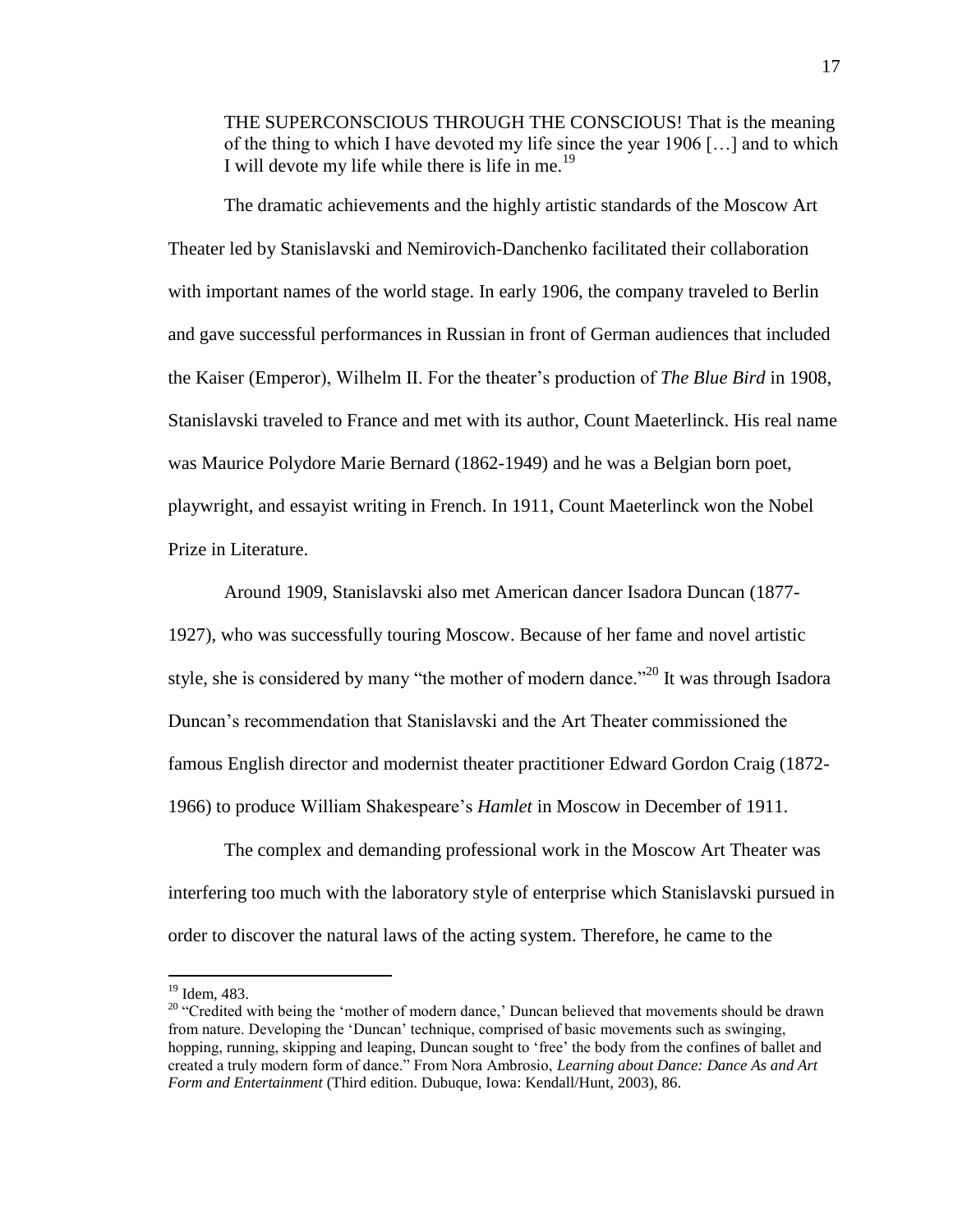conclusion that their theater was not the right environment for his experiments. With this belief, in 1912 Stanislavski opened the First Studio of the Moscow Art Theater that functioned as a school of acting. Here Stanislavski and his assistants had the freedom to experiment within the parameters of the newly shaping acting system. In order to operate normally and fulfill its functions, the Studio had to be led by Stanislavski's close friend and assistant, Leopold Antonovich Sulerzhitsky (1872-1916), though it was still under the supervision of Stanislavski himself. In addition to the artistic activities of the Studio, the financial aspect had to be worked out, and this led to unexpected and slightly unusual, but healthy approaches, as described by Stanislavski:

The finances of such a Studio were to come not only from the performances, but from household economy and from the cultivation of the soil. In the spring the sowing, and in the autumn the harvesting, were to be done by the actors of the Studio themselves. This would bear greatly on the general mood and the atmosphere of the whole Studio. People who meet daily in the nervous atmosphere of the stage cannot establish those close and friendly relations which are necessary for true co-operation in art. But, if besides meeting on the stage, they met in nature, in common work on the soil, in fresh air, in the light of the sun, their souls would open, their physical labor would aid in the creation of unison among them. […] I bought a large plot of land on the shore of the Black Sea in the Crimea, some few miles from the city of Eupatoria, and presented it to the Studio. […] Each of the actors of the Studio was to build his own house with the labor of his own hands, and the house was to become his own property. During two or three years a group of the Studio actors under the leadership of Sulerjitsky went to Eupatoria for the summers and lived the life of primeval men. [...] This summer life in the lap of nature was not in vain. It really brought the actors of the Studio very close to each other. $^{21}$ 

The activities of the Moscow Art Theater and the Studio, as well as Stanislavski's own research, followed the ups and downs of the realities of the artistic life, and they would also be influenced by the social and economic changes of the early twentiethcentury Russia and Europe. The company was shaken by the First World War and by the

<sup>21</sup> Stanislavski, *My Life in Art*, 537-539.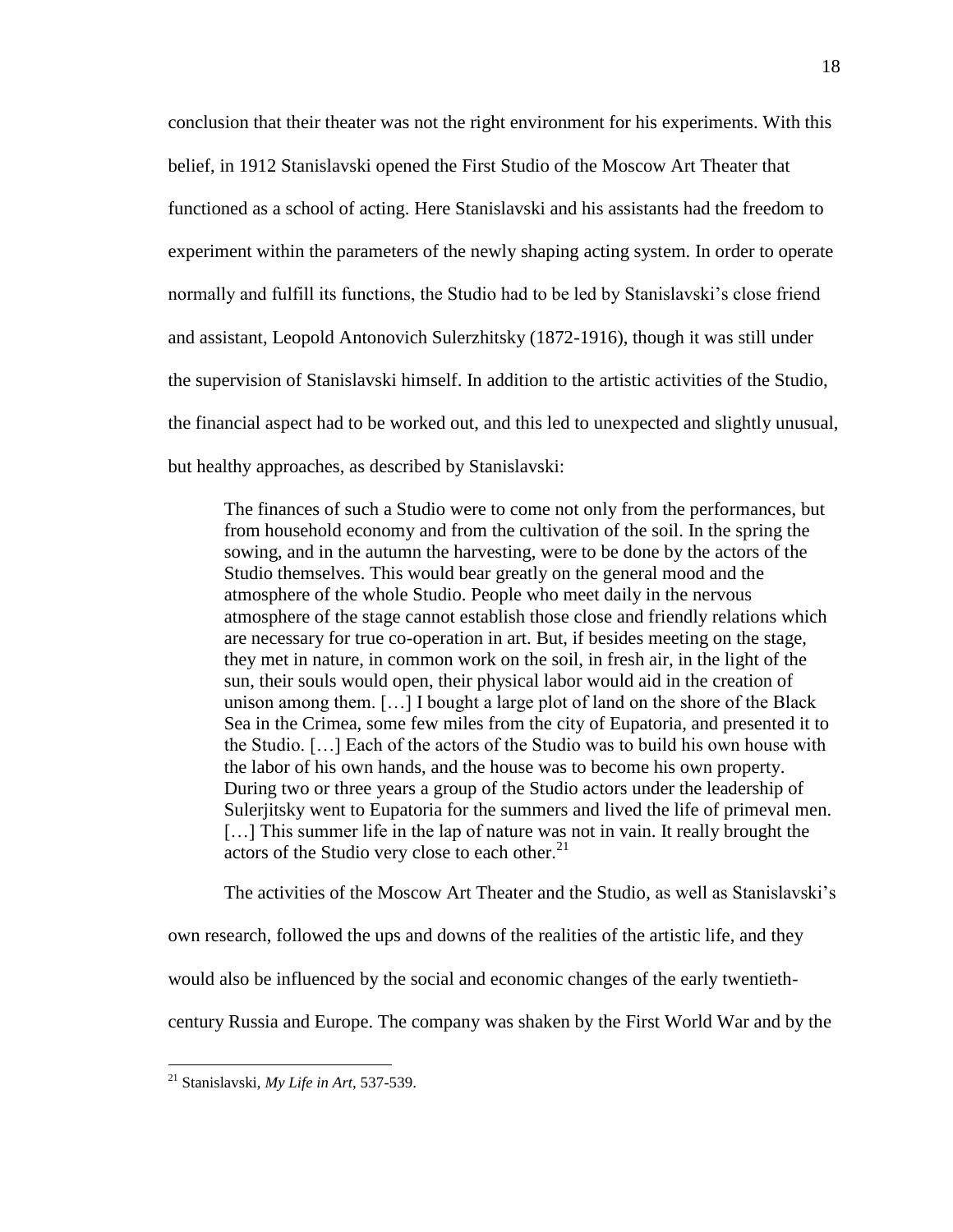Russian revolutions. New political ideologies and social realities greatly affected the path of the Russian cultural life, and only the international fame of the Moscow Art Theater and Stanislavski's so-called neutrality or pretended ignorance with regard to politics led the new regime to spare the existence of this institution.

Toward the end of 1918, Stanislavski accepted the opportunity offered to him by the Bolshoi Opera Theater to open the Opera Studio, which provided training to young singers in the field of acting their roles on the stage. Due to Stanislavski's knowledge and love for opera, the Opera Studio became another laboratory of artistic creation where the director-teacher would experiment his systemic principles of acting with the singersactors. The work was focused on the singers from the Bolshoi Opera Theater, but beginning in 1919 a group of young and inexperienced singers entered the Opera Studio as well. At the beginning of 1921, Stanislavski was offered an old private house in Moscow by the new Russian administration. This building at 6 Leontyevski Pereulok represented Stanislavski's last residence and the place where the Opera Studio held its activities, including opera performances. Under Stanislavski and his close assistants, the productions of several operas in the course of the Studio's existence as a school were regarded as educational. The building contained a large hall (a former ballroom), which Stanislavski adapted as a small concert hall for his school performances. These were so well conceived and worked through by the teacher-director Stanislavski and well delivered by the enthusiastic singers-actors that critics became very interested in the progress of this laboratory of creation for the Russian opera. Among these productions, in 1922 the Opera Studio performed Pyotr Ilyich Tchaikovsky's famous lyric opera *Eugene Onegin*, based on the novel in verse by the great Russian Romantic author Alexander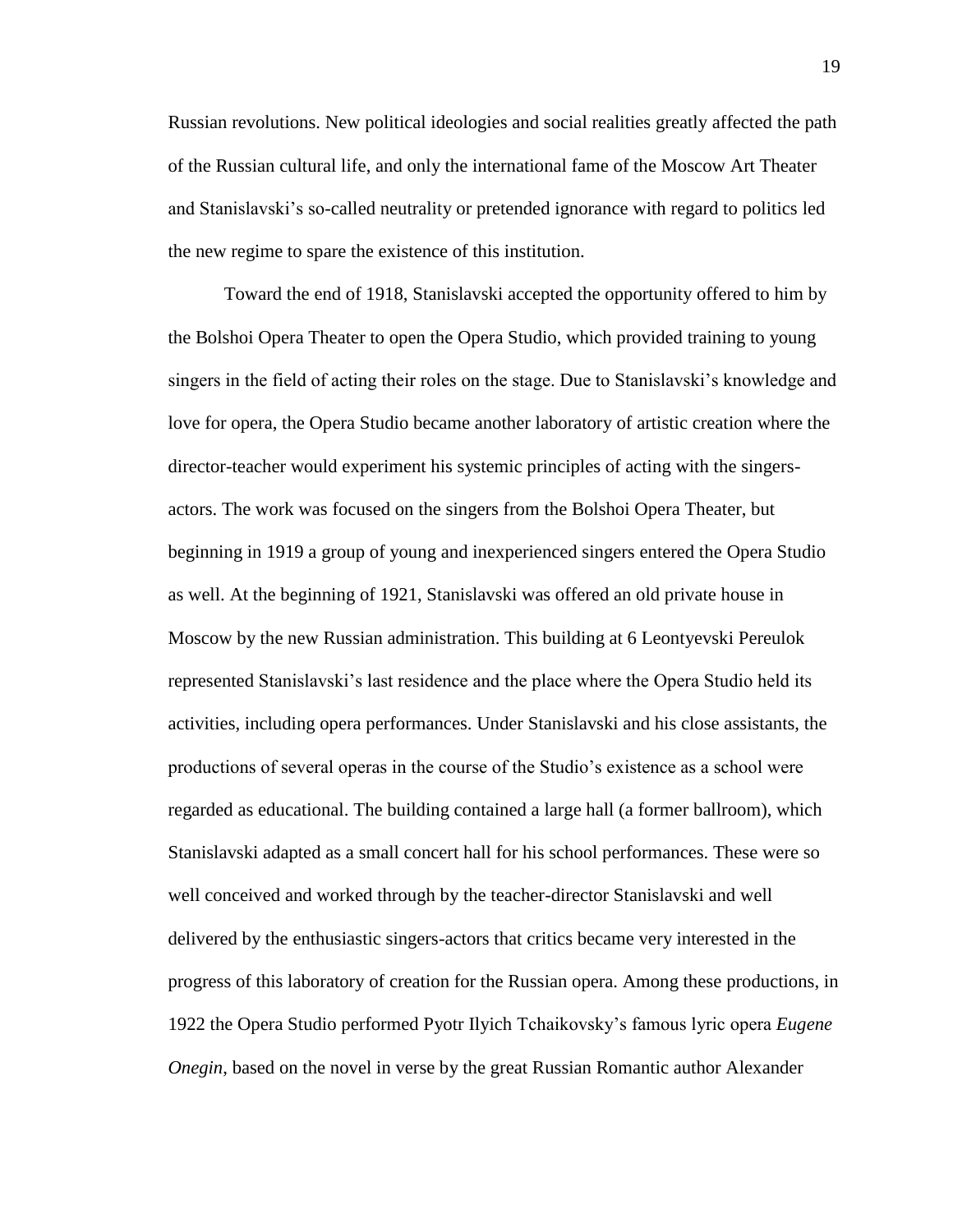Sergeyevich Pushkin (1799-1837). The success of Stanislavski's approach on acting in this opera promoted the production of *Eugene Onegin* on the large stage of the Bolshoi.

Stanislavski continued his guidance of the Opera Studio either directly or indirectly, through well-instructed assistants, even when the Studio entered new phases, moved to new locations, and received new names and status. It became "The State Opera" Studio with the sub-title 'Named for Stanislavski,'"<sup>22</sup> Opera Studio-Theater, and the Stanislavski Opera Theater. Regardless of the name, Stanislavski and his operatic ensemble worked with great dedication in the direction of artistic realism, of the true life of their characters on stage, and of discovering the truth in their art using acting techniques that had already yielded fruits in the dramatic theater. One of the many reviews in the chronicles of that time mentions the following:

It was not by chance that Stanislavski put on *The Tsar's Bride* in its entirety and now *La Bohème*…. And he has produced it so simply, so 'naturally,' so warmly, and so subtly that it comes out as a true work of art. Here is no sentimentality, no sobbing, no extra effects. And it is all done somehow in original and touching tones. The question is: In what does Stanislavski's power as a director of opera lie, and what distinguishes his productions from others that attempted to tone down the operatic conventions and turn operas into musical dramas? First of all I would say the answer is in the extraordinary *modesty* of his approach. In an opera he sees a *musical creation* and not a drama with music. He most carefully, with utmost caution, lovingly approaches this combination of music and words. He wishes to preserve the whole musical foundation of the chosen work. He does not wish the words to overwhelm the music; he does not wish that our attention should be distracted by purely external impressions. He wishes to achieve a *confluence* into a single whole of everything that an opera presents to a spectator. $^{23}$ 

The acclaimed artistic successes of the early years of the Moscow Art Theater

continued to draw interest on the international stage in Europe and America. The

Theater's historic European and American tours lasted from 1922 to 1924. Seeming to

 $23$  Op. cit., 268.

<sup>22</sup> Stanislavski, Rumyantsev, and Hapgood, *Stanislavski on Opera*, 152.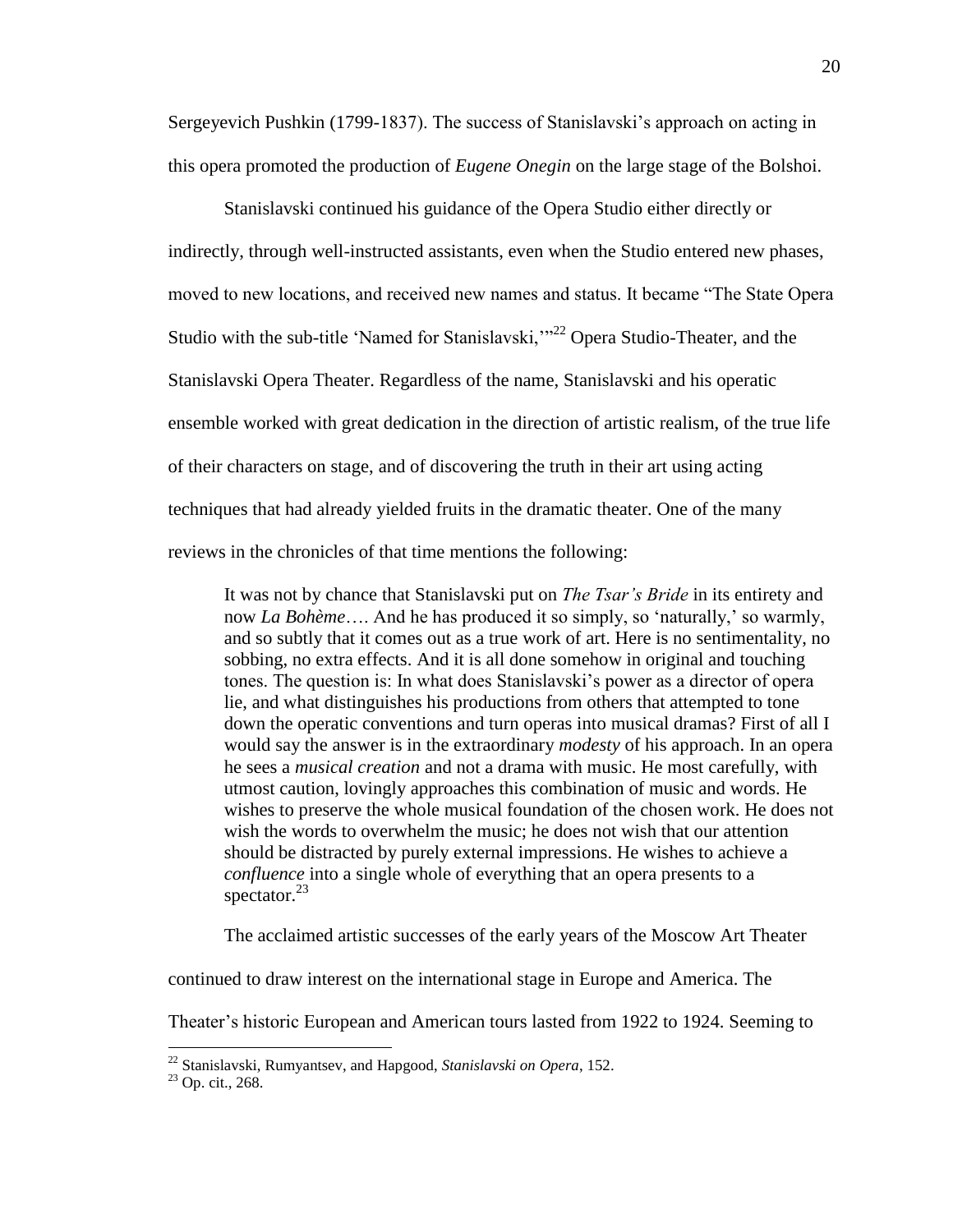ignore completely the language barriers (the plays were performed only in Russian), audiences, critics, and dramatic experts who filled the theaters where the Russians came on tours were constantly intrigued by the reality of emotions of the characters on the stage and by the mastery of the actors' craft. In 1923, at the invitation of Russian-born American theater producer Morris Gest, the Moscow Art Theater led by Constantin Stanislavski went on a three month tour to the United States.

Some years later, in 1923-4, the Moscow Art Theater embarked on two tours of America to ease the Theater's ailing finances. The Americans had gone wild for the Russian ‗psychological' acting, and were hungry for lectures and lessons to help them achieve equally detailed performances themselves.<sup>24</sup>

The Russian way of acting and Stanislavski's fame as practitioner and teacher of dramatic arts stirred a profound influence in American theaters. Stanislavski's teachings came to America in the early 1920s through Russian immigrants, in particular Richard Boleslavsky (1889-1937), Polish-born under the name of Bolesław Ryszard Srzednicki, and Maria Ouspenskaya (1876-1949). They studied with Stanislavski and were part of his First Studio. Boleslavsky founded the short lived American Laboratory Theater in New York where American actors began to familiarize themselves with the Russian acting techniques.

One of Boleslavsky's students was Lee Strasberg (1901-1982). An immigrant himself, Strasberg became the co-founder of the Group Theater in New York in 1931 and promoted what has become known in America as Method Acting. Strasberg's Method derived closely from Stanislavski's 'system' that was known at that time and placed a strong emphasis on the concept of Affective Memory (Stanislavski's Emotion Memory).

<sup>24</sup> Bella Merlin, *Konstantin Stanislavsky* (Routledge Performance Practitioners Series. New York: Routledge, 2003), 25.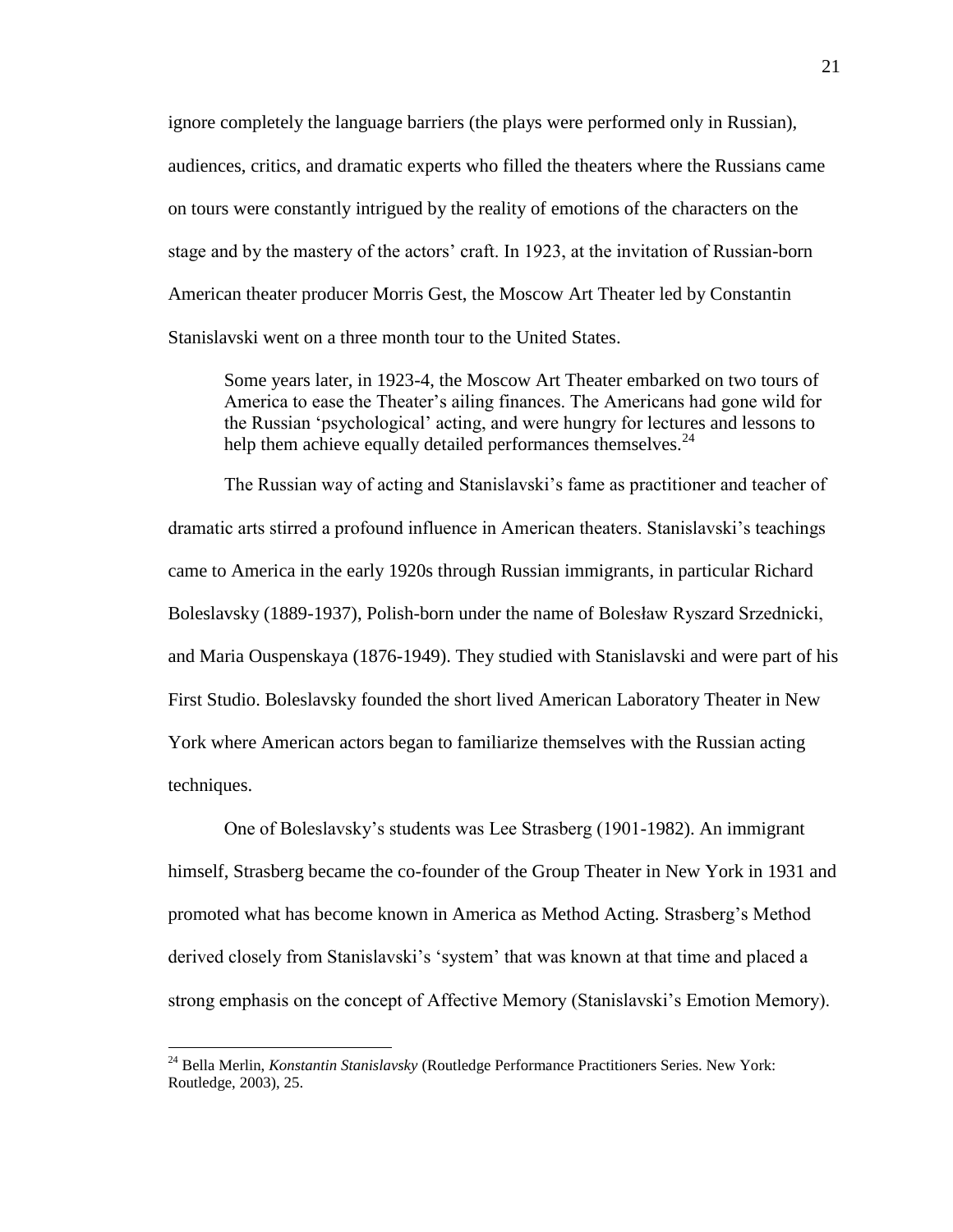The term Affective Memory was coined by French psychologist Théodule-Armand Ribot (1839-1916) and the concept had been used by Stanislavski as Emotion Memory as part of his ‗system' in order to help motivate exterior actions of the actors that are necessary to the role.

To me, as a spectator, what was going on inside of you was of much greater interest. Those feelings, drawn from our actual experience, and transferred to our part, are what give life to the play. […] All external production is formal, cold, and pointless if it is not motivated from within.<sup>25</sup>

Through Emotion Memory, actors would stir emotions in themselves by recalling situations from their past which are parallel to the situations in a play. These situations in turn are tied with certain emotions that the actors would transfer on the stage in order to realistically create their roles through their physical responses to evoked emotions.

Lee Strasberg developed his theory based on this approach on acting. His Method became the new American way of actor training. However, differences of opinion were raised among the members of the Group Theater with regard to the right approach in teaching the Stanislavski ‗system.' A particular member of the company, Stella Adler (1901-1992) represented the only American-born who, in addition to being taught at the American Laboratory Theater by Boleslavsky and Ouspenskaya, was also directly instructed<sup>26</sup> by Constantin Stanislavski for over a month in 1934 in Paris. By that time, Stanislavski had come to his late achievements of his research that included the Method of Physical Actions, and Adler adopted this new approach in her acting technique. Consequently, after returning to the Group Theater in New York, Stella Adler's reports

<sup>25</sup> Stanislavski, *An Actor Prepares*, 178.

<sup>&</sup>lt;sup>26</sup> According to Paul Gray, "Stanislavski and America: A Critical Chronology," The Tulane Drama Review 9, no. 2 (Winter 1964), 34.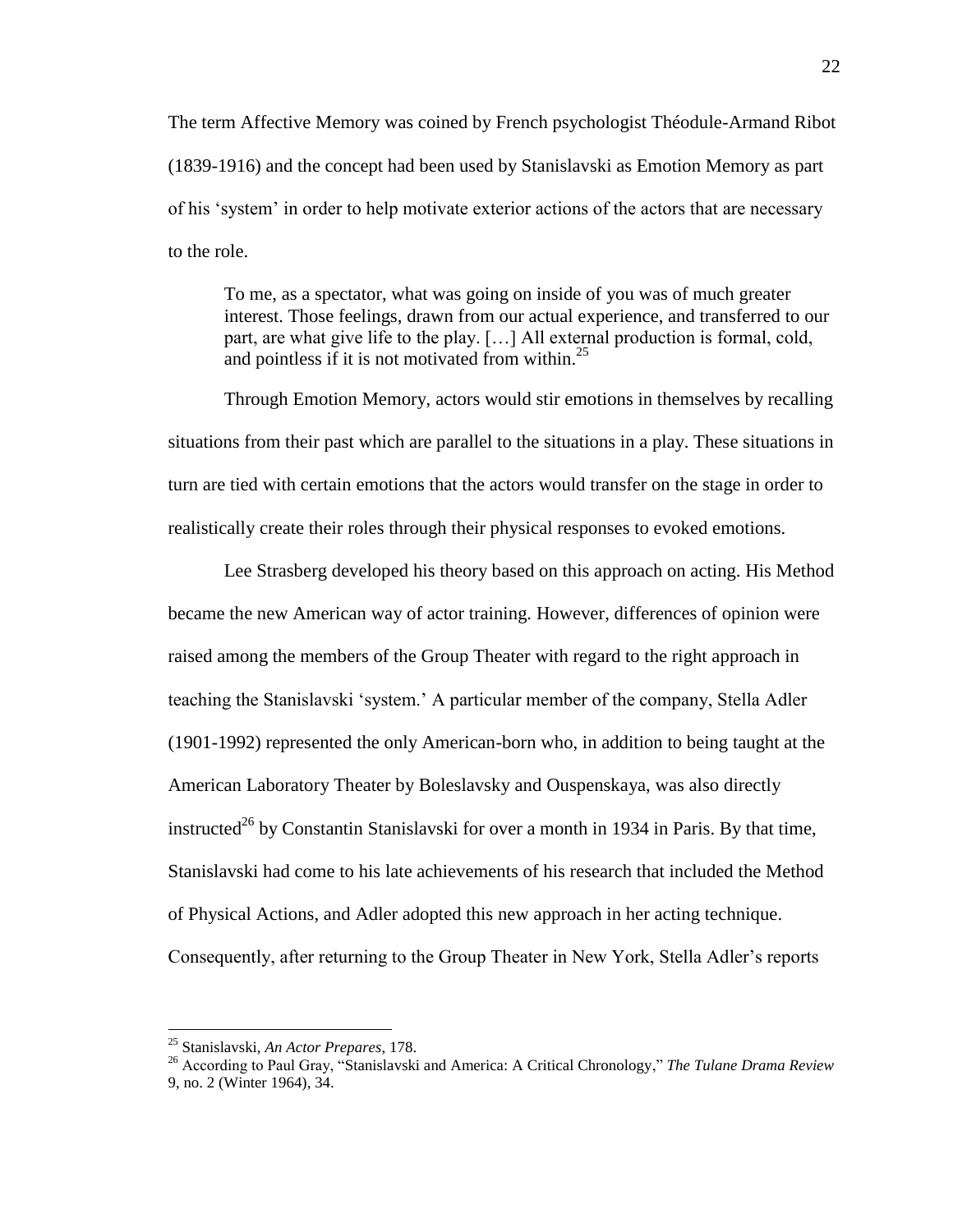on the latest conclusions from Stanislavski provoked fiery discussions among the members of the company.

Adler returned to the group with a chart of the System Stanislavski had sketched on a blackboard for her (later published in Robert Lewis' *Method or Madness?*). She told the company that they had been misusing emotional memory exercises by over-emphasizing personal circumstances in preparation, and that Stanislavski recommended use of the given circumstances of the play and the magic "as if" as a character lever. Emotional memory is to be used only when nothing else works. There was a great argument among the Group. Strasberg intimated in a talk to the Group that there was no reason to imitate Stanislavski slavishly, that his own version of the System was preferable to Stanislavski's because of the differences between American and Russian actors.<sup>27</sup>

After Strasberg left the Group Theater, frictions among members of the company

continued to gravitate around the problems of interpreting and applying the intricacies of

the Stanislavski 'system' in the American theater. These issues eventually led to the

dissolution of the Group Theater in 1941.

The history of the American theater in the mid-twentieth century reveals how the

importance of Strasberg's Method of acting grew among actors and directors to such a

degree that studying with first or second generations of Stanislavski 'system' teachers

was not important anymore. American actors became obsessed with receiving training in

Method acting. In 1947, a group of respected acting teachers of the generation founded

the Actors Studio in New York.

Robert Lewis, Cheryl Crawford, and Elia Kazan organized the Actors Studio as a training ground for young professionals. Their hope and aim was to provide the place for talented young actors and seasoned professionals to work out the problems of the actor's craft and receive fresh stimuli toward the discovery of new creative powers. […] The need for Strasberg's kind of approach became more acute. Actors sought out Method training and Strasberg became the touchstone of the Studio.<sup>28</sup>

 $\overline{a}$  $27$  Gray, 34-35.

 $28$  Idem, 42-43.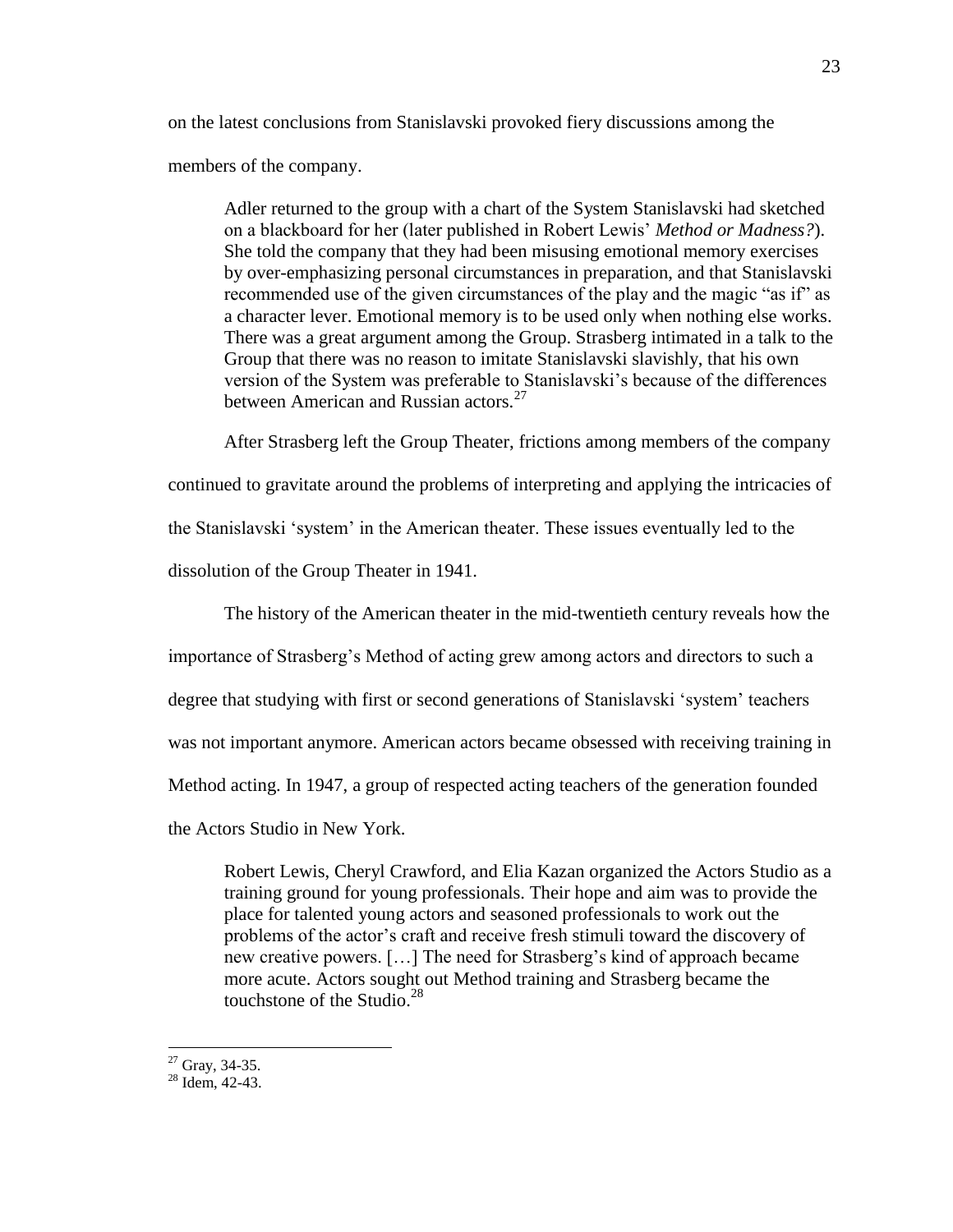In time, the fundamental gap between Stanislavski's system and the American Method of acting grew wider, especially after the delayed posthumous publication of Stanislavski's later work in America. His developments of the 'system' took a different path by turning the focus of an actor's work toward physical actions. By the time this approach was available to the American public, Strasberg's Method acting had become too influential and had established its own path in the history of the theater art. However, its focus on self-study and inner search for arousing past personal emotions degenerated in many Method schools so that it became dangerous for the mental sanity of the studentactors. Contrary to Stanislavski's continuous research and teaching career that had their deep roots in the practice of the theater art, the Method schools were not connected with the theater.

Most Method teaching is corrupt… it is not connected with the theatre. Stanislavski himself was connected with a theatre – always. It's a racket. Since they have to make money they work the racket. They become showhorses of authority in order to establish the reputation necessary to draw students.<sup>29</sup>

The misconception which generated the evolution of Method acting in America was based only on Stanislavski's initial stages of his teachings. The work of an actor on himself, on his inner life, the search for his personal feelings and emotions, these constituted the premises on which Strasberg and the others founded their Method. However, in the case of Stanislavski, his 'system' of acting generated several more complex facets of the problem. He summarized his findings in the following manner:

My 'system' is divided into two main parts: (1) the inner and the outer work of the actor on himself, and (2) the inner and the outer work of the actor on his part. The inner work on the actor himself is based on a psychic technique which enables him to evoke a creative state of mind during which inspiration descends

<sup>&</sup>lt;sup>29</sup> Quote from an interview with Elia Kazan in New York City, January 11, 1964, cited in Gray, 57.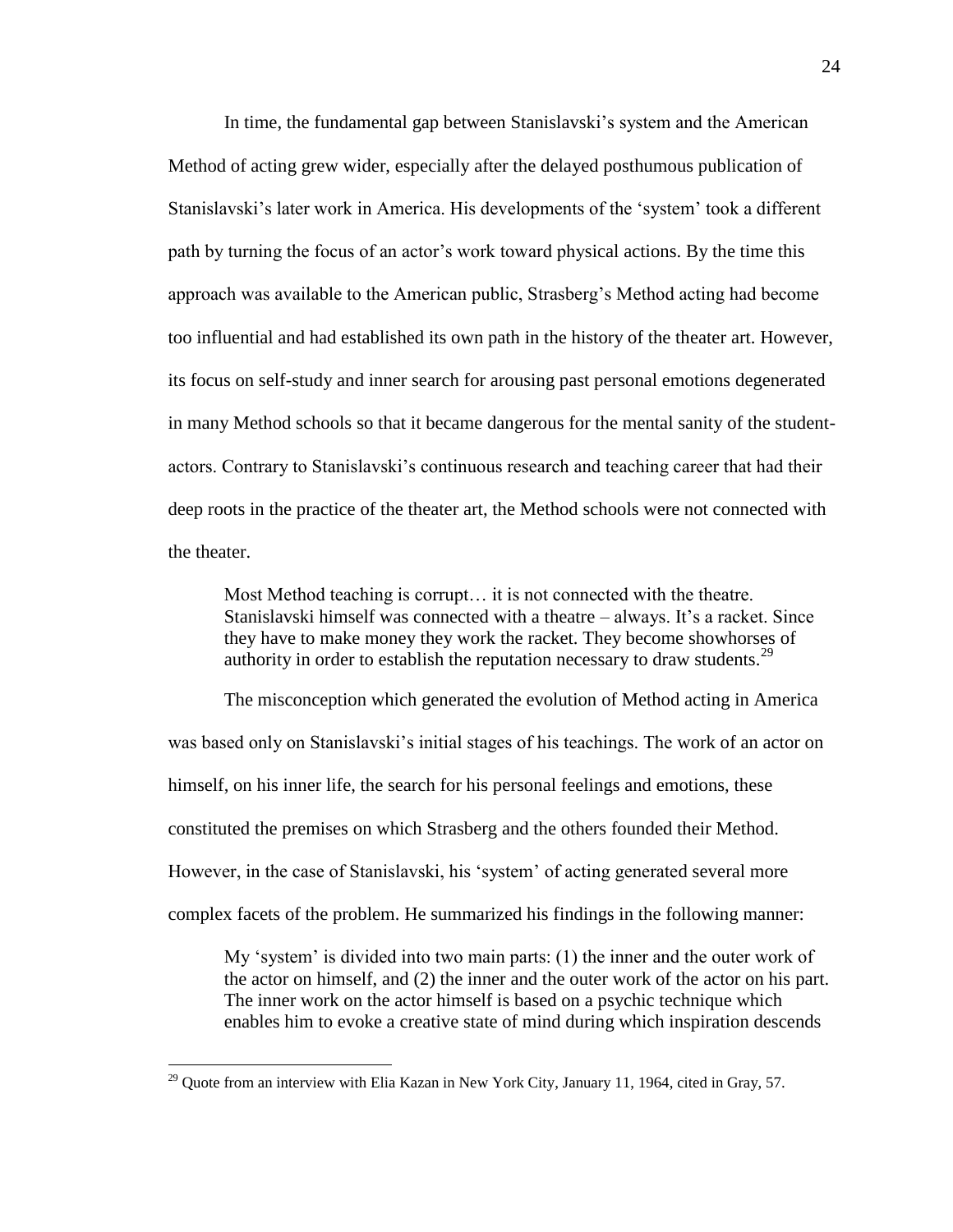on him more easily. The actor's external work on himself consists of the preparation of his bodily mechanism for the embodiment of his part and the exact presentation of his inner life. The work on the part consists of the study of the spiritual essence of a dramatic work, the germ from which it has emerged and which defines its meaning as well as the meaning of all its parts.<sup>30</sup>

In October 1928, while playing a role on the stage of the Moscow Art Theater, Constantin Stanislavski suffered a heart attack. This event ended his acting career but also gave Stanislavski an opportunity to focus on writing about his findings. While he was recovering in Germany, Stanislavski was visited by his American friends, Norman Hapgood (1868-1937) and his wife Elizabeth Reynolds Hapgood (1894-1974), who persuaded him to write a book about his ‗system' of acting. This idea had been discussed by them back in 1924 with the occasion of the US tour, when Norman, a journalist and editor but also a former US Ambassador to Denmark, facilitated the company's visit to the White House. With that same occasion, Elizabeth acted as translator for President Calvin Coolidge<sup>31</sup> (1872-1933). Following Stanislavski's heart attack, the Hapgoods made financial arrangements for Constantin and his family to live closer to them in Nice, France for one year in order to focus on the writing of his books on acting.

Afternoons Mrs. Hapgood worked with Stanislavski, and in the evening translated for her husband what had been written. […] Mrs. Hapgood translated her husband's suggestions back into Russian and the next afternoon she and Stanislavski worked on. Mornings Stanislavski spent rewriting, and writing letters as well as the detailed notes for the production of *Othello* he had worked out in his mind but which now had to be staged by two assistants at the  $MAT^{32}$  in Moscow.<sup>33</sup>

<sup>30</sup> Konstantin Stanislavski, and David Magarshack, transl., *Stanislavski on the Art of the Stage* (London: Faber and Faber Limited, 1950), 27.

<sup>&</sup>lt;sup>31</sup> According to the Biographical Note in "Elizabeth Reynolds Hapgood Papers," \*T-Mss 1992-039, Billy Rose Theatre Division, The New York Public Library for the Performing Arts.

<sup>32</sup> Moscow Art Theater

<sup>&</sup>lt;sup>33</sup> Robert M. MacGregor, "Letter from Robert M. MacGregor," *The Tulane Drama Review* 9, no. 4 (Summer 1965), 211-212.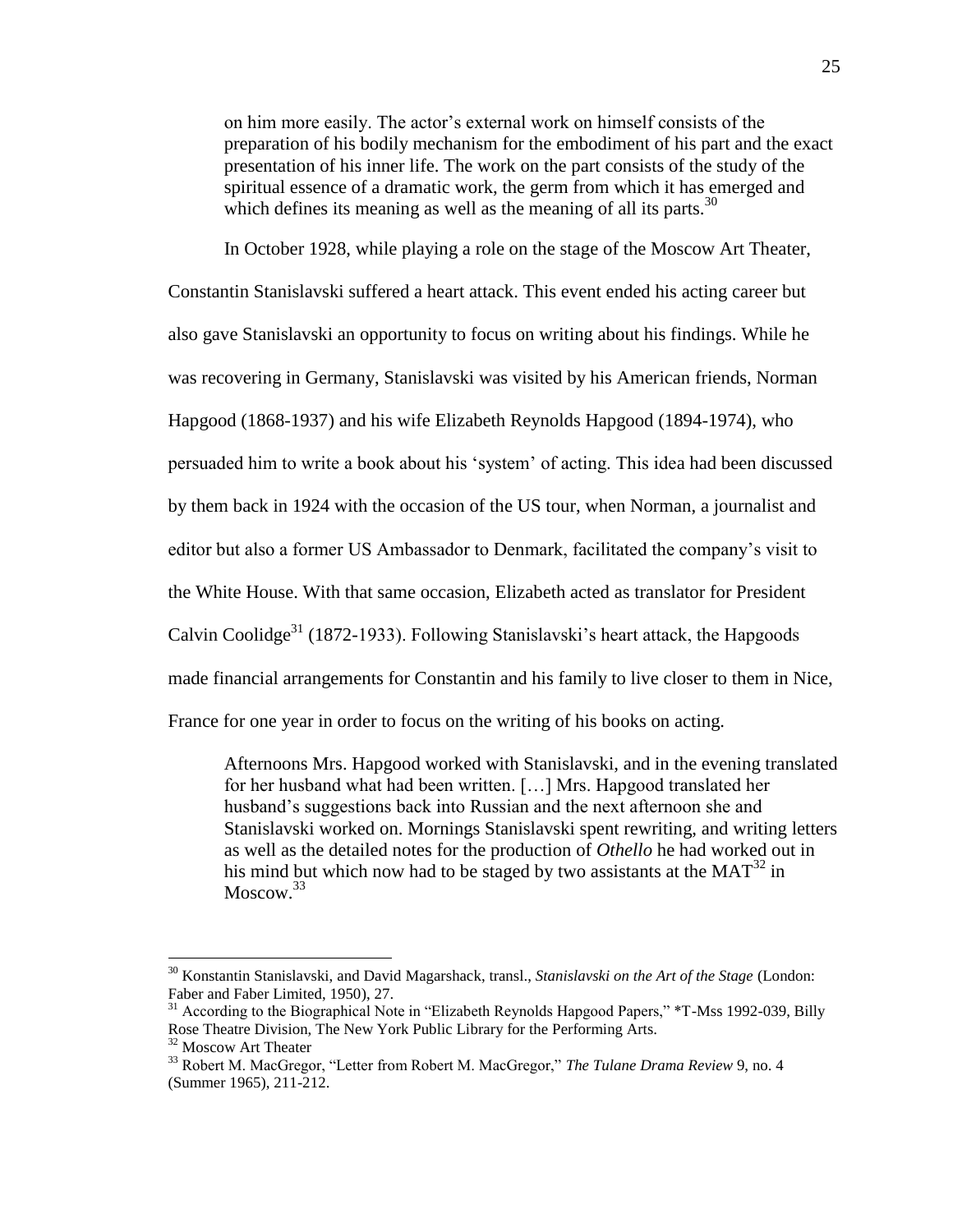The intense work of writing the book was followed by several years of editing and cuts of the text. Also, Elizabeth Hapgood consulted several of Stanislavski's former Russian students and actors who were active in the United States in order to pay "the proper rendering in English of the special terms Stanislavski had invented for his ‗system.'‖<sup>34</sup> In 1936, Stanislavski's book *An Actor Prepares* was published by Theatre Arts, Inc. in English. It presented Stanislavski's approach of the inner creative state of a person in the process of actors' training.

Though initially conceived in one book, the theories about the formation of an actor cover two separate aspects, the inner and the outer work of an actor on himself. In his writing process, Stanislavski worked in parallel on these two aspects, using separate manuscripts. The first one was finished and published during his lifetime as *An Actor Prepares* (1936). The second has a more interesting story. In 1937, Elizabeth Hopgood visited Stanislavski in Moscow. There, he told her about a new book containing the second manuscript that was written in France as well as a few other chapters. However, Stanislavski was not satisfied at that moment with the form of the new book and needed to keep working on it. With Stanislavski's death a year later (1938) and the beginning of the Second World War, the publication of the second book, *Building a Character*, was delayed until 1949. This book reveals Stanislavski's wide angle on understanding the art of theater acting that encompasses not only the inner psychological aspects, but also an external form.

 $34$  MacGregor, 213.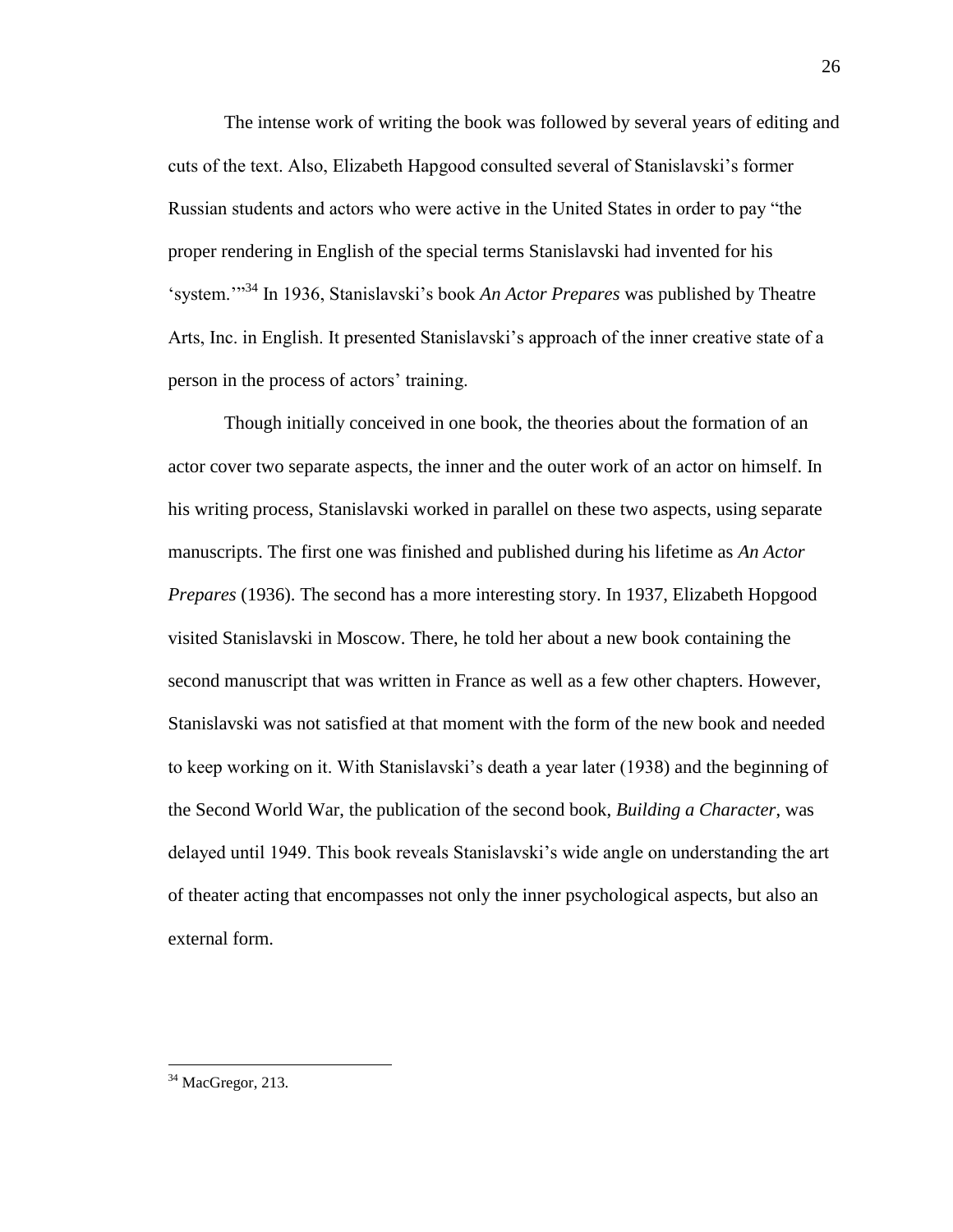Without an external form neither your inner characterization nor the spirit of your image will reach the public. The external characterization explains and illustrates and thereby conveys to your spectators the inner pattern of your part.<sup>35</sup>

Through this second book, Stanislavski emphasizes the critical role that physical elements, such as costumes, movement, speech, diction, intonation, and so on, play in an actor's work. Due to the delaying of the book's publication, the timing of this written account of Stanislavski's 'system' was not beneficial to the direction of the American Method of acting.

If this second book had appeared even five years sooner, the voice of Stanislavski might have changed the course of the American theater – but the manuscript reached Hapgood only after the end of World War II. The book revealed to Americans for the first time Stanislavski's devotion to the theatrical elements of stage production. […] But at the time of its publication, actors, directors, and teachers were deeply committed to an approach over-stressing the inner motive forces of character and the approach to a role through the personal experience of the actor.<sup>36</sup>

In 1961, Elizabeth Reynolds Hapgood published a third book, *Creating a Role*,

which presented the continuation of Stanislavski's writings with a particular focus on the

application of his ‗system' in actual plays. This is another case where the difficult

historical circumstances combined with Stanislavski's constant personal struggles to put

in writing his principles of acting. Thus, the projected conclusion of his life work

appeared on the actors' shelves only twenty-five years after the first book was published

in America and twenty-three years after the death of the author.

The American publishers insisted that Stanislavski divide the work into two books, with the rehearsal practices comprising a third. Their suggestion was far from satisfactory for Stanislavski. He was afraid that readers would segregate inner work from external characterization, whereas he saw them as two sides of the same ‗psycho-physical' coin. He reluctantly agreed to the separate volumes (the first to be called *An Actor's Work on Himself in the Creative Process of* 

<sup>35</sup> Stanislavski and Hapgood, *Building a Character*, 1.

 $36$  Gray, 42.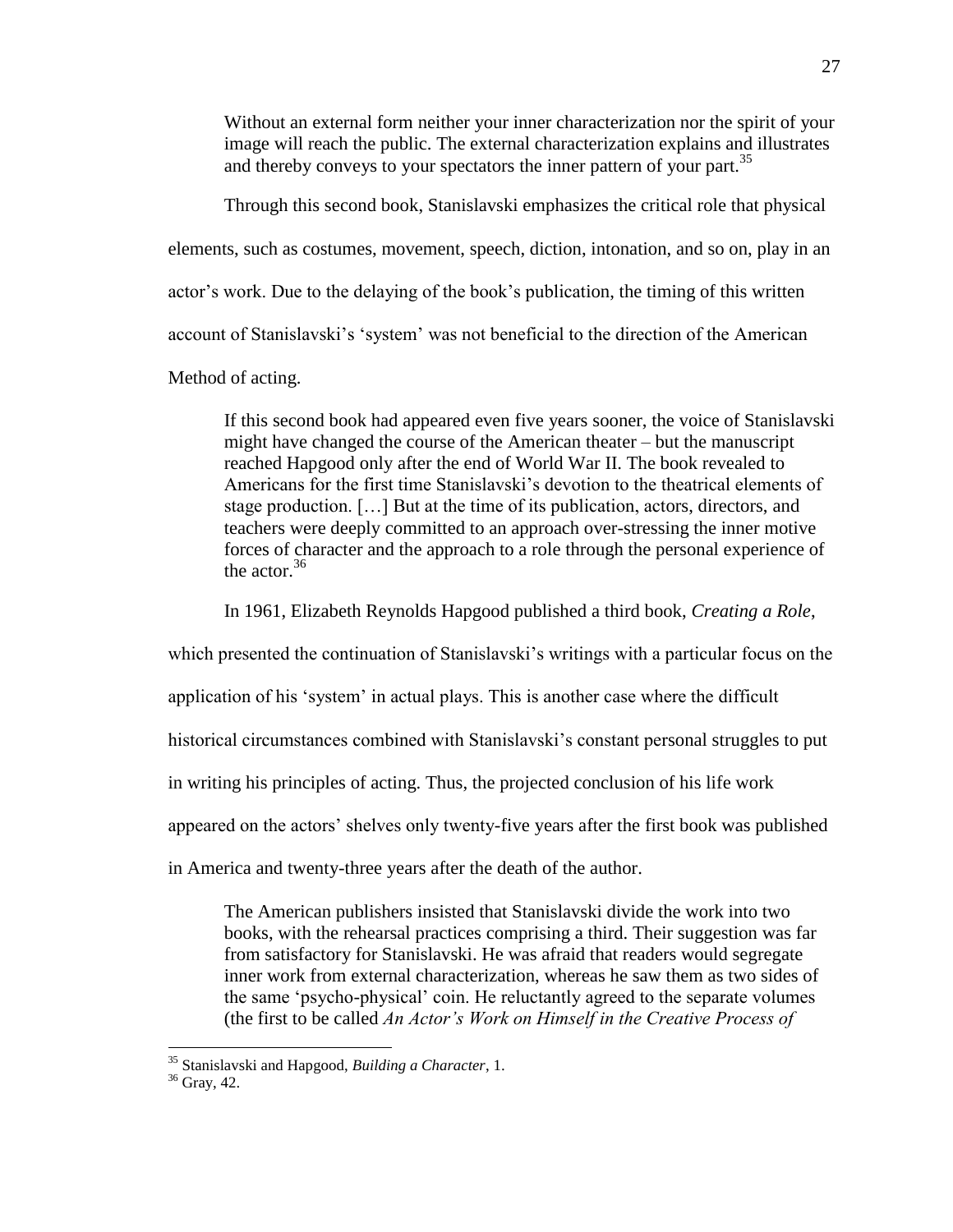*Experience*<sup>37</sup> and the second *An Actor's Work on Himself in the Creative Process of Physical Characterization*<sup>38</sup>), only if an outline of all three books was included in the first publication. Unfortunately, Stanislavski never wrote the overview.<sup>39</sup>

Intriguingly, the work of Constantin Stanislavski continued beyond his lifetime. Living in a socio-political context which manifested in Russian art as Socialist Realism<sup>40</sup>, Stanislavski was concerned that his lifelong research which culminated with the Method of Physical Actions in the mid-1930s would be recognized as an acting system only because of its association with psychological Realism. This would definitely limit its role as a possible universal ‗system' which would actually help and inspire actors and directors all over the world in their journey of discovering the truth in their art. Stanislavski's last four years of life were marked by intense work in this direction, despite the obstacles he encountered with respect to his declining health and the Soviets' standardizing of his approach to physical actions. Unfortunately for the world of theater, Stanislavski left only limited written resources, if any, regarding his last theories. However, his late legacy was left to grow from the roots of practice which he infused in his directorial assistants and actors.

This practical research of Stanislavski fueled "his ultimate experiment in acting practice, now known as Active Analysis,"<sup>41</sup> or 'analysis through action.<sup>42</sup> There is some debate about the differences between the Method of Physical Actions and Active

<sup>37</sup> Published in English as *An Actor Prepares.*

<sup>38</sup> Published in English as *Building a Character.*

<sup>39</sup> Merlin, *Konstantin Stanislavsky*, 39.

<sup>&</sup>lt;sup>40</sup> "Socialist Realism was a literary movement that came to prominence in 1934. Mirroring some of the elements of nineteenth-century Naturalism, it studied the behavioral patterns of human conduct. Unlike the Naturalists, however, the emphasis was now on environment, to the exclusion of heredity: in other words, we are not victims of our parentage, we can be whatever society wants us to be." From Merlin, *Konstantin Stanislavsky*, 33.

<sup>41</sup> Merlin, *Konstantin Stanislavsky*, 32.

<sup>42</sup> Moore, *The Stanislavski System*, 46.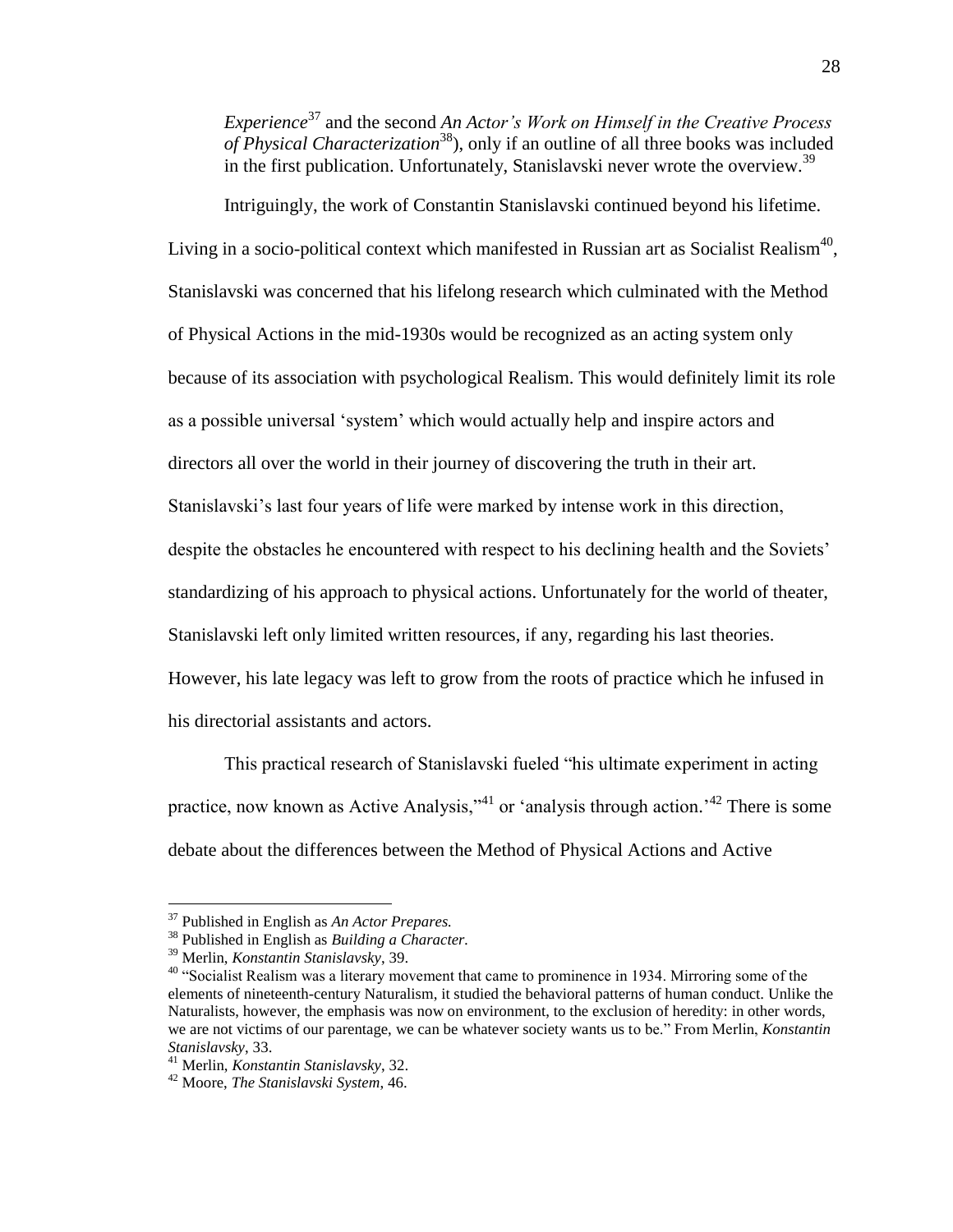Analysis. While through the Method of Physical Actions, actors used improvisations for a long time (days or weeks) before approaching the text of a play, in order to find the right physical actions specific to the substance of the play and its characters, Active Analysis of the text of the play would encourage the improvisation initiative of the actors shortly after reading the text of a scene, then the return to discussions upon the performed improvised actions and re-reading the text.

I am setting a new device in motion now, a new approach to the role. It involves reading the play today, and tomorrow rehearsing it on stage. What can we rehearse? A great deal. A character comes in, greets everybody, sits down, tells of events that have just taken place, expresses a series of thoughts. Everyone can act this, guided by their own life experience. So, let them act. And so, we break the whole play, episode by episode, into physical actions. When this is done exactly, correctly, so that it feels true and it inspires our belief in what is happening on stage, then we can say that the line of the life of the human body has been created. This is no small thing, but half the role.<sup>43</sup>

Stanislavski's final experiments included several rehearsals on a new production

of Molière's comedy *Tartuffe*. From March 1936 to April 1938, a group of experienced actors of the Moscow Art Theater were challenged by Stanislavski's new practice to stage this particular comedy, a thematic approach intended indeed to prove the universality of his system, under the direct guidance of the master. Among those who worked on this production-experiment, of great importance were Stanislavski's assistant director of the play, Mikhail Nikolaevich Kedrov (1893-1972), who also played the title role and finished the preparation of the play after Stanislavski's death in 1938, director and pedagogue, Maria Osipovna Knebel (1898-1985), and actor Vasily Osipovich Toporkov (1889-1970). They promoted the latest trends in Stanislavski's theories of acting that the master had not put in writing. Their careers as actors, directors,

<sup>&</sup>lt;sup>43</sup> Excerpt from a December 1935 letter from Stanislavski to his son. From Sharon M. Carnicke, *Stanislavsky in Focus* (Abingdon, Oxon, UK: Routledge/OPA, 2003), 154.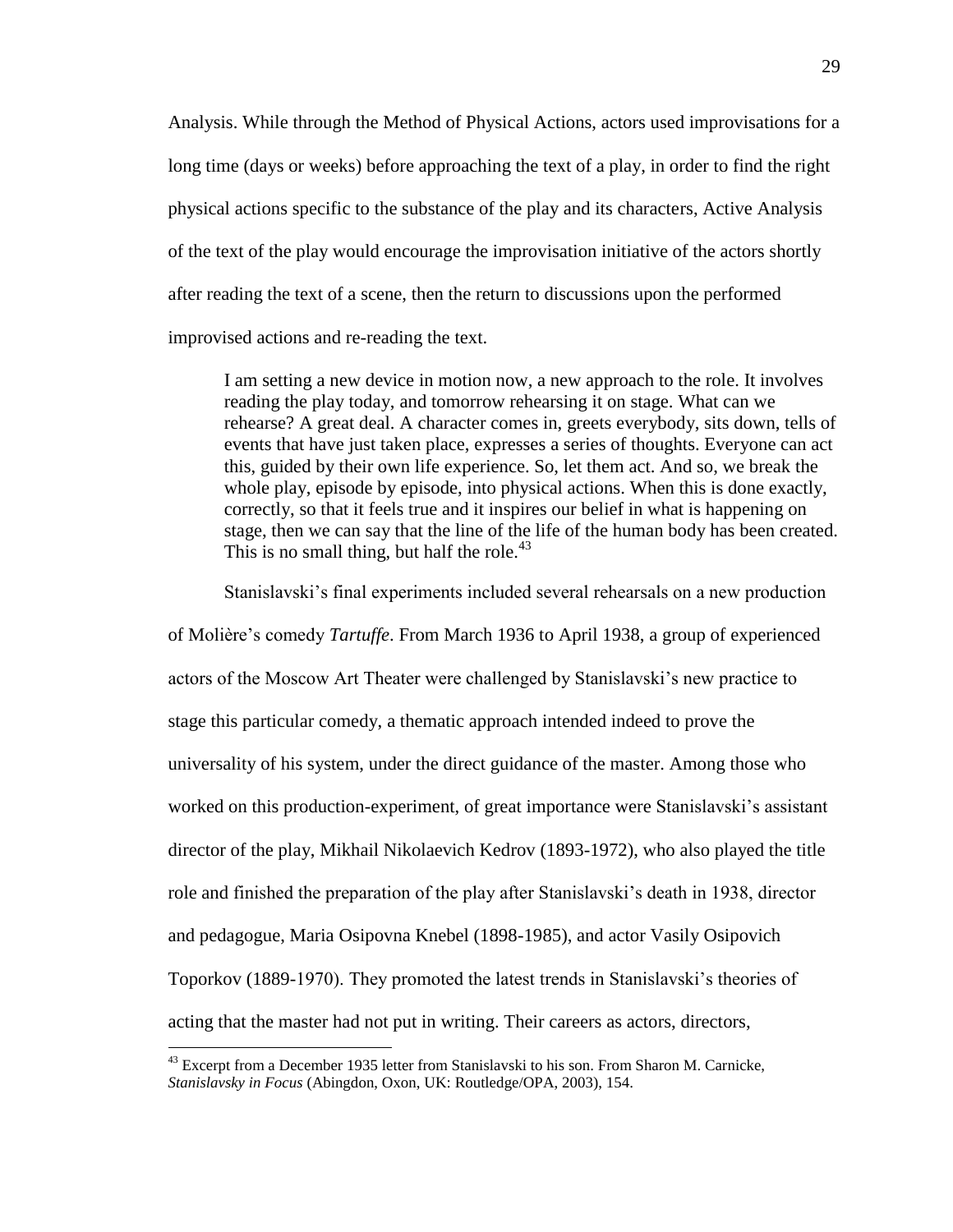pedagogues, and writers of dramatic arts theories are considered essential in understanding the complexity and universality of Constantin Stanislavski's legacy.

Those who participated in his final workshops (Mikhail Kedrov, Vasily Toporkov, and Maria Knebel, among them) developed an oral tradition, and passed its lore about action on to their students. This body of knowledge, so dependent on Russian teachers, traveled to the West infrequently. In 1963, when the Moscow Art Theater again toured the US, actors spoke about the Method of Physical Actions at the New School for Social Research in New York. […] Based in practice rather than theory, this body of lore, unlike published sources, maintains much of Stanislavski's integrative thinking.<sup>44</sup>

A remarkable aspect of Stanislavski's theories is that "the System operates"

through the mechanism of cumulative practice, not selective theory.<sup> $45$ </sup> The results of the practical knowledge led Stanislavski to constantly shift from one direction to another, from one approach to another, but his new findings never negated his initial ones. He simply found a variety of ways or methods to give the actors in their preparation for a multitude of roles. Stanislavski once wrote: "One must give actors various paths. One of these is the path of action. There is also another path: you can move from feeling to action, arousing feeling first. $146$ 

In his work with the singers of the Opera Studio, Stanislavski developed an application of his acting ‗system' to the world of music. Expressing a personal interest in the opera, he finally found his own way to be active in the operatic world by coaching the singers to become more involved in the actions required by the scripts and to better interpret the messages in their musical numbers. He set two main objectives from the very beginning of their work together: first, a focus on achieving expressive but incisive

<sup>44</sup> Carnicke, *Stanislavsky in Focus*, 153-154.

<sup>45</sup> Carnicke, 151.

<sup>46</sup> Excerpt from the Collected Works of Constantin Stanislavski. From Carnicke, *Stanislavsky in Focus*, 151.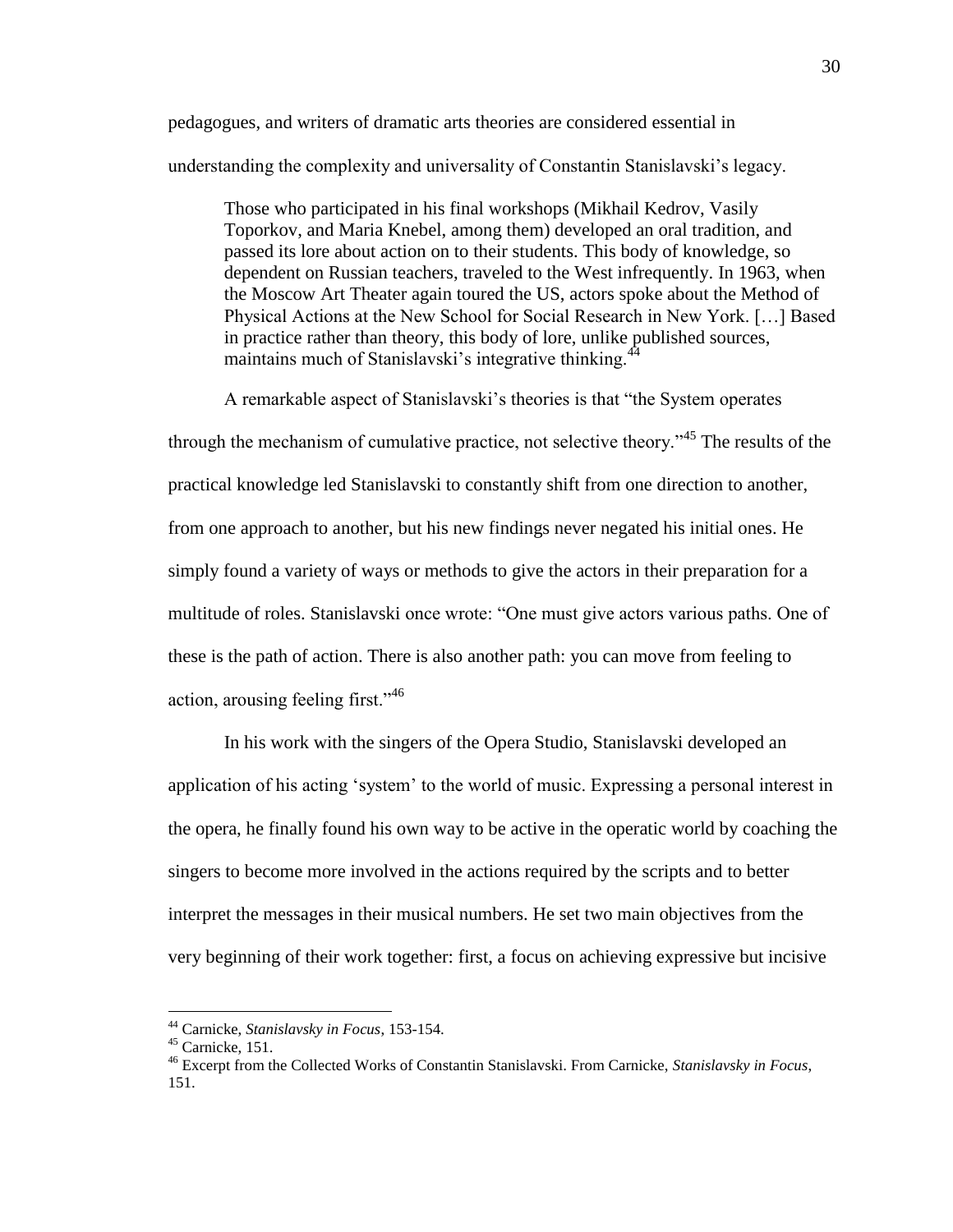diction would help the singer project the words they were to sing and second, a need to free the singers' bodies of unnecessary involuntary tensions. Stanislavski carefully devised exercises in order to overcome the singers' deficiencies in these areas but still acknowledging the physiological contractions specific to the process of singing.

In the process of projecting his voice a singer is obliged to tense certain muscles (of the diaphragm, the intercostal muscles, the larynx); that is to say these are working contractions which are necessary to the actual singing. It was the principal aim of a whole series of exercises prescribed by Stanislavski to make a distinction between the working contractions and superfluous tensions, thus leaving all the other muscles completely free. He was always on the watch for those unnecessary tensions in the body, the face, the arms, the legs of a singer, while performing. When an artist is performing in accordance with his inner feelings he must not be impeded in his movements by muscular contractions. The singer's whole attention must be centered on his actions. $47$ 

Stanislavski emphasized that any exercise, no matter how technical it may be,

must be done with intent and inner reasoning as well as with the full participation of the individual. He struggled with the routine practice of executing exercises without a definite purpose in the work of a singer-actor with himself or for a role. Too many times vocalizations in particular were done by singers in an attempt to warm-up their voice but with a complete detachment from their immediate goals or needs, both physical and psychological. Those exercises could become boring, purposeless, or even dangerously harmful to the singers and their voices if they were not conceived and produced with careful attention to the inner motives of each individual in certain circumstances.

In all our exercises Stanislavski insisted on inner justification for whatever we were doing at a given moment. This applied as well to vocalizing as to diction, to the logic of speech as to physical exercises—fluid movements, dancing, fencing. He always determined that we prepare "given circumstances," some imaginative idea that we were to carry out during our work. He never allowed a single, even most elementary, technical exercise to be done "in general," just for the purpose

<sup>47</sup> Stanislavski, Rumyantsev, and Hapgood, *Stanislavski on Opera*, 4.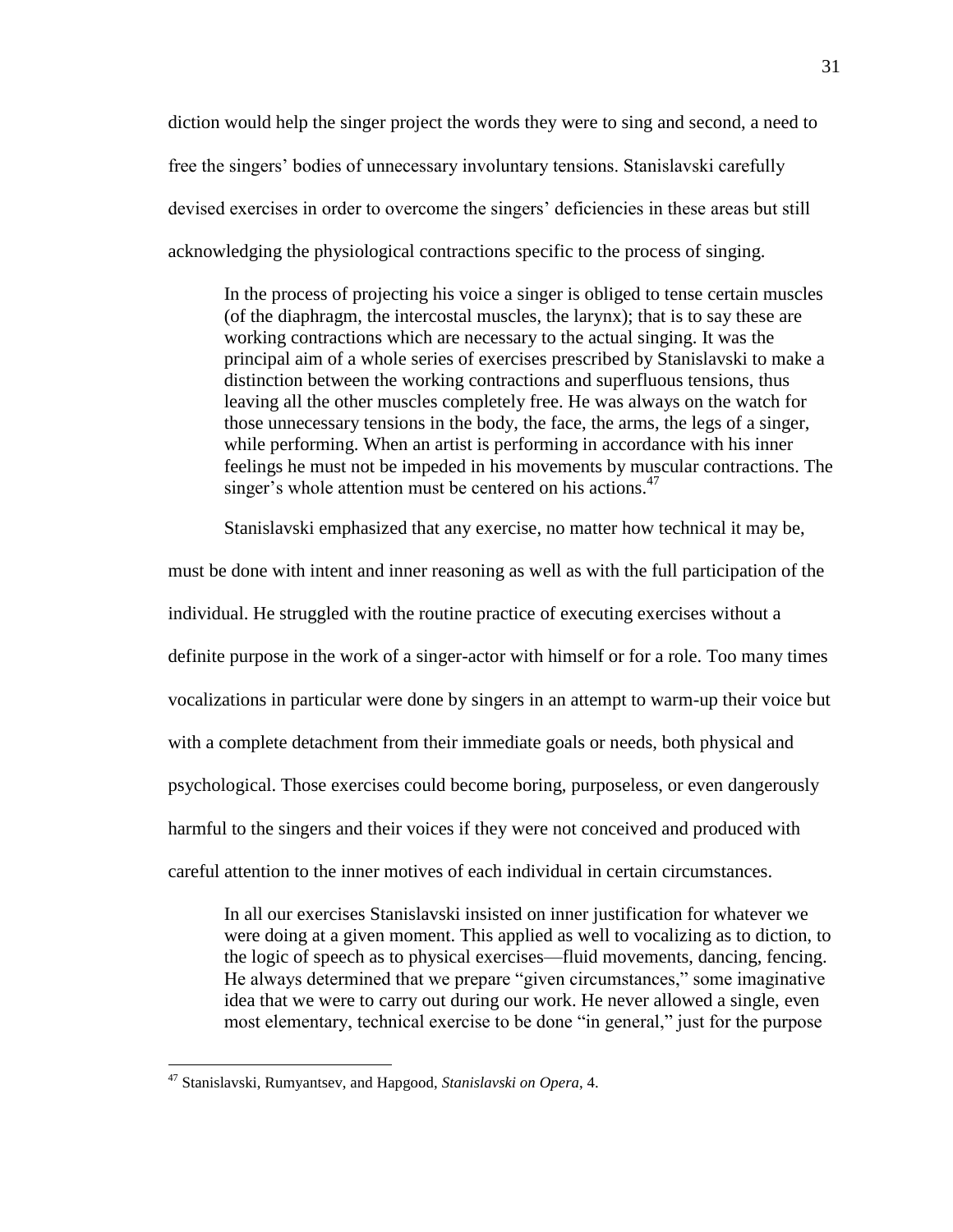of going through a form. [...] "All of your exercises [...] must have some creative relationship to what you are doing."<sup>48</sup>

Relaxation exercises were practiced in Stanislavski's Opera Studio in order to create a sense of self-control and tranquility for the singers as well as their understanding of the human muscular structure. Some reservations from the part of his students regarding a possible lack of connection between these physical and psychological exercises and the actual singing were firmly answered by Stanislavski with the reinforcement that "for singing mannequins such exercises are indeed superfluous, [...] but for living human beings, if they wish to remain such on the stage, they are imperative."<sup>49</sup>

During his work on various projects in his Opera Studio, Stanislavski approached numerous ensemble scenes and ensemble singing with great care and conviction that the singers should apply principles from his acting 'system.' It was usually the case that most singers would cease to act while trying to follow the conductor's baton in ensemble singing, mainly for synchronization. In Stanislavski's opinion, the action in the opera doesn't stop at any moment so the singers' acting should continue throughout these complex scenes and he systematically taught various methods to his students on how to deal with these acting principles in the context of a musical discourse.

During ensemble singing the inner life of a character could never be interrupted even for a moment. This way of singing is achieved through intense inner concentration on the point to be conveyed, through a skillful and accurate rendering of the text. Naturally the technical grasp of the music itself had to be paramount so that the participants of the whole ensemble were able *to listen to* and *be listened to* by each other and not be glued to the conductor's baton or listen only to themselves.

<sup>48</sup> Stanislavski, Rumyantsev, and Hapgood, *Stanislavski on Opera*, 7.

 $49$  Idem, 5.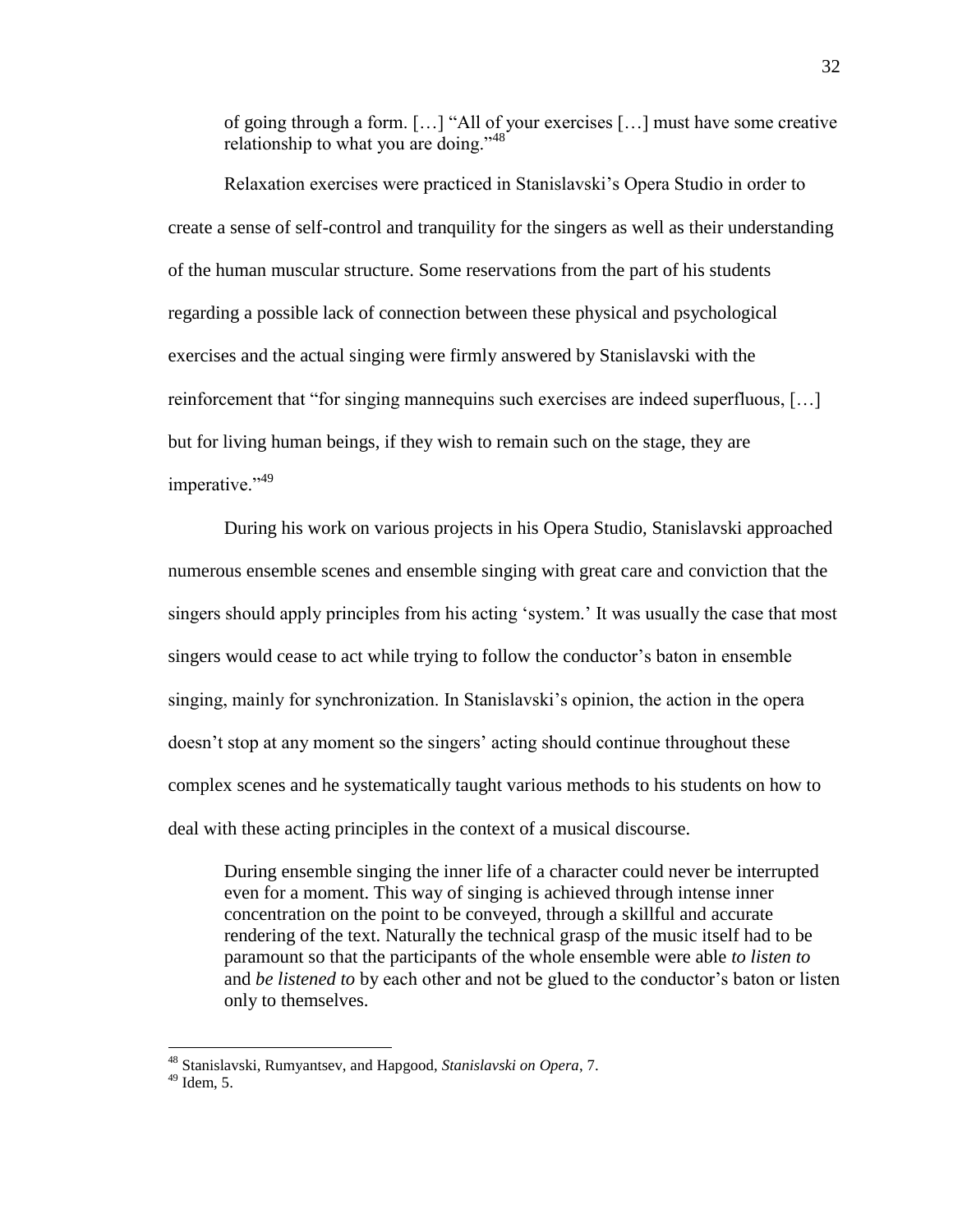One main condition that the singers had to abide by was that the conductor must be seen only through "side vision," that only an occasional check by a sidelong glance at him was permitted. While onstage they were never to be tyrannized by his baton. They had to feel his presence, sense his own inner rhythm just as he had always to sense and understand the rhythm of the actor-singer whom he was  $\arccos$ <sub>50</sub>

There are several important aspects in Stanislavski's discussions with his opera students, including the role of the conductor in a musical production and the necessity for opera singers to train themselves more as collaborative musicians than individual stars. The conductor has the very significant role of fine-tuning the musical outcome to the true intentions of the authors, but without imposing over the ensemble with the danger of becoming a 'traffic controller' who waves his baton without any inner content. As for singers, Stanislavski "established a new order of things in opera under which a member of the chorus became a true artist, and not just a person bereft of all individuality who always played the same part throughout his life—that of ‗anonymous member of the chorus.<sup>"51</sup> Members of the choir were asked to be aware of all the actions at a given moment and also to use their imagination and find detailed life courses on the stage for themselves as individual actors; they had to determine who they were, who were their acquaintances, and what actions they were to do on the stage based on chosen objectives. These details had to be worked out individually by the chorus members so that their artistic presence on the stage became truly lifelike.

So here in this crowd scene he insisted that each character know exactly all the actions in progress on the stage at every moment that he was on. […] He went on to underscore certain points:

―By participating in the chorus in a mass scene an actor-singer has the opportunity to try out small, truthful actions. If you do not train yourselves to proceed from these small truths to larger ones you will only learn to lie, and that is the road to

 $50$  Idem, 53.

<sup>51</sup> Idem, 114.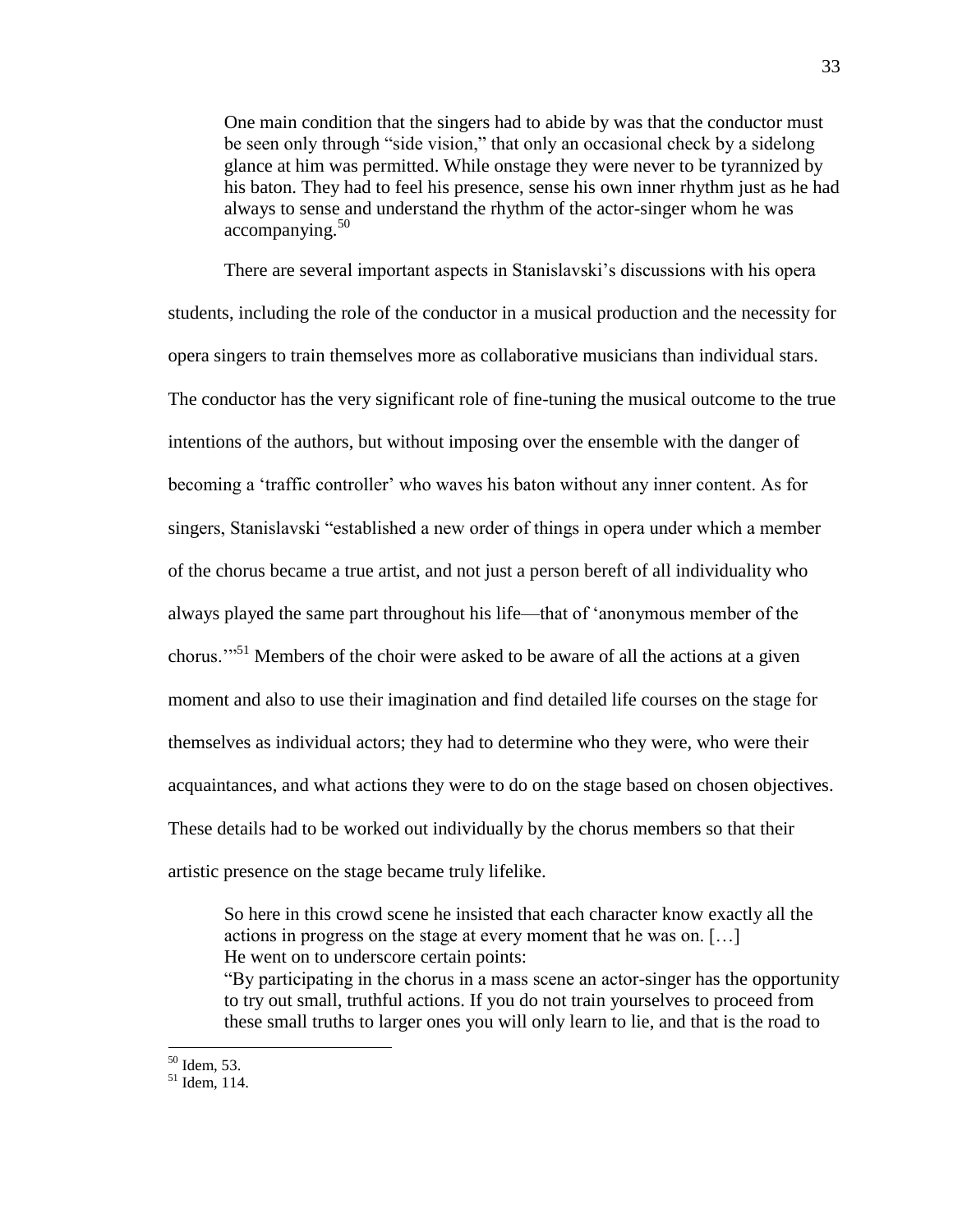harm acting, routine performance. They speak in the theater of an 'experienced actor.' That usually connotes a rubber-stamp performer."<sup>52</sup>

Focusing on concrete applications of the Stanislavski 'system' of acting in the art of choral music and its rehearsal process, this research proceeds from the fundamental belief that all performing arts have a common ground of similarities with regard to their purposes, functions, activities, learning or educational aspects, their production and interhuman psychology. It is also my belief that these performing arts should take into consideration the complex psychological and physical behaviors of human beings that can be studied and presented on the stage as characters. With this in mind, this researcher considers also the possibility that principles, techniques, and methods that may traditionally be specific to one art form be transferred directly or in a slightly adapted way to another art form. Constantin Stanislavski's lifelong and complex experience as an artist of the stage is only one example in which the fusion between performing arts happened organically. His work in the Opera Studio confirms that it is possible to successfully apply elements of his acting system to the world of music, opera, and choral music.

<sup>&</sup>lt;sup>52</sup> Idem, 239.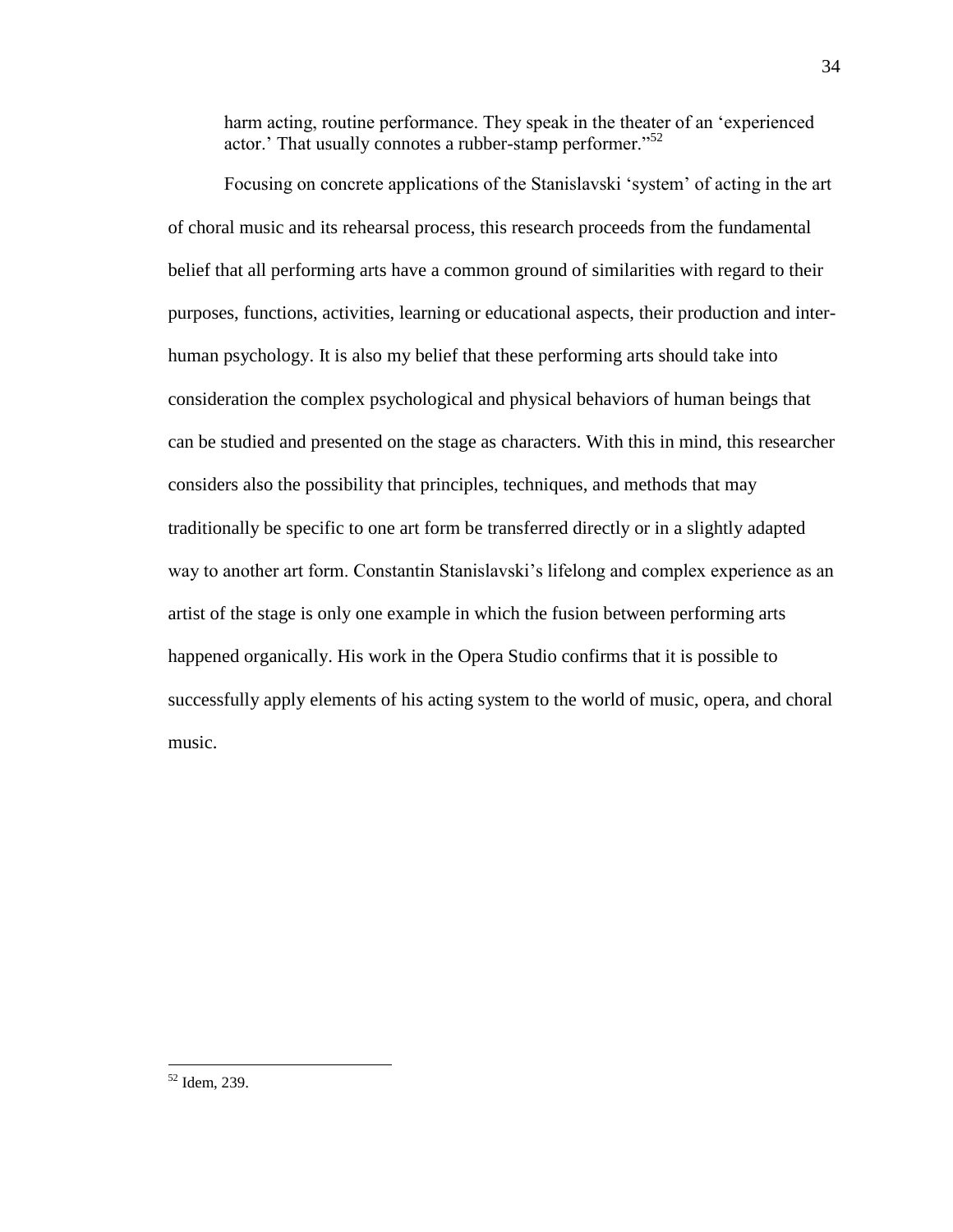# **REVIEW OF LITERATURE**

The present research focuses on the possibility of drawing parallels between Constantin Stanislavski's 'system' of acting and the art of choral music. There are numerous resources available that present or study the 'system,' from its early developments and influences to its evolution and late discoveries, as well as its legacy and the new trends generated by it in the history of the modern theater. Only a few of them would serve the purpose of this review of literature. However, this researcher could not identify pertinent resources that address directly and clearly the application of the ‗system' or parts of it as a choral method. Consequently, the material relevant to my topic consists of three categories outlined below that correspond to the respective three major sections of this chapter:

1. the major body of works by Constantin Stanislavski that are available in English translations, namely his autobiography—*My Life in Art*, his acting 'trilogy'—*An Actor Prepares*, *Building a Character*, and *Creating a Role*, as well as *Stanislavski on Opera*;

2. a selective literature about Stanislavski's contribution to and influences on the theater written by acting authorities such as Bella Merlin, Sharon Marie Carnicke, and Sonia Moore; and

**II**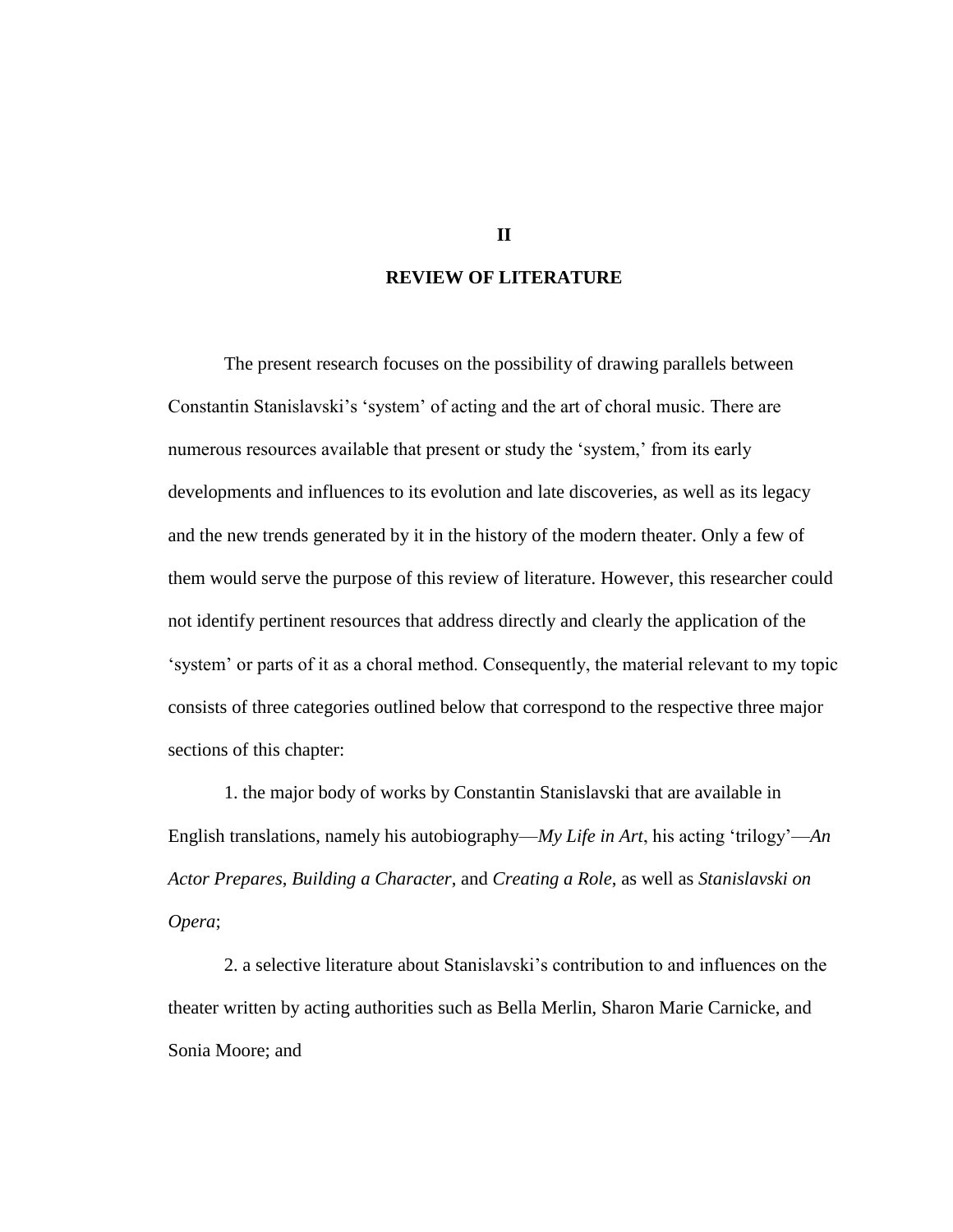3. a group of references about the use of psycho-technique by the Romanian National Chamber Choir *Madrigal* as found in monographic books and a scholarly research by the ensemble's founder and artistic director, Marin Constantin.

## **II.1 Constantin Stanislavski's Writings**

It is instrumental that this research finds its roots in the English translations of the Russian texts by Stanislavski himself that are available to date. His original manuscripts are gathered as Collected Works in Russia and, at the date of this research, have no better English equivalent than Elizabeth Reynolds Hapgood's translations, which arguably represent to a certain degree of accuracy Stanislavski's ideas. One of the critics of the English-language versions of Stanislavski's writings describes several deficiencies:

Along with her husband, Norman, the American translator, Elizabeth Reynolds Hapgood, substantially edited the texts, after which further snips were made by the Chief Editor, Edith Isaacs. Although the cuts may seem simple, some of them are particularly unhelpful. One crucial example concerns the Russian text of *An Actor Prepares*, which lists six important questions that all actors must ask themselves with each new character. Those questions are: *who, when, where, why, for what reason* and *how*. In the English translation, these six questions are given far less attention, with only four of them being summarized (when, where, why and how).  $53$ 

The same critic also enumerates several other issues such as confusing

translations and odd usage of terminology, concluding that

Stanislavski was so keen that his writing-up of the 'system' was not seen as a ‗gospel,' he chose language that was deliberately accessible to all readers. In the English translation, however, Stanislavski's simple terms, such as ‗bits' of text and 'tasks' for the characters, were subsequently changed to the more scientificsounding 'units' and 'objectives,' creating a different, rather alienating, tone.<sup>54</sup>

<sup>53</sup> Bella Merlin, *Konstantin Stanislavsky* (New York: Routledge, 2003), 40.

<sup>54</sup> Idem.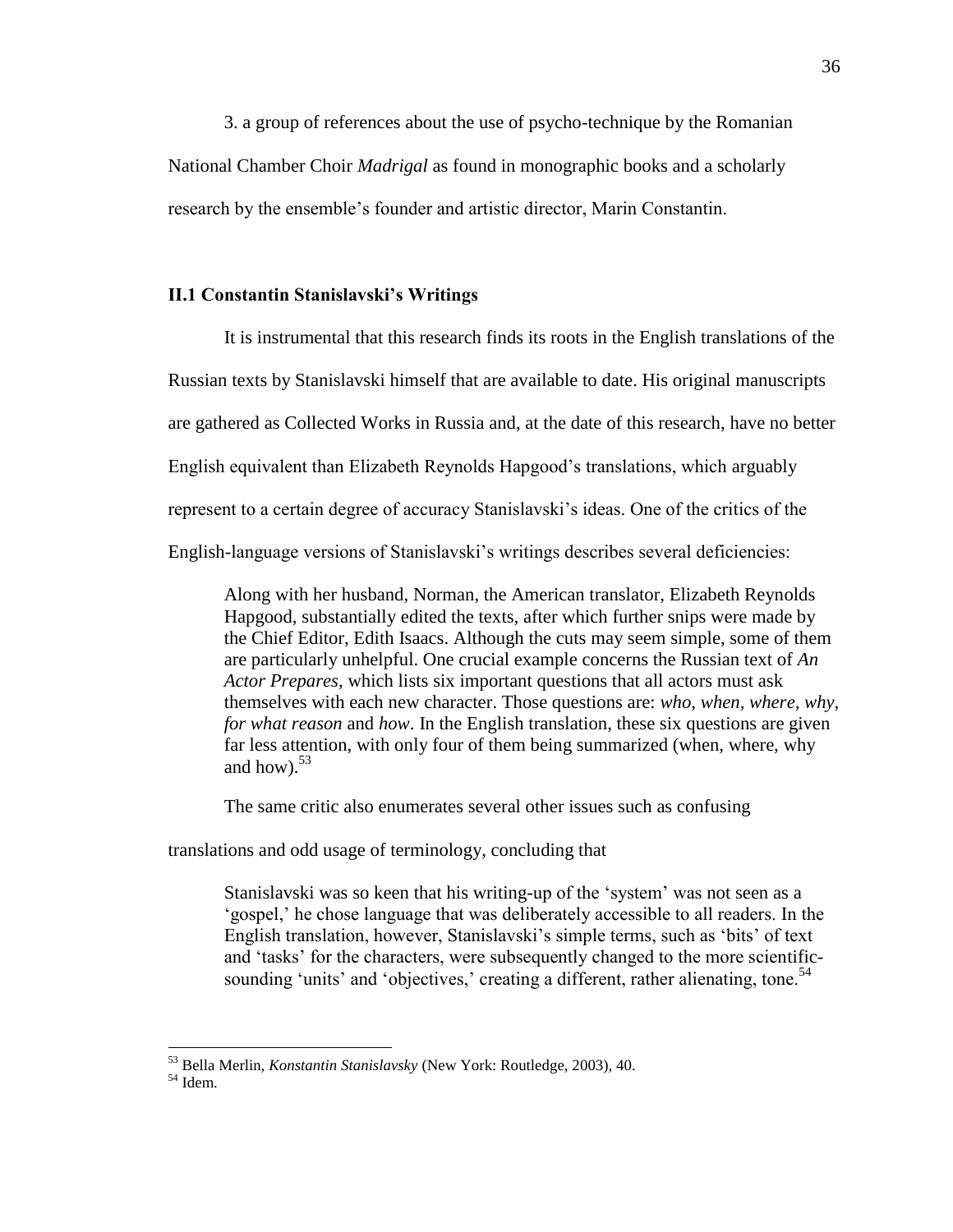On the other hand, as I already mentioned in the Introduction, there are researchers<sup>55</sup> who stated that, prior to publication, Elizabeth Reynolds Hapgood conducted a thorough consultation with former members of the Moscow Art Theater then living in New York and with American theater experts with regard to the accuracy of her English rendition of Stanislavski's Russian terminology.

Despite the dispute about the role of Hapgood's English editions of the Stanislavski's writings, this researcher considers them sufficiently relevant for the purpose of this topic.

## **II.1.1** *My Life in Art*

 $\overline{a}$ 

The successes of the Moscow Art Theater in their American tours in the 1920s contributed to the publication in 1924 in the United States of Stanislavski's autobiographical book, *My Life in Art*. This plays a very important role in the process of understanding Stanislavski by means of a journey through his artistic life. It is the story of a person who had the benefit of a wealthy upbringing in a society that was soon to suffer fundamental changes. Stanislavski begins his autobiography with a description of the Russian society of the mid-nineteenth century in which wealthy people were contributing to the foundation of performing arts institutions. In this context the Alexeiev family, which was Stanislavski's real family name, was together with other representative names of the Russian high society very involved with artistic, educational, and charitable institutions. The Russian cultural life was blooming because of the significant financial

<sup>&</sup>lt;sup>55</sup> According to Robert M. MacGregor, "Letter from Robert M. MacGregor," *The Tulane Drama Review* 9, no. 4 (Summer 1965), 213-214.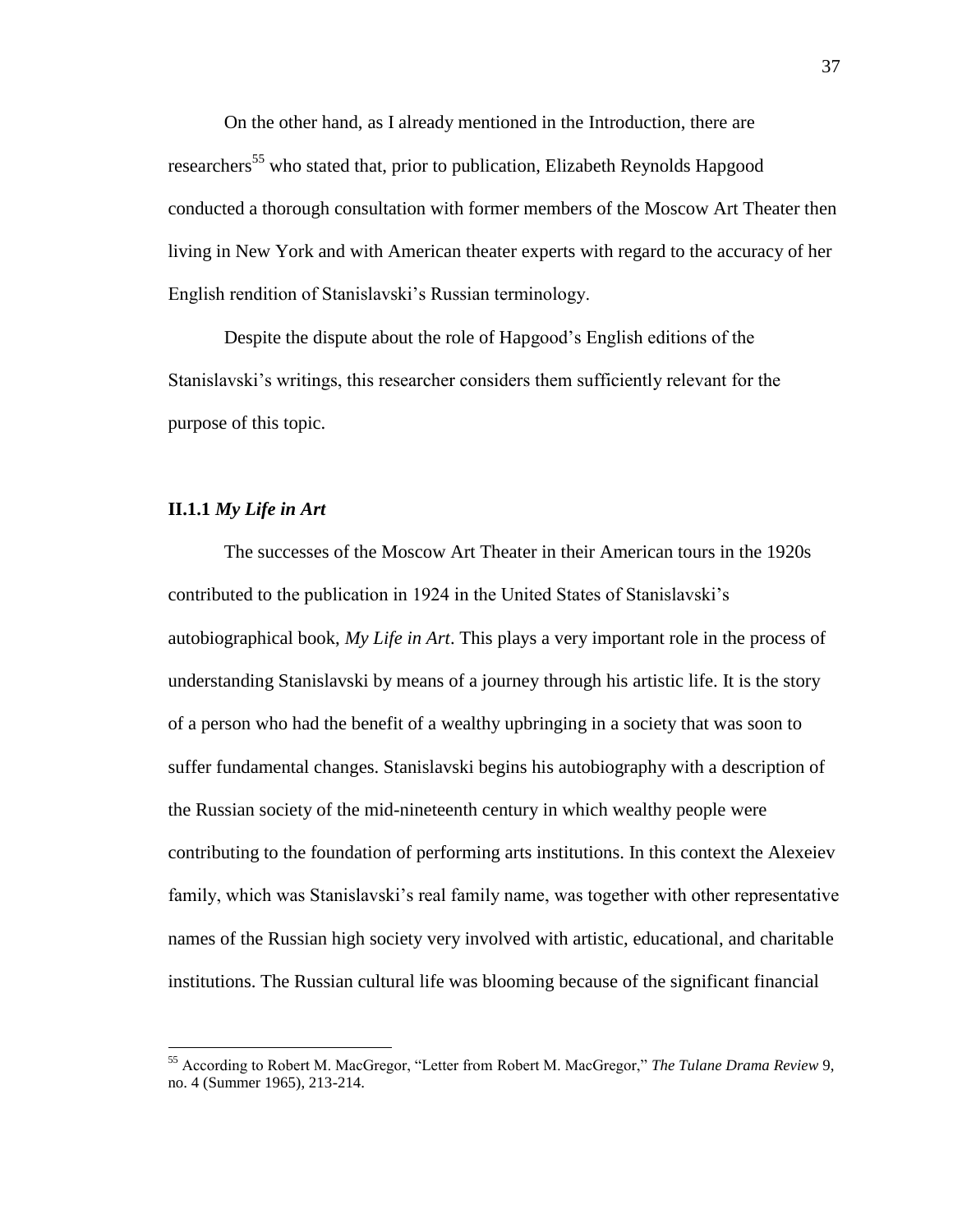contributions by such rich families. The family life of these philanthropic people was geared toward cultural activities even as personal entertainment. Their children were exposed to proper education, arts, and cultural and social activities specific to their families' high social status in those times.

In the third chapter, Stanislavski explains his family origins. His father, Sergey Vladimirovich Alexeiev, was a rich manufacturer and merchant, while his mother, Elisaveta Vassilievna Alexeieva, had a Russian father and a French mother, who was a famous actress by the name of Varley. Together with their numerous children, they lived a rather domestic life on their estate near Moscow.

Stanislavski's recollections of his artistic childhood begin with his and his siblings' exposure to Italian opera productions that toured Russia at that time. Inspired by these performances, the children developed an interest in performances of any kind, especially circus numbers or ballet. They represented the entertainment of those generations. Little Constantin's imagination placed himself in charge of his own future circus for which the little children were already preparing through private domestic performances. Soon ballet and marionette numbers followed and at the same time attending the real theater became a necessary source of inspiration for the little actors. Nurturing the children's artistic interests, the Alexeievs erected a new building on their estate, which housed a theater auditorium where the little ones would develop their aspirations. Gradually, all the children's spare time was devoted to the theater and the productions of numerous dramatic scenes and plays. Operettas were also of interest to the young amateur artists.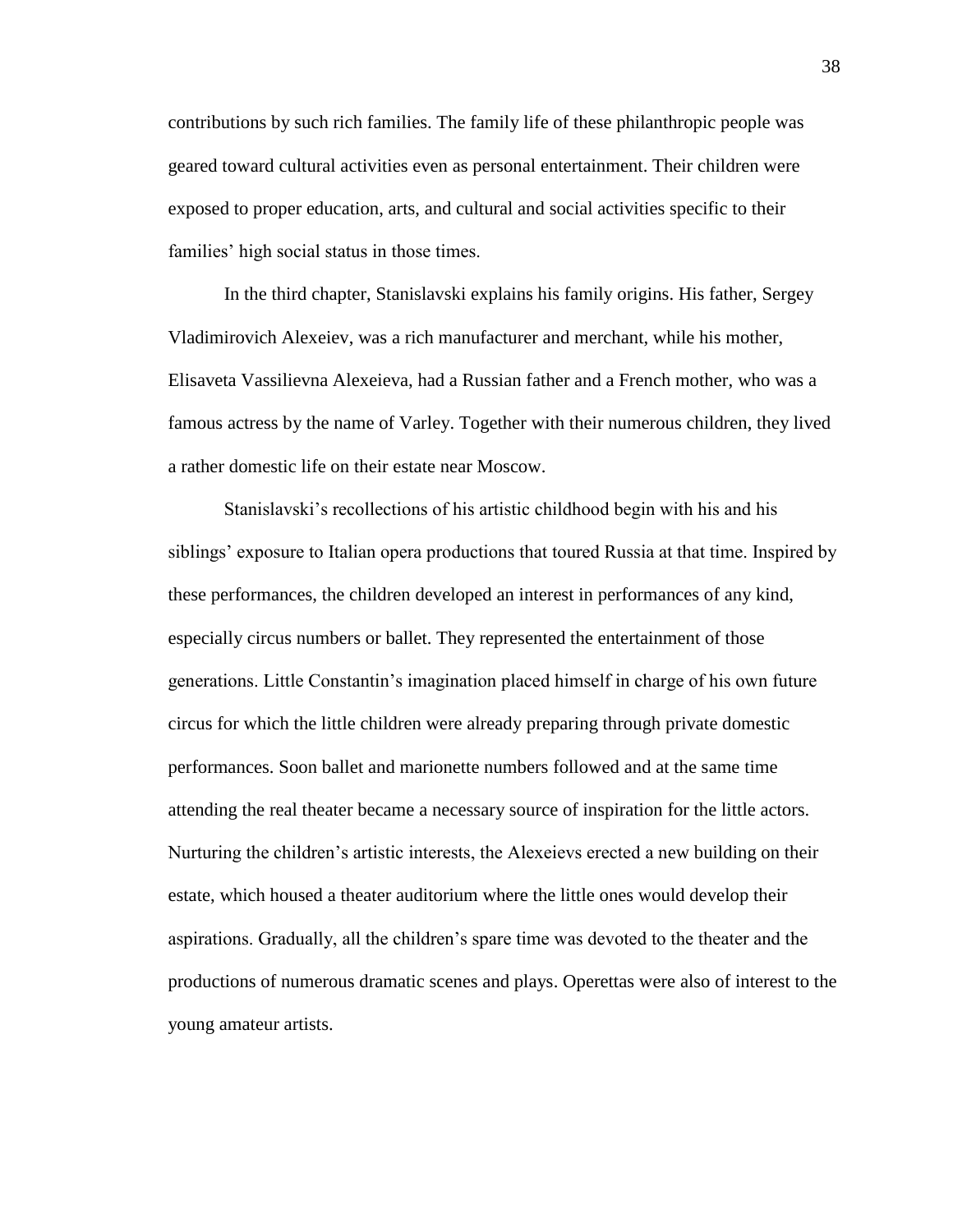In the eighth chapter, Stanislavski describes how by means of wealth and influence due to his family's high social status, he became the very young director of the Russian Musical Society and Conservatory and came to be part of important cultural circles in Moscow. Also in this chapter he describes the good old school of theater training developed by Mikhail Semyonovich Shchepkin (1788-1863) and his Moscow Little (Maly) Theater that became so famous and was nicknamed "the House of Shchepkin,<sup> $56$ </sup> after the famous actor. However, according to Stanislavski, his contemporary dramatic schools were focusing on final products and not on the process of molding the person, which was not helping at all young aspiring actors in their process of learning their craft. Consequently, the student Stanislavski left such a school after only three weeks. The next chapter describes how the attention given to the productions of the Little Theater by Stanislavski and his group of young theater aficionados gave a true education to that generation of theater people. His encounters with several great actors and actresses of the Little Theater marked his early formation as an artist.

The next few chapters recall Stanislavski's encounters with Russian composer, pianist, and conductor, Anton Grigorevich Rubinstein (1829-1894) as well as the young artist's attempts in operettas and as a more serious singer of opera. Stanislavski came to understand quickly that his voice was not adequate for the opera, but his acquaintance with his voice teacher, the famous tenor Fyodor Kommisarjevsky, became an important artistic mentorship and long-term friendship. Stanislavski's early amateur attempts in his family circle theater had high moments when several actors of the Imperial Little Theater joined in a production in which Constantin Alexeiev had the opportunity to play next to

<sup>56</sup> Constantin Stanislavski, *My Life in Art* (New York: Routledge/Theatre Arts Books, reprinted 1996), 91.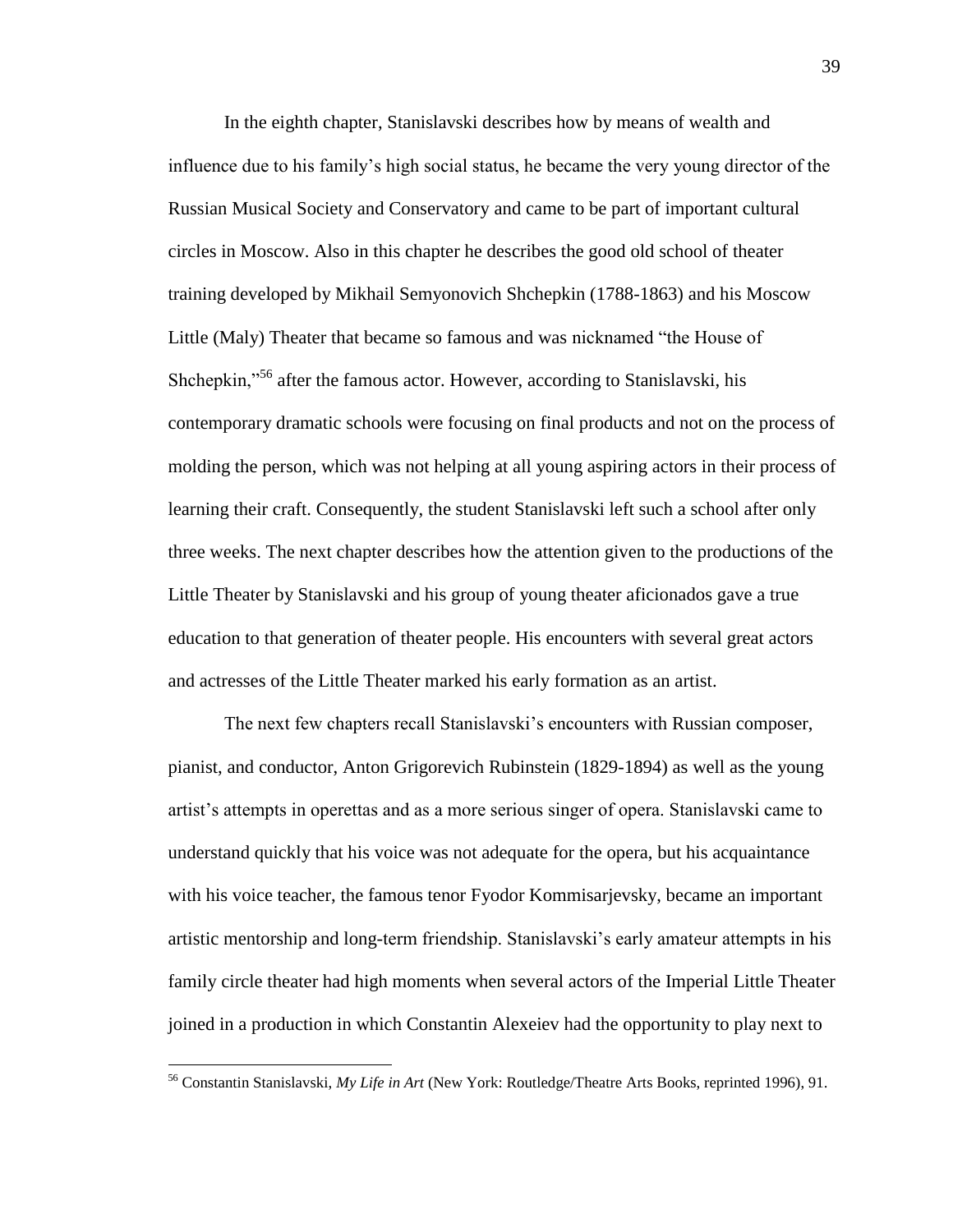professionals. This brought him some fame in the amateur circles and he became a sought-after young actor under the stage name of Stanislavski.

Beginning in the fifteenth chapter, Stanislavski reveals his professional relationship with Russian director, Alexander Fedotov, who was trained in the old French school of acting. The two collaborated within the Society of Art and Literature, a new circle of talented amateur actors whom Stanislavski had known as a result of his previous acting engagements. Fedotov influenced Stanislavski's acting techniques as well as his political, social, and aesthetic views.

There is no doubt that Fedotov had created a complete perturbation in me. I understood now that to approach a role by imitating another actor does not yet create the necessary image. I understood that I had to create my own image. I understood that it was necessary to create something within myself, for without that there could be no excitement and no quickening of the creative spirit. […] I believed then that emotion, pose, costume, make-up, manner and gesture could lead me to the image. I learned further that by a whole series of technical approaches one could create within himself the feeling of truth, which awoke creativeness.<sup>57</sup>

The growing acting career of Stanislavski is presented in his description of numerous roles in which he strived to define and master acting and artistic principles. Several chapters focus on these roles that contoured Stanislavski's early career, but significant events on a personal level, such as his marriage with colleague actress M. P. Perevozchikova (her stage name was Lilina), are interspersed throughout his theatrical evolution. His exposure to the productions of the visiting German troupe, the Meiningen Players, led by their stage director Kronek, was also another episode that marked Stanislavski's ideas. His first real experience as a drama director was with Lev Tolstoy's play, *The Fruits of Knowledge*, which he documents in the twentieth chapter of the book.

<sup>&</sup>lt;sup>57</sup> Op. cit., 184-185.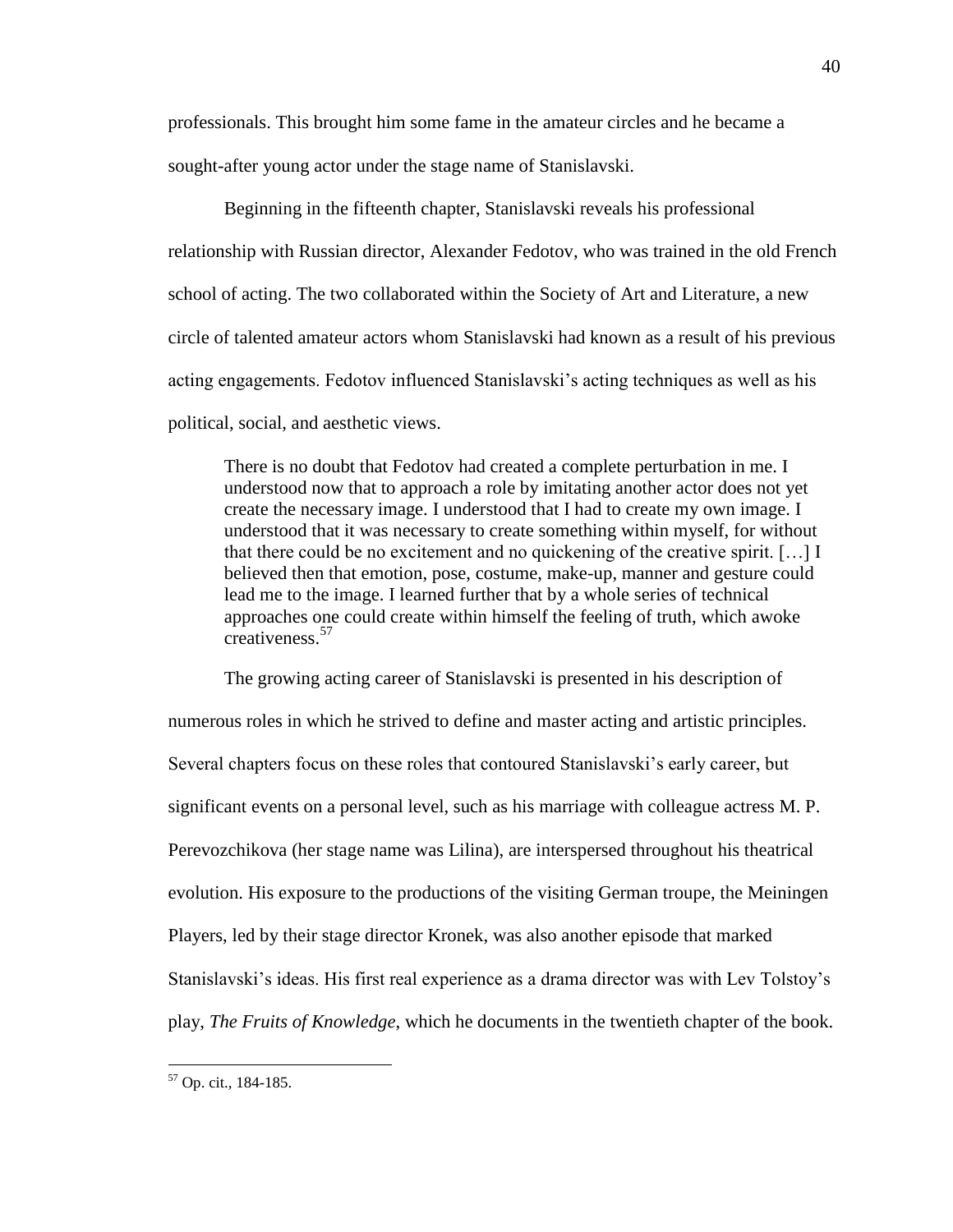His fortunate encounter with the actual person Tolstoy is presented in the following chapter.

The enthusiasm with which Stanislavski recollected his amateur productions of *Uriel Acosta* and *The Polish Jew* demonstrates the real interest and energy that his generation of actors put in their work in the theater. Furthermore, his quest for artistic achievements propelled Stanislavski to the world of professional actors when, as he describes in the twenty-fourth chapter, he directed such a company during their summer production near Moscow of Gogol's *Inspector General*. The experienced actors and the staging had already been prepared prior to Stanislavski's arrival. However, the actors were interested in Staniskavski's directions and soon they became amazed by the number of changes and interpretations that their new director brought into their performance. Stanislavski was not happy with this first collaboration with professionals because of his approach of imposing his own theatrical interpretations on his actors.

I began to order the actors about exactly as I ordered about amateurs. Of course they did not like it, but they obeyed, for they lost all ground beneath their feet. What I said and what I wanted was right. [...] But the means I used for attaining my new ideas and influencing the actors were not the right ones. Simple despotism does not persuade an actor in his inner self; it only violates his inner self. A black cat seemed to have run between us already. I found out personally the meaning of actors' intrigues, gossip, undermining, and what the Americans call "kidding." I also came to know that it is much easier to destroy the old than to create the new.<sup>58</sup>

Stanislavski learned from these initial contacts with the professional world and his subsequent directorial activities became more successful. He again described in detail several actions he had to take while working with a professional theater in order to

<sup>58</sup> Op. cit., 247.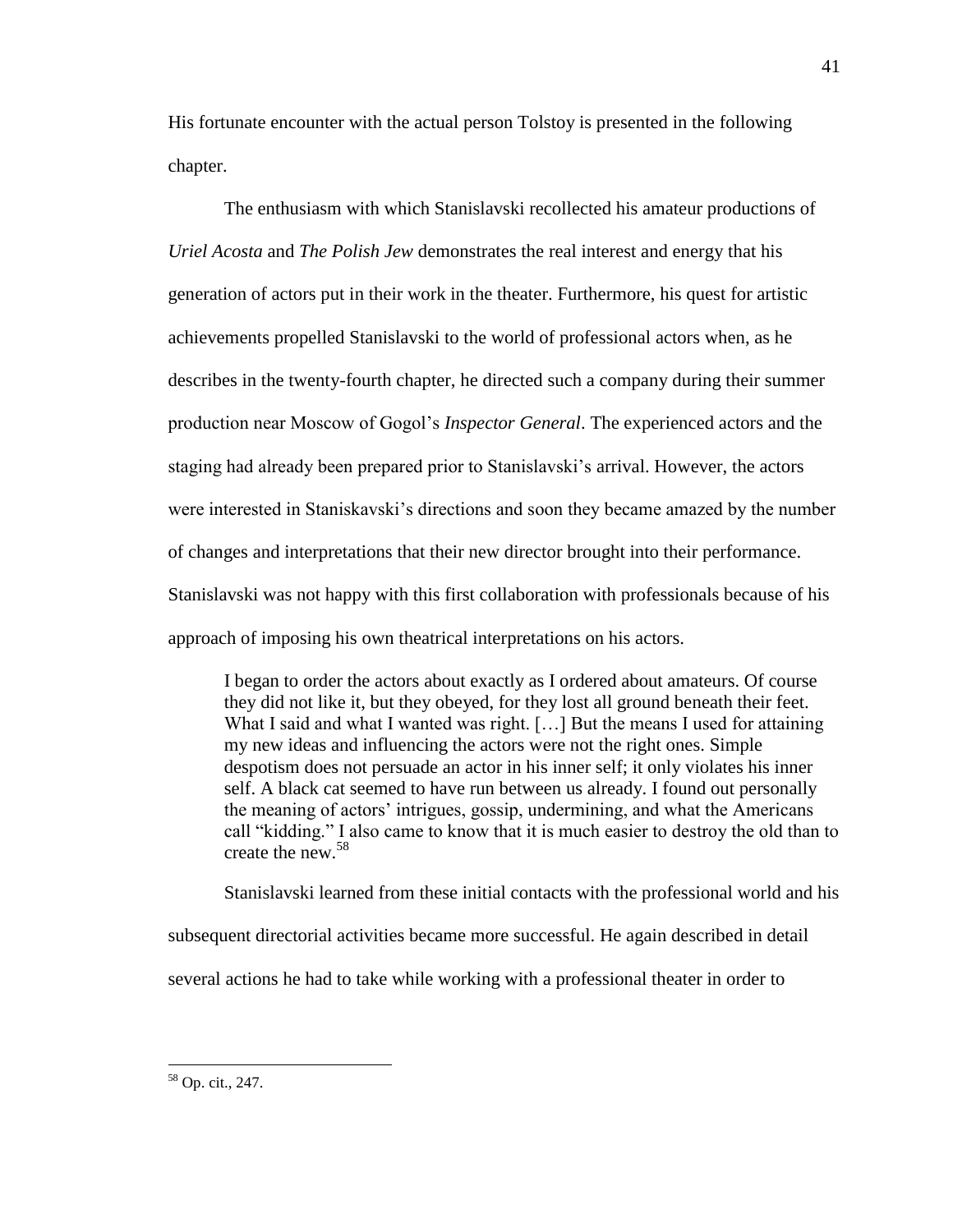overcome provincial attitudes, lack of discipline and work ethics, and bad habits that were impeding on Stanislavski's work on artistic goals in their productions.

The impersonation of Othello by famous Italian actor, Tommaso Salvini, greatly influenced Stanislavski and he describes the Italian's performance in the twenty-sixth chapter of the book. Salvini's high artistry is well-documented by Stanislavski who also details the preparatory work of the actor before the performance, an unusual approach to the role for Stanislavski at that time. His own attempt to play Othello is revealed in the next chapter. The complexity of the role and the temperament of the young Stanislavski made this a real challenge for him. He concluded that his attempts were unsuccessful and that he had prematurely tried difficult theatrical roles. However, his courage to play Othello made a slightly favorable impression on the public and the press, which gave Stanislavski a long-waited rejuvenation of his personal aspirations at playing major dramatic roles.

The next several chapters describe the beginning of the fruitful collaboration between Stanislavski and Nemirovich-Danchenko that materialized in their founding of the prestigious Moscow Art Theater. Its artistic work was divided by Stanislavski into two periods. The first one lasted from 1898 to 1906 and was marked by the artists' assiduous pursuit for artistic truth and for the development of a new system of acting principles and techniques.

The founding of our new Moscow Art and Popular Theater was in the nature of a revolution. We protested against the customary manner of acting, against theatricality, against bathos, against declamation, against overacting, against the bad manner of production, against the habitual scenery, against the star system which spoiled the ensemble, against the light and farcical repertoire which was being cultivated on the Russian stage at that time. […] Like all revolutionists we broke the old and exaggerated the value of the new. All that was new was good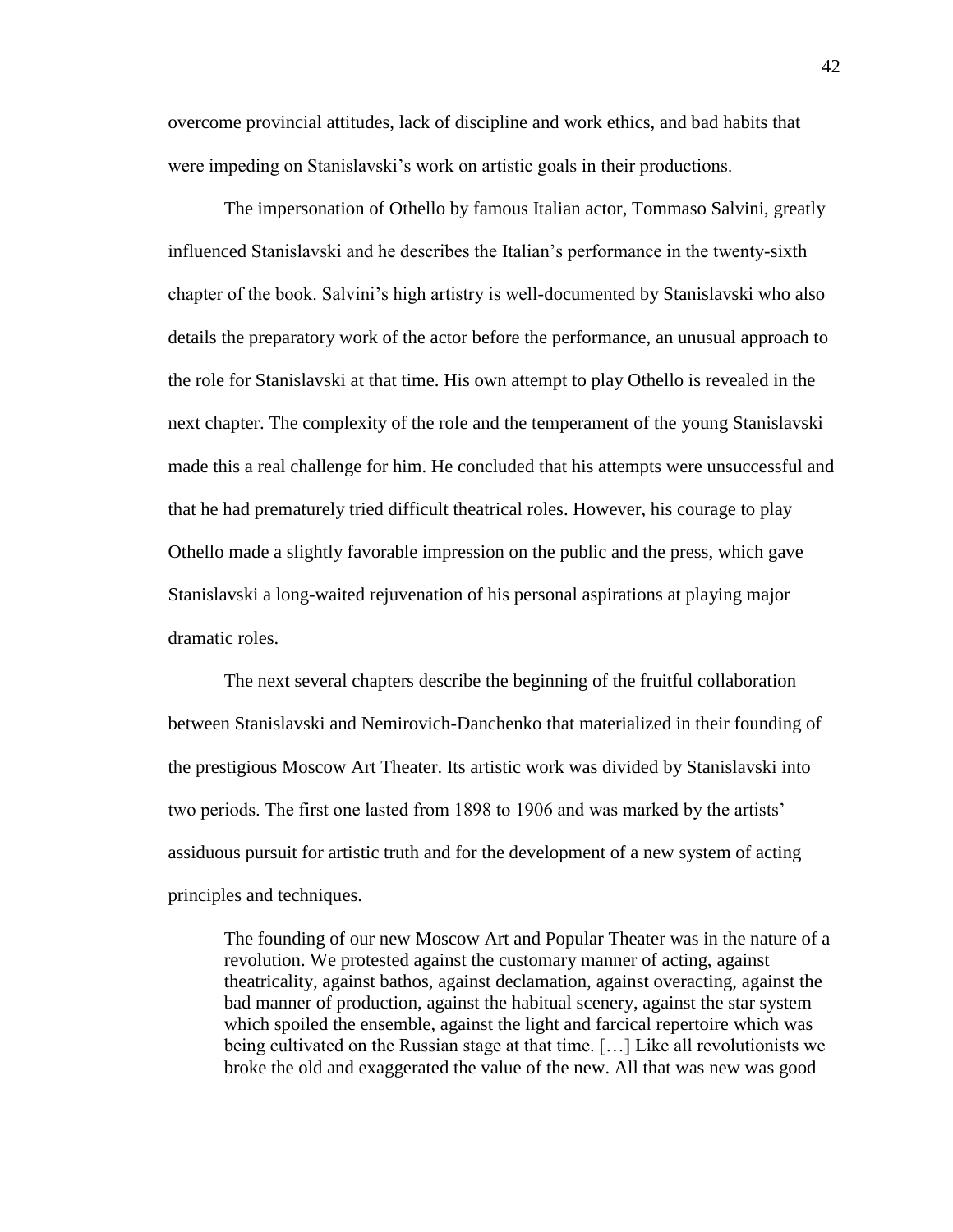simply because it was new. […] Always, then as well as now, we sought for inner truth, for the truth of feeling and experience, but as spiritual technique was only in its embryo stage among the actors of our company, we, because of necessity and helplessness, and against our desires, fell now and then into an outward and coarse naturalism.<sup>59</sup>

Several chapters are dedicated to the intense work of the Moscow Art Theater in this first period. Remarkable is the theater's focus on the late work of and collaboration with playwright, Anton Pavlovich Chekhov. The Art Theater's success of Chekhov's play, *The Seagull*, and the insistence of the two directors of the theater determined the author to continue to write plays to be staged by this new Moscow dramatic institution, as described by Stanislavski in the thirty-sixth and thirty-seventh chapters. The collaboration continued and the theatrical company counted several successful seasons that usually ended in Petrograd or other provincial cities like Kiev, Odessa, and Warsaw, where, as Stanislavski reveals in his thirty-ninth chapter, the popularity of their company attracted large crowds and the acclaimed theater became subject to popular celebrations.<sup>60</sup>

Several following chapters depict the company's attempts in several other stylistic directions. They included the productions of Maxim Gorky's socio-political play, *The Lower Depths*, Lev Tolstoy's play, *The Power of Darkness*, Henrik Ibsen's play, *The Enemy of the People*, as well as William Shakespeare's tragedy, *Julius Caesar*. Stanislavski's memories return though to his final collaboration with Chekhov for the production of his last play, *The Cherry Orchard*, in 1904.

In the forty-sixth chapter of *My Life in Art*, Stanislavski remembers the hard times of the 1905-1906 Russian Revolution. It was in the middle of these events that his theatrical company traveled abroad for the first time. After an adventurous trip they

<sup>59</sup> Op. cit., 330-331.

 $60$  Op. cit., 382.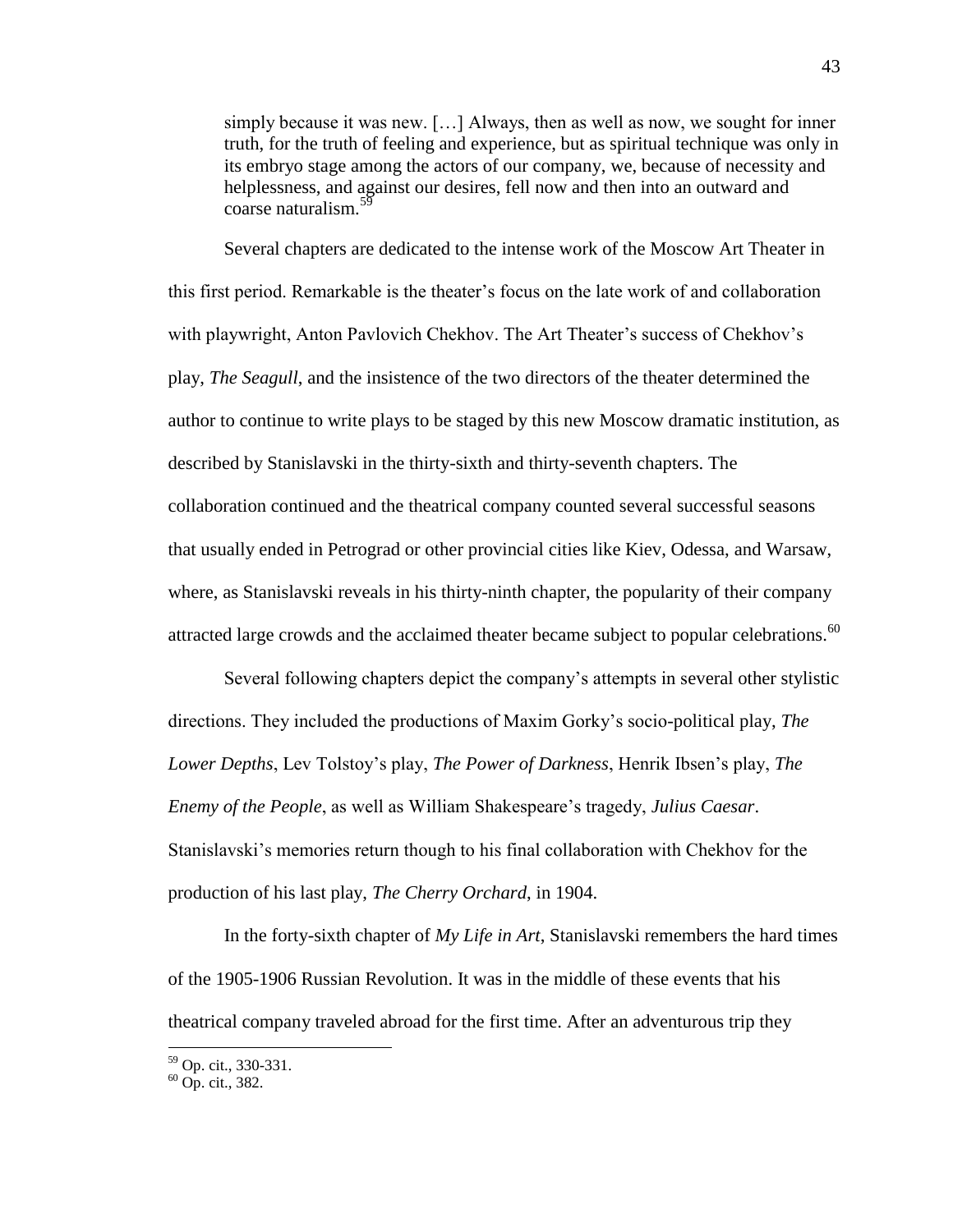arrived in Berlin, where for about six weeks they successfully performed several plays, including the drama, *Tsar Fyodor Ivanovich*, by Aleksey Konstantinovich Tolstoy (1817- 1875) at the special request of the Kaiser, Wilhelm II, who attended that performance.

The dawn of Stanislavski's acting 'system' is detailed in the forty-eighth chapter. Here, Stanislavski writes about his 1906 summer vacation in Finland that had a great influence on his private and artistic life. During this trip, his self-examination of past performances revealed to Stanislavski the fact that he had the tendency to lose in repeated performances the initial artistic creativity, which in time led to his lack of creative joy in his latest roles and a sense of an artistic exhaustion combined with boredom. Unlike consecrated dramatic artists that he admired in the past, Stanislavski felt like with the repetition of each role he was "sinking backward into a stage of fossilization."<sup>61</sup> With the sadness of this perspective on his past work, Stanislavski continued:

Examining my past step by step, I came to see clearer and clearer that the inner content which was put into a role during its first creation and the inner content that was born in my soul with the passing of time were as far apart as the heaven and earth. Formerly all issued from a beautiful, exciting, inner truth. Now all that was left of this truth was its wind-swept shell, ashes and dust that stuck in the niches of the soul due to various accidental causes, and that had nothing in common with true art.  $62$ 

The next pages unveil the story of Stanislavski's gradual realization of the importance of several elements that will become key principles in his acting 'system.' Such elements described here as early discoveries are the actors' necessity to live in a creative mood on the stage, their concentration of attention on themselves and their characters while playing on the stage, and the developing of a sense of truth while on the stage through the so-called 'magic *if*.'

 $61$  Op. cit., 459.

 $62$  Idem.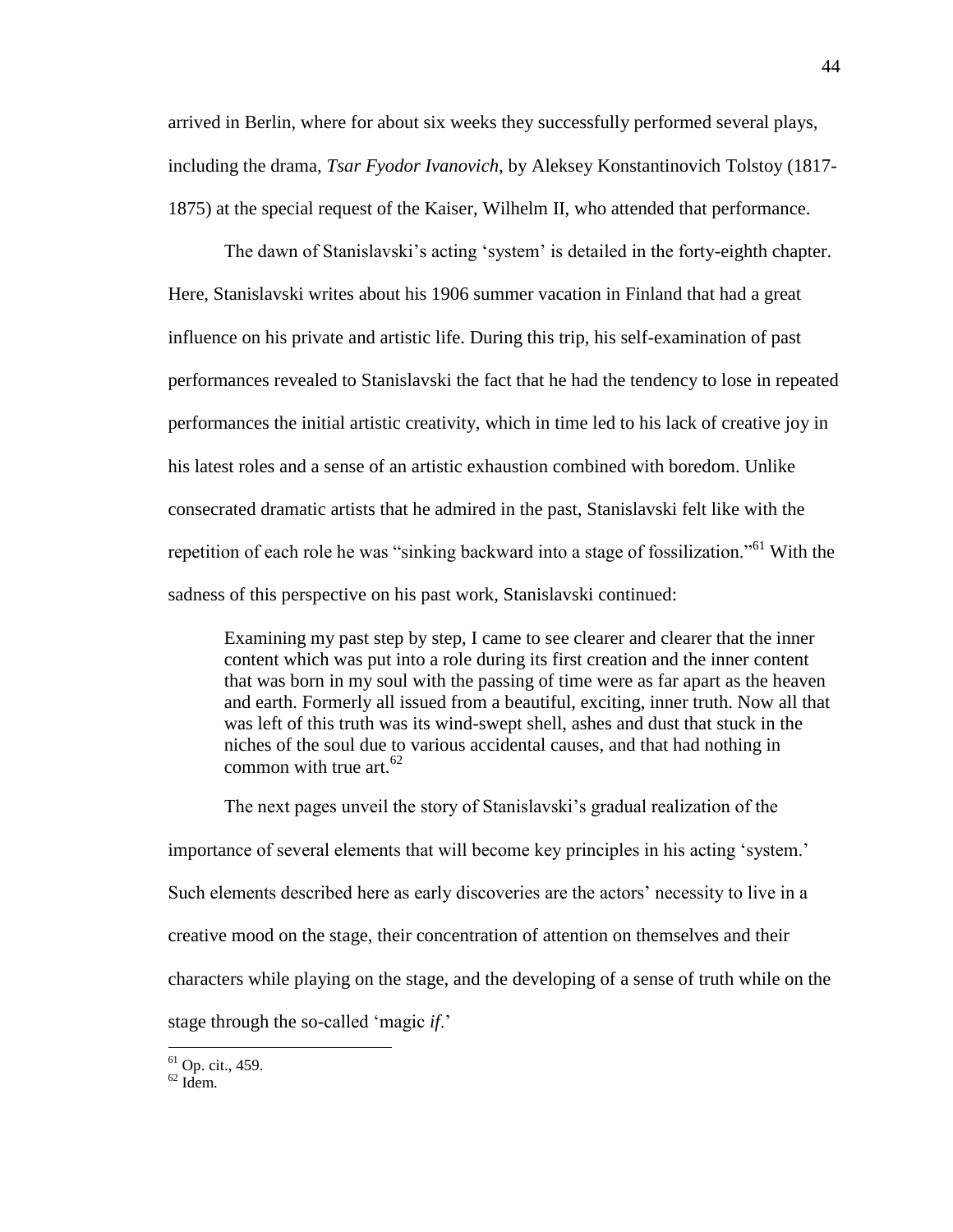The actor says to himself:

―All these properties, make-ups, costumes, the scenery, the publicness of the performance, are lies. I know they are lies, I know I do not need any of them. But *if* they were true, then I would do this and this, and I would behave in this manner and this way towards this and this event. $10^{63}$ 

The several chapters that follow present Stanislavski's constant struggle regarding a formal acting system in the context of several plays which the Moscow Art Theater was producing. The list of plays that he describes includes the play, *The Drama of Life*, by Norwegian playwright, Knut Hamsun, the Symbolist play, *The Life of Man*, by a friend of the Art Theater, Leonid Nikolaievich Andreyev (1871-1919), as well as Maeterlinck's *The Blue Bird*. These were new plays that the Moscow Art Theater premiered and the novelties they brought to the style of the modern theater were artistic challenges for the Russian company.

The modern trends in the world of performing arts were not foreign to the Moscow artistic circles. Among the foreign artists who toured Russia and exposed these novelties to their audiences, the American dancer Isadora Duncan and the English theater practitioner Gordon Craig have had significant influences on Stanislavski and his artistic path. In the fifty-fourth chapter of his autobiography, Stanislavski presents how through Isadora Duncan, he got to know and work with Gordon Craig, who in 1911 accepted to produce William Shakespeare's *Hamlet* at the Moscow Art Theater. The great public success of the production was not completely satisfactory for Stanislavski, for he knew of his own shortcomings and the guest director's creative potential, which Stanislavski failed to unveil to the Russian stages.

 $63$  Op. cit., 466.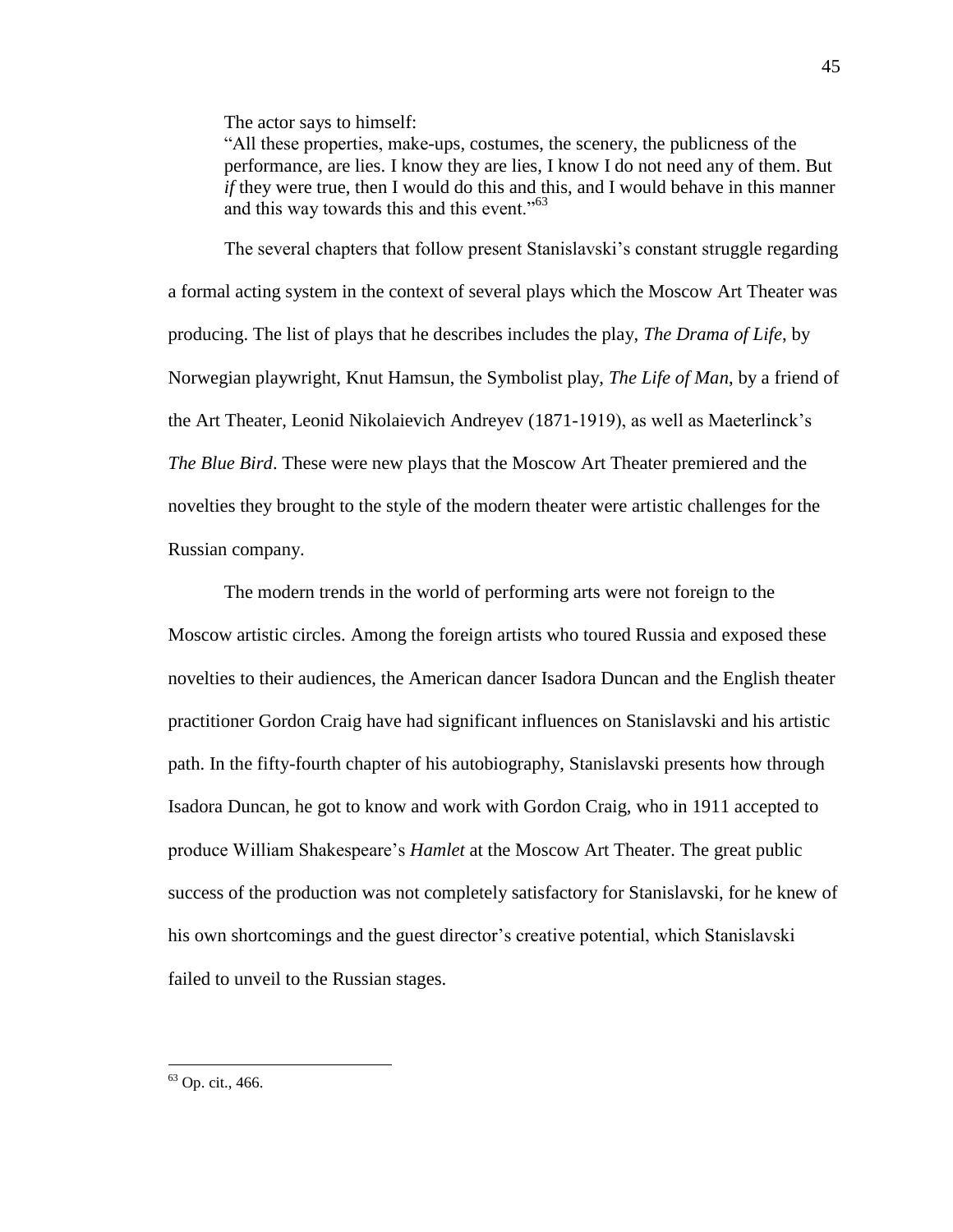Apparently we could not expect a greater success. But I was not happy within myself. Firstly, because I had not been able to show Craig as I wanted to show him, secondly because this important production had brought new doubts into my work and my researches. We had wanted to make the production as simple and as modest as possible. Of course this modesty was to be a result of rich imagination. There was very much imagination and simplicity, but the production seemed unusually luxurious, grandiose, affected to such an extent that its beauty attacked the eye and hid the actors in its pomp. The new quality of the stage was a surprise to me. The more we tried to make the production simple and stronger it reminded us of itself, the more it seemed pretentious and displayed its showy naïveté. $64$ 

The following two chapters are dedicated to the circumstances surrounding the opening of the First Studio of the Moscow Art Theater. Stanislavski's attempts to experiment with the company and teach the actors his methods of acting were met with reticence by experienced actors but with some interest from the younger generations that were eager to learn the craft of their art. Consequently, Stanislavski found himself somewhat isolated from the rest of the company in his quest for artistic truths. Criticism was raised with regard to his obstinacy to perpetuate his 'system' among his actors. To better serve his artistic intentions, Stanislavski founded the First Studio with his own material resources. This was intended "for the young people who came to seek my help<sup> $165$ </sup> in terms of learning how to act on the stage. The story of the existence of this First Studio is compelling, since the social and artistic hardship of the times could not stop the endurance and determination of that group of young actors in the making to follow a new but promising path in their lives. Assisted by the experienced Leopold Sulerzhitsky, Stanislavski built the First Studio's cohesive ensemble from both artistic and personal angles. His investment in a large plot in Crimea, where actors from the Studio spent several summers together living a very rustic life and learning to better

<sup>&</sup>lt;sup>64</sup> Op. cit., 524.

 $65$  Op. cit., 531.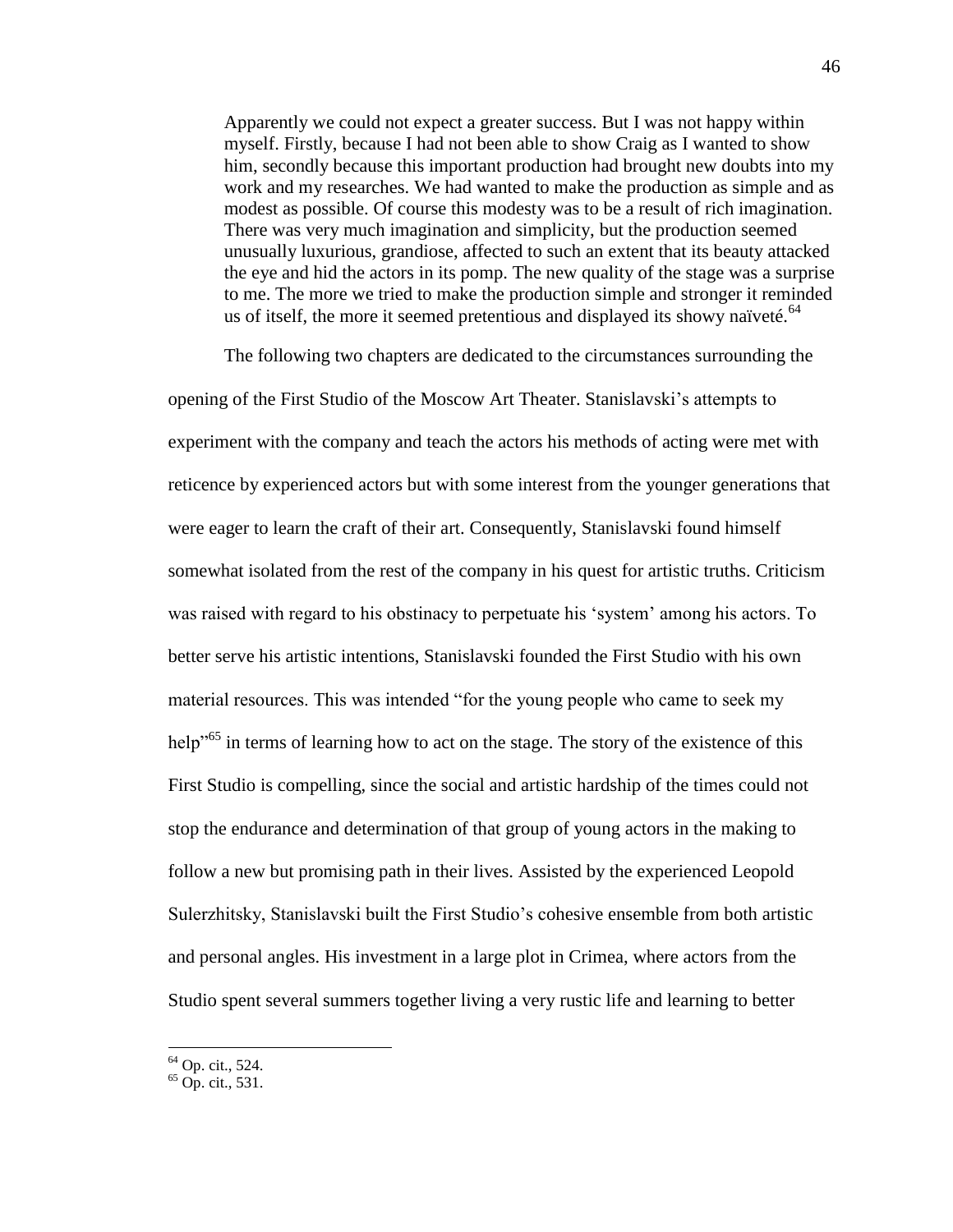know and understand each other, was beneficial for the evolution and collaboration of a new generation of talented actors that would carry on Stanislavski's acting 'system.'

The fifty-eighth and fifty-ninth chapters of *My Life in Art* describe how the sociopolitical changes in Russia, due to the war and the two 1917 Revolutions which eventually generated the instauration of the world's first Communist state, impacted the arts and culture of that nation. The Arts Theater was confronted by a total change of their audiences; poor, uneducated people were brought to watch the theater's performances, but the actors were frustrated by the behavior of these new audiences. Stanislavski remembers how he had to take some actions in this new situation.

Yesterday our Theater had been filled by the old public which we had educated through many decades, and today we were faced by an altogether new audience which we did not know how to approach. Neither did the audience know how to approach us and how to live with us in the theater. We were forced to begin at the very beginning, to teach this new spectator how to sit quietly, how not to talk, how to come into the theater at the proper time, not to smoke, not to eat nuts in public, not to bring food into the theater and eat it there, to dress in his best so as to fit more into the atmosphere of beauty that was worshipped in the theater. At first this was very hard to do, and two or three times after the end of an act the atmosphere of which was spoiled by the crowd of still uneducated spectators, I was forced to come before the curtain with a plea in the name of the actors who were placed in an impasse. $66$ 

The sixtieth chapter of this autobiography describes how Stanislavski came to open and work with the Opera Studio of the Bolshoi Opera Theater. The great operatic institution wanted to develop the dramatic side of their singers. A desire to improve their performances came from their high artistic exigencies and was caused by the singers' only focusing on their vocal technique while lacking in dramatic interpretations. Due to economic circumstances, consecrated singers could not commit to participating much in

 $66$  Op. cit., 554-555.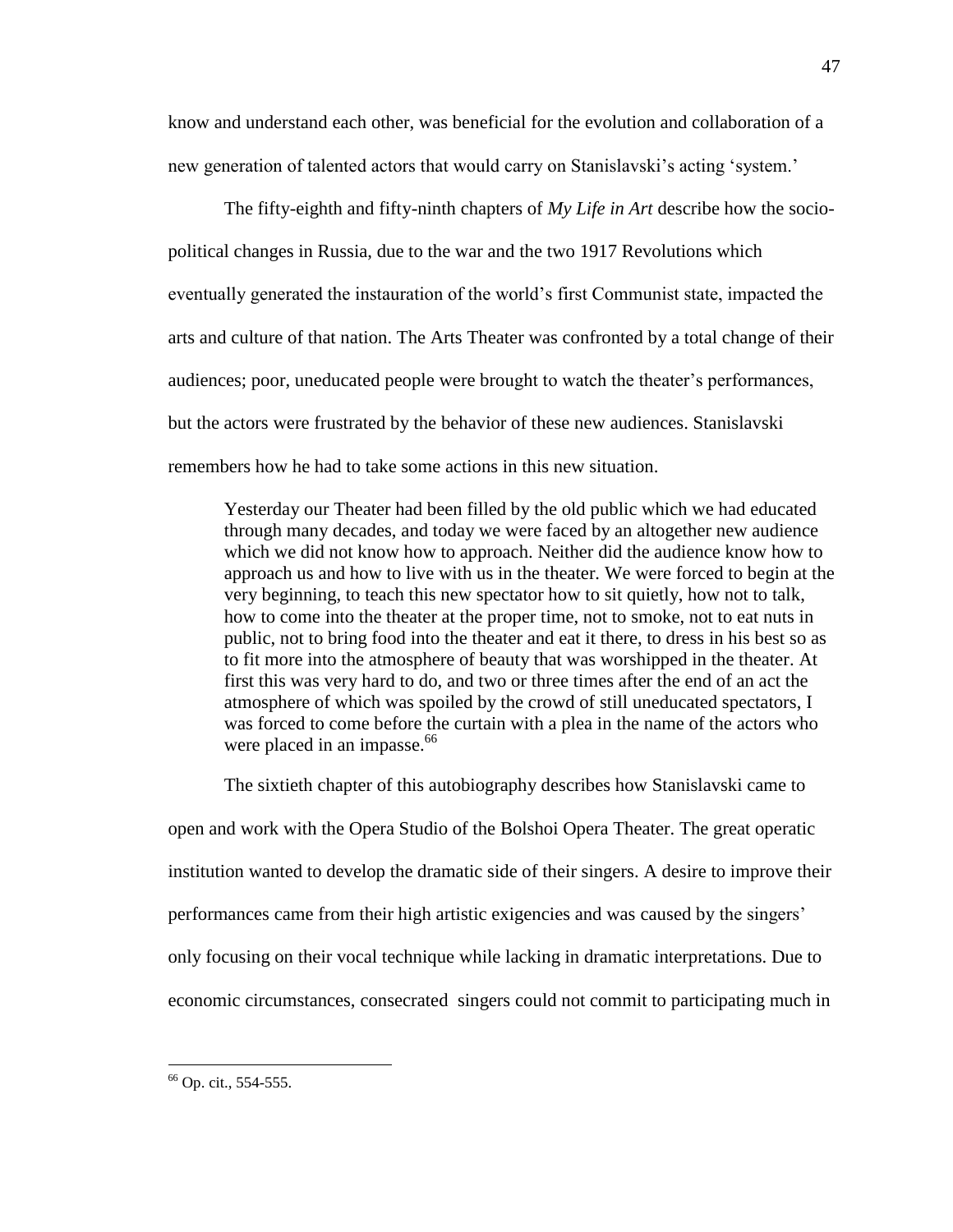the Opera Studio because of their work demands in order to make a living. Stanislavski sought young singers as members of this new Opera Studio and established classes that focused on various elements of his acting 'system.'

To the accompaniment of a pianist's improvisations, the pupils lived for hours in rhythm, explaining in their actions how they felt the music. Relying on the same bases of the sensation of inner rhythm and action, they learned to walk, to do gymnastics, plastic and other exercises in my system for the development of correct consciousness of self in which rhythm plays a great and important part. There was a whole series of exercises and classes for the development of the feeling for the word and speech, for an altogether exceptional amount of attention was paid to diction in the opera. $67$ 

In the last chapter of the book, Stanislavski reflects about his role in the life and evolution of the theater and the performing arts. He acknowledges his life work in the field, but admits with modesty that the importance of his contribution should not be perceived as strictly as that imposed by more formal systems. Stanislavski recognizes the new generations of artists and their valuable contributions to the arts and points out the necessity of educating and of passing on the wealth of knowledge to the young

generations to come.

In the sphere of rhythm, plastics, the laws of speech, the placing of the voice, breathing, the logic of the continuity of human feelings, there is much that is incumbent upon all. And it is in that sphere which is incumbent upon all that beginning actors strain and cripple their natures most often. We can help them, we can save them from disaster, and they may well listen to what we have to tell them from the store of our experience.<sup>68</sup>

In conclusion, Constantin Stanislavski's autobiography, *My Life in Art*, represents

a fascinating portrait of the beginnings of the modern theater arts in Russia painted

through the perspective of an experienced actor, director, and educator. Beautifully

written, this book constitutes the chronicles of the evolution of Stanislavski as an actor in

 $67$  Op. cit., 562.

 $68$  Op. cit., 565.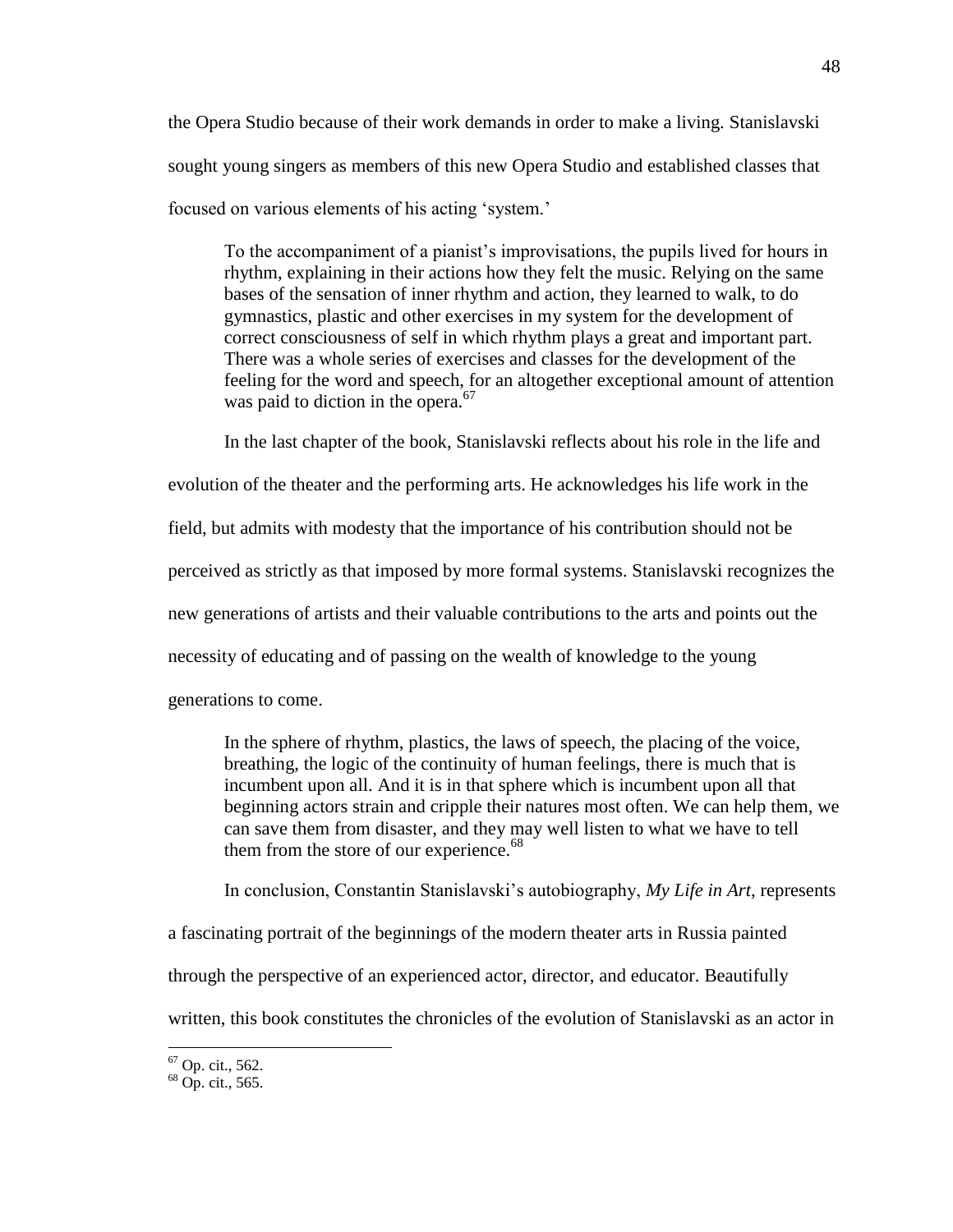parallel with the changes in the Russian and world theater, which he has influenced with his visionary approach to acting.

### **II.1.2** *An Actor Prepares*

 $\overline{a}$ 

Written in a semi-fiction form, Stanislavski's book *An Actor Prepares* represents the first episode of the so-called 'Acting  $Trilogy<sup>69</sup>$  that includes other two volumes, *Building a Character* and *Creating a Role*. In *An Actor Prepares*, Stanislavski disguises himself both under the image of the teacher, Director Tortsov, and as one of the more prominent students in the class, Kostya Nazvanov, who plays the role of the narrator. Kostya's classmates represent a variety of archetypes of the actors' personalities, each individual student-character surfacing a series of problems in the process of actor training. The unfortunate history surrounding the publication of Stanislavski's textbooks on acting that describe his ‗system' has inadvertently placed the focus of the acting world on the inner preparation of an actor that is described in *An Actor Prepares*. The delay in the publication of the second part of the textbook, *Building a Character*, that emphasizes the importance of the external preparation of actors and their actions on the stage, misled the world of modern theater and especially the American theater in a different direction than Stanislavski's; this perspective has been described in the Introduction of this research. The essence of Stanislavski's trilogy is the presentation of his 'system' in a practical manner, as concrete working examples, exercises, and situations that he drew

<sup>69</sup> Constantin Stanislavski, and Elizabeth Reynolds Hapgood, transl. *An Actor Prepares* (New York: Routledge/Theatre Arts, reprinted 2003), i.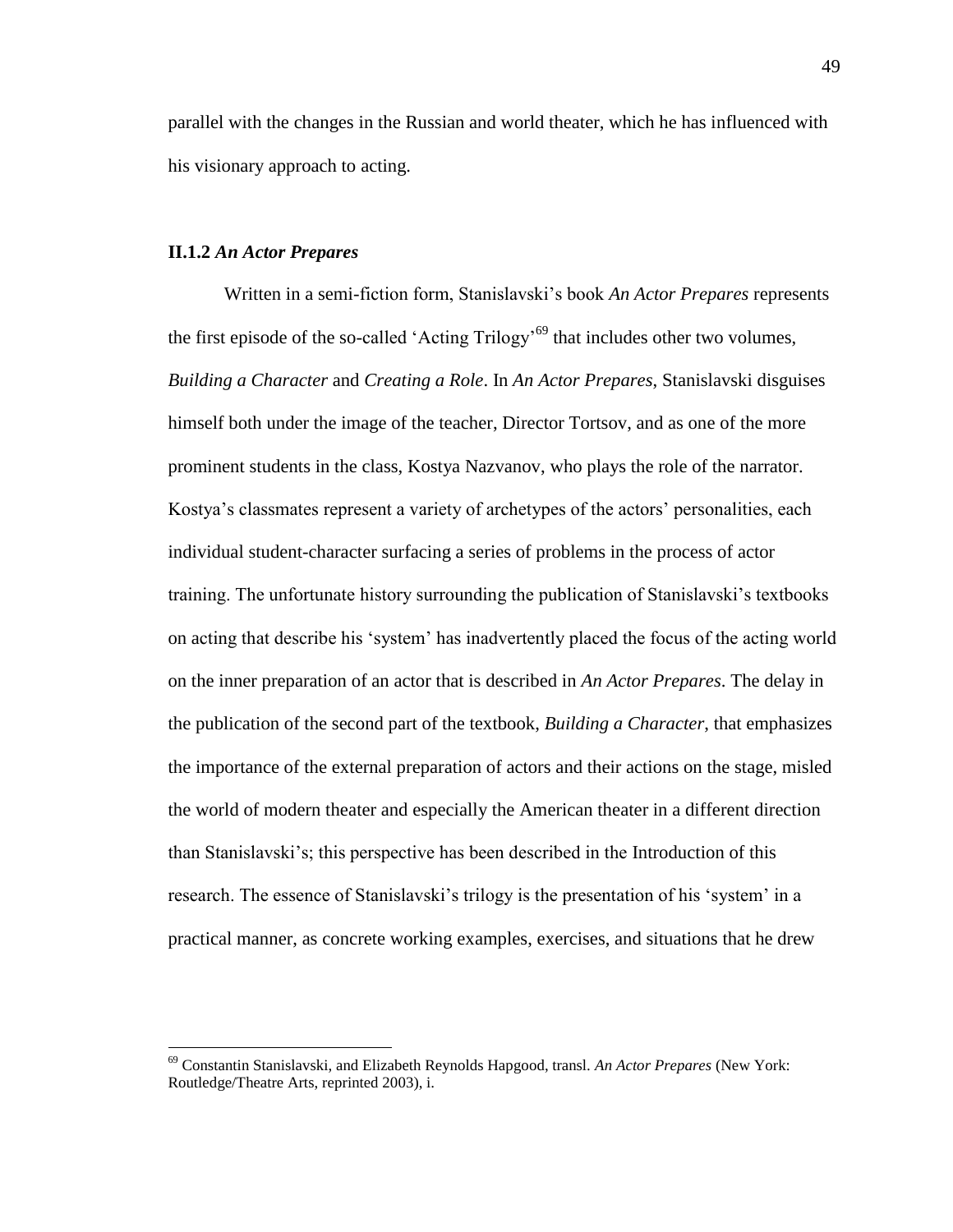from his own experience in the Moscow Art Theater, interspersed with general principles and philosophies of art.

What Stanislavski has undertaken is not to discover a truth but to bring the truth in usable form within the reach of those actors and producers who are fairly well equipped by nature and who are willing to undergo the necessary discipline. The book does include, again and again, statements of general principles of art, but the great task set for himself by the author has been the embodiment of those principles in the simplest working examples, to be labored over day after day and month after month.<sup>70</sup>

The first two chapters of the book describe the students' struggles in preparing and delivering their first testing performances, as well as Tortsov's precision in identifying, through his experienced vision, the students' weaknesses and cliché acting. The disappointments of this first test were brightened only by a couple of accidental moments in which the students gave themselves up completely to the events on the stage, even though they were motivated by personal frustrations and not by the subject of their performances. In the opinion of teacher Tortsov, these two moments were only hints of the art of living a role. In addition this art of living a role, four other schools of acting are described by Tortsov, namely representing a role, mechanical acting, overacting, and exploitation of the art. They are acknowledged by Tortsov as coexisting within each actor, but they are not what the necessity of mastering the art of living a part brings on the stage, namely the artistic truth. At the end of this initial discussion, Tortsov announces the need for his students to begin taking daily lessons in singing, gymnastics, dancing, and fencing because "the development of the muscles of the human body requires systematic and thorough exercise, and a long time."<sup>71</sup>

 $70$  Op. cit, Note by the Translator, viii.

 $71$  Op. cit., 33.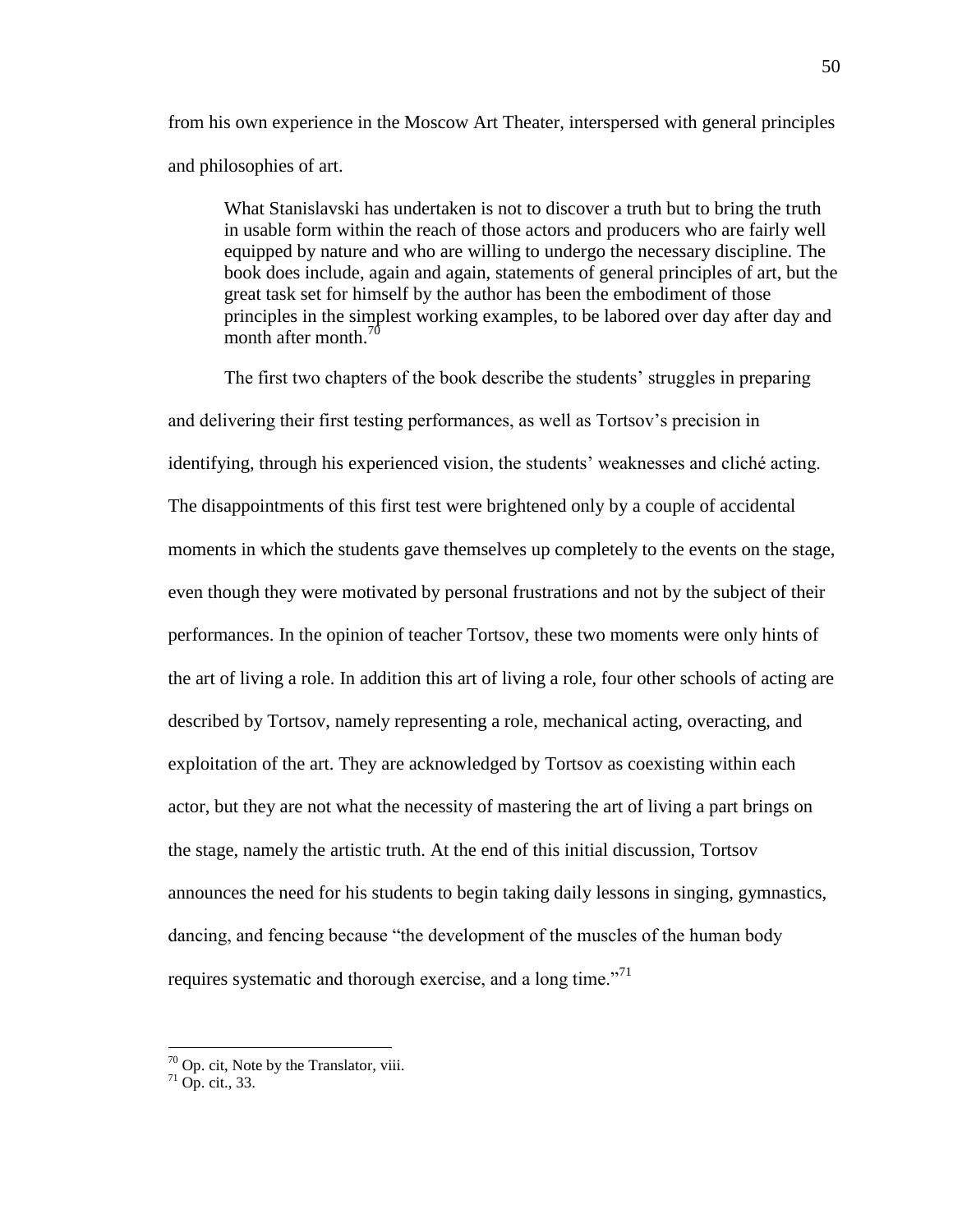The next four chapters address several problems that were present in the students' initial test performance. Titled "Action," the third chapter presents several exercises described in a dialogue format in which Tortsov and his students unveil for themselves and for the reader key elements of the 'system.' These include the idea that "on the stage it is necessary to act, either outwardly or inwardly, $\frac{1}{2}$  which emphasizes the important role of inner activity that can show great inner intensity, even when there is not much external action. A very simple sit-and-do-nothing exercise proved the students that when ordinary actions from real-life existence are transferred on the stage, they become unusually difficult if not done with a purpose and with inner justification. At the other extreme, an exercise in which a student named Maria is searching for a precious lost brooch showed the class how excessive action for the sake of showing off distracts the actors themselves from what they are supposed to do.

In connection with 'Action,' Tortsov presents the concepts of 'If' and 'Given Circumstances,' by setting the "madman exercise" in which the students were asked to improvise their acting in the supposed circumstance of the coming of a violent man escaped from a mental institution. The three elements introduced in this chapter are intended to spark the imagination of actors who also grasp a significant artistic principle, "unconscious creativeness through conscious technique."<sup>73</sup>

The fourth chapter refers to 'Imagination' and its importance in the creative act. Tortsov underlines that for artists, imagination is crucial and must be developed.<sup>74</sup> Young Kostya is asked to imagine his actions in the familiarity of his own room and present

 $72$  Op. cit., 39.

 $73$  Op. cit., 53.

 $74$  Op. cit., 62.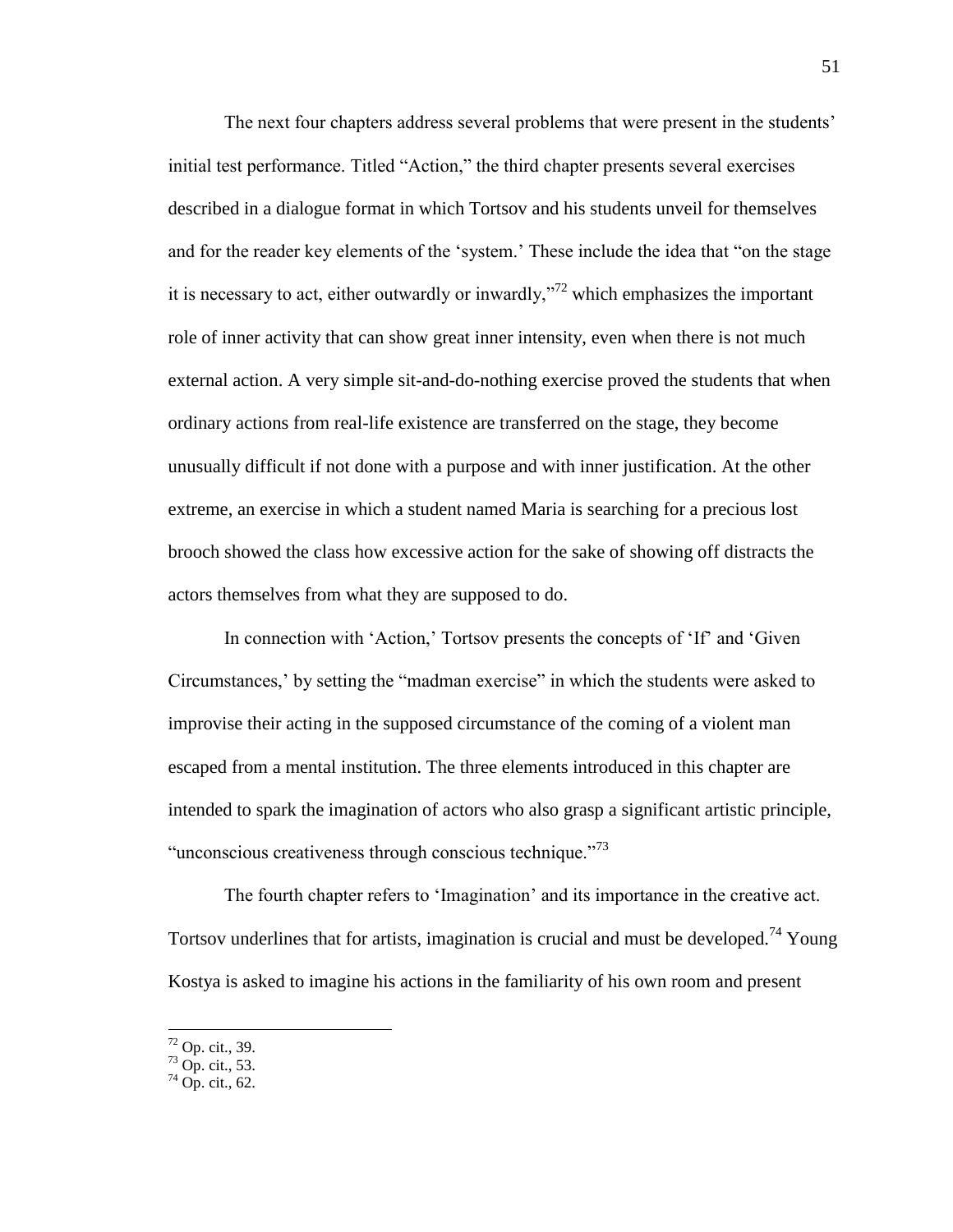them in detail in front of the class, but soon his imagination dries up. Another student,

Paul, is asked to imagine himself as an oak tree and base everything he does on several

fundamental questions, such as *who, where, when, why, for what reason,* and *how*. 75

Tortsov concludes this lesson on imagination with another principle of his art.

Our art demands that an actor's whole nature be actively involved, that he give himself up, both mind and body, to his part. He must feel the challenge to action physically as well as intellectually because the imagination, which has no substance or body, can reflexively affect our physical nature and make it act. This faculty is of the greatest importance in our emotion-technique. Therefore: Every movement you make on the stage, every word you speak, is the result of the right life of your imagination.<sup>76</sup>

The fifth chapter tackles the critical element of 'Concentration of Attention.'

Setting up the money-burning exercise in which Kostya's retarded stage brother throws bundles of money into a fire, Tortsov comes to the conclusion that the failing of this exercise and its variations was due to the students' lack of power to concentrate their attention. The simple shift of attention to a real and purposeful action on the stage made his students ignore the presence of people in the audience. "In order to get away from the auditorium you must be interested in something on the stage. […] An actor must have a point of attention and this point of attention must not be in the auditorium.<sup>777</sup> Using the demonstration technique of 'points of light,' Tortsov illustrates how the actors' focus on random objects, mainly in the auditorium, deters their attention from important objects, people, and actions on the stage. Students learn about and how to use the concept of Circles of Attention. The Small Circle of Attention refers to the head and hands of the

 $75$  These six questions (versus four in Hapgood's translation) were found by author Bella Merlin in the original Russian text and discussed in Merlin, *Konstantin Stanislavsky*. This discrepancy was detailed earlier in this chapter.

<sup>76</sup> Stanislavski and Hapgood, *An Actor Prepares*, 77.

 $77$  Op. cit., 82.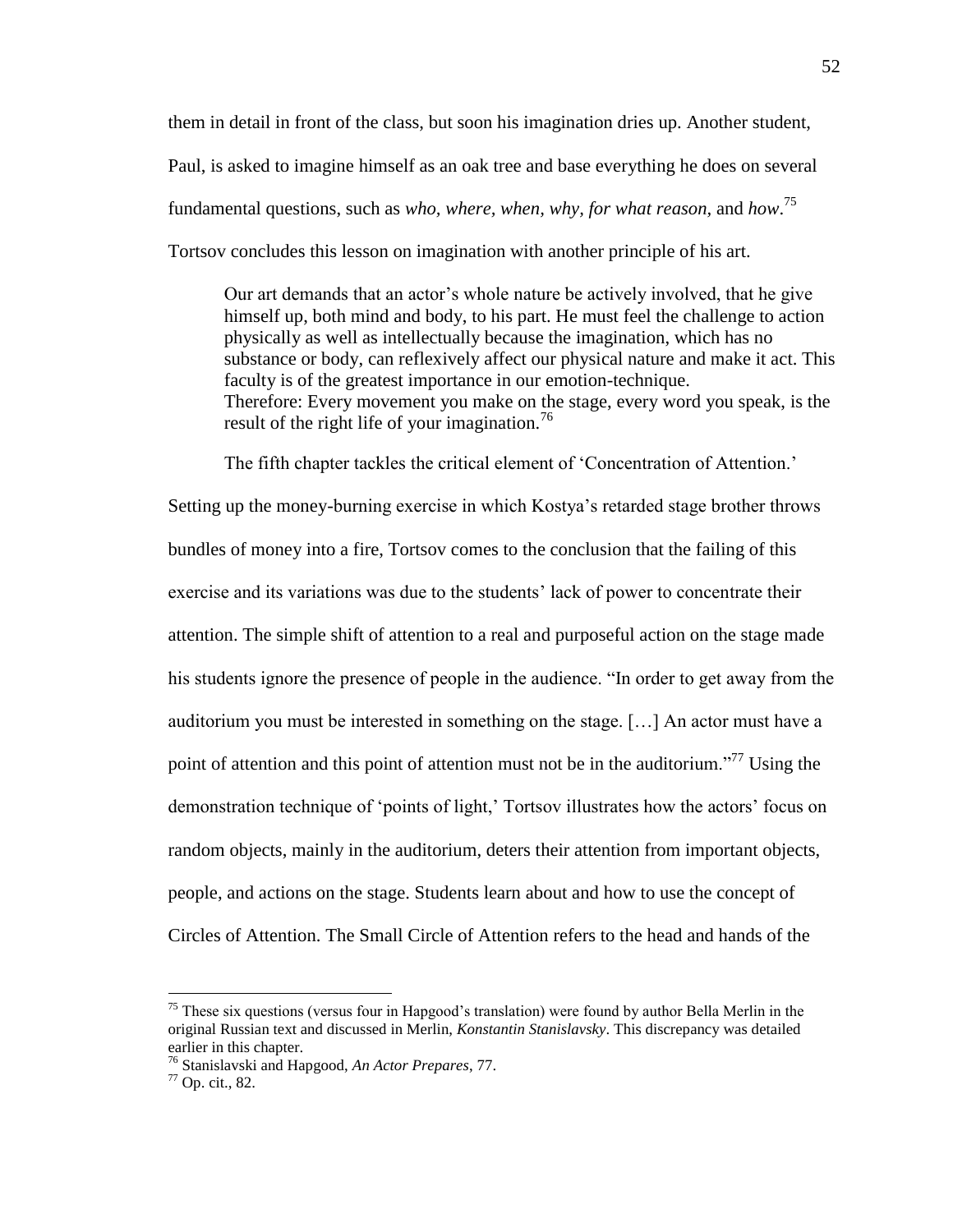student; his concentration on them helps him achieve the state of Solitude in Public. Then, the Medium, Large, and Largest Circles progress from the immediate surroundings to the stage and auditorium. Actors need to learn how to shift their focus among these circles in order to preserve their attention. Tortsov also explains that there is also an inner attention that requires exercises to develop it. He encourages his students to be observant in their daily lives, "to look at, to listen to, and to hear what is beautiful"<sup>78</sup> in nature and in art, literature, and music, in order to make lasting impressions in their minds and souls. While playing a role on the stage, these impressions may become the subject of the actors' inner attention that would generate creativeness in their interpretation.

The sixth chapter builds up around the unfortunate event in which Kostya accidentally cuts one of his arteries by breaking an object as the result of his attempt to compensate externally an inner hesitation while performing the money-burning exercise. The happening shifts the focus of the acting class toward Relaxation of Muscles. Though confined in his bed to recover from his accident, Kostya is frequently visited by several of his classmates and by Rakhmanov, the Assistant Director, who keep him updated and even stimulate Kostya to try some of the muscle exercises that the rest of the students were experiencing in class.

The individual development of each actor continues in the next three chapters under the forms of textual analysis, theatrical truth, and emotion memory. Dividing the play into units that are governed by individual objectives is the main topic of the seventh

 $78$  Op. cit., 100.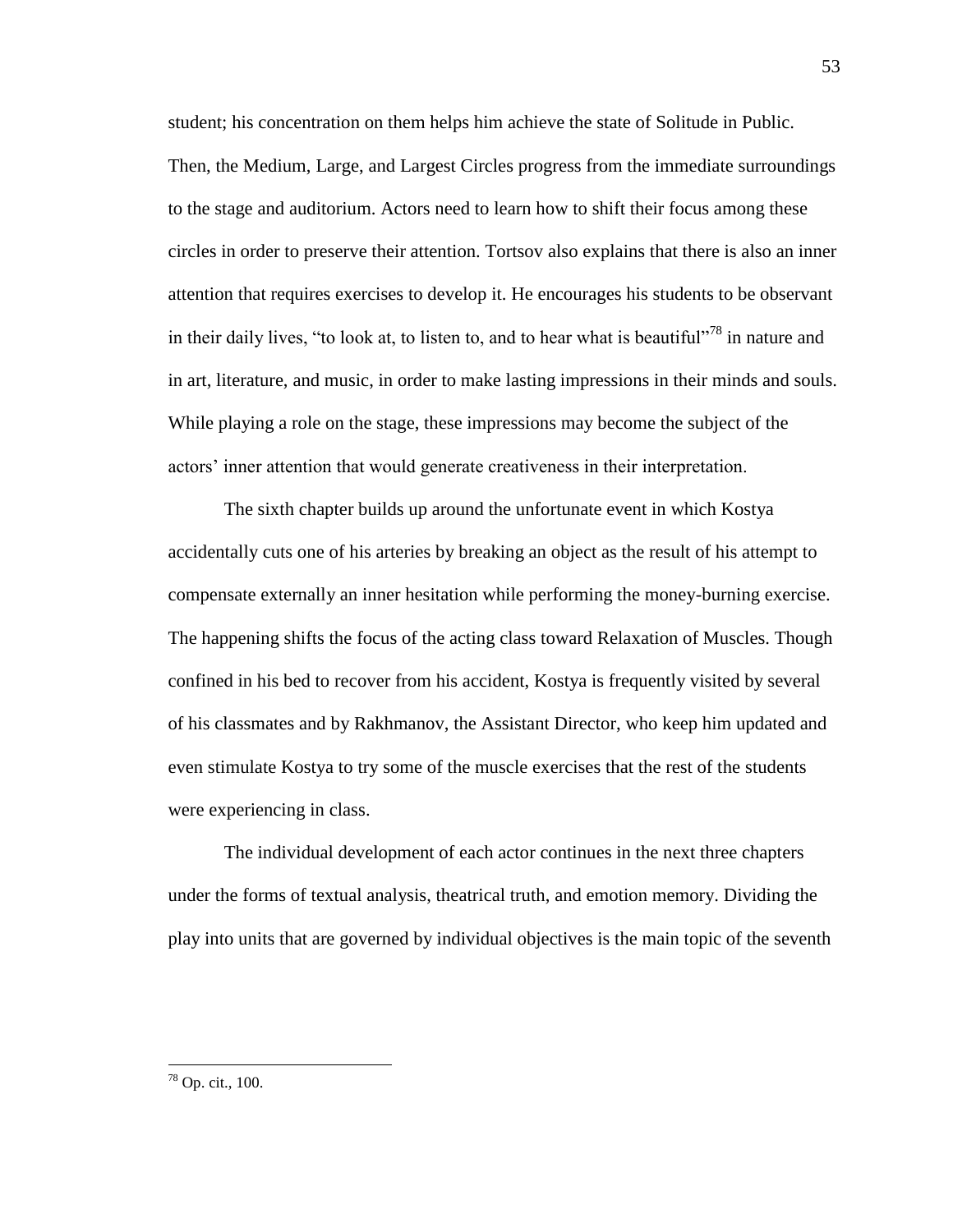chapter.<sup>79</sup> While units are mainly intellectual divisions of the play, they can carry names that are nouns. However, their generating objectives should be expressed by a verb, because "every objective must carry in itself the germ of action."<sup>80</sup>

The eighth chapter is very elaborate and discusses the philosophy of creating a sense of truth on the stage. The essence of this chapter lies in the intrinsic contradiction of acting, "the point of view that on the stage everything must be real in the imaginary life of the actor."<sup>81</sup> Tortsov leads his students through practice and discussions to the conclusion that there are two kinds of truth and belief in what people are doing.

First, there is the one that is created automatically and on the plane of actual fact [...], and second, there is the scenic type, which is equally truthful but which originates on the plane of imaginative and artistic fiction. […] In ordinary life, truth is what really exists, what a person really knows. Whereas on the stage it consists of something that is not actually in existence but which could happen.<sup>82</sup>

Later on, in order to clarify the differences, Tortsov emphasizes that the actors, through their experienced emotions and actions on the stage, must inspire in themselves and in their audiences the belief in the possibility of those emotions and actions to exist in real life. "Each and every moment must be saturated with a belief in the truthfulness of the emotion felt, and in the action carried out, by the actor.<sup>383</sup> A large section of this chapter is also dedicated to the same money-burning exercise. With the help of the Director, Kostya and the other student-actors bring into their play new angles to the personal stories of the characters in the scene. The new elements demonstrate how after a

 $79$  As mentioned in footnote 2, author Bella Merlin gives a closer translation of the Russian terms as 'bits' and 'tasks' (instead of 'units' and 'objectives') that Stanislavski unpretentiously employed for a more useful practice in actors' vocabulary.

<sup>80</sup> Stanislavski and Hapgood, *An Actor Prepares*, 134.

 $81$  Op. cit., 171.

<sup>82</sup> Op. cit., 140.

 $83$  Op. cit., 142.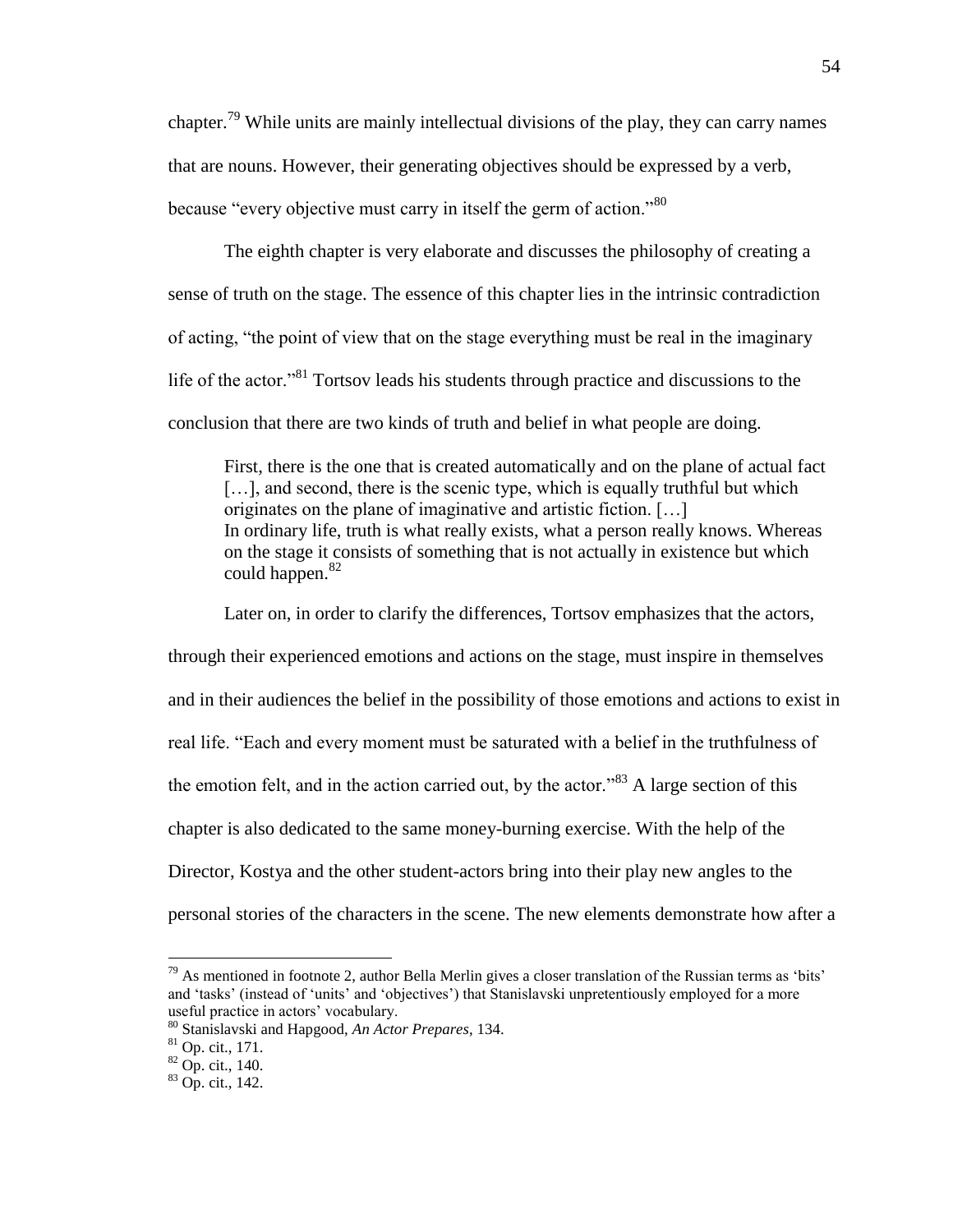month since they first played this exercise, their imagination flourishes much quicker and comes up with artistic connotations that enhance their acting and keep it fresh. Another accomplishment is that in their constructive repetition of the exercise, the actors built a viable and continuous sequence of truthful physical actions that Tortsov calls ‗the life of the human body,' which "is made up  $[\dots]$  of living physical actions, motivated by an inner sense of truth, and belief in what the actor is doing.<sup>84</sup> Parallel with the creation of ‗the life of the human body' of a character in a play, actors have already accomplished an "even more important step, which is the creation of the human soul in the part," $85$  because "the bond between body and soul is indivisible."<sup>86</sup> It is remarkable that the author already introduces in this chapter the concept and the crucial importance of physical actions in creating the life of a role, as a precursor of Stanislavski's Method of Physical Actions. In order to bring themselves repeatedly in a state of creativeness on the stage, actors must rely on small physical actions specific to the character they play that can stir emotional responses needed for the role. "We use the conscious technique of creating the physical body of a role and by its aid achieve the creation of the subconscious life of the spirit of a role."<sup>87</sup>

The same eighth chapter becomes even more difficult to grasp, because Stanislavski, through the words of Tortsov, presents several nuances in another student's exercise based on the abandoned child scene from the play *Brand* by Henrik Ibsen (1828- 1906). The student-subject is asked to repeat five times the scene in which the character finds an abandoned little child on her doorstep, decides to adopt it but the child dies in

<sup>&</sup>lt;sup>84</sup> Op. cit., 156-157.

 $85$  Op. cit., 157.

 $86 \text{ Idem.}$ 

 $87$  Op. cit., 160.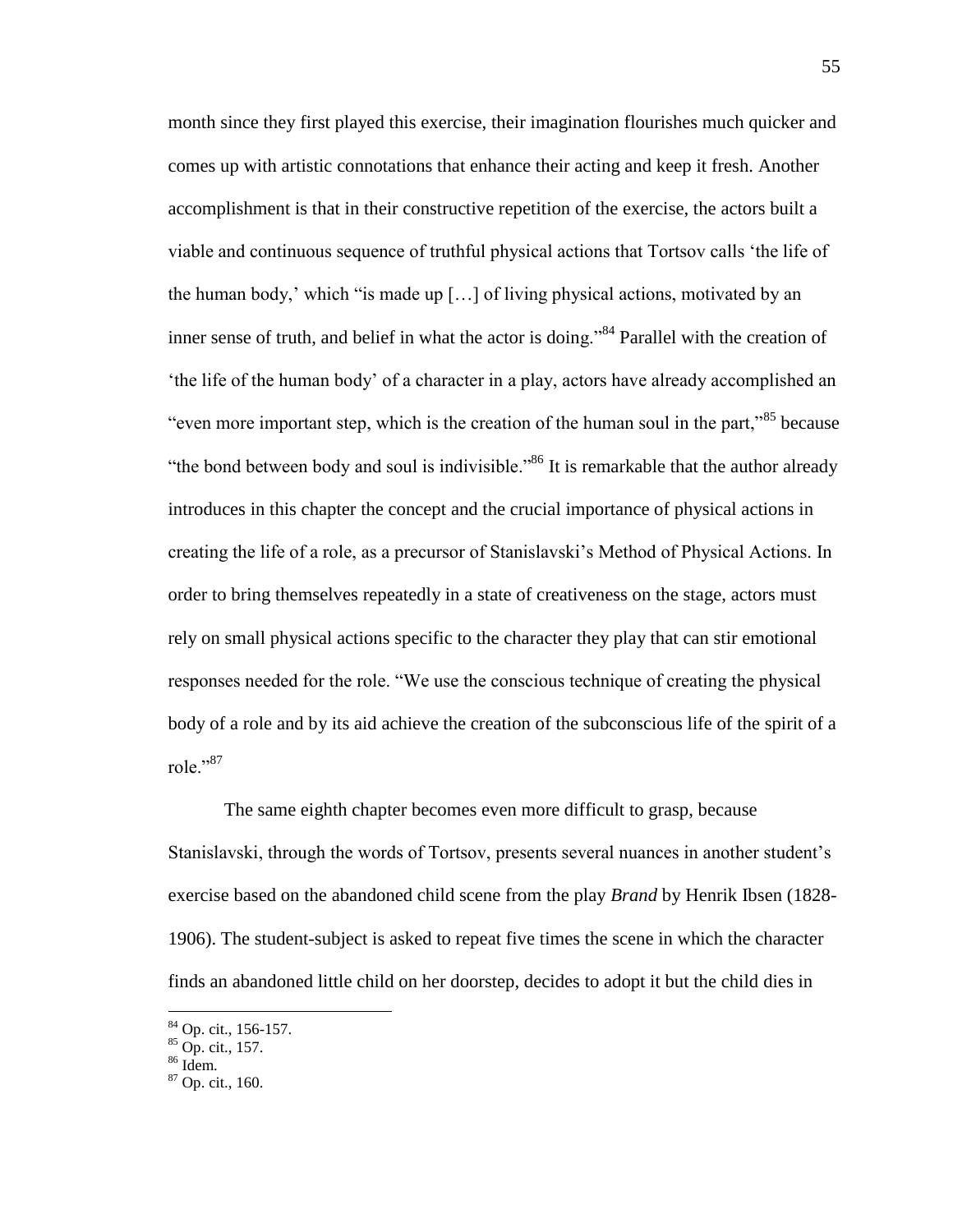her arms. The actress tries to access her inner feelings which would create the ups and downs of her character, while Tortsov guides her performances. Before the last attempt, Tortsov infuses the suggestion that the actress should imagine the loss of her child, but this generates a very dramatic and convincing interpretation of the scene because the tragic event had really happened in the real life of the student-actress. Her truthful performance was triggered by the infusion of a real-life event from her past, however the actress was never hallucinating or overwhelmed by her emotions.

Tortsov makes a clear distinction between the mere representation of images and passions in some actors' performances and the truth in his art, which "helps to create the images themselves and to stir real passions.<sup>88</sup> He also refers to a certain sense of untruth (the characters and their actions are not the real life), which should help actors not to overact on the stage. He warns his students of his saying, ‗cut ninety percent,' by which he asks actors to reduce the superfluous and false elements from their impersonations. Stanislavski calls the actors' process of finding the right actions on the stage and their belief in those actions, "our method of psycho-technique."<sup>89</sup>

In the ninth chapter, Stanislavski introduces the term Emotion Memory throughout the discussions between Director Tortsov and his students. The concept is taken from the work of French psychologist, Théodule Ribot (1839-1916), who first presented it as 'affective memory.' Tortsov describes emotion memory as the psychological quality of recalling past experiences from the actor's personal life that also brings back certain feelings and emotions. He also differentiates between emotion

<sup>88</sup> Op. cit., 170.

 $89$  Op. cit., 164.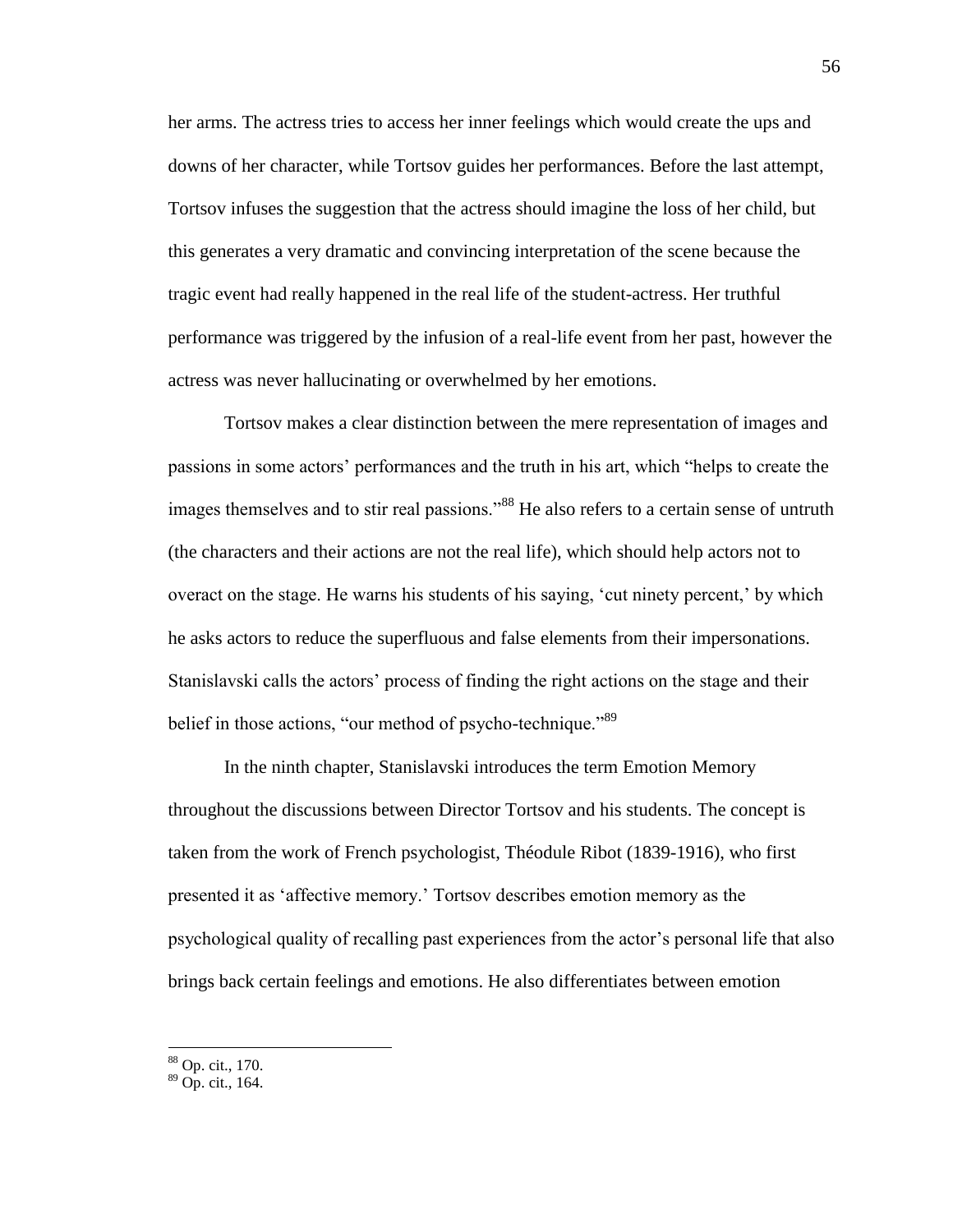memory and sensation memory, the latter being connected with the five human senses and recalling primarily visual and sonorous experiences from the past that could create sensations in the present moment. For the actors it is important to comprehend that it is not the memory recall of past feelings associated with an event in their past that they need to isolate. Because of the ever-changing nature of human memories in time by overlapping with each other and with imagination, the actors' use of emotion memory techniques should be based on their mental and psychological connections among several impressions from their past and the inter-relationships of their initial emotional responses. Tortsov advises his students to stir their own personal feelings using emotion memory in order to enact a truly living part on the stage.

Never lose yourself on the stage. Always act in your own person, as an artist. You can never get away from yourself. The moment you lose yourself on the stage marks the departure from truly living your part and the beginning of exaggerated false acting. […] Always and for ever, when you are on the stage, you must play yourself. But it will be in an infinite variety of combinations of objectives, and given circumstances which you have prepared for your part, and which have been smelted in the furnace of your emotion memory. This is the best and only true material for inner creativeness.<sup>90</sup>

Summarizing their discussions and exercises, Director Tortsov concludes that actors have a wide range of stimuli around them that can prompt their emotional responses. He lists several of these categories of stimuli as what he calls the "psychotechnical store of riches,<sup> $\frac{91}{1}$ </sup> from imaginative suggestions to the breaking down of a scene into units and objectives, from concrete objects of attention to true physical actions and the actors' belief in them, and from the text of the play with its intellectual and emotional implications to external stimuli on the stage (settings, lighting, and sounds).

<sup>&</sup>lt;sup>90</sup> Op. cit., 192.

 $91$  Op. cit., 206.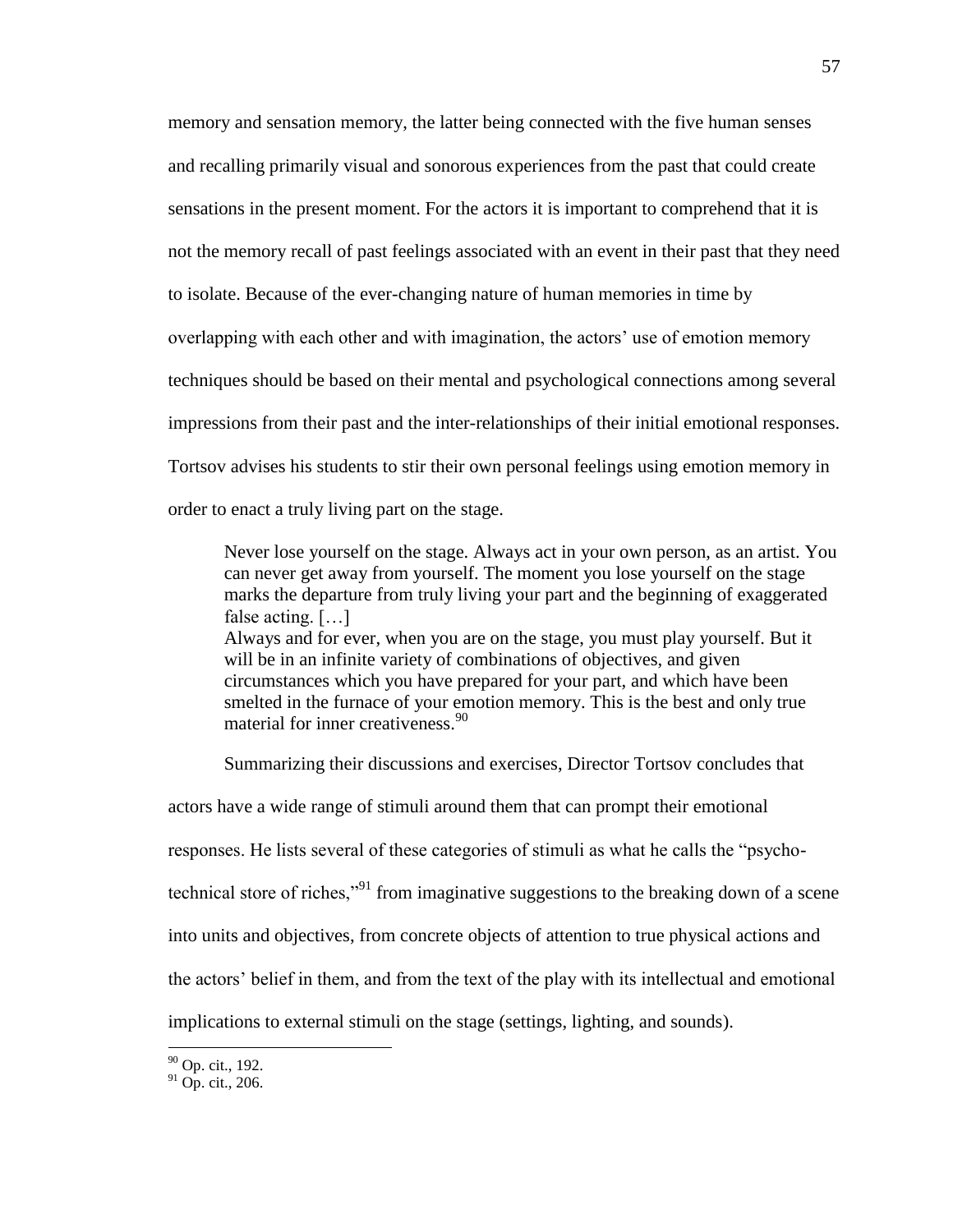In the tenth chapter, Stanislavski brings into discussion the concept of

Communion on the stage. This shifts the focus of the student-actors from individual to ensemble training. After an exchange of ideas, Tortsov and his students come to the conclusion that in real life, people are in a continuous connection or communication among themselves and with their surroundings. This is of utmost importance since by its nature, the theater "is based on the inter-communication of the *dramatis personae*<sup>92</sup>.<sup>93</sup> The spectator is considered a silent partner in the communal exchange of emotions and ideas among actors on the stage.

If actors really mean to hold the attention of a large audience they must make every effort to maintain an uninterrupted exchange of feelings, thoughts and actions among themselves. And the inner material for this exchange should be sufficiently interesting to hold spectators.<sup>94</sup>

However, Tortsov acknowledges the public's resonance during performance and

reinforces the idea of a certain type of communion with the audience in the same time

with the relationship among the actors on the stage. He draws parallels with the music

world.

If you want to learn to appreciate what you get from the public let me suggest that you give a performance to a completely empty hall. Would you care to do that? No! Because to act without a public is like singing in a place without resonance. To play to a large and sympathetic audience is like singing in a room with perfect acoustics. The audience constitutes the spiritual acoustics for us. They give back what they receive from us as living, human emotions.  $95$ 

Based on the Hindu philosophy that promotes the existence of a vital energy

called Prana which radiates from the solar plexus,  $96$  Tortsov explains that there are two

 $92$  Latin expression (literally, "the masks of the drama") that designates the characters of a play

 $93$  Op. cit., 213.

 $94$  Op. cit., 214.

<sup>95</sup> Op. cit., 220-221.

 $96$  Op. cit., 215.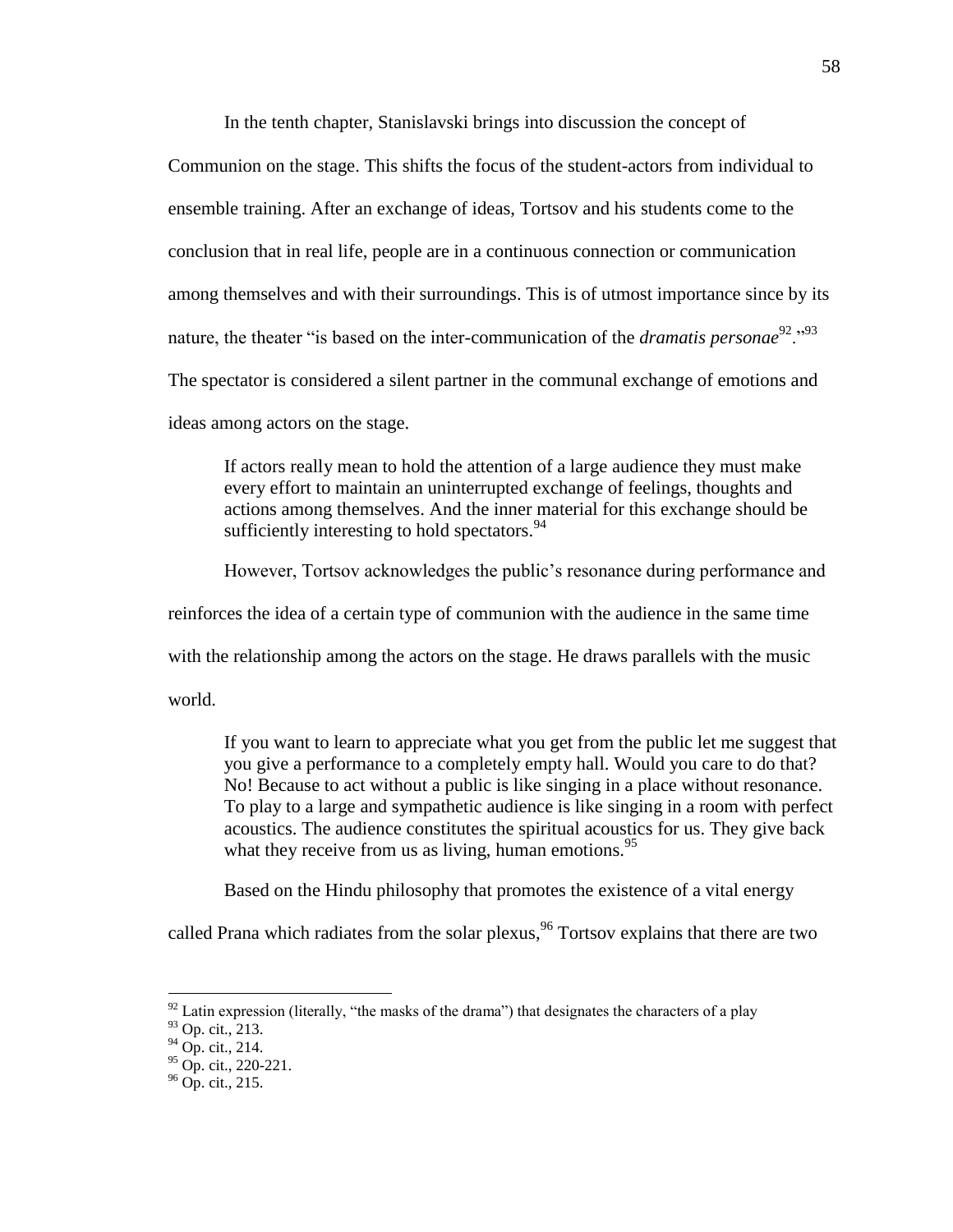centers in us, namely the cerebral center of the brain (consciousness) and the nervous center of the solar plexus (emotion). These two centers can establish a line of communication between them that represents the concept of self-communion. Then step by step, Tortsov describes the notions of communion with another actor on the stage, communion with an imaginary object, and the mutual communion with a collective object, such as the audience.

Director Tortsov sets up two exercises that address the topic of communion. The first one demonstrates how important for an actor is the use of all the external means of direct communication (gestures, face, and voice). The second exercise focuses on the potential of silent communication through communion between two actors by means of sending out rays<sup>97</sup> or a "parallel interchange of currents"<sup>98</sup> or "irradiation"<sup>99</sup> without any kind of muscular tension. The complexity of this chapter's topic is noted by Tortsov-Stanislavski but its importance is definitely relevant for the course of actors' training and their performances.

In connection with Communion, Adaptation, which is the main topic of the eleventh chapter of *An Actor Prepares*, represents the adjustments actors must constantly make while on the stage. Of the many functions of the concept, Tortsov enumerates five, namely "adjusting or conforming oneself to a problem," "vivid expression of inner feelings or thoughts," calling "the attention to you of the person with whom you wish to be in contact," preparing your partner "by putting him in a mood to respond to you," and exchanging "certain invisible messages, which can only be felt and not put into

<sup>&</sup>lt;sup>97</sup> Op. cit., 230.

<sup>&</sup>lt;sup>98</sup> Op. cit., 231.

 $99$  Op. cit., 234.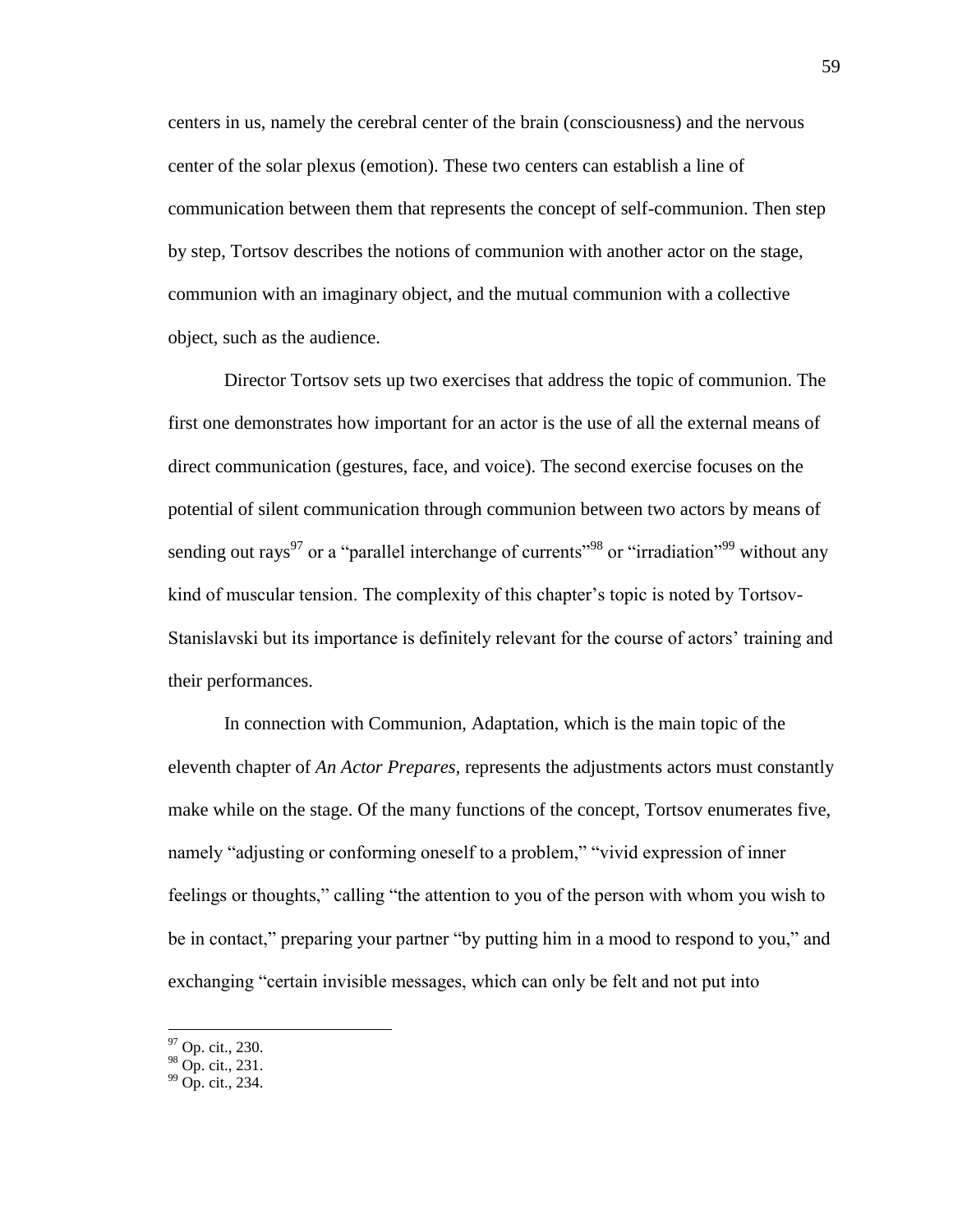words."<sup>100</sup> When asked about the sufficiency of words in human interactions, Tortsov replies:

Do you suppose that words exhaust all the nicest shadings of the emotions you experience? No! When we are communing with one another words do not suffice. If we want to put life into them, we must produce feelings. They fill out the blanks left by words, they finish what has been unsaid.<sup>101</sup>

Tortsov-Stanislavski acknowledges the individuality of each actor and emphasizes

that various given circumstances, settings, place or time of action may demand

corresponding adjustments from actors in the way they express feelings and thoughts.

―You must learn to adapt yourselves to circumstances, to time, and to each individual

person," $102$  Tortsov tells his students. Then, he continues to dissect the concept of

Adaptation by discussing its amplitude and appropriateness, as well as its

unexpectedness. The four types of Adaptation discussed in this chapter are mechanical,

motor, intuitive, and semi-conscious. Tortsov gives credit to the subconscious, semi-

conscious, and conscious motor adjustments in acting, in opposition to mechanical

clichés (rubber stamps).

A rubber stamp piece of acting is conventional, false and lifeless. It had its origin in theatrical routine. It conveys neither feelings, thoughts nor any images characteristic of human beings. Motor adjustments, on the contrary, were intuitive, originally, but they have become mechanical, without sacrificing their quality of naturalness. Because they remain organic and human, they are the antithesis of the rubber stamp. $103$ 

At the end of this chapter, Tortsov reveals to the acting class six placards, six

elements of the creative process that need to be studied, namely 'inner tempo-rhythm,'

'inner characterization,' control and finish,' 'inner ethics and discipline,' 'dramatic

 $100$  Op. cit., 242.

 $101$  Op. cit., 243-244.

 $^{102}$  Op. cit., 246.

 $103$  Op. cit., 257.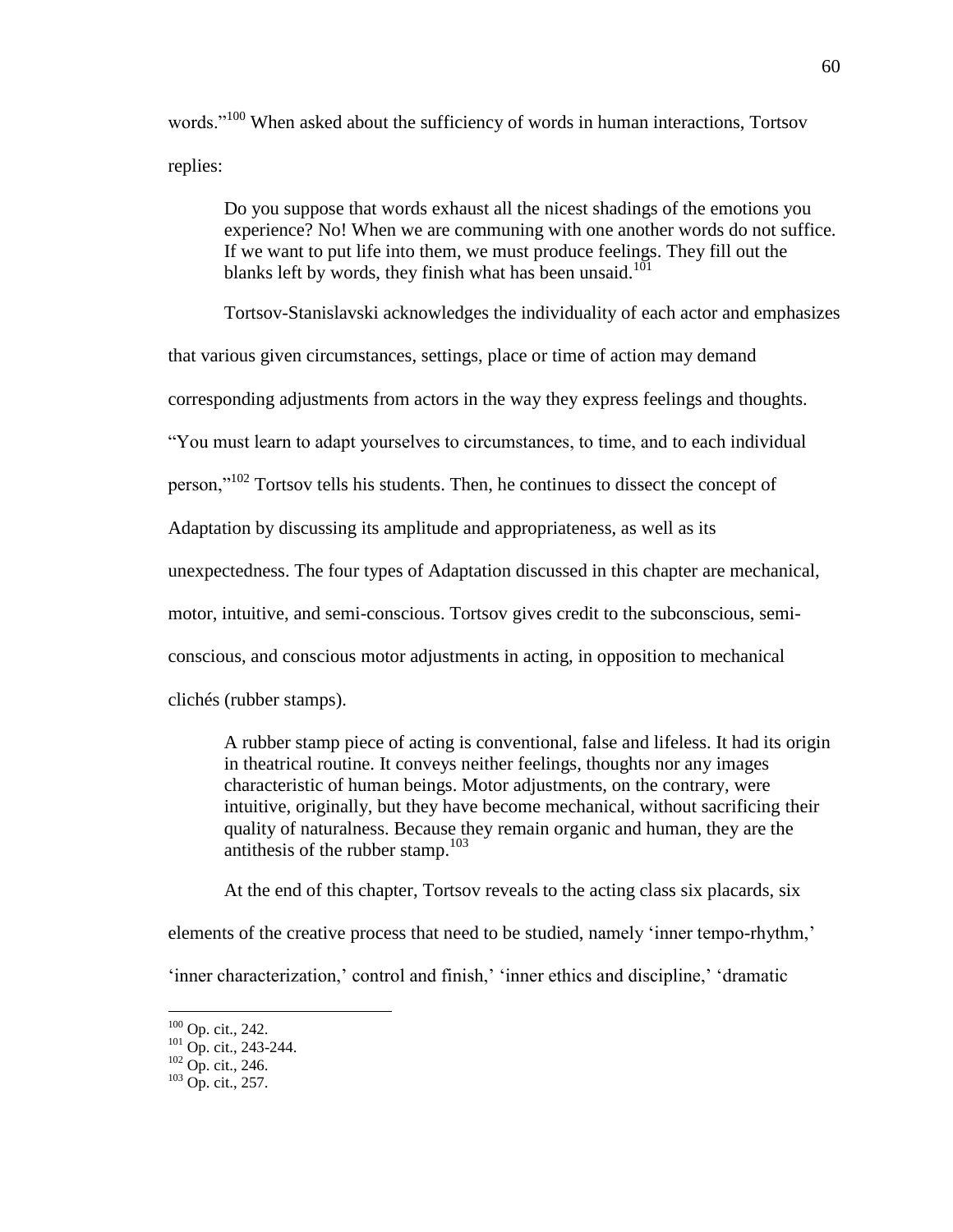charm,' and 'logic and coherence.'<sup>104</sup> It is in these elements that we see the connection of the inner work of *An Actor Prepares* with the physical work of an actor which is addressed in the second book of Stanislavski's system, *Building a Character*.

In the beginning of the short twelfth chapter, Tortsov declares that his students have worked so far on preparing their acting instrument through psycho-technique and they are close to moving to the next level. He makes an analogy to music by having the students identify the triumvirate of inner motive forces—*feeling*, *mind* (or intellect), and *will—and calling them virtuosi or the "masters who play on the instrument of our* souls."<sup>105</sup> The close interaction and the interdependency of these three inner motive forces generate the creative process of an actor. Two possible sequences of such interactions that actors could use are described by Stanislavski. The fact that he concludes that the *will* comes at the end of these sequences is very important in the timeline of the development of the Stanislavski 'system.' It seems that at the time he wrote *An Actor Prepares*, Stanislavski could not find *will* as potential initiator in the acting process, but he would later revise this concept in his active analysis process.

We need to evolve an appropriate psycho-technique. Its basis is to take advantage of the reciprocal interaction of the members of this triumvirate in order not only to arouse them by natural means, but also to use them to stir other creative elements.<sup>106</sup>

The thirteenth chapter presents the idea of an Unbroken Line in the life of the characters of a play. Actors need to be aware, construct, and follow a continuous line of actions for their characters. The Unbroken Line principle applies also to the concentration of actors who need to put all their efforts and energy into what is happening on the stage

 $104$  Op. cit., 260.

 $105$  Op. cit., 266.

 $106$  Op. cit., 268.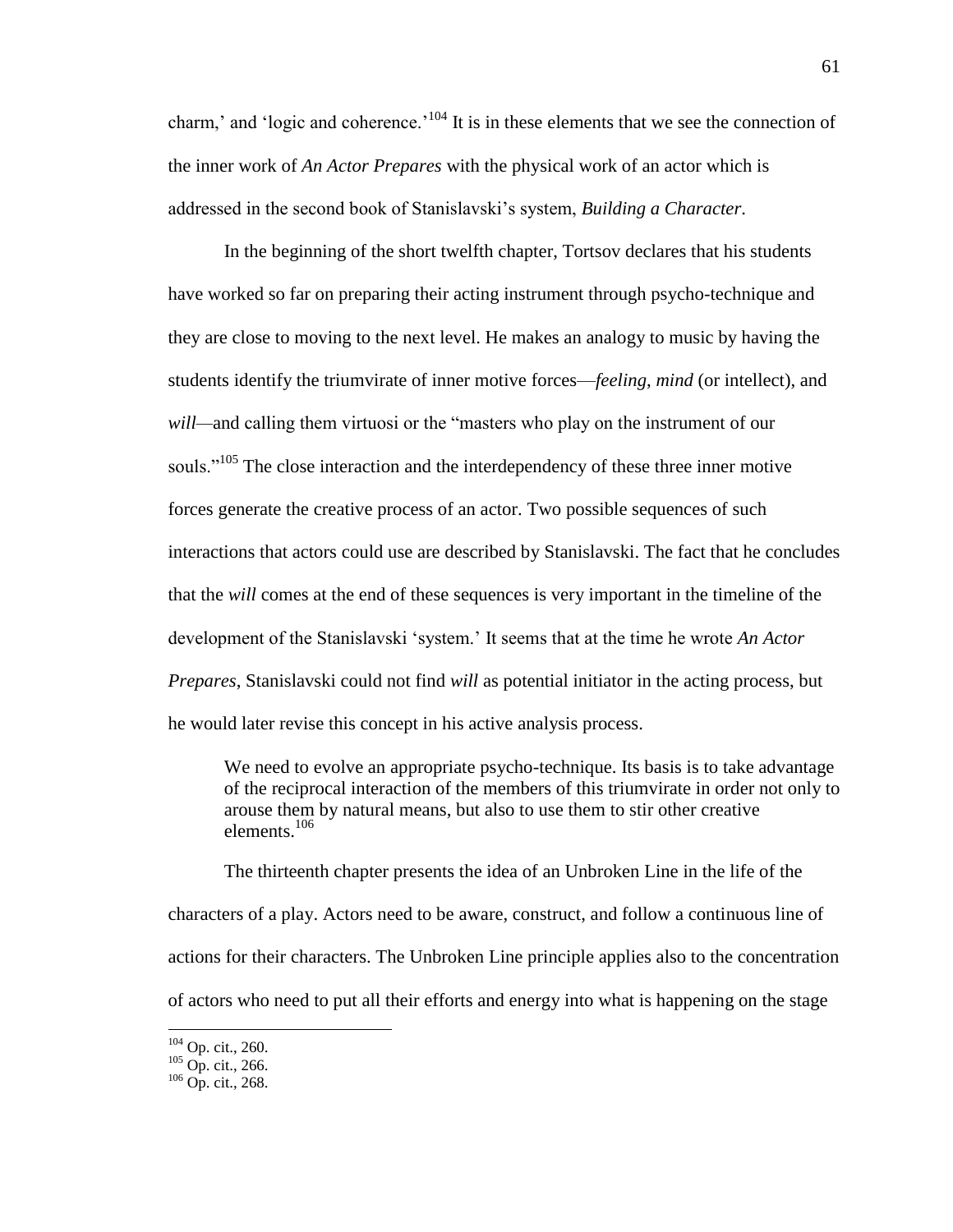rather than in the audience; their attention toward the events on the stage and the Unbroken Line of actions should prevail in their acting. "A role must have continuous being and its unbroken line." $107$ 

In the fourteenth chapter, Stanislavski-Tortsov walks us through the actors' creative process. First, actors must assemble the lines along which their inner forces move; their creative instrument (*mind, feelings, will*) stirs the inner 'elements' of an actor in order to draw life from the fiction of the play. Using all their inner forces helps the actors absorb the spiritual content and the innate truthfulness of the play and their roles. Then, the triumvirate of inner forces also gives out energy, power, will, emotion and thought, creating the 'elements of the artist in the role.'<sup>108</sup> In the context of the specifics of a character, these elements direct the actor toward creative objectives in order to deliver the role. The fusing of these 'elements' creates an important inner state, which is labeled by Stanislavski as the "Inner Creative Mood."<sup>109</sup> He also concludes that this creative state is better than the normal state of a human being because it involves the feeling of 'solitude in public.'

That is a marvelous sensation. A theater full of people is a splendid sounding board for us. For every moment of real feeling on the stage there is a response, thousands of invisible currents of sympathy and interest, streaming back to us. A crowd of spectators oppresses and terrifies an actor, but it also rouses his truly creative energy. In conveying great emotional warmth it gives him faith in himself and his work.<sup>110</sup>

The Director also points out the importance that all the elements be present in the

artistic creation of a role. Lacking at least one element or using a false one instead may

 $107$  Op. cit., 273.

 $^{108}$  Op. cit., 281.

 $^{109}$  Op. cit., 282.

 $110$  Op. cit., 282-283.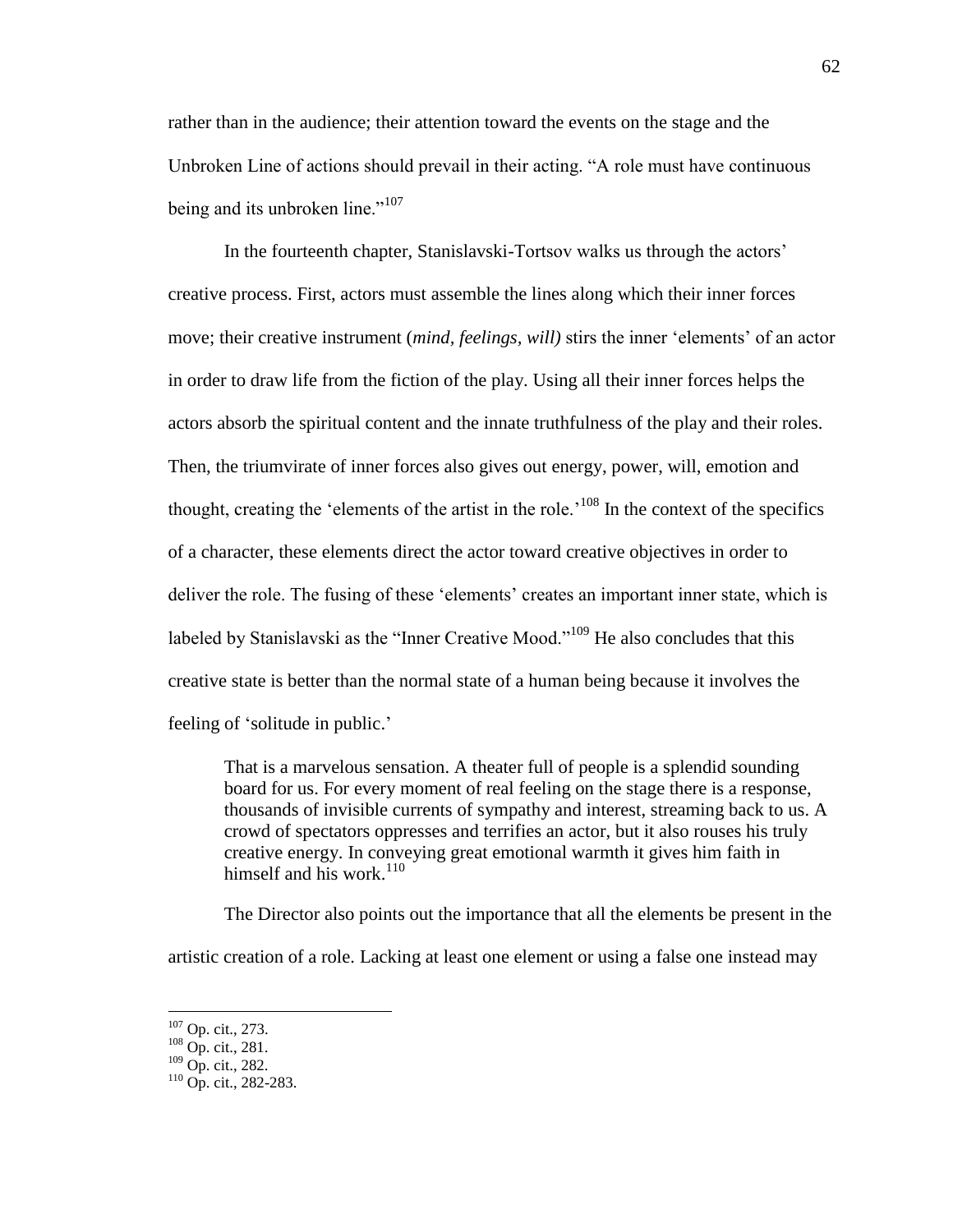destroy the harmony of the entire creative process. "The moment you introduce a false note truth becomes a theatrical convention. Belief becomes faith in mechanical acting. Objectives change from human to artificial; imagination evaporates and is replaced by theatrical claptrap." $111$ 

In the second part of the fourteenth chapter, the Director unveils the actors' ‗warm-ups' before acting in a play, the inner preparation process that they should do prior to the beginning of the first act. The list includes arriving two hours before their entrance, relaxing any muscular tension, warming-up their imagination by focusing on one object and using circles of attention, gradually bringing all ‗elements' in the play of their imagination, and finally going over the fundamental parts of their respective roles.

The concept of Super-Objective of the plot is introduced in the fifteenth chapter as the main objective of a play that must bond together individual objectives, as well as the actors' thoughts, feelings, and actions. The utmost importance of identifying the Super-Objective of a play is vital to the work of the actors while preparing and performing on the stage. "The main theme must be firmly fixed in an actor's mind throughout the performance. It gave birth to the writing of the play. It should also be the fountain-head of the actor's artistic creation."<sup>112</sup> The actors' continuous inner line of effort throughout a play constitutes the *through line of action*. Stanislavski considers that this *through line of action* directs all small units and objectives of the play toward its Super-Objective. At the end of this chapter, Stanislavski-Tortsov concludes that his ‗system' of acting helps the student-actors gain control over three important features in

<sup>&</sup>lt;sup>111</sup> Op. cit., 284.

 $112$  Op. cit., 295.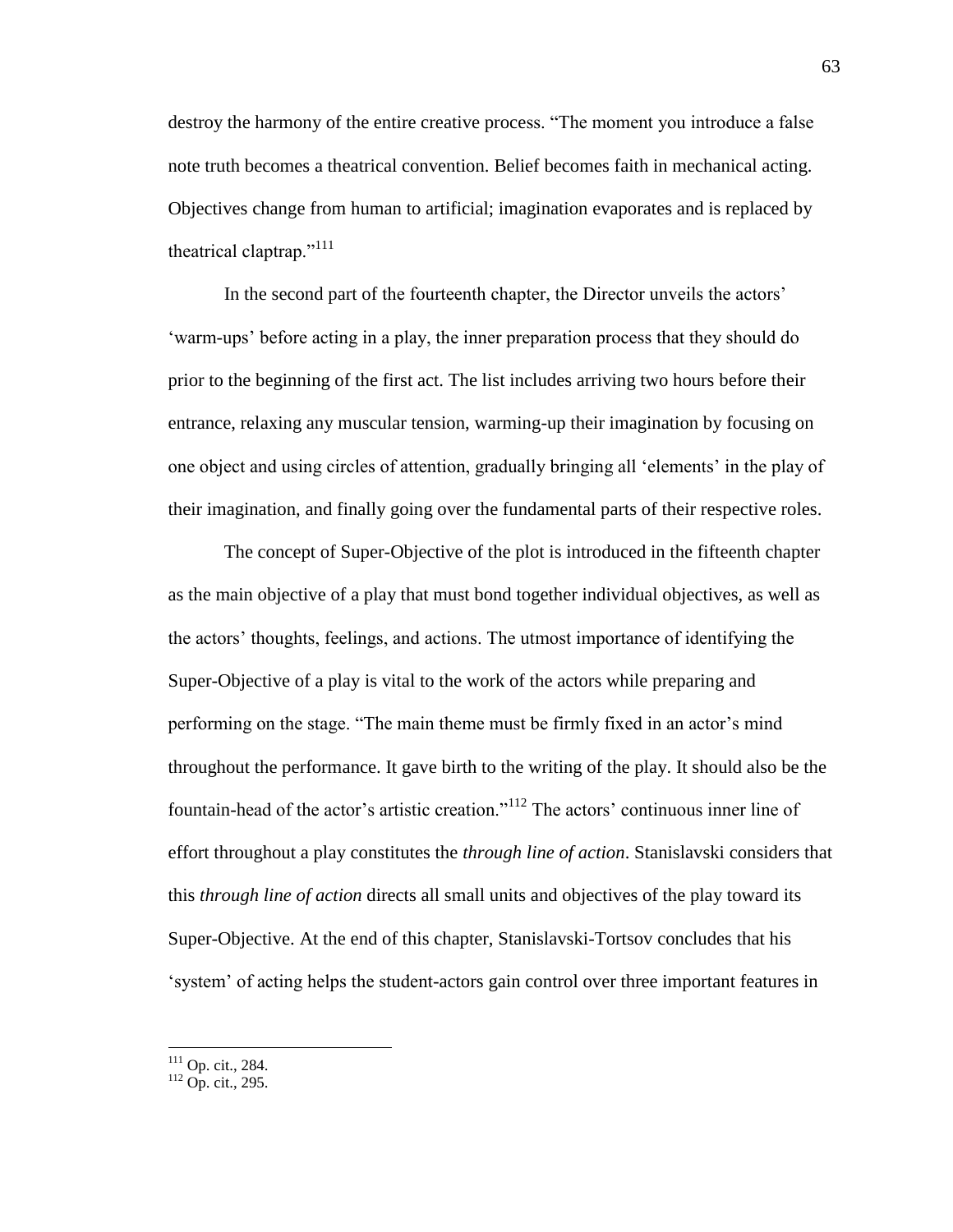their creative process, namely *inner grasp* (the inner state or power of the actors created by the main inner current of a play<sup>113</sup>), *the through line of action*, and *the super-objective*. Puzzled by the conclusions of Tortsov's first course on acting, student Kostya Nazvanov (narrator and Stanislavski's younger *alter ego*) still longs to be inspired. The Director answers,

My 'system' will never manufacture inspiration. It can only prepare a favorable ground for it. If I were you, I would give up chasing this phantom, inspiration. Leave it to that miraculous fairy, nature, and devote yourself to what lies within the realm of human conscious control. Put a role on the right road and it will move ahead. It will grow broader and deeper and will in the end lead to inspiration.<sup>114</sup>

The concluding chapter of *An Actor Prepares* begins with the reinforcement of

the idea that conscious psycho-technique may lead actors to their subconscious, the root

of artistic inspiration. The actors' psycho-technique means putting themselves in an inner

creative state that helps them find their super-objective and through line of action.

Put your thought on what arouses your inner motive forces, what makes for your inner creative mood. Think of your super-objective and the through line of action that leads to it. In short, have in your mind everything that can be consciously controlled and that will lead you to the subconscious. That is the best possible preparation for inspiration. But never try for a direct approach to inspiration for its own sake. It will result in physical contortion and the opposite of everything you  $desire<sup>.115</sup>$ 

The conscious psycho-technique is a sequence of events that begins with the

freeing of the muscles under a strict concentrated attention on one's body, and continues

with the transfer of attention to the supposed circumstances of the exercise. Then, actors

need to create new conditions for one's make-believe life, the source of real emotion, and

force themselves to carry out each creative act to its fullest limit.

 $113$  As defined in Op. cit., 296.

<sup>&</sup>lt;sup>114</sup> Op. cit., 302.

 $115$  Op. cit., 314.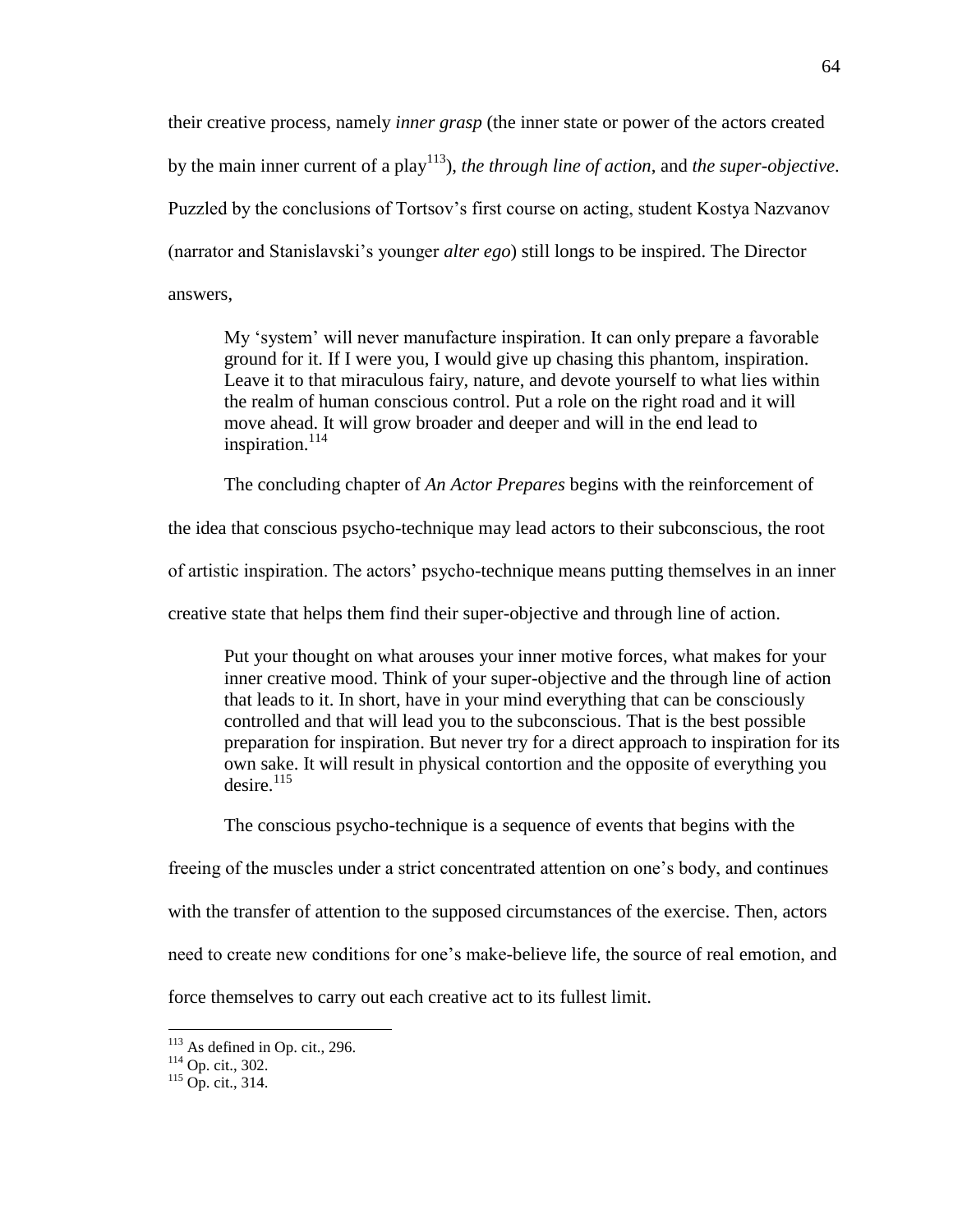Carry all of the elements of the inner creative state, your inner motive forces, and your through line of action to the limit of human (not theatrical) activity, and you will inevitably feel the reality of your inner life. Moreover you will not be able to resist believing in it.<sup>116</sup>

The technical means to push each element to its very limit deal with identifying obstacles and finding solutions for them, as well as with a constant search for ways to facilitate the process.

In terms of difficulties, Stanislavski lists the public aspect of an actor's work. In order to overcome this challenge, the process requires the achievement of a proper ‗creative state' and the introduction of the slightest stimulus so that the inner nature begins functioning. This stimulus can be some unexpected, spontaneous incident that is true to the super-objective and the through line of action. Vagueness represents another difficulty and the only way to deal with it is to clear up all that is lacking in precision. The way of dealing with the natural limitations of actors is for them to study their art and themselves in relation to it. Another obstacle on Stanislavski's list results from too conscientious work, in which case the actors are advised not to try so hard.

Stanislavski admits that the constructive side through which actors reach the "threshold of the subconscious"<sup>117</sup> has to deal with the fact that this realm is not subject to reasoning. Consequently, he engages his imaginary students in a discussion on the creative force of the super-objective. The Director reaches the conclusion that larger objectives absorb the smaller ones that naturally fall under nature's guidance and under the subconscious.

You will see these larger objectives undergo a transformation, similar to that of the smaller ones, when the super-objective supersedes them all. They fall into

 $116$  Op. cit., 315.

 $117$  Op. cit., 318.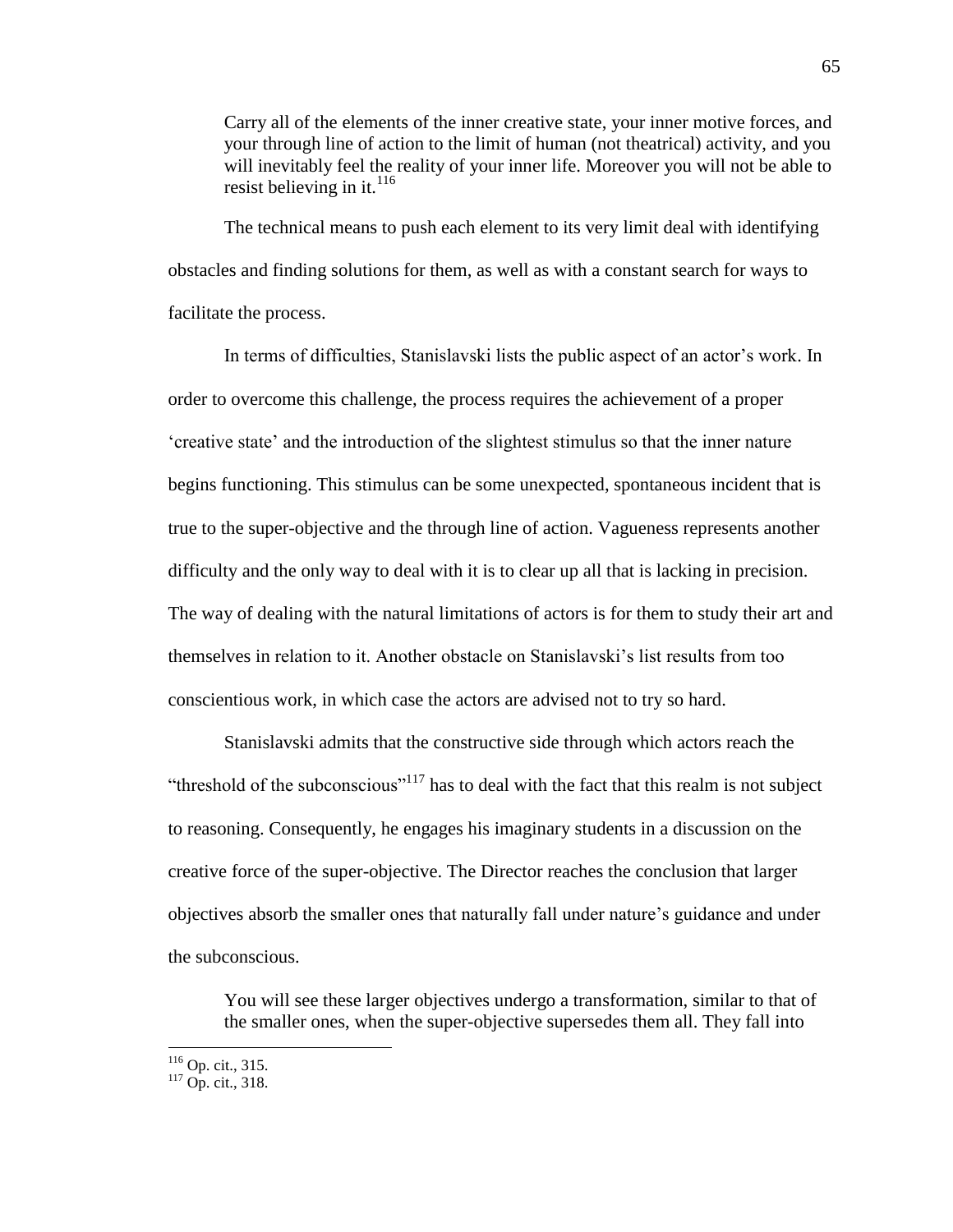place as steps leading to a final, all-embracing goal – steps that will, to a large extent, be taken subconsciously.<sup>118</sup>

In close connection with these larger objectives, the through line of action has a creative force that drives the actors closer to their objectives and constitutes an instrumental ferment that facilitates the natural, subconscious behavior of actors in their roles. Stanislavski argues that in their search for the super-objective, artists need to pursue both the intellectual preparatory work for a play and its roles as well as the feeling of the atmosphere of their impersonation, and "pour these feelings into their already prepared inner state."<sup>119</sup> The Director continues:

An actor must not be forcibly fed on other people's ideas, conceptions, emotion memories or feelings. Each person has to live through his own experiences. It is important that they be individual to him and analogous to those of the person he is to portray. An actor cannot be fattened like a capon. His own appetite must be tempted. When that is aroused he will demand the material he needs for simple actions; he will then absorb what is given him and make it his own. The director's job is to get the actor to ask and look for the details that will put life into his part. He will not need these details for an intellectual analysis of his part. He will want them for the carrying out of actual objectives.<sup>120</sup>

The last pages of *An Actor Prepares* unveil Stanislavski's vision on acting as truthful as any human being can. He presents his highly artistic ideals in a purely naturalistic way, emphasizing the artist's need to freedom of expression of his own human and spiritual being. "You cannot follow the line of external action sincerely and directly and not have the corresponding emotions,"<sup>121</sup> says the Director to his young aspiring actors. The focus of all actors on stage should be only on the super-objective and the through line of action and the acting should happen subconsciously, in a natural way.

 $118$  Op. cit., 323.

 $119$  Op. cit., 326.

 $^{120}$  Op. cit., 326-327.

 $121$  Op. cit., 329.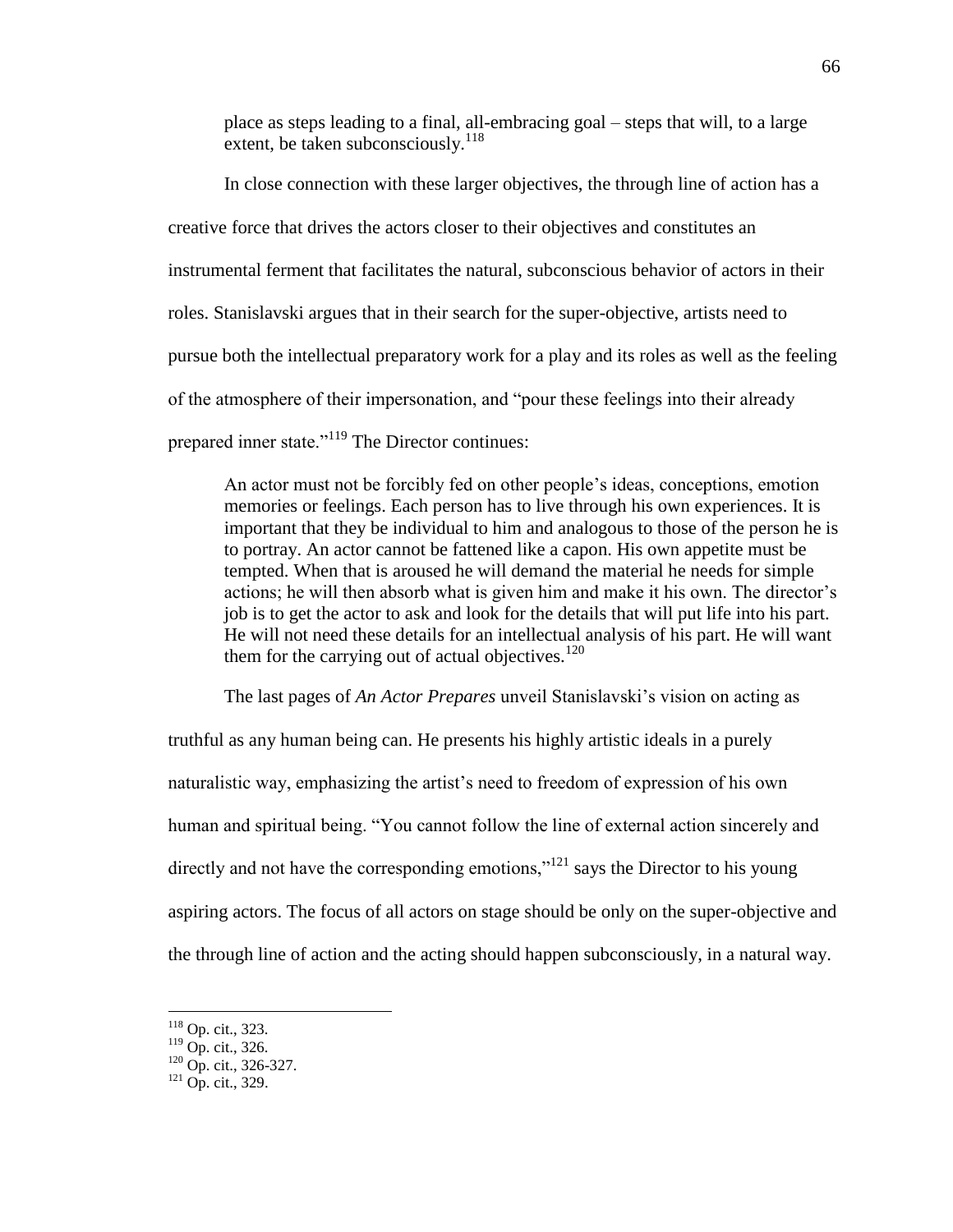Stanislavski's opinion is that the only way mechanical or stereotyped acting can be avoided is when the artists recreate their parts with sincerity, truth, and directness all the time. He goes beyond the boundaries of stage life and expands the philosophical aspect of his discussion on art to the real life itself. The highest purpose in one's life is named supreme objective and the steps one takes in a lifetime in order to fulfill it is called the supreme through line of action.<sup>122</sup> Stanislavski clarifies that not all subconscious activity represents inspiration. The sought-after concept of inspiration is a subtle blend of conscious and subconscious activities reflected in objectives and their through line of action. Creativity in Stanislavski's 'system' requires "the conception and birth of a new being – the person in the part. […] Each dramatic and artistic image, created on the stage, is unique and cannot be repeated, just as in nature. $123$ 

### **II.1.3** *Building a Character*

A continuation of the first book of Stanislavski's ‗Acting Trilogy,' *Building a Character* presents, in the same semi-fictional form, Director Tortsov's acting class and their work on the external, physical aspects of acting. The way any human being on stage can produce an artistic external characterization is summarized by Tortsov at the end of their first lesson-chapter:

Each person evolves an external characterization out of himself, from others, takes it from real or imaginary life, according to his intuition, his observation of himself and others. He draws it from his own experience of life or that of his friends, from pictures, engravings, drawings, books, stories, novels, or from some

<sup>&</sup>lt;sup>122</sup> Op. cit., 331.

 $123$  Op. cit., 336.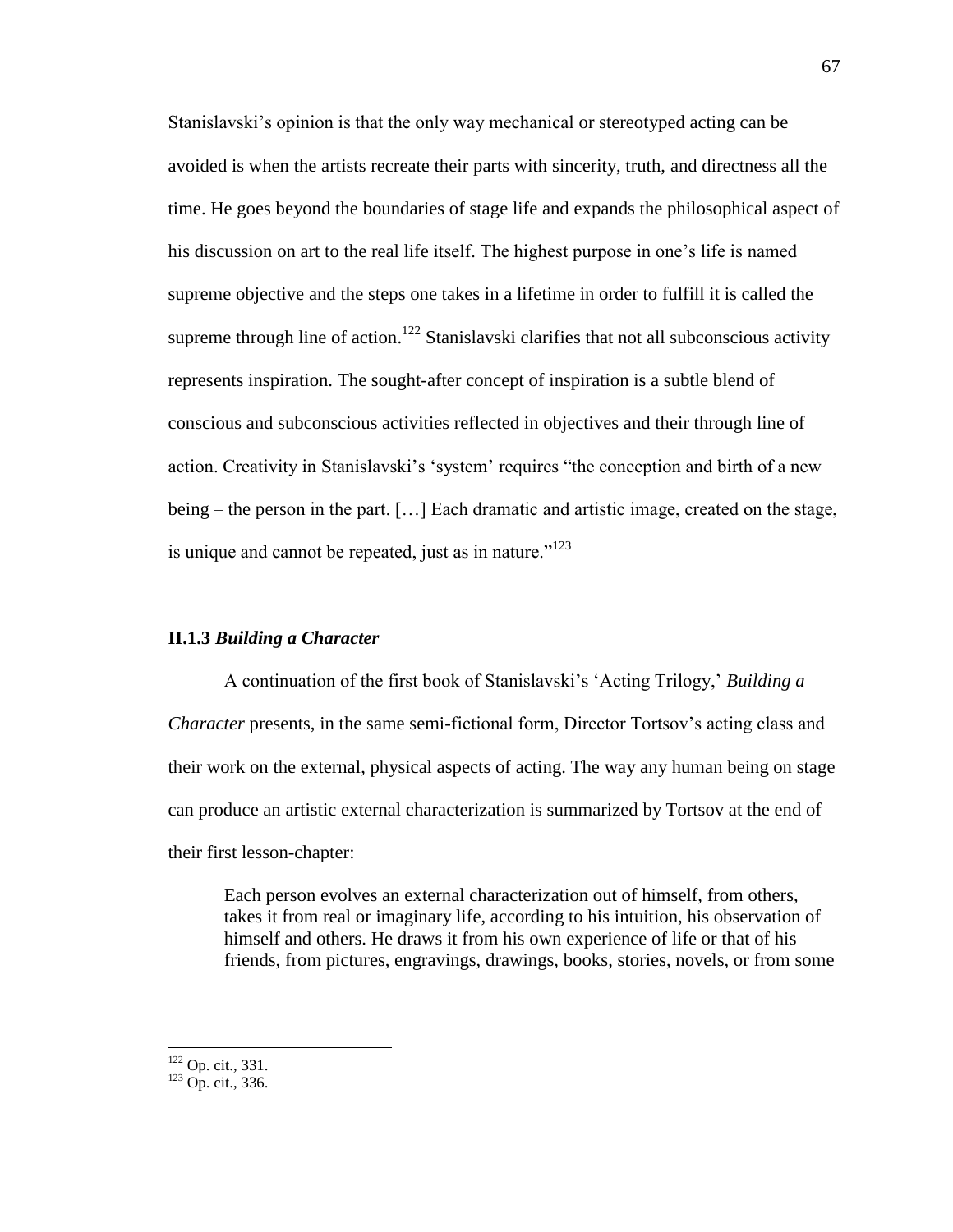simple incident – it makes no difference. The only proviso is that while he is making this external research he must not loose his inner self.<sup>124</sup>

The first step in this direction is presented under the form of a masquerade. Students are asked by the Director to choose a costume and make-up of a certain character and to present their external appearance in front of the entire class. We learn in the second chapter about young Kostya's process of transformation into his character, the Critic, based on his chosen costume. Then, as expected, chapter three presents the Director's critique of the costume experiment. An important element is the realization that actors must not adapt their roles to their personal appeal. When addressing young Sonya, who tries to conquer her audience through her good looks, the Director reproves her: "You see, you really love yourself in the part more than you love the part in yourself. That is a mistake. You have capabilities. You can show not only yourself but a role created by you."<sup>125</sup> Tortsov continues enumerating a variety of types of unnatural external characterizations from a variety of so-called actors that are limited in artistic expression because of theatrical clichés and conventional mannerisms. The Director praised Kostya's impersonation of the Critic and after the young student described in detail his creative process, Tortsov concluded that through characterization the actor as individual can hide himself behind the external appearance of the character he portrays and detailed characteristics and behaviors specific to the role may easily surface.

Characterization, when accompanied by a real transposition, a sort of reincarnation, is a great thing. And since an actor is called upon to create an image while he is on the stage and not just show himself off to the public, it is something that becomes a necessity for all of us. In other words all actors who are artists, the

<sup>124</sup> Constantin Stanislavski, and Elizabeth Reynolds Hapgood, transl., *Building a Character* (New York: Routledge/Theatre Arts, reprinted 2003), 6.

 $125$  Op. cit., 19.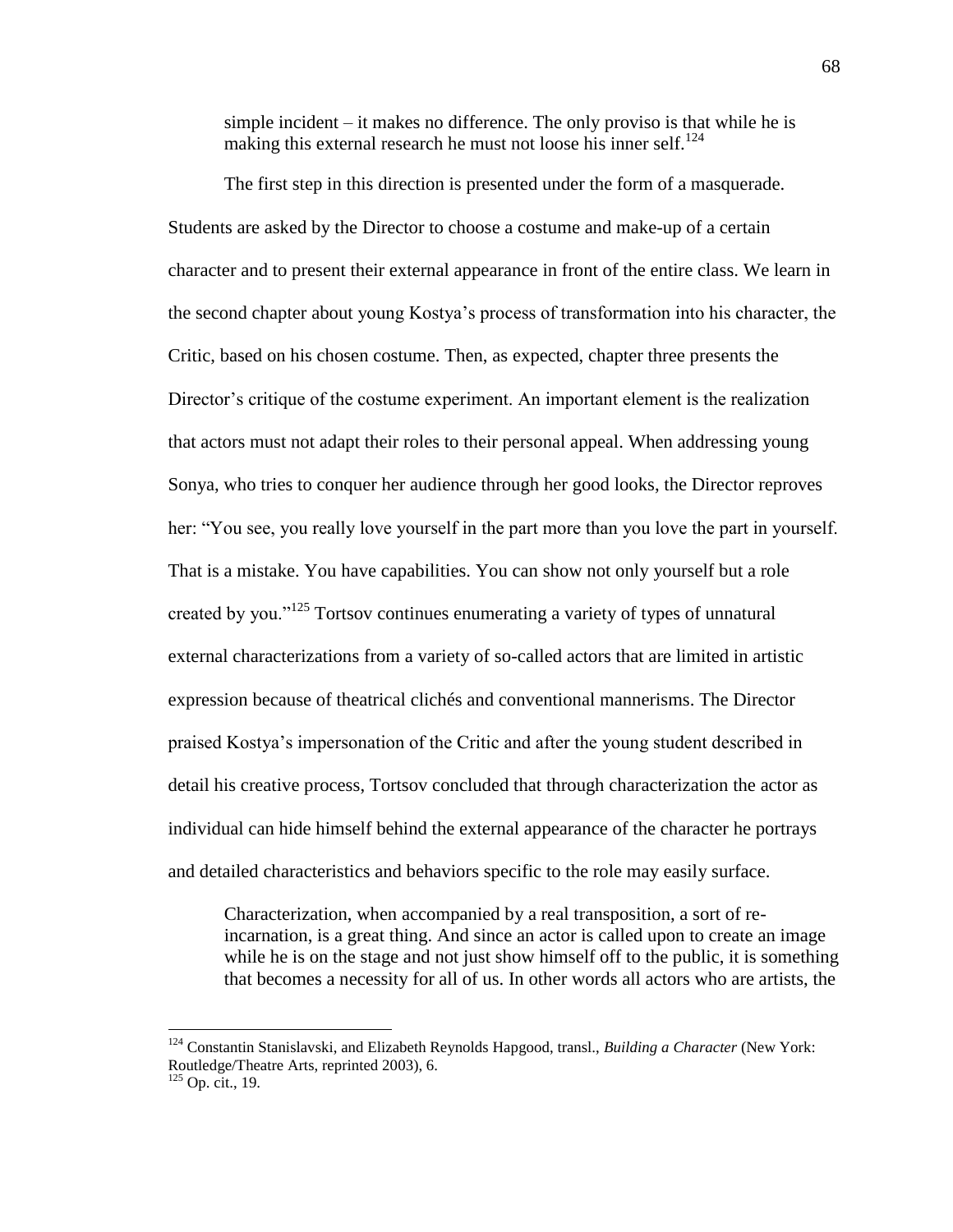creators of images, should make use of characterizations which enable them to become 'incarnate' in their parts.<sup>126</sup>

In the fourth chapter, Stanislavski focuses on the expressiveness of the human body. The Director steps in a gymnastics class for actors to reiterate how people generally do not know how to develop their physical body, which on the stage becomes the main instrument of actors. Physical shortcomings should be controlled and manipulated by actors on the stage in order to avoid the public's distraction because of them. Acting students are encouraged to exercise daily their body musculature for its general development and for a clear awareness of all their muscles and their capabilities. ―The exercises contribute toward making your physical apparatus more mobile, flexible, expressive and even more sensitive." $127$  Sports are discouraged, however, because of the tendency to over-develop the body in a direction or another. Such unnatural excesses are not welcomed for the purpose of acting; gymnastics for the young actors is intended primarily to correct bad habits and deficiencies.

There is no such thing as ideal human structure. It has to be made. To that end one must first study the body and understand the proportions of its various parts. When the defects have been found they must be corrected.<sup>128</sup>

Stanislavski introduces into the discussion about body expressivity his childhood image of the circus by bringing in his imaginary classroom a circus clown in order to teach his students, through tumbling and acrobatic stunts, about the quality of decisiveness that is needed in climactic episodes of a role. In such great moments on the stage, an actor "cannot stop to think, to doubt, to weigh considerations, to make ready

 $126$  Op. cit., 29.

 $^{127}$  Op. cit., 37.

 $128$  Op. cit., 38.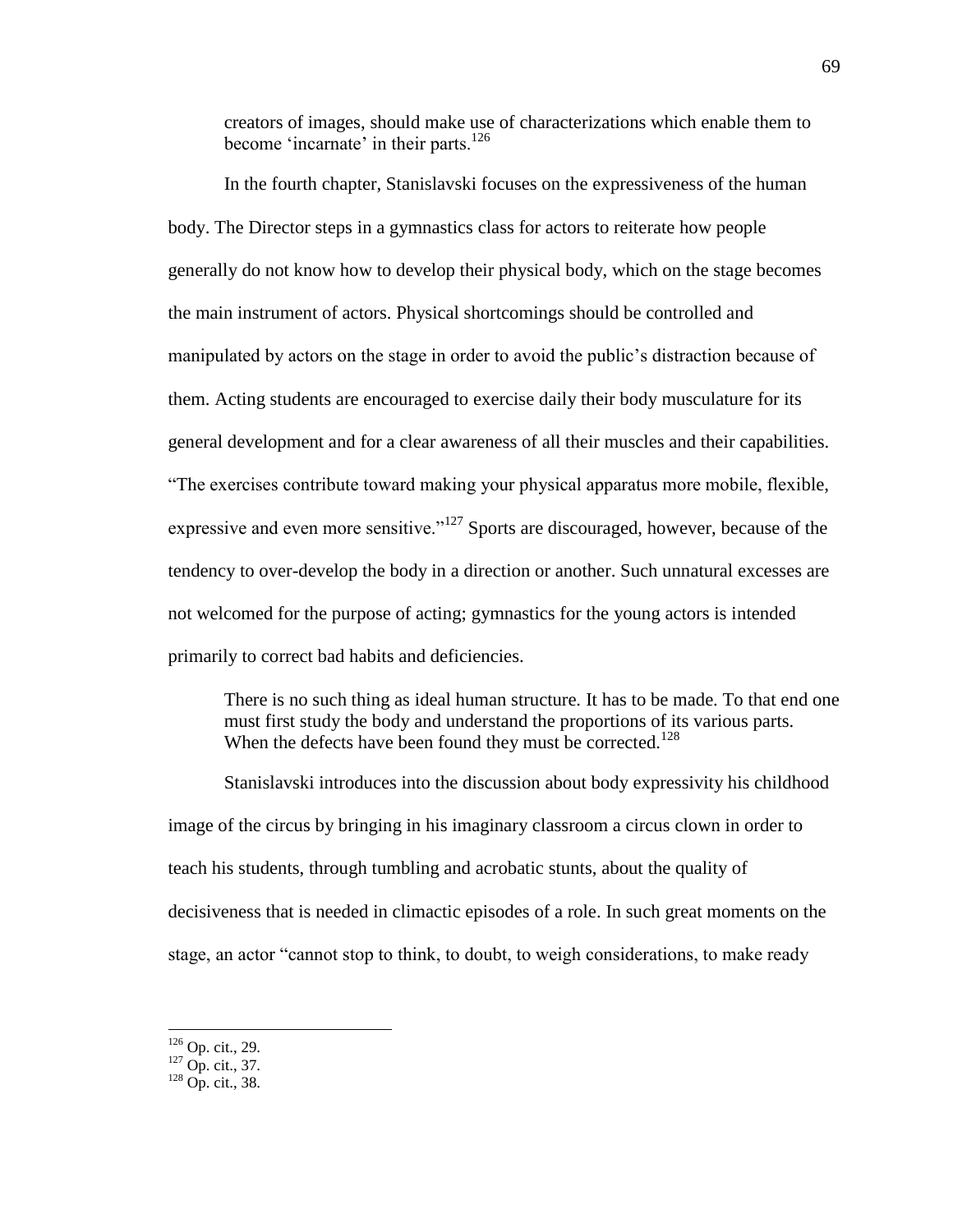and test himself. He must act, he must clear the jump at full gallop.<sup> $129$ </sup> Another benefit is that acrobatics can facilitate actors to be physically efficient when on the stage and to act in quick tempo.

Dancing classes are also encouraged for young actors because they serve as a preparatory tool for physical development exercises, through broad, definite, continuous motions of various body parts in harmony. Dance can also correct the position of arms, legs, and backs.

Enumerating dance, ballet, and gymnastics exercises, Stanislavski demonstrates that, during the preparation of an actor, a great importance must be given to the plasticity of the body through the development of its extremities (arms, legs, wrists, fingers, ankles). Natural body movements on the stage must be in concordance with the circumstances of the play and must become meaningful gestures.

In acting no gesture must be made merely for the gesture's sake. Your movements must always have a purpose and be connected with the content of your part. Purposeful and productive action will automatically exclude affectation, posturing and other dangerous results.<sup>130</sup>

In the fifth chapter, Stanislavski continues to focus on the idea of plasticity of motion and begins with the discussion around the purpose of gestures and poses in acting on the stage. They should become the "projection of some inner experience" and be "converted into real action with purpose and content."<sup>131</sup> The simplest action of walking on the stage becomes not so simple anymore under these circumstances and actors need a long period of walking exercises only to re-learn the proper way to do it naturally and to eliminate peculiarities. The mechanics of the human apparatus while walking are

 $129$  Op. cit., 39.

 $130$  Op. cit., 45.

 $131$  Op. cit., 50.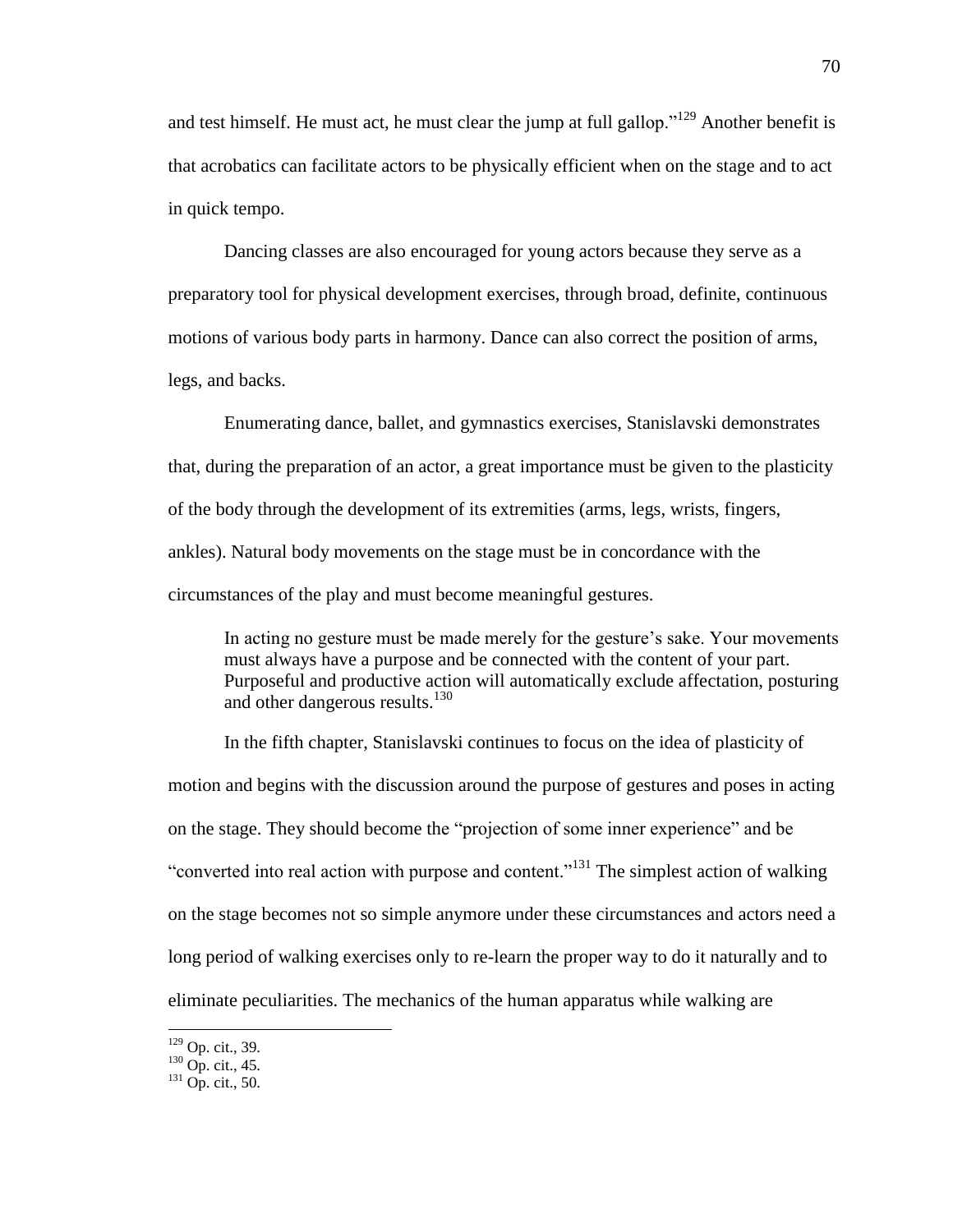gradually discovered by the students, but when asked to try the new ideas, some show even a regress from their old way of walking. The key to a light and unbroken way of walking seems to stand in the rising of one foot and the smooth transition of the body weight from one foot to the other. Tortsov emphasizes that movement and action are essential to any performing art, while his acting students move on to the "mercury drop" exercise that teaches them about fluidity of movement. Guiding muscular energy into natural movements of their body as well as eliminating unnecessary muscular tensions by freeing the blocked energy are the actors' main goals regarding the plasticity of movement concept. Drawing a parallel between the energy used in wordless communications, concept introduced in the previous year (book), and the flux of energy necessary in the plasticity of physical motions, Tortsov begins to explore other artistic territories, including music:

Incidentally this is also true in other arts. Do you not believe that music must have that same unbroken line of sound? Obviously a violin cannot sing the melody until the bow moves smoothly and steadily over its strings. […] What would you think of a singer who would cough out intermittent sounds instead of pouring forth the unbroken sonorous note? $132$ 

Stanislavski introduces the concept of emotion of movement,<sup>133</sup> defining it as meaningful physical motions that are based on the actors' inner line of activity. Emotions, will, and intellect generate an unbroken line of energy that is transferred with systematic exercise into fluent, plastic body movements that can then be molded in any artistic form. In their exercises, the student-actors use music in support of their attempts to discipline their movements and find a close connection between their inner movement of energy and any particular melody carrying its characteristic tempo-rhythm context.

<sup>132</sup> Op. cit., 66.

 $133$  Op. cit, 70.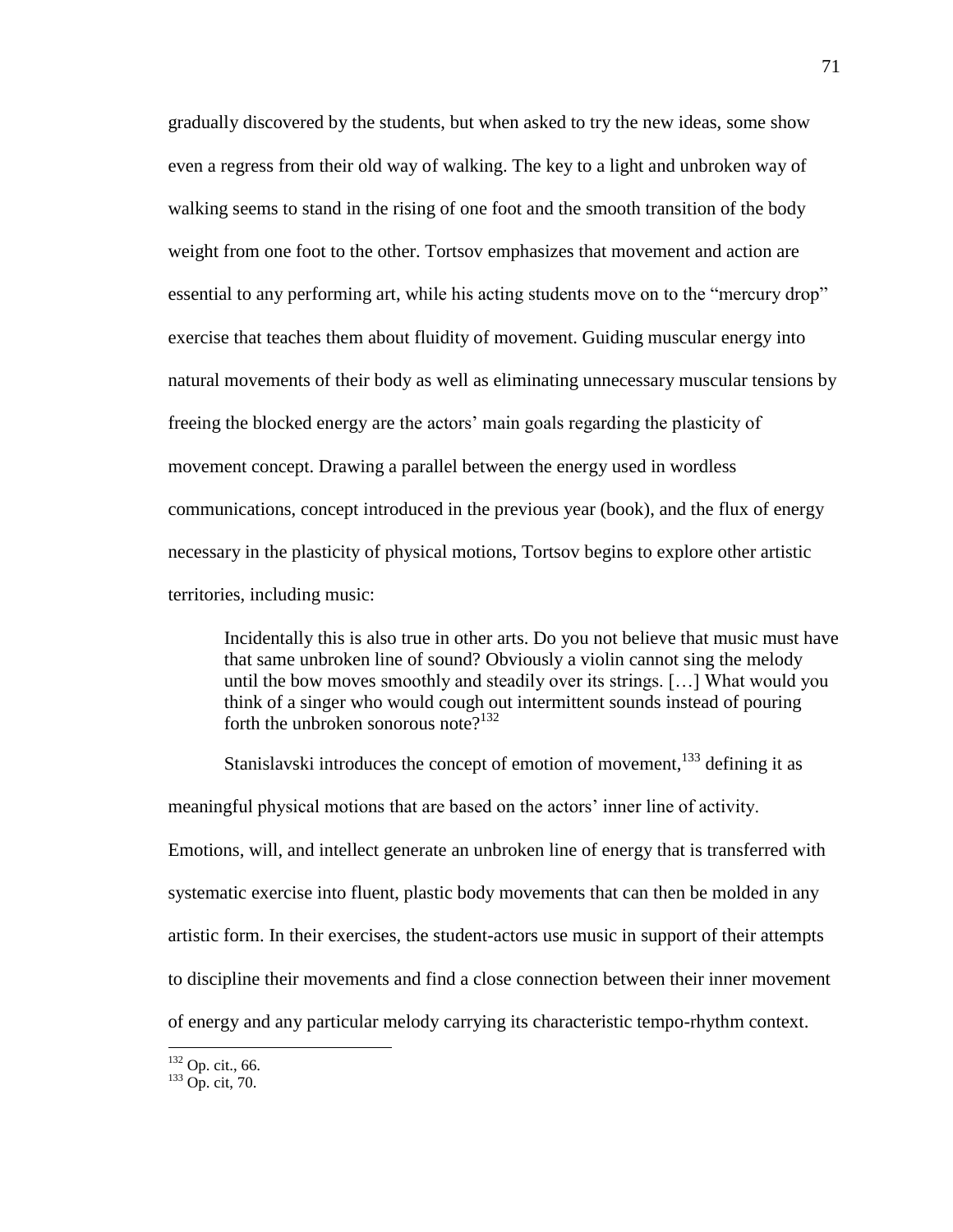Stanislavski concludes that "external plasticity is based on our inner sense of the movement of energy."<sup>134</sup>

In the sixth chapter, Stanislavski emphasizes the importance for the actors in training for a role to get rid of superfluous gestures. These elements can easily hinder the physical embodiment of a role by blurring their acting through uncontrolled and unnecessary movement. Continuing his dissertation on the elements of Restraint and Control, Stanislavski recollects the story of a military band and its conductor whose automatic movements of his baton in the same constant tempo generated, after only a little while, the effect of producing uncompelling, mechanical music. In contrast, Stanislavski chooses to describe the artistry of Arthur Nikisch, a famous orchestra conductor of his time. Nikisch demonstrated meticulous care for and understanding of the true substance of the music. He had the ability to control an entire orchestra with the tip of his baton but in the same time possessed that ‗intangible touch' in all his conducting gestures that drew expressive coloring from each instrument. His conducting showed restraint and mathematical precision but never became monotonous or boring in slow tempo. On the other hand, his fast tempi never hurried the music, since he knew that expressiveness is most important and it should be allowed to be perceived by the audience.

Of how many conductors can one say that he knew how to penetrate into, guess at and catch all the fine shadings of a piece of music and to do what Nikisch did with such sensitivity, not only cull them out but also to convey and illume them for the public? Nikisch did it because his work was performed not only with magnificent restraint but also with brilliantly keen finish.<sup>135</sup>

 $\overline{a}$ <sup>134</sup> Op. cit., 74.

 $135$  Op. cit., 82.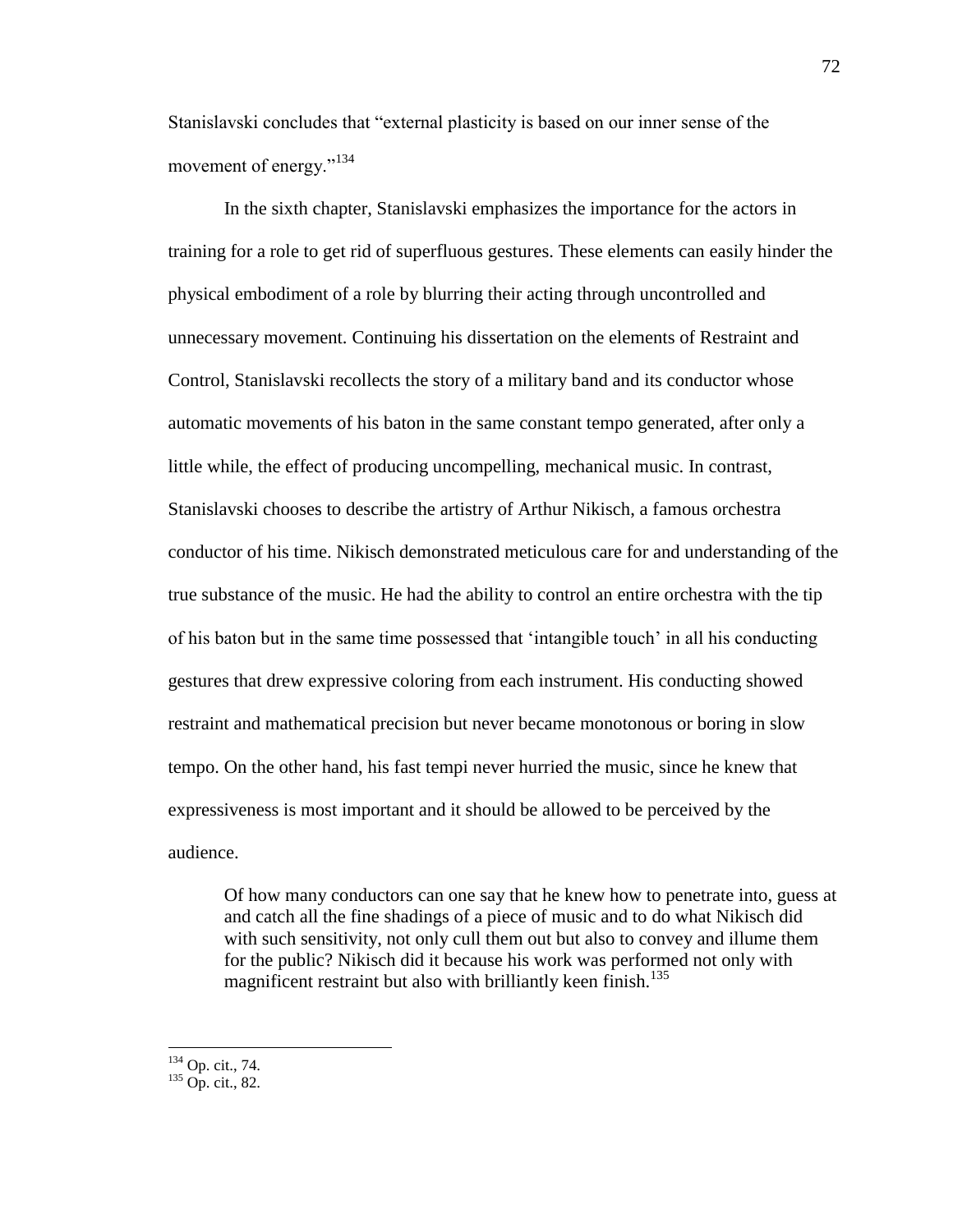The connection between acting and music-making is reiterated in the seventh chapter in which Stanislavski approaches the elements of Diction and Singing. The parallel is obvious, since he proclaims, "Speech is music. The text of a part or a play is a melody, an opera, or a symphony. Pronunciation on the stage is as difficult an art as singing, it requires training and technique bordering on virtuosity."<sup>136</sup> Stanislavski acknowledges the richness of meaning one can find in speech because it communicates messages from both the human mind and the human soul. In this context, diction is a must for all actors. Director Tortsov and Madame Zarembo, the diction coach, developed strategies and techniques to teach the young acting students how to correctly pronounce sounds, syllables, words, and phrases so that they maximize their communication skills and fully utilize this fundamental acting element. Tortsov enumerates several common deficiencies regarding the voice and vocal production, including a disagreeable timbre, a limited range, a lack of volume or expressivity, and inflexibility. He reaches the conclusion that in order to develop a good natural voice for singing and for speech, actors must learn the proper placing of sounds, must correct unnecessary pressures, tensions, forcing, and wrong breathing and articulation.

Stanislavski shares with his imaginary students the elements of vocal production that he learned while training to become an opera singer. The main conclusion of his observations and research was that it is imperative that singers have their voices placed ‗in the mask' so that the sounds they produce resonate best and can be easily manipulated for various situations.

 $136$  Op. cit., 88.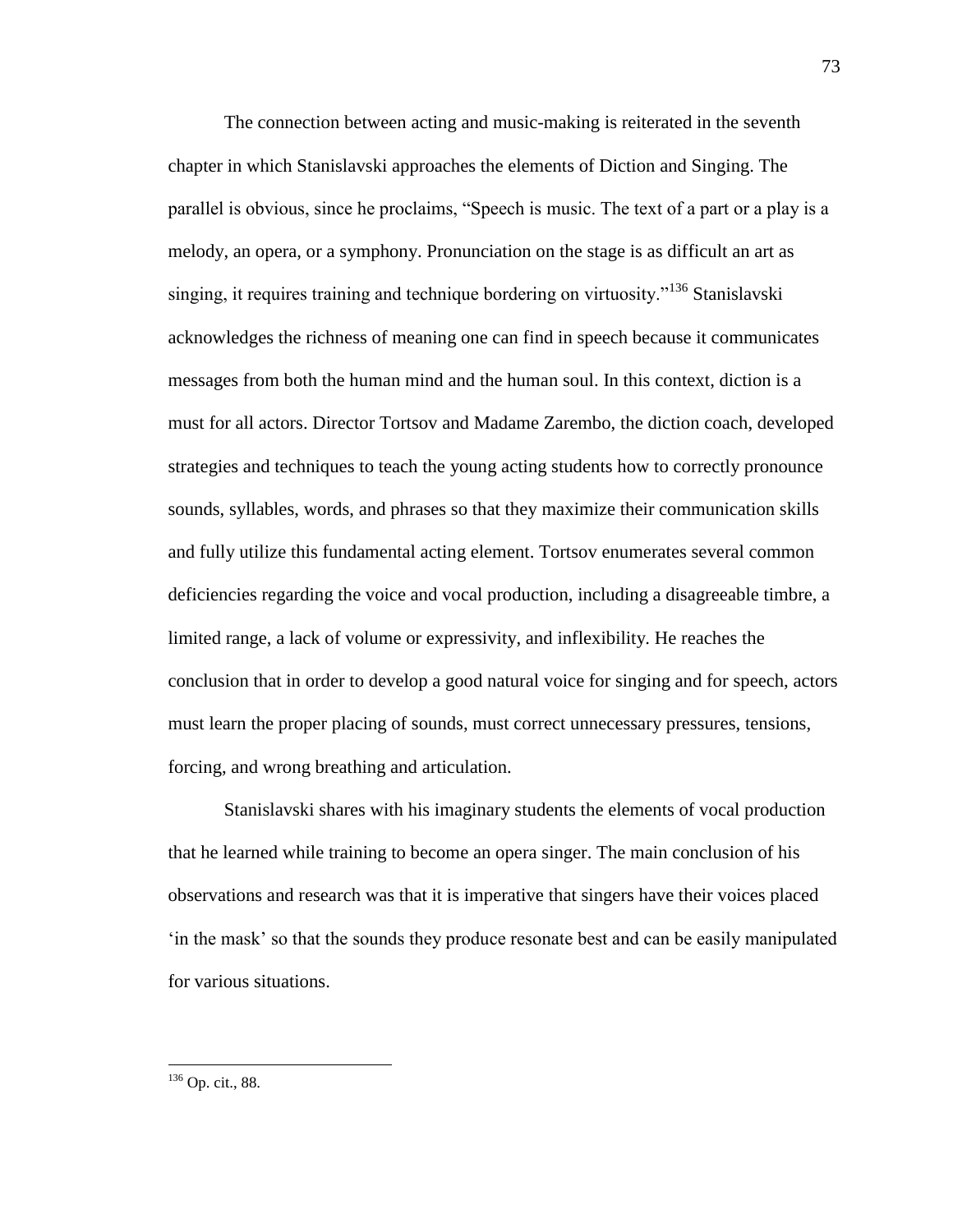The singers said to me: 'A sound which is laid against the teeth or is driven against the bone, that is, the skull, acquires a ring and power,' sounds which, by contrast, fall against the soft parts of the palate or the glottis, vibrate as though muffled with cotton. Another singer said to me: 'I place sounds when I sing exactly the way a sick or sleeping person does when he sighs, with a closed mouth. By thus directing the sound to the front of my face, into the nasal cavity, I open my mouth and continue to make the mooing sound as before. But now the previous sigh turns into a sound, freely emitted and resonant as it detonates against the nasal cavities and other sounding boards of the facial mask.<sup>'137</sup>

Then, Stanislavski continues to give details about his own training in vocal production. First, he experimented humming various sounds in the middle register of his voice by placing them in several resonant places of the mask until reaching fully ringing sonorous qualities. Then, by opening the mouth, those same sounds, experienced to the fullness of their vibration, became nasal. In order to fix this new problem, Stanislavski again experimented new exercises until realizing a slight pressure inside the nose. By simply removing this tension, he was able to clear up the nasal effect. Checking the possibility to widen his vocal range, Stanislavski was amazed that the intense work on the middle register took care of the higher and lower pitches as well. His next task was to tackle his high register, which he considered to be a very difficult undertaking. It took him a whole year of systematic practice until he was able to reach the higher register with the same tone quality of the middle one. His determination to improve his singing voice finally bore the fine fruits of a matured voice, characterized by a stronger and more substantial tone, capable of singing longer without fatigue, of producing a wider variety of coloring shades, and of equalizing the vowels. However, Stanislavski kept experimenting with a variety of other resonating places of the vocal apparatus and realized the complexity of vocal production, which does not end with singing 'in the

 $137$  Op. cit., 103-104.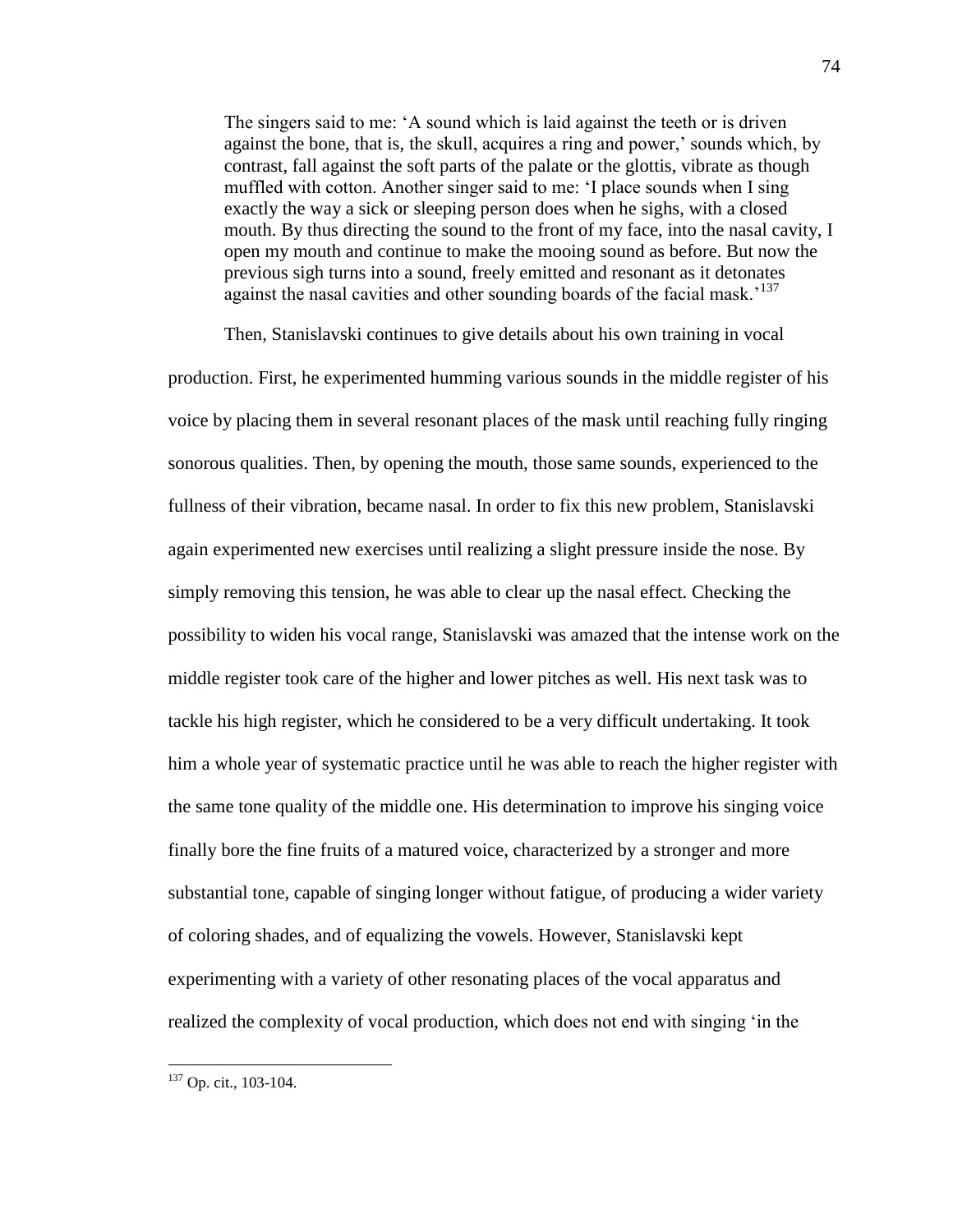mask'. His study of vocal production continued with the problems raised by consonants and their peculiarities in each individual, as well as their combination with vowels. Trying to implement the findings from the singing to the speaking voice, Stanislavski was again disappointed because all his sounds were again placed in the back of the mouth and throat, particularly in the soft surfaces of the palate. Encouraging his students to carefully learn from experts as to speaking correctly and beautifully at all times, Stanislavski emphasized the need for them to carry on this constant work into their daily life and activities.

The principal result of my work, however, was that in speech I acquired the same unbroken line of sound as I had evolved in singing and without which there can be no true art of the word. This is what I had been searching for so long, what I had dreamed of. It is what lends a quality of beauty and music not only to common conversational speech but also and especially to elevated poetry.<sup>138</sup>

The great importance of speech in acting is evident in the fact that Stanislavski continues his dissertation on this topic in the long eighth chapter, elaborating on the elements of Intonations and Pauses. He urges his acting students to go beyond the words and try to identify the subtext. He defined it as "a web of innumerable, varied inner patterns inside a play and a part, woven from ‗magic ifs,' given circumstances, all sorts of figments of the imagination, inner movements, objects of attention, smaller and greater truths and a belief in them, adaptations, adjustments and other similar elements."<sup>139</sup> Since actors use both their body and their words when playing a role on stage, they should allow their feelings, imagination, and thoughts give life to the empty sounds of the words, which then are produced with an entirely different attitude and become significant.

<sup>&</sup>lt;sup>138</sup> Op. cit., 114.

<sup>&</sup>lt;sup>139</sup> Op. cit., 121.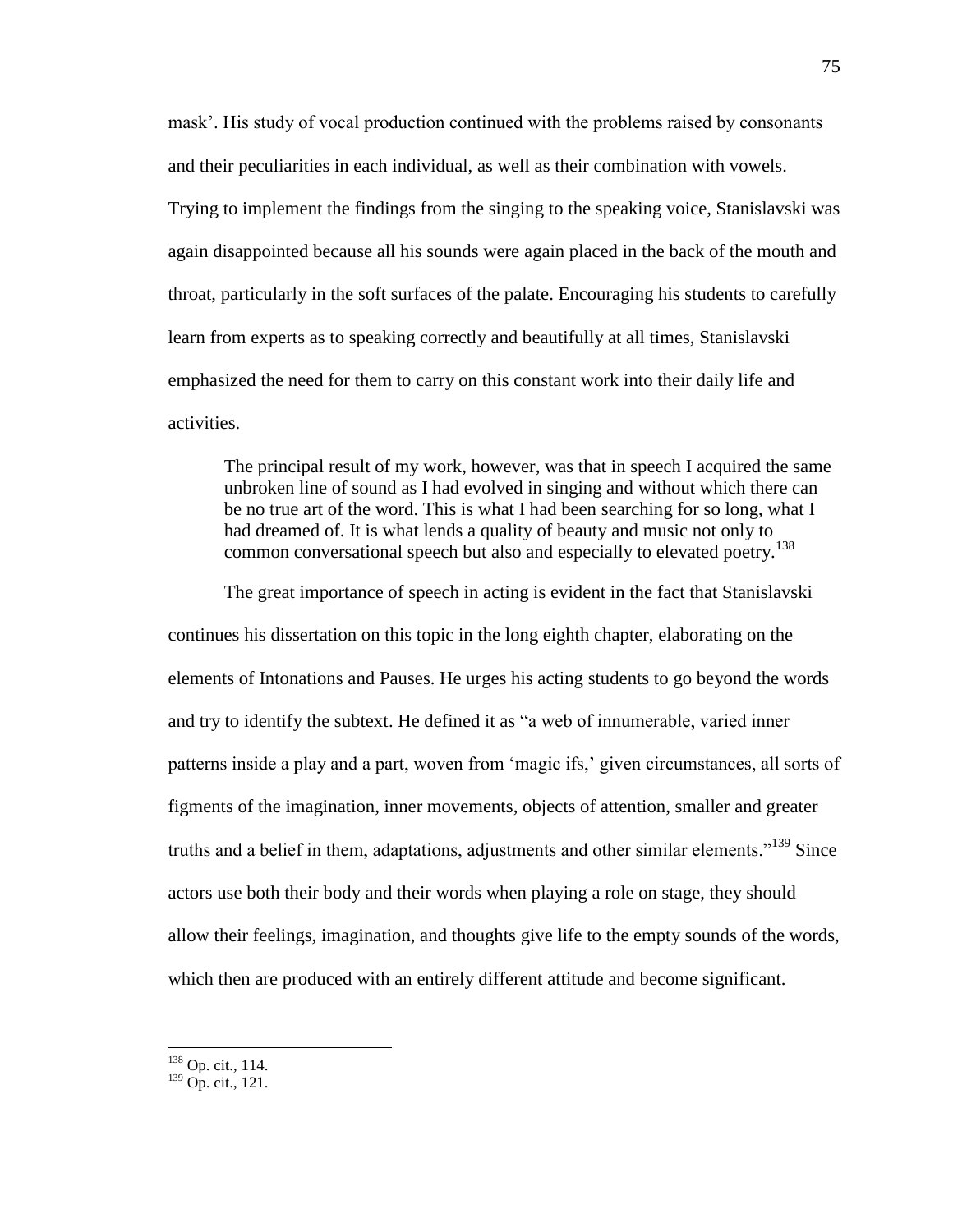As soon as people, either actors or musicians, breathe the life of their own sentiment into the subtext of a piece of writing to be conveyed to an audience, the spiritual well springs, the inner essence is released – the real things which inspired the writing of the play, the poem, the score of music. The whole point of any such creation is in the underlying subtext. Without it the words have no excuse for being presented on the stage. When they are spoken the words come from the author, the subtext from the actor. $140$ 

Stanislavski believes that words create mental images for the audience so it is crucial that actors draw visual images through their speech. He proposes a method that accomplishes this communication of visual images through words every time while on stage. Actors should try to penetrate and feel the meaning of a text. Then, in order to overcome the elusive and unstable factor of the memory of emotions felt as well as the lack of disciplined concentration on the meaning of the words, actors should focus on inner images, study them and describe them as vividly as possible. When playing on the stage, actors should speak those words using these pre-studied inner images (their visual memory) toward their partner actors, the result providing greater stability and power to playing their roles.

This method is similar to the ones already described when working on movement and action, in which the Director and his acting students "turned to the more palpable, steady physical actions for help in arousing our unstable emotion memories, and in order to create the unbroken line of a part."<sup>141</sup> This time, the actors nurture the element of visual memory as well in order to help and maintain the strength and endurance of their verbal discourse over repeated performances of the same role.

<sup>&</sup>lt;sup>140</sup> Op. cit., 123.

 $141$  Op. cit., 135.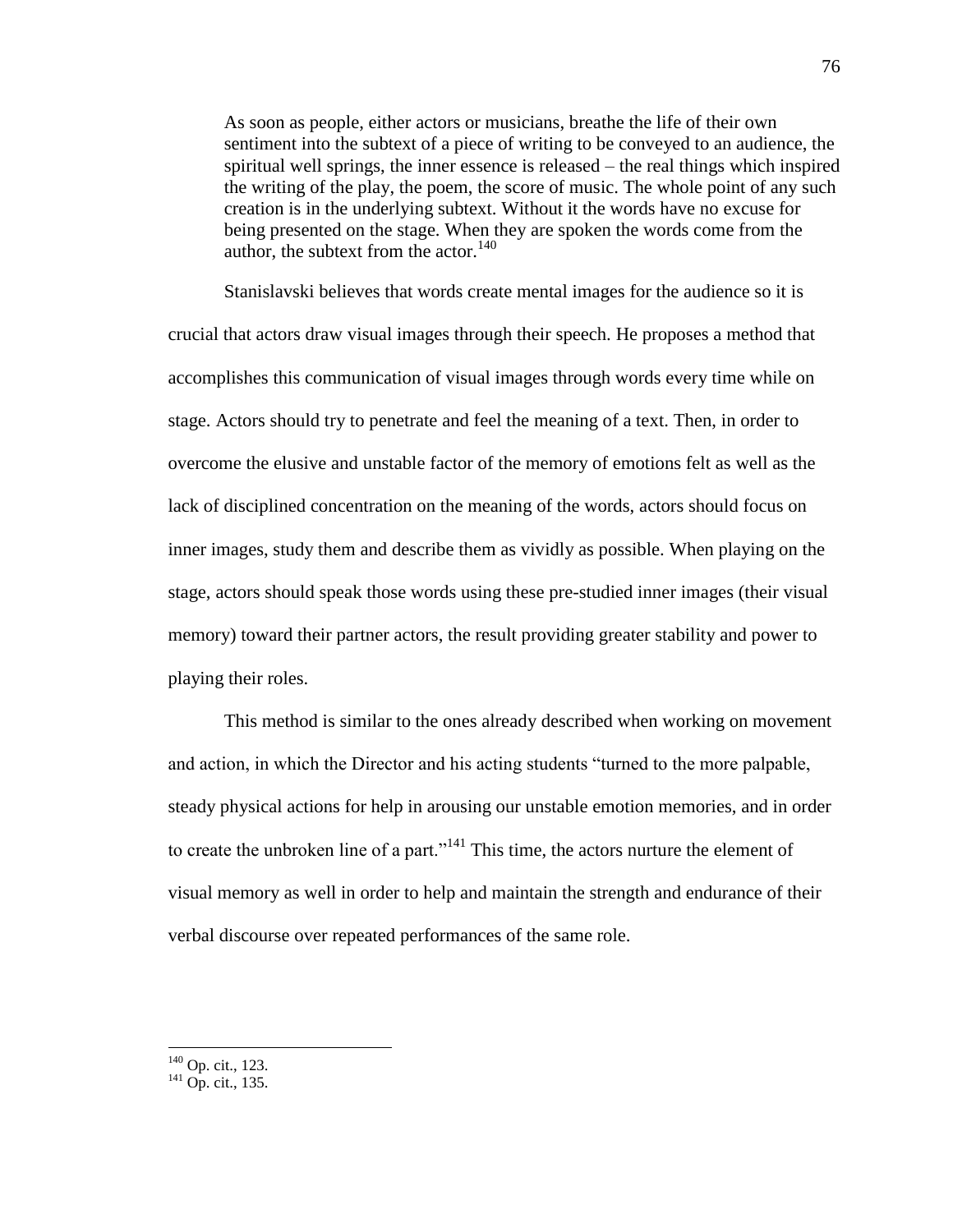Stanislavski defines then the function of logical pauses in the spoken lines of actors as uniting words into groups, which he calls measures of speech, and dividing these groups from one another. $142$ 

Reading in speech measures contains another element of great practical advantage to you. It is an aid to the process of feeling yourself in your part. […] This habit of speaking in measures will make your speech more graceful in form, intelligible and profound in content, because it forces you to keep your mind constantly on the essential meaning of what you are saying when you are on the stage. […] The first work to be done with speech or with words is always to divide into measures, to place the logical pauses where they belong.<sup>143</sup>

The way actors should use their vocal intonations is influenced by the logical pauses of the discourse and by punctuation marks. Each of these intonations are very important because they can produce a certain effect on the listeners, from the question mark which calls for an answer to the exclamation sign asking for sympathy, approval, or protest and to the colon demanding attentive consideration for what follows.

Furthermore, Stanislavski introduces the concept of psychological pauses, which actors use to add life to their parts' thoughts, phrases, and measures. "If speech without the logical pause is unintelligible, without the psychological pause it is lifeless. The logical pause is passive, formal, inert, the psychological one is of necessity brimming with activity and rich inner content. The logical pause serves our brain, the psychological, our feelings."<sup>144</sup> An effective eloquent silence without dragging the vocal discourse, the psychological pause needs to be filled in with appropriate facial expressions or slight movements, those conscious or unconscious expressions of communion. Finally, a third type of pause in both music and speech is mentioned using its German nomenclature,

 $142$  Op. cit., 137.

 $^{143}$  Op. cit., 139.

 $144$  Op. cit., 150.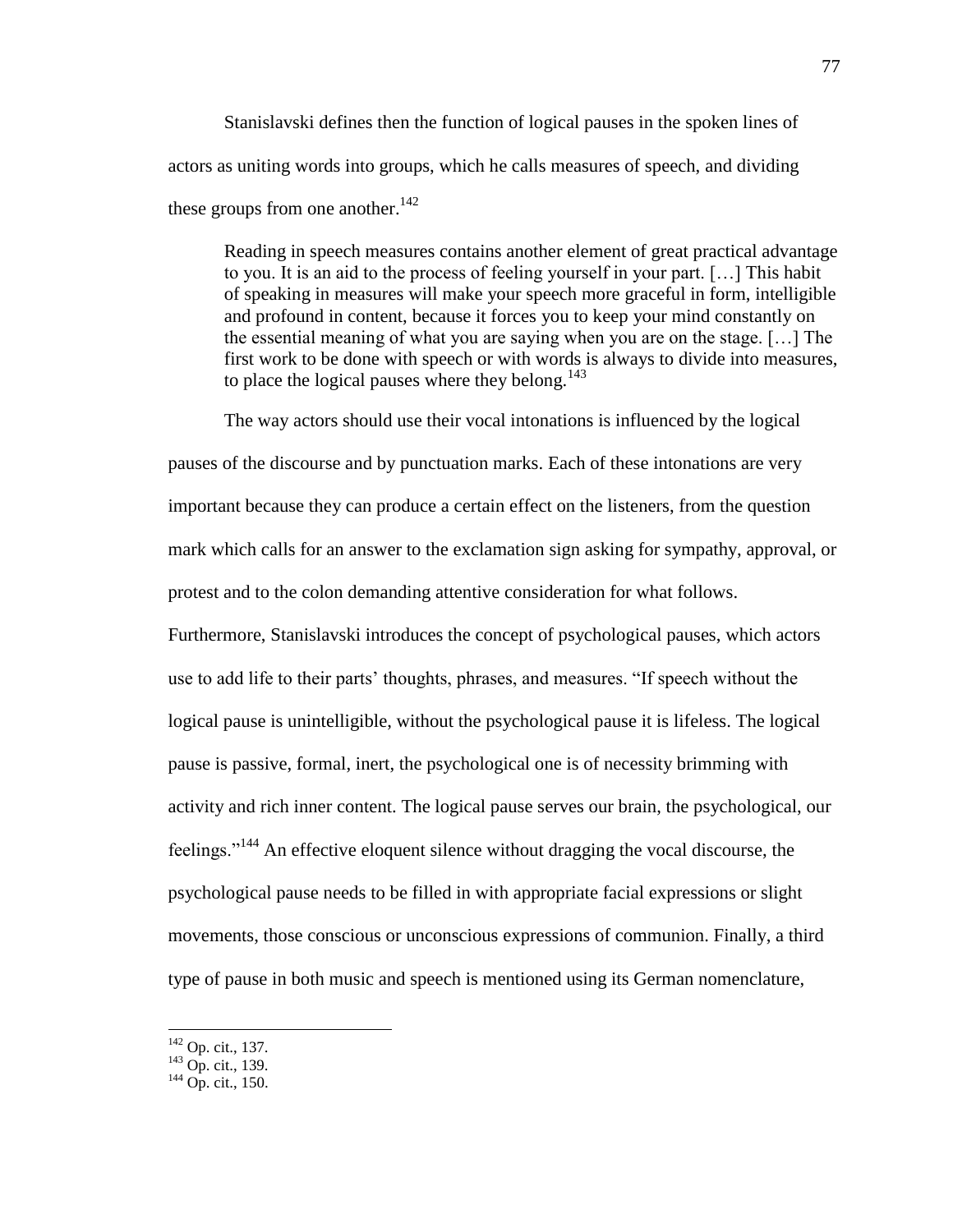*Luftpause* or breath pause (breath mark), which should be used quickly just in time to catch a breath and continue the discourse.

Related to the topic of intonation, dynamic contrasts are of great value.

Stanislavski demonstrates in a series of examples about the relativity of loud versus soft. In artistic acting singing (or music in general), loudness cannot be a measure in itself, but only in the context of multiple dynamic levels, which he calls inflections. "Forte is not forte in itself, or piano is not piano in itself. It means that there is no such thing as an absolute measure for either of them.  $[...]$  Forte is a relative concept."<sup>145</sup>

The necessity of producing a loud volume of sound on the stage is actually questioned by Stanislavski because in most cases it has no purpose. However, he acknowledges some instances when using a loud voice may be necessary.

This is notably true of mob scenes, or else when one is speaking to the accompaniment of music, singing, other sounds and sound effects. Even here one must never forget that it is still necessarily a question of relative, varied gradation of sound, and that allowing the voice to hang on one of several extreme notes in the vocal gamut is disturbing to the public. […] It is true that this volume is not to be sought in high tension use of the voice, not in loudness or shouting, but in the raising and lowering of the voice, in intonations. Furthermore, volume is to be sought in the gradual expansion from piano to forte and in their mutual relationship.<sup>146</sup>

Stanislavski begins his next chapter emphasizing the role of accents in the verbal

discourse of actors. Accentuation underlines key words in phrases and by doing that it

projects a better image of the subtext. The meaning of an accent varies and may indicate

―affection of malice, respect or scorn, frankness or slyness; it may be ambiguous,

sarcastic. It serves up a word on a salver."<sup>147</sup> Stanislavski mentions three levels of

<sup>&</sup>lt;sup>145</sup> Op. cit., 158.

 $^{146}$  Op. cit., 160.

 $147$  Op. cit., 162.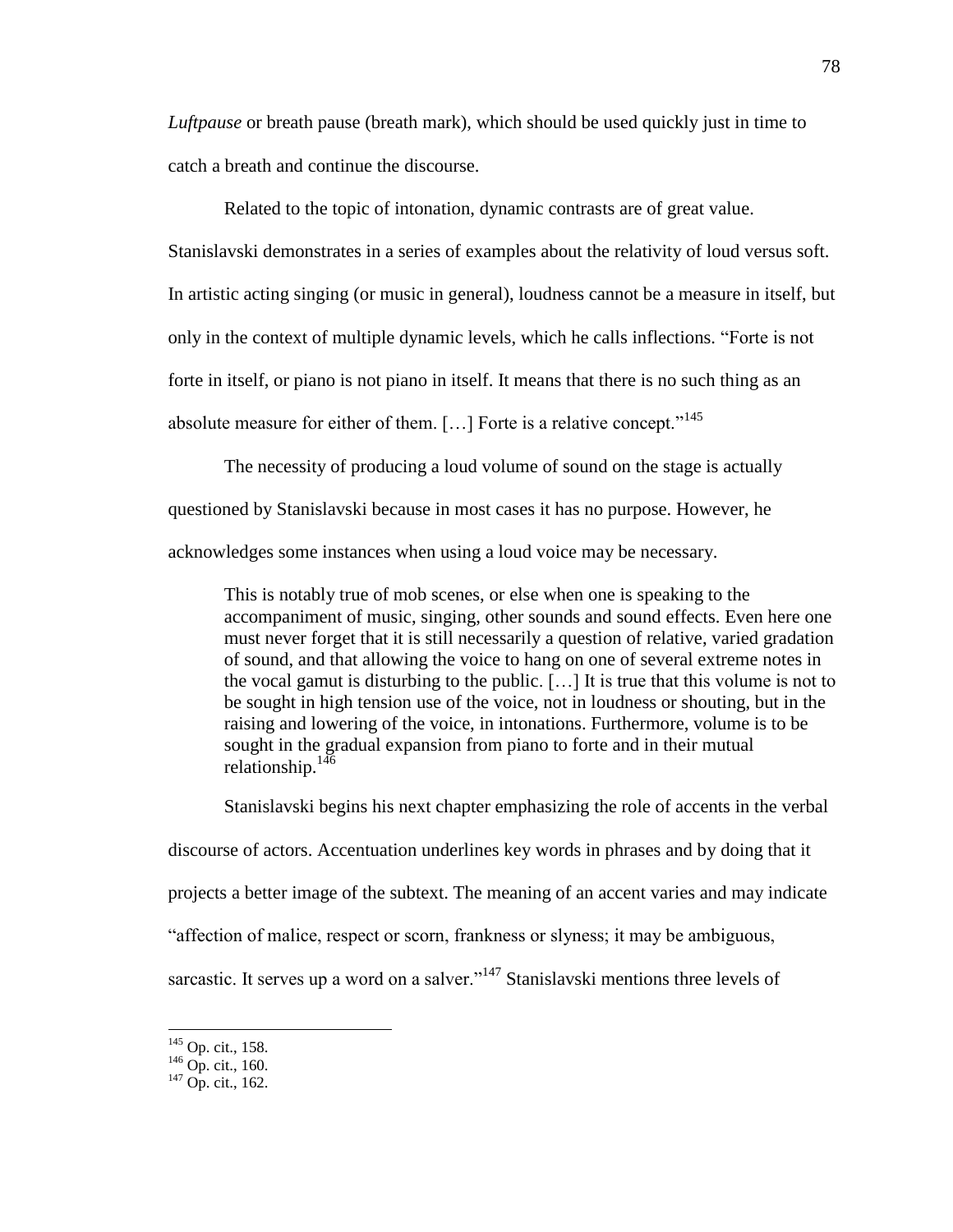accentuation: heavy, medium, and light. This scale is deliberately used in longer speeches that require certain words or series of words to be strongly emphasized while others are less accented, but still important, and yet others are toned down as if a background. Actors must also combine accentuation with intonation in order to add expressiveness to their speech.

When discussing the perspective on character building in the tenth chapter, Stanislavski considers two parallel lines, one of the role and one of the actor on the stage, his or her psycho-technique while acting. Referring to an orchestra concert as having been monotonous because of the lack of shadings and consequently boring for the listeners because of a lack of perspective, Stanislavski defines this concept as "the calculated, harmonious inter-relationship and distribution of the parts in a whole play or role."<sup>148</sup> In other words, any single event on the stage should be considered and justified by the perspective on the role or play (or artistic creation in general). Everything on the stage must have perspective. This becomes an essential tool and reference for actors and artists, in general, as a rule of artistic creation when in front of any audience.

All actors must carefully study the play as a whole in order to form the overall perspective which will then guide them in individual character building. According to Stanislavski, there are three types of perspectives in theatrical arts. First comes the logical perspective, which conveys the coherent thoughts in a scene, episode, or act through a series of key words and their accents. Then, the perspective used to convey complex feelings addresses the inner plane of a role, the subtext, inner objectives, desires, and ambitions. Finally, the artistic perspective is used to add color to a story and speech.

 $148$  Op. cit., 191.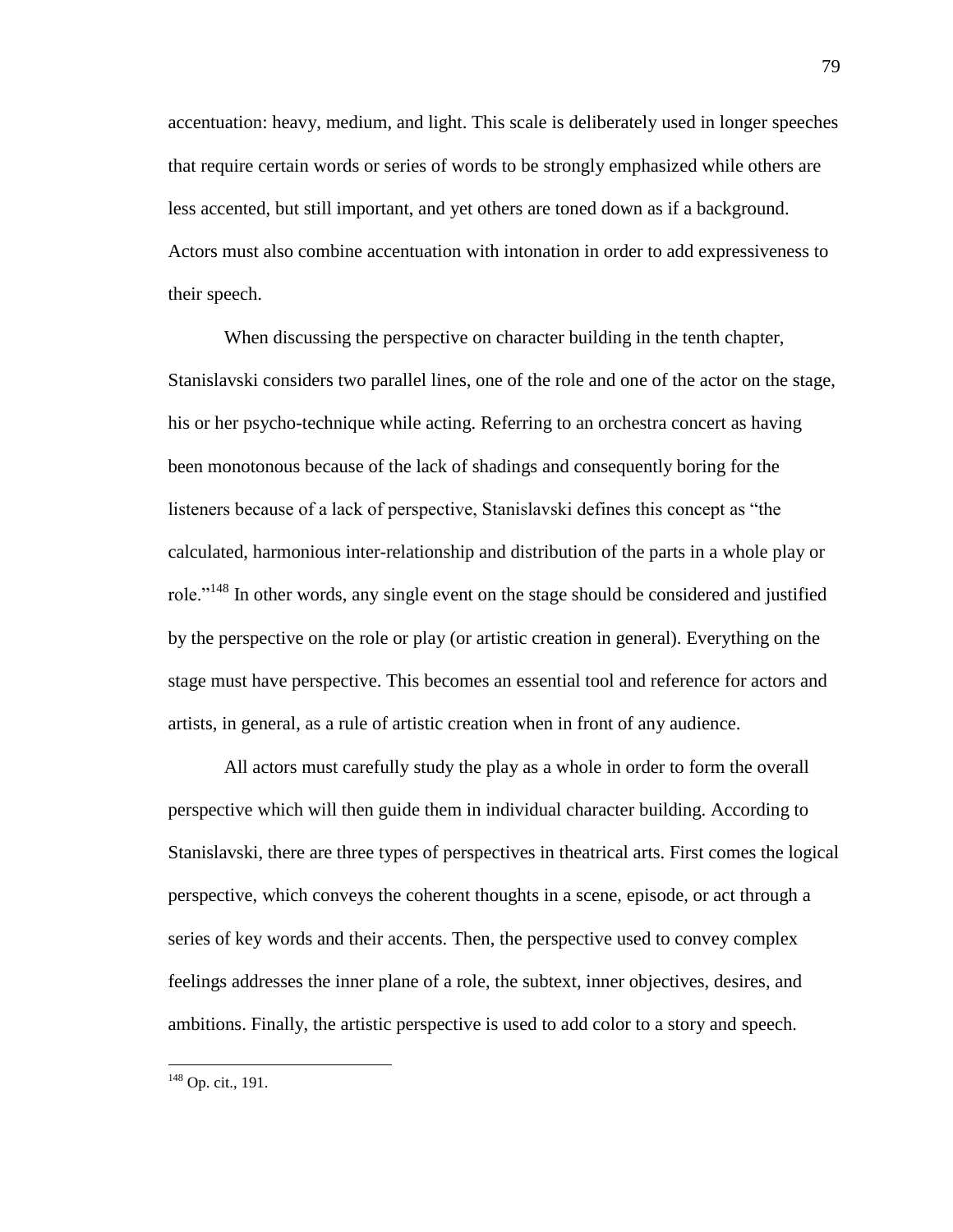When we come to the laying on of color along the lines of artistic perspectives we again are obliged to adhere to qualities of consecutiveness, tone and harmony. As in paintings, artistic coloring does a very great deal to make it possible to distinguish planes of speech. The important parts, which must be filled out most, are most highly colored, whereas those relegated to the background are less vivid in tonal shades. $149$ 

Stanislavski shares with his students that in acting, the concept of tempo-rhythm is vital for establishing an inner creative state on the stage which manifests in the outer tempo-rhythm of the physical actions. In the eleventh chapter of *Building a Character*, the Director defines the elements of tempo, rhythm, and measure as applicable to any temporal performing art. Establishing the correct tempo-rhythm in a play or of a part is not easy and requires patience and sustained exercise. Oftentimes, actors need to extract the independent tempo-rhythm of their parts in various moments of the play from the general, seemingly chaotic, tempo-rhythm of its complex scenes. The established rhythm used by actors in various circumstances throughout a play can produce "a state of genuine" excitement and get from it an emotional impact."<sup>150</sup> The tempo-rhythm of movement can raise a sense of awareness of what the actor is doing at any given moment as well as suggest appropriate feelings and activate the actors' creative faculty. Interestingly enough, the acting class uses a musical exercise to influence emotion memory and imagination. In it, the students are asked to "act to music," meaning to find and use motions to convey, through the corresponding tempo-rhythm, what music suggests to their imagination. The exercise proves the possibility that the same emotional load present in one piece of music can generate a variety of distinct individual interpretations

<sup>&</sup>lt;sup>149</sup> Op. cit., 193.

 $150$  Op. cit., 210.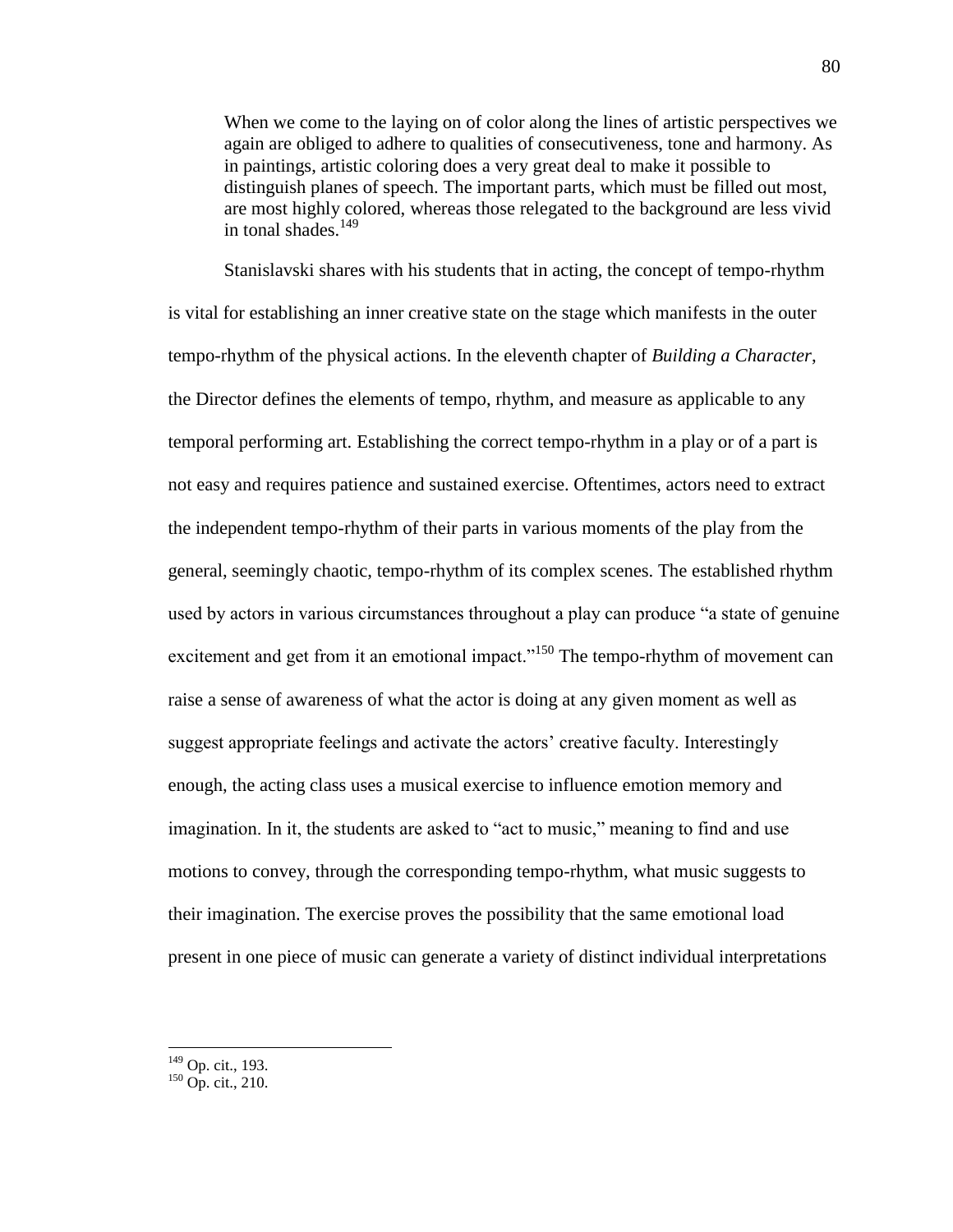and a diverse emotional response. In Stanislavski's opinion, music as a performing art has a similar yet easier approach than acting when it comes to tempo-rhythm.

The lucky ones are the musicians, the singers, the dancers! They have metronomes, conductors, choir masters. They have their problems of temporhythm all worked out, they are aware of its prime importance in their creative work. The accuracy of their musical performance is to a certain extent guaranteed, that is to say it is established, from the point of view of correct time and measure. Theses things are entered on their musical scores and are always regulated by conductors.<sup>151</sup>

Stanislavski continues this comparison with the musical arts with his reference to a choral scene from an opera he directed. All the participants, though not too familiar with acting techniques or tempo-rhythm and not rehearsing as much as actors, managed to create a viable scene, far superior than anything achieved in the acting class. The solution consisted of the use of tempo-rhythm, which "gave color, smoothness, shapeliness, suppleness to an otherwise ragged scene." It lent to the singers "a quality of magnificent clarity, fluency, finish, plasticity and harmony", and gave all the musicians "a true feeling for and possession of the inner aspects of their parts."<sup>152</sup> He concludes that a play's tempo-rhythm is the one of the through line of action and the subtextual content of the play.

The importance of tempo-rhythm is so relevant for Stanislavski that he continues its study in the following chapter that addresses the concept in relationship to speech. The temporal aspect of the line of words denotes the need for organization and interrelationship among words and syllables in a person's speech. The parallel with the singing art is again relevant for the acting students.

<sup>&</sup>lt;sup>151</sup> Op. cit., 235.

 $152$  Op. cit., 238.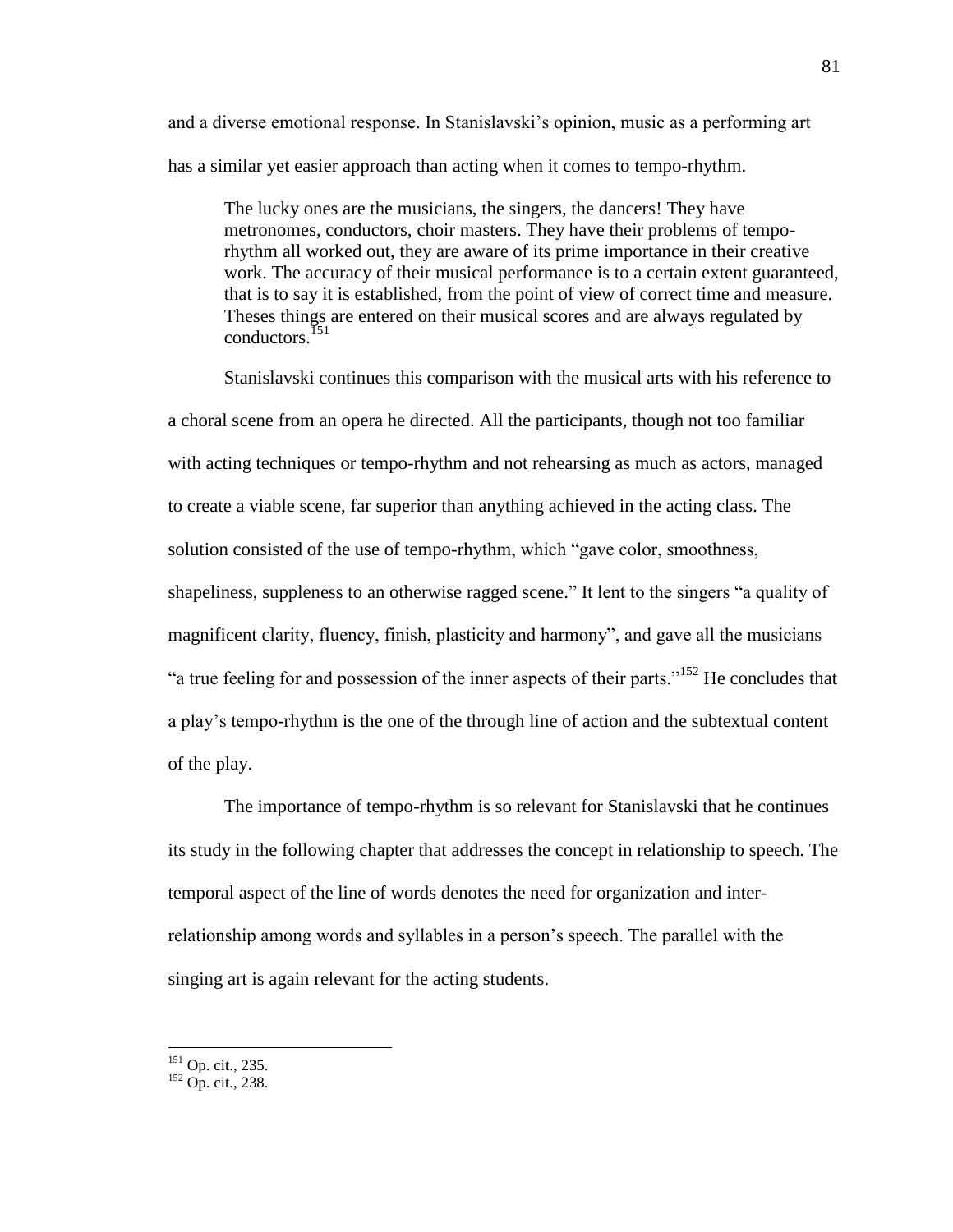If the composer has put a whole note, the true singer will hold it to the end of the bar. If the music calls for triplets or syncopations, he will sing them with the mathematical rhythm required. The precision has an irresistible effect. Art requires order, discipline, precision and finish. Even in cases where one is called upon to convey a rhythmic effect musically, one must do it with clear cut finish. Even chaos and disorder have their tempo-rhythm.<sup>153</sup>

Tortsov presents ways to achieve first a slow but fluent speech, then a quick but brilliant one. He correlates the rhythm of speech with the sensitive world of an artist, the rhythm of the verse or prose with the clearly defined rhythm of thoughts and emotions. ―A clear cut rhythm of speech facilitates rhythmic sensibility and the opposite is also true: the rhythm of sensations experienced helps to produce clear speech.<sup> $154$ </sup> Musical rhythms, with their sequences of notes, durations, and rests, are the perfect examples to understand that in prose, letters, syllables, and words as well as breathing pauses are all inter-connected in complex rhythms that form measures of speech. An important aspect of tempo-rhythm in temporal arts is the combination of phrases of varying rhythms in one whole. If in music a conductor might visually make a smooth, gradual transition to a new tempo, a more complex rhythmic pattern, or even articulation, using conducting gestures, actors have to train themselves to internalize this kind of a transition and mentally make the switch from one tempo-rhythm to another.

In order to convey the outmost importance of the concept of tempo-rhythm in speech, Stanislavski describes a phenomenon that he experienced when listening to Italian actor, Tommaso Salvini, who was performing in his mother-tongue. Without the knowledge and understanding of the foreign language, a person can still be involved in the emotional world experienced by an actor on the stage not only through his vocal

<sup>&</sup>lt;sup>153</sup> Op. cit., 249.

 $154$  Op. cit., 251-252.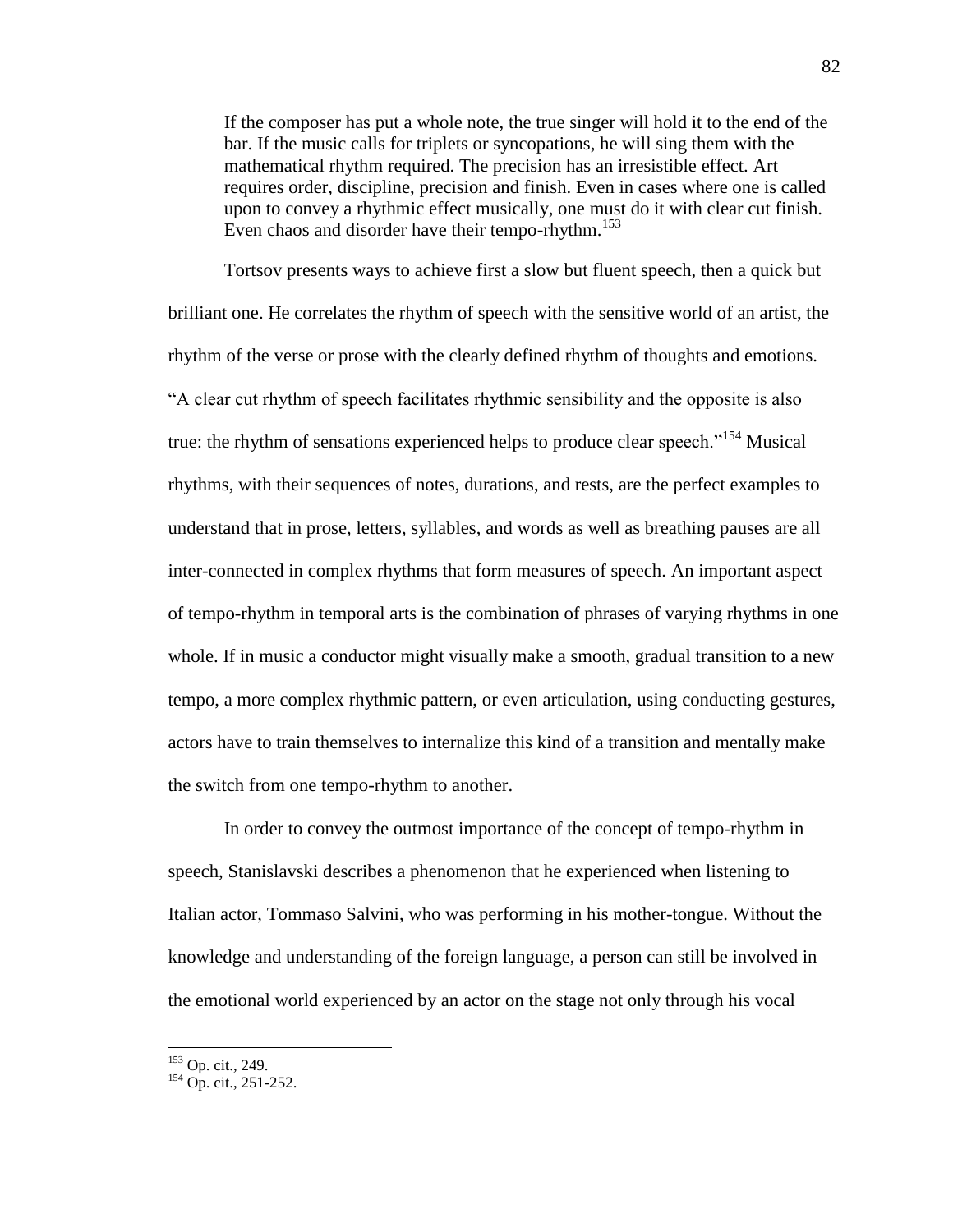intonations and inflections, but mostly because of the "clear cut, expressive temporhythm of his speech<sup> $155$ </sup> that can captivate and engage an audience.

As in music, training with a metronome in the area of speech rhythm and tempo is necessary for all actors. However, Stanislavski points out that metronome markings in music are only references and that gifted musicians always use to slightly shift or alter the tempo in order to convey certain emotions or changes in mood, based on their personal sensitivity to the music performed and to their creative imagination. Actors have to mentally use their inner metronome to keep the tempo-rhythm of their speech, but always be aware of the necessary, sometimes imperceptible changes in tempo.

For gifted musicians an andante is not an inflexible andante, an allegro is not an absolute allegro. The first may at any time impinge on the second, or the second on the first. This life-giving oscillation does not exist in the mechanical tick of a metronome. In a good orchestra the tempi are constantly, almost imperceptibly, shifting and blending like the colors in a rainbow. All this applies to the theater. We have directors and actors who are just mechanical craftsmen, and others who are splendid artists. The tempo of speech of the first is boring, monotonous, formal, whereas that of the second is infinitely varied, lively and expressive.<sup>156</sup>

Stanislavski concludes that while in actions, tempo-rhythm can create the mood and consequently stimulate corresponding emotional experiences, speech tempo-rhythm creates a state of inner experience and inner sensation. It directly stimulates the emotion memory and can arouse in an actor a true sense of living his part. "The direct effect on our mind is achieved by the words, the text, the thought, which arouse consideration. Our will is directly affected by the super-objective, by other objectives, by a through line of

<sup>&</sup>lt;sup>155</sup> Op. cit., 259.

 $156$  Op. cit., 265.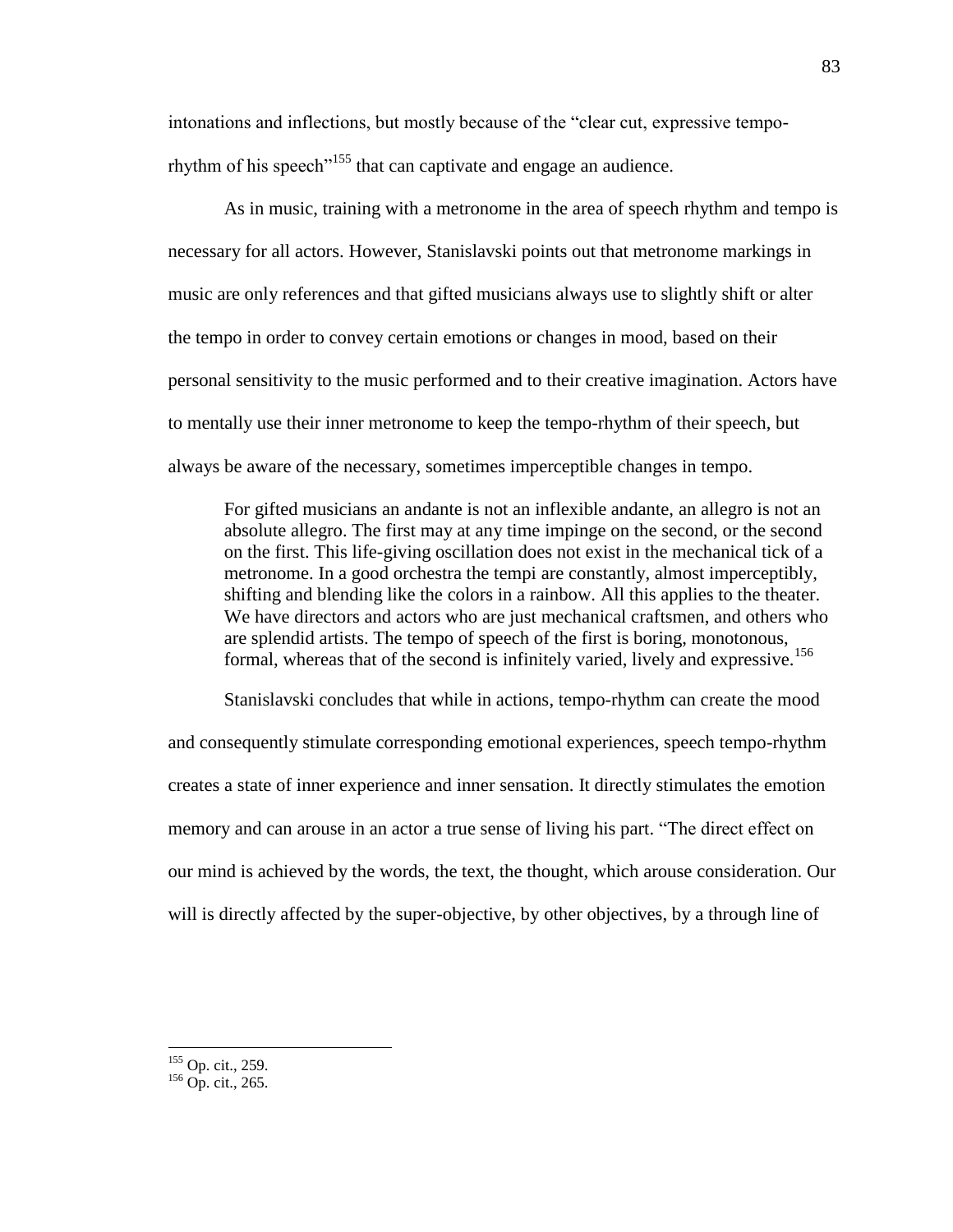action. Our feelings are directly worked upon by tempo-rhythm. This is an all important acquisition for our psycho-technique."<sup>157</sup>

The subject of stage magnetism (also known as stage charm) is briefly discussed by Stanislavski in the next chapter. It is explained as an intangible quality that some actors possess that helps them allure their audiences. However, Stanislavski considers that this is a dangerous asset for actors who may fall into the mistake of focusing only on the purpose of self-exhibition rather than on their roles. He talks about methods or approaches to shape a stage charm for the sake of artistic achievements. ―Art lends beauty and nobility, and whatever is beautiful and noble has the power to attract."<sup>158</sup>

In the final three chapters of *Building a Character*, Constantin Stanislavski reaches the heights of his theories on acting. First, he calls the complex work environment of actors on stage theater ethics, discipline, and sense of joint enterprise. It is this ethics in the theater that contributes ultimately to the creative state of actors on stage. A primary condition for actors to become inspired in their work is to follow the principle, "Love art in yourself and not yourself in art."<sup>159</sup> Stanislavski encourages his young actors to nurture in themselves the "passion for what is fine, elevating, for great thoughts and feelings<sup>"160</sup> that will help their understanding and assimilation of the works of the great playwrights, as well as their encounter with modern writers, artists, scientists, sociologists, or poets. Altogether, these collaborations will generate a deeper understanding of the meanings of their art through the study of techniques and methods of creativeness, through the torments and joy of creation, as well as the joys of

<sup>&</sup>lt;sup>157</sup> Op. cit., 270.

<sup>&</sup>lt;sup>158</sup> Op. cit., 274.

<sup>&</sup>lt;sup>159</sup> Op. cit., 276.

 $160$  Idem.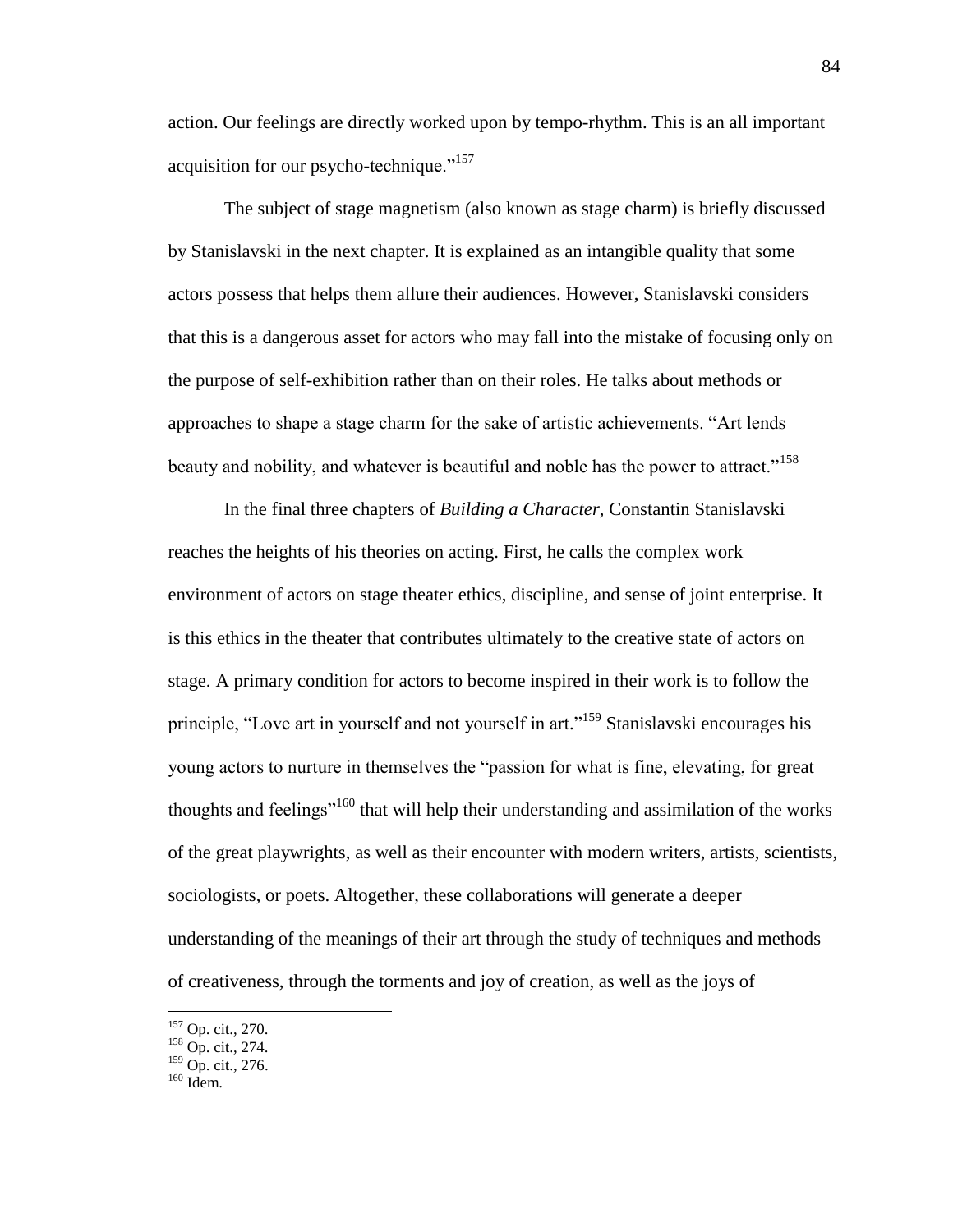accomplishment. Stanislavski sees the fascination of the artistic endeavors even in the doubts and failures of actors or productions, because there lies the stimulus for continuous work for improvement and progress. He thinks that the aesthetic satisfaction is never complete in real artists, which is a positive creative aspect given the energy that is provoked constantly. "Success is transient, evanescent. The real passion lies in the poignant acquisition of knowledge about all the shadings and subtleties of the creative secrets."<sup>161</sup> Stanislavski sees the actors as having a mission in the theatrical arts for which they need to develop a sense of self-control, the ethics and discipline of a public servant, because their message to the world on the stage and beyond may be characterized as elevating and noble. He underlines the importance of the collective creative effort in the theater world; ensemble acting is of a primary role in this art form. Rehearsals are supposed to be events that reveal problems that actors need to work on individually at home or in a practice room. They need to understand the right attitude about working together in rehearsals and the role of the director in giving instructions and expecting actors to literally take notes so that they can plan their homework accordingly. Actors work not only with facts and lines, but most of all with feelings that need to be recalled or evoked and that are specific to the roles in discussion. Comparing the practice routines of singers, pianists, dancers, writers, or other artists with the actors' regular workouts, Stanislavski concludes that "an actor is responsible for his arms, his legs, his eyes, his face, the plasticity of his whole body, his rhythm, his motion<sup> $162$ </sup> and exercises to develop and maintain the control over and the well functioning of these elements must be done on

<sup>&</sup>lt;sup>161</sup> Op. cit., 277.

 $162$  Op. cit., 288.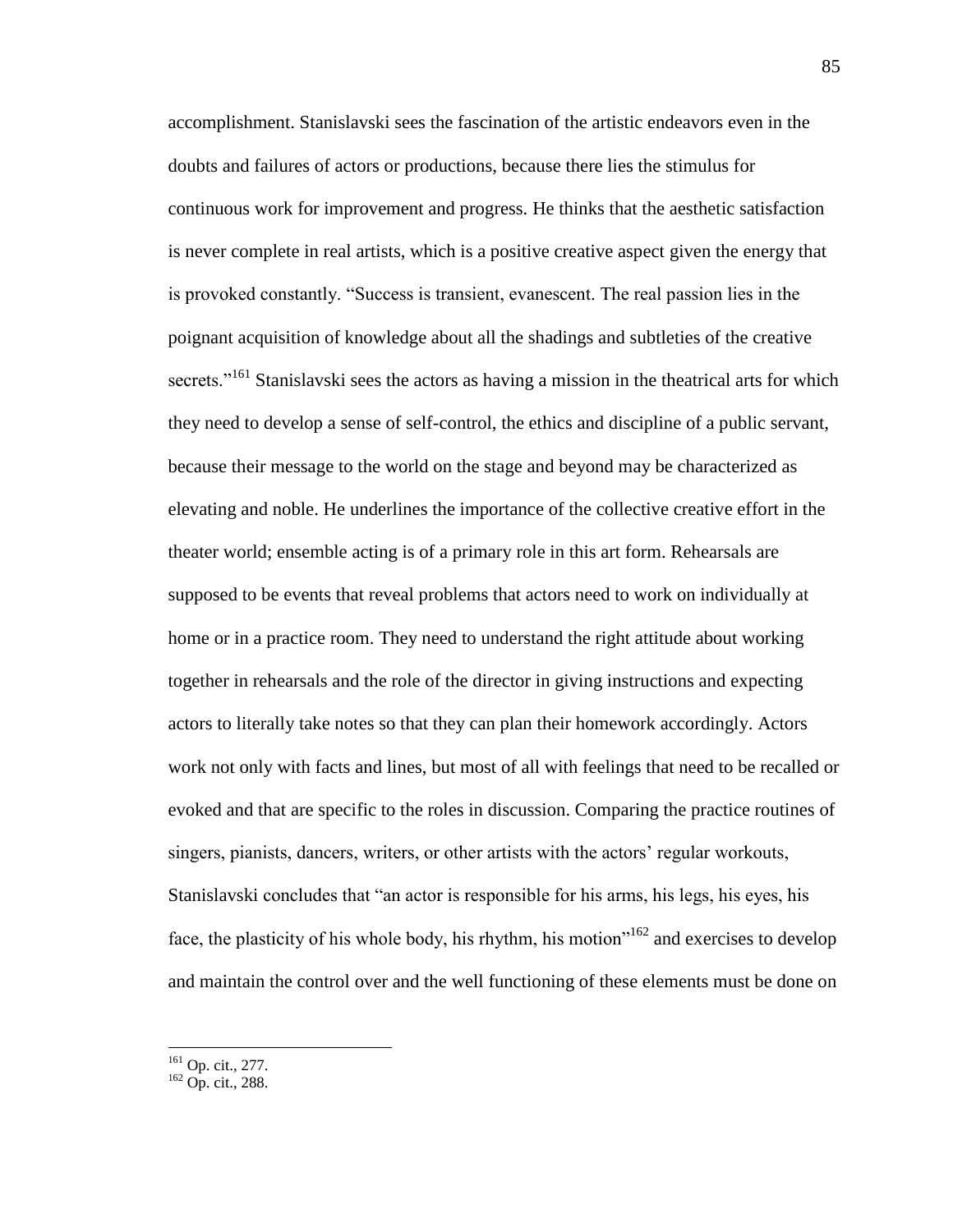a systematic basis all their lives. Stanislavski's philosophical dissertations about the ethics of the theater expand the mentality of people to new horizons in which the ideal theatrical institution, having its social, artistic and educational significance, participates in its entirety toward the common goal of expressing in physical and dramatic terms the fundamental idea behind any writer's play.

In the chapter Patterns of Accomplishment, Stanislavski summarizes the fundamentals of the so-called 'system': first, the principle of activity – actors do not play character images and emotions, but act in the images and passions of a role; second, the actors' work should focus on producing the given circumstances in which true feelings emerge spontaneously; and third, the principle, "through conscious technique to the subconscious creation of artistic truth" that governs the 'system' of acting.<sup>163</sup> Stanislavski emphasizes the idea that the process of living the part is crucial; every action in the creative work must be motivated and brought to life by feelings. The inner life of the artist is driven by three motive forces, namely the Mind, Will, and Feelings, which activate the various elements of the inner and outer creative state. In order to better understand the 'system', it is very important here to describe in detail the summary<sup>164</sup> that Stanislavski/Tortsov provided the students with regard to the creative process:

- 1. Imagination and its Inventions, the Magic If, and the Given Circumstances;
- 2. The established theme is broken up into Units and their Objectives;
- 3. Concentration of Attention on an Object in order to achieve an objective;
- 4. Actors must achieve a Sense of Truth in what they are doing;

<sup>163</sup> Based on Op. cit., 303-304.

<sup>164</sup> Based on Op. cit., 306-307.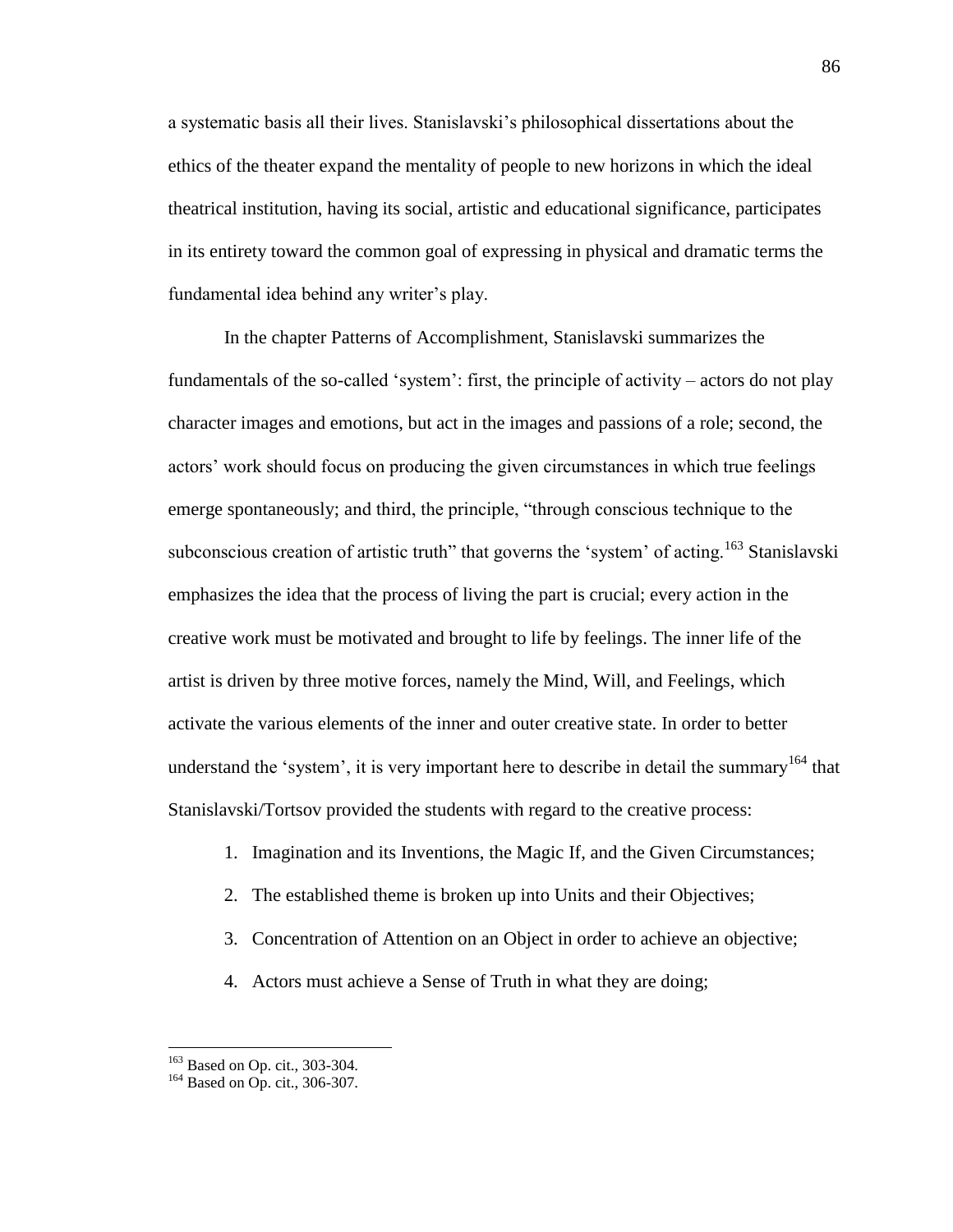- 5. Their desire to act leads spontaneously to Action;
- 6. Communion, that connection and exchange between actors, objects, or audience;
- 7. In relationship with Communion comes Adaptation;
- 8. Actors call upon the Inner Tempo-Rhythm to stir dormant feelings;
- 9. These elements release Emotion Memory to freely express Repeated Feelings and create Sincerity of Emotions; and
- 10. Logic and Continuity, which are present in every phase of the actors' work process.

With regard to the external, physical life of an actor, Stanislavski describes the natural steps in any person's morning activities that engage the body in its daily functions and processes, from the basic physical exercises to the waking up of the voice. This parallel with actors' work on their external creative state, their physical readiness, is invigorating. Clear diction, unexpected inflections and cycles of rhythms are all contributing to the actors' external, physical technique that must be "flexible, receptive, expressive, sensitive, responsive, and mobile—like a well oiled and regulated machine in which all the wheels, rollers and cogs work in absolute co-ordination with one another."<sup>165</sup> However, all these elements of inner and outer creative state, combined into the general creative state, cannot accomplish anything without the main generator of a work of art, the super-objective and the path to follow toward it called the through line of action.

 $165$  Op. cit., 312.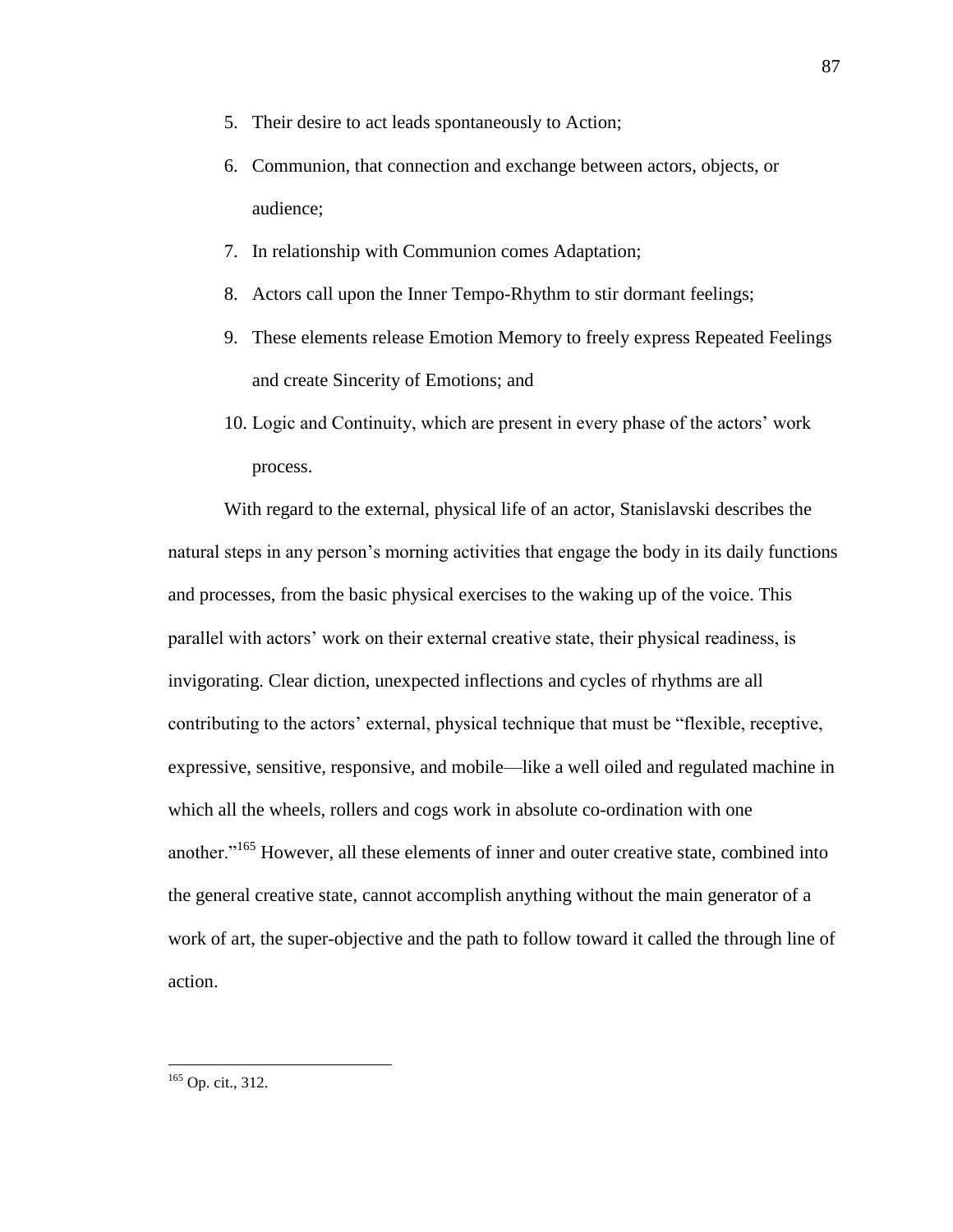Finally, in the last chapter of *Building a Character*, esoteric as it may be, Stanislavski tries to draw his conclusions on the art of the theater. This includes the reference of his whole approach on acting as the 'Stanislavski system' as well as its characterization as being "the art of living a part" in which he asserts the principle that ―the main factor in any form of creativeness is the life of a human spirit, that of the actor and his part, their joint feelings and subconscious creation."<sup>166</sup> The focus of this approach is on the impressions made on emotions, because they have a long-term impact on the audience. This requires the actors to become real living beings on the stage where they should live in accordance with the natural laws, making the task more difficult. Because the ‗system' is considered by Stanislavski a whole way of life, it is imperative that actors allow themselves to grow in it in time and study it in parts that eventually merge into a whole in order to be deeply understood in all its fundamentals. Delimitations are clearly made at the end of the book:

This 'system' is a companion along the way to creative achievement, but it is not a goal in itself. You cannot act the 'system': you can work on it at home, but when you step out on to the stage cast it aside, there only nature is your guide. The 'system' is a reference book, not a philosophy. Where philosophy begins the 'system' ends.<sup>167</sup>

## **II.1.4** *Creating a Role*

*Creating a Role* represents the third and last book of Stanislavski's 'trilogy' about acting. Published in 1961, twelve years after the second book of the trilogy, *Creating a Role* presents the preparation of specific roles by the young actors who supposedly had already been trained in all aspects of the 'system' that were described in the first two

<sup>&</sup>lt;sup>166</sup> Op. cit., 320.

 $167$  Op. cit., 327.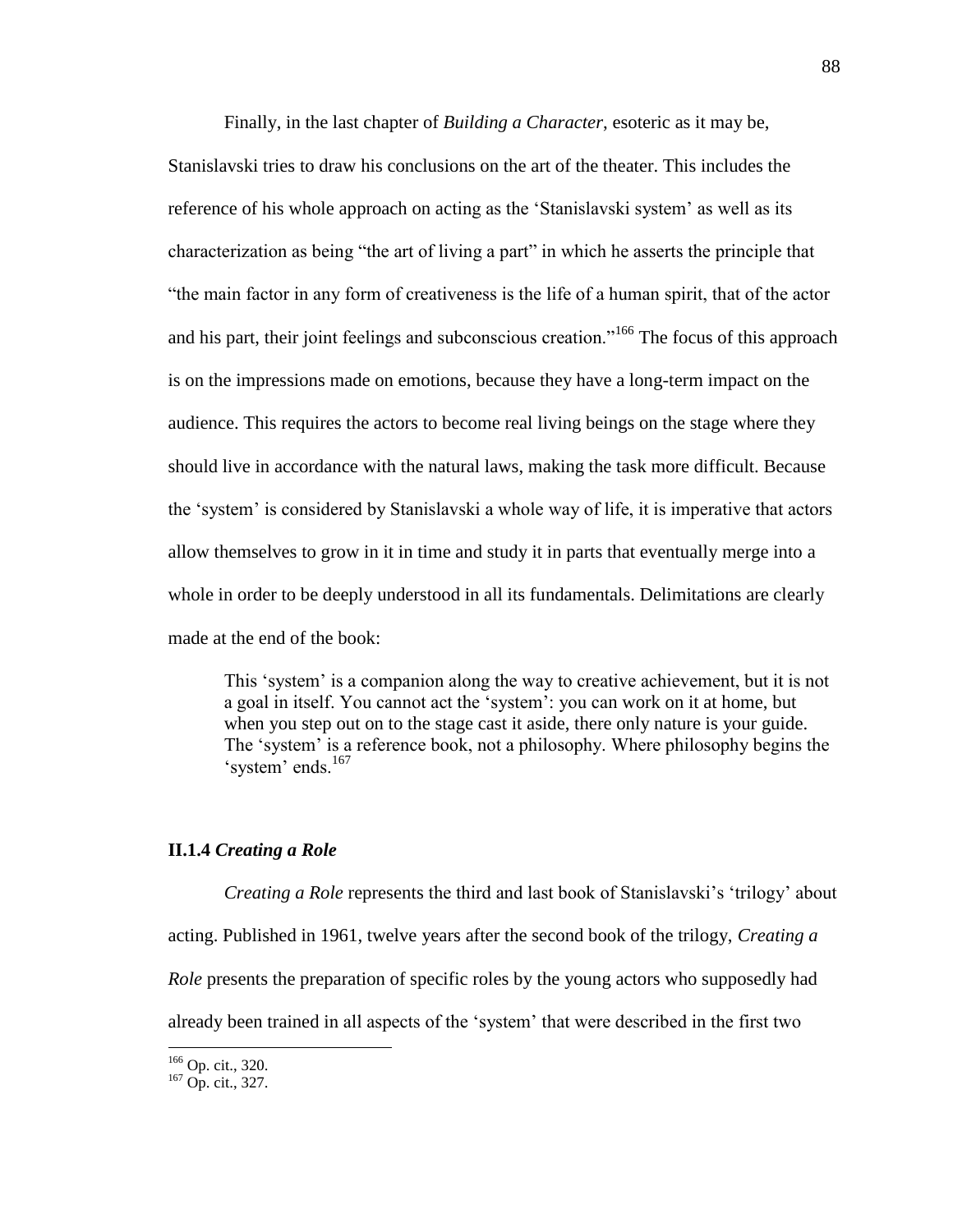books. After the publication in Russia of Stanislavski's manuscripts in the original language, his son sent three versions of this book to Elizabeth Reynolds Hapgood for translation into English and publication. These versions had been drafted by Stanislavski himself at various times throughout his career and were all put together to form the final book project. Each of the three versions addresses a certain play, but one of them, which became the opening part of the book, is distinct from the rest of the trilogy with regard to the literary style and also the focus on the actors' preparation of the inner lives of their characters. It had been written between 1916-1920, before Stanislavski created the semifictional form used in *An Actor Prepares* and *Building a Character*. Also, Stanislavski was in the early stages of development of his complex acting 'system' in which he was studying and teaching the actor's psycho-technique.<sup>168</sup> It is in the second and third parts of the book, written in the 1930s, that Stanislavski continues Director Tortsov's instructions to his acting students in which he continuously revises his methods and approaches on acting.

From the very beginning of *Creating a Role*, Stanislavski distinguishes three periods in the work of an actor on a role, namely the study of the role, the establishing of its life, and its enacting into a physical form.<sup>169</sup>

Though the application of the first part of the book is on a popular 1823 Russian satirical comedy, *Woe from Wit* by Aleksandr Sergeyevich Griboyedov (1795-1829), the first few pages reveal a theoretical approach on the actors' first encounter with a play and their roles. He states that "First impressions have a virginal freshness about them. They

<sup>&</sup>lt;sup>168</sup> According to Hapgood's explanations in Constantin Stanislavski, Elizabeth Reynolds Hapgood, transl., and Hermine I. Popper, ed., *Creating a Role* (New York: Routledge/Theatre Arts, reprinted 2003), Note by the Translator, xii-xiii.

<sup>169</sup> Stanislavski, Hapgood, and Popper, *Creating a Role*, 3.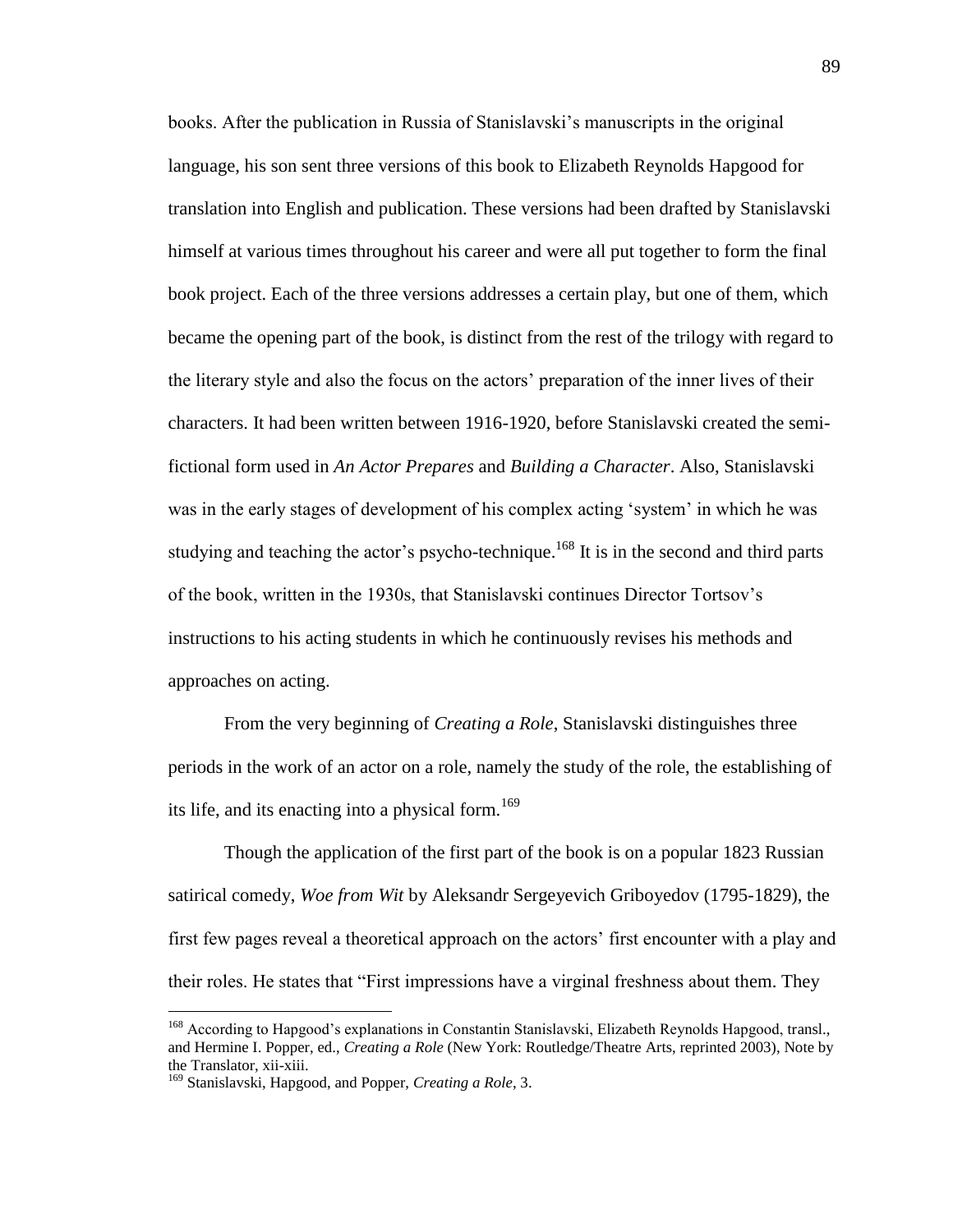are the best possible stimuli to artistic enthusiasm and fervor, states which are of great significance in the creative process."<sup>170</sup> It is most important for actors to come to discover a new role without prejudice, without the influence of others, which can be disruptive and misleading. Actors should come to their own first impressions and avoid any kind of opinion from others. Stanislavski thinks that only when the actors' own opinions and attitudes toward their roles are formed they could be open to outside advice without shaking their own artistic independence. He again makes an important distinction between possible impression only on the actors' thoughts by outside opinions and no influence of these opinions on their personal feelings and emotions with regard to the way they themselves perceive those roles.

Stanislavski describes several stages in the period of study of a new role. From the first acquaintance with a part to its analysis, from the study of the external circumstances and putting life into them to creating inner circumstances and eventually appraising the facts of the play as written by its author, the process of creating a role begins with this series of preliminary steps that gravitate around the goal of becoming familiar with the play and the role.

We seldom come to know a play from one reading. Often it has to be approached in different ways. There are plays whose spiritual essence is so deeply embedded that it takes great effort to dig it out. Perhaps its essential thought is so complex that it must be decoded. Or the structure is so confused and intangible that we only come to know it bit by bit, by studying its anatomy piecemeal. You approach such a play as you do a puzzle, and it does not offer much interest until it is solved. It must be read over and over, and with each additional reading we must guide ourselves by what was established the time before. $171$ 

 $\overline{a}$  $170$  Idem.

<sup>&</sup>lt;sup>171</sup> Op. cit., 7-8.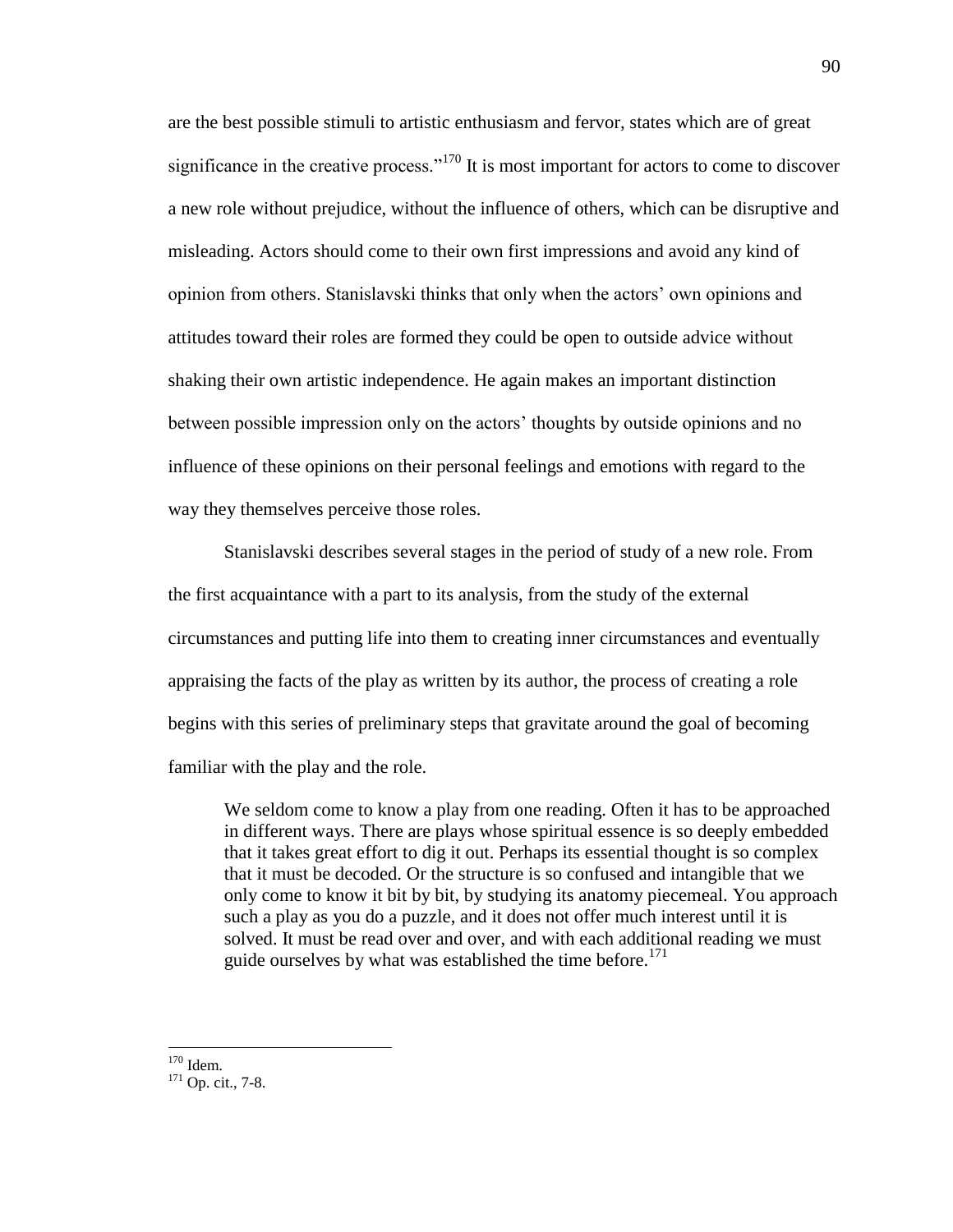Stanislavski believes that artistic creation is the fruit of the artist's feeling. The role of the mind is subordinate and thought represents only one tenth of a person's artistic side. Consequently, an actor's analysis of feelings is critical in regard to the knowledge of a role.<sup>172</sup> According to Stanislavski, the part that the intellect plays in the creative process has much to do with artistic enthusiasm. "An analysis made by means of artistic enthusiasm and ardor acts as the best means to search out creative stimuli in a play, and they in turn provoke an actor's creativeness. As an actor is enthused he comes to understand a part, as he understands it he is even more enthused; the one evokes and reinforces the other."<sup>173</sup> Stanislavski acknowledges that the actors' profound and detailed mental analysis of the play and their roles should have a greater chance to find agents to stimulate their unconscious creativity.

When Stanislavski begins to describe the play, *Woe from Wit*, he sketches a basic outline of the facts. Those facts represent the present life of the characters, but actors need to determine the past history of their characters as well as the prospect of their future. He also encourages the study of a play on a social level, going beyond the text of the play and researching "a variety of commentaries, pieces of literature, historical writings concerning the period, and so forth.<sup>174</sup> The literary plane of the play is also to be analyzed, with its characteristic elements of form and writing style.

We can dissect a play into its component parts, in order to understand its structure, to admire the harmony and combination of its various parts, its elegance, smoothness, logic of development, the scenic quality of its action, the

 $172$  According to Op. cit., 9.

<sup>&</sup>lt;sup>173</sup> Op. cit., 10.

 $174$  Op. cit., 18.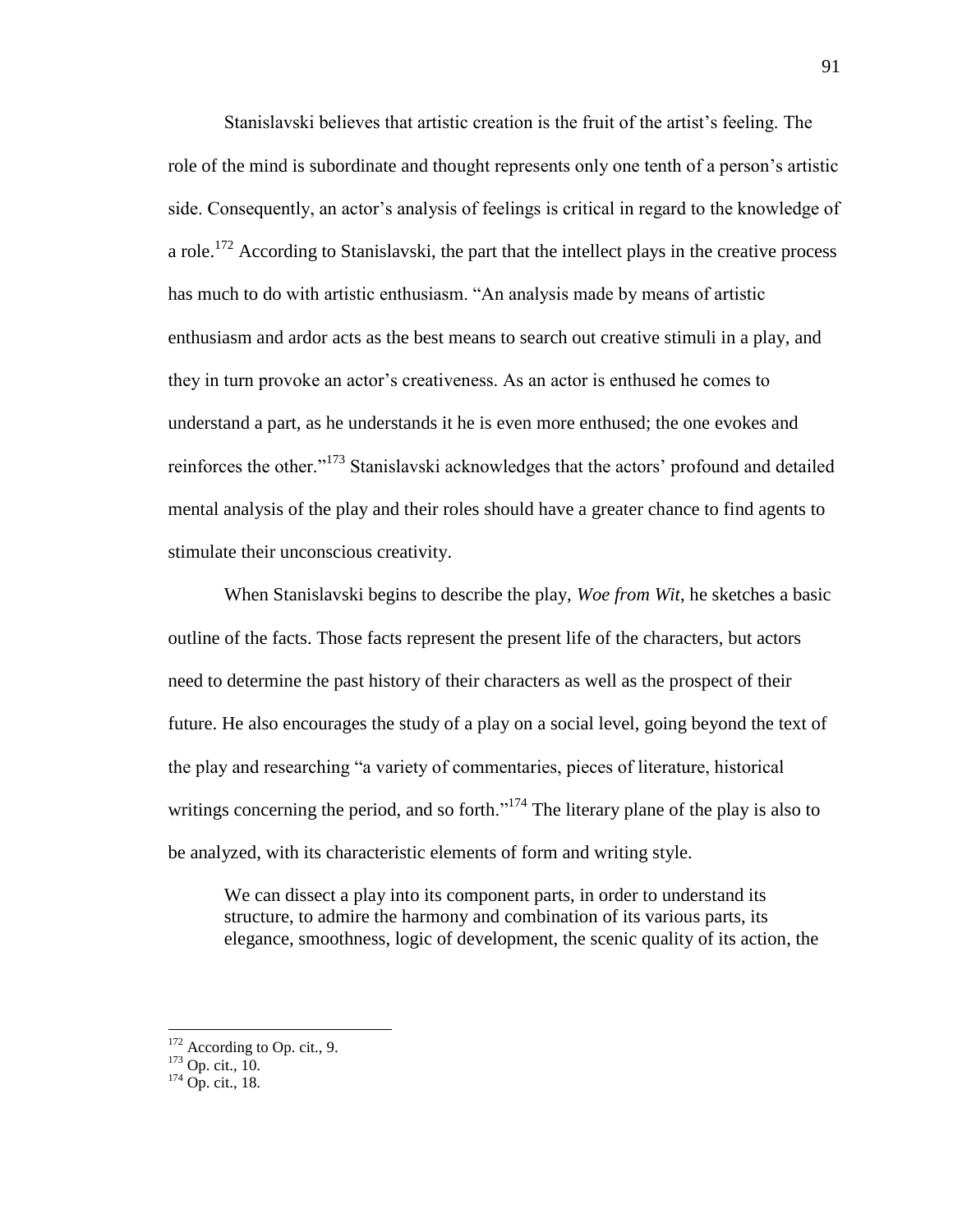inventiveness of exposition, the characterization of the dramatis personae, their parts, the hints at their future.<sup>175</sup>

Stanislavski discusses then the intricate aspects of the phenomenology of artistic endeavor, in particular the theater art. In any such artistic creative process, it is necessary to transform theatrical facts and circumstances from the text of the play into live, human circumstances through the artistic imagination of the actors. They need to develop a rich imaginative life that can assimilate and adapt the life of another person, the one of the character in a play. "Without imagination there can be no creativeness,"<sup>176</sup> Stanislavski writes. He continues by distinguishing between visual and acoustical types of imagination in actors as well as between passive and active imagining.

You can be the observer of your dream, but you can also take an active part in it—that is you can find yourself mentally in the center of circumstances and condition, a way of life, furnishings, objects, and so forth, which you have imagined. You no longer see yourself as an outside onlooker, but you see what surrounds you. In time, when this feeling of "being" is reinforced, you can become the main active personality in the surrounding circumstances of your dream; you can begin, mentally, to act, have desires, make an effort, achieve a goal. This is the active aspect of imagination.<sup>177</sup>

Stanislavski cautions that there is a critical difference between the "true feeling of the life of the part and some accidentally imagined emotions," $178$  since the latter can force actors into mechanical acting. In his numerous experiments and attempts aimed toward achieving the state of 'I am,' Stanislavski discovers the importance played by a certain inanimate object that is part of the décor of a given scene that triggers feelings specific to the contextual character as well as a sense of living that character and of believing in it.

 $175$  Op. cit., 19.

 $^{176}$  Op. cit., 21.

 $^{177}$  Op. cit., 27.

<sup>178</sup> Op. cit., 28-29.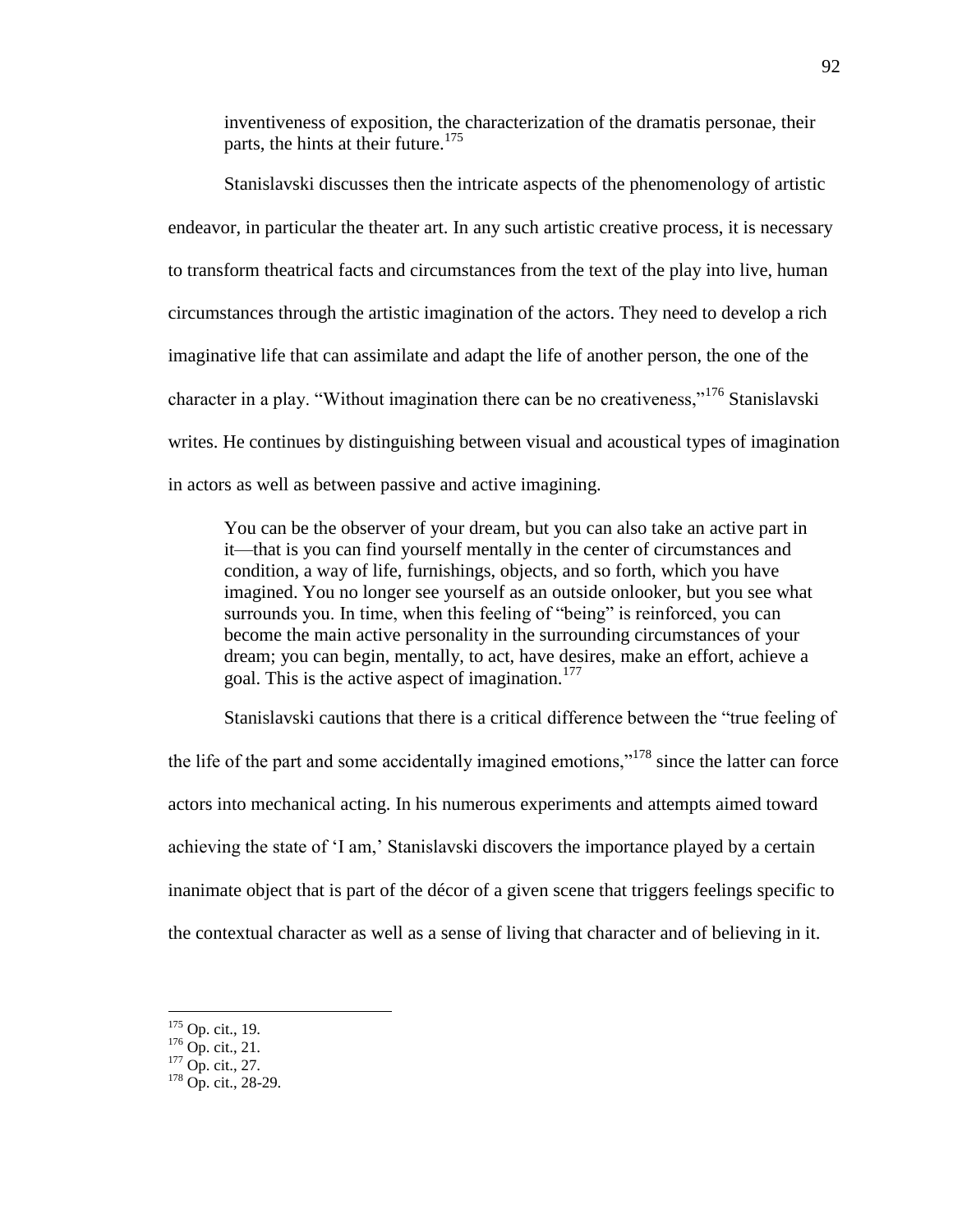Stanislavski approaches also the ethereal and esoteric principle of communing with other people. Of particular interest is his attempt to discover the soul of a main character in the play, Famusov, by imagining him in his room and trying to communicate (commune) with him "mainly through the invisible radiations of will, vibrations which flow back and forth between two souls."<sup>179</sup> The exercise proves to be of extreme difficulty since the soul of Famusov was still to emerge in the process of creating that role in itself. However, the idea of communion with other characters of a play is further pursued by Stanislavski in his process of creating a viable role in his character of Alexander Chatski. He concludes that actors need to imagine inner circumstances for their roles and become involved in imaginary actions that should lead them to a metamorphosis of their existence in those roles.

In the next phase of creating the role, the appraising of facts,  $180$  actors deal with the concrete circumstances of the play itself but without necessarily departing from the result of the first phase of creating inner circumstances for their roles. Stanislavski reiterates the importance for actors to be keen observers of daily life and to accumulate knowledge, impressions, and memories about everything in order to develop subtleties and broaden and vary the life of their imagination. This may lead to a clear perception of the inner and outer circumstances of the life of a play and of a part.

The significance of the appraisal of facts lies in its forcing people to come into contact, mentally, with each other, making them take action, struggle, overcome, or give in to fate or to other people. It uncovers their aims, their personal lives, the mutual attitudes of the actor himself, as a living organism in a role, with other

 $\overline{a}$ <sup>179</sup> Op. cit., 31.

 $180$  Op. cit., 37.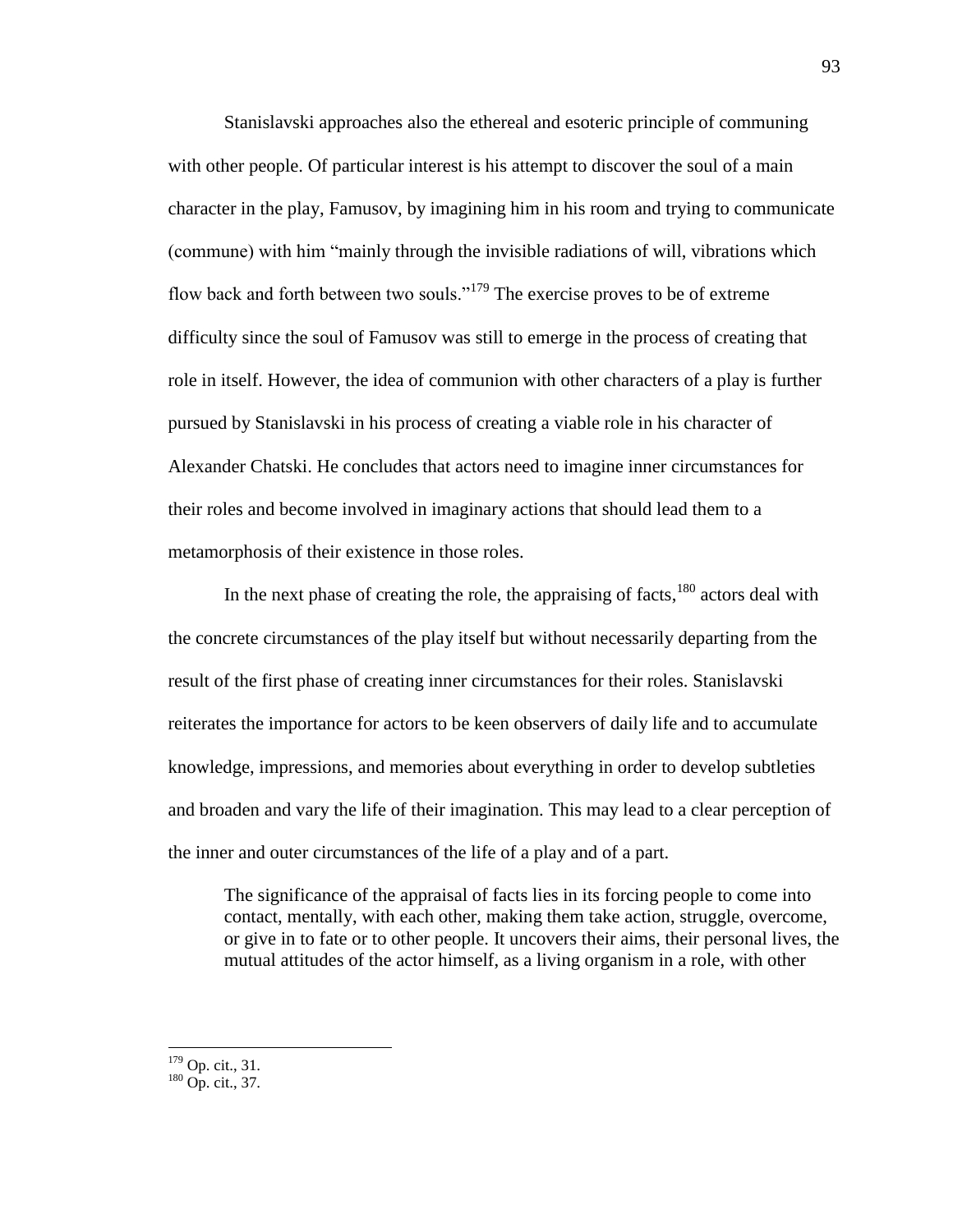characters in the play. In other words it clarifies the circumstances of the inner life of the play and that is what we are looking for.<sup>181</sup>

Following the preparatory stage in creating a role, the period of emotional experience implies creativeness in the areas of sincerity of emotions, the inner image of a role, and its spiritual life. Beginning with the circumstances of a play that were analyzed in the first stage, an actor can move next to finding inner impulses to become part of those circumstances and consequently to inner actions. The concept of inner action is instrumental in this acting 'system,' because Stanislavski came to the realization that there was a misconception in the theater world of his time that artistic value in any play is given by the amount of actions produced by an external plot. Thus, he emphasizes that "scenic action does not mean walking, moving about, gesticulating on the stage," $182$  and that 'action' does not mean 'miming.' Acting must be understood as "something internal, nonphysical, a spiritual activity, $n^{183}$  the result of successive independent processes of desires and impulses to accomplish an objective.

Scenic action is the movement from the soul to the body, from the center to the periphery, from the internal to the external, from the thing an actor feels to its physical form. External action on the stage when not inspired, not justified, not called forth by inner activity, is entertaining only the eyes and ears; it does not penetrate the heart, it has no significance in the life of a human spirit in a role.<sup>184</sup>

It is important to understand that in order to fully experience their roles, actors not only must accept the indications of the playwright and of the director, but make them a part of their own being in those roles. Stanislavski reiterates that creative objectives are essential in generating emotions and desire to act in certain ways on the stage. Intellectual

 $181$  Op. cit., 45.

 $182$  Op. cit., 54.

 $183$  Idem.

 $184$  Op. cit., 55.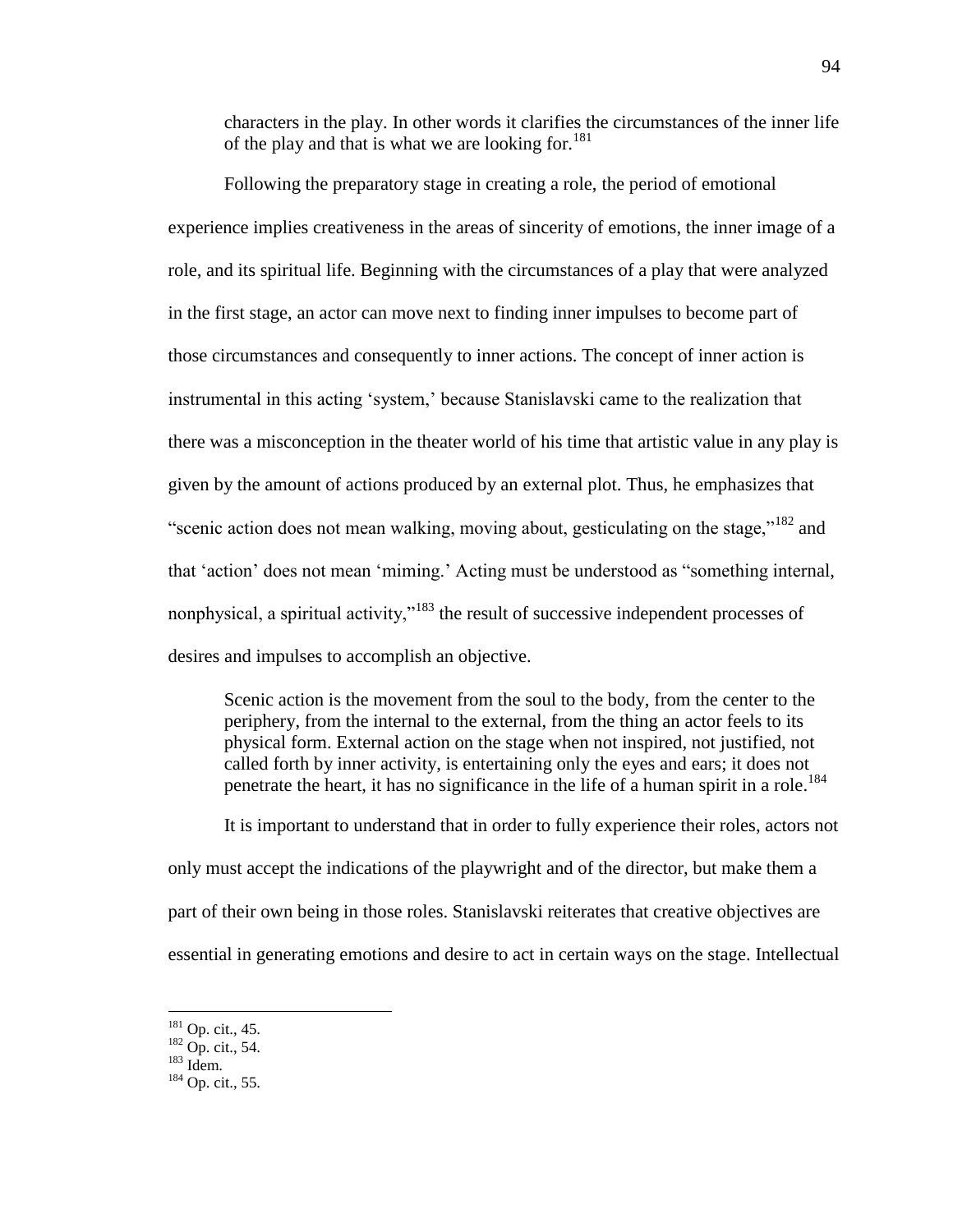achievements of theatrical objectives without any emotional foundation lead only to a report on the role and not to the creation of the role. The structural function of creative objectives is revealed when Stanislavski makes another parallel with music.

Life on the stage, as well as off it, consists of an uninterrupted series of objectives and their attainment. They are signals set all along the way of an actor's creative aspirations; they show him the true direction. Objectives are like notes in music, they form the measures, which in turn produce the melody, or rather the emotions—a state of sorrow, joy, and so forth. The melody goes on to form an opera or a symphony, that is to say the life of a human spirit in a role, and that is what the soul of the actor sings. $185$ 

Creating these physical and psychological objectives becomes a crucial process in itself. It involves the full participation of the triumvirate of inner motive forces of an actor: the emotions (feeling), will, and mind (intellect). All these three forces must work in tandem because any interruption in their participation may lead to clichés and conventionalism. ―When violence to our spiritual and physical natures is present, when our emotions are in chaos, when we lack the logic and consecutiveness of objectives, we do not genuinely live a part,"<sup>186</sup> writes Stanislavski. On this basis and in the context of the play, *Woe from Wit*, Stanislavski exemplifies how creative physical and simple psychological objectives can be constructed and be logically put in a consecutive order to form major objectives, units, scenes, and acts of a play. Essentially, this is what he calls the score of a role.<sup>187</sup> It is intended that, once established, this score of a role becomes habitual for the actor through frequent repetition, a very important aspect of creativeness. Quoting Volkonski, Stanislavski reiterates that the repetition of the complex score of a role makes it become habitual for the actors, the habitual easy, and the easy beautiful.

<sup>&</sup>lt;sup>185</sup> Op. cit., 57.

 $^{186}$  Op. cit., 63.

 $187$  Op. cit., 68.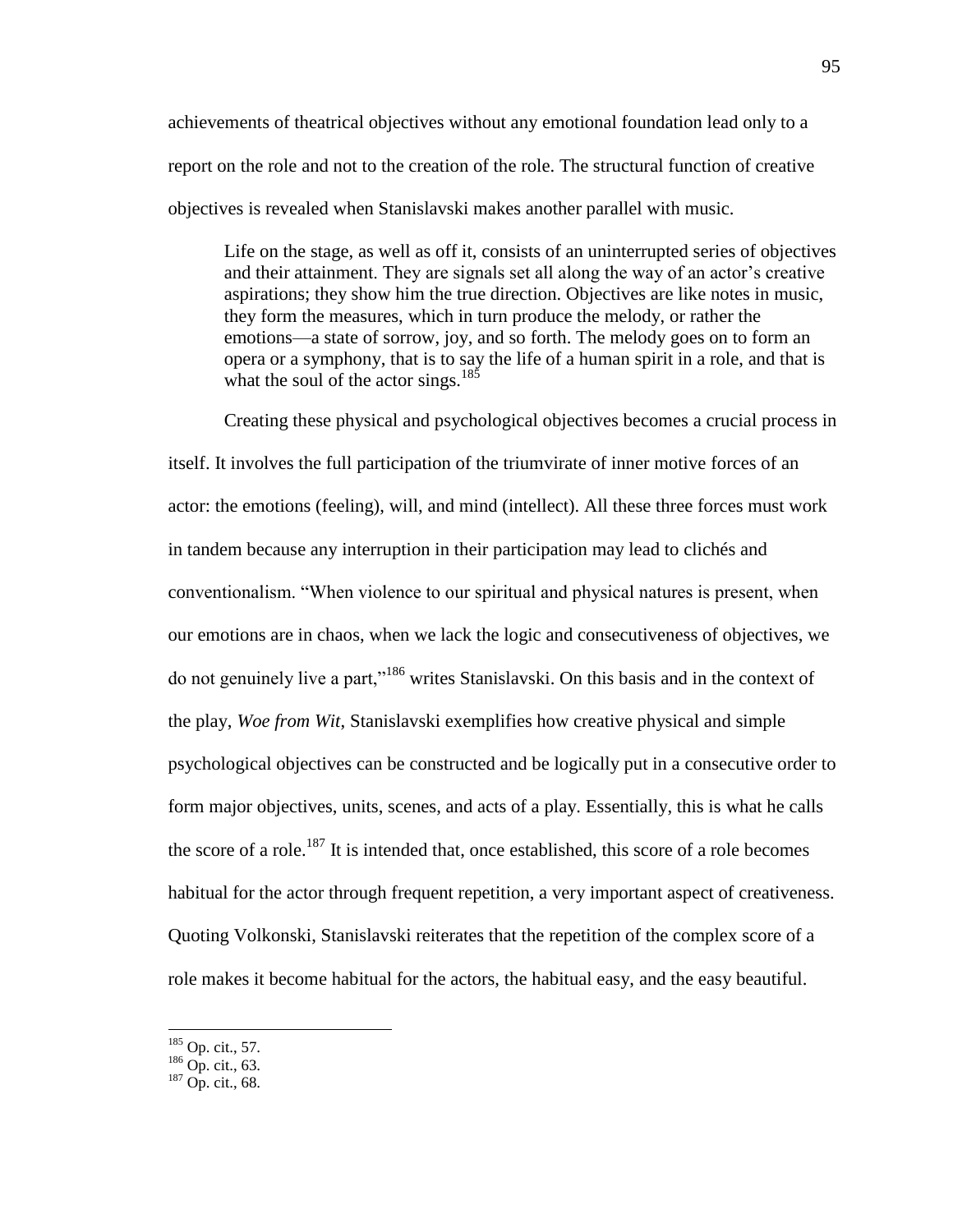―Habit creates second nature, which is second reality. The score automatically stirs the actor to physical action."<sup>188</sup>

However, Stanislavski writes that the score only shows the way but without producing life.<sup>189</sup> In order to add life to their roles, actors must find objectives that stir strong feelings summed up into passions. Thus, the actors' inner state adds a complex of color and depth of meaning to the life of their characters. He calls this changed inner state (or mood) of an actor the inner tone or the germ of feeling.

When depth is added to the score of a part, the facts and the objectives are altered only in the sense that inner impulses, psychological intimations, an inner point of departure—all the things that constitute the inner tone of the score and give it a firm basis of justification—have been added.<sup>190</sup>

Stanislavski considers that including the actors' passionate emotional life into their roles is essential for the creation process of those roles, because it brings to life the human side of their characters through the contribution of the actors' individualities. With respect to the human passions, they are a complex of many individual and oftentimes contradictory feelings, experiences, and states.<sup>191</sup> They also develop gradually and slowly. Any sudden exhibition of a passionate state on the stage may appear artificial if it hasn't been logically built in a normal succession of various individual feelings and emotional stages. This is why Stanislavski encourages actors to observe, study, and know "the psychology of the human soul and nature"<sup>192</sup> in order to understand in detail the complex and varied human passions as well as the sequence of human feelings that constitute them.

<sup>&</sup>lt;sup>188</sup> Op. cit., 69.

 $189$  Op. cit., 70.

<sup>190</sup> Op. cit., 71.

 $^{191}$  Op. cit., 75.

<sup>192</sup> Op. cit., 79.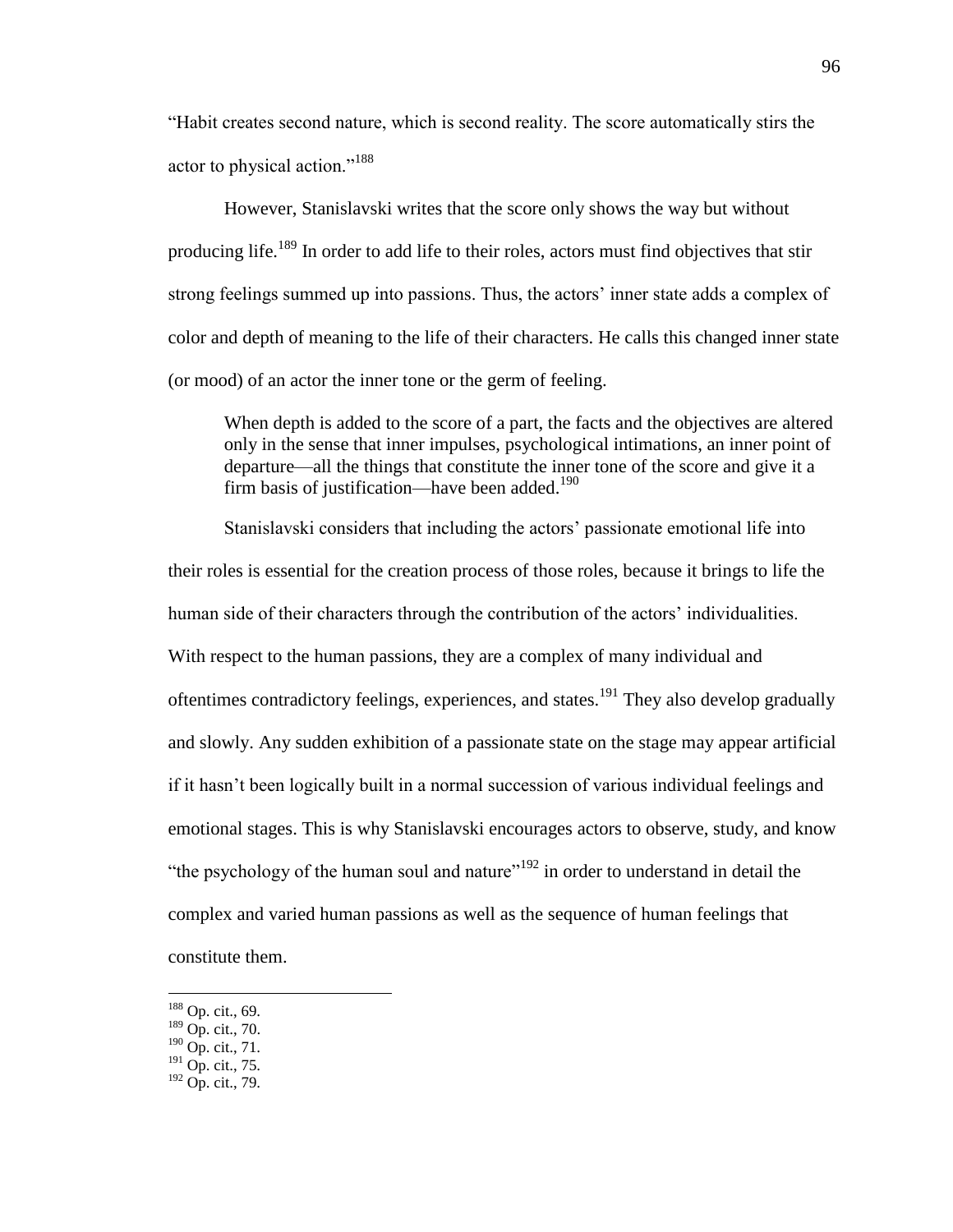Next, Stanislavski brings into discussion the concept of super-objective of a play, which represents the gravitational center for all the objectives of the score of a role. "The super-objective contains the meaning, the inner sense, of all the subordinate objectives of the play, $n^{193}$  writes Stanislavski. The concept of through action is also described here as being for an actor the active attainment of the super-objective.

The actor must learn how to compose a score of lively physical and psychological objectives; to shape his whole score into one all-embracing supreme objective; to strive toward its attainment. Taken all together the superobjective (desire), through action (striving), and attainment (action) add up to the creative process of living a part emotionally. Thus the process of living your part consists of composing a score for your role, of a superobjective, and of its active attainment by means of the through line of action.<sup>194</sup>

Finally, Stanislavski brings back the role of the intangible unconscious creative intuition, which he calls the superconscious. Drawing ideas from the yogis of India, Stanislavski postulates that the only way to put to work the hidden realm of the unconscious is through conscious preparatory means. He reiterates the importance for all actors to accumulate a wide variety of knowledge, information, and life experiences. All of them together develop unconscious mental and emotional processes that generate the potential to be used in various artistic situations in a very creative way. "That is why an actor must be constantly filling the storehouse of his memory by studying, reading, observing, traveling, keeping in touch with current social, religious, political, and other forms of life. And when he turns over these handfuls of thought to his subconscious he must not be in a hurry; he must know how to wait patiently."<sup>195</sup>

<sup>&</sup>lt;sup>193</sup> Op. cit., 86.

 $^{194}$  Op. cit., 89.

<sup>195</sup> Op. cit., 92.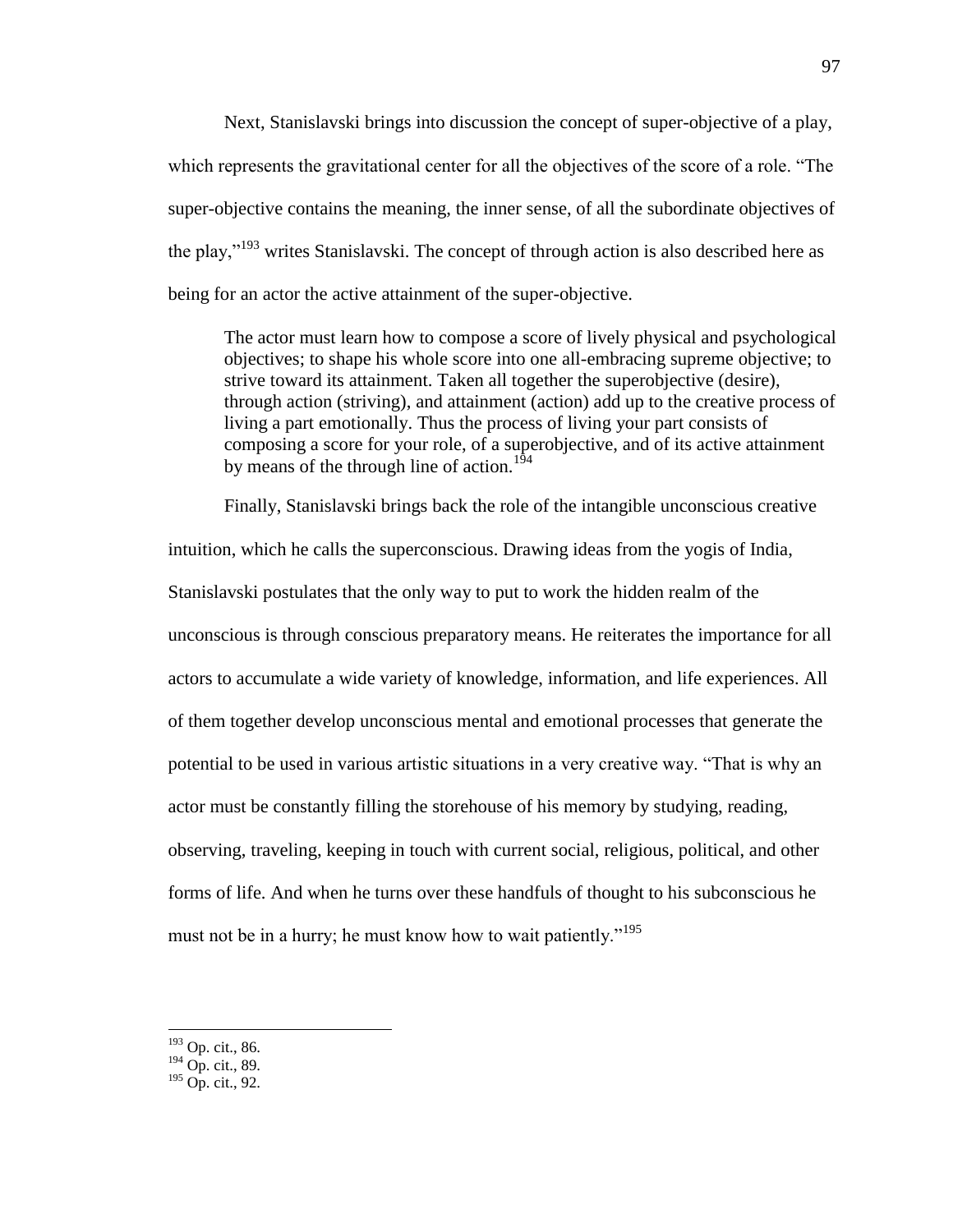Stanislavski names the third large period in the creation of a role the period of physical embodiment. Continuing with the description of his personal attempts to create the role of Alexander Chatski in Griboyedov's play, *Woe from Wit*, Stanislavski dissects in detail his thought process in preparation of the first reading in the rehearsal room. Even though he feels prepared and can say ‗I am' the character Chatski, when it comes the time to proceed with the first reading together, he comes to the strange realization that the text of the play stands in front of his need to act as Chatski; old habits and theatrical clichés return while forced intonations and muscular anarchy impede the natural acting. To this phenomenon, rather than continuing with the first reading, the director of the play invites the actors to engage in a series of improvisations, "preparatory exercises in finding physical expression for feelings, thoughts, actions, and images analogous to those of our parts."<sup>196</sup> Stanislavski emphasizes the importance of an actor's eyes when trying to express feelings. "Our eyes are the most responsive organ of our body. They are the first to react to the manifestations of internal or external life. The speech of the eyes is most eloquent, subtle, direct, and at the same time least concrete."<sup>197</sup> It is in finding this exquisite outlet of human expression that actors should rely on when trying to avoid unnecessary muscular tensions in the rest of their body. After this is accomplished, actors should engage the face to convey the messages of their subconscious. This must be done with careful consideration since "Facial tension and artificiality can distort an emotion beyond all recognition."<sup>198</sup> Only after this sequence of engagements can actors begin to use their voice through sounds, words, intonations and speech. In order for the voice to

<sup>&</sup>lt;sup>196</sup> Op. cit., 107.

<sup>&</sup>lt;sup>197</sup> Op. cit., 110.

 $198$  Op. cit., 113.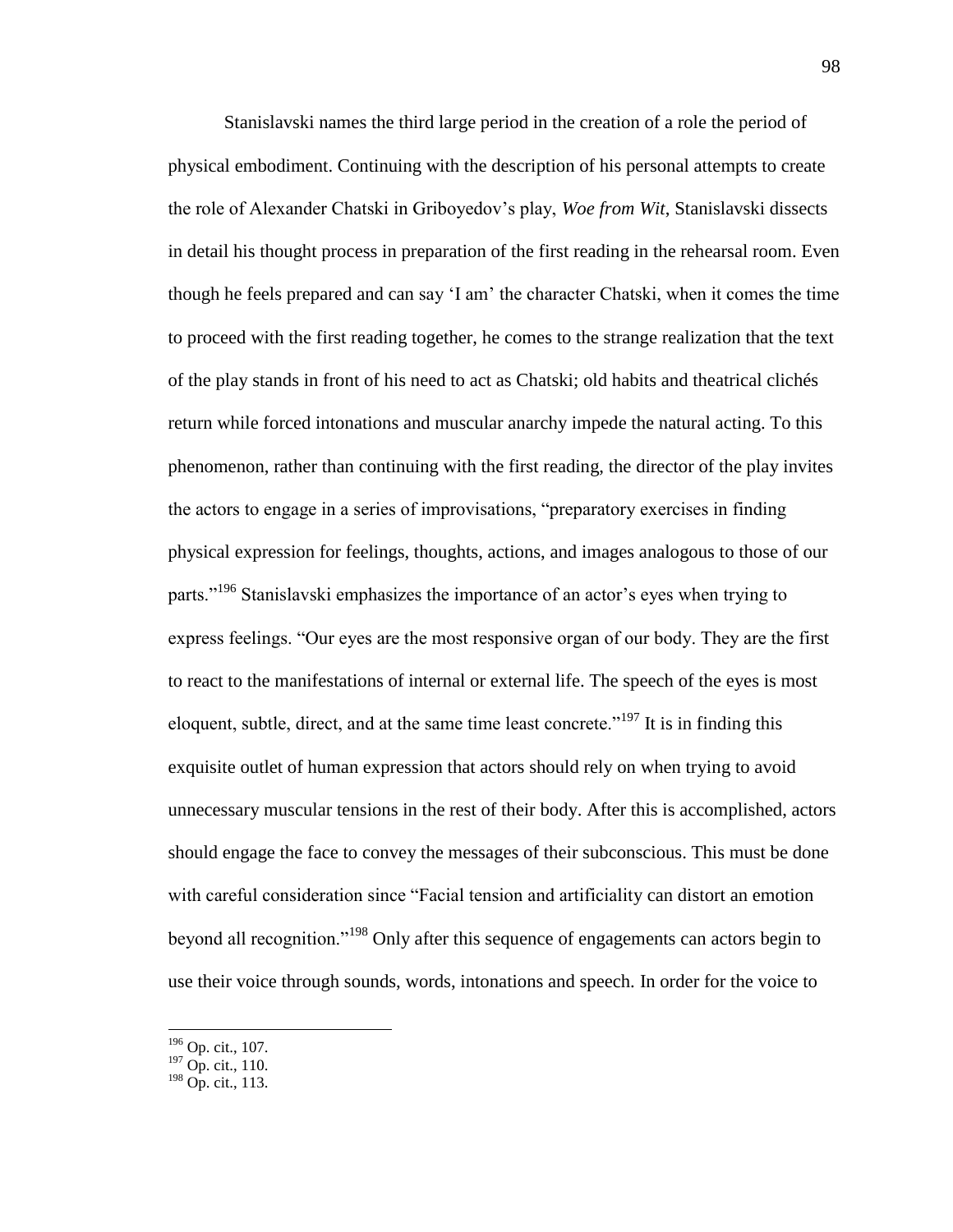serve the expression of emotions, actors must avoid any kind of tension when they pronounce their words and lines. Finally, Stanislavski states that engaging the whole body follows in this sequence and also the same principles. The actions of the body should also be free of tension and loyal to the expression of inner feelings, in accord with the visual, facial, and vocal elements, in order to avoid cliché gestures and acting. "A gesture which is made for its own sake is a piece of force perpetrated on one's inner feelings and their natural manifestation."<sup>199</sup>

Stanislavski ends this first part of *Creating a Role* with the reiteration of the main principle governing the external technique for a role, namely that actors must put their body expression on the stage completely at the service of one's inner feelings. He also writes briefly on the principle of communion among actors on stage and with the audience "by means of invisible inner currents, radiations of their spirit, compulsions of their will.<sup>3200</sup>

The remaining of *Creating a Role* focuses on practical applications of the principles of acting that Stanislavski presented in detail in his first two books. His interest is on William Shakespeare's *Othello* and on Nikolai Gogol's *The Inspector General*. A short note by the editor points out the author's shift of emphasis in these analyses to his novel approach on acting that focuses on "releasing the inner life of a role by first creating its physical life." $^{201}$ 

For Stanislavski, the first encounter with a part, most of the time being the first reading, is of utmost importance because it represents the first stage of creativeness.

<sup>&</sup>lt;sup>199</sup> Op. cit., 115.

 $200$  Op. cit., 118.

 $201$  Op. cit., Editor's Note, 121.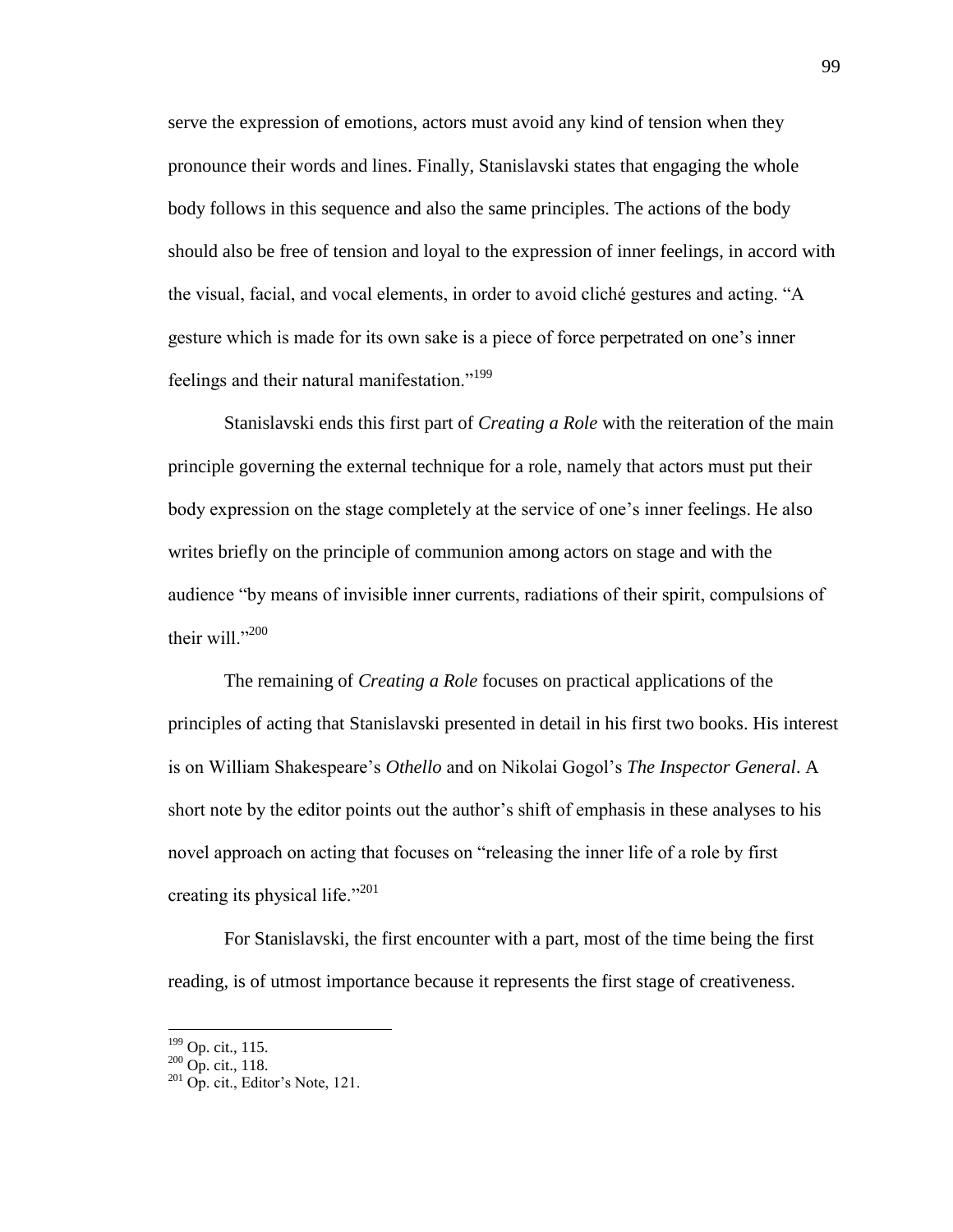During this first acquaintance, actors have their first impressions about the play and their roles, impressions containing the element of surprise that influences intuitive creativeness. Stanislavski says that it is in this first reading that actors should become infused with enthusiasm, the first sign of a natural, intuitive bond between them and their parts. Another benefit from the actors' first reading of a play together as a group is that they must not only become familiar with their respective individual parts, but also with the details of all the aspects of the play. Following this principle should place all the individual characters in the context of the entire play as a whole. This idea is fundamental in the process of ensemble work of the entire company. Also in this first step of reading the play, actors should come around the table with open minds and hearts so that genuine emotions occur rather than artificial or anticipated reactions destroy the initial image about the play. Prejudice is banned from the 'system.' "You should read every new play remembering, during your first acquaintance with it, to guard against acquiring a wrong or prejudiced attitude about it." $202$ 

In his demonstration on how to proceed with the first reading of a play, Stanislavski-Tortsov doesn't show that he is moved by what is read, but he gives hints at places that require the participation of emotions. The reader should carefully point out the literary beauty of the text, can stop and repeat phrases or expressions, makes comparisons, marks the main phases of the play for clarification, reveals conflicts, and gives a feeling of the potential of the play. Finally, the reader asks the actors to discover the factual sequence of the play (the plot), the proposed circumstances of the author that must be remembered from the very beginning of the work on a role and a play.

 $202$  Op. cit., 136.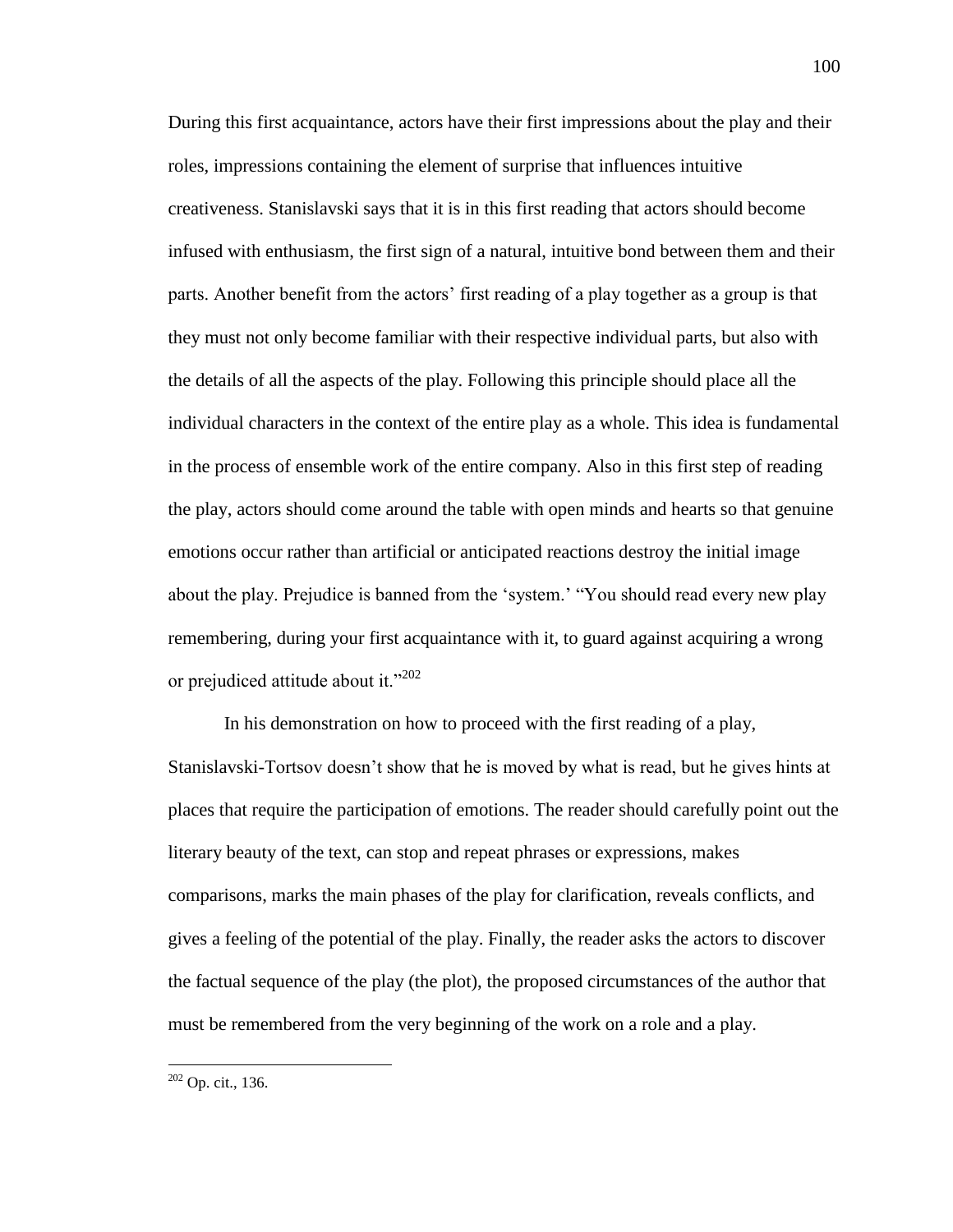Stanislavski's next step in creating a role is to move from the first reading stage to acting physically on the stage. The "new and unexpected method"<sup>203</sup> of his 'system' is described in detail as Tortsov's acting students approach their respective roles from Shakespeare's *Othello*. When asked to go on stage and play the first scene after only their first encounter with the play, the actors discover that even though they don't know the words yet, they can still act "in accordance with the play."<sup>204</sup> They figure out a series of simple physical objectives in a logical sequence for the score of their parts. It is in these objectives that actors seek physical truths that can be sensed and can trigger a sense of faith or belief in their physical acts. "And faith, in our kind of work, is one of the most powerful magnets to attract feelings and help you experience them intuitively.<sup> $205$ </sup>

Obviously, the inexperienced young actors in Tortsov's class are struggling with this new approach and their mentor points out several major problems in their attempts. He refers to their excesses: the actors demonstrate a great anxiety to entertain instead of carrying out specific objectives; they also show over-exertion, an unnecessary increase in activity, so they are asked to cease putting so much effort into their acting, in other words "to cut three-fourths of it."<sup>206</sup> In this process, actors should work out the right stencils for the score of their parts, but Stanislavski cautions that this process is not to be identified with the non-artistic rubber-stamp conventional acting. "If you school yourself to a mathematically exact execution of the score of your parts and carry this to the point of its

 $203$  Op. cit., 147.

 $204$  Idem.

 $205$  Op. cit., 151.

 $206$  Op. cit., 153.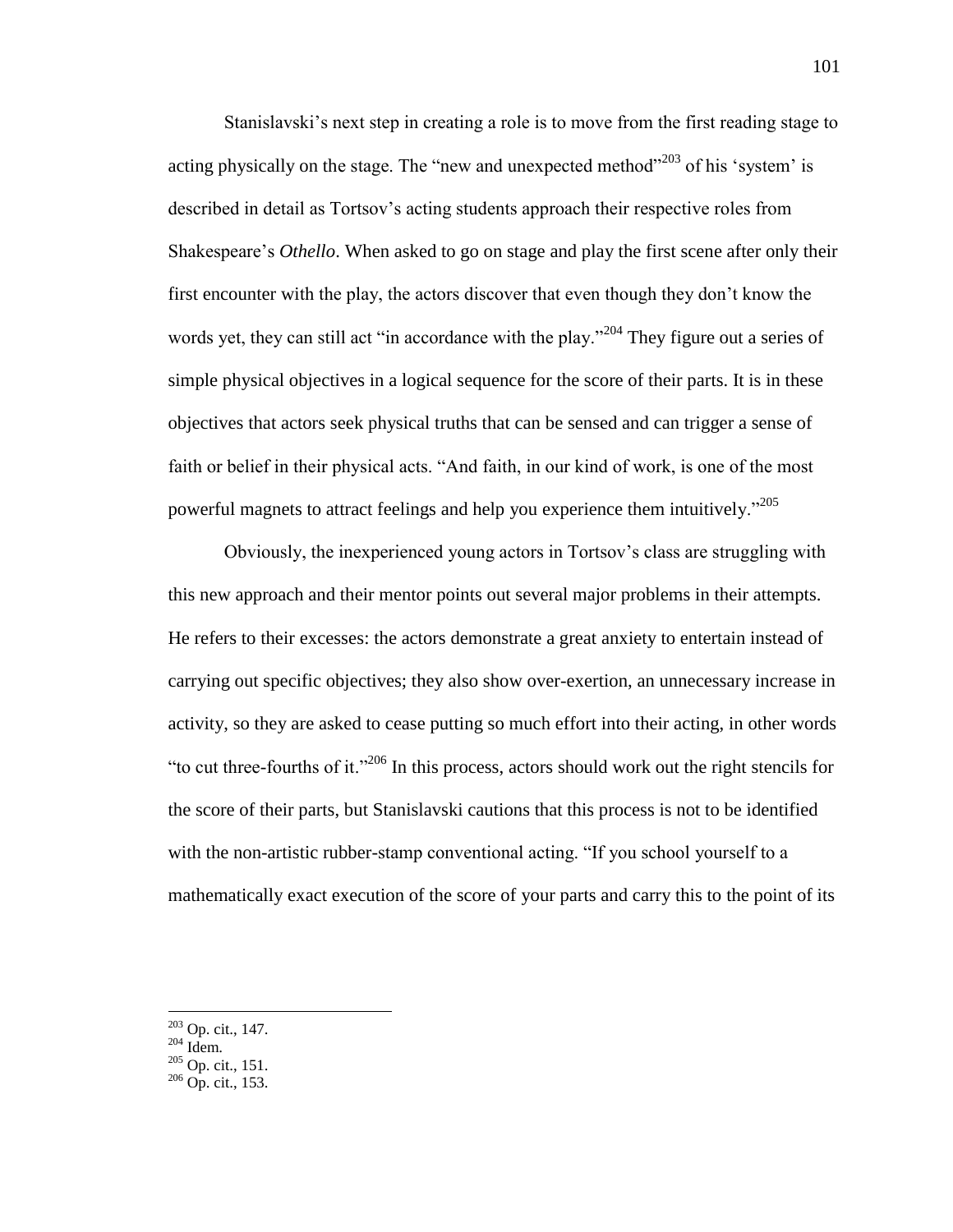being a stencil, I shall not protest. I do not object to a stencil which reproduces true and genuine feeling in a part." $^{207}$ 

Stanislavski is also basing his method of physical actions on the principle that the line of a role comes from the subtext of a play, saying, "You have thoughts and feelings which you can put into your own words. The point is not the words. The line of a role is taken from the subtext, not from the text itself.<sup>2208</sup> This is why this new approach avoids focusing on the words in terms of mechanically memorizing them and then trying to create the roles.

The words would have lost their active, vital meaning, they would have become mechanical, gymnastic exercises for your tongue, making noises to which it was trained. But I was too forehanded to let that happen. Instead I have deprived you of the text for the time being, until the line of your role is fixed; I have saved up for you the author's magnificent words until such time as they will have better use, so that they will not be just rattled off but employed to carry out some fundamental objective. $209$ 

Even the extras in a crowd scene from *Othello* are asked to conceive a clearly defined role to play while on the stage and to establish a series of physical objectives to accomplish that are in accordance with the particular moment of the play. The actors should establish the main divisions of the score of physical actions, then execute these fundamental objectives and actions that are characterized as having physical and simple psychological nature. With each repetition of a scene, actors should not be afraid to act out the details of these objectives differently in order to keep a fresh sense of creativity aiming though at deepening the truthfulness of one's acting.

<sup>&</sup>lt;sup>207</sup> Op. cit., 154.

 $^{208}$  Op. cit., 156.

 $209$  Op. cit., 157-158.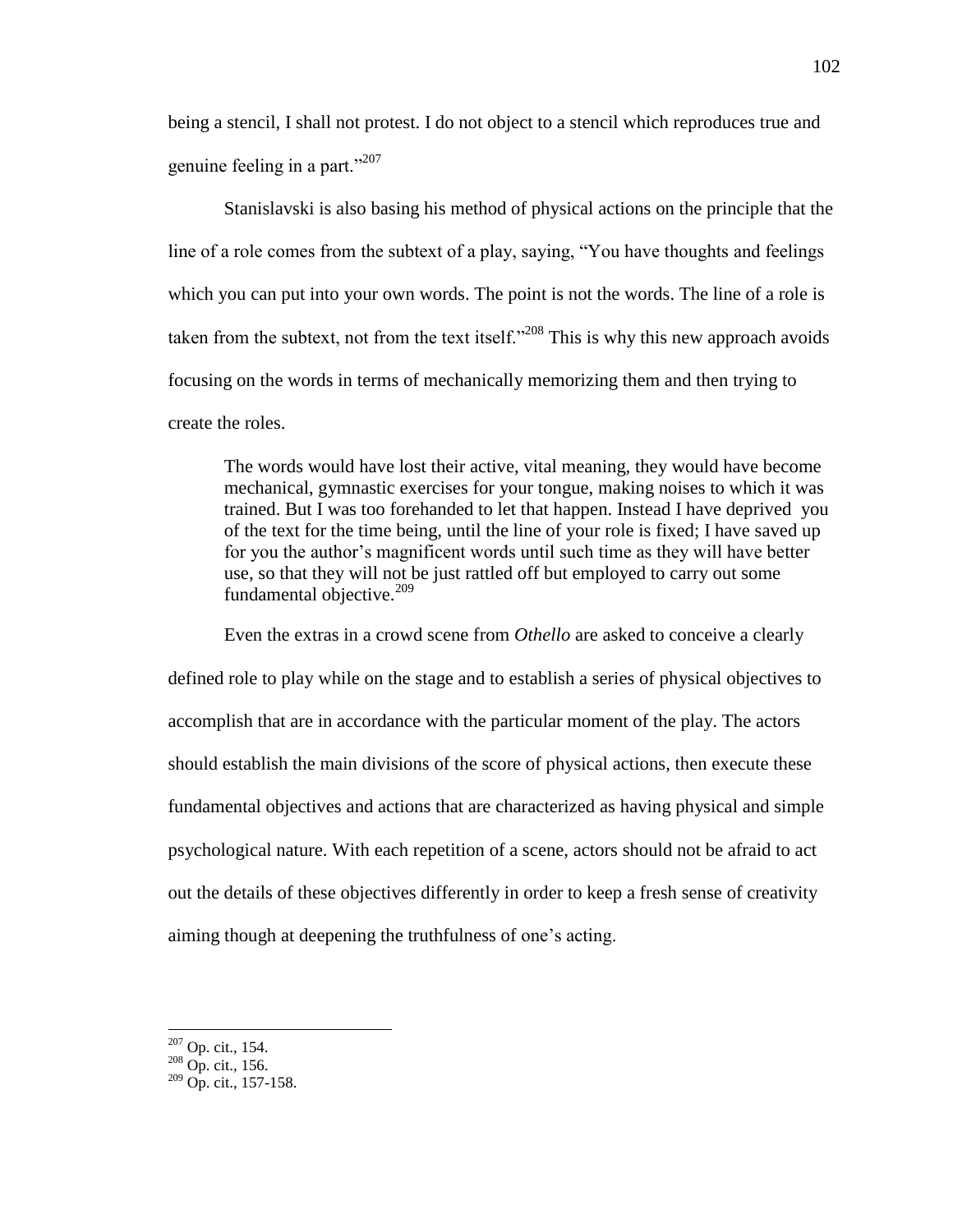At this point, Stanislavski concludes that the "creation of the physical life is half the work on the role because, like us, a role has two natures, physical and spiritual.<sup>2210</sup> He compares the physical approach with a "storage battery for creative feeling,"<sup>211</sup> because the physical being of a role would store the corresponding inner emotional part in its structure.

Next, Stanislavski describes the process of analysis, which he calls the process of studying the play and the role.<sup>212</sup> Of the many facets of analysis, he mentions, in an attempt to define it, the roles of dissecting the material, discovering and examining its elements, uncovering the direction and thought of a play, its super-objective and through line of action. The analysis of a play has the purpose of searching for "creative stimuli to attract the actor" and "the emotional deepening of the soul of a part."<sup>213</sup> Stanislavski sees analysis as an intellectual process that is not merely a dry mental exercise but one that is filled with genuine emotional capacities in order to discover and understand the essence of a play. He enumerates the components or methods of learning though analysis:

We can re-tell the content of the play, make lists of facts and events, given circumstances proposed by the author. We can divide the play up into pieces dissect it and divide it into layers, think up questions and provide the answers, read the text with exactly proportioned words and pauses and glance into the past and future of the characters, organize general discussions, arguments, and debates. We can keep track of the appearance and merging of areas of light, weigh and estimate all facts, find names for units and objectives, and so forth. $^{214}$ 

It is very important for the actors to understand the context of the play to be

analyzed. The elements of time and location (when and where the action takes place) set

 $210$  Op. cit., 166-167.

 $2^{11}$  Op. cit., 167.

 $2^{12}$  Op. cit., 169.

 $^{213}$  Idem.

<sup>214</sup> Op. cit., 173.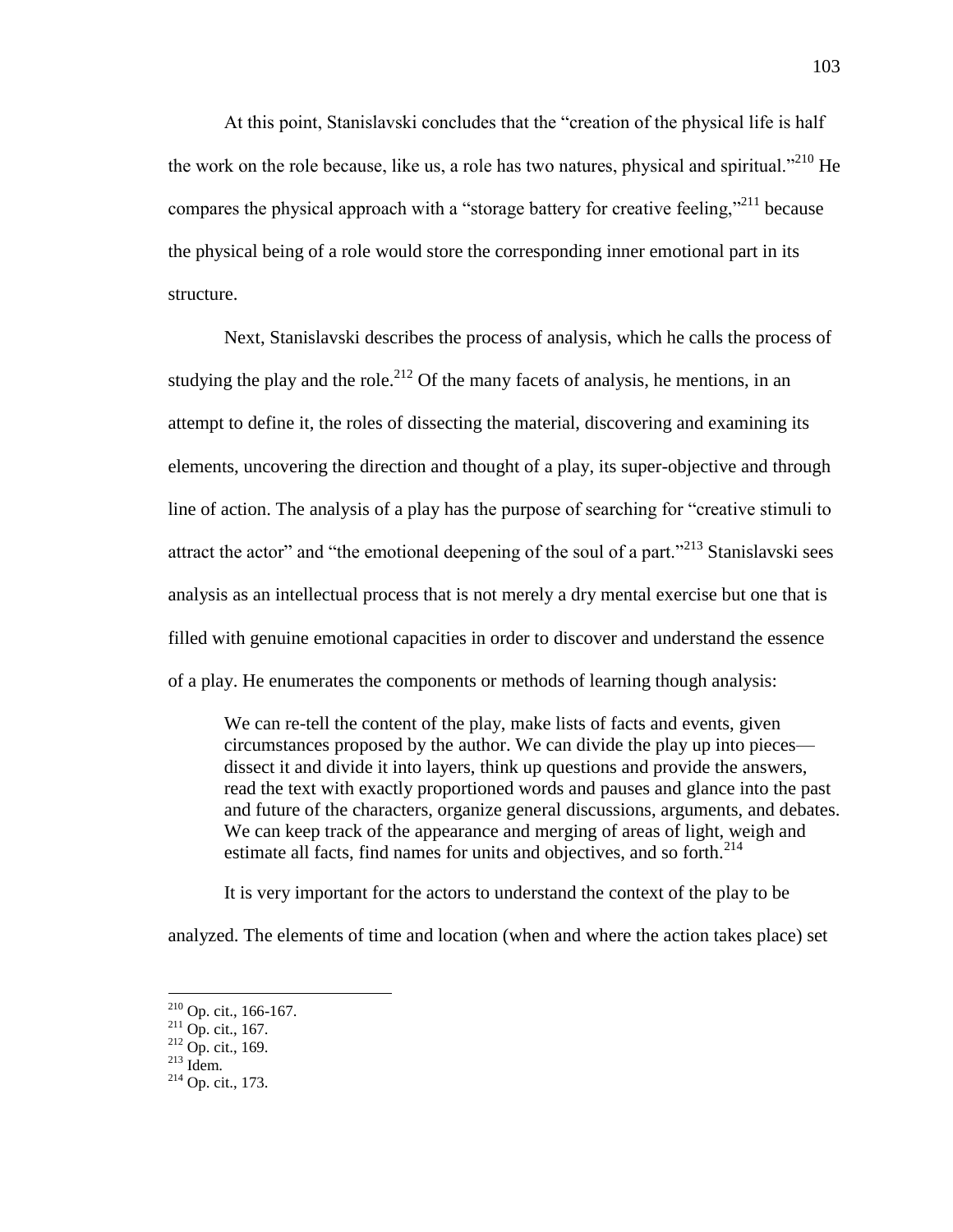the foundation for the entire play. Historical factors and the social status of the characters usually have an impact on the unfolding of the story of the play. In their analysis of the subtext of a play, placing its characters on the timeline of their existence as human beings, with a past, present, and a future, should guide the actors to present their roles at a logical stage of their life.

Stanislavski brings the elements of discussion, controversy, and debate in the process of analysis. Tortsov and the other teachers set the stage for an open discussion with the student-actors about *Othello*, which sparked long and passionate debates among them. In Stanislavski's vision, these fiery debates were very beneficial because they raised the enthusiasm level of the actors for spots of the play that had not been intuitively discovered by the regular analysis of the text. He elevates the actors' enthusiasm to more than a stimulus for creativity, "it is also a wise guide leading us to the secret wellsprings of the heart, it is a keen and penetrating searcher, a sensitive critic and appraiser.<sup>7215</sup>

Tortsov spends quite some time focusing on the details of a scene from *Othello* so that his actors analyze the plot by means of appraising and justifying the facts. This complicated process involves not only the intellect but also the feelings and the creative will of the actors.

In order to appraise the facts by means of your own feelings, on the basis of your personal, living relationship to them, you as an actor must put yourself this question: What circumstances of my own inner life—which of my personal, human ideas, desires, efforts, qualities, inborn gifts and shortcomings—can oblige me, as a man and actor, to have an attitude toward people and events such as those of the character I am portraying?<sup>216</sup>

 $\overline{a}$ <sup>215</sup> Op. cit., 187.

 $2^{16}$  Op. cit., 202.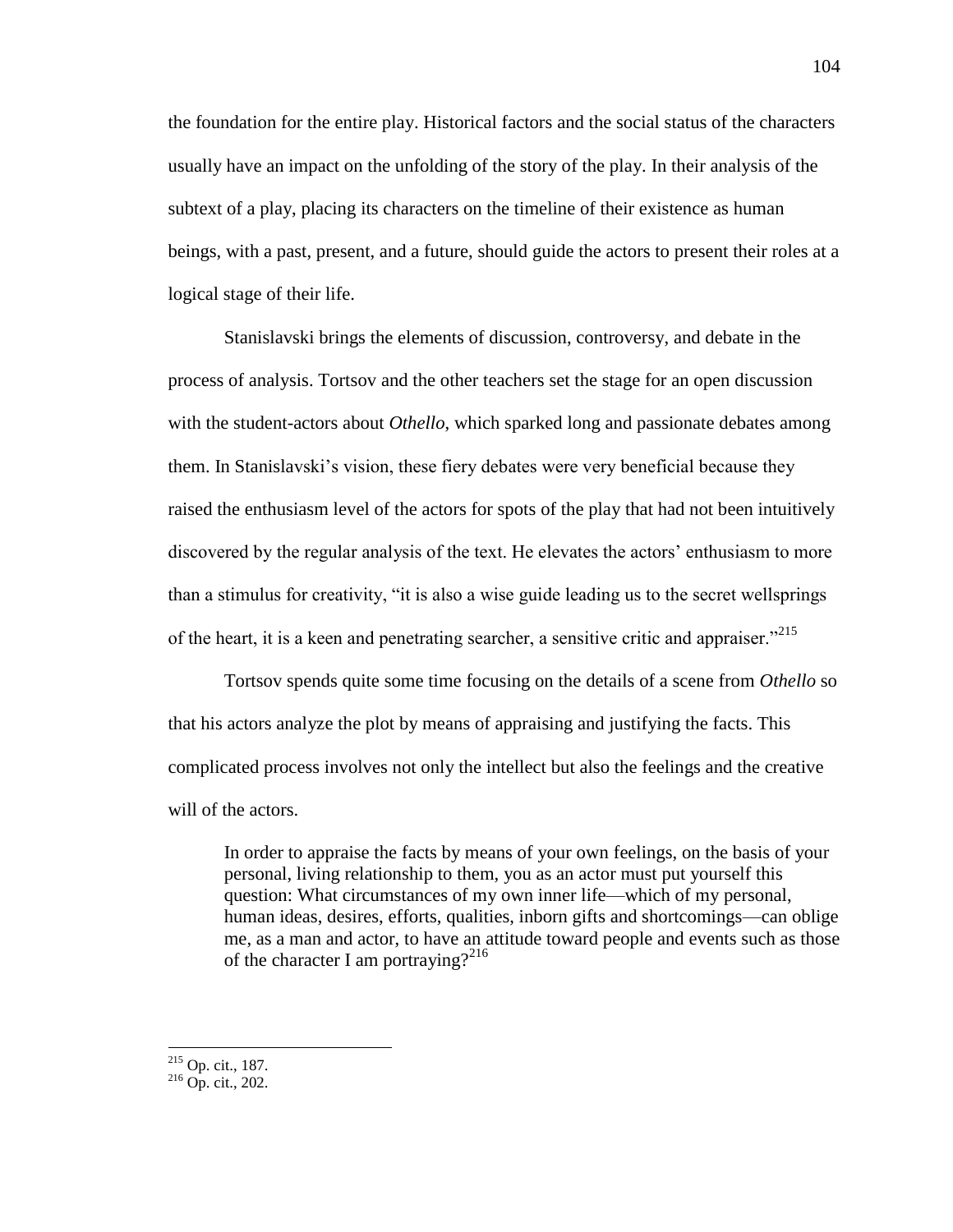Next, Stanislavski as Tortsov follows the top layer of analyzing a play, its plot, with the level of characterization of the various circumstances of the play and its main characters within the context of their interrelationships. This complex analysis of *Othello*  puts in perspective for the actors all the depths, intricacies, motivations, and actions of the characters in the play. With these elements communicated to the actors, they are now equipped with an incredible amount of information necessary for the natural bringing to life of their roles.

At the end of the second part of *Creating a Role* that focused on the actors' work on Shakespeare's *Othello*, Stanislavski recapitulates the creating process and draws several important conclusions about his acting 'system.' First, he reaches the conclusion that actors need to be given the opportunity to find their own physical actions in the given circumstances created by the author, the director, or even by the actors themselves through their own imagination. "The objective of the actors is to remember, understand, and determine what they should do at such a time so that they can live as if the things described in the play had happened to them, that is to say to living human beings, and not just to characters in a play."<sup>217</sup> Stanislavski emphasizes that clearly defined physical actions can be easily executed by actors and they will trigger specific feelings for their roles.

Then, he recollects all the steps that actors followed in their process of creating their roles. This process not only established and put in order a chronological series of physical actions of the actors in the given circumstances of their roles, but also made the spiritual life of their parts grow into being their own. Stanislavski concludes that the

 $217$  Op. cit., 224.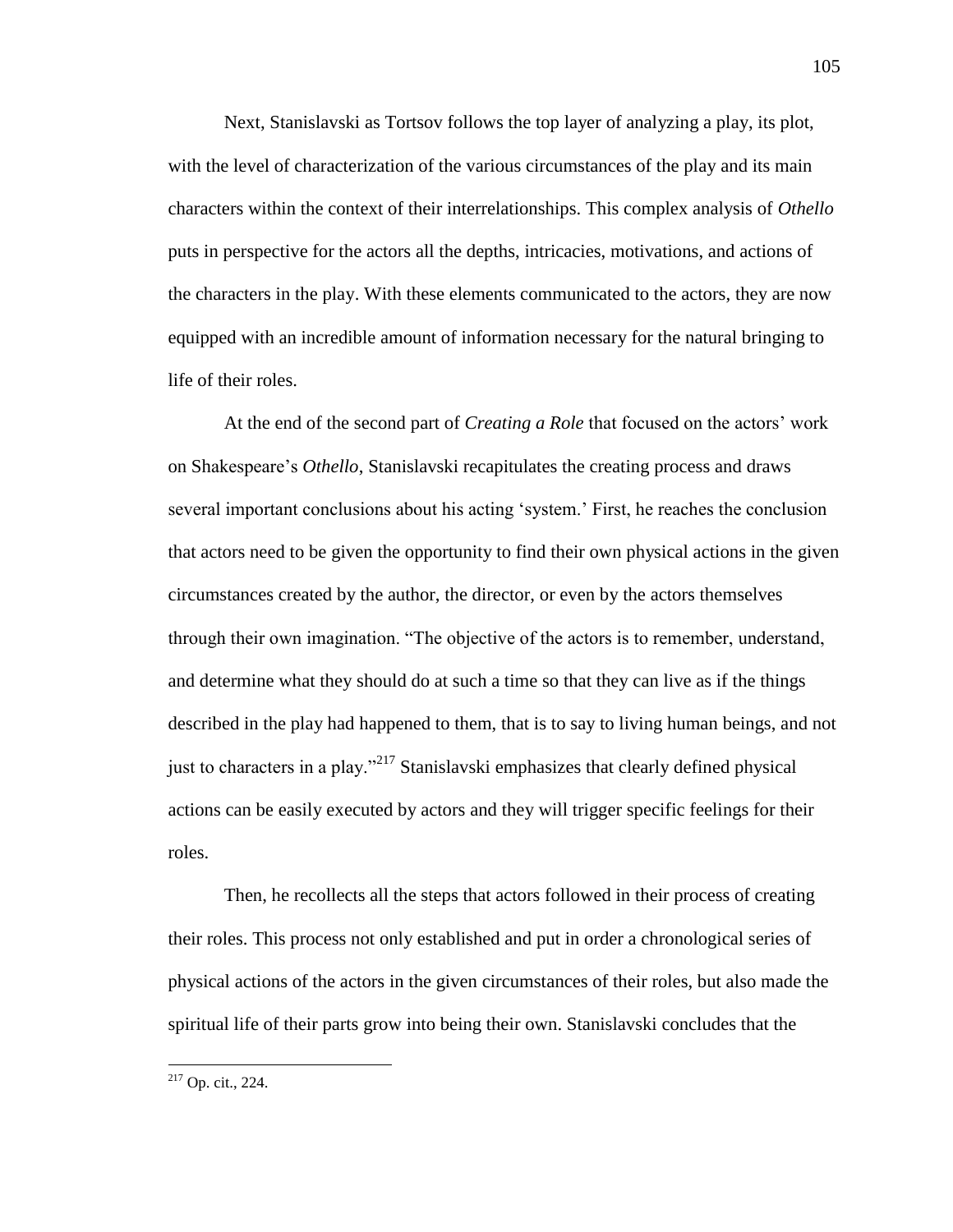physical being and the spiritual being of a part live and grow side by side. "They cannot be alien to one another by nature; on the contrary their kinship and congruence are mandatory. I have laid particular emphasis on this law because that is the basis of our psychotechnique.<sup>2218</sup> He sums up that the purpose of the actors' physical actions on the stage is to "evoke conditions, proposed circumstances, and feelings."<sup>219</sup> Conveying these feelings to the audience reaches a higher artistic value in the work of the actors.

The last part of *Creating a Role* presents the study of the application of Stanislavski's findings on acting in the case of Gogol's play, *The Inspector General*. In a similar way, Tortsov guides his students step by step through the process of infusing true life into their roles, emphasizing again the necessity of pouring both the spiritual and the physical sensations into their inner creative state.<sup>220</sup> He reminds his actors that they should always be themselves in the roles of a play, in other words bring out elements from their own being and make them part of the characters according to the instructions from the writer and the director.

So play every part in your own right in the circumstances given you by the playwright. In this manner you will first of all feel yourself in the part. When that is once done it is not difficult to enlarge the whole role in yourself. Live, true human feelings—that is the good soil for accomplishing your purpose.<sup>221</sup>

Actors are urged to live their roles in themselves, grasping those roles with their own minds, feelings, desires, and not only within the context of a purely reasoned analysis, which lacks the emotional vibration of a living human being. Stanislavski reemphasizes the fundamental principle that supports his acting 'system,' namely the fact

<sup>218</sup> Op. cit., 230-231.

<sup>219</sup> Op. cit., 233.

 $^{220}$  Op. cit., 238.

 $221$  Op. cit., 240-241.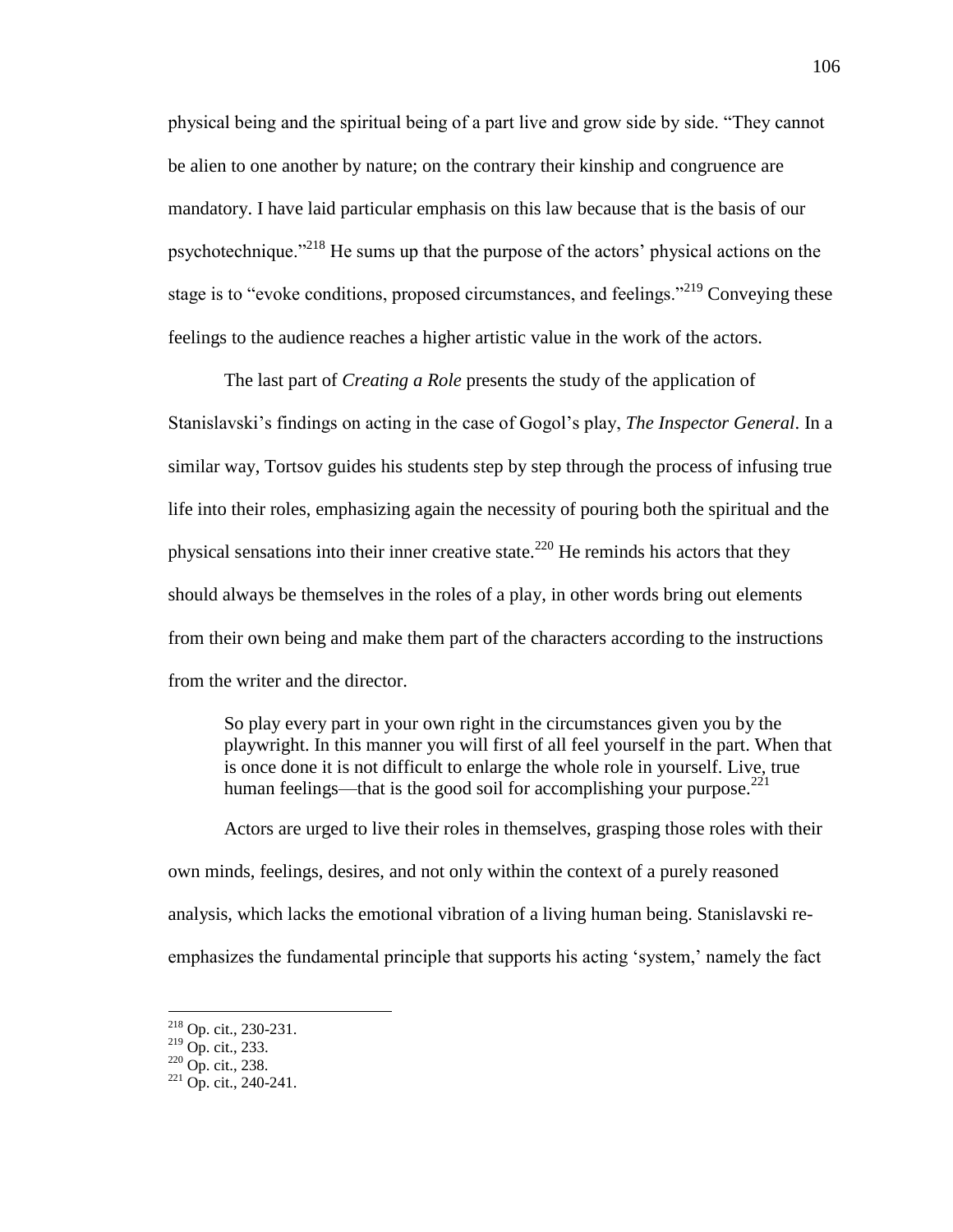that "In every physical action, unless it is purely mechanical, there is concealed some inner action, some feelings." $^{222}$  Based on this assumption, actors need to work on fine tuning both their bodies and their souls with each other so that their whole being is engaged in their artistic endeavor. Stanislavski's intricate methods and principles of acting that are summed up in his so-called 'system' can be described as the "psychotechnique for creating the spiritual life of a role though the physical being."<sup>223</sup> He presents a picturesque parallel between his psychotechnique and the concept of traveling by train on a long railway. While the scenery and people change and new experiences occur along the trip, the rails are the same all along the path of the train. Similarly, actors must find the sequence of concrete, palpable physical objectives on the stage that would become their sound 'rails' in their experiencing of a play and its characters.<sup>224</sup>

Stanislavski also stresses out that his psychotechnique is an internal and external analysis of the actors on themselves as human beings in the circumstances of the life of their roles. This process is simultaneously intellectual, emotional, spiritual, and physical in nature. In their shift of focus on immediate physical actions, actors become unaware of the complex inner process of analysis that takes place inside of them. This "naturally induced self-analysis<sup> $225$ </sup> is a great quality of Stanislavski's approach on creating a role. According to his theory,  $226$  when actors are drawn to a physical action, they set free their subconscious, which in turn can be drawn toward creative work. Even the actors themselves cannot realize that this hidden process takes place inside of them.

<sup>&</sup>lt;sup>222</sup> Op. cit., 253.

 $223$  Op. cit., 259.

 $224$  Op. cit., 260-261.

 $225$  Op. cit., 266.

 $226$  Op. cit., 267.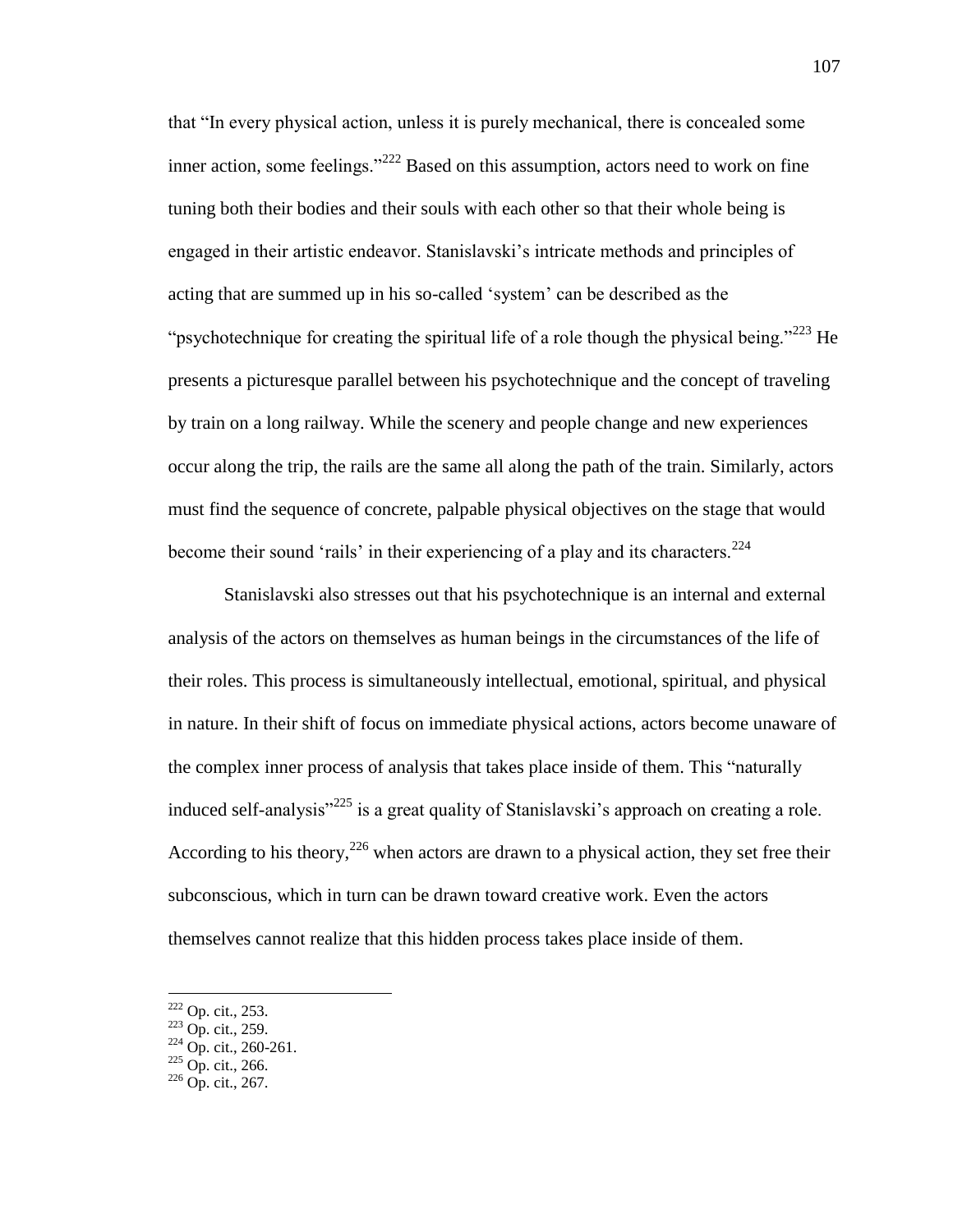A characteristic of Stanislavski's 'system' is that it intends to "preserve the freedom of the creative artist."<sup>227</sup> While many directors either rely on their own habitual experiences, or study the play and present its intellectual line with no appeal to the actors' creativity, or even show the actors how they are to act based on his personal demonstration, Stanislavski thinks that good directors should foster the actors' appetite for guidance about how to execute their parts based on simple physical actions.<sup>228</sup>

The final paragraph of the book, *Creating a Role*, sums up some important

characteristics of Stanislavski's 'system.'

Thus my method of creating a physical being automatically analyzes a play; it automatically induces organic nature to put its important inner creative forces to work to prompt us to physical action; it automatically evokes from inside us live human material with which to work: it helps, when we are taking our first steps toward a new play, to sense its general atmosphere and mood. All these are the new and important possibilities of my method.<sup>229</sup>

It is important to note that during the time of this research, author, translator, and acting personality Jean Benedetti has just published a newly revised translation<sup>230</sup> of  $An$ *Actor Prepares* and *Building a Character* in one book, as originally intended by Stanislavski himself. The title of Benedetti's new edition, *An Actor's Work*, is closer to the original Russian title, which translates as *An Actor's Work on Himself*, <sup>231</sup> and adds the subtitle *A Student's Diary* due to the nature of the literary style chosen by Stanislavski. Jean Benedetti's revival of the Stanislavski's writings on the 'system' of acting is an attempt to restore the unity of his work in a single volume with a fresh and accessible

 $227$  Op. cit., 271.

<sup>228</sup> Op. cit., 270-271.

<sup>229</sup> Op. cit., 277.

<sup>230</sup> Konstantin Stanislavski and Jean Benedetti, ed. and transl., *An Actor's Work: A Student's Diary* (New York: Routledge, 2008).

<sup>&</sup>lt;sup>231</sup> An English transliteration can be found on the bibliographical page of the Benedetti edition cited above (*Rabota aktera nad soboi*). In the same resource, Benedetti references the English translation of the Russian title in the Translator's Foreword, xv.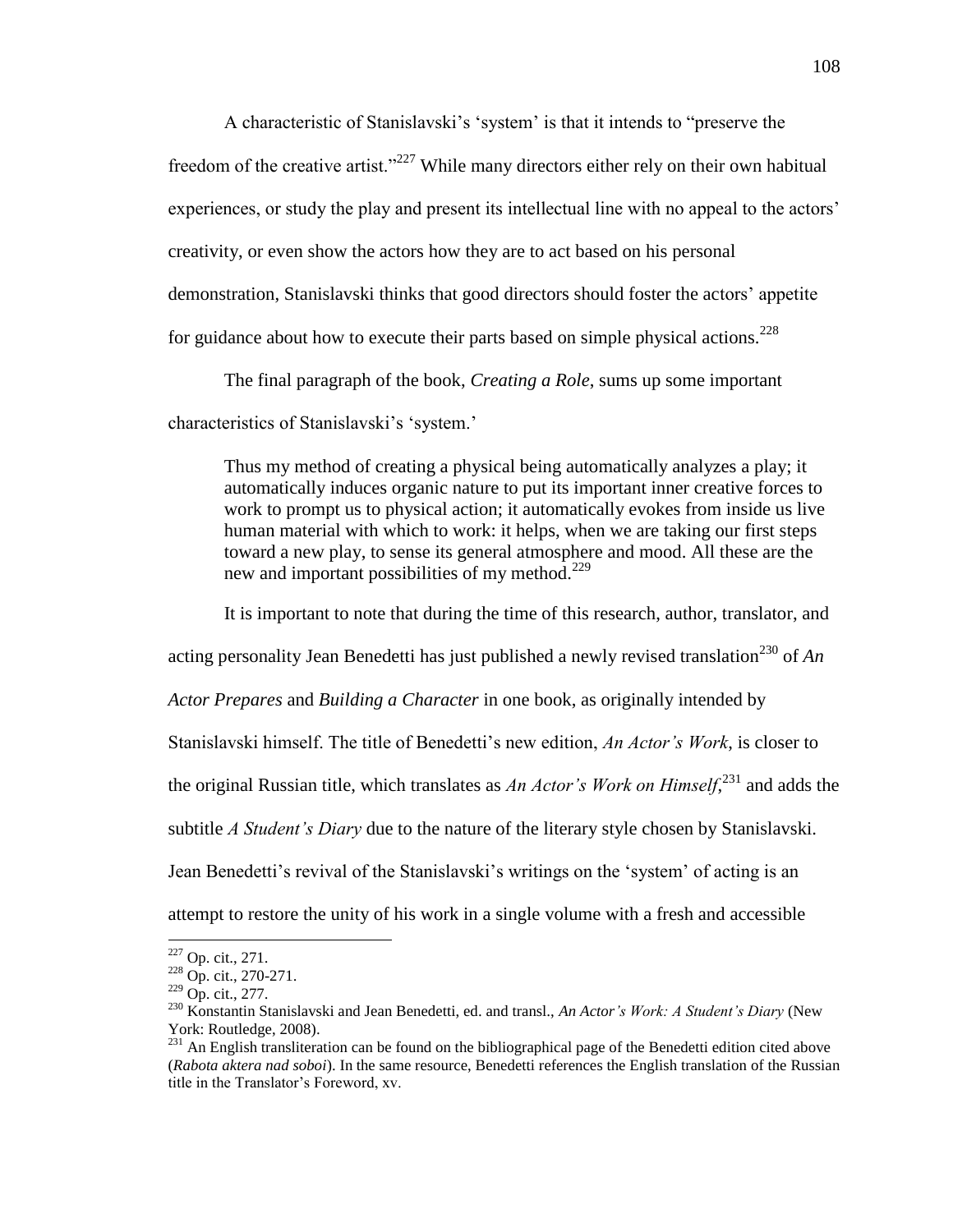English translation. Benedetti points out some key issues regarding Stanislavski's use of terminology in his activity as actor, director, and pedagogue that permeated through his writings and into poor English translations.

The reasons for the difficulties of Stanislavski's style go deeper than his personal foibles. His was a pioneering effort. He was attempting to define the actor's processes (mental, physical, intellectual and emotional) in a comprehensive way that had never been undertaken before. His problem was that there was no available language or terminology to which he could turn. Many concepts which we now take for granted such as non-verbal communication or body language did not exist. Even the notion of comprehensive, systematic training did not exist. [...] Stanislavski wanted to develop the actor-creator. He was driven, therefore, to cobble together a 'jargon' that was unknown outside the Art Theater. $^{232}$ 

At the end of the book, Benedetti presents a comparison of terms used in his and

Hapgood's translations. The differences may seem minor, but the fact is that word adaptations of various terminology and editorial interpretations and cuts of the original Russian texts have influenced in a negative way the accurate understanding in the English-speaking world of the Stanislavski ‗system' and set the course of much of the Western theater on a different path (i.e., Method acting, Lee Strasberg, etc.).

# **II.1.5** *Stanislavski on Opera*

Of particular interest to the musical subject of this research, *Stanislavski on Opera* represents a book compiled by Pavel Ivanovich Rumyantsev, a gifted leading Russian baritone and opera director, about Constantin Stanislavski's work in the training and productions of the Opera Studio of the Bolshoi Theater in Moscow. Rumyantsev began working with Stanislavski in his early twenties while still a student at the Moscow Conservatory. When he entered the Opera Studio, he decided to take detailed notes about

 $\overline{a}$  $232$  Op. cit., xvii.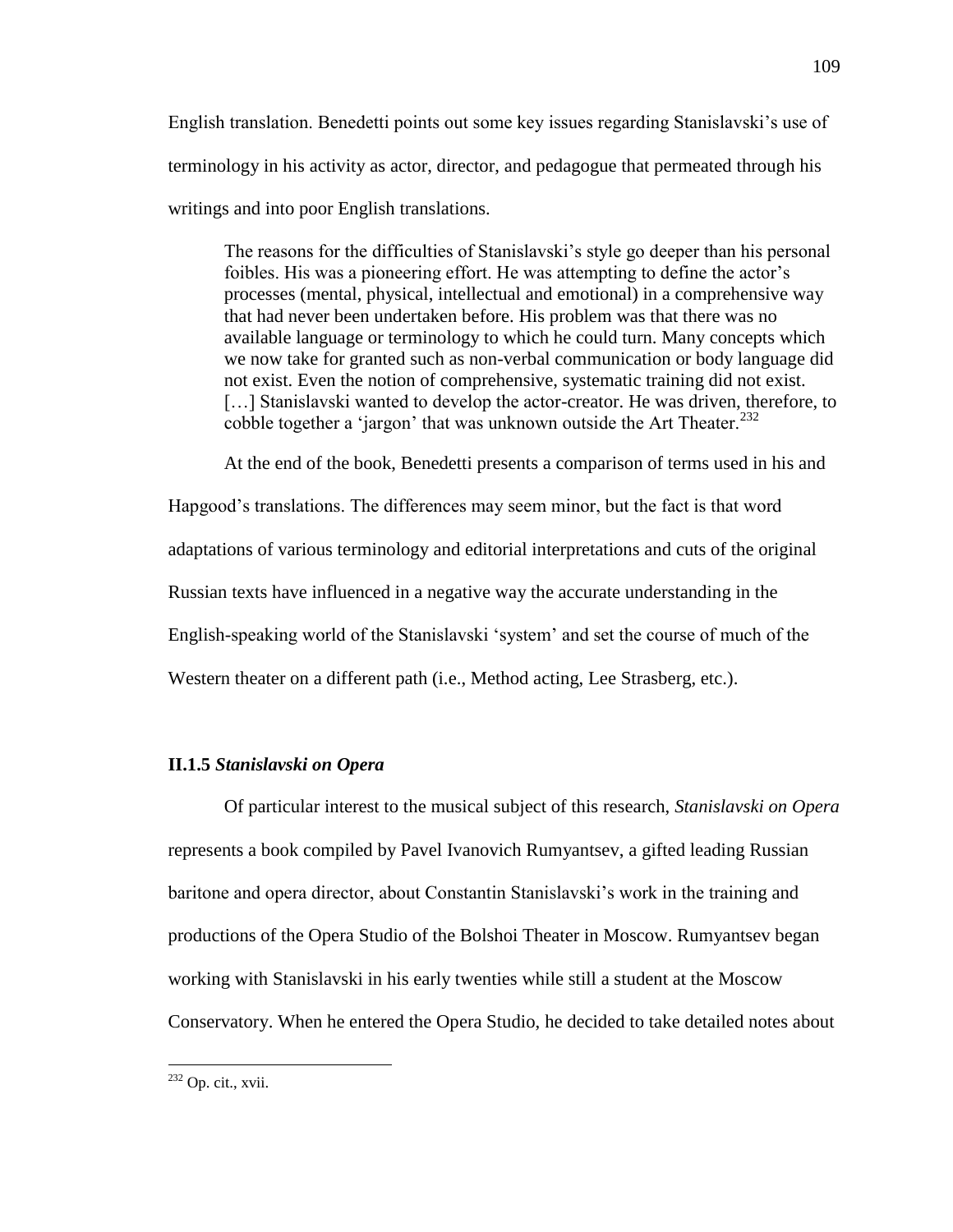Stanislavski's remarks and conversations with his students. His very informative book becomes, after having put together all his notes as well as various related documents and notes by his colleagues in the Studio, one of the key resources about the implications of the acting ‗system' of Stanislavski in the world of music and opera. The book is a resourceful reflection of the cultural and artistic realities in early twentieth-century Moscow placed in historic perspective. The dated acting techniques of the Russian theater were still in the process of being infused by Stanislavski's novel techniques, while the opera field remained behind, within the old style of musical productions for the sake of mere entertainment through vocal exhibitionism. Purposeful scenic movement and any kind of deep emotional component were still missing from the operatic stage. Opera singers were just that, singers without any connection to the meaning of the texts and subtexts or without any formal training in acting techniques.

Being published outside the Soviet Union only in 1975 in Elizabeth Reynolds Hapgood's translation,<sup>233</sup> *Stanislavski on Opera* represents a first encounter of the Western world with a valuable resource for the study of the integration in music and opera of the approaches, principles, and techniques already applied by the Russian theater.

Seven of the operas produced by the Opera Studio under Stanislavski's direction are presented in this book, each in a separate chapter: *Eugene Onegin* by Pyotr Ilyich Tchaikovsky*, The Tsar's Bride* by Nikolai Rimsky-Korsakov*, La Bohème* by Giacomo

<sup>&</sup>lt;sup>233</sup> "It is doubly fitting that the English version of this important book should be the last fruit of a quarter century of collaboration between the late Elizabeth Reynolds Hapgood and Robert MacGregor, who brought Stanislavski's legacy to the English-speaking world in the first place. A tribute to their memory, his and theirs, *Stanislavski on Opera* is a valuable work—and timely." Excerpt from: William Kuhlke, "Book Review: Stanislavski on Opera by Constantin Stanislavski and Pavel Rumyantsev," Educational *Theatre Journal* 29, no. 2 (May 1977), 282.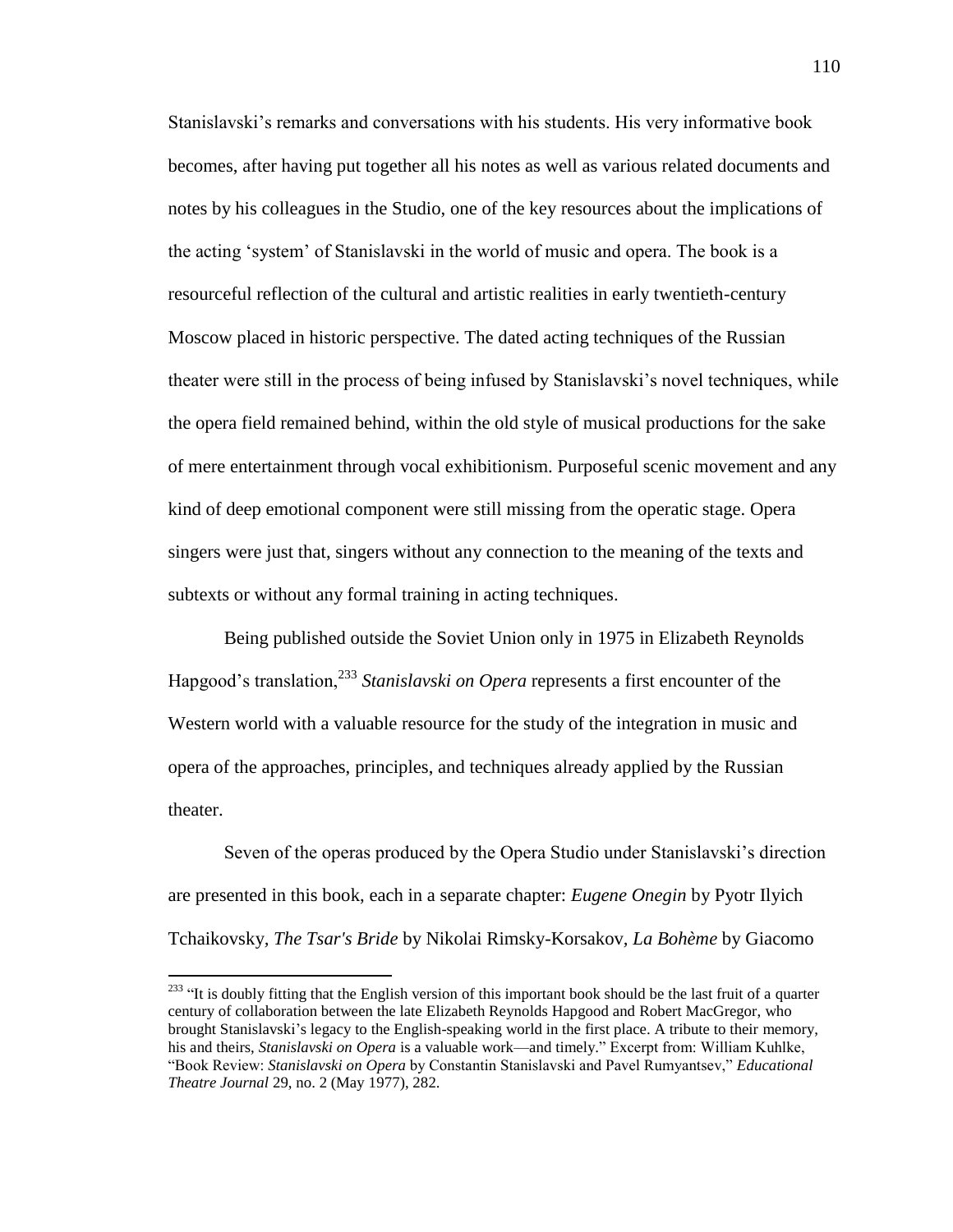Puccini*, A May Night* by Rimsky-Korsakov*, Boris Godunov* by Modest Mussorgsky*, The Queen of Spades* by Tchaikovsky*,* and finally *The Golden Cockerel*, Rimsky-Korsakov's last opera. "In the Opera Studio," the opening chapter that precedes these operas, is enlightening in itself because it provides the foundation of the new approach. It contains an explanation of Stanislavski's 'system' and how it was supposed to work in the operatic art. From the very beginning, Stanislavski emphasizes the importance of clear and expressive diction for all the singers. "Fifty percent of our success depends on diction. Not a single word must fail to reach the audience.<sup> $234$ </sup> Then, he devises simple gymnastic exercises for his students for the purpose of relaxing their body muscles from ordinary tensions and acquiring plasticity of movement. The subjects are urged to find inner purpose for these exercises, any imaginative action or reason for a given pose or gesture. This is how, in the process of introducing his singers to the 'system,' Stanislavski ‗translates' the concepts of objectives and ‗magic if.'

It's a good thing to have an objective, you cannot come out onto the stage to do something 'in general.' On the stage we must have life but not only that, it must be the life of your imagination which you make real for us. An actor himself must create that life, produce it through his fantasy. To be an actor you must in the first instance possess a developed, rich sense of fantasy. Your creativeness will begin only when you have in mind the words 'if it were so.' Without that 'Magic IF,' without fantasy, there can be no creativeness, no matter how well you execute simple physical actions on the stage. $^{235}$ 

The important role that music has in the language of the operatic art is prioritized

in the next set of moving exercises of the singers-actors on improvised music. The

rhythm of such music is the first in line to stimulate the subjects' improvisation; they

<sup>&</sup>lt;sup>234</sup> Constantin Stanislavski, Pavel Rumyantsev, and Elizabeth Reynolds Hapgood, ed. and transl., *Stanislavski on Opera* (New York: Routledge/Theatre Arts, reprinted 1998), 4.

 $235$  Op. cit., 9.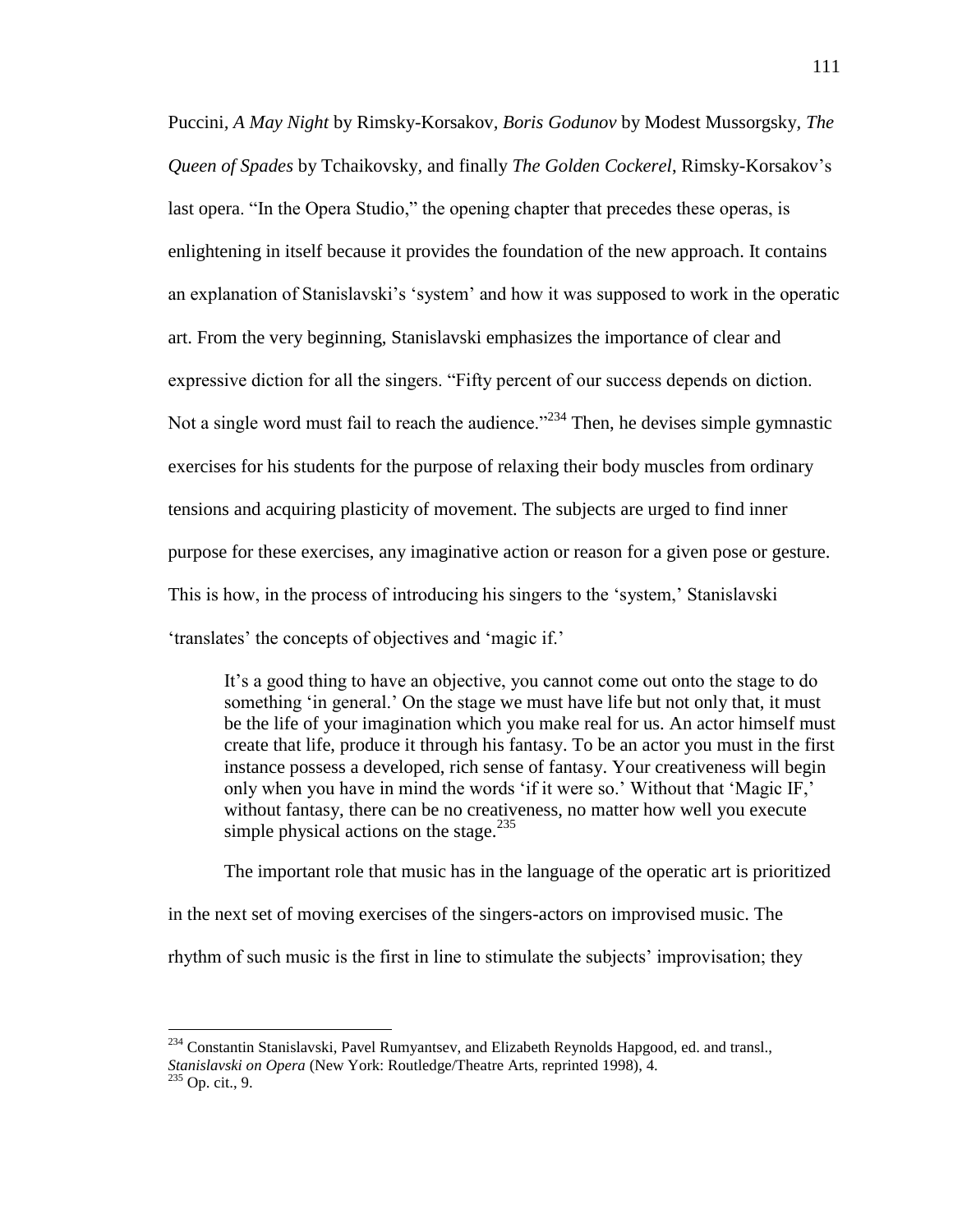need to "seize this rhythm, live with it, let it permeate"<sup>236</sup> their entire being. The inner rhythm of a singer must adapt to the external rhythm of the music and this by itself should generate emotional response.

Supporting his teaching with his personal musical and vocal training and expertise, Stanislavski focuses on developing the vocal expressivity of the singers through the use of art songs.<sup>237</sup> He is searching for true artistic results and guides the singers in their pursuit of understanding the subtext and the underlying components of the composer's intent in which they bring their own creative emotions. In a given art song, singers are to define clearly for themselves the object of attention and must instantaneously concentrate on their performance. Stanislavski acknowledges the students' choices of good texts and rarely performed art songs for their demonstration, because this way they avoid imitations of some great performers' mannerisms in the case of better known songs and so they can discover their own interpretation of the music.

Of the two kinds of nervousness, creative and panicky, Stanislavski urges the singers to foster the creative excitement and overcome that panicky stage fright by means of concentration on some object. "Even a button on your jacket can save you from unnecessary and harmful nervousness. It can put you into a state of 'public solitude.'"<sup>238</sup> However, all jokes aside, Stanislavski considers that singers have the advantage of potentially holding their attention in the music itself, by allowing themselves to immerse

 $236$  Op. cit., 12.

<sup>&</sup>lt;sup>237</sup> "Later, he had them prepare art songs (here mistranslated 'romantic ballads') to develop the vocal expression necessary for a synthesis of words and music." Clarification from Lyn Stiefel Hill, "Book Review: *Stanislavski on Opera* by Constantin Stanislavski and Pavel Rumyantsev,‖ *The Musical Quarterly* 62, no. 3 (July 1976), 448.

<sup>238</sup> Stanislavski, Rumyantsev, and Hapgood, *Stanislavski on Opera*, 19.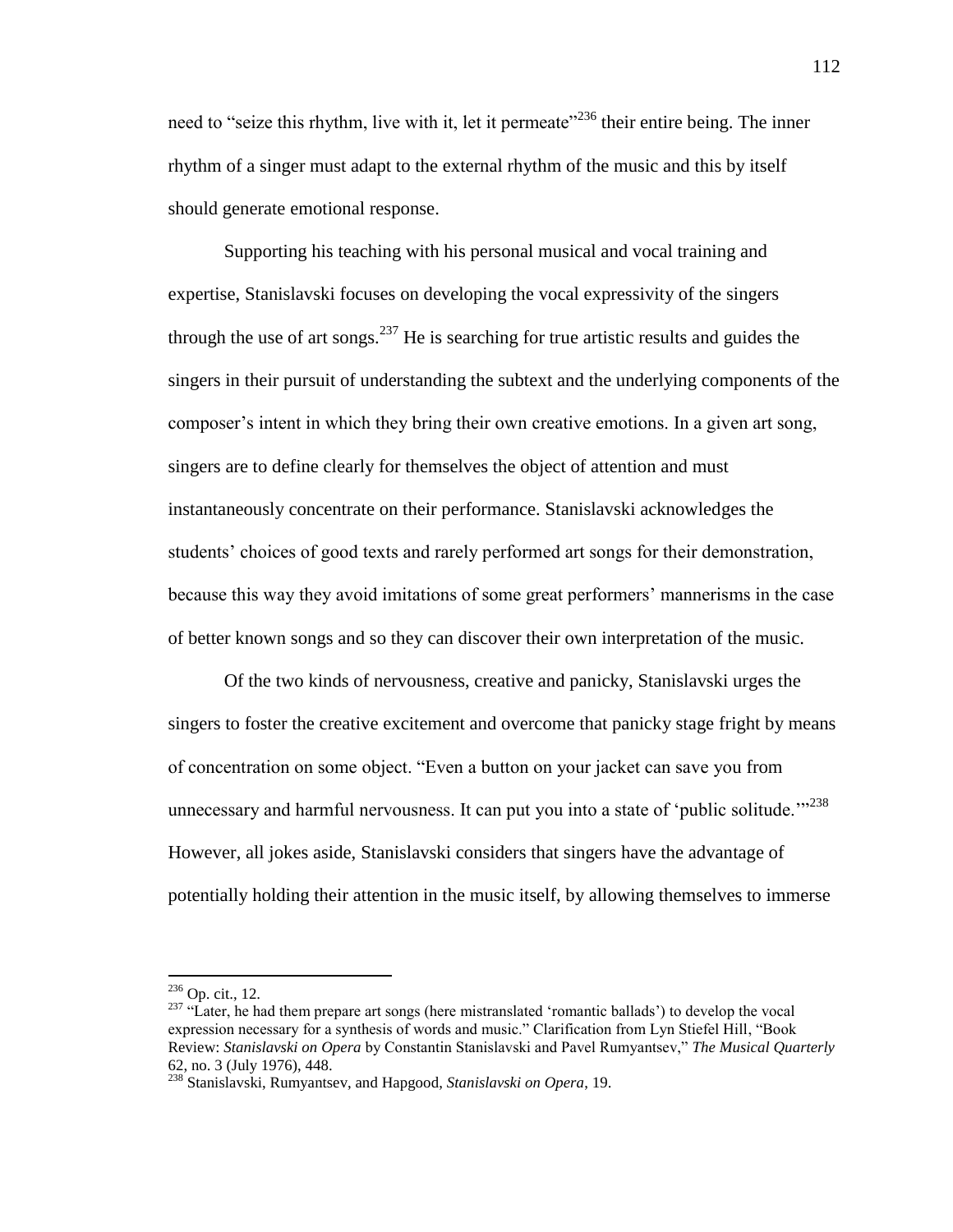in the meaning and the subtexts of the composer's creation, including during an instrumental introduction.

It is important to note that Stanislavski finds the need for a larger and more complex context, as if in a larger piece of music, even in a vocal miniature that has a relatively limited length. He finds valuable human ideas and emotions, an "artistically achieved statement,<sup>3239</sup> in any well-conceived art song and the way to bring them to vibrate in the singer and the audience is to make the singer understand through the power of imaginative analysis the circumstances of that song and find ways to reproduce them with the right vocal colors.

Stanislavski points out to his singers the fascinating relationship between rhythm, melody, and words in any vocal music, which are interconnected to ease the work of the singers in expressing their inner feelings.

How lucky you singers are […]. The composer provides you with one most important element—the rhythm of your inner emotions. That is what we actors have to create for ourselves out of a vacuum. All you have to do is to listen to the rhythm of the music and make it your own. The written word is the theme of the author but the melody is the emotional experience of that theme. You must come to love the words and learn to bind them to the music. An opera actor is only creative when he produces sound in visual form. Make it a rule for yourselves: not to sing a single word to no purpose. Without the organic union of words and music there is no such thing as the art of opera. $240$ 

On these premises, the demand to "sing each word, and consequently each phrase, to the very end $^{241}$  as well as to work on perfecting the diction of the singers becomes the natural byproduct of the training process. The expressivity of the words chosen by the poet and melted into musical discourse by the composer should create vibrant images in

<sup>&</sup>lt;sup>239</sup> Op. cit., 26.

 $2^{240}$  Op. cit., 22.

 $^{241}$  Op. cit., 25.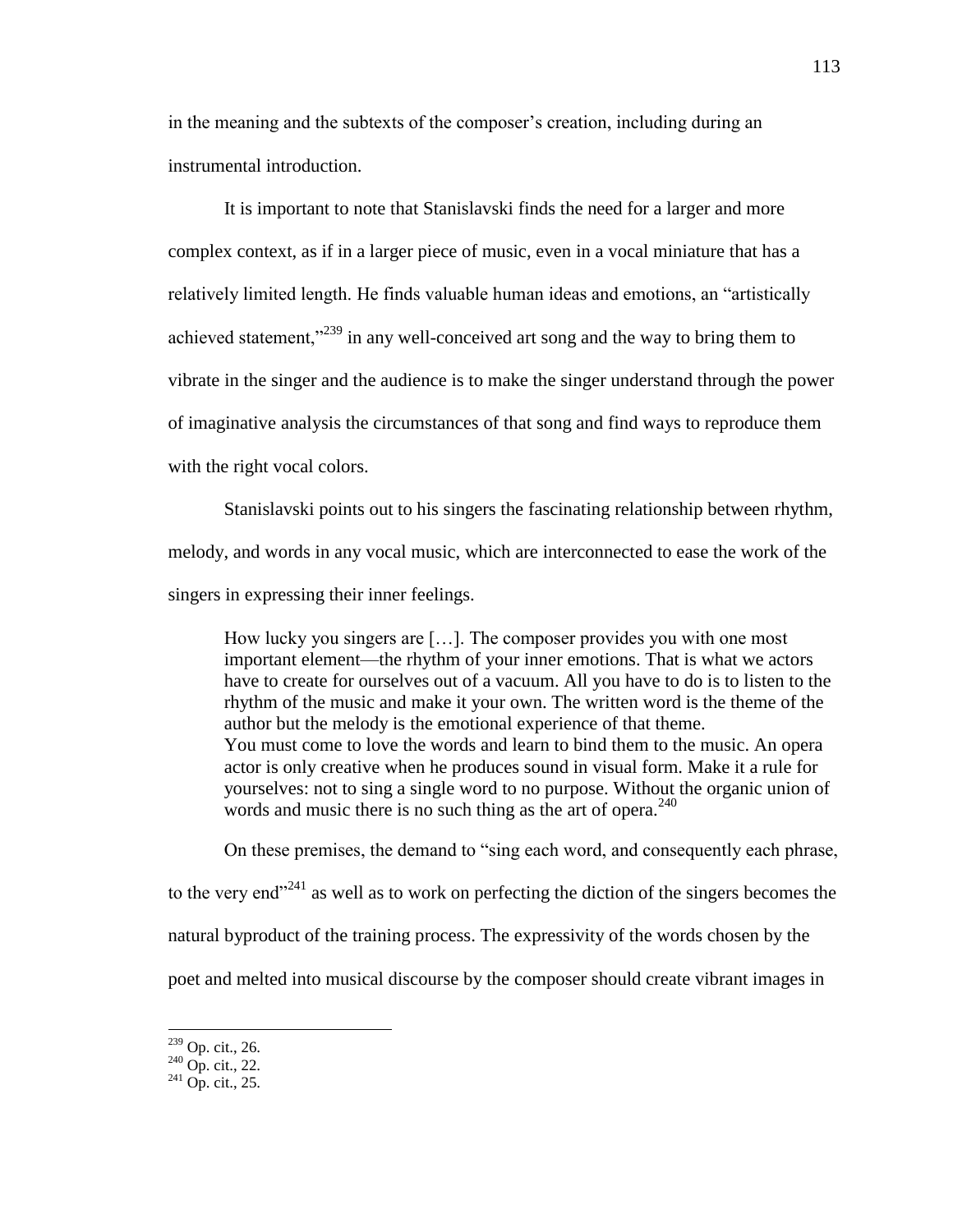the singer's imagination in order to convey then their emotional content to the listeners. If on the surface a certain art song may seem inexpressive or dull, singers need to use even more imagination to create their own inner circumstances that would attract their soul and project the poet's feelings. Singers need to also exercise control over the words and melody in order to consciously enunciate them, giving power to their work and performance. While picturing vivid given circumstances in their minds and then believing in them, singers can transmit believable feelings to their audiences who, in turn, can visualize their own imaginary pictures and feel emotions under the impact of creative inspiration. $242$ 

The Opera Studio production of Tchaikovsky's *Eugene Onegin* is incredibly documented, scene by scene, by Rumyantsev in over one hundred pages of the book. About this chapter in particular, book reviewer, Lyn Stiefel Hill, writes the following remarks:

Along with his discussion of the performance Rumyantsev carefully describes the exercises and improvisations Stanislavski devised to help the singers get into their parts. Perhaps the most fascinating detail about the rehearsal of this opera concerns the preparation of short ‗biographies' for each of the forty-five chorus members who took part in the Larin ball scene. These were drawn by one of Stanislavski's associates from images suggested by Pushkin, but they were fleshed out by the performers, themselves. The first group of singers to play these parts became so associated with them that when they were assigned to others, the roles were known by the names of the singers who had originally created them.<sup>243</sup>

In Stanislavski's opera rehearsals, the singers-actors begin with improvisations and gradually work on polishing their roles through a guided training that continues beyond their presence in the rehearsal room, into their daily life. There should be no separation from daily activities, including waiting or preparing offstage, and the moment

 $242$  Op. cit., 30.

<sup>243</sup> Stiefel Hill, 448-449.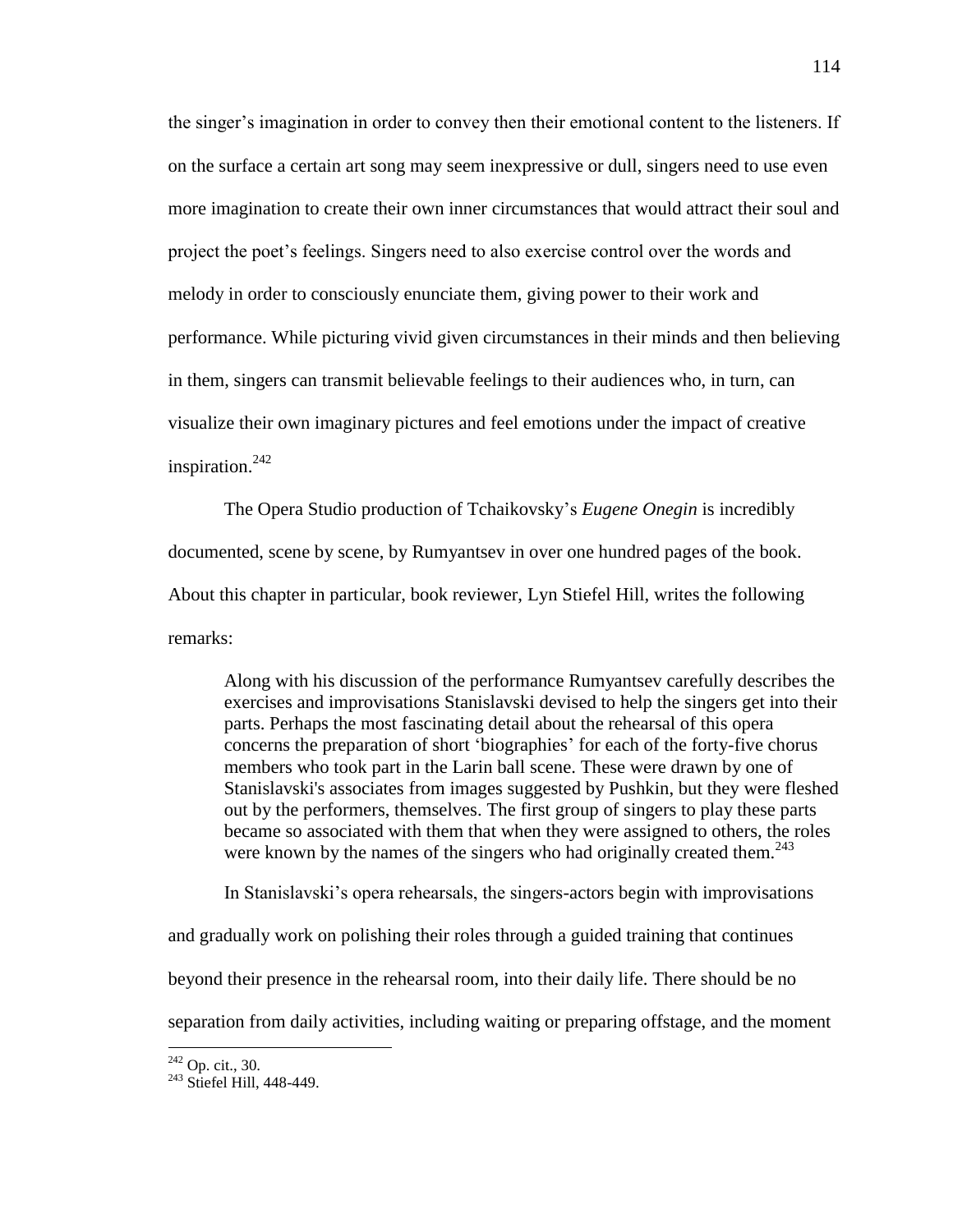actors come onstage and step into their roles. Stanislavski says, "You must always come onstage having begun to act your roles in the wings, before you reach the audience."<sup>244</sup>

In ensemble singing, one of the issues discussed by Stanislavski with his singers was that the complex interweaving of voices may hinder the clear understanding of the words. He introduces the concept of 'word control'<sup>245</sup> through which individual singers in an ensemble should know precisely when and where in their vocal lines to bring out the exaggerated diction necessary to perceive and understand the message of the text or to subdue their diction when their stage partners have more important words. In fact, Stanislavski placed the concept of ensemble work on the highest place in his amalgam of acting principles and this fact is even more visible in the case of the opera singers. His opposition to individualistic attitudes among fellow actors and musicians of his time is a reflection of his distinct philosophy on the role of artistic endeavor.

Then Stanislavski, devoted to a struggle against the old opera conventions and the visiting-star system, created a new theater which asserted the principle of ensemble acting and refined artistic taste. He demonstrated the way in which the theater can exercise a cultural training force when it really makes an effort to reveal 'sincerity of emotions, verisimilitude of feelings,' as Pushkin described them, or to serve the purpose of 'showing the life of a human soul' on the stage, as Stanislavski put it. $^{246}$ 

In order to re-train the opera singers not to sing at the public, to address it directly, Stanislavski suggests that singers must address a chosen object with their thoughts, entire attention, and their singing. The negative aspects of singing at the public are obvious distraction away from the action on the stage and a lack of truthfulness regarding the life of the character portrayed by the singer-actor.

 $^{245}$  Op. cit., 53.

<sup>244</sup> Stanislavski, Rumyantsev, and Hapgood, *Stanislavski on Opera*, 51.

 $^{246}$  Op. cit., 54.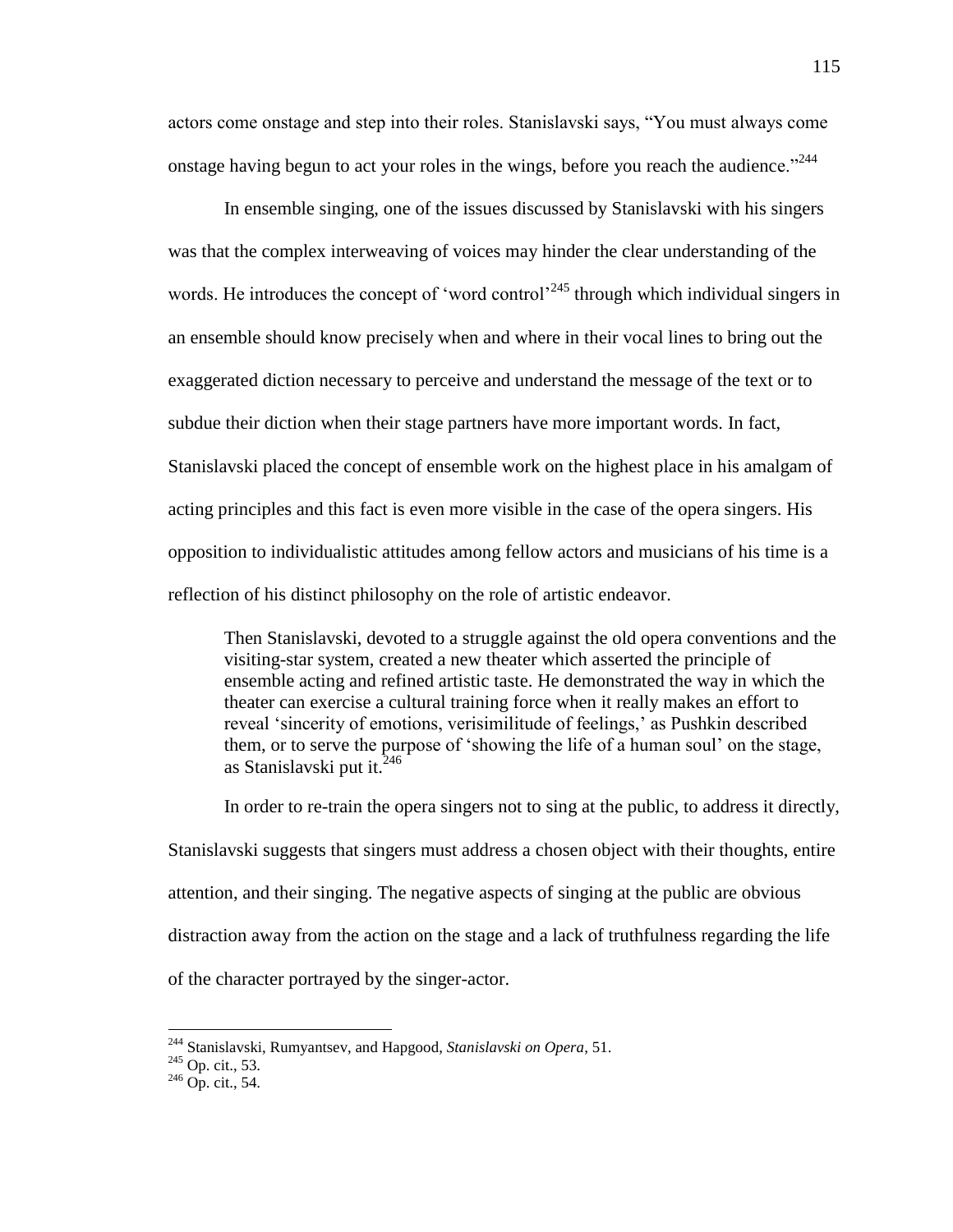Stanislavski states the singers' obligation when singing to communicate fulllength thoughts and not destroy phrases in its component parts, separate words and syllables. Mechanically-produced words and chopped syllables are to be avoided completely by singers because, "The more clearly the thought behind the words is revealed in your singing, the better your voice will sound, because it will evoke your emotions, and backed by real feeling your voice becomes ten times as effective." $247$ 

Emphasis on rhythm is a key factor in the training process of singers. Thorough study of rhythmic patterns in the score should allow independence on the stage for the singer-actor who would switch focus to important elements of the performance and to physical actions. ―All a singer has to follow is the general rhythmic structure as set up by the conductor.<sup>3248</sup> However, in the precision of a rhythmic framework, singers should look for the freedom to utilize fine, minute deviations in order to create expressive interpretations of their musical lines and operatic roles.

Special mastery over the sung word derives from the singer's keeping within the exact framework of the musical rhythm while at the same time he plays with his words by almost imperceptibly holding, speeding up, or expanding them. When he does that, each phrase seems to come to life, to breathe and be a whole entity. If these words could be measured by a super-metronome of microscopic discrimination, the quarter notes would show up as being uneven: some would be longer and others shorter. Infinitesimal pauses would be revealed yet the singing would coincide with the orchestral beat.<sup>249</sup>

The concept of plasticity of movement was also implemented in the rehearsals

with opera students. Lightness in movements and elegance in the general appearance on

the stage were desired elements, in particular for the characters in discussion from

*Eugene Onegin*. "As we walked about we had to feel our toes and especially the

 $247$  Op. cit., 60.

 $248$  Op. cit., 63.

 $249$  Op. cit., 73.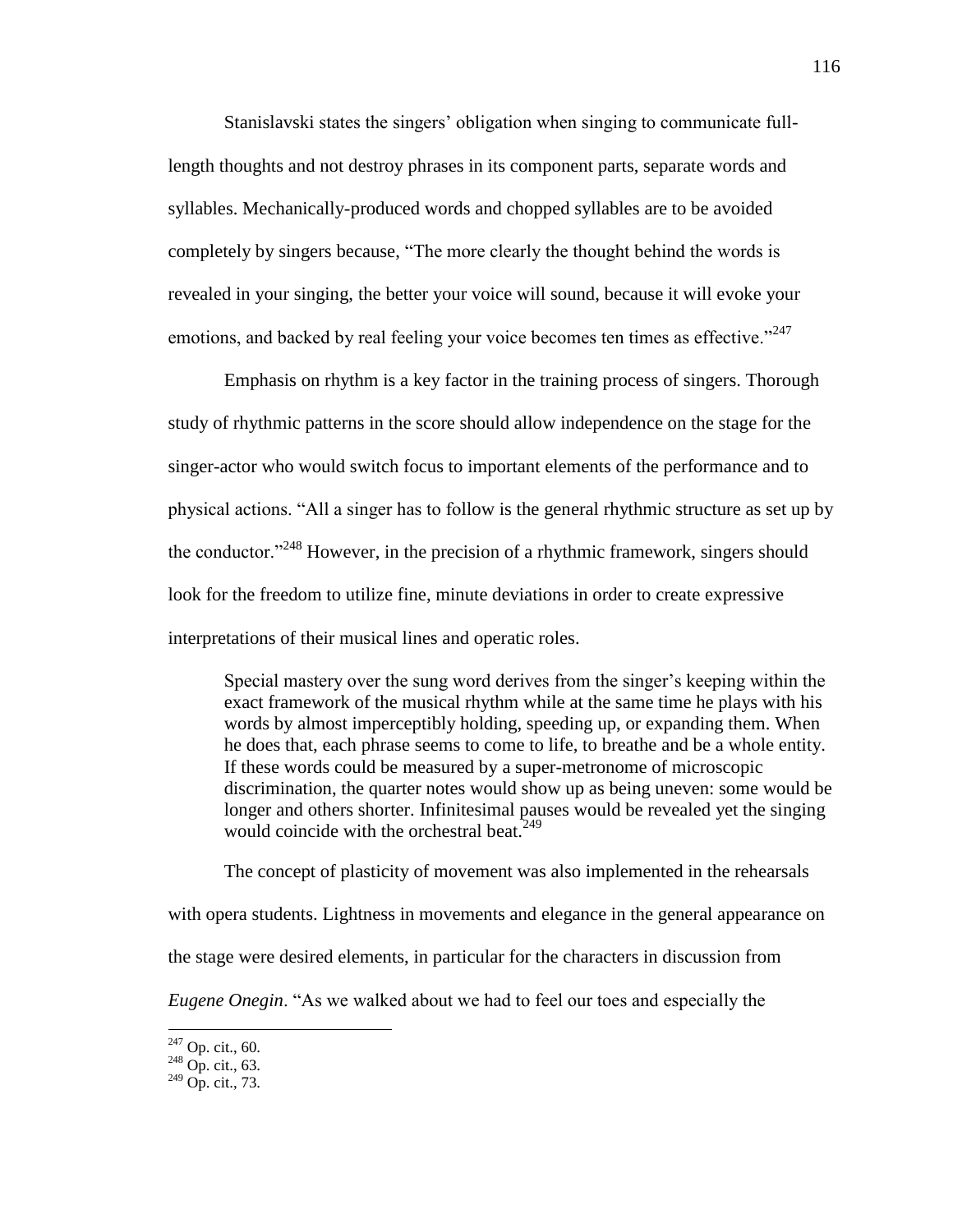springiness of the big toe as our weight shifted from one step to the next. This gave us a certain plasticity, a fluency, a legato of movement as musicians call it.<sup> $250$ </sup> Stanislavski continues to point out the realization that relaxation of muscles is critical in performance. A constant reminder to relax helps the singers return to true acting, the truthfulness of the theatrical context.

In order to help convey the message of a literary text set on music, singers need to carefully emphasize certain important words in each phrase, no matter if the composer indicated or not a similar rhythmic, melodic, or harmonic accentuation in the music. A common mistake for some inexperienced singers is to sing "all of the words with equal force. This makes the phrase boring, flat, and above all incomprehensible.<sup> $251$ </sup> They should be concerned with rounding up the phrase, with finishing each word, pronouncing final consonants, and with increasing the word stress in the case of repeated words. Furthermore, when repeating a similar musical phrase,<sup>252</sup> the subsequent phrase must be iterated in a stronger manner to show insistence or an affirmation of a thought or desire. Stanislavski demonstrates<sup>253</sup> how singers stumble with their oral recitation of a text that they know very well to sing because of the habitual and mechanical way of learning. Such an approach is criticized by Stanislavski who urges singers to really penetrate the meaning of the text to be sung by studying it, recite it first, and then place it in the musical context. Here is how he describes the relationship of words and music from an artistic perspective:

 $^{250}$  Op. cit., 65.

- $251$  Op. cit., 68.
- $252$  Op. cit., 89.
- $^{253}$  Op. cit., 74.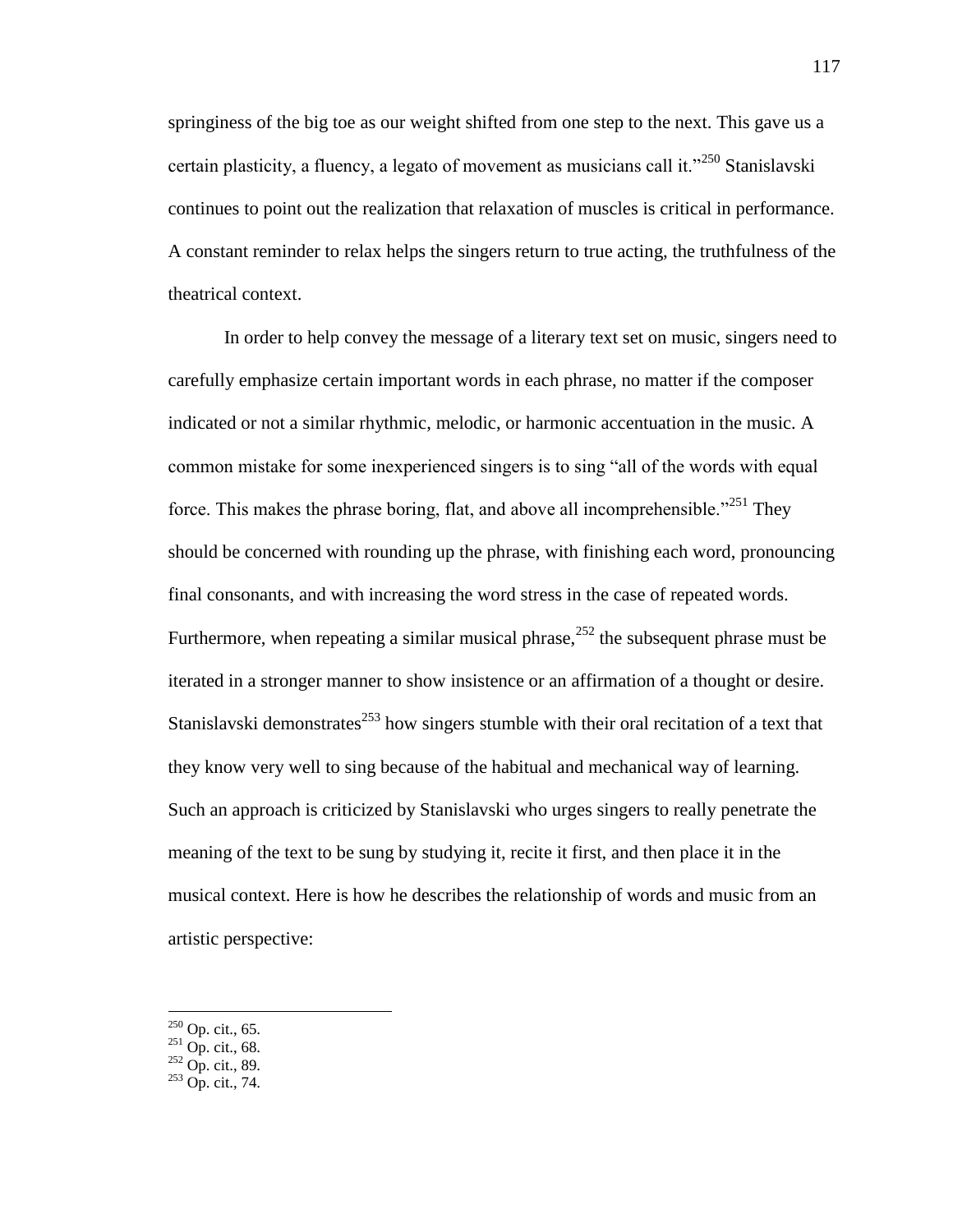You must love words and know how to interweave them with the music. An actor is creative only when he uses sound to paint an image he visualizes. Make it a rule not to sing a single word without a purpose. Unless there is an organic relationship which binds the words to the music there is no art in opera.<sup>254</sup>

With regard to dynamics in music, Stanislavski notes the relativity of various degrees of loudness or softness. Musical dynamics are not absolute or standardized, but constitute the result of the situation (the dramatic and musical context) to be presented to the audience.

Several additional critical and artistic elements stand out of Rumyantsev's detailed documentation of the work on *Eugene Onegin*. First, opera singers need to remember to always fill their roles, their presence on the stage, and their musical performance with rich content. Stanislavski asks for their whole selves, all their capacities to play a factor in their impersonation of a role in an opera.<sup>255</sup> Second, he reminds orchestra players that they too are active participants in the opera production and need to connect their performance with the events on the stage. Their accents, nuances, articulations, phrasing and so on must reflect the action of a scene or the feelings of a character. "The whole orchestra is the prompter for the emotions of an operatic artist."<sup>256</sup> Third, from an acting angle, which is naturally characteristic to Stanislavski, the expressiveness of all body parts of an opera character on the stage should be in accordance and in relation with the line of actions, scenery, other characters, and the moment of an opera production. Stanislavski uses visual references to reflect this

<sup>&</sup>lt;sup>254</sup> Op. cit., 75.

 $^{255}$  Op. cit., 92-93.

 $^{256}$  Op. cit., 101.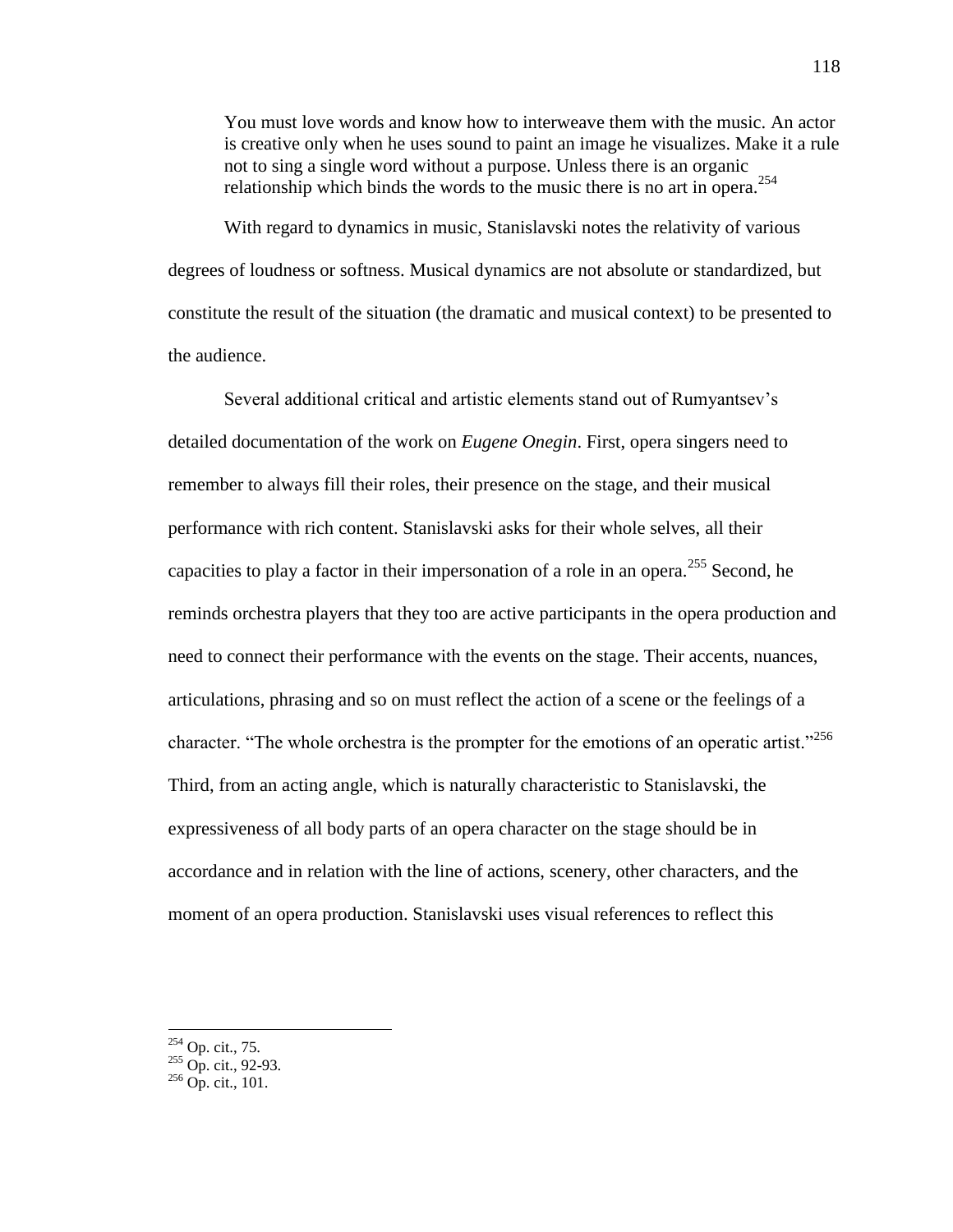principle. ―The actor should look upon himself as an artist painting his own figure within the framework of the whole scene." $257$ 

Then finally, Stanislavski links all his assertions with the natural laws of existence and of human beings, encouraging his singers to have perfect control over their creative nature. His ideal operatic performance would be characterized by the singers' multidirectional artistic gifts that enrich the portrayal of human emotions in an opera. He criticizes unilateral opera singers who focus only on training their voice and ignore any other aspect of a valuable performance, which includes the emotional, factual, contextual, and psychological backgrounds.<sup>258</sup> It is without doubt that the artistic scene of his time was intrigued and appreciative of Constantin Stanislavski's implementation not only of new acting techniques but of an entire philosophy of art in the Opera Studio and its productions, since Pavel Rumyantsev cites the following press note at the end of his chapter about the opera, *Eugene Onegin*:

The work of Stanislavski appears not only as a substantial reform in opera production but is also of profound significance in the training of our young opera singers, who frequently are put on the stage without preparatory training for it. This work harbors within itself the renaissance of Russian opera theater.<sup>259</sup>

The description of the work on Rimski-Korsakov's opera *The Tsar's Bride* is also very detailed. One challenge for this particular work was the ensemble moments that were part of an unbroken line of movement. "At these points the action usually slowed down or stopped entirely as the actor-singers seemed to become unrelated to one another and attempted to convey their thoughts only by their singing.<sup> $260$ </sup> Stanislavski's approach

 $^{257}$  Op. cit., 124.

<sup>258</sup> Op. cit., 130.

 $^{259}$  Op. cit., 149.

 $260$  Op. cit., 157.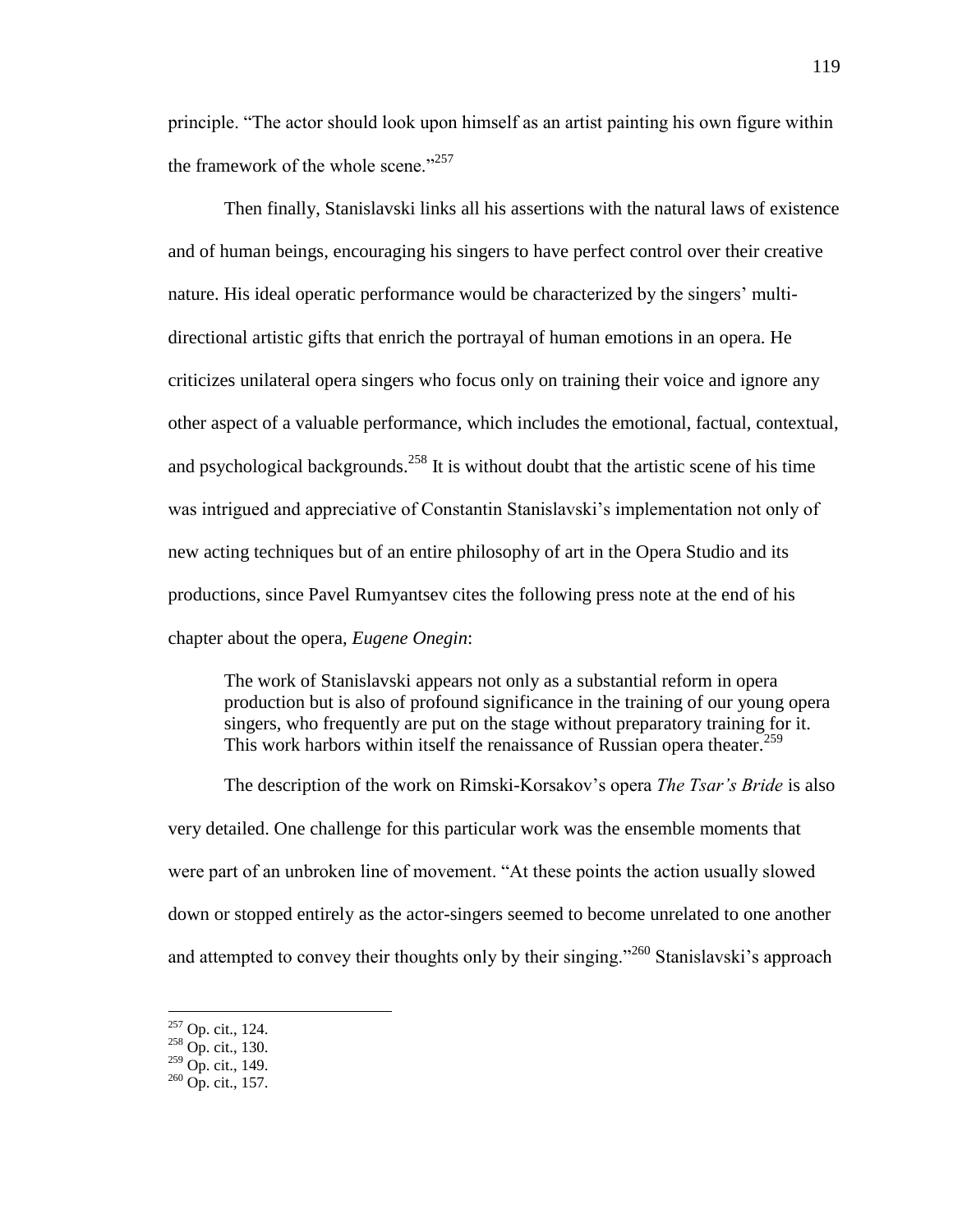was to treat these duets, trios, and so on as unbroken links in the creation of each role in order to support the dramatic integrity of the entire opera. He also considers that the composer's score may suggest the character of the music, but singers must also determine what they need to do on the stage in order to avoid the unnecessary static state through various justified physical actions of the inner line of a role.

It is important that singers understand the need for a close, even personal relationship with the words of their sung roles. In order to do that, they have to focus on the key word or words in a phrase and mentally create an image of the whole idea of that particular phrase, avoiding mechanical accentuation. Diction must prevail at all time in order to preserve the correct audible sensations of the phrase. Only after this process is satisfactory can singers move on to singing the musical phrase without the text, but trying to convey the subtext of the lyrics. Isolating in this way the numerous artistic elements of operatic singing constitutes that ideal work on a role that Stanislavski taught his singers so that they can grasp the essence of their artistry. Singers always need objects of attention to evoke the necessary emotions coming from their own life experience and enhanced through the powerful musical context. The focal point of their attention should always be on their partner or anything else on the stage. Then, Stanislavski reiterates that each member of the chorus "has to figure out a character for himself which has a mutual relationship with his partners; he should make a pattern for the past and future of his role and be involved in the present surrounding circumstances.<sup> $261$ </sup> The 'Magic If' principle should also be applied in the development of each role. In addition, in the context of the opera it should also connect with the musical context.

 $^{261}$  Op. cit., 162.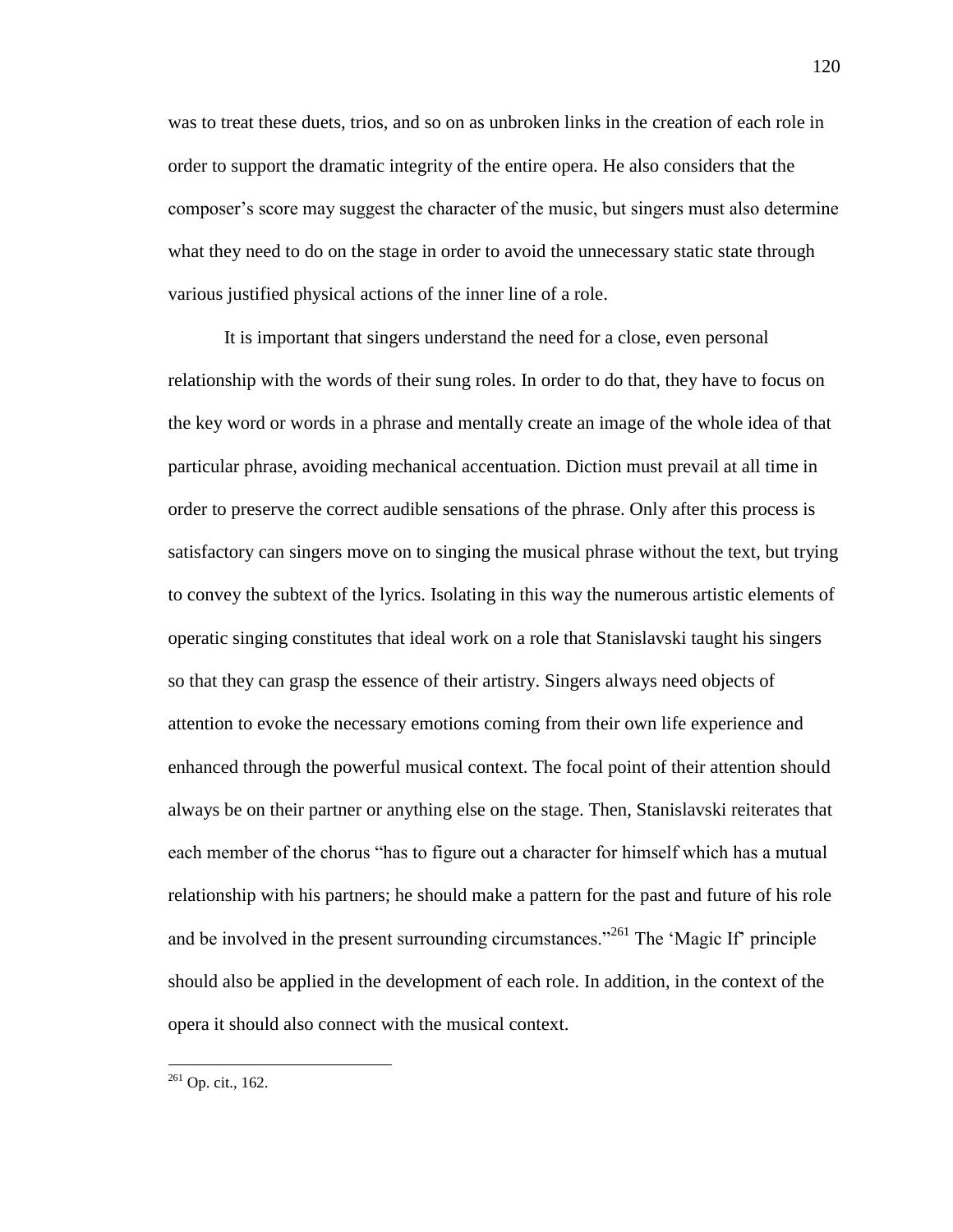The concept of tempo-rhythm should become second nature for singers who will have to go beyond the musical line and express through the melody of their voice a variety of objectives, actions, expressions, and feelings. When singers find the right objectives of their roles connected to the rhythm of the music, true feelings should occur.

You may not sing a single note that is unrelated to your inner course of action without having prepared for these sounds a sort of prelude composed of your relationship to them. The feelings are in the music, they do not listen to the sound of your voice… You must understand the music because it is the expression of your own feelings. You must know why this or that note, this or that rhythm, this or that timbre, has been assigned to you and what it suggests to you. Music is the guide to all your conduct on the stage. $^{262}$ 

On the same note, Stanislavski adds later in this chapter, "Singers tend to think about a sound, a note, and not about the essential meaning of what they are singing.<sup>263</sup> He demanded his singers to carefully reflect each musical idea, phrase, note, or even rests in their stage presence. He postulates, "Singing is beautiful only when it is natural and expresses something. But singing made up only of pretty sounds is anti-artistic because it is not sparked by inner feelings."<sup>264</sup> Stanislavski's rehearsing baggage of artistic interpretation of an opera included "many repetitions of sounds, words, thoughts, psychological shadings, physical relaxation, facial expressions and gestures<sup>3265</sup> in order to reach an expressive simplicity of artistic value.

Again, Rumyantsev concludes his chapter on *The Tsar's Bride* with a journalistic review after the premiere of this production, which points out the possibility to consider Stanislavski's approach on opera as valuable and plausible in other fields of the performing arts, a fact that supports the current research on the topic of choral music.

 $262$  Op. cit., 163.

<sup>263</sup> Op. cit., 178.

<sup>264</sup> Op. cit., 187.

<sup>265</sup> Op. cit., 188.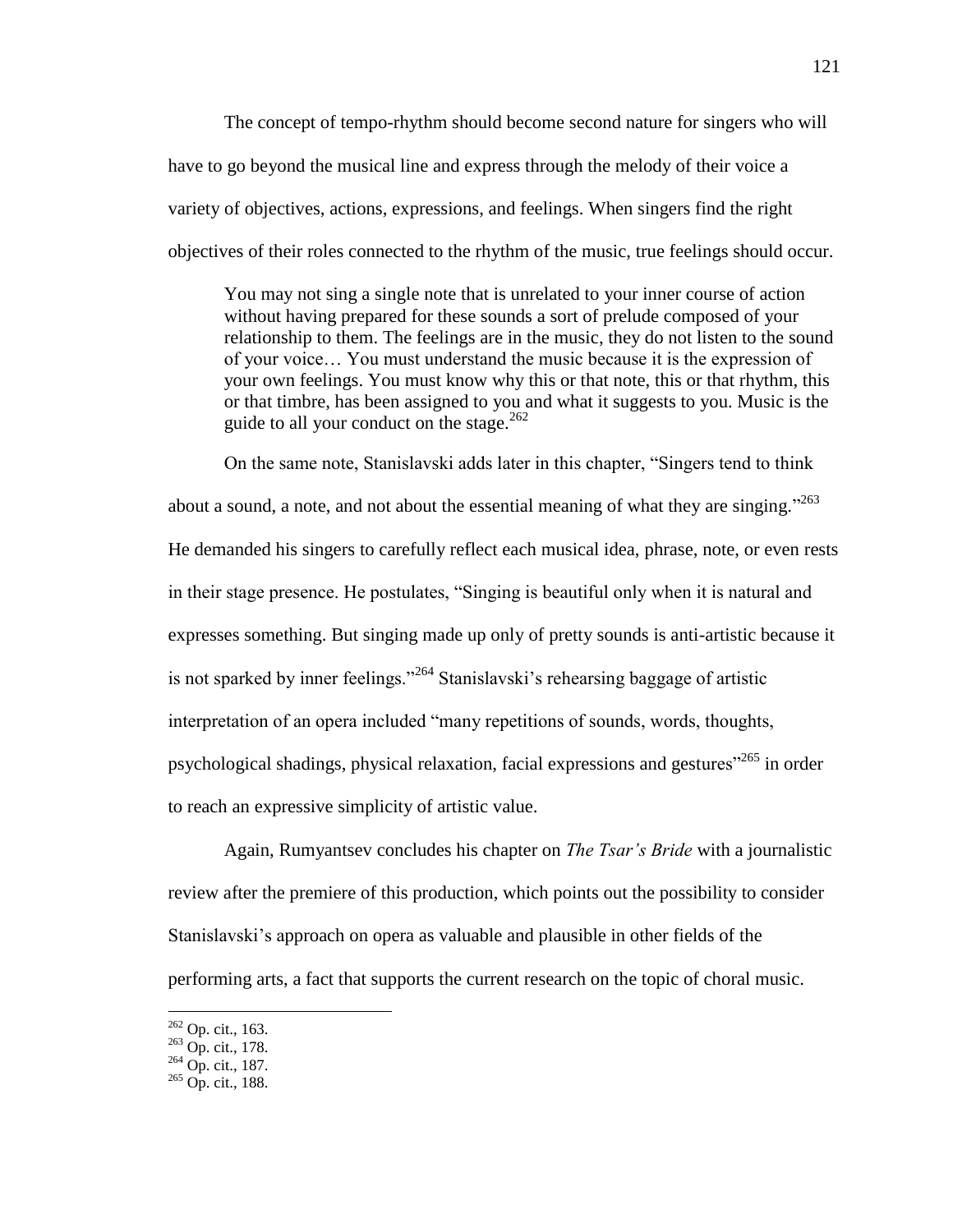The Opera Studio of Stanislavski carries within itself the pledge of a great future and leads us to believe that its achievement will not only forward the perfecting of operatic art but will as well provide many practical ways of instilling qualities of inner musicianship in many other fields of contemporary theater.<sup>266</sup>

Stanislavski included the production of Puccini's *La Bohème* in his Opera Studio only three years after the composer's death in 1924. Rumyantsev's chapter on the master's undertaking continues to reveal some critical elements of Stanislavski's work with the opera singers. Associating Puccini's need to first see with the eyes of his mind the characters and their actions, Stanislavski urges singers to envision with the power of their mind and imagination what they are singing about so that vocal expressivity becomes naturally enhanced through the imagery created in their minds. He knew the importance of focusing on producing meaningful operas and plays because in them his singers and actors could find valuable ideals that emerged from every segment of the work. "He knew how to find great thoughts in what appeared to be simple scenes and he always guided each play and all of his actors along the high planes of thought and feeling." $^{267}$ 

Based on the principle that "every new role, in all of its physical actions and objectives, must be studied afresh as if it were one's first part," $^{268}$  Stanislavski criticizes operatic singers who learn how to simply replicate the same rubber-stamp effects of human emotions in various roles and operas. Instead, singers need to build a logical sequence of physical actions that are part of the score of the role and gradually become second nature, an integrated part of their subconscious.

<sup>&</sup>lt;sup>266</sup> Op. cit., 210.

 $^{267}$  Op. cit., 212.

 $268$  Op. cit., 217.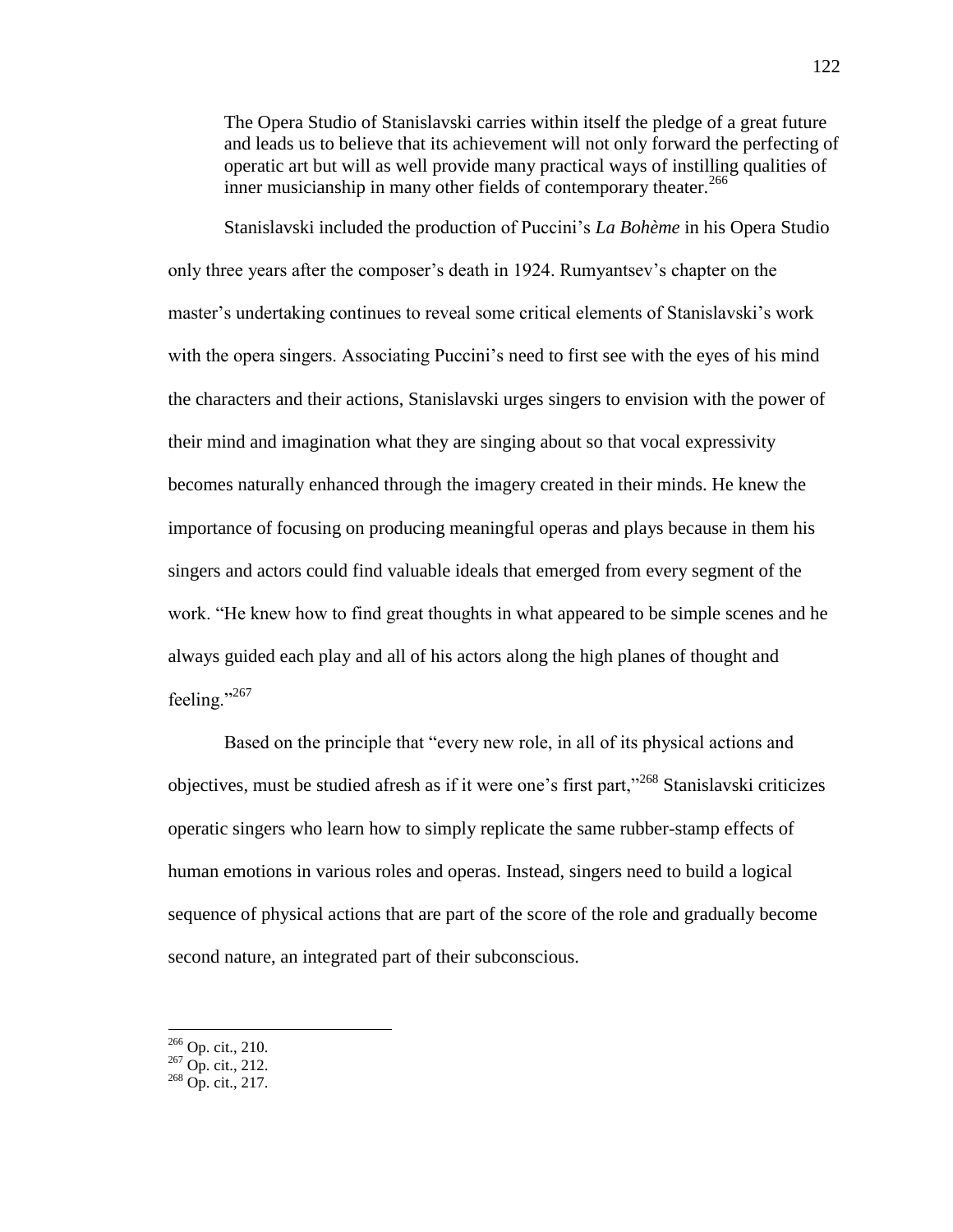Stanislavski realized that because of their specialized or almost isolated process of learning their musical lines, singers do not usually posses the more comprehensive idea of what is happening with the rest of the music (i.e., accompaniment, instrumentation, interludes, and other vocal solos), which holds back the creation of a logical physical line of action for their roles. Consequently, he oftentimes would invite the singers to listen carefully, sometimes over and over, to the evolution of the music in the instrumental parts so that they can assimilate it and let themselves be carried away by the direction of that music intended by the composer. "This close listening on the part of the singers bred in them an entirely new relationship with the music, something which a singer who works only on his own role does not usually have, as he devotes the bulk of his attention to learning his own measures, pauses, and cues. $1269$  In the same time with the music learning process, singers must consistently be knowledgeable of what their role should look and be like on the stage. The musical and the acting elements of their creating of a role interact and influence each other.

Make it a rule: When you are learning the text and music of a role, be extremely careful not ever to go over it by rote, but always combine it with the inner course of your part. Relate the enunciation, the text, the music, all to the through-line of action that goes through your whole role. Your artistic creativeness lies in your showing us: This is how I interpret this thing. A role is not made interesting by words alone but by what the actor puts into them.<sup>270</sup>

There are several factors that may hinder the creative freedom of singers on the stage. Stanislavski mentions that frequent repetition of learned words leads to mechanical utterance without any understanding of the meaning of those words. Singers and actors alike have to comprehend and follow the sense of the thoughts when they deliver the

<sup>269</sup> Op. cit., 220.

 $270$  Op. cit., 293.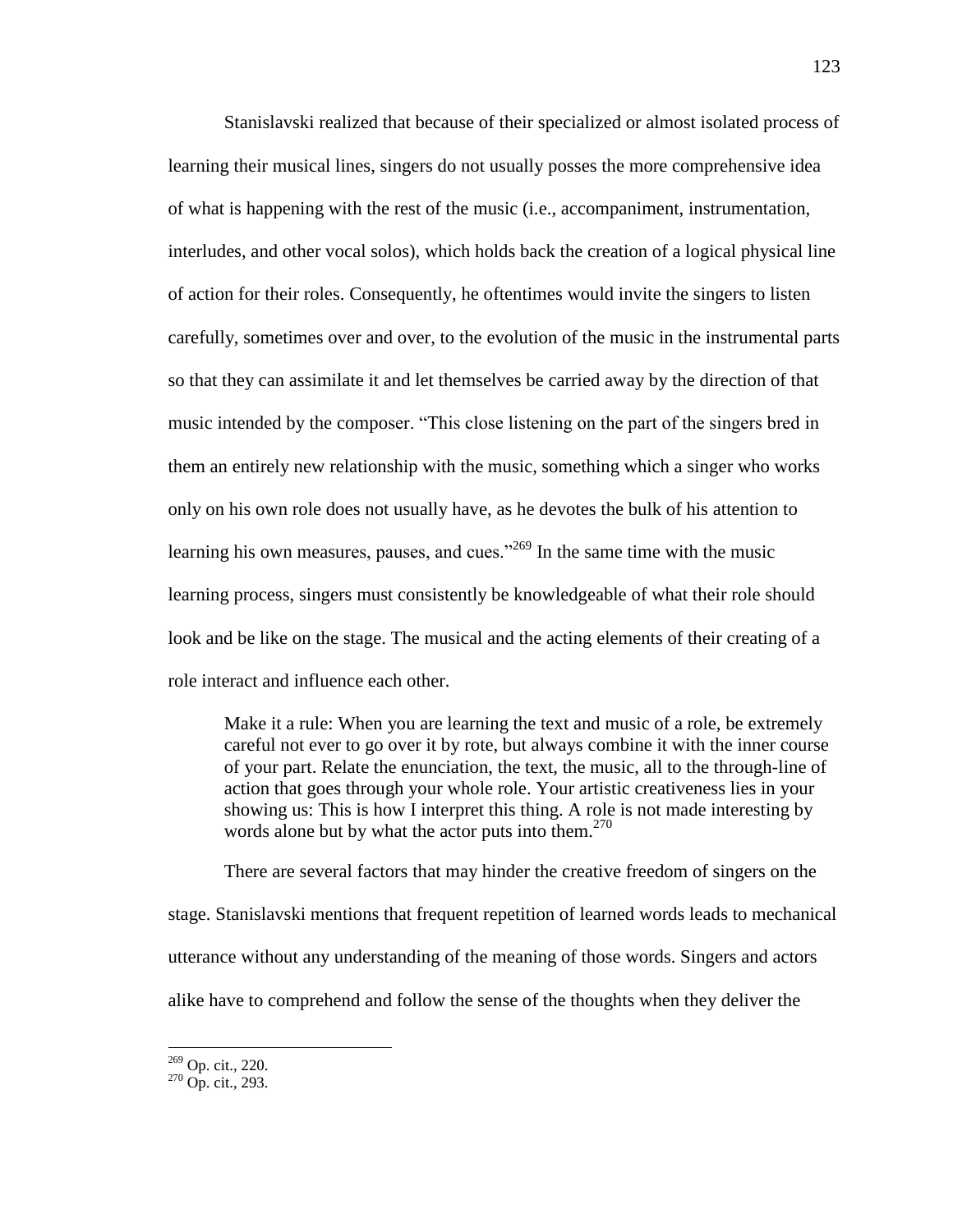words of their roles. He also refers to the enchanting power of beautiful melodic lines of their roles that could make singers shift their attention from the words to their singing voices. For singers on the operatic stage, it is instrumental that they follow the "*musicodramatic* line,"<sup>271</sup> in which they discover first the meaning of the words, then reinforce that through their imagination and finally let the music enhance the whole artistic context. They should never let go of their diction, because "The audience must hear every word uttered by a singer. Half of the success of opera comes from perfect diction.<sup>3272</sup> In addition, Stanislavski considers that the words of the opera must stir singers to act. ―Opera suffers for the very reason that one character sings and does not act, while the others onstage just look on."<sup>273</sup> This is the case of a total lack of creative imagination and unnatural (non lifelike) behavior. Here is how Stanislavski encouraged his singer-actors, especially those in a larger group, to propose interesting objectives for a chain of actions on the stage.

‗What is the course of your life on this evening?' was the question Stanislavski put to each participant. ‗Who are you? What is your name? Did you come here on your own or were you invited? Who are your acquaintances here? What will you do while here? What objectives do you, as an acting participant in the scene, have? Use your fantasy! Without fantasy you are not an actor. You need a good imagination and interesting objectives. To carry them out you will have to choose an appropriate tempo-rhythm which the music will suggest to you. But you will be unable to find the right tempo-rhythm for your life if you are not exactly aware of what you are to *do* on the stage.<sup>274</sup>

Stanislavski's directorial work was aimed at the words of the roles, always trying to polish the singers' diction and word stress, always reaching out for the richness of the

 $^{271}$  Op. cit., 233.

 $272$  Op. cit., 234.

 $273$  Op. cit., 239.

 $274$  Idem.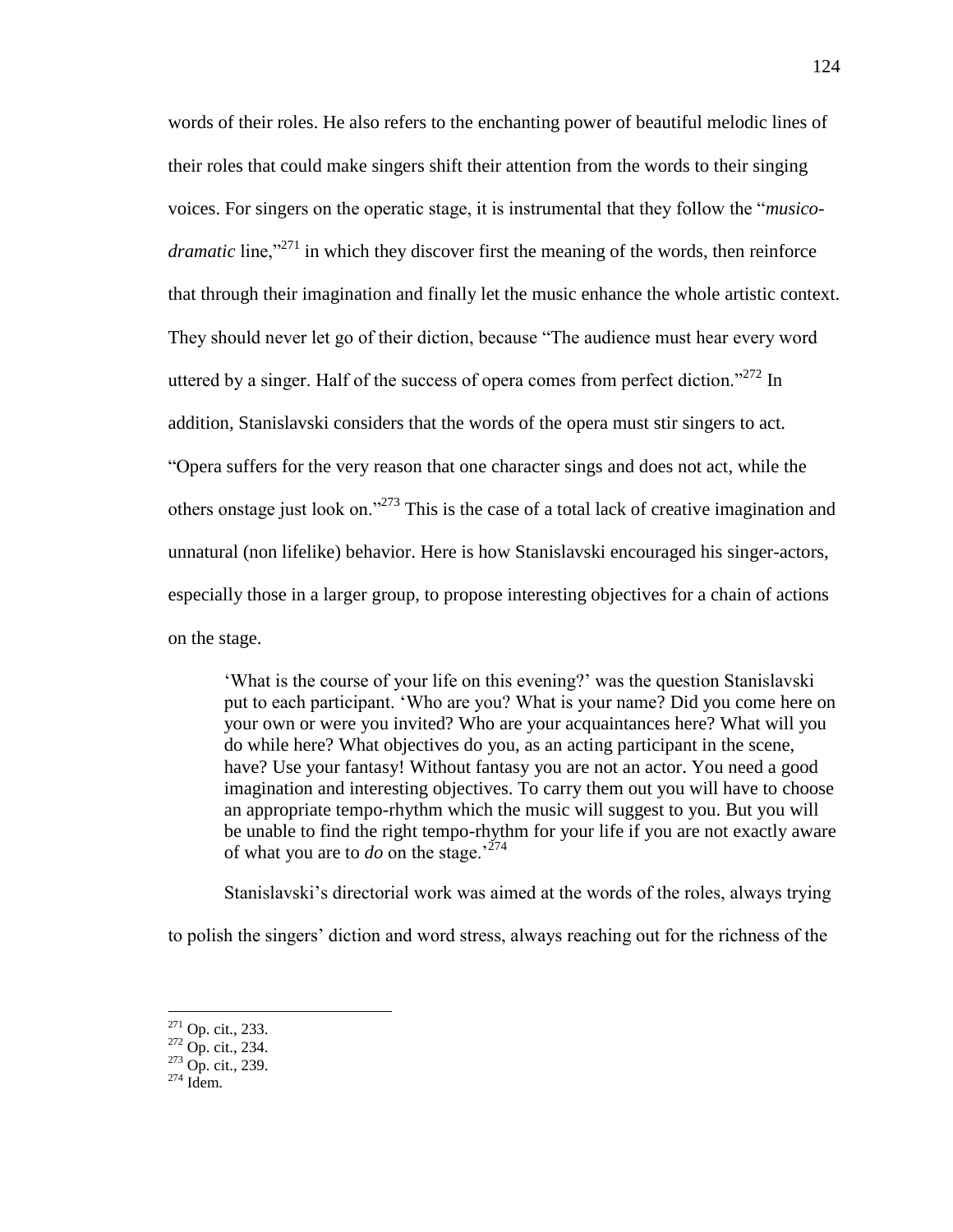phrases by suggesting "sub-texts with unexpected qualities of lightness," $^{275}$  in a continuous effort to attain spontaneity on the stage. He focused also on the vocal colors that his singers could achieve while singing their parts because music is equally important in the operatic discourse. "Your words carry your thoughts and the music carries the feelings behind them<sup>3276</sup> was one of his artistic principles. Stanislavski interpreted the artistic phenomenology of the operatic art equally through its fundamental elements, music and drama. The audience synchronizes with the composer's intentions by feeling the driving force of the music that must be clearly understood and conveyed by the singers and all the other musicians. The organic relationship between words and music generates minute connections between the thoughts and emotions present in the literary text and the musical interpretation of that text. Stanislavski said that a pianissimo is not a formal requirement anymore, a simple marking in the music score, but must evolve "out of the depths of your emotions."<sup>277</sup>

Stanislavski's approach on the phenomenology of the operatic event, which can as well be extrapolated in the case of any performing art in front of an audience, goes beyond the physical end of the stage and into the audience. The public has, in his vision, a "part in the musical action."<sup>278</sup> Their interest and attention span need to be kept alive and engaged in what is happening and what is said and sung on the stage. The production members must use all their abilities to help their audiences fully comprehend the music and its messages. The audience must assimilate the emotions generated from the stage through music, words, and acting in order to reverberate a profound and long lasting

<sup>&</sup>lt;sup>275</sup> Op. cit., 244.

 $276$  Op. cit., 253.

 $277$  Op. cit., 260.

 $278$  Op. cit., 297.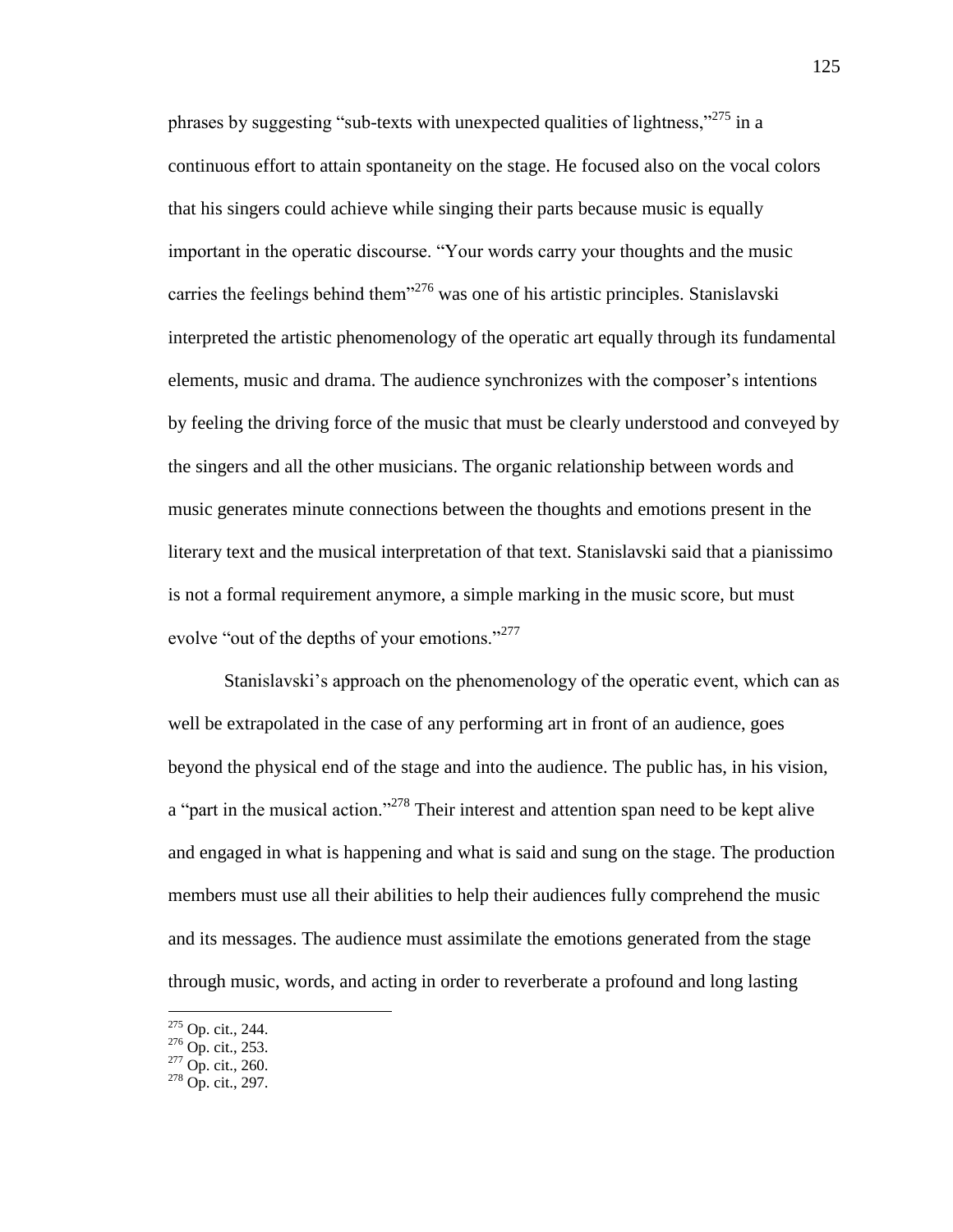impression on their souls and in their lives. Stanislavski encourages singers to analyze the component parts of the music to better reflect them in their actions and to create visual pictures of what they must do as characters in an opera. "The aim of our Studio is to fight operatic routine and the idea that one only *hears* opera."<sup>279</sup>

A major difference between the work of dramatic actors and that of opera singers consists of the constraints that music imposes through its predetermined rhythm and tempo. While actors can concentrate their entire attention on other characters on the stage and on the actions they take, opera singers must rigidly follow clearly defined intervals and rests and the conductor who, in turn, is guided by the written musical rhythm in a particular tempo. However, Stanislavski's view is that "The art of an actor in an opera consists in his achieving, despite these limitations, a sense of being free and maintaining the unbroken line of his life as the character he is portraying."<sup>280</sup>

Again, the acting world of Constantin Stanislavski intersects with the choral topic of this research when author Pavel Rumyantsev describes the director's involvement with a crowd scene from Mussorgsky's opera *Boris Godunov*. Breaking the routine of his time, in which a choir master would sectionalize the opera chorus by vocal parts and would place those sections in various locations on the stage, Stanislavski would look for exposing the various facets of a crowd by mixing the members of the chorus in order to be in contact with one another as in real life. The extra effort in practice should aim toward the overall blending of the choral sound in this new mixed formation.

 $^{279}$  Idem.

<sup>280</sup> Op. cit., 301.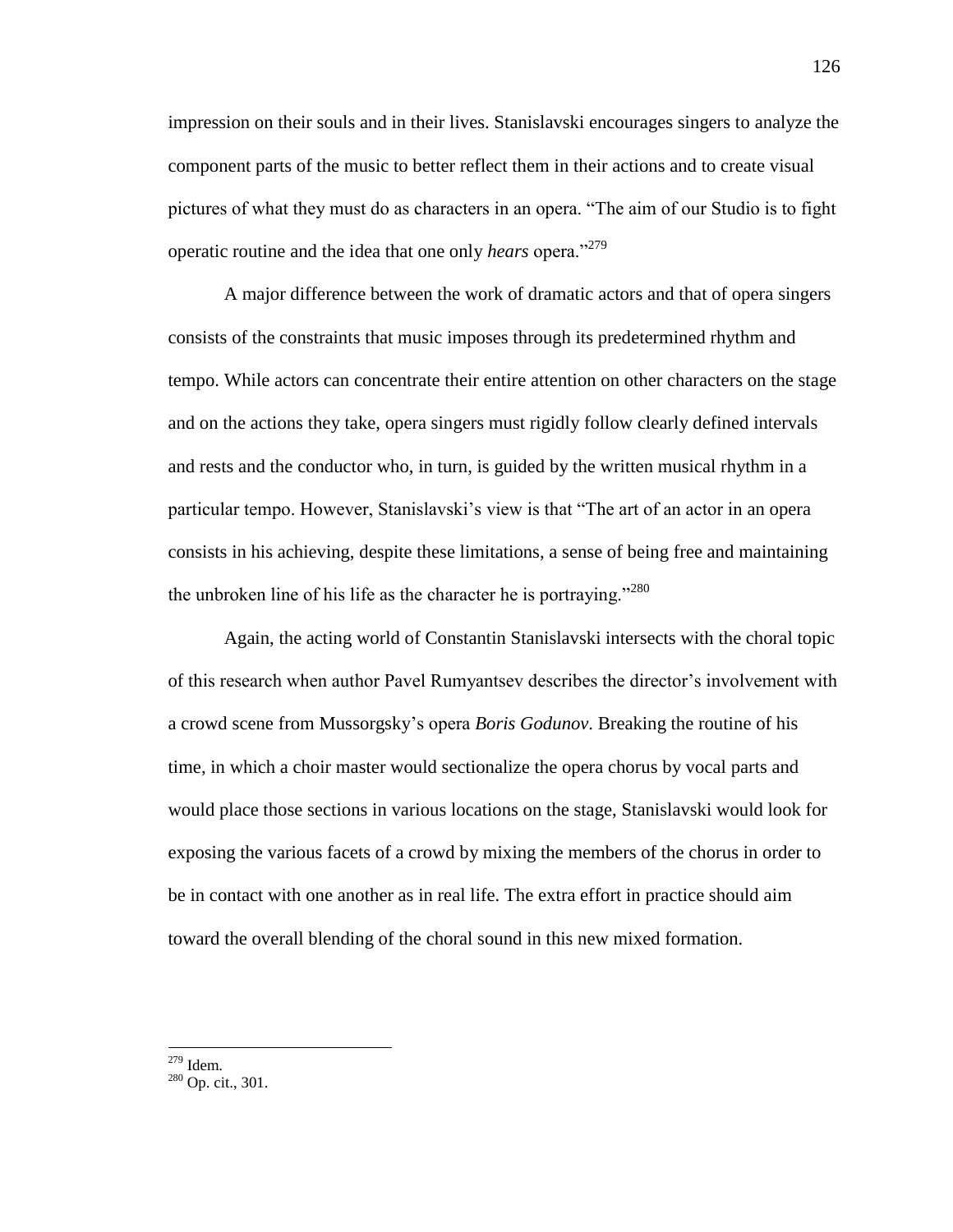Regarding how singers should express true feelings on the stage, Stanislavski references his acting 'system' and Method of Physical Actions. "If the music does not immediately suggest to you the right rhythm for your feelings then express them first externally while seeking a justifiable basis for them and that will create for you the inner emotion you need. If you accomplish your physical objective you will find that the reflex effect of this will be to stir your inner feelings."<sup>281</sup>

Part of the process of learning a new work, the element of affirmation and excitement for this new artistic production is emphasized by Stanislavski as being the seed of success. How many times producers, directors, conductors, or teachers receive in their face a blunt *laissez-faire* attitude and the modern *I don't care* reply from the part of their so-called artists, musicians, or students? Stanislavski considered that the role of the director of an opera is to make his singers fall in love with each new work. "If you are not carried away by a new production in the theater it will not amount to anything.' […] He would never tolerate indifference to a new role or to a whole new production: He felt that was the most harmful thing that could be." $282$ 

At the very end of the book *Stanislavski on Opera*, author Pavel Rumyantsev distills the essence of Stanislavski's lifetime artistic enterprises and achievements on the stage. The complexity and the various conceptual turning points of his acting 'system,' which arguably became the most influential theory and praxis of acting in the history of theatrical arts, are merely the effect of a passionate desire to capture the simplest and

 $281$  Op. cit., 312.

 $^{282}$  Op. cit. 337.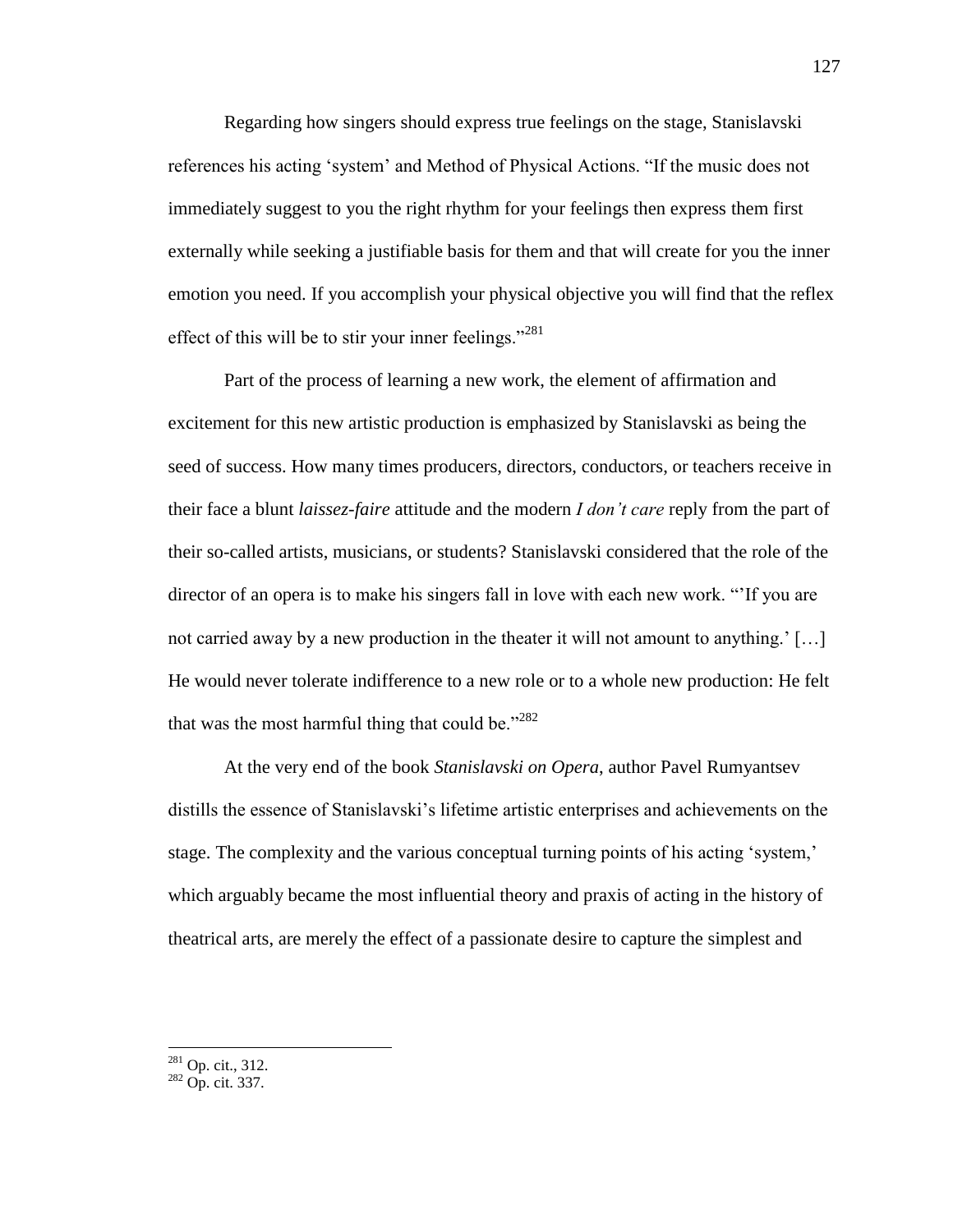most righteous way of enriching the spirit and soul of people through profound and true human emotions conveyed by actors on the stage.

Before reaching the point of embodying a production in the movements of the actors onstage, a director must first conceive in his imagination the shape of the production. Stanislavski's genius lay in his capacity to make everyone engaged in a production active co-creators with him in his directorial concept. All dividing lines were wiped out between what he himself suggested or demonstrated and what the actors did on their own creative initiative or because of the logical necessities inherent in their parts. This is the overriding significance of Stanislavski's method of work in bringing forth an expression of collective art which is the aim of theater.  $283$ 

# **II.2 Relevant Literature About Stanislavski's Acting 'System'**

The second category of relevant materials for the current research consists of select writings by various authorities in the acting field about the Stanislavski 'system' and his legacy in art. The focus of this section will be on works by Dr. Bella Merlin, actress, writer, and Lecturer in Drama at the University of Exeter, who was trained both in England and Russia and directed her practice and research in Stanislavski; Dr. Sharon Marie Carnicke, Professor of Theater and Slavic Languages and Literatures at the University of Southern California; and Sonia Moore (1902-1995), the late founder and leader of the American Center for Stanislavski Theater Art and the Sonia Moore Studio of Theater—Moore was originally from Russia (in a region that today belongs to Belarus) and studied in the Third Studio of the Moscow Art Theater.

 $\overline{a}$  $^{283}$  Op. cit., 374.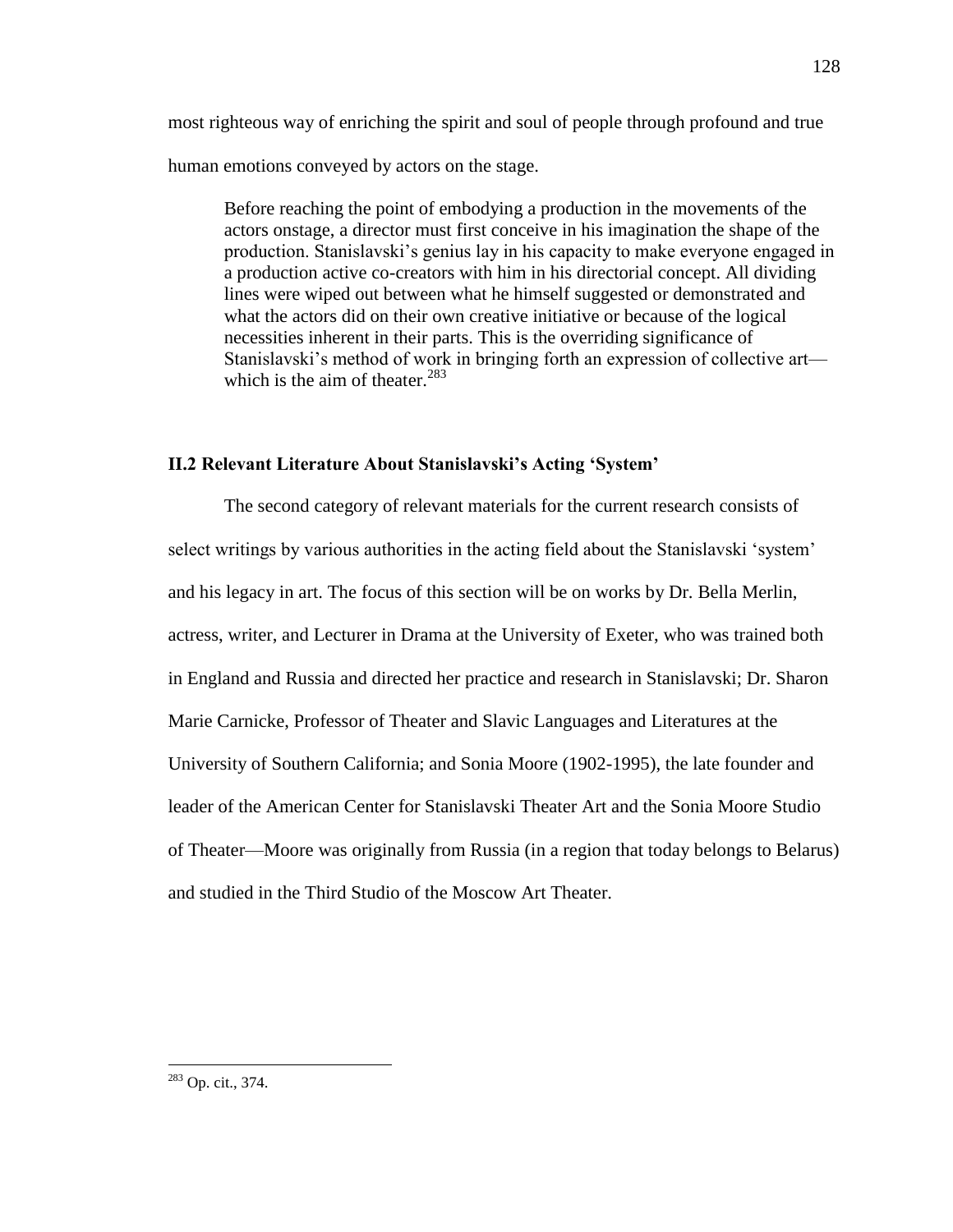## **II.2.1** *Beyond Stanislavsky*

From the very beginning of her book, *Beyond Stanislavsky*, <sup>284</sup> Bella Merlin defines what psycho-physical training represents in the performing arts field, namely a training in which the body and the psyche (outer expression and inner sensation) are integrated and inter-dependent.

The brain inspires the emotions, which then prompt the body into action and expression. Or the body arouses the imagination, which then activates the emotions. Or the emotions stir the brain to propel the body to work. All the components—body, mind, and emotions—are part of the psycho-physical mechanism which makes up an actor: psychology and physicality are part of one continuum. 'Psycho-technique' was a term coined by Stanislavsky and developed by Michael Checkhov; it was the complete integration of psychology and physicality which formed the basis of the Russian actor-training as I experienced it in Moscow.<sup>285</sup>

While discovering the lore of the Russian acting methods and traditions coming

down from Stanislavski through two generations of acting practitioners, Bella Merlin became familiar with the practical aspects of the 'system' that Stanislavski and his successors developed in their dedicated work. She particularly mentions that the legacy of Stanislavski continues in the art of the contemporary Russian theater; his Method of Physical Actions opened a new horizon for actors and directors. Merlin calls the current stage of the acting method in the Russian theater as Active Analysis, which she describes as presenting similarities and differences with Stanislavski's Method of Physical Actions.

In many ways, the Method of Physical Actions and Active Analysis are very similar in their rehearsal techniques: rather than using sedentary textual analysis or imaginative visualizations, the actor now accesses a character through experience. In other words, by getting up and doing it through a process of improvisation. However, there is a crucial difference between the two approaches. The Method of Physical Actions is concerned with finding a logical line or 'score'

<sup>284</sup> Bella Merlin, *Beyond Stanislavsky: The Psycho-Physical Approach to Actor Training* (New York: Routledge, 2001).

<sup>285</sup> Merlin, *Beyond Stanislavsky*, 4.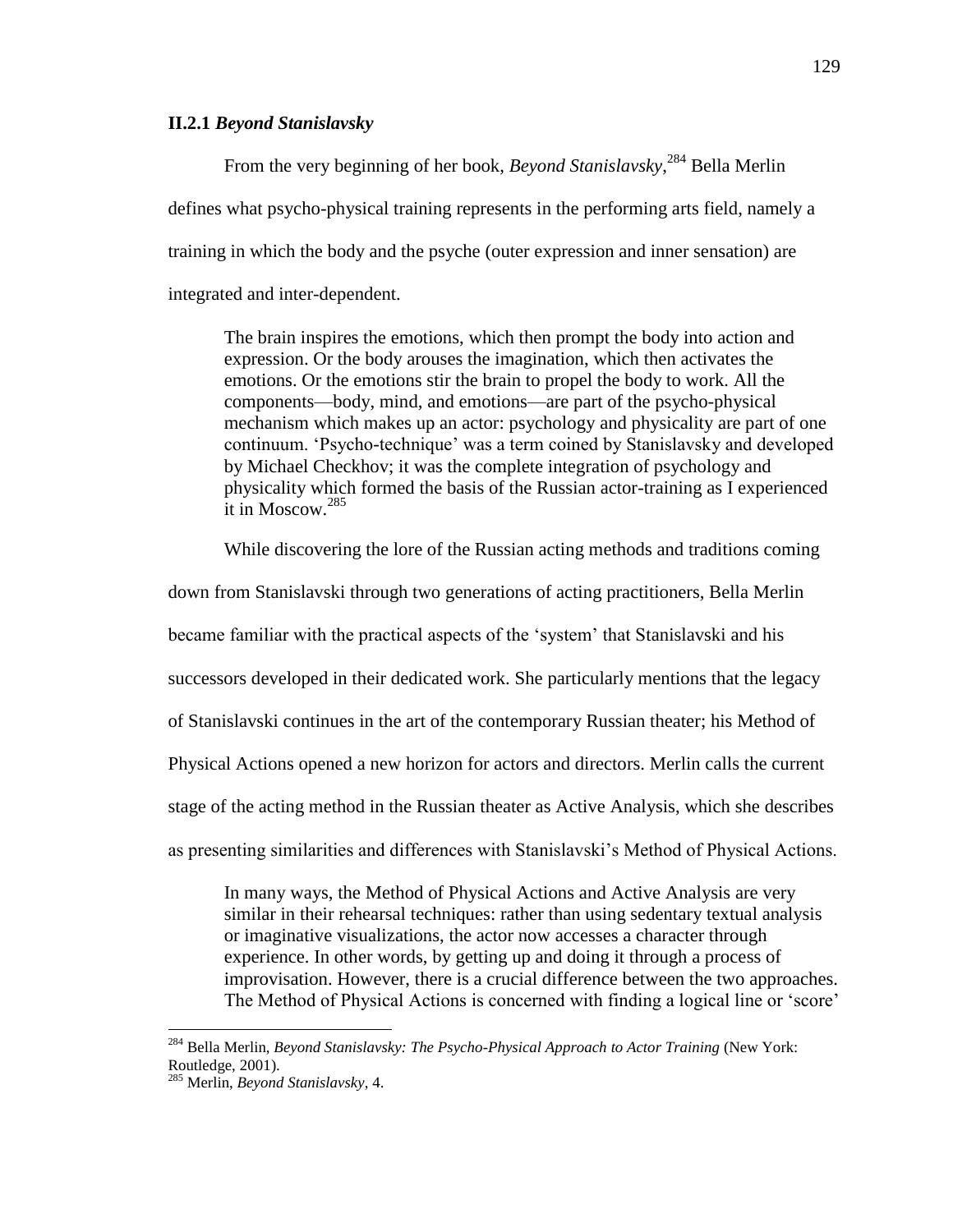of individual actions through a scene, while Active Analysis is a holistic system integrating body and mind, and most importantly spirit.<sup>286</sup>

Of the many aspects of the ‗system' that Merlin digests in her book, affective memory is investigated in particular. She considers<sup>287</sup> that this concept represents only a small part of the intricate Stanislavski 'system' and that he developed a process in which experiencing emotions is an inevitable by-product and not an end-product of the acting technique. As opposed to the American Method of Lee Strasberg, which embraces the use of affective memory during the performance itself, for Stanislavski, affective memory was "a means of triggering an actor's enthusiasm for a role, enabling him or her to connect truthfully with a character's inner life, $\frac{288}{100}$  but was done in the preparatory work, in rehearsals.

Merlin describes how in the training process of working 'on your self,' actors need to re-learn how to produce natural human motions and actions in preparation of being able to express later the spirit of any chosen character. The Russian actor-tutors devised a series of simple physical exercises for their students to help them rediscover their bodily mechanisms. Music was employed in dynamic meditation exercises<sup>289</sup> as a means to experience physical responses to varying melodies and tempo-rhythms, which in turn would generate inner sensations.

In the discussion about free improvisations, Merlin refers to the concept of Psychological Gesture, which is a "self-contained combination of one physical posture followed by a transition—followed by a second physical posture. […] To be most

 $^{286}$  Op. cit., 4-5.

 $287$  Op. cit., 15.

 $^{288}$  Op. cit., 156.

 $289$  As described in Op. cit., 45-47.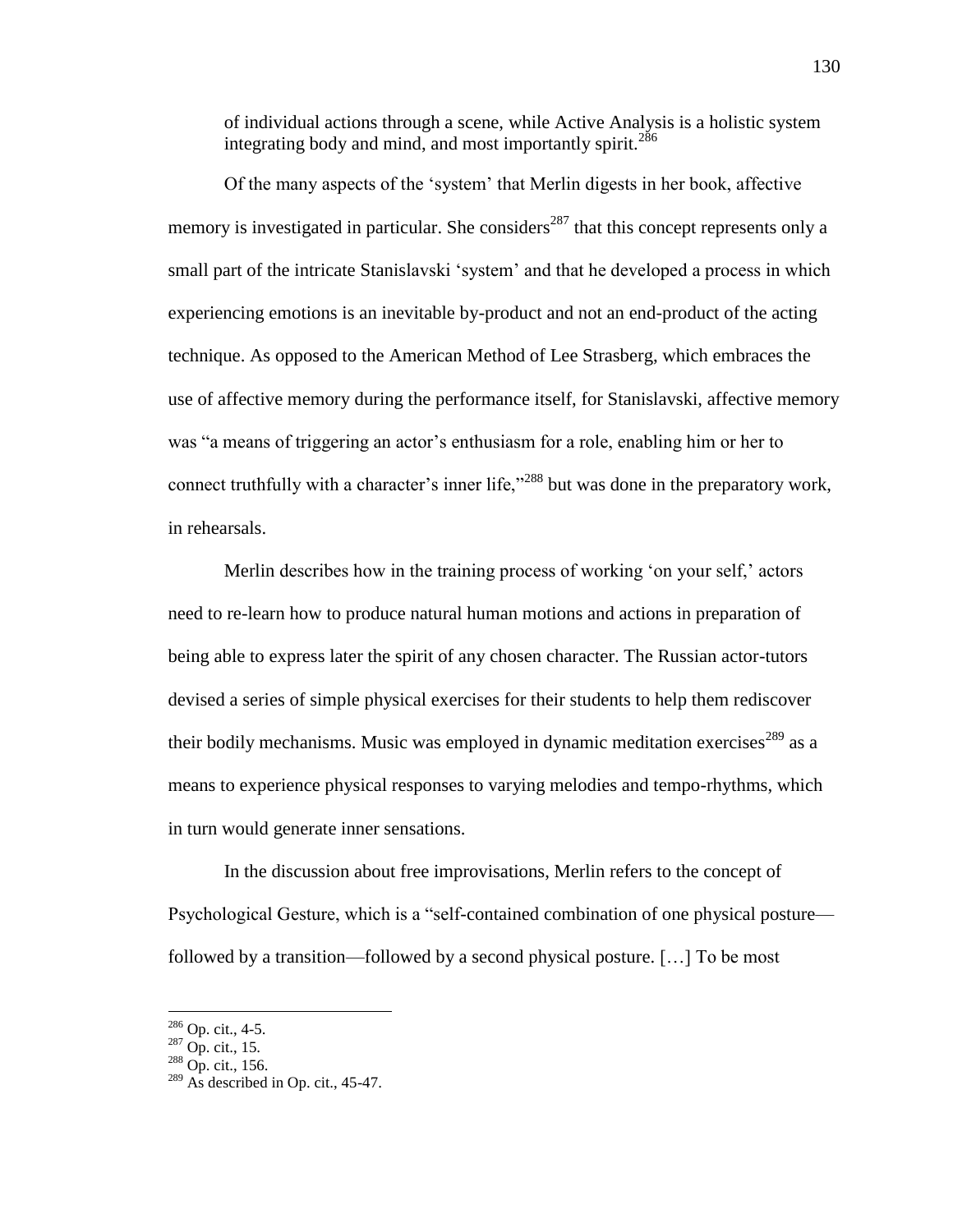effective, a Psychological Gesture should combine form and movement using varying tempi, amplitudes, directions and speeds as you move from the first static form to the second."<sup>290</sup> Merlin also describes in detail her personal experience with exercises devised by her Russian tutors that awakened her sense of non-verbal communication. Based on the yoga concept of *Prana*, Stanislavski was developing in his ‗system' the principle of Communion or irradiation of emotional energies and Bella Merlin recollects<sup>291</sup> her unsettling but exhilarating sensations through such radiated currents of energy that opened up for her new avenues of consciousness.

Merlin addresses then the work of an actor in the ensemble. The early ensemble exercises start with the focus on one's self and continue with the permutation of Circles of Attention, gradually switching the focus from the inside of an actor to the outside and the various elements of the environment in the present moment. A simple way<sup>292</sup> to bringing actors in a group in contact with each other in an uninhibited way is by temporarily taking away speech as a means of communication. With eyes closed, studentactors complete the Circles of Attention exercise and then produce sounds (i.e., a wail, a whistle, a hiss, a murmur, a shriek, a sigh, etc.) that express the way they feel in that particular moment; subsequently, they pay attention to each other's sounds and then move toward a particular one that attracts them individually in order to establish a simple physical contact. This is an easy exercise that helps actors in an ensemble establish common reverberations virtually instantaneously.

<sup>&</sup>lt;sup>290</sup> Op. cit., 64.

 $291$  Op. cit., 74-76.

 $292$  An exercise described in Op. cit., 109-110.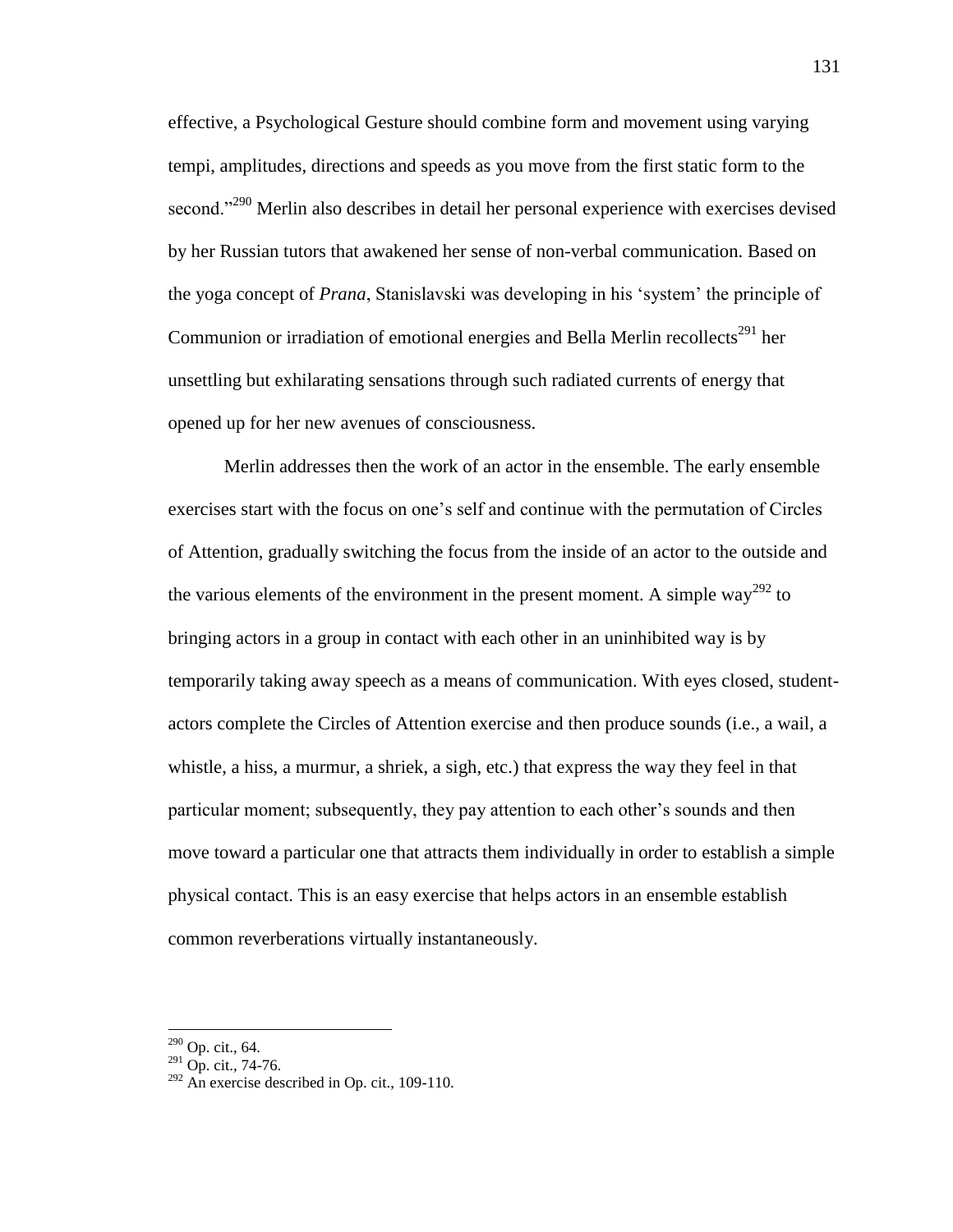At this stage of Merlin's training in Russia, a series of exercises were guided toward dramatic action as well as toward dramatic text as part of the psycho-physical ensemble training through the elements of play, spontaneity, and attention to partneractors.

Next, Merlin takes her readers inside the process of working on specific roles. After explaining in great detail the context of this part of her training and the personality of her Russian acting tutor, Albert Filozov, Merlin summarizes the main principle of the real Russian school of acting as being "concerned with awakening the spirit."<sup>293</sup> The four projects of her teacher's program of study represent four stages of the layers involved in building a character. The first stage focused on awakening the actor's own creative personality through the work on Shakespeare's *The Tempest*. Merlin's personal emotional inhibitions on the stage that were pointed out by her teacher Filozov were addressed in the second stage, in which emotional and physical obstacles were to be removed; in rehearsals, actors are to face these obstacles and find a way of working through them creatively, especially through the use of appropriate affective memory. During the third stage, the actors focused on finding concrete physical actions; in this process, physical activity becomes physical action when a psychological or dramatic effect is involved and the resulting action is intended upon the acting partners on the stage. Finally, through the exploration of a dramatization of Dostoyevsky's *Crime and Punishment*, the fourth stage proposed by Filozov shifted the emphasis on characterization, the so-called stage of releasing the character. Actors make a transition from their own personality to the creative individuality of the character through technical adjustments of physical or vocal

 $^{293}$  Op. cit., 161.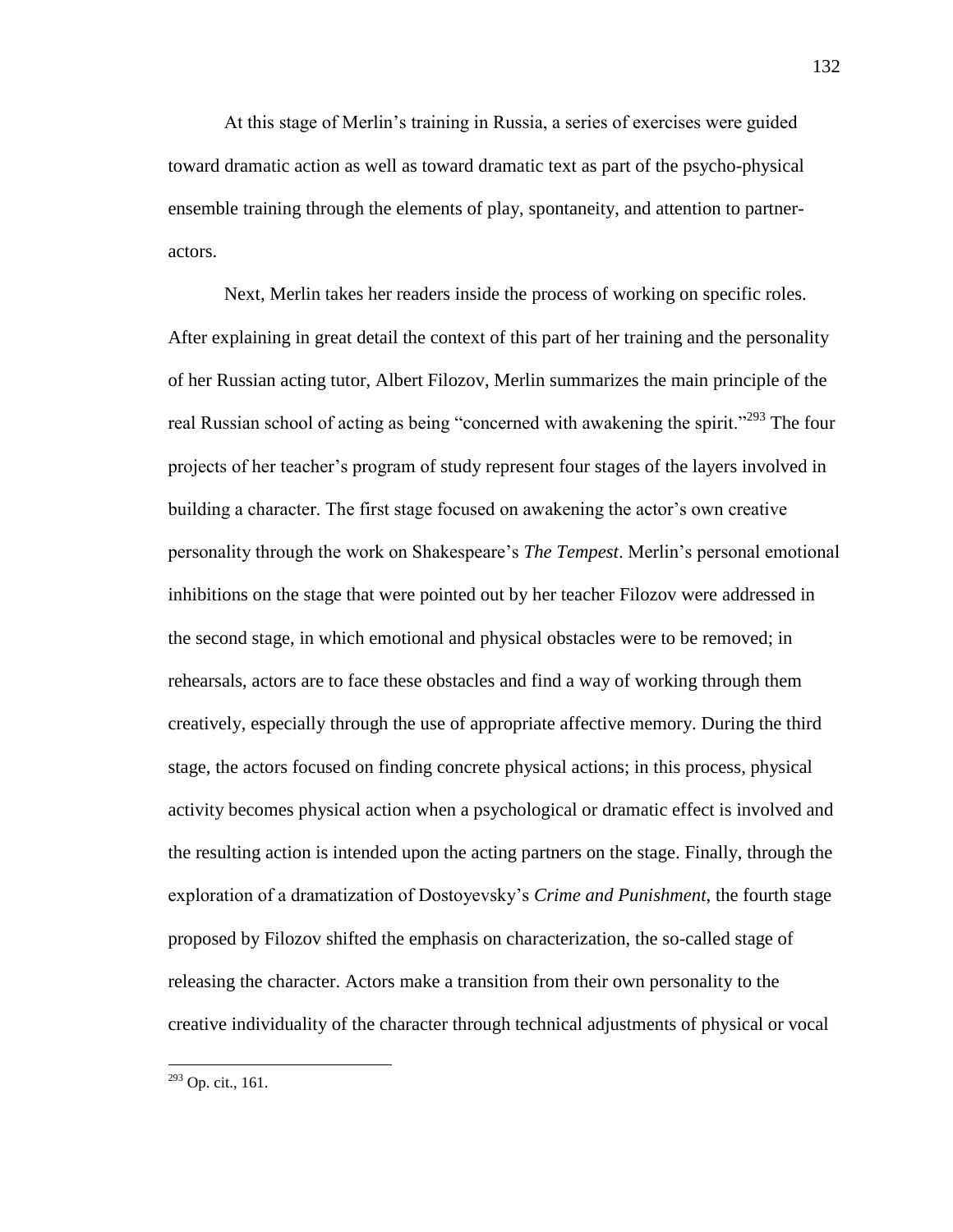characterizations, through tempo-rhythm of language, and through contradictions (i.e., smiling in fear), to name only a few techniques.

## **II.2.2** *Konstantin Stanislavsky*

Bella Merlin's second book on Stanislavski<sup>294</sup> represents an introductory handbook that was intended for theater researchers and practitioners alike who wanted to gain knowledge about fundamental elements of the Russian director's lifetime work. Some of the biographical data that Merlin presents in the first part of her book as well as her detailed synopsis and analysis of Stanislavski's *An Actor Prepares* constituted the premises for earlier discussions in the current research. Merlin continues with a detailed interpretation and analysis of Stanislavski's production plan for Anton Chekhov's play, *The Seagull*, presented relatively early (1898) in the development of Stanislavski's methods, but still showing fascinating traces of the 'system.' In the last part of her handbook, Merlin presents a series of exercises that introduce the reader to the three major techniques of rehearsing developed by Stanislavski, namely the 'round-the-table analysis,' the Method of Physical Actions, and Active Analysis.<sup>295</sup> Merlin notes the difficulty of relating some of the practical idiosyncrasies of the 'system' when she writes, ―Unpacking the components of the Method of Physical Actions is rather tricky, as it's a rehearsal method, and—as with all rehearsal methods—its success or otherwise is hugely dependent on the director's imagination!"<sup>296</sup> With regard to Active Analysis, Merlin makes a clear distinction between this rehearsal approach, which is indeed grounded in

<sup>294</sup> Bella Merlin, *Konstantin Stanislavsky* (New York: Routledge, 2003).

<sup>&</sup>lt;sup>295</sup> Op. cit., 117.

 $296$  Op. cit., 126.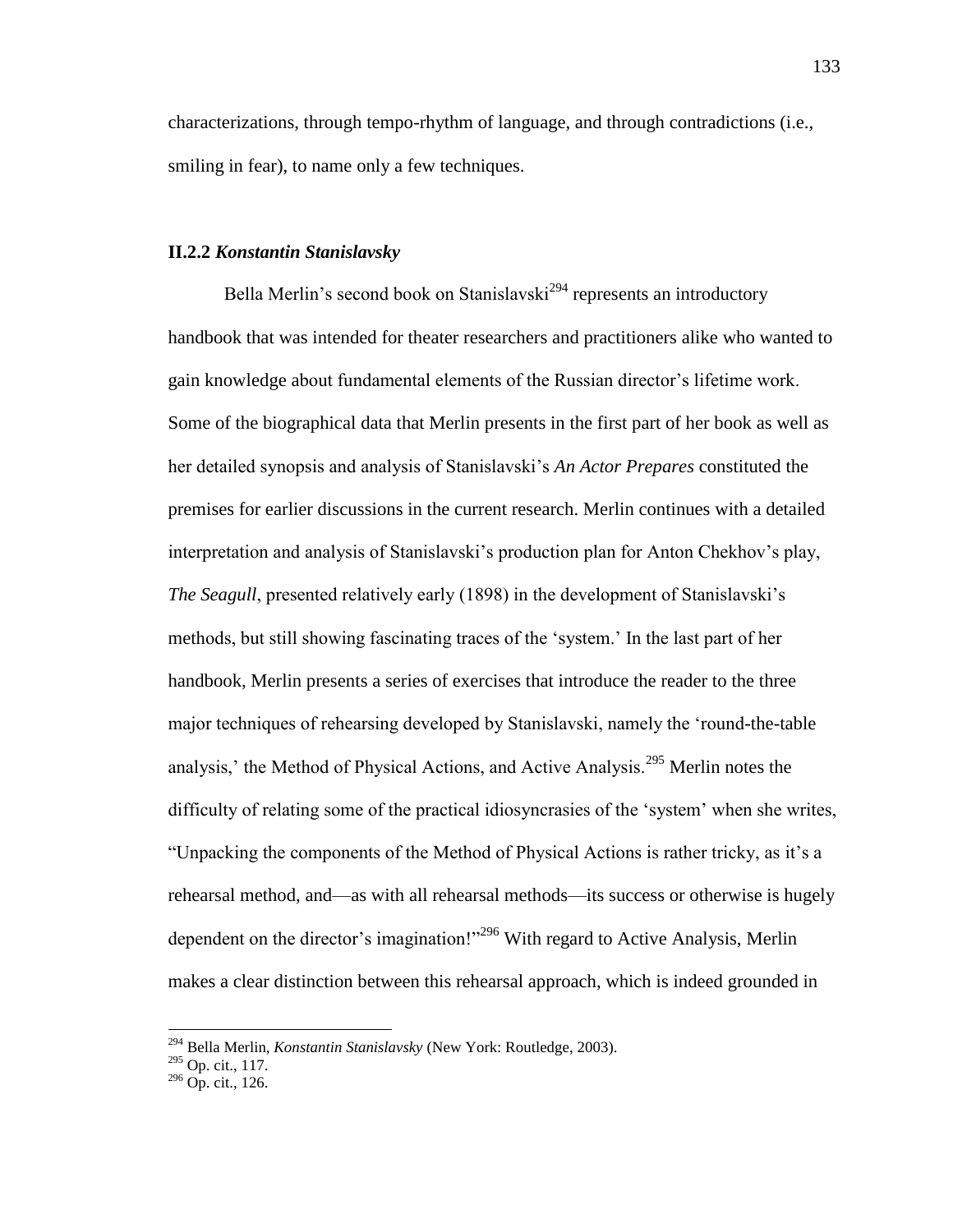the psycho-physical training of the actors, and the actor-training itself. She also points out the major role of the director of a play in this unusually modern rehearsal technique. Her conclusion at the end of this handbook is generalizing and opens the horizon to other performing disciplines to what Stanislavski envisioned primarily in the theater arts.

By using his writings as a springboard into our own experiments, we can prevent them from stagnating into history books. Whether our preferences lie in physical theater, postmodern dance or the realism of film and television, we'll never escape the fact that we are nothing but body, imagination, emotions and spirit: acting will always be psycho-physical to a greater or lesser extent. There can be no question that Stanislavsky was the first twentieth-century practitioner to investigate it seriously.<sup>297</sup>

## **II.2.3** *The Complete Stanislavsky Toolkit*

Bella Merlin's third major work on the topic is intended to capture the essence of the hands-on work process of actor-training and rehearsal. Written in a format that neatly arranges the elements of the ‗system' described by Stanislavski himself in his convoluted writings, Bella Merlin's *The Complete Stanislavsky Toolkit<sup>298</sup>* describes an actor's artistic endeavor as a kind of workshop of formation and creation. In the Introduction for example, she gives away the key to the Stanislavski toolkit in a parallel with his six fundamental questions (who, when, where, why, for what reason, and how). Drawing fundamental ideas from Stanislavski's artistic philosophy expressed in his trilogy, such as psycho-physicality, discipline, and stage ethics, Merlin references elements of the ‗system' (relaxation, breathing, and concentration of attention), as well as goals or ‗conditions' of performance such as inspiration, spirituality, inner creative state, and creative atmosphere, all of them grouped in so-called ‗trays,' as if in an actor's toolkit.

 $297$  Op. cit., 156-157.

<sup>298</sup> Bella Merlin, *The Complete Stanislavsky Toolkit* (Hollywood, California: Drama Publishers, 2007).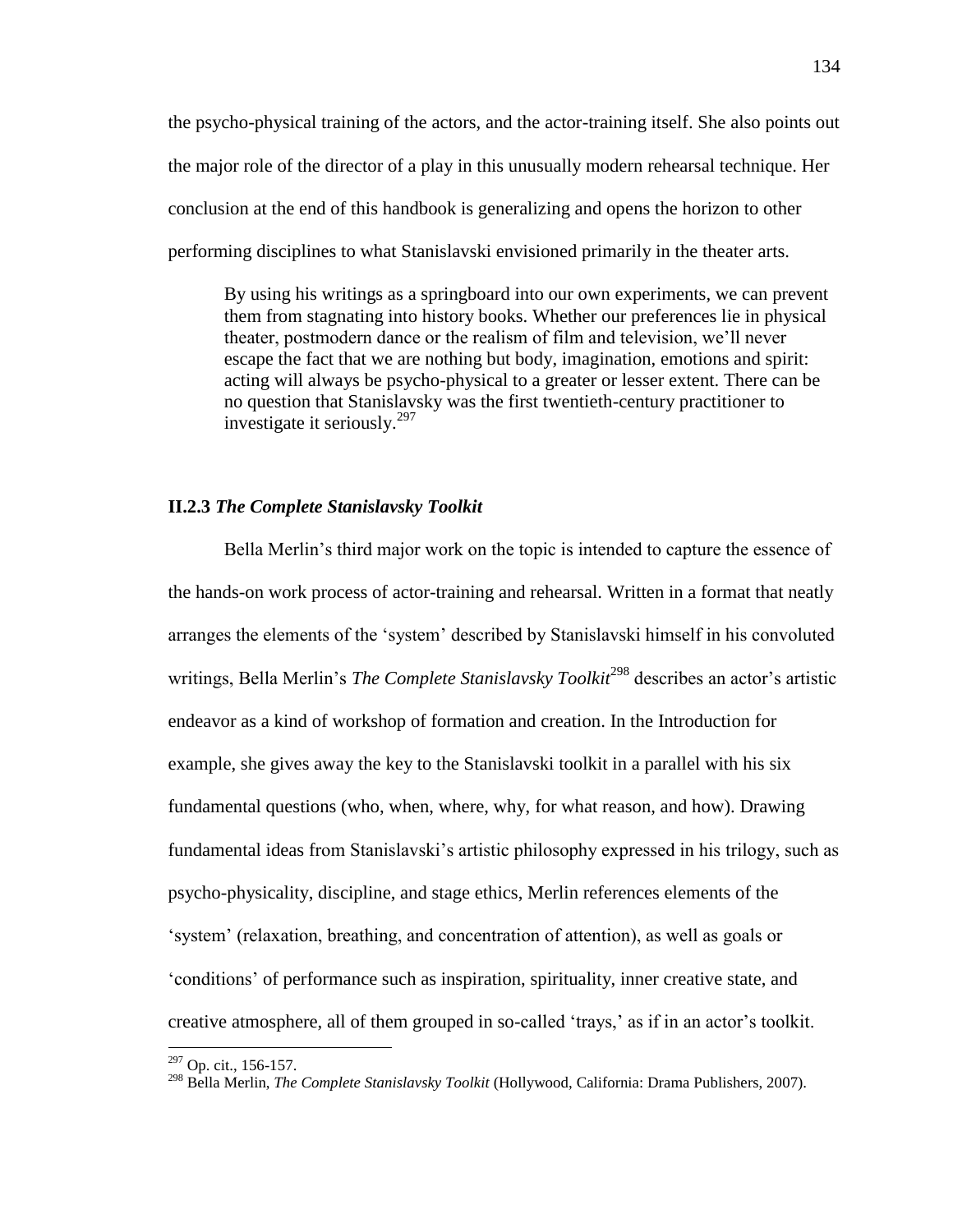The focus shifts then to the rehearsal processes. Here, Merlin defines tools that are creative elements of script analysis, either collectively under the guidance of the director or independently. An overview of this textual analysis entails a conscientious first reading and appreciation of the raw material, followed by its mental assessment on seven levels: the external plane—its structure; the social context; the literary plane language, ideas, styles, etc.; the aesthetic plane—the writer's theatrical devices, along with scenic and artistic choices; the psychological plane; the physical plane—the characters' actions and their external characterizations; and the plane of personal creative feelings—the actors' connection and reverberation with the play and its characters in the process of textual analysis.<sup>299</sup> This initial stage of working with the text also includes establishing the given circumstances of the play and of the production.

Merlin refers next to the process of breaking down the structure of any given scene, which involves known elements of the 'system,' such as bits (units), objectives and counter-objectives, subtext, punctuation, and the six fundamental questions mentioned earlier.

In the section about the process of embodying the role, Merlin discusses the principle of truth, in particular scenic-truth, which is developed through imagination, observation through the five senses and emotion memory, and the 'Magic If.' Her 'tools' of action, tempo-rhythm, emotion memory, and emotion are also presented in relationship to the psycho-physical aspect of creating a role and all or only part of them can be used at different times when they are needed in the rehearsal process, depending on the situation. The last group of four tools that Merlin describes in the process of texturing a character

 $299$  Based on Op. cit., 61-65.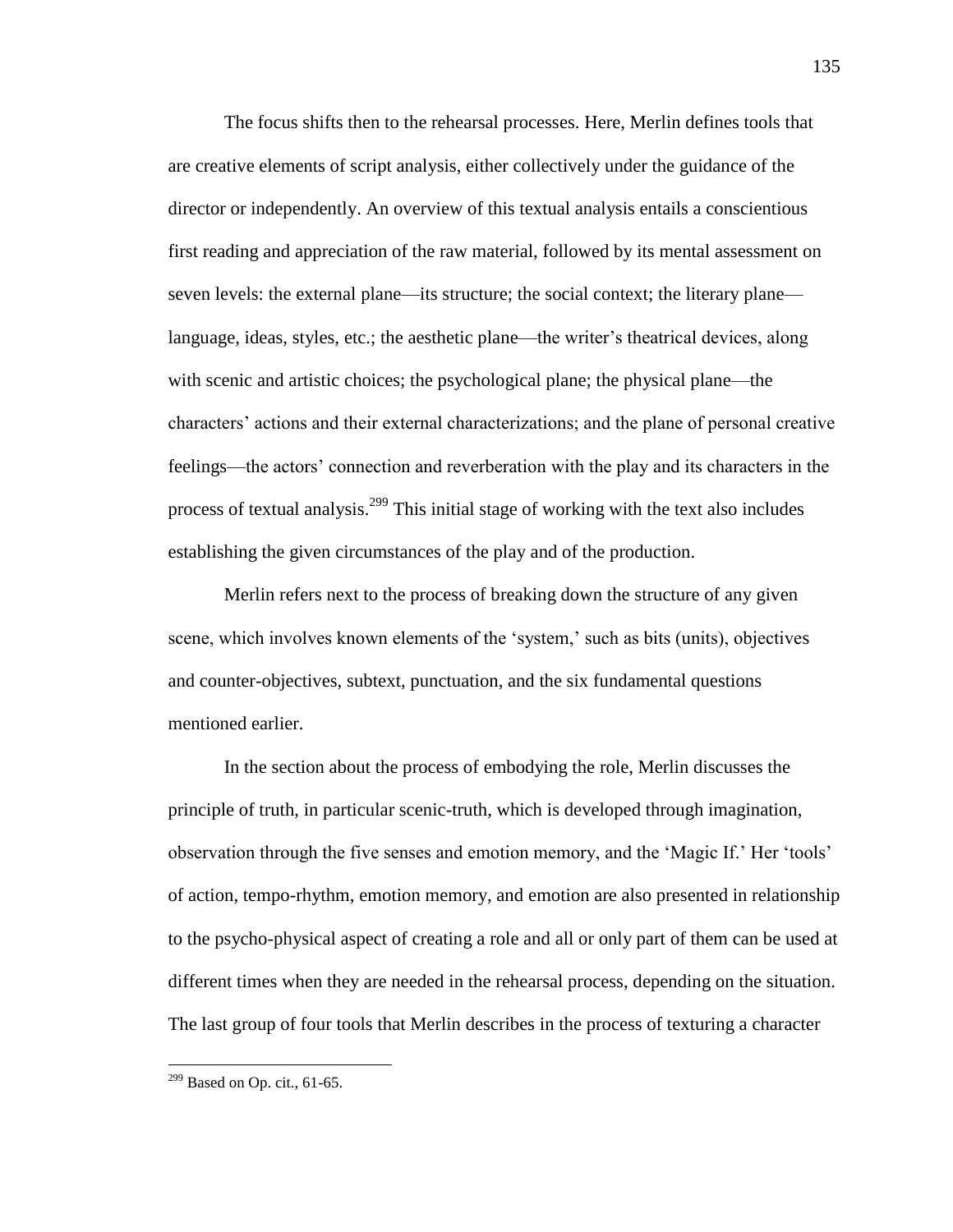consists of the inner motive forces (the thought-center, the emotion-center, and the action-center), the so-called ‗heroic tension' of contrasts in a role, the *emploi* or what a character does for a living and how that affects the objectives and actions throughout the play, and the objects or more specifically how stage props may present an emotive potential in the process of creating a role.<sup>300</sup> As Stanislavski approaches the topics of the subconscious and inspiration as major players in the theatrical art, Merlin emphasizes impracticality of any kind of exercises to arouse the subconscious as it is "a product of your overall psycho-physical technique, combined with your physical relaxation, your mental and imaginative playfulness—enhanced by a good script and a collaborative ensemble."<sup>301</sup>

As expected, the section about rehearsal approaches focuses on the Method of Physical Actions and Active Analysis. Merlin discusses the importance of the director for both these principles as rehearsal techniques.

The director was still a vital cog in the rehearsal machine, but his responsibility shifted from being that of a puppet master: instead, he was something like a photographic technician, who slowly allows the negative film to emerge as a positive image by adding the right chemical solutions at just the right time. In this way, the film image develops into the most appropriate, brightly colored, and sharply focused composition imaginable. $302$ 

In their work, directors should think of how to work with the authors (if they are

still living), with the actors, and with all those involved in the production.

In her description of the Method of Physical Actions, Bella Merlin defines the

idea that actors can "work from simple physical actions to complex emotional and

 $300$  Based on Op. cit., 162-173.

 $301$  Op. cit., 176.

 $302$  Op. cit., 180.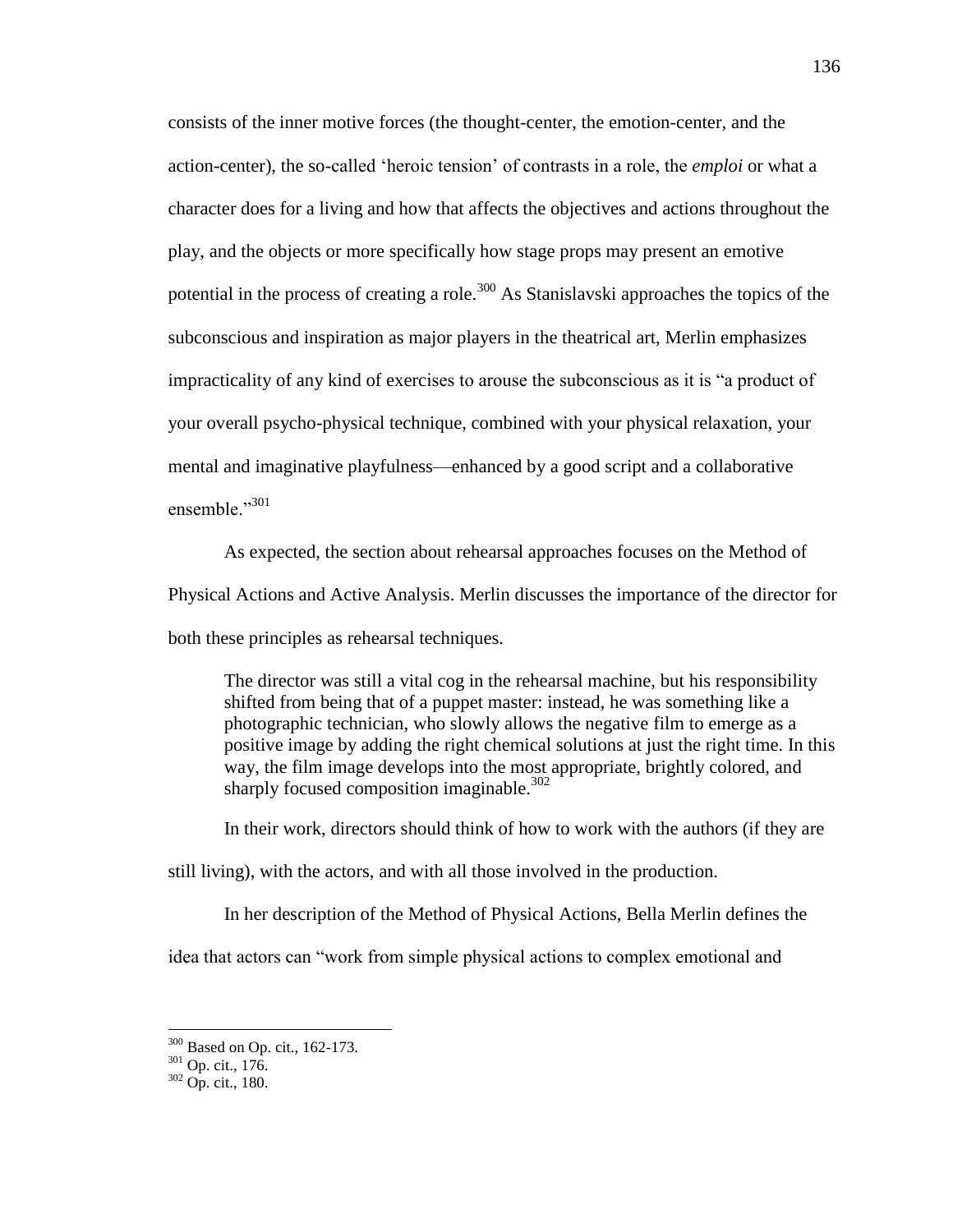psychological experiences<sup> $303$ </sup> as long as their actions have definite objectives in a logical and coherent sequence. She spends more time revealing the components of Active Analysis. In short, the five-step sequence of rehearsal proposed through this technique involves reading the scene, discussing the scene, improvising the scene without reference to the script, discussing the improvisation, and comparing the improvisation with the actual text.<sup>304</sup> The intricate process begins with *étude* rehearsals that are based on the sequence described above and that include a series of events that define a scene, silent *études* incorporating the techniques of grasp and communion with a general sense of immediacy (described as 'here, today, now'<sup>305</sup>), as well as the principles of justification and adaptation. Next, Merlin brings into play the tools of super-objective of a play, which unifies the components of the 'system' and sets a certain direction for the improvisational stage in Active Analysis, and through line of action (or through action), which is the physical manifestation of the super-objective. The subject of verbal action is also described in great detail as being equally important as physical action in the process of characterization. Emphasis is placed on the necessity for the actors to focus first on "unlocking the inner workings of a scene" and "getting inside the part"<sup>306</sup> that gradually urges them to make-up their own lines, in the spirit of their roles and scenes, until they are given the actual words of the author and will render a precise verbal action. Merlin mentions the critical importance of both the logical and the psychological pauses in the actors' speech.

<sup>&</sup>lt;sup>303</sup> Op. cit., 194.

 $304$  Based on Op. cit., 197.

<sup>&</sup>lt;sup>305</sup> Op. cit., 214.

<sup>306</sup> Op. cit., 230.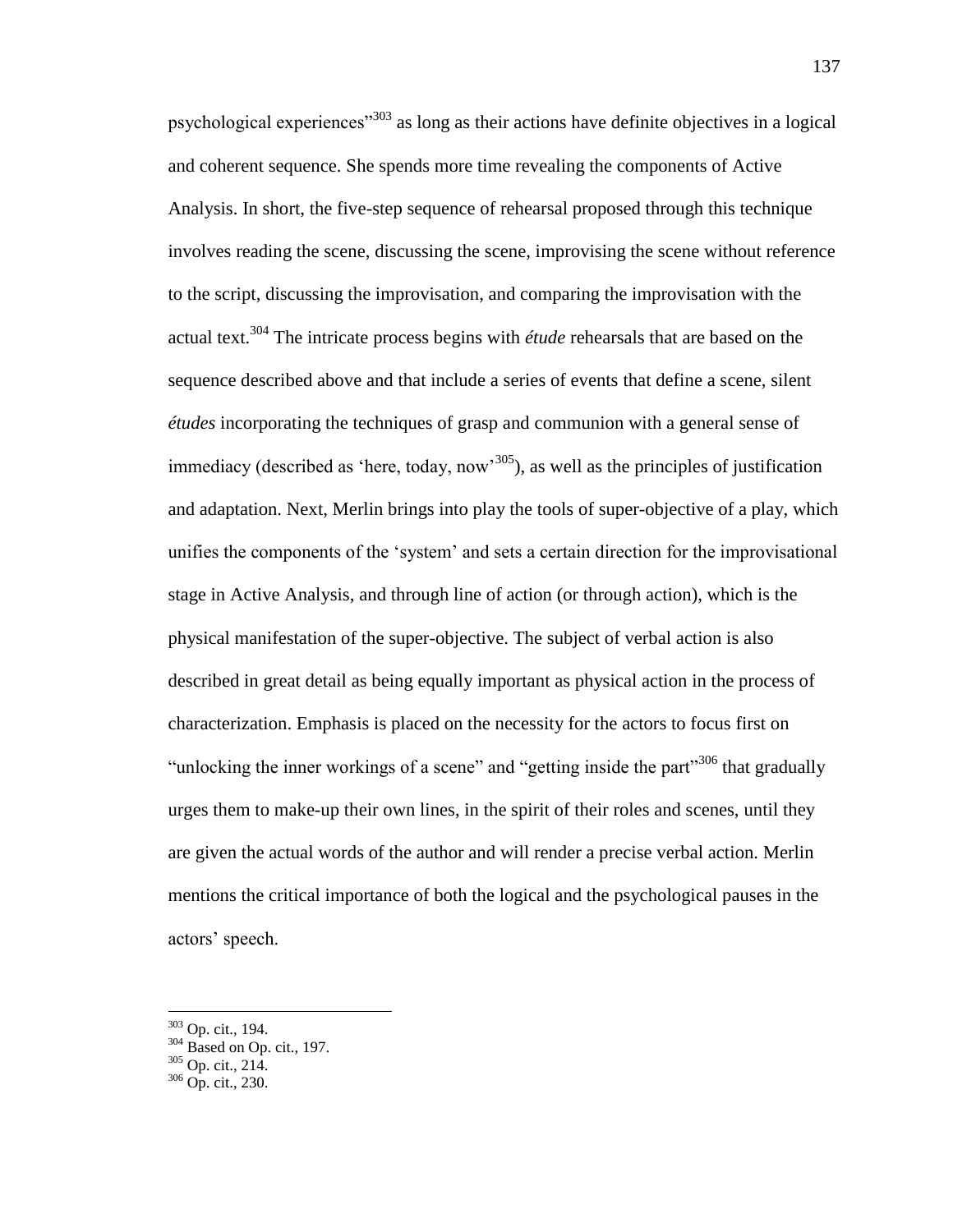Merlin concludes her section on rehearsal approaches with four more tools that give depth to a role through Active Analysis. The dimension and the texture of a role can be perceived by an audience if the actors create a second level for the life of their characters and employ the process of inner monologue, which is an internal ‗discussion' or processing (as people do in real life) through "expanding, justifying, debating, deflecting whatever's going on externally," $307$  especially what the other characters do. Investing their words with their own images (envisagings<sup>308</sup>) and always observing that very first moment of orientation on the stage in a particular scenic context are fine touches that enhance the actors' characterization of their roles.

There is only one more 'tray' in Bella Merlin's toolkit of acting based on Stanislavski's 'system,' the performance. The major element that needs to be considered in a performance, in addition to the well-prepared and thought-out delivery of the characterizations and of the play, is the audience. Stanislavski "put the audience right at the fore of theater's ability to transform people."<sup>309</sup> His idea of a 'fourth wall' of the stage, the one toward the audience, does not imply a total ignorance on the part of the actors with regard to their audience, but a shift in their objective, from pleasing or entertaining the audience to grasping them through contextual objectives of the play and the interaction with their acting partners on the stage. Merlin talks about two "mutual and simultaneous dialogues—the exchange of live currents between actor and actor, and between actor and audience," which engage the actors' dual consciousness and

<sup>&</sup>lt;sup>307</sup> Op. cit., 237.

<sup>&</sup>lt;sup>308</sup> Op. cit., 238.

 $309$  Op. cit., 250.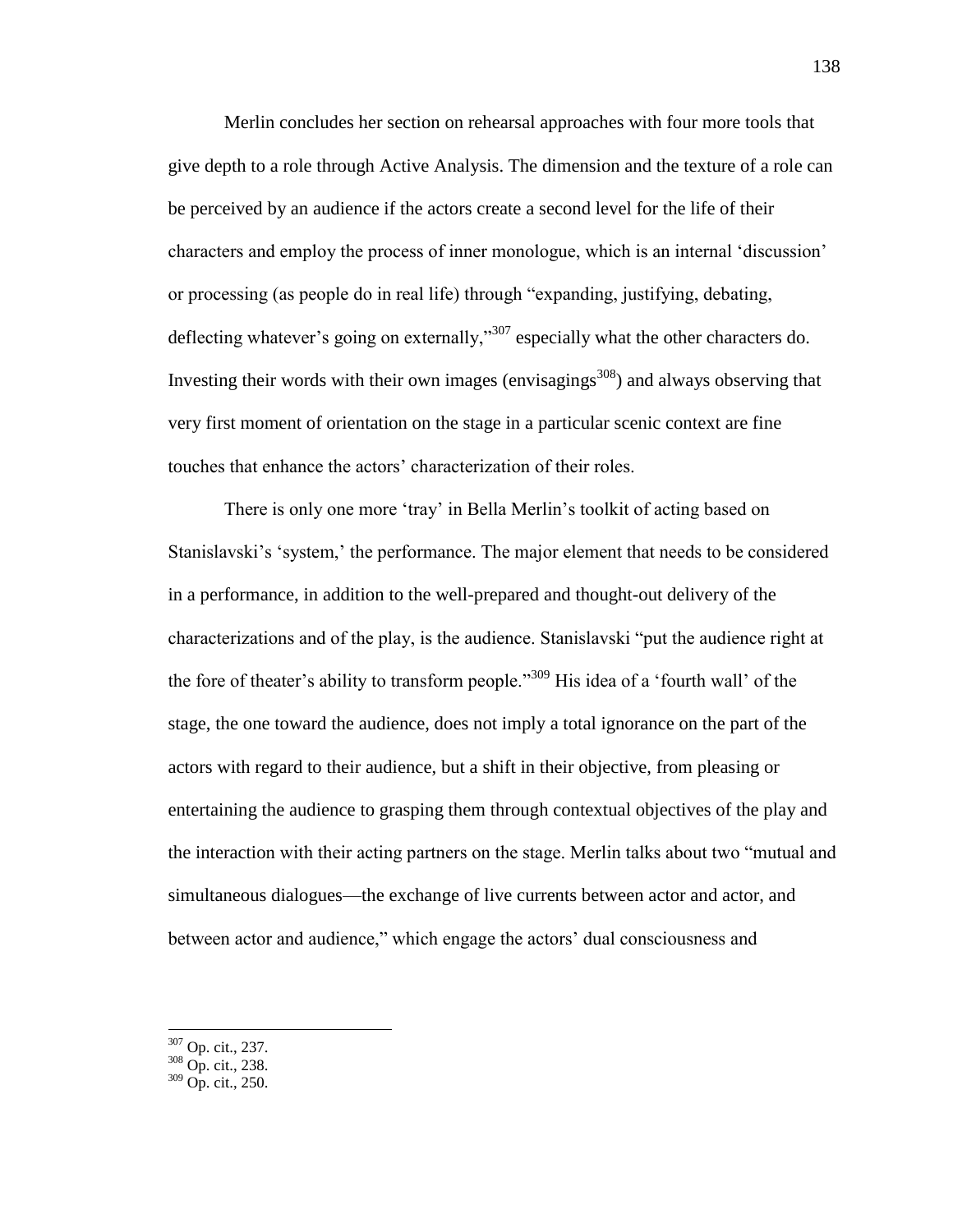perspective.<sup>310</sup> The principles of creative individuality, inner creative mood, and scenic speech are also included in Merlin's discussion on developing performance awareness.

Bella Merlin concludes her third book on Stanislavski's 'system' with an overview of her well-structured ‗toolkit' of acting, which includes a series of innovative exercises designed for specific 'tools' or elements, principles, and techniques that she described in her writings.

#### **II.2.4** *Stanislavsky in Focus*

Of great importance to the better understanding of the Stanislavski approach to acting and art in general, Sharon Marie Carnicke's book *Stanislavsky in Focus*<sup>311</sup> presents pertinent historical contexts, facts, and theories that shed some new light on the subject. Divided into three major parts, the book presents first the phenomenon of transmission of Stanislavski's ideas to the United States through the 1923-24 US tours of the Moscow Art Theater and the consequent truncated adoption of his 'system' by the American Group Theater and the Actors Studio. Second, Carnicke discusses the linguistic translations and the cultural interpretations of Stanislavski's works; she reveals that in theater many of the theoretical elements were and still are transmitted in the classroom or rehearsal rooms, where gifted actors and directors pass on their knowledge and technical terms and practices to the new generation of artists through an oral tradition. Coining theatrical terminology in writing usually comes later in the masters' lives, as in the case of Constantin Stanislavski and many of his Russian and American followers. Consequently,

 $310$  Op. cit., 251.

<sup>311</sup> Sharon Marie Carnicke, *Stanislavsky in Focus* (Abingdon, Oxon, UK: Routledge/OPA, 2003).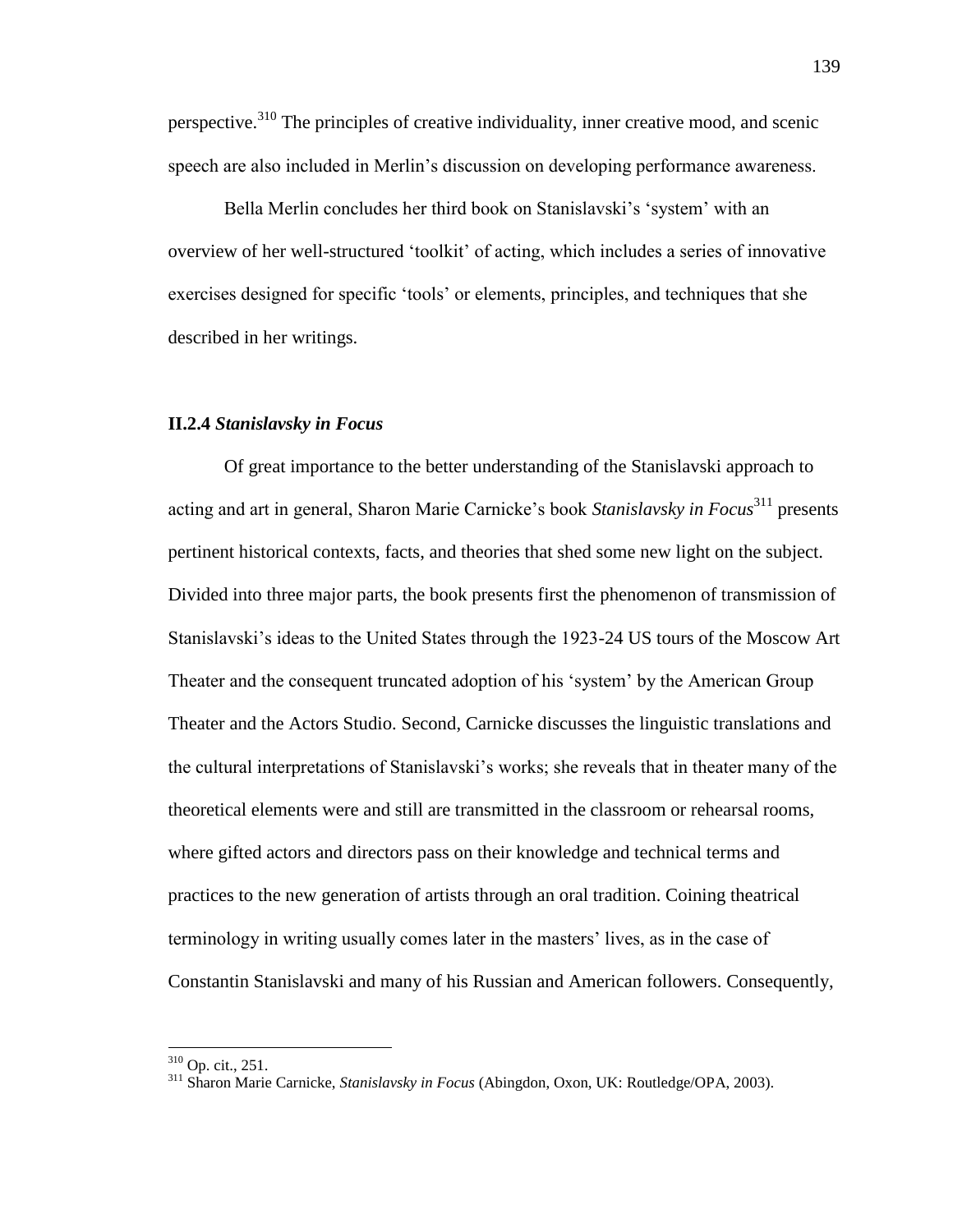American actors were first exposed to Stanislavski's ideas through the teachings of Boleslavsky and Ouspenskaya, or better through their personal interpretation of the ‗system.' Carnicke also mentioned the cultural adaptations of any kind of translation, in particular for American actors.

Linguistic translation always involves simultaneous cultural translation, which, more often than not transforms ideas into hybrids. Even when we think we understand a translated word, we may still not comprehend its underlying cultural assumptions. This process of cultural displacement played a significant part in the oral transmission of Stanislavsky's System. Listeners in the United States actively filtered Russian ideas through their own social expectations and backgrounds, with cultural contexts sometimes transcending individual interpretation. This subtle form of miscommunication turned Stanislavsky's System into Strasberg's Method even more dynamically than the linguistic barriers of awkward English. $312$ 

Carnicke presents an existing debate between the value and reality of the practitioners' knowledge, rooted in their daily activities in the theater, and the written documentation of this practice (or the theory) of the theater art. This tension has always been present in the works of theater personalities and authorities, including in Stanislavski's 'trilogy.' "By fictionalizing his books, Stanislavsky admits the necessity of lore for actors. By writing, he acknowledges the need for definitive statements on the many facets of the System. Thus, in his books Stanislavsky reproduces the tension between oral and written sources about acting, each type vying for greater authority and credibility."<sup>313</sup>

With regard to the English translation and publication of Stanislavski's works, Sharon Carnicke confirms that the original Russian manuscripts have been drastically altered.

<sup>312</sup> Carnicke, *Stanislavsky in Focus*, 57.

 $313$  Op. cit., 69.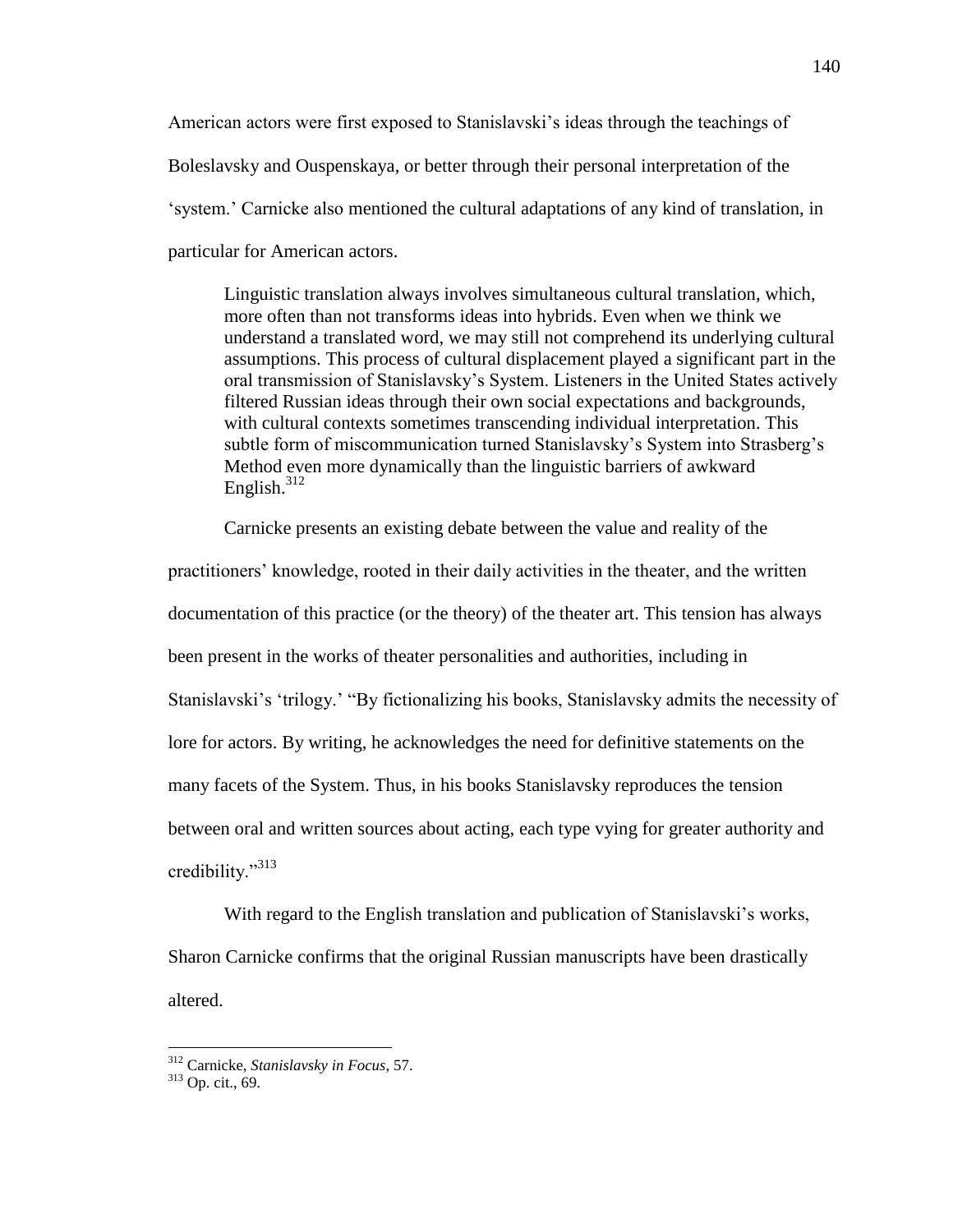The most striking difference between the two published volumes, *An Actor's Work on Himself, Part I* and *An Actor Prepares*, is length. While the Russian volume is 575 pages, the English numbers 295 pages of much larger typeface, created from a typescript of approximately 700 pages. Even allowing for variation in syntax, word length, typeface, and Stanislavsky's own obsessive revisions, the numbers suggest how the editing differs between the two. The abridgement, demanded by Theater Arts Books, resulted in an English version about one half as long as the Russian. $314$ 

In the third and last part of her book, Carnicke devotes a great deal of analysis to

three defining concepts from Stanislavski's 'system' in what she calls both "their Russian"

and English transformations.<sup>315</sup> First, she considers Stanislavski's most elusive concept

of ‗experiencing' (in Russian, *perezhivanie*) in the context of performance in the theater.

Of its many interpretations that translator Elizabeth Reynolds Hapgood used in her

edition of *An Actor Prepares*, Sharon Carnicke mentions 'the art of living a part,' 'to live

the scene,' 'living and experiencing,' and 'emotional experience.'<sup>316</sup> However,

Carnicke's analysis sheds a much clearer explanation about what Stanislavski really

meant with this concept.

In sum, Stanislavsky uses ‗experiencing' in two senses. On the one theoretical hand, art communicates the artist's personal experience; in this sense, he travels toward Tolstoy, bringing to mind Romantic notions of sincere self-expression and the fusion of actor and character. On the other practical hand, acting generates its own experiential dimension in performance; here Stanislavsky accepts the alternation of actor and character. When he suggests evaluating performance on its own terms and seeing ‗truth' as relative to the play, he travels away from Tolstoy and anticipates developments in modernism that embrace the formal media of art: visual artists who create abstract art by drawing attention to paint and canvas, theatricalists who destroy realistic illusion unabashedly to show an actor on a stage, etc. Janus-like Stanislavsky looks backward to nineteenth century traditions in art and forward to the twentieth. $317$ 

 $314$  Op. cit., 83.

 $315$  Op. cit., 8.

<sup>&</sup>lt;sup>316</sup> Based on Op. cit., 109.

<sup>317</sup> Op. cit., 121.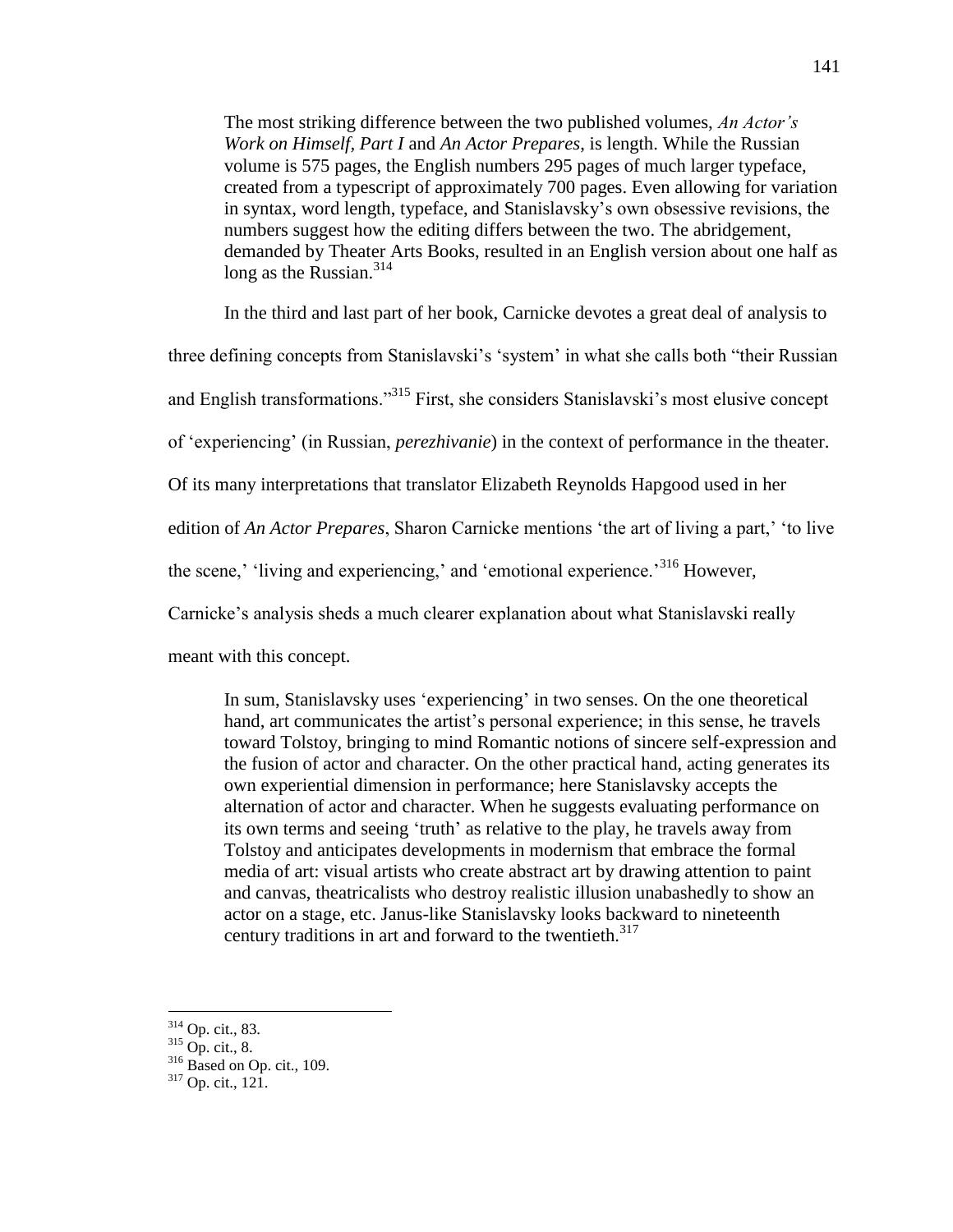Second, Carnicke unveils the facts about the ways practitioners and theorists in New York and in Moscow interpreted Stanislavski's concept of Affective (Emotion) Memory. While the American Method heavily gravitates around this principle as generating motor in the work of an actor, the Russian school of theater art tends to stay more in line with what Stanislavski suggested in practice; for them, affective memory is included in the larger, more comprehensive principles of communication, through line of action, and creative ideas as well as part of concentration, relaxation, and imagination.<sup>318</sup> Sharon Carnicke also presents the ways Yoga elements influenced Stanislavski's perception on life in general and the life of an actor on the stage in a creative state, even though the inclusion of such esoteric spiritual elements in his writings about the 'system' was heavily censored by Soviet Russia. Discovering his deep understanding of Yoga concepts about the rays of energy, subconscious, and superconscious, Carnicke concludes how complex and varied the philosophies that influenced Stanislavski in his practice were. "The content of art, for Stanislavsky, is indeed emotion, but not only in a Western psychological sense, but in an Eastern transcendental one as well."<sup>319</sup>

Third, Carnicke approaches the concept of action as being chronologically embraced by Stanislavski through his Method of Physical Actions, after tackling affecting memory in the First Studio. The debates among theater personalities in Russia and in the United States about the supremacy of the Russian school over the American Method or vice versa with regard to the best representation of Stanislavski's 'system' are addressed by Sharon Carnicke from social, historical, and political contexts. Her

<sup>318</sup> Based on Op. cit., 125-126.

<sup>319</sup> Op. cit., 142.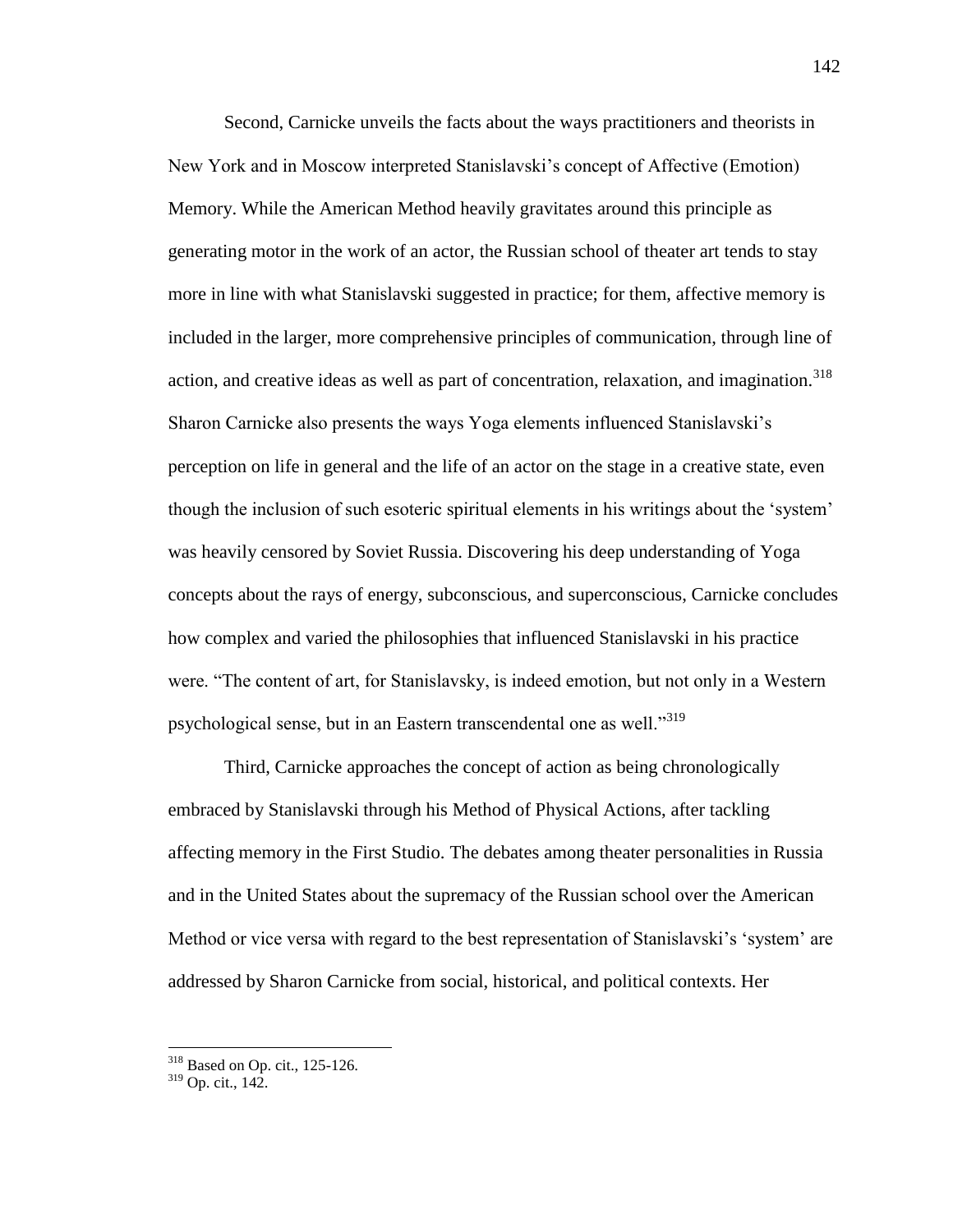opinion<sup>320</sup> is that in reality many actors and directors who worked with Stanislavski in his latest years clarify that both concepts of 'affective memory' and 'action' were considered integral parts of the same 'system' of acting, all the debate about this issue being only a matter of emphasis over one technique or the other and ultimately a matter of perspective. Finally, Sharon Carnicke presents the latest 'device' that Stanislavski began to share with his actors while working on his last project (Molière's comedy *Tartuffe*), namely Active Analysis, and draws a parallel with his Method of Physical Actions. In a selected glossary of terminology associated with Stanislavski's ‗system,' Sharon Carnicke defines Active Analysis as…

…Stanislavsky's late rehearsal method for exploring dramatic structure, conflict, and the dynamics of interaction between characters. Analysis is 'active' because cast members examine the play 'on their feet,' testing their understanding of how characters relate to and confront each other through improvisations of scenes that occur in the play and paraphrases of the text. These exercises serve as successive drafts for future performance of the text.<sup>321</sup>

# **II.2.5** *The Stanislavski System*

In her book, *The Stanislavski System*, Sonia Moore, the late prominent promoter of the true Stanislavski school of acting in the United States, discusses the importance of the ‗system' in the context of theater ethics and actor training. She considered that the 'system' "teaches professionalism, and through professionalism theater becomes art." $322$ Then she adds…

Through the Stanislavski System actors learn to make conscious use of the laws of their organic nature; they learn their means of expression and become true

 $320$  Based on Op. cit., 151.

 $321$  Op. cit., 169.

<sup>322</sup> Sonia Moore, *The Stanislavski System: The Professional Training of the Actor. Digested from the Teachings of Konstantin S. Stanislavski* (New York: Penguin Books, 1984), 15.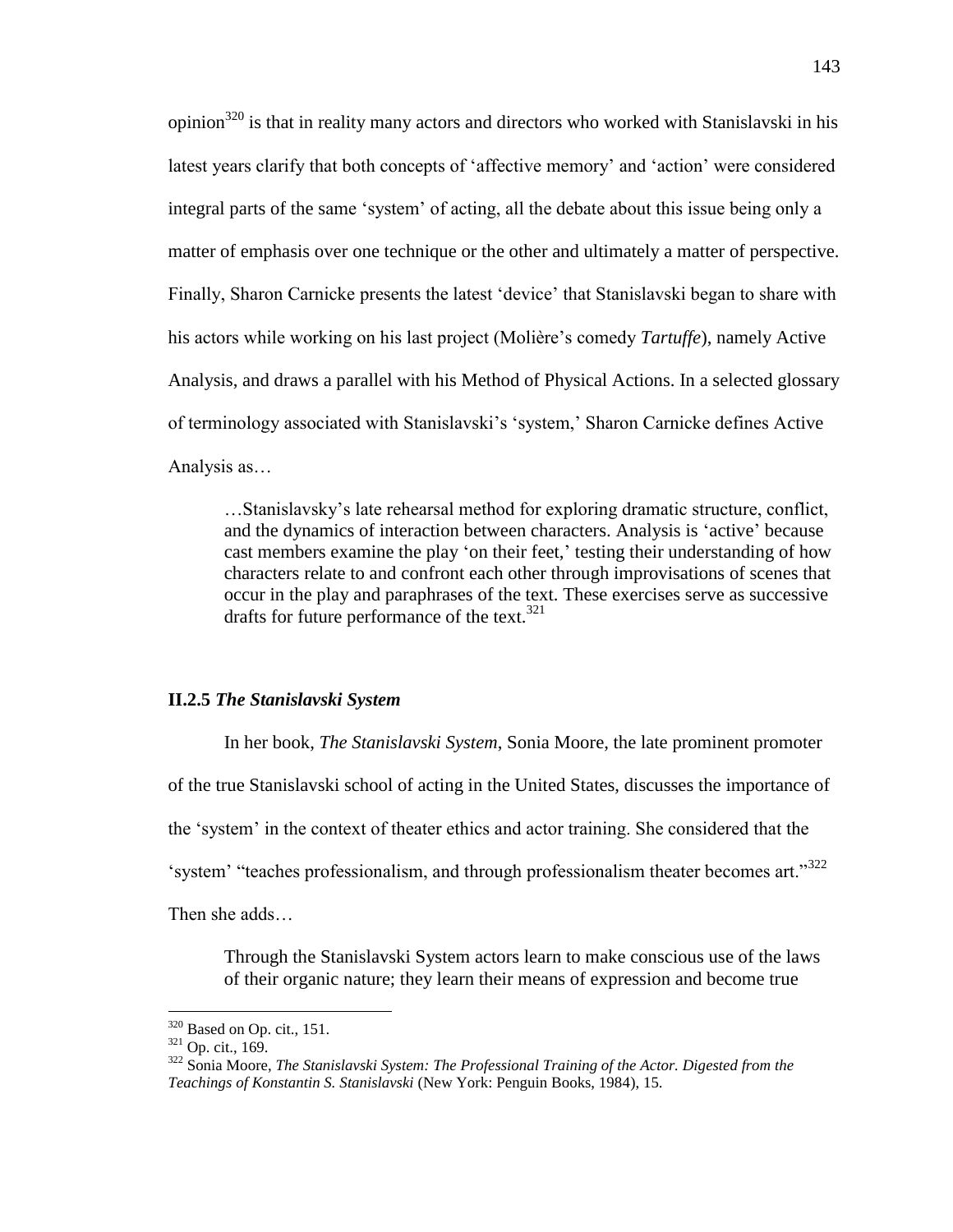professionals. The System teaches them to function on the stage automatically as live human beings. In mastering this technique, actors will not have to depend on chance. For chance, as every artist knows, is the enemy of  $art.^{323}$ .

Having worked under Stanislavski and his assistants, Sonia Moore became familiar with his Method of Physical Actions and underlines the fact that his approach was supported by scientific discoveries. In her discussion on the phenomenology of psycho-physical actions, Moore understands, like Stanislavski, that a simple physical movement is only a mechanical act, while physical action is done with a purpose, having its own psychological load. A physical action must be "carefully selected on the basis of the play's circumstances. It must be the indispensable physical action connected with the emotion which the actor must bring out. Only when the actor finds the correct physical action will he achieve psycho-physical involvement.<sup>324</sup> With each performance, actors are to re-stir in themselves true emotions for their respective characters.

Moore discusses to a certain extent and provides a series of improvisation exercises related to the elements of the 'system' that are involved in the concept of action, namely the 'magic If,' 'given circumstances,' 'imagination,' 'concentration of attention,' 'truth and belief,' 'communion,' 'adaptation,' 'tempo-rhythm,' and 'emotional memory.' She also presents the principles of analyzing a script through events and actions, super-objective and through line of actions, as well as the importance of the training of the physical apparatus (the body) of an actor in order to be able to embody a variety of characters on stage. About the process of building a character, Sonia Moore considers that an actor "must complete the life of his character in his imagination and see

<sup>&</sup>lt;sup>323</sup> Op. cit., 16.

 $324$  Op. cit., 19.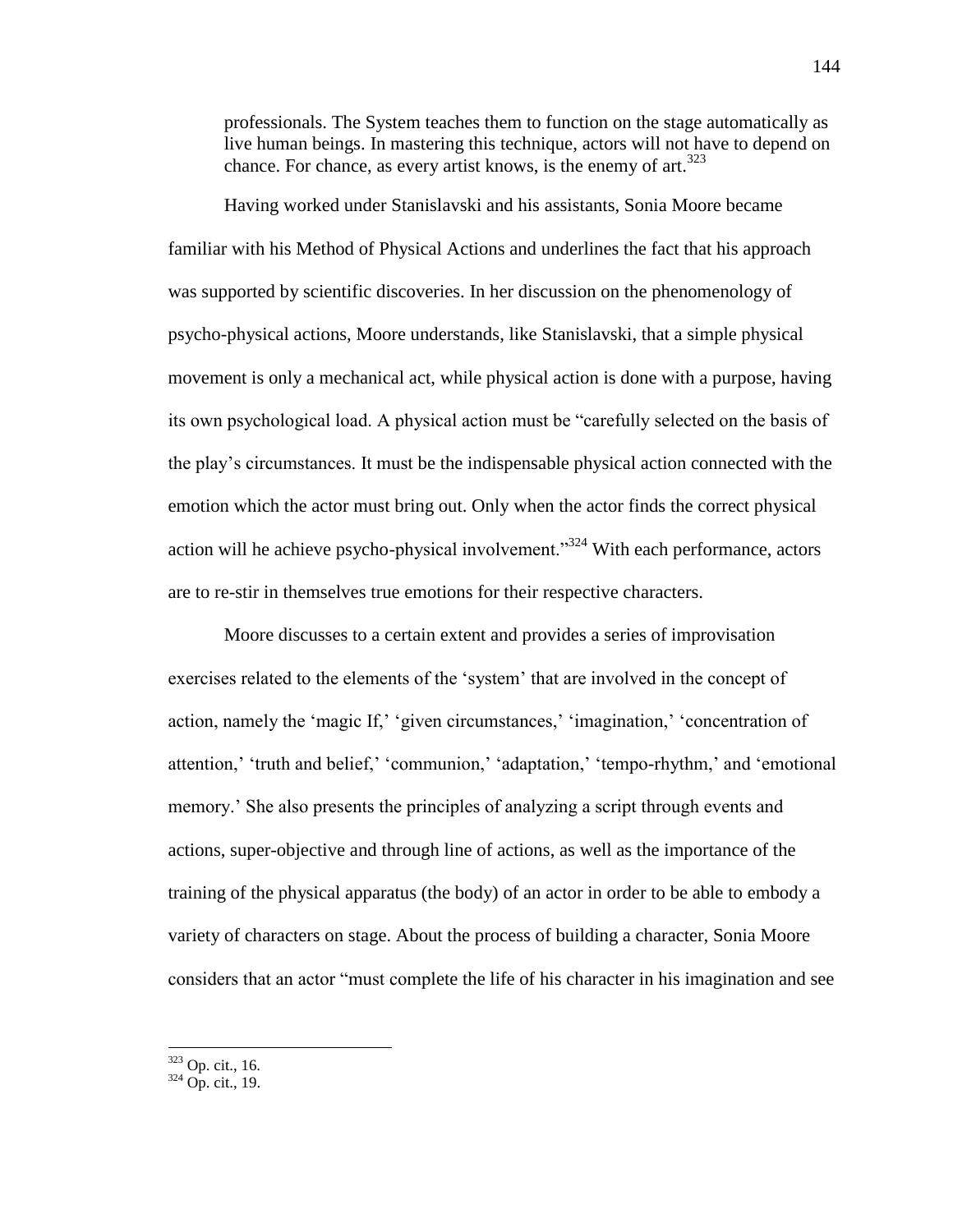a continuous, logical, unbroken chain of events,"<sup>325</sup> because according to Stanislavski, a character is "the flesh and the soul of the actor and is born of the union of all spiritual and physical elements of the role and the actor. $^{325}$ 

Moore makes the following reference to the performers of a musical comedy, including the participation of the choir:

Actors in musical comedy, besides being musical, rhythmical, and knowing how to move lightly and to control their bodies, must be able to justify each event, even the most improbable situation, and know how to change easily from one state to another. There is no difference between the truth of existence in dramatic scenes and in dancing or vocal scenes. An actor must behave as if it were indispensable to sing or to dance through the logic of his character. Vocal and dance training should include definite actions. In a chorus, as in crowd scenes in a dramatic play, each performer must determine his behavior and know his attitude toward other characters and the events in the play.<sup>327</sup>

These considerations draw another close parallel with the topic of this research

through its appeal to accept the Stanislavski ‗system' as being applicable to many or all performing arts, including choral rehearsals and productions. Moore implies that in a vocal ensemble, the individual performers must find their own inner justifications and external interpretations for their embodiment of their respective *personae* (imaginary or actually present in the text or subtext of the piece) in the context of the music of a particular production. Moore's fairly brief chapter on the role of the director in a dramatic production will lead this researcher in the next chapter to a phenomenological parallel with the role of the music director and in particular that of the choral conductor when working with a choral ensemble.

 $\overline{a}$ <sup>325</sup> Op. cit., 60.

<sup>326</sup> Idem.

<sup>327</sup> Op. cit., 64.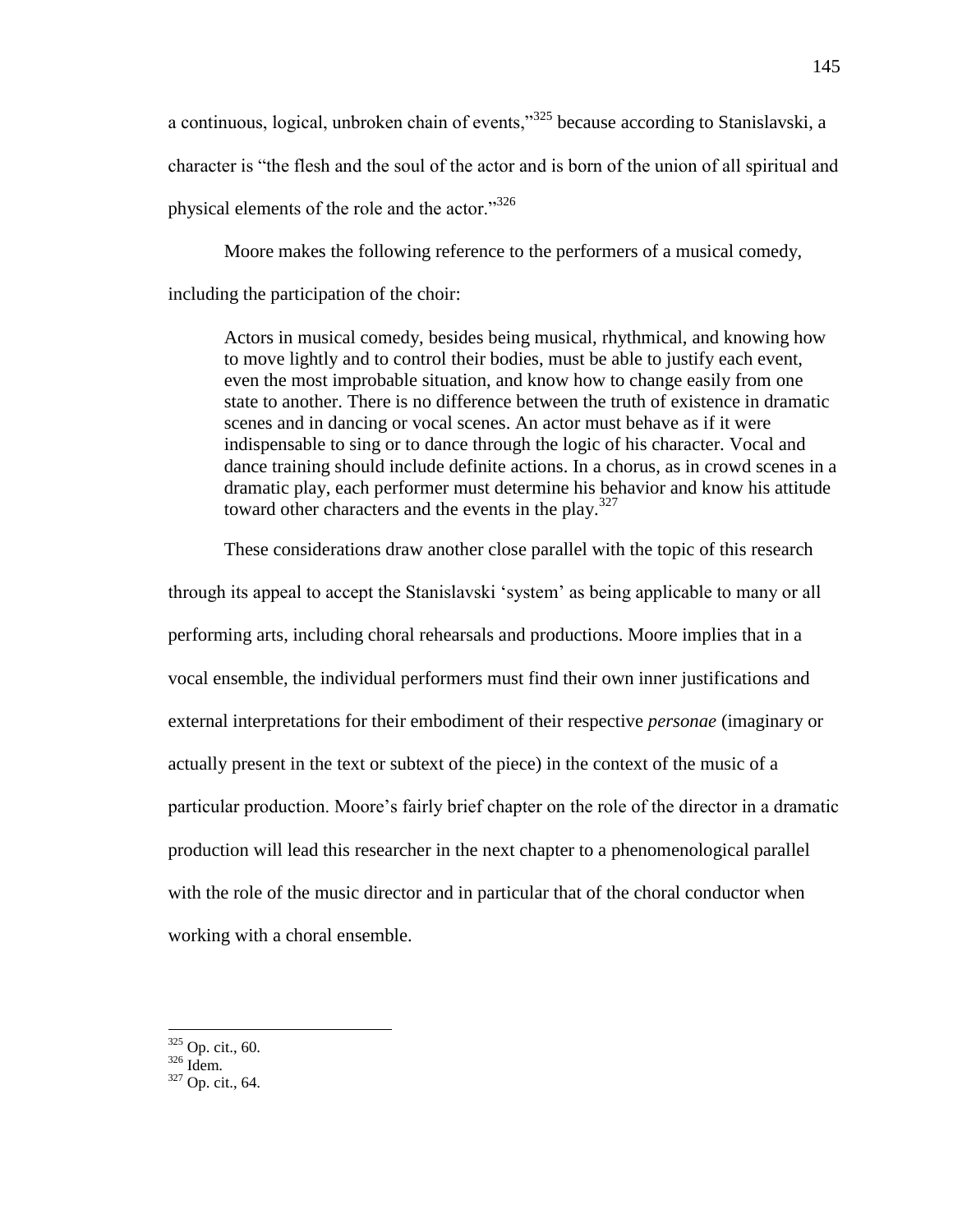#### **II.3 The Stanislavski 'System' and Choral Music**

The final category of references brings the present discussion closer to the topic of choral rehearsal methodology through the use of various elements of psycho-technique from Constantin Stanislavski's 'system' of acting. During his formative years as a musician in his native Romania, this researcher had the privilege and opportunity to study choral conducting and choral music with a remarkable and gifted group of Romanian choral pedagogues and practitioners. Through their teachings, he became familiar with some of Stanislavski's principles that influenced the Romanian school of choral singing and conducting and in particular the artistic activity of Dr. Marin Constantin (b. 1925) and his world-renowned Romanian National Chamber Choir *Madrigal*.

The history of this celebrated choral ensemble begins in 1963 when Professor Marin Constantin, a faculty member at the "Ciprian Porumbescu" Conservatory of Bucharest, Romania, selected a group of singers from among the students and graduates of the conservatory for his project to create a new vocal ensemble of smaller numbers, the *Madrigal* Chamber Choir. In only a few years, Maestro Marin was able to bring this new choir to a level of professionalism and artistic quality that impressed audiences both in Romania and abroad. National and international tours, participation through concerts at important choral festivals, and numerous international awards together with the recognition of their achievements by great musical personalities of the time have provided the choir's activity with a long list of accomplishments. The difficult socioeconomic and political contexts in which the choir functioned under the Communist regime represented a harsh and unfortunate reality in the life of this fine choral ensemble and of their musical director. Behind the accolades presented in the two monographic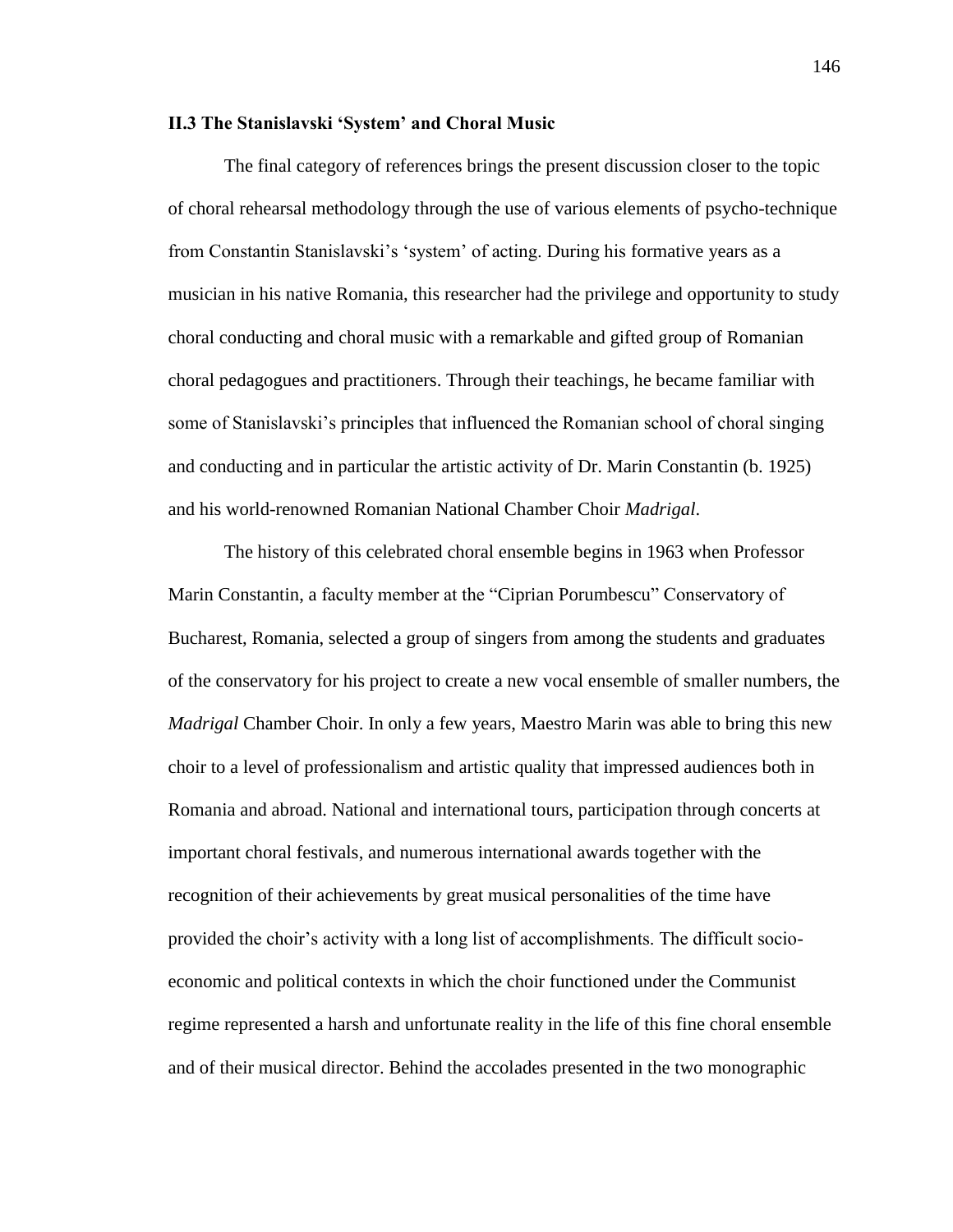works which I will reference below, a more accurate image of the politics that gravitated around the existence of the *Madrigal* Choir during the Communist regime in Romania, which ended in December 1989, can be found in the research and writings of Sabina Păuța Pieslak.<sup>328</sup>

## **II.3.1** *The Mastery of Choral Structure and Performance*

In parallel with the busy performance schedule as choral conductor of the *Madrigal* Chamber Choir, Marin Constantin was active both as pedagogue and as music theoretician. The synthesis of his research and discoveries in the phenomenology of the performing field is constituted by a unique approach to scholarship, his ten-disc audio treatise *The Mastery of Choral Structure and Performance*. <sup>329</sup> The history of its publication is revealed by Romanian musicologist Grigore Constantinescu:

This work comprises ten LP records and was mastered by Electrecord in 1983, initially in Spanish, because it had been commissioned by the Academy of Music of Tolima (Colombia), where Marin Constantin led the Conducting Department and was named Honorary Director of that Conservatory. The work was subsequently edited in Romanian […] and in 1985 brought him a PhD in Musicology at the 'George Dima' Conservatory of Cluj (Romania). In 1993, the work was re-issued on ten compact discs.<sup>330</sup>

After a fairly short explanatory introduction of the work in which he also lists the

chapters to be addressed, Marin Constantin presents the first topic, titled "The *Madrigal*"

Touch in Choral Structure." Here, the Maestro explains the process of selection of singers

<sup>&</sup>lt;sup>328</sup> Sabina Păuța Pieslak, "Romania's Madrigal Choir and the Politics of Prestige," *Journal of Musicological Research* 26 (2007), 215-240.

<sup>329</sup> Constantin Marin, *Arta construcţiei şi interpretării corale (The Mastery of Choral Structure and Performance)* (Boxed set of 10 compact discs in Romanian with English translation. The Romanian National Chamber Choir *Madrigal*, performer. Bucharest, Romania: Electrecord, 1993). <sup>330</sup> Grigore Constantinescu, *Madrigal sau magia sunetelor (Madrigal or the Magic of the Sounds)*

<sup>(</sup>Bucharest, Romania: Editura Didactică şi Pedagogică, 1995), 20. Researcher's translation from Romanian.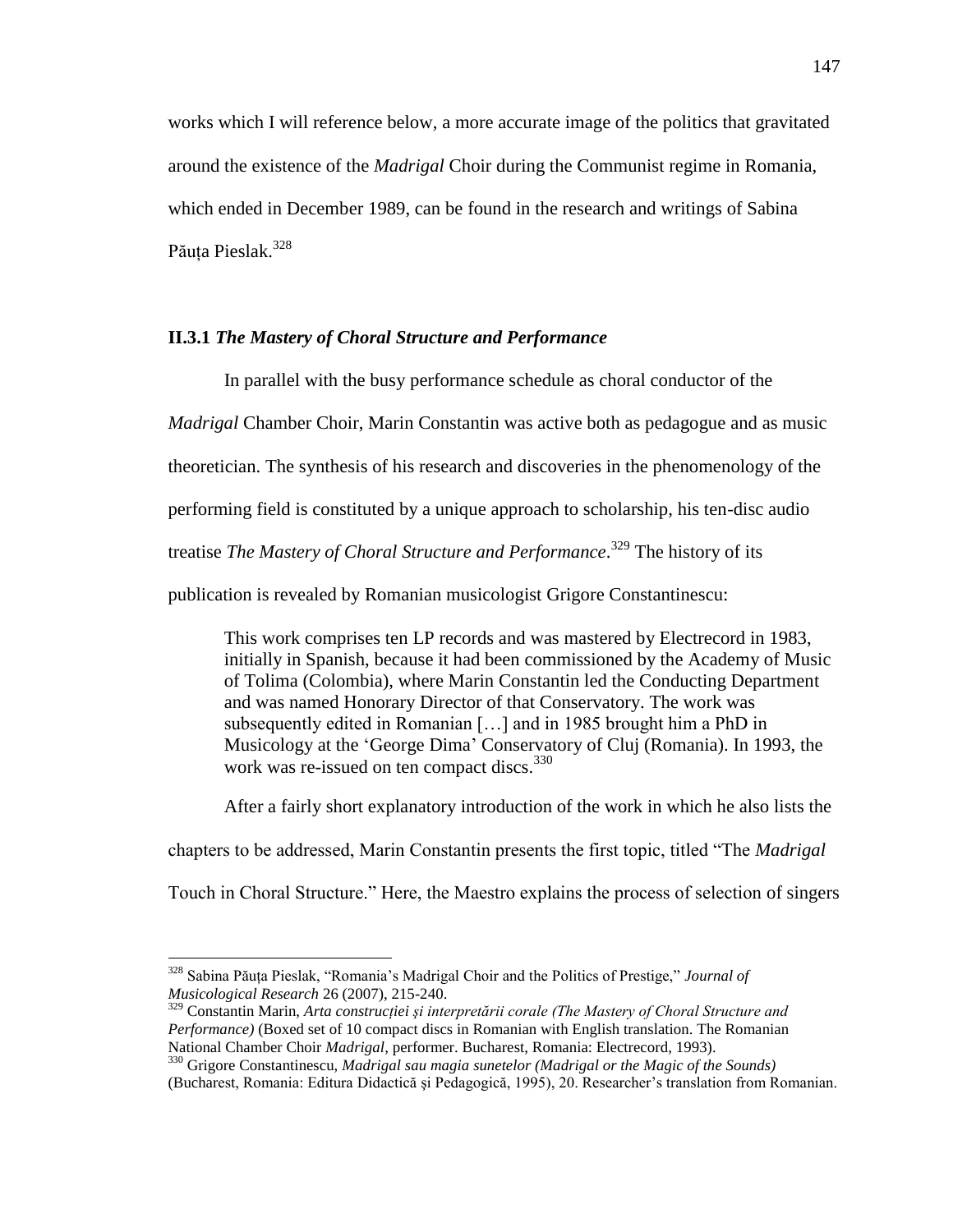who have "high quality voices which possess musicality, sensitivity, intelligence, memory, strong will and dedication.<sup>331</sup> Because no human being can possibly have all these qualities at the highest level necessary, the process also entails that the director selects several vocal quintets that each displays a prevailing quality, thus creating a balanced group of people with which the conductor works. Marin was looking not only for vocal excellence, but also showed concern for the human factor, considering it essential in the life of an ensemble.

Its members should always be ready to participate in the life of the group and to work hard in order to attain those qualities which are important to the ensemble. They are to be good friends and colleagues, highly ethical in their motivations, noble and eager to promote general interests before individual ones. […] Given this spiritual homogeneity, a most comprehensive feature of our activity, one might be tempted to approach psycho-technique first and only then vocal technique as such.<sup>332</sup>

Marin agrees though that vocal technique always comes first, but that the two facets, technique and psycho-technique, are constantly interacting with each other as two complementary aspects of the same reality. He then presents a series of vocal exercises for the choir with the help of the *Madrigal* Choir itself. These exercises address, though not exhaustively, issues such as individual breathing techniques within the ensemble (staggered breathing), correct vocal placement, various ways of articulation in singing, vocal agility, expansion of the vocal range, octave tuning, and timbre equalization and homogeneity among all vocal sections. Marin Constantin emphasizes the importance of diction and clarity of pronunciation in any language. The tongue twister examples that he gives as part of the diction training "are not to be purely technical but also and

<sup>331</sup> Constantin Marin, *Arta construcţiei şi interpretării corale (The Mastery of Choral Structure and Performance)*, 10.

 $332$  Idem, 11.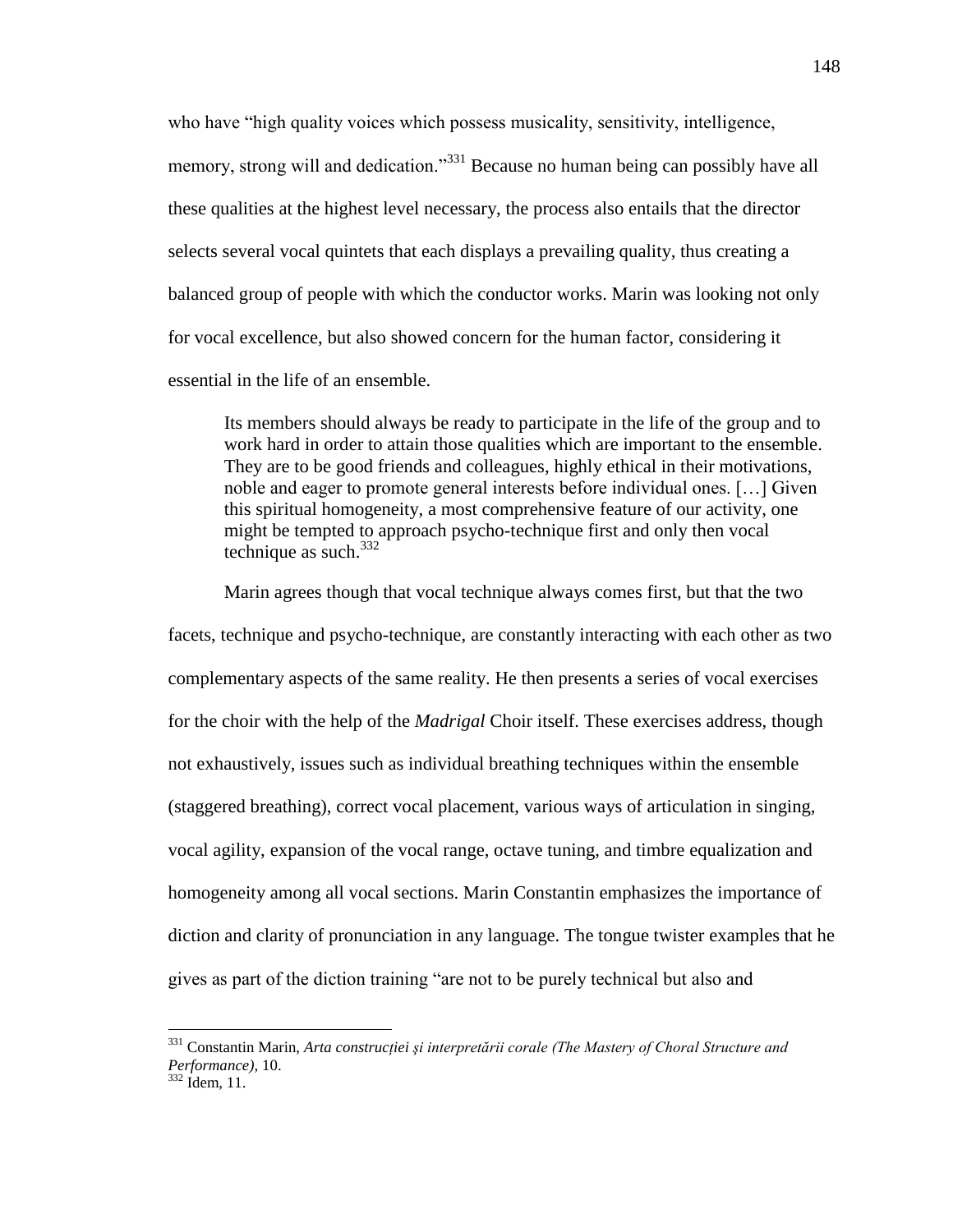necessarily psycho-technical,<sup>333</sup> because a purely mechanical approach leads to "formalism, meaninglessness, even into doubtful taste." $334$  Choral music has the advantage of the wealth of semantic values through the possibilities given by the textual connotations through musical colors. These colors and the tensional elements of the musical discourse are also influenced by the texture of a piece. This is why Marin Constantin tackles the vocal aspects of the ‗*Madrigal* Touch' through the four textural elements in music, namely monody, homophony, polyphony, and heterophony. Mastering rhythmic precision and the knowledge of polyrhythmic complexities represent in Marin Constantin's vision about choral technique an inevitable necessity for choirs of great artistic quality.

The second chapter of Marin Constantin's treatise addresses the spiritual homogeneities of the choral ensemble and the importance of this phenomenon. The central component for Marin's approach to the phenomenon of creating a psychologically unified ensemble of singers is represented by what he calls psycho-technique.

This is a method through which one achieves that fabric of qualities both conductor and singers should possess in order to sense and apprehend the different moods requested by the repertory as well as a common capacity 'to live,' to assume efficiently and sincerely such hypostases as might be deemed necessary. For example, in order to achieve choral elasticity one has to practice continuously and to improve upon one's capacity to sense, identify and accomplish the conductor's intentions, conveyed by means of various attitudes, gestures and mime. We all know music cannot comprise inert states or moods: music is life, mirrored and transfigured. Through music one becomes increasingly aware of the universal truth, unlikely to be comprehended by any interpreter, no matter how great, unless he continuously improves upon his own capacity to give up all individual pride, hence acquiring that sort of conscience which enables one to identify one's self with the eternity of vibration.<sup>335</sup>

<sup>333</sup> Op. cit., 12.

 $\overline{a}$ 

 $334$  Op. cit., 13.

<sup>335</sup> Op. cit., 15.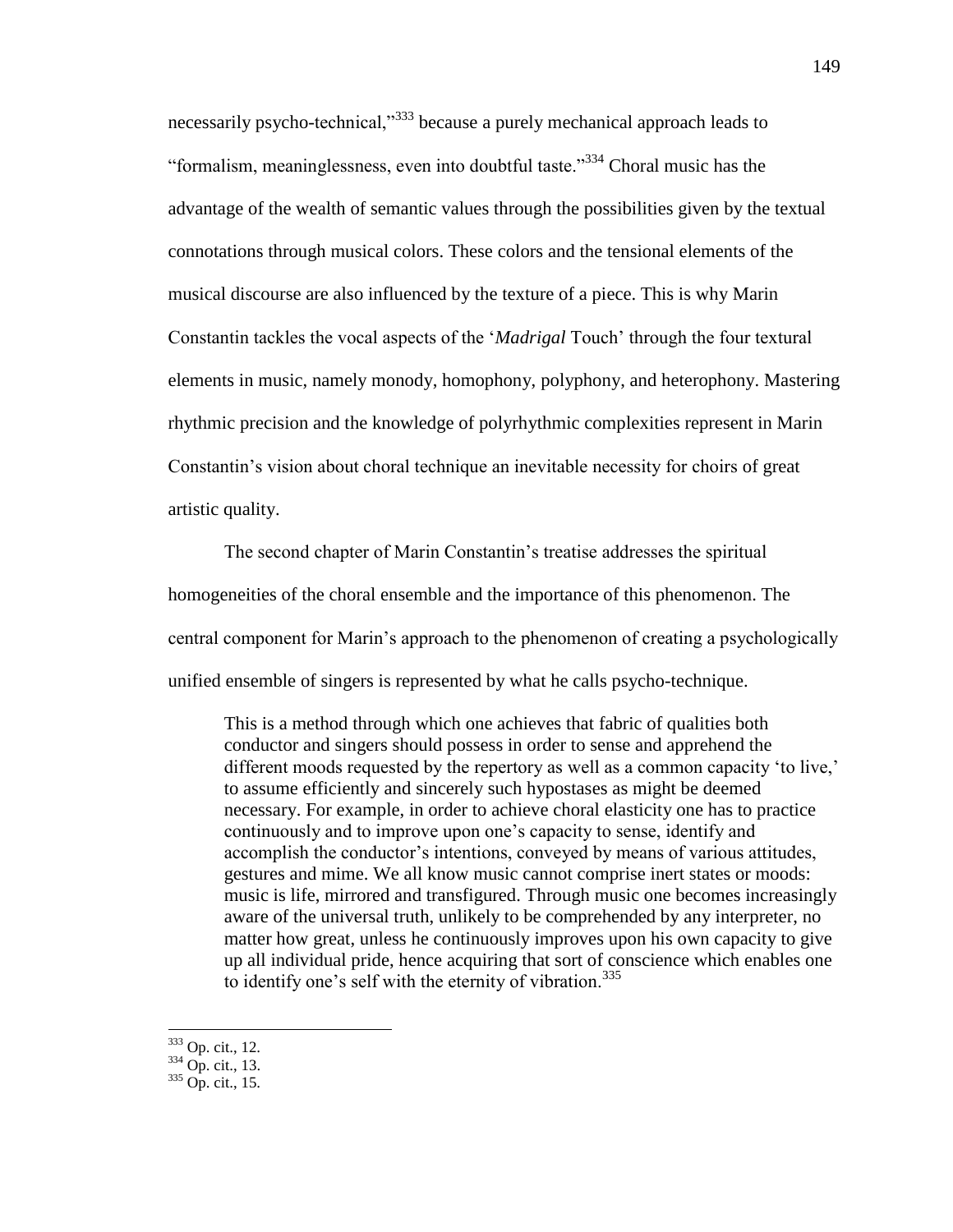Through this philosophical definition of the concept of psycho-technique, Marin Constantin identifies key points of the artistic phenomenology, namely the necessity for the artist-singer and choir conductor to experience (‗to live') on the stage the emotional and psychological connotations of the music and the text within the message or the superobjective of the choral piece; also, these personal experiences of each individual member of the ensemble should always be connected to the greatest consciousness of life itself; finally, the means of communication in psycho-technique between the conductor and the choir and even between the choristers themselves has to acquire a high level of awareness in order to facilitate a clear transfer of emotional and psychological content. Marin Constantin declares that "Every technical exercise must necessarily be psychotechnical, $\frac{3336}{ }$  because according to his approach, singers need not only to train their voices, but also their spirit. He demonstrates possible changes in the vocal expression of the singers within the context of various semantic developments (changing of texts or just the atmosphere) of the same musical segment. Various exercises are also presented in order to cultivate "sensitivity, attention, power of concentration as well as reaction speed, spontaneity and ensemble participation in the accomplishment of the musical contour."337 The benefits of this kind of focused work for the ensemble are illustrated in several dramatic real-life situations to which Marin Constantin and his *Madrigal* Choir were exposed in their impressive performing career, situations that the ensemble overcame through their consistent psycho-technique training.

<sup>&</sup>lt;sup>336</sup> Op. cit., 16.

<sup>337</sup> Idem.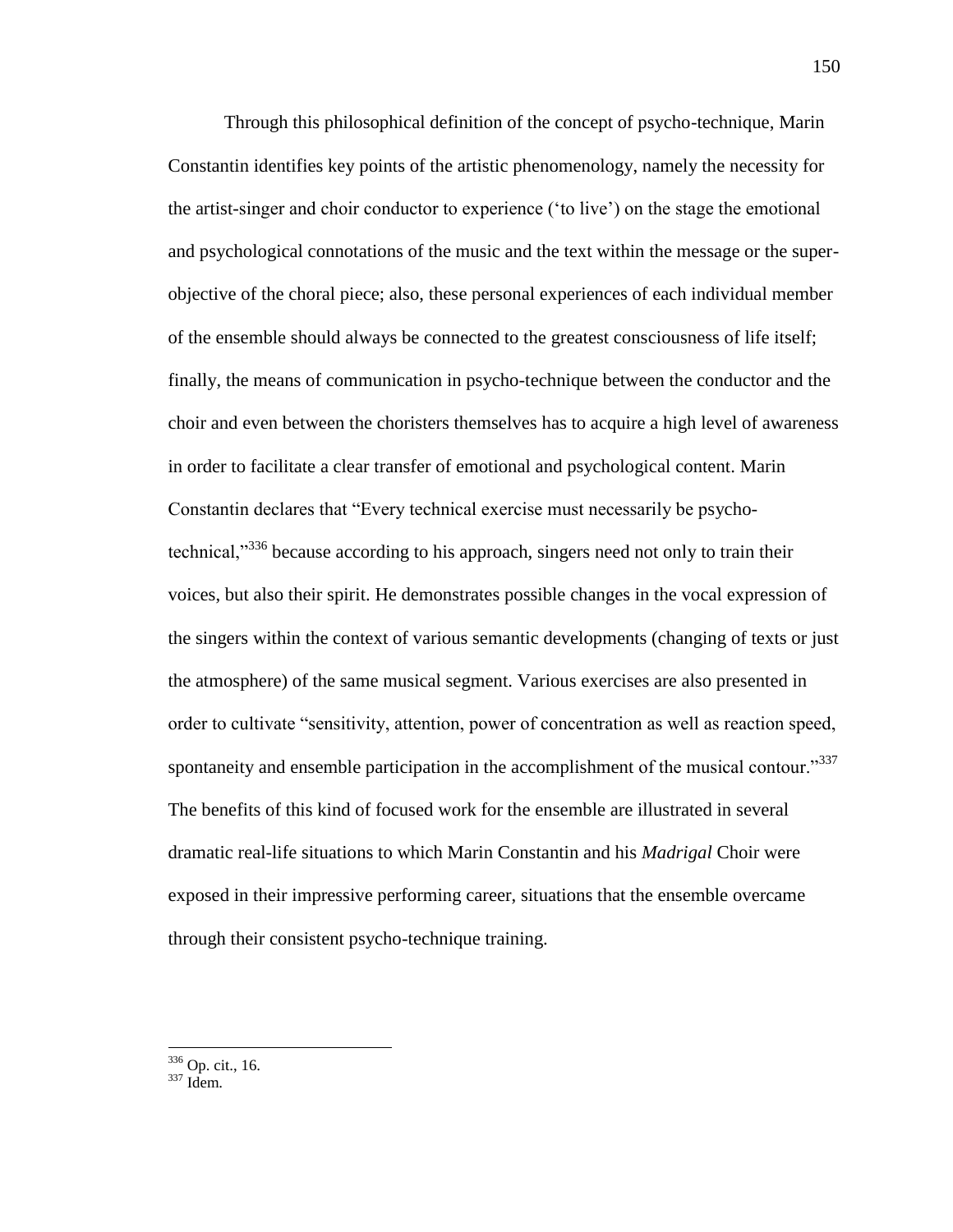Marin Constantin mentions that the artistic endeavor of choral music is aimed toward the audience and thus it must be considered on a social level. From this angle, he describes three other key elements of his psycho-technical approach to choral singing. First, the concept of 'reflex attack' with regard to the preparatory gesture of the conductor is central to the concomitant engagement of the conductor (through suggestion), the audience (through their consensual adherence), and the singers (through bringing music to life). Thus, the 'reflex attack' has the role of "achieving the threedimensional status of absolute coincidence and togetherness<sup> $3338$ </sup> of all the participants. Second, Marin Constantin presents the concept that, in the artistic presentation of the choral experience, there is a tensional flow or flux that follows the pattern, conductor choir—audience—choir.

The conductor is originally the transmitter and the choir is the receiver. Yet the ensemble is not limited to a passive role, turning at the same time into a relay and a conscious transmitter with regard to the public which, in its turn, changes—by listening to the choir—from a receiver to a transmitter of the feedback effect, thus communicating the state of coincidence or of non-coincidence, of adherence or non-adherence, eventually captured by the conductor who, at the end of the process, is turned into a receiver himself. Due to the intrinsic complexity of this process, to the inherent hardship and obstacles, the commends transmitted by the conductor must be strong and powerful enough, clear enough just because, apart from gesture and attitude, the main means employed for communication is suggestion highly charged from a psychological point of view.<sup>339</sup>

Third in relationship with the audience, the mixed arrangement of the singers

(named the ‗stereo' stage layout) is a matter of conveying to the audience an accurate

representation of the textural structure of the music. More than any other arrangement,

the 'stereo' layout of the choir implies "a multilateral assimilation of scores by all singers

<sup>338</sup> Op. cit., 18.

<sup>339</sup> Idem.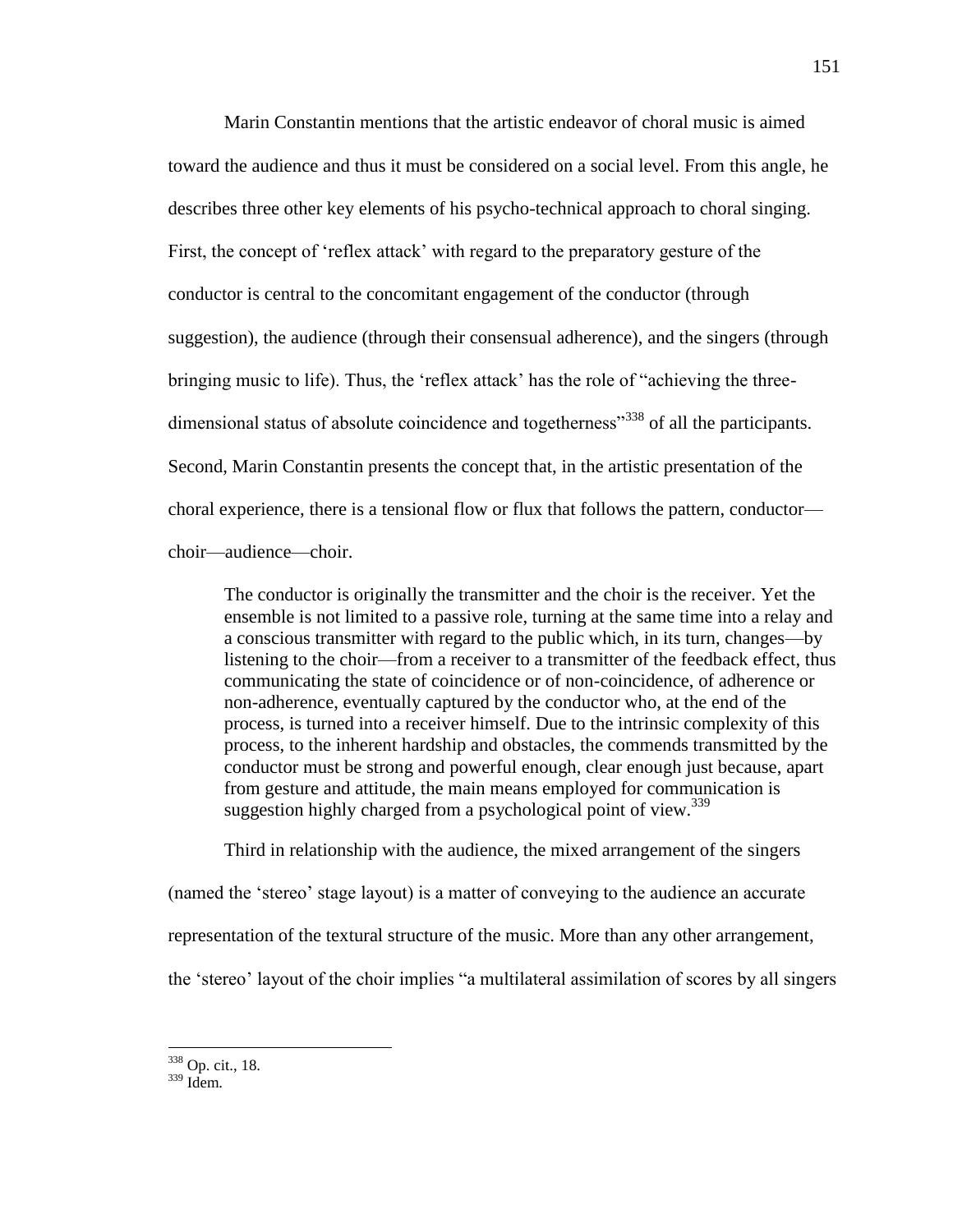at almost the same level with the conductor, a highly distributive attention and a soloistic responsibility voluntarily integrated into the compact unity of the 'tutti. $\frac{340}{2}$ 

Principles of psycho-technique are extended in the third chapter as elements of ―Conception, Style, Interpretation.‖ The knowledge and understanding of the entire musical vocabulary in the context of various musical styles from all historical periods is imperative in the work of a respected choral ensemble. After the analytical elements are in place and well studied, the human, emotional and psychological factors of the contemporary performers must bring to life the intentions of the composer, filtered through their own experiencing (living) on the stage, that 'here' and 'now' element of creativity.

Real music can only be there for people with an entire range of affective and intelligent relationships based on their life experience and on that which resourceful 'mother-nature' helped shape. [...] The satisfaction derived from this acknowledgement comprises not only the feeling of accomplished duty but also that through knowledge of human nature and psychic peculiarities, of adaptability, will, understanding and thought that the choir has come to treasure; essentially the satisfaction thus derived is that of a major psycho-technical accomplishment.<sup>341</sup>

Marin Constantin also embraces the principle that any choral opus is always re-

created with each reiteration of it, even by the same ensemble under the same conductor.

He says that this re-creation is based on new emotional routes, consciously chosen by the

conductor, as well as on the "knowledge of the score, on the singers' love and

confidence, on intelligence and spontaneity. $\frac{342}{2}$ 

The following chapters of Marin Constantin's treatise, *The Mastery of Choral* 

*Structure and Performance*, turn to the historical part of his dissertation, which revolves

<sup>&</sup>lt;sup>340</sup> Op. cit., 19.

 $341$  Op. cit., 21.

 $342$  Idem.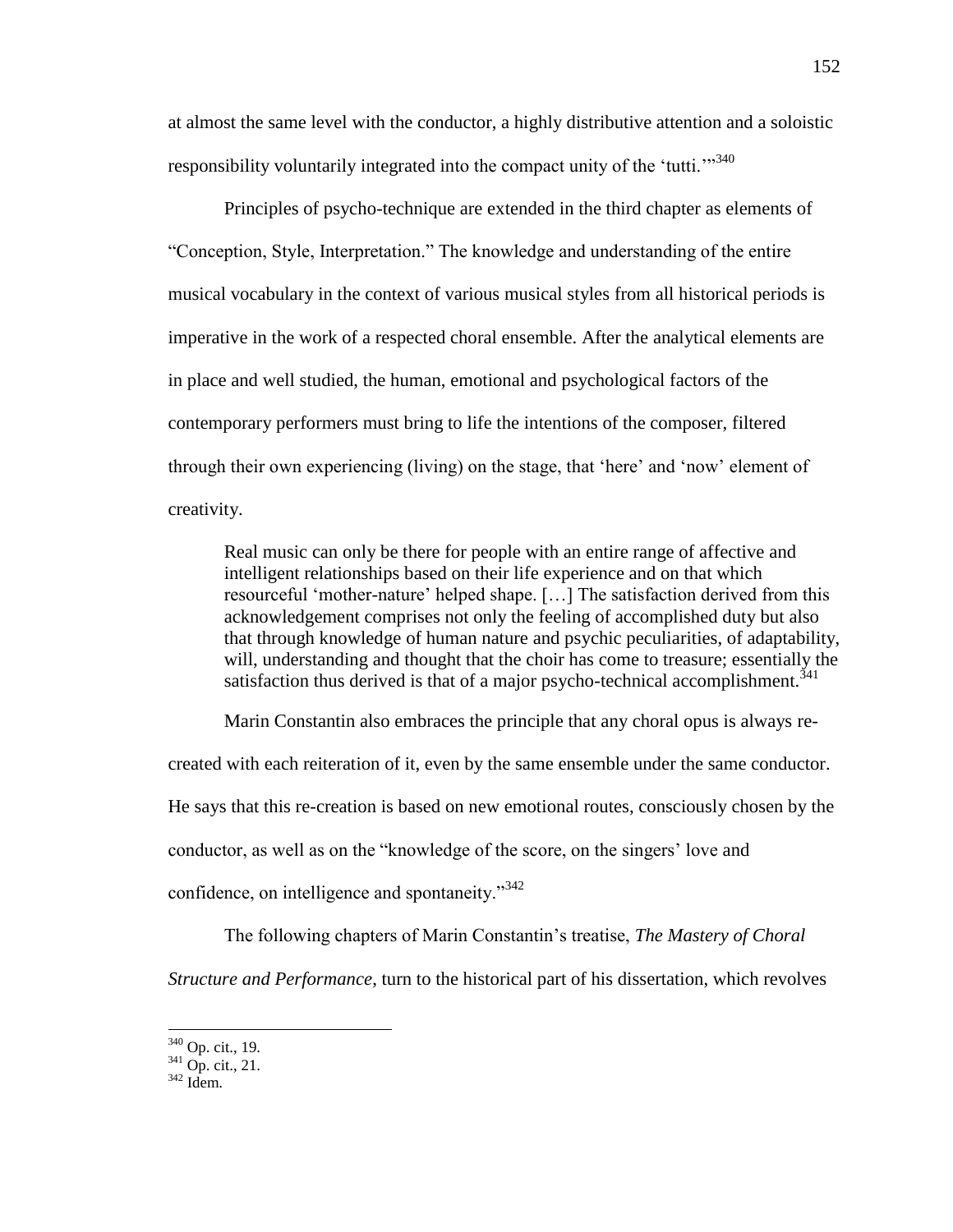around the several directions that the *Madrigal* Chamber Choir has pursued in their reportorial choices. Given the specificity of the foundation of the *Madrigal* Choir, the journey begins naturally with the "Virtues and Servitudes of European Renaissance," discussing trends, approaches, and representative composers of the Flemish, Italian, French, Spanish, German, and English Schools. Then, Marin turns to the Romanian folklore, as well as to Byzantine and Gregorian chant, and finishes with the specificity of the Romanian Classicism, Modernism, and the language of contemporary music. In his final considerations about his artistic 'credo,' Marin Constantin mentions, among other aphorisms, that "A choir is an instrument full of life. Such being the case, psychotechnique should be regarded as the technique of construction.<sup>343</sup>

## **II.3.2** *The Madrigal Constellation* **and** *Madrigal or the Magic of Sounds*

Given the importance of Marin Constantin's new approach to choral music and choral interpretation through the complex process of psycho-technique, clarifications or re-iterations of its principles appear in two monographic works by Romanian musicologists, Iosif Sava and Grigore Constantinescu.

In Sava's book *Constelaţia Madrigal (The Madrigal Constellation)*, written in an interview format, Marin Constantin emphasizes the importance of memorization for both the singers and the conductor. This allows a permanent connection with each other through sight and through suggestive conducting gestures. He adds, "The need to communicate directly with the ensemble. Let's not forget that not only the arms are the conductor's tools in the performing process, but his whole being and presence, and

 $343$  Op. cit., 45.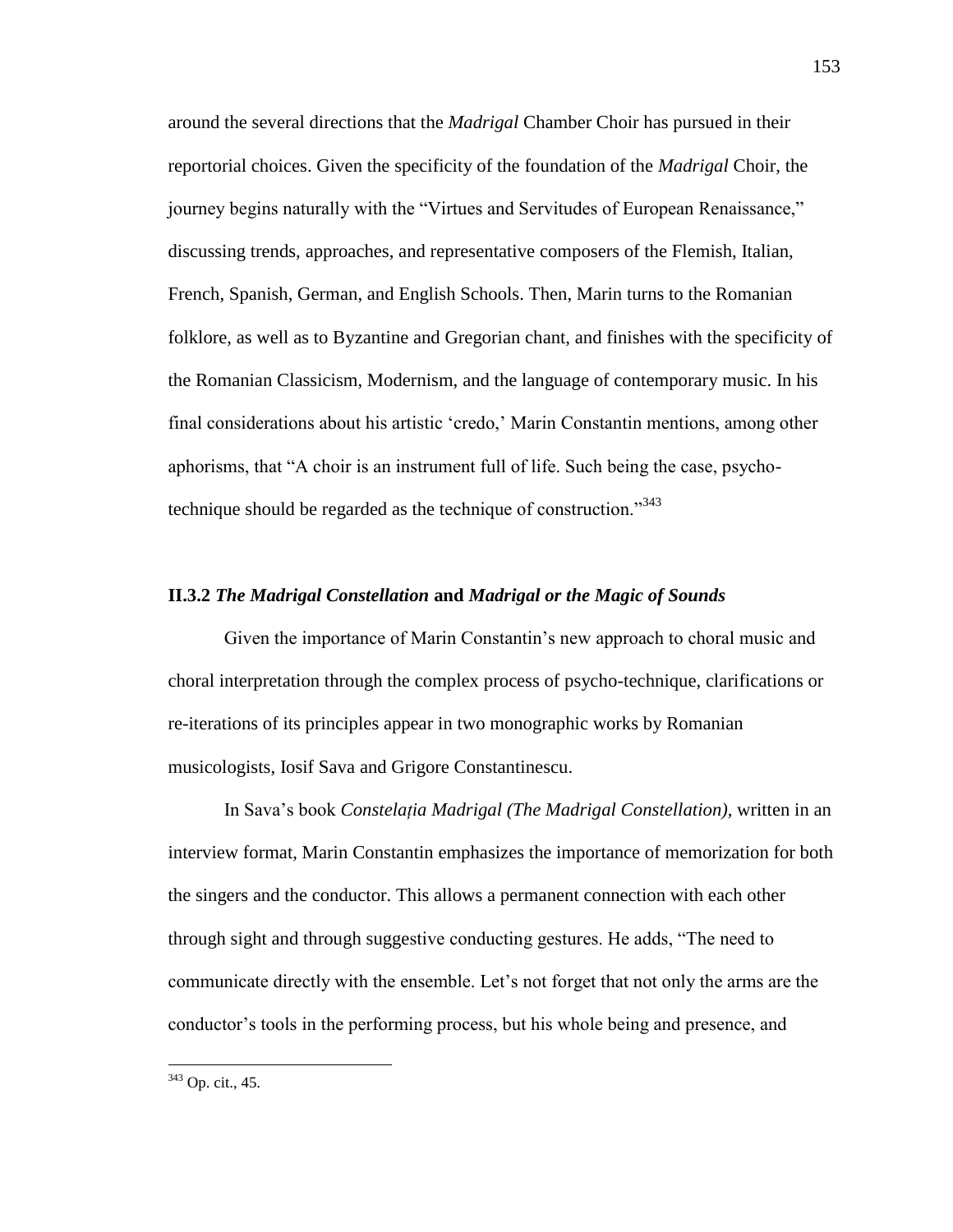especially his eyes!"<sup>344</sup> Through psycho-technique, Marin Constantin understands "a way" of psychological engagement of each singer in the choir so that he or she can perceive and present promptly the emotions required by the repertory. […] It is about the singers' ability to perceive and adhere, the way the same emotional intensity builds up inside them through inter-communication. $1345$ 

Also in a dialog form, Grigore Constantinescu's book *Madrigal sau magia sunetelor (Madrigal or the Magic of Sounds)*<sup>346</sup> elaborates some of Maestro Marin's tools of psycho-technical preparation of the choral ensemble. He describes that after several minutes of vocal warm-ups on legato, staccato, accents, and so on, all of which being connected to life aspects, he works with the choir on exercises that focus on emotional states that a certain melodic contour and a given verse can create through semantic variations. When they work on repertory, the focus is on details and they "cultivate the patience to not leave anything to chance in any direction, working hard on what we want to say, like in a role, in a theatrical play."<sup>347</sup> Here is another example of artistic congruence between the art of the theater and the choral music as the current research is trying to explore.

For Marin Constantin, the physical nature of the sound is transformed when it is filtered through the human perception, "it stops being just a physical entity and becomes bonding agent, human vibration, a living being." $348$ 

<sup>344</sup> Iosif Sava and Marin Constantin, *Constelaţia Madrigal (The Madrigal Constellation)* (Bucharest, Romania: Editura Muzicală, 1993), 53. Researcher's translation from Romanian. <sup>345</sup> Idem.

<sup>346</sup> Grigore Constantinescu, *Madrigal sau magia sunetelor (Madrigal or the Magic of Sounds)* (Bucharest, Romania: Editura Didactică şi Pedagogică, 1996).

<sup>&</sup>lt;sup>347</sup> Op. cit., 69. Researcher's translation from Romanian.

 $348$  Op. cit., 262.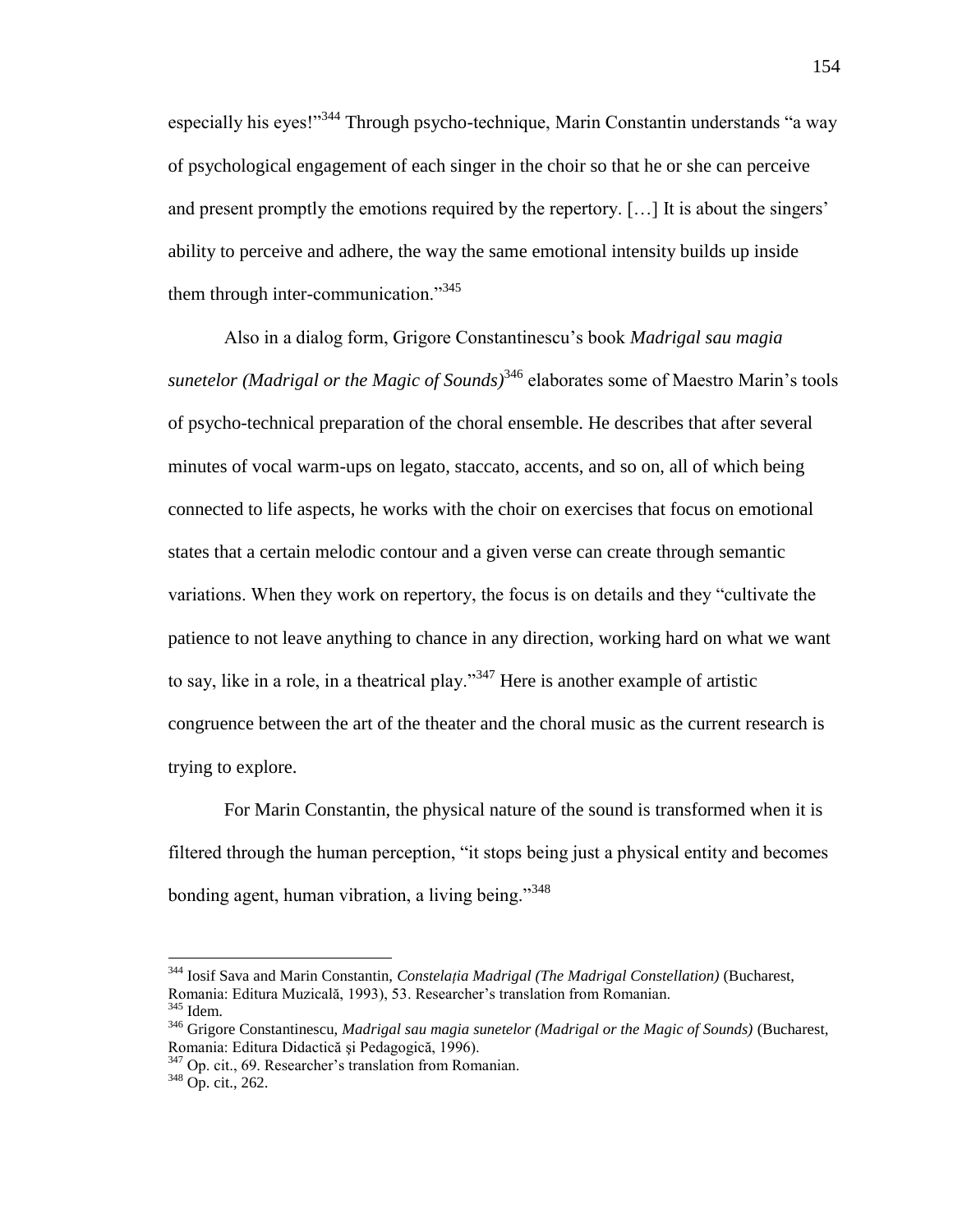The following represents a more elaborate definition of the concept of psychotechnique that Marin Constantin used in his work with the *Madrigal* Chamber Choir and definitely the key explanation of the connection with and the influence of Constantin Stanislavski and his 'system' of acting.

Unlike most definitions of psycho-technique that are found in new dictionaries, such as 'the discipline that studies the issues of people's activity in their professional orientation or in the organization of domains on the basis of psychophysiology and of the experimental psychology,' I use this notion with another sense, taken in part from the one given by Constantin Stanislavski. Psycho-technique is for me a concept, a principle, a method, a complex of procedures; in any case, it is the only appropriate way of the work on performance, because it subordinates all that is involved in the preparation of the artistic act, consciously and subconsciously, to vibration and the sensitive interpretation.<sup>349</sup>

Marin Constantin also admits $350$  that he had studied and reflected upon the writings of Stanislavski when developing his own practice as conductor in the choral field. He considers that in a choral setting, the psycho-technique forces the ensemble to train on how to live and place themselves in the psychological and emotional states demanded by the selected musical repertory. It also saves the performers from the negative consequences of naturalism, in which personal affectation by situations, content, or emotional baggage in a choral piece or another may influence negatively the singers' behavior on stage and the quality of the performance itself. Ultimately, the Maestro places the responsibility of the psycho-technical process of self-training on the individual singers, because through this process they become more accustomed to this approach to rehearsal and performance of any choral piece, in which it facilitates the attuning of the ensemble with the affective itinerary of the composer.

<sup>349</sup> Op. cit., 267.

 $350$  Op. cit., 275.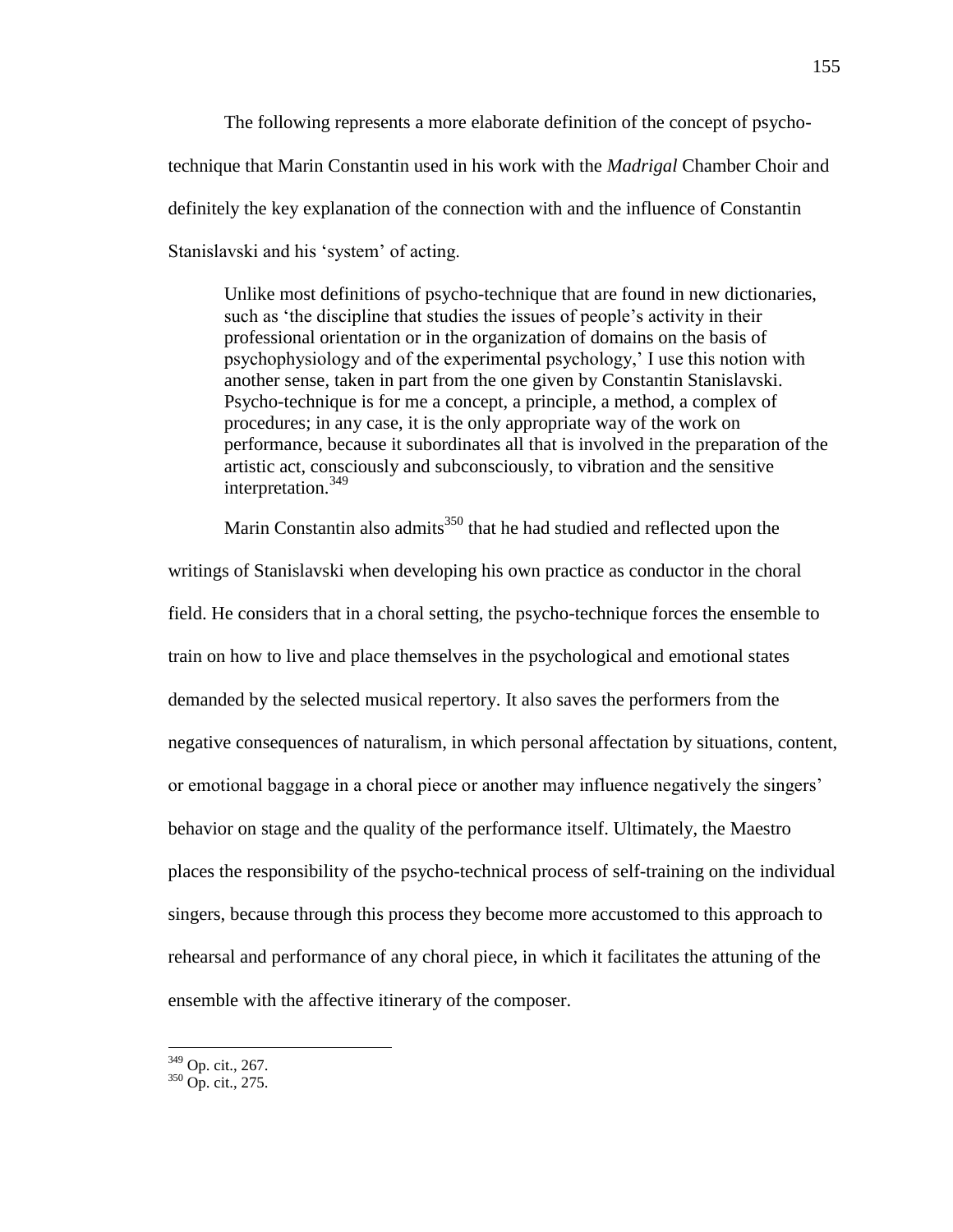### **IMPLICATIONS FOR CHORAL REHEARSAL TECHNIQUES**

Constantin Stanislavski's acting 'system' as described in great detail in the previous chapter, based on his own writings, determined this researcher to find valuable applications to the choral field that are founded on artistic principles transcending the art of the theater and penetrating all performing arts. A parallel with the unique historical context surrounding the development of the 'system' itself leads us to believe that a definite solution, or 'recipe,' for applying its findings in the choral field requires more than the limitations of this research. After all, it took Stanislavski himself a lifetime to continuously discover and perfect elements and principles of artistic interpretation that are true to the nature of the theater. In this chapter, the discussion proposes areas of intersection between the acting 'system' of Constantin Stanislavski and choral rehearsal methodology and any associated techniques.

We begin with Stanislavski's goal to create believable characters on stage that would inspire audiences and mark them with long-lasting emotional impressions about the theatrical experience. This becomes a principle for all performing arts, including choral music—the purpose of producing captivating and, most of all, believable musical performances must become the driving force for choral conductors and their vocal ensembles. Stanislavski's psycho-technique is a powerful complex of individual training

**III**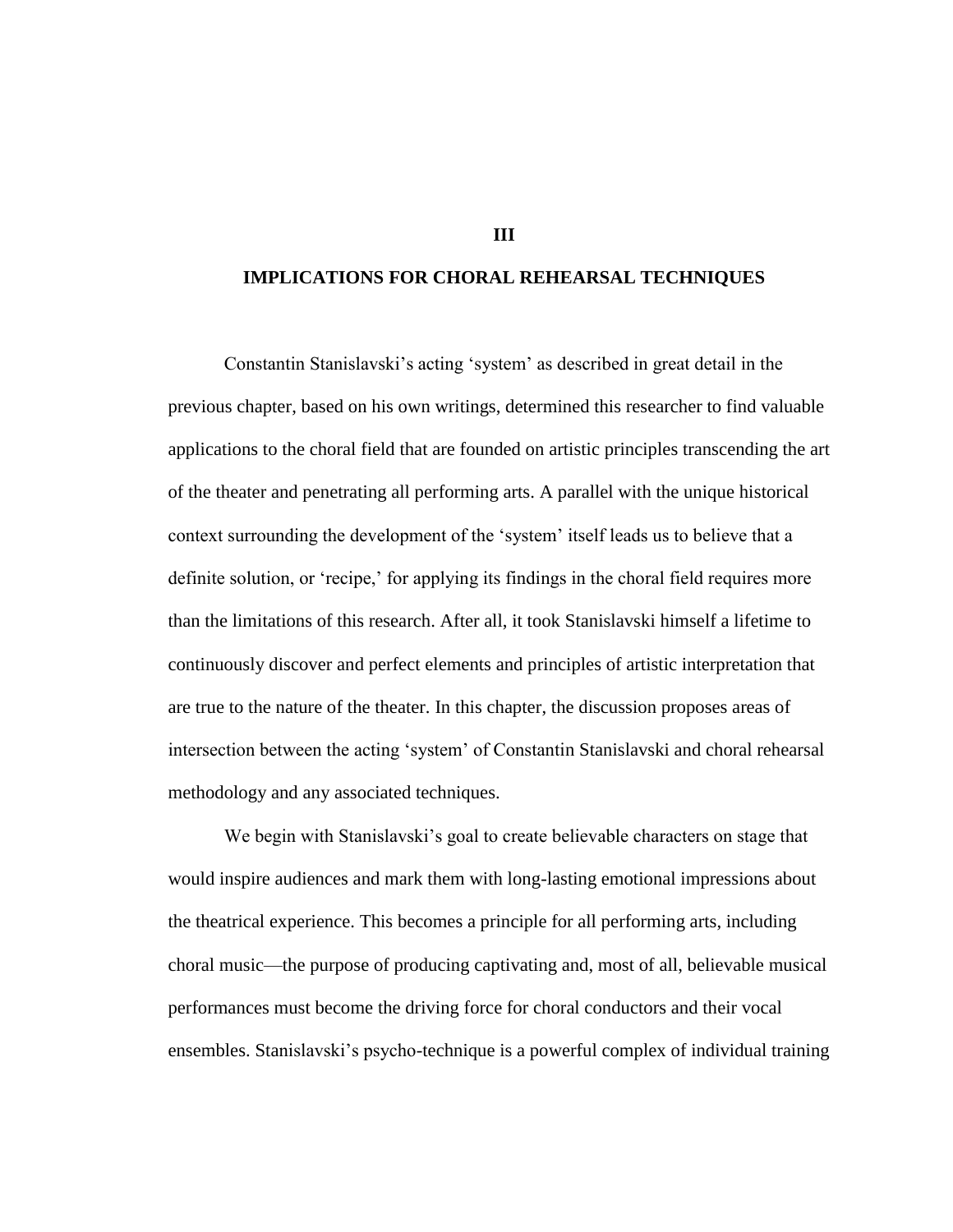and ensemble rehearsal techniques that is intended to access the performers' subconscious in order to facilitate inspiration in their work.

The 'system' provides that actors must live in a creative mood when they are performing on the stage. This concept of experiencing is critical for any choral ensemble and its conductor, since the artistic value of a choral performance is the result of the singers' direct involvement in this process with their whole intellect, will, and emotions under the conductor's personal interpretation of the musical score.

The principle of concentration of attention that is an integral part of the 'system' becomes of great value for the choral field. Too often singers are either "lost" or "buried" in their scores or even disconnected from the musical expression because of the attraction of the auditorium space and various external factors. Choristers need to train themselves to shift their focus of attention on the stage and what better and more necessary an object of attention for them than the conductor? They should concentrate their whole attention on any method of communication of emotions that the conductor deems necessary for the correct and efficient transmission of the tensional flux in an artistic performance. Both Stanislavski and Marin emphasized the primary importance of the performers' eyes; their expression represents a natural reflection of an intense activity, their inner life and emotions. This visual aspect together with the conductor's facial and bodily expressions, postures, gestures, and attitudes represent routes of communication through which sequences of inner feelings are transmitted to the choir. The vocal expression aspect is used by conductors only in rehearsal contexts, while in performance the voice as a means of artistic expression is primarily the realm of the choral instrument, the singers, as both a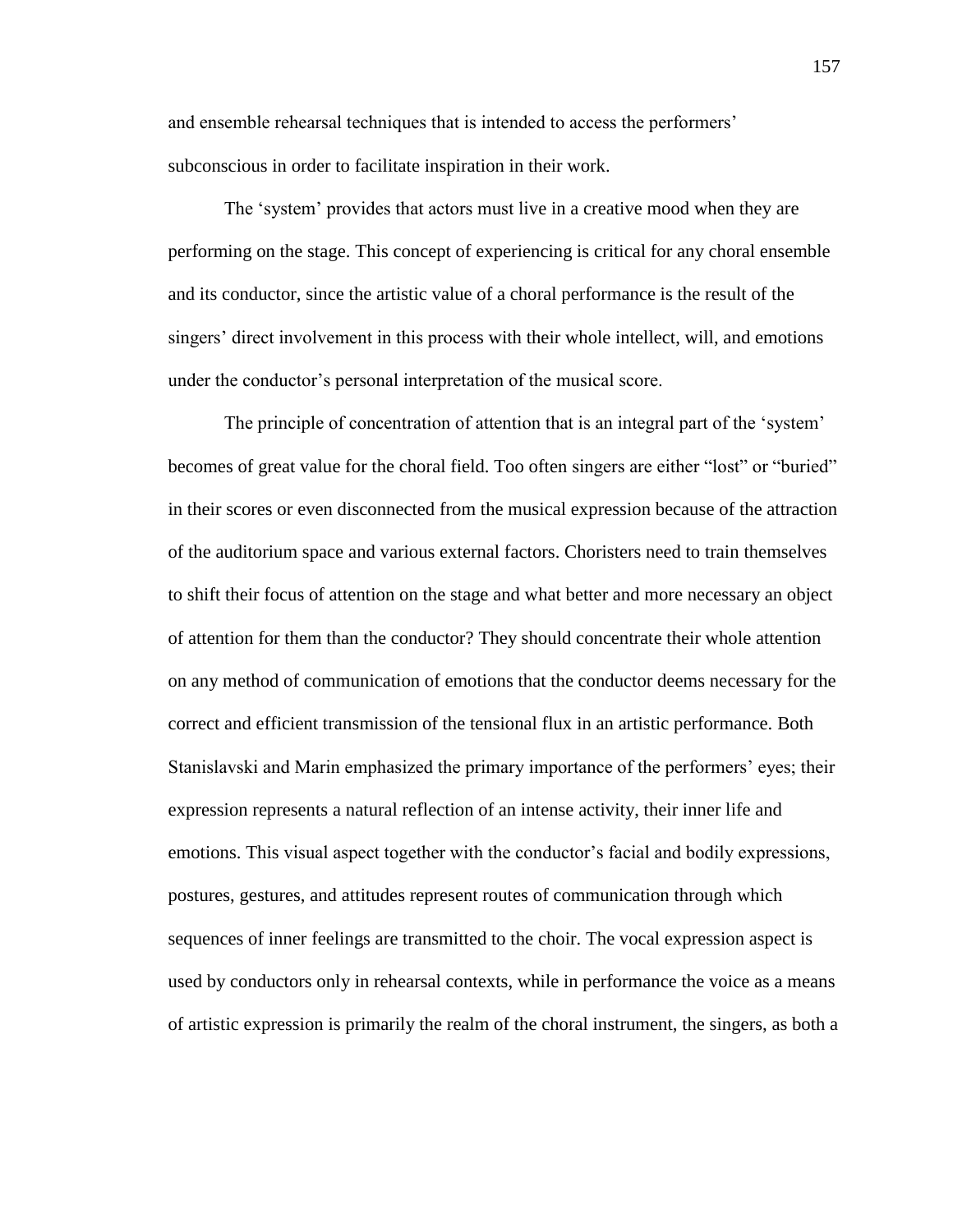remote reflection of the conductor's feelings and a transmitter of the choristers' own experiencing of the artistic process.

The technique of circles of attention is helpful to choral singers. The average chorister relies on a crowd psychology that gives him or her confidence that by situating themselves next to a leading voice in their section they will be able to cover deficiencies in their own limited technical skills. Through psycho-technique, a singer is not excused from acquiring the necessary vocal and musical skills; on the contrary, technique and psycho-technique merge into a complex approach to artistry in which the interdependency of the two represents the key to succeed in the field—one element cannot exist without the other in the process of creating a valuable artistic output. Consequently, singers in a choir must follow similar processes described in the 'system' with regard to circles of attention. In rehearsal first, then in performance as well, they must focus on their own body and their technique to produce sounds and music, their small circle of attention. This should also give them a sense of solitude in public, that paradoxical but beneficial creative state that makes the performers aware of their own experiencing factor and puts them individually in the state of 'I am.'

A medium circle of attention may be a singer's equivalent to focusing on the other partners on the stage, the singers in the choir, from the immediate neighbors to the extremities of the ensemble. The importance of this medium-range focus inside the vocal group is multi-faceted. This focus gives the individual singer a powerful tool to communicate with and react to all the other singers in the same section as well as across all sections in the choir. It creates awareness of the complex technical and emotional

158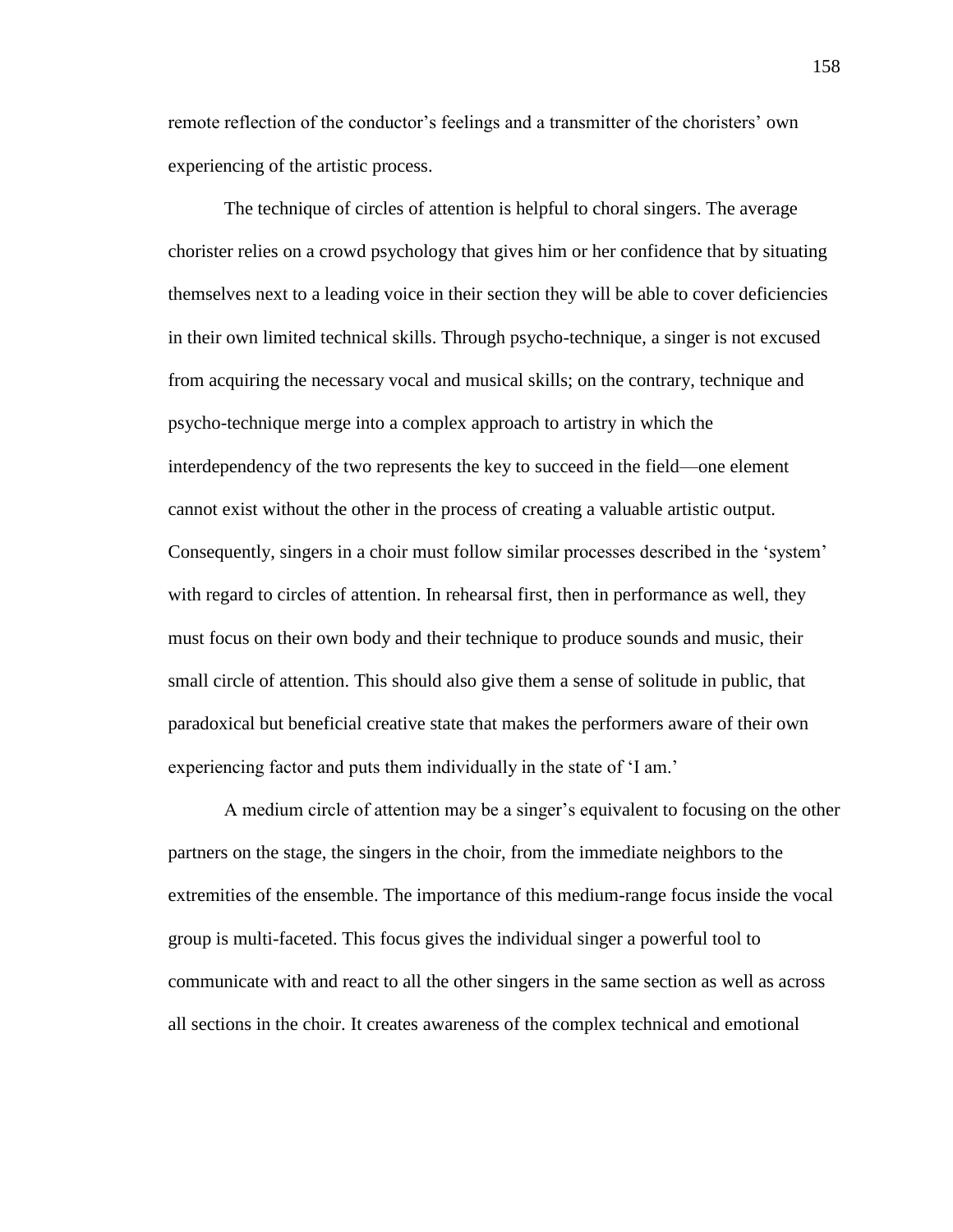interchange inside the ensemble, prepares the path for spiritual communion with other singers, and fine tunes the diverse channels of individual expression among all singers.

The large circle of attention is the resonance of the performance space. Its conditions, circumstances, physical parameters including acoustics, the time of the performance, and so on are important factors for the singers. Variations in any of these aspects regarding the performance space influence the large circle of attention of the singers and consequently the element of adaptation comes into consideration. Singers are constantly adjusting their experiencing while performing on the stage. They need to learn to adapt to minute changes and specific circumstances of the performance itself, of the auditorium space, of the acoustics of the room, and especially to each individual person—all singers must be aware at all times of their partners-singers' feelings, attitudes, and ways of expression and simultaneously react (or adapt themselves) to these.

Any artistically valuable choral work has a story to tell, whether it is an idea, a message, an attitude, or emotions. These are structural elements that are imbedded in any particular piece in the compositional process of its author. Performers need to be true to the nature of such a work and its conceptual load and find the resources to convey it to an audience so that the performance experience leaves a profound impression on them. Through elements of psycho-technique, choristers may set conscious parameters to access and facilitate subconscious creativity.

First, they need to engage their imagination with the help of the six fundamental questions mentioned by Stanislavski. *Who* are they on the stage in the context of a particular choral work? If the answer is hard to extract from the work itself, singers and their conductor could imagine circumstances for themselves based on the musical and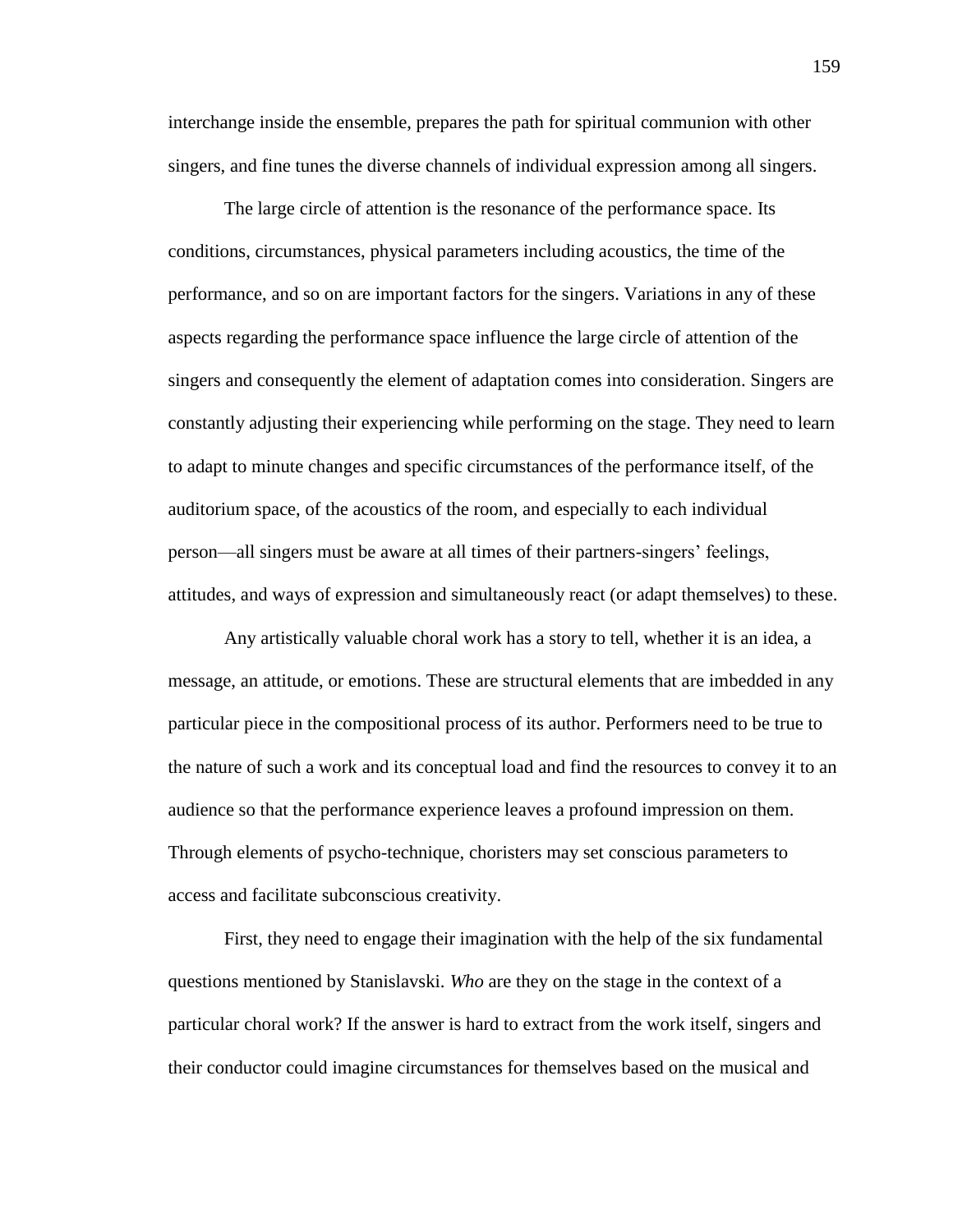textual context or character of a choral work. They can continue by imagining themselves in a certain physical location (*where*), again which can be either required or not necessarily specified in the work. In addition, discerning *why* and *when* as well as *for what reason* and *how* should determine the performers' presence and activity on the stage at any moment as a result of the rich life of their imagination. To clarify, as Merlin points out, <sup>351</sup> the remarkable linguistic similarity between *why* and *for what reason* in the English translation is in fact misleading. The Russian language distinction between the two questions is more defined; *why* refers to the information already present in the given circumstances of the work as presented by the author; *for what reason* appeals to imagination, deals with possible future developments, and consequently guides the performers to more complex psychological objectives.

In order then to spark their imagination, singers need to use three elements of the ‗system' which may not necessarily be specific to the traditional choral field: action, magic ‗if,' and given circumstances. From a different angle, these non-specifics can be approached and interpreted accordingly to the nature of the choral art. For singers, action is represented primarily by the aspect of vocal interpretation (singing) and less through external movements in the traditional sense, unless the choir is part of operatic or musical theater productions. A more profound aspect of the element of action in a choral concert setting is the singers' inner activity, expressing their great inner intensity of experiencing. Psycho-technique implies the interaction of the three human faculties that Stanislavski calls inner motive forces, namely feeling (emotion), mind (intellect), and will. Their complex but harmonious mutual influence on each other puts the performers in their

<sup>351</sup> Bella Merlin, *The Complete Stanislavsky Toolkit* (Hollywood, California: Drama Publishers, 2007), 105.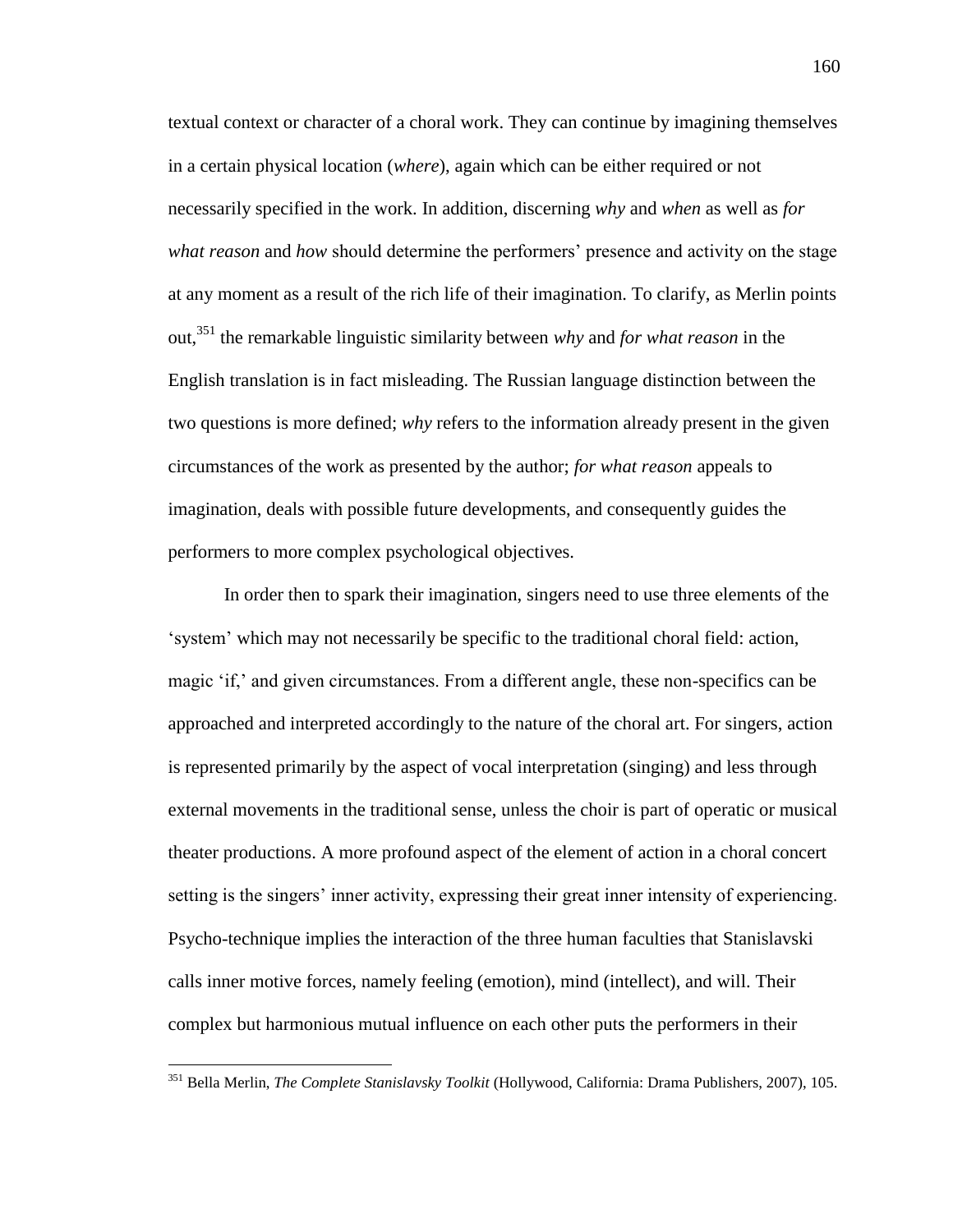inner creative mood that becomes the germ of the creative process on the stage. The performers' reverberation with the choral work through this kind of psycho-technique emanates artistic energy, power, and inspiration. This intense inner activity, even though it may be oblivious to the audience, is of great importance to the artistic process of conveying the true message of a choral work through that ‗personal touch' of the singers' personality and human experience.

More eloquently from this point of view, the conductor's art embraces much more of the element of action through the physical manifestation of posture, attitude, movement, gesture, facial expression, pantomime, and visual communication (eyes). The conductor must focus on and display both internal activity and external action. Based on constant observation and study of daily life experiences that make lasting impressions in their minds, the conductors' careful and fine-tuned awareness, their inner attention, and their rich imagination must generate great inner activity in their artistic process of interpretation of any choral work. This intense internal action must become the agent that favors the engagement of their subconscious to produce inspiration in their artistic process. This active force from within should then be able to create the external physical representation of the conductor's leading role in its traditional sense.

The sense of truth is as important in choral music as it is in theatrical productions. One way to strive to achieve this sense of truth is through what Stanislavski calls ‗magic If.' The stage phenomenology in both theater and choral arts may seem artificial in nature in comparison with real life experiences, but the role of artists is to bring a sense of truth when performing on stage through justification of their presence and performance. In order to do that, even though the immediate reality is conventional, performers should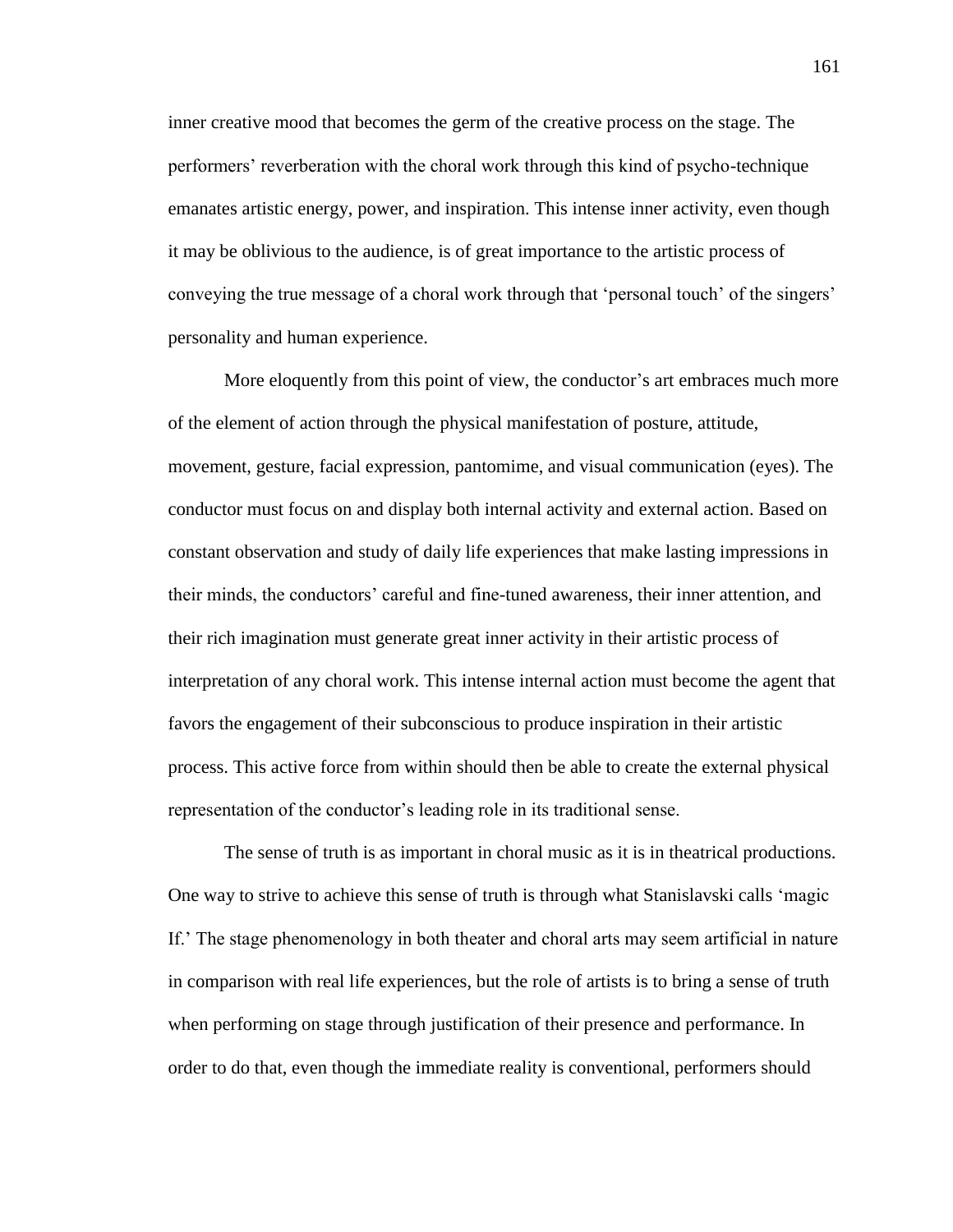challenge their perception by questioning themselves *what if* this particular situation, idea, or character were real or happening in their real life? The sense of truth on the stage represents what must be real in the imaginary life of the actor. On the stage, truth "consists of something that is not actually in existence but which could happen."<sup>352</sup> The conditional approach (i.e., 'magic If') is a powerful tool to access the artists' imagination, which in turn will stir their subconscious inspiration and creativeness. I strongly believe that introducing early in the rehearsal process the conditional existence of a given subject of a choral work by putting the singers and the conductor in the area of possibly experiencing the given subject should increase the awareness and personal engagement in the work of all individual performers. Examples of specific situations on this topic will be presented in the following chapter of this research.

The 'system' of acting requires that the authors' given circumstances of a play be identified and understood by all actors. Similarly, choral singers and their conductor must name the specificity of any choral piece, from the plane of the literary text and its subtext to the complexity of the musical language and style. The beauty of choral music is that through the addition of the literary text, traditionally abstract or non-verbal musical elements of melody, rhythm, harmony, tempo, dynamics, form, and so on gain deeper meaning and are transformed into a more defined complex of expression of human emotions.

Psycho-technique does not eliminate the need to rely on the musical and literary elements of any choral score and focus only on creating imaginary worlds of expression

<sup>352</sup> Constantin Stanislavski, and Elizabeth Reynolds Hapgood, transl. *An Actor Prepares* (New York: Routledge/Theatre Arts, reprinted 2003), 140.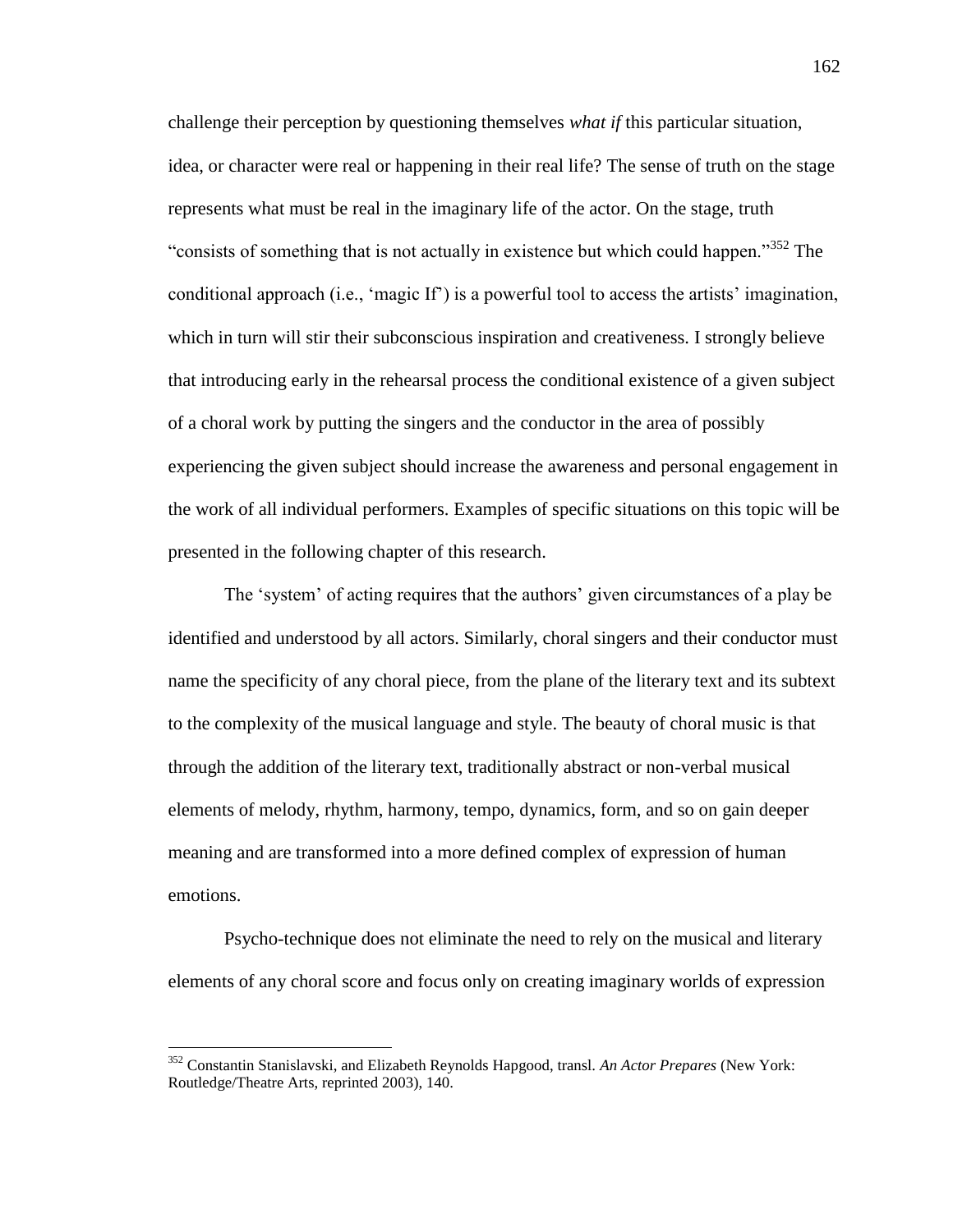instead. Correct and concrete analysis of both text and music is an integral element of the process, its starting point, in which the performers discover the authors' intentions. Stanislavski and Marin emphasize the law that performers should be faithful to the dramatic or musical work and present it accurately. Similarly to the acting 'system,' the analysis of a choral work should include the basic process of dividing the piece into clearly defined sections. This process should resemble dividing a dramatic play into units (bits), labeled by a noun, that are governed by individual objectives (tasks), expressed by a verb. Sectionalizing the musical discourse of a choral work should observe textual divisions of ideas, images, or feelings as well as musical form based on melodic, harmonic, and textural elements. Ideally, a well-conceived choral piece is characterized by the organic merger of text and music, so this process that combines the textual and musical analysis, respectfully, should result in sectionalizing the choral work precisely in points of intersection between words and musical expression. What the 'system' adds is the fact that each of these musical divisions should be governed by specific objectives, translated in the nature of singing as particular ways of delivering the subject of a section (idea, emotion, or both) through vocal production. Like actors, conductors can establish physical and small psychological objectives for the various sections of a choral piece and focus on expressing them in physical form. For conductors, these set objectives are expressed in physical form through gestures, body postures, meaningful movements, and facial expressions.

Stanislavski describes the actors' warm-ups in detail. The twist of his 'system' is that it goes beyond the mere physical preparation and readiness prior to a performance. The artist needs to tune all his or her human faculties to the phenomenon of experiencing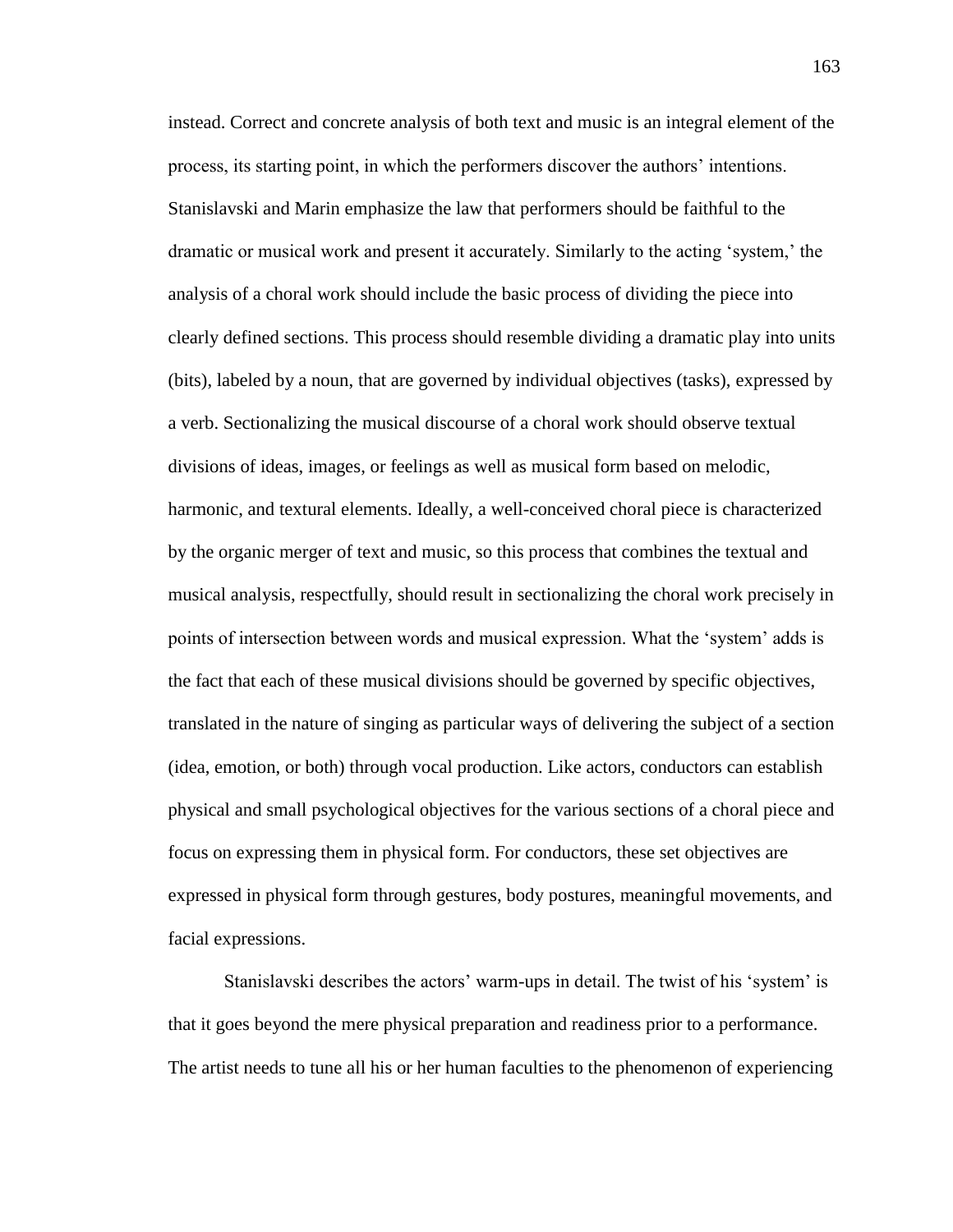an artistic event on the stage and in front of an audience. Singers in a choir need to begin their inner preparation between one and two hours prior to their concert, depending on the complexity of the program. It should include relaxation of their body muscles in order to eliminate any unnecessary tension or stiffness accumulated over the day. They should then move on to stimulating their mind and imagination. Focusing on an object in the room using circles of attention may eliminate distractions and put on hold any personal problems or affecting situations experienced lately in their daily lives. Focusing on imagination and gradually directing it toward the repertoire to be performed should facilitate a sympathetic attraction to it and an affinity or connection to the emotional and ideological components or the concert program. Singers should gradually bring into play all the elements of their psycho-technique, should go over the fundamental parts or aspects of their 'role,' and observe how they react or reverberate in that moment within the parameters of the choral music that they will perform.

Of particular interest to the choral field, ensemble warm-ups must be constructively conceived to address all these steps as well as the last one, the vocal exercises. Marin Constantin underlines the importance of devising vocal and choral warm-ups that are not only technical in nature, thus being purely mechanical, preconceived to simply awaken the singers' voices, but psycho-technical so that they experience individually and as an ensemble the fullness of true artistic creation. Vocal exercises must have a definite objective, whether they address timbral unity, homogeneity, breathing, ensemble balance, intonation, vocal agility, or diction.

The role of the choral conductor in ensemble warm-ups becomes one of controller that not only proposes a set of vocal exercises, but also supervises the process itself and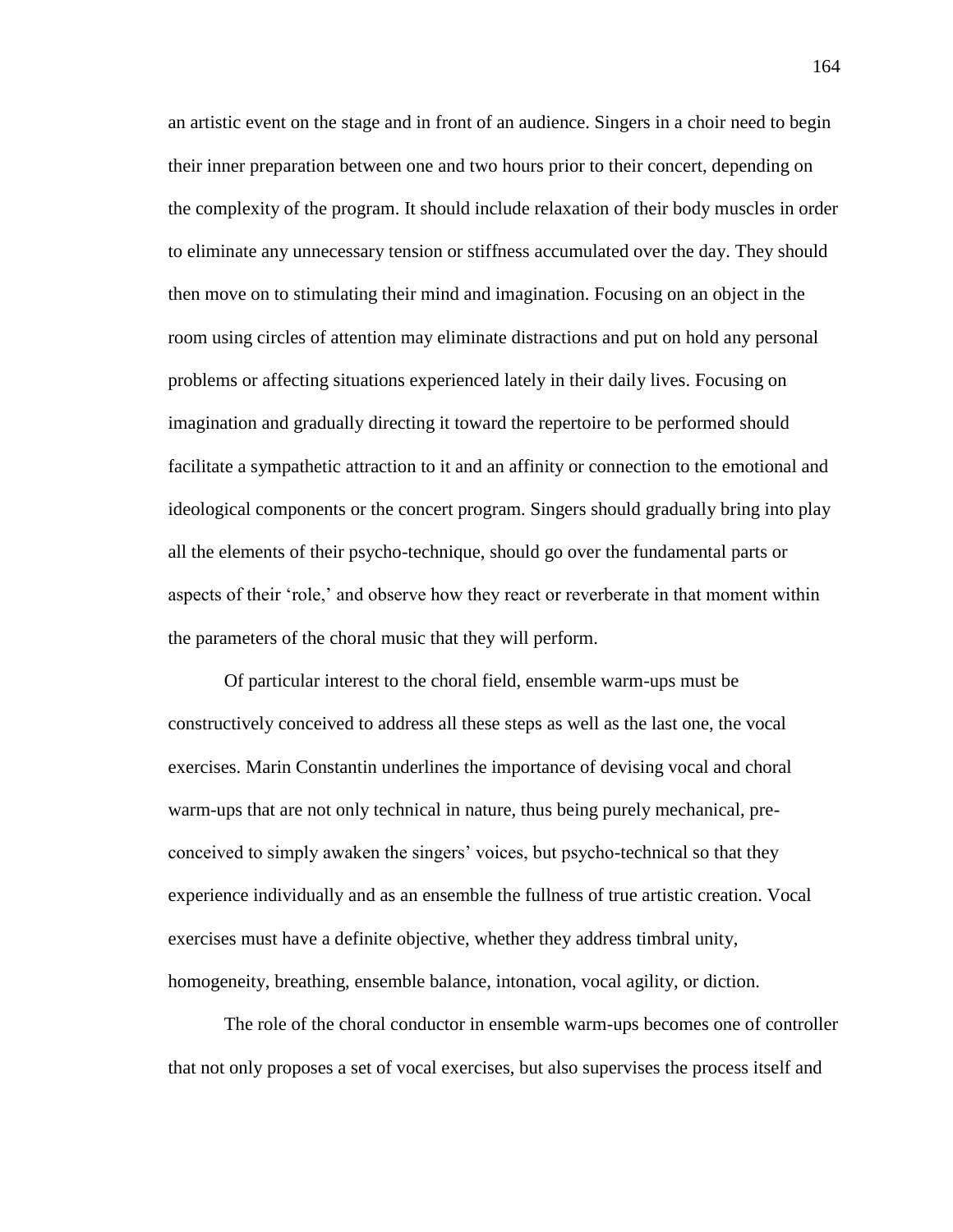corrects deficiencies, shaping the relationship between the ensemble and its conductor. In this process, a check-up of the communication channels among singers and between them and their conductor should take place. Conductors are also subject to individual psychotechnical warm-ups. Muscle relaxation through controlled concentration of attention on their body must begin the psycho-technical sequence of events in order to produce natural conditions of expression of the immense emotional and physical demands of a choral concert repertoire. Then, conductors may transfer their attention to purposeful physical activities in order to engage their apparatus. These activities are set objectives to awake the subconscious and are realized through a series of simple actions, motions, gestures, and facial expressions in any given circumstance. As an actor in preparation, the conductor must mentally envision through the power of imagination realistic contexts for the variety of artistic elements in the program. Going over key aspects in each choral work to be performed, conductors should ignite their imagination to create new conditions for experiencing (living) to the fullest those fundamental contexts, given circumstances, objectives, and messages that were pre-conceived in the composers' creative processes. This conscious psycho-technique is the process of finding appropriate means in rehearsal, in warm-ups, and in public performances on the stage to lead the performers, conductors and singers together, into the realm of their subconscious, which will eventually inspire them to present the contents of their choral music in an external form (i.e., conducting gestures, singing) and their honest belief in such a presentation.

Communion as an acting technique described by Stanislavski as part of his ‗system' represents an instrumental element of psycho-technique for the choral singers and conductors. It is too often in today's busy world that individuals come together as a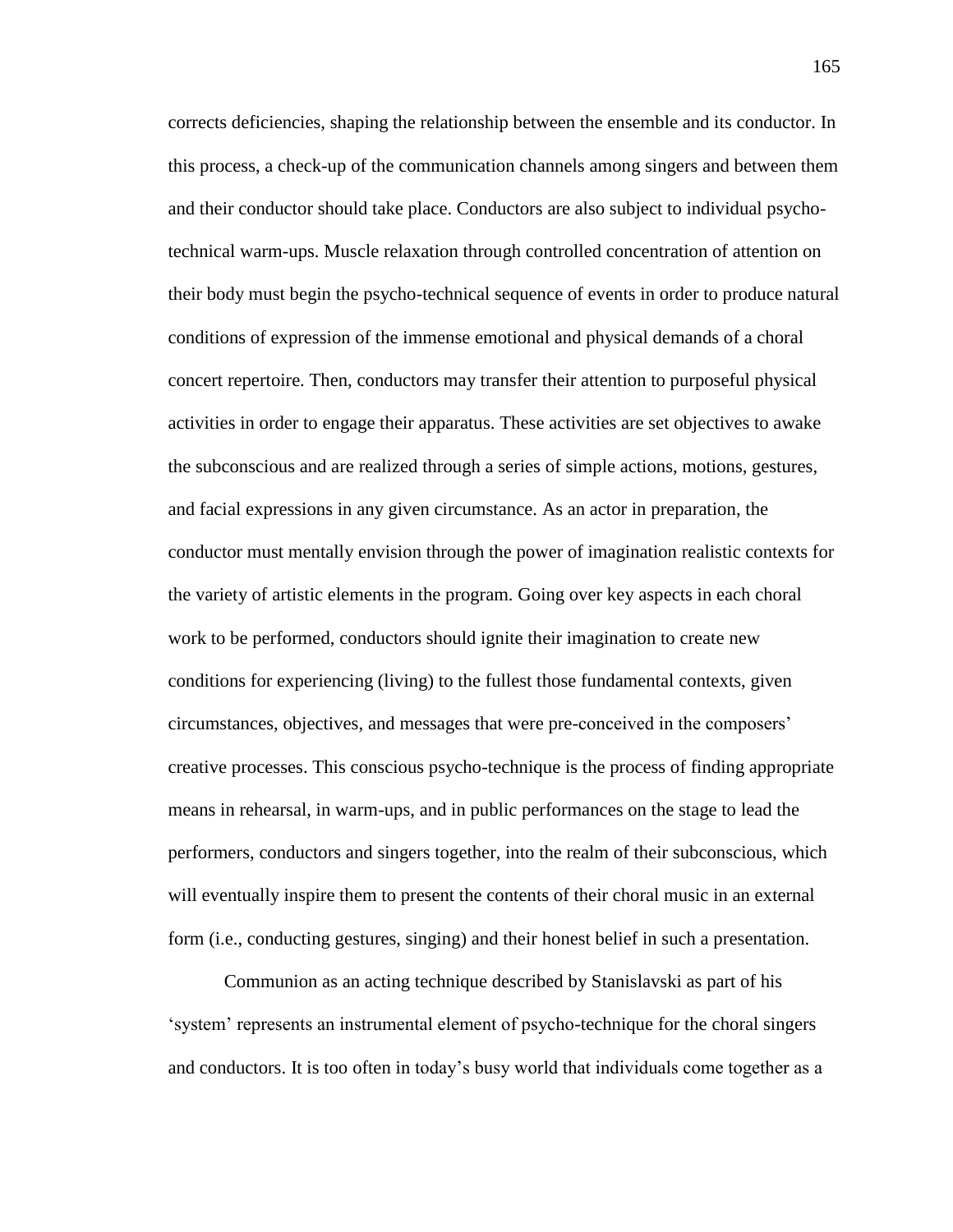group for a certain conventional function and there is a general sense that they don't connect on multiple levels of human existence. So too in choral ensembles, members are rarely in contact long enough to experience a deeper human connection with each other. Ironically, choral music in itself is the one that brings them together. However, making music together in a choir should have the finality of opening the path to natural interhuman relationships between the conductor and the singers, among the singers themselves, and between all of them as performers and their public. Consequently, Stanislavski's principle of communion in an artistic environment and Marin's correlated tensional flux in the choral performance phenomenology are invaluable resources to utilize in choral rehearsals and performances.

Ensemble training must openly and sincerely approach the technique of communion, that constant connection and communication among all performers through a wide variety of methods. Of primary importance, the communion between the conductor and the choral ensemble involves all external means of direct communication, namely conducting gestures, facial and visual expression, body postures and attitudes, as well as verbal instruction in rehearsal. While Stanislavski unveils potential silent communication between people through ‗irradiation' or ‗sending out rays' of information as energy from the emotional center in the area of the solar plexus, Marin acknowledges the power of suggestion, oftentimes through the conductor's eyes. Esoteric as it may be, this technique cannot be ignored in ensemble training. The limitations of the physical ways of silent communication through typical conducting gestures cannot provide the full spectrum of human emotions and inner activity that conductors need to communicate to the choir. In this context, Merlin refers to the concept of psychological gesture in actor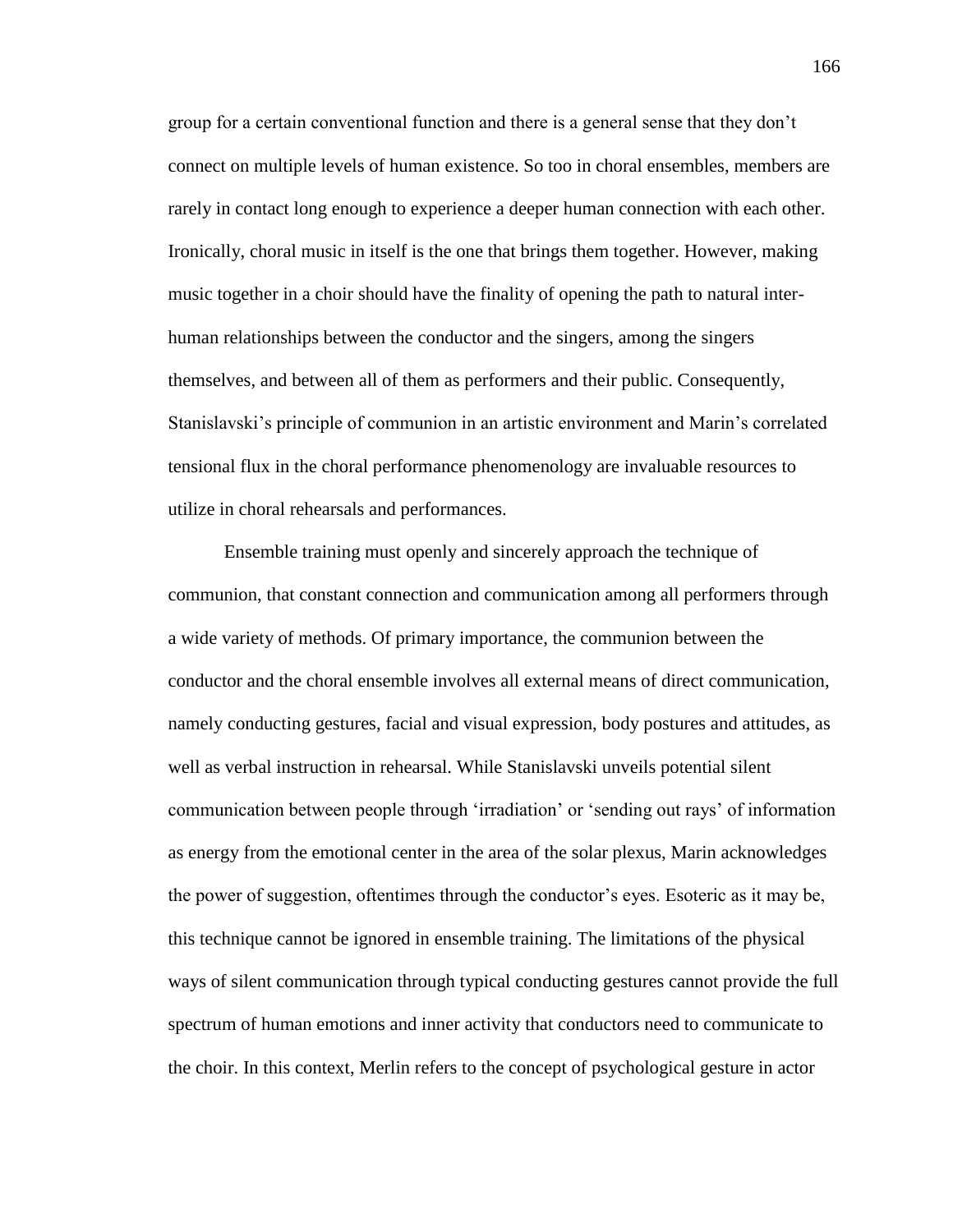training. Through conscious psycho-technique, conductors must embrace this concept in their artistic vocabulary. While for Merlin the psychological gesture implies a selfcontained combination of two different physical postures connected through a transitional movement of various amplitudes, directions, and speed, the choral conductor's arm movements become gestures when they express an idea, a sentiment, or attitude. Furthermore, by actually living (experiencing) these ideas, emotions, or attitudes in their rich inner activity, conductors' gestures become psychological in nature because they truly express their own range of emotional resonance with the musical content. Conductors' arms movements, sometimes deridingly coined as 'waving,' elevate from mere physical activities to physical actions when they are charged with psychological and dramatic inner vibrations that need to be communicated to the choir.

It is extremely important for a choral ensemble to cultivate a spirit of openness and train themselves to allow a sense of communion with their conductor to take place at any time. The singers' concentration of attention on the conductor's expressivity should facilitate his or her efforts in the direction of artistic communion. Choristers must know how to 'feel' a conductor.

On the other hand, members of a choir should also ‗feel' each other in the same sense of communion. In addition to their concentrated attention on the conductor, all choristers must be in communion with fellow singers. Constantly sensing the others' actions in terms of generating a variety of emotional expressions through their singing must represent a necessary aspect of ensemble training.

Marin Constantin and his *Madrigal* Choir developed an approach called 'reflex attack' with regard to the initial moment of singing together. The conductor's preparatory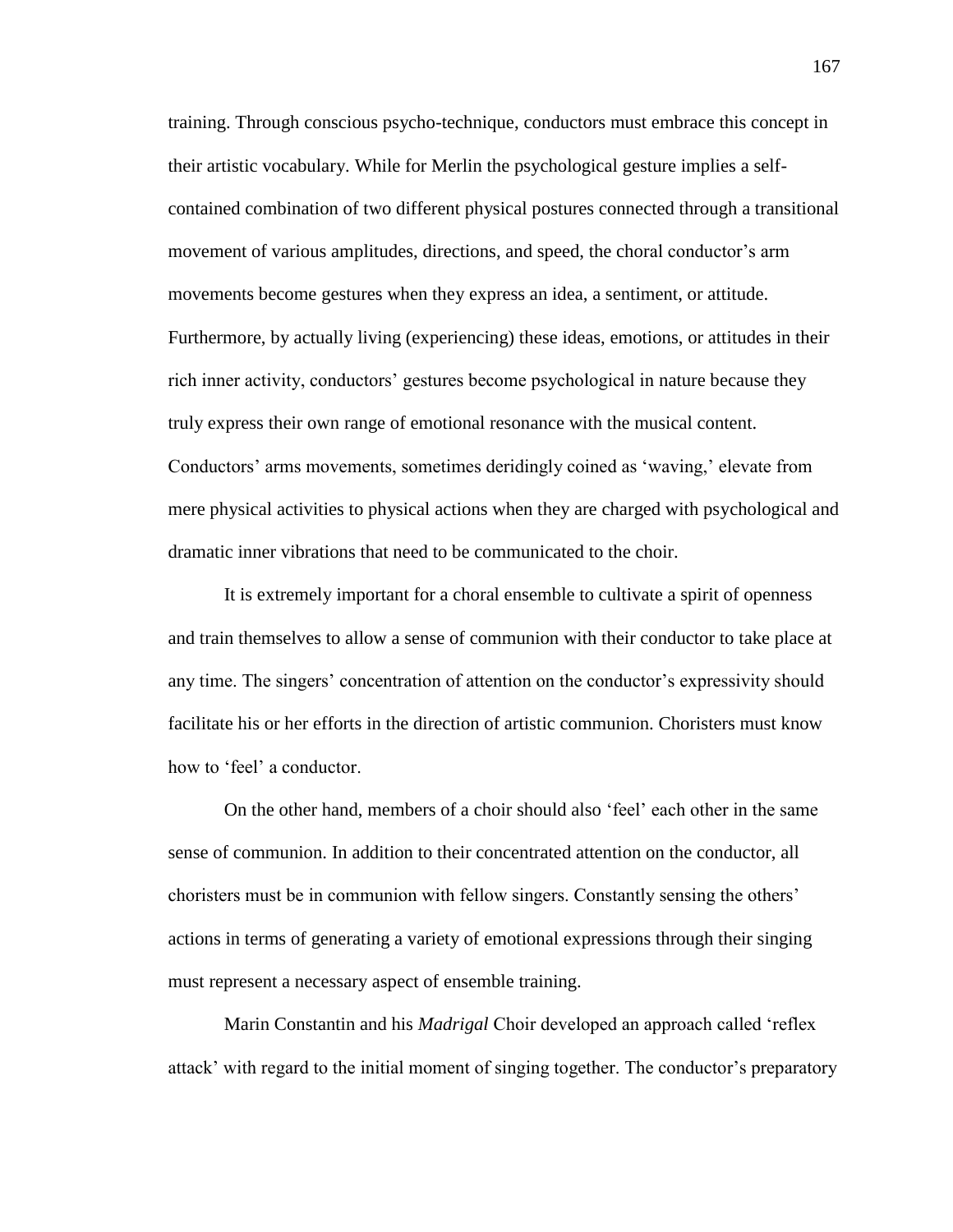gesture is not formal or mechanical, but the result of his intense inner emotional activity based on the context of the choral work. Due to the complexity of the external outcome, the vocal response of the choir cannot be concomitant with the conductor's prep, but follows it in a timely manner that reflects the heavy load of information transmitted by the conductor through that initial gesture. This phenomenon known as the 'reflex attack' requires simultaneity of emotional and technical response from the choir (after the preparatory gesture of the conductor), which can only be achieved through constant training using communion. This process is required because singers need to learn to 'feel' each other, place themselves on the same level of suggested emotional reverberation, and begin singing, technically by themselves, altogether in the same instant.

Last but not least, the concept of communion has a role in the transfer of 'artistic information' between the stage and the audience. The public is a silent partner for the performers in their communal exchanges of emotions and ideas. The resonance of a choral performance through the reactions of adherence or non-adherence of the audience represents the conductor's barometer that controls the tensional flux of the performance, namely from conductor to choir to audience and back to conductor. This is not to be confused with the idea of performing to the audience, of entertaining them in order to capture their immediate praise. It is important to note that the role of the public's response is mostly a byproduct of the true artistic experiencing of life and aspects of life by the choral singers and their conductor on the stage, and that the public's silent communion with the performers represents their human reverberation with the emotional charge transmitted in live choral performances.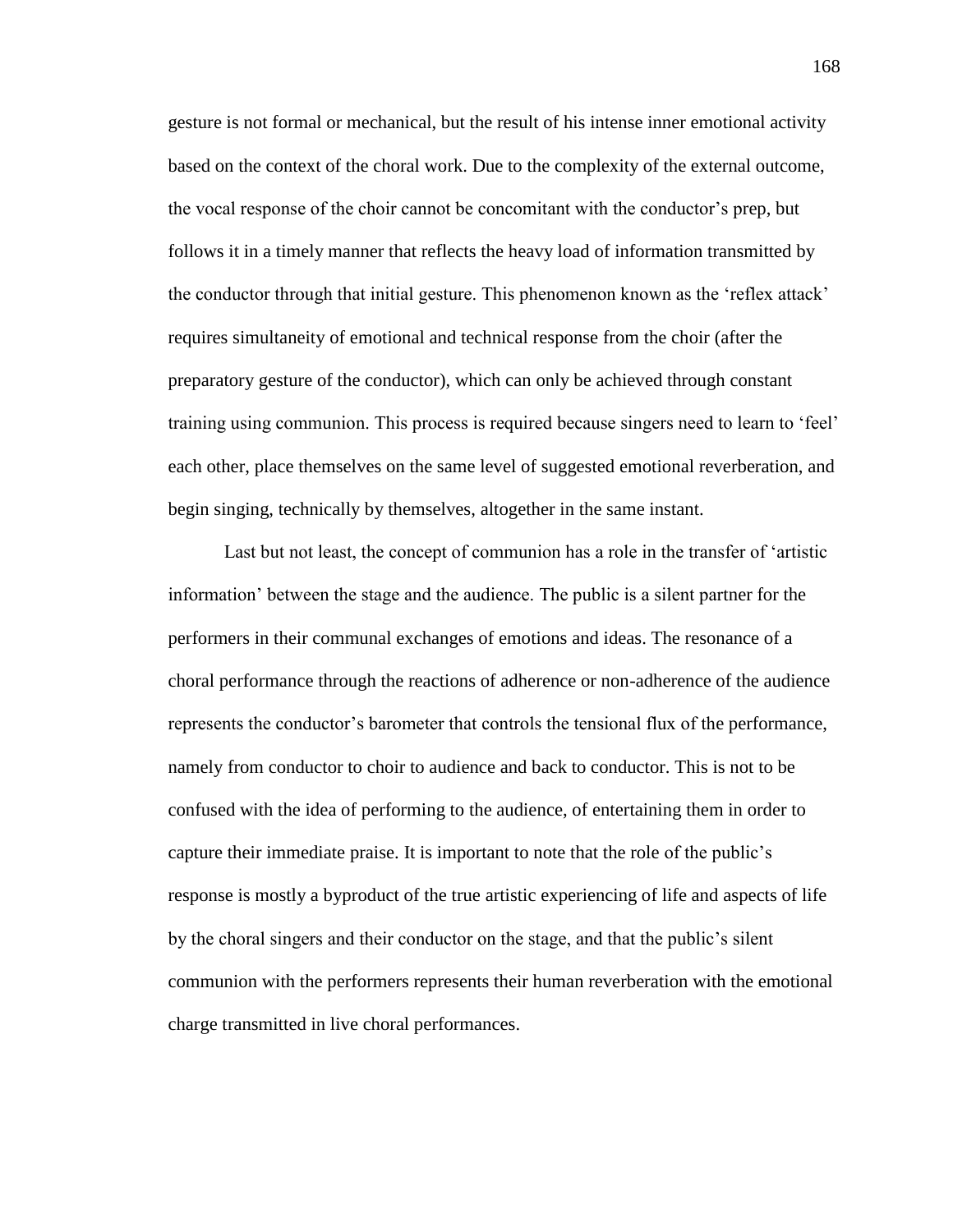The systemic concept of emotion memory has great potential in the art of choral performance. Representing a psychological quality of recalling past experiences from the personal life of the artist that trigger certain feelings and emotions, emotion (affective) memory can certainly produce remarkable results in the performance of individual singers and of the choral ensemble as the sum of these personalized feelings. Like any other artist, the choral singer and the choral conductor perform their art in their own way, ‗playing' themselves in the ‗role' required by any choral work. It is only natural to engage in the creative process their own emotional experiences by stirring past personal impressions, putting them in perspective, and certainly making the correct association between them and the situation or the 'scenario' dictated by the choral opus. It may be the case, though, that, given the huge variety of choral music, personal life experiences to match perfectly the 'scenario' may not be recalled. It is less important for the outcome of this process to find a 'match' for the situation than it is to use emotion memory in order to stir similar emotional response to the one implied by the choral work and use it in performance. However effective this technique of emotion memory may be, the historical context of its usage in the theater art, especially through the extremism of Method Acting, cautions us as to its use on a large scale in choral music. Stanislavski never rejected emotion memory, but noticed how unreliable a technique this was for actors who needed something more concrete to bring out repeatedly the necessary emotions in their acting. Similarly, choral music can benefit from emotion memory as long as the participants in the process can really call forth personal feelings from past occurrences in order to truly experience the life of their part on the stage.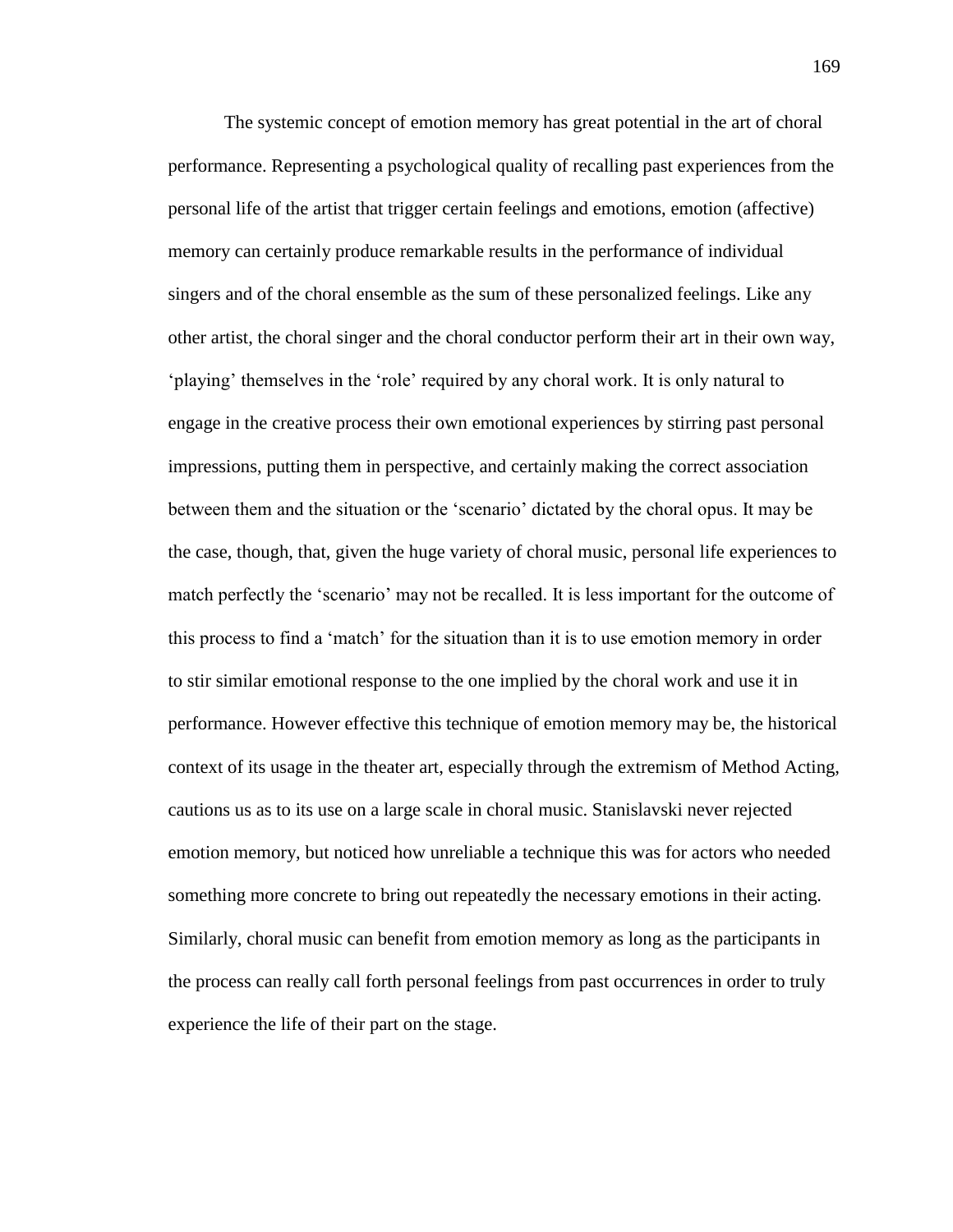The 'system' provides a list of stimuli that can be used by actors to prompt emotional responses. For the same purpose, conductors and choral singers can employ as well such elements as imaginative suggestions based on given circumstances, concrete objects of attention, and intellectual and emotional connotations of the text and music. External elements of the physical environment on the stage, in particular the focus on the director and his or her conducting gestures as representations of physical actions, as well as the various structural units of any choral piece together with their respective objectives are also included as possible emotional stimuli for the choir. The conductor's main role in the artistic creative process is to define the equivalent of a super-objective in any particular choral work, its main topic of discourse or of artistic representation. It is only then that the conductor establishes a continuous inner line of effort, the equivalent of the through line of action, which finds a physical form of expression (gestures, singing) serving the theme (super-objective) of the choral discourse and directs all its small units and objectives toward this theme.

Paraphrasing Stanislavski, the long and perhaps tedious process of arduous preparation as conductor, chorister, and choir (ensemble work) is aimed at the conception and birth of a new being—the person (or the ensemble) in an artistic role embedded in the essence of a choral opus. To create that unique artistic image that the composer ‗prescribed' in the musical score in order to convey messages and emotions to the audience represents an effort compared to the intense labor of new birth. All performers including choral artists must engage in this creative process with all their being, they must personally and directly experience (live) in the 'role' or 'character' of their 'score.'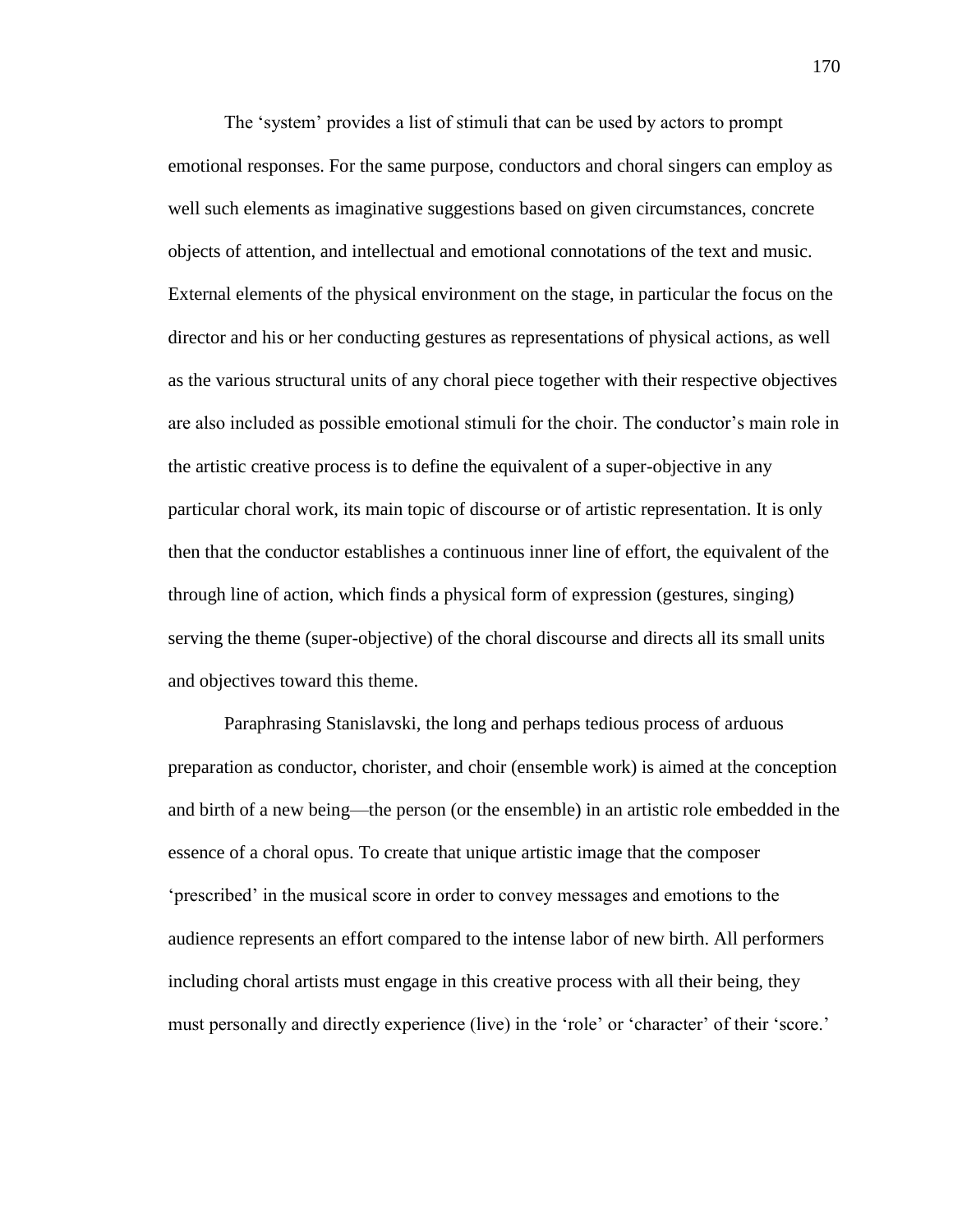Stanislavski leads us into the furnace where the process of molding (building) a character reaches high degrees of creativity and artistry. Actors are asked to focus in their training on the expressivity of the human body, to follow the path of general physical development, and to become aware of their own musculature and its capabilities. He asks actors in training to take up dancing classes and go through their routine physical exercises to correct deficiencies and learn how to control the movement of various parts of their bodies in order to produce natural physical actions.

Similarly, the choral conducting art must take into consideration the need for developing natural body movements. Conductors are physically engaged in the creative process on the stage and in rehearsals. Their body posture, movements, and gestures, their entire physical apparatus must be prepared and ready to instantly resonate accordingly to the musical and semantic connotations of choral pieces. Conductors in particular, but singers as well—as an extrapolation of the concept of physicality in choral art, must develop through constant training a sense of harmonious physical expression, be it conducting gestures or vocal production (singing). The components of the conducting gesture, typically described simplistically as a downward movement or the arm, ictus (stress or point of impact), and the upward movement (rebound), however definite they may be in themselves, engage continuous motions of various body parts in harmony. The ‗system' requires the development in actors of a sense of plasticity of the body. It is precisely the same plasticity that conductors must organically employ in their gestures and their art. The exercises prescribed for actors in the realm of plasticity of body motion are valuable in the training process of conductors as well. They should become psychotechnical in the sense that developing natural body movements must be done in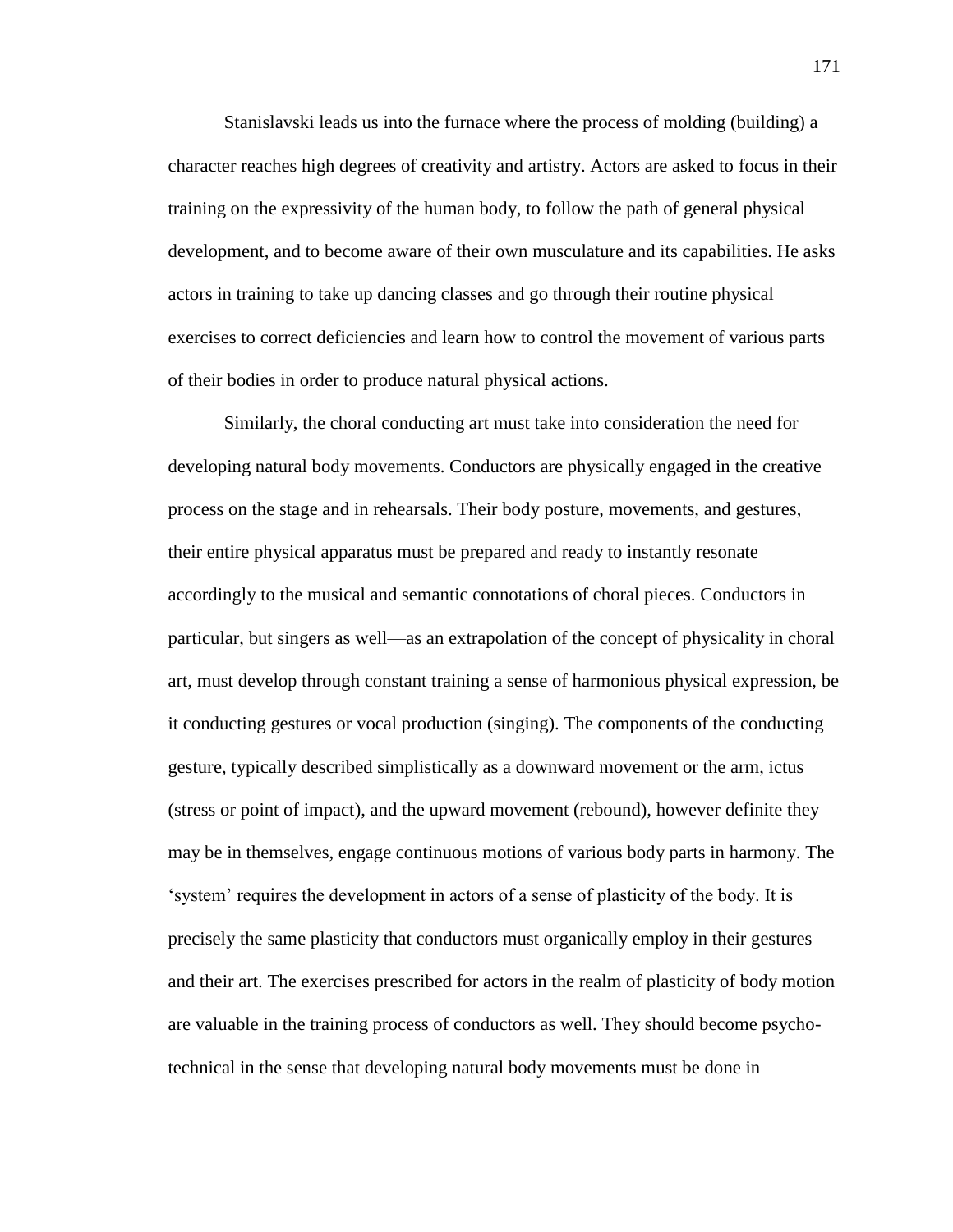concordance with specific given circumstances, often required by the contents of the choral score. Thus, conductors learn to transform disparate body motions into meaningful gestures, postures, and body attitudes that are capable of communicating their artistically justified, inner activity. The conductors' sense of activity transmitted to the choir through their external physical manifestation of gestures represents real, experienced, lived actions that are full of purpose and content.

Moreover, the acting 'system' experiments with the concept of emotion of movement, recognizing the power of suggestion of physical gestures. The active complex emotion-will-intellect generates an unbroken line of energy that is transferred into artistic forms of fluent, plastic body movements. The fact that acting students were often asked to experiment with music as a stimulus to provoke certain body movements as result of their physical reaction to sounds represents Stanislavski's intent to discipline his students' movements, including eliminating superfluous gestures from their 'repertoire' under the principle of restraint and control. As a parallel, choral conductors can also resort to experimentation with physical responses through gestures to study their own bodily plasticity of movement and the power of emotion of movement. The connection with music in Stanislavski's exercises reveals kinesthetic relationships that choral conductors can use in their performances.

Emotion of movement represents also a practical way to engage singers into experiencing various creative responses based on the music they are performing. Provided that the rehearsal space is adaptable and that the singers can rearrange the room to create various conditions for their experiments, allowing the singers to move around and express freely in a physical way any reaction to their singing should provide a fresh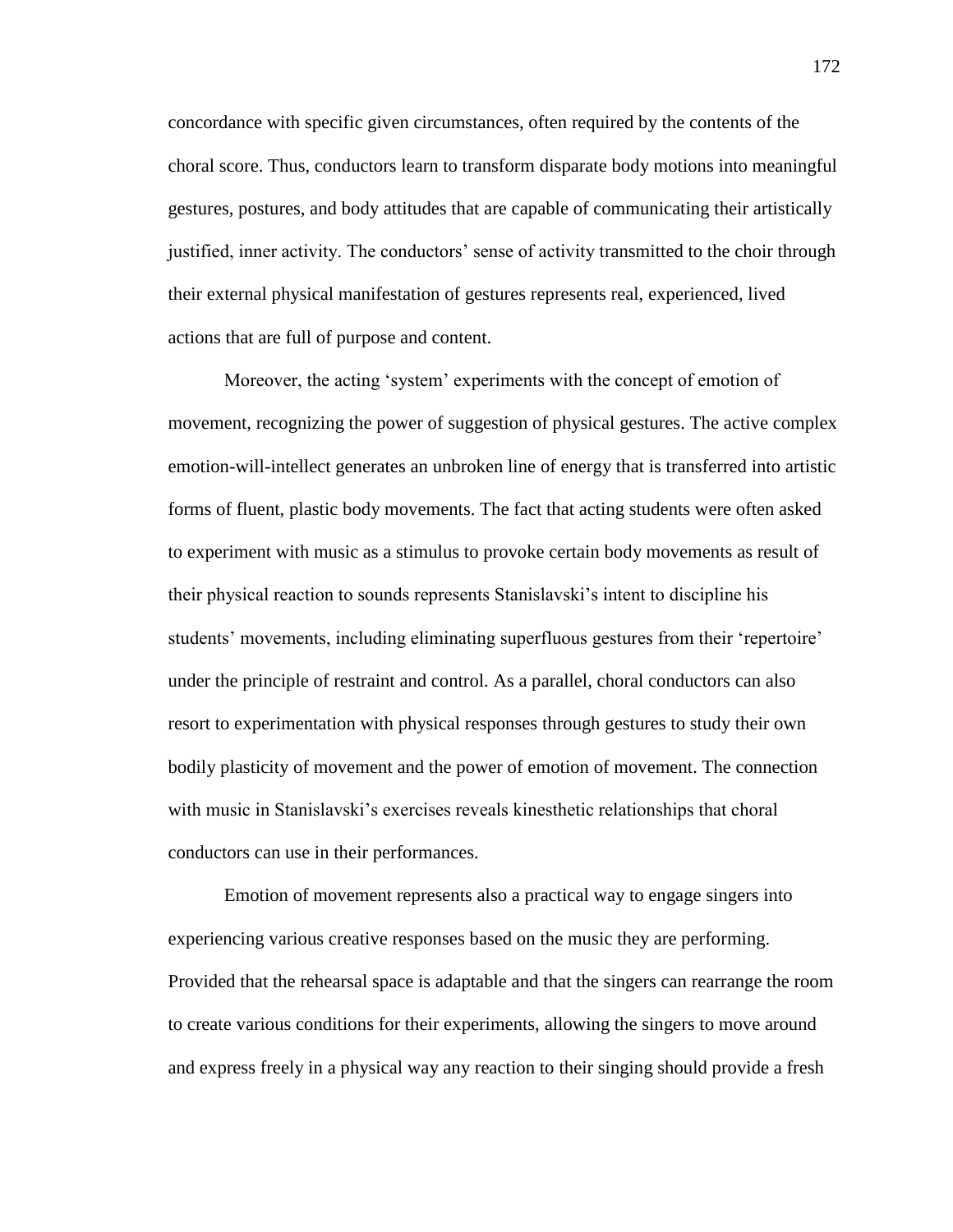new psycho-technical foundation for inspiration and creativity. Focusing only on correct vocal production, as valuable as it may be, should be enhanced in this novel creative environment with the experience of freeing up the body, releasing unnecessary and undiscovered physical and mental tensions, spiritual liberation, and elimination of conventional constraints, thus creating the foundation to re-discover oneself as a person and as an artist engaged in the creative process. Paraphrasing again one of Stanislavski's ideas, the physical, external technique of a choral conductor and the vocal manifestation through singing of the choral ensemble must be "flexible, receptive, expressive, sensitive, and mobile.<sup>353</sup> Emotion of movement provides the basis for these high artistic standards.

Stanislavski's approach to vocal production demonstrates the utmost care that the acting 'system' places on diction, singing, vocal resonance, intonations, pauses, semantics, and textual imagery. Given the close relationship between vocal production in theater and choral music, most of these elements and the accompanying technical connotations described by Stanislavski are also instrumental for the choral art. In acting as in singing, verbal communication addresses both intellect and emotions (mind and soul). The treatment of this artistic component must again be done through a psychotechnical perspective. Technical deficiencies such as a disagreeable timbre, limited range, lack of volume or expressivity, and inflexibility should be major concerns to be addressed immediately from both physical and psychological points of view. Like actors, singers in a choral ensemble must learn to properly place the sounds. Singing 'in the mask' designates a technique that improves the singers' vocal resonance by placing their

<sup>353</sup> Constantin Stanislavski, and Elizabeth Reynolds Hapgood, transl., *Building a Character* (New York: Routledge/Theatre Arts, reprinted 2003), 312.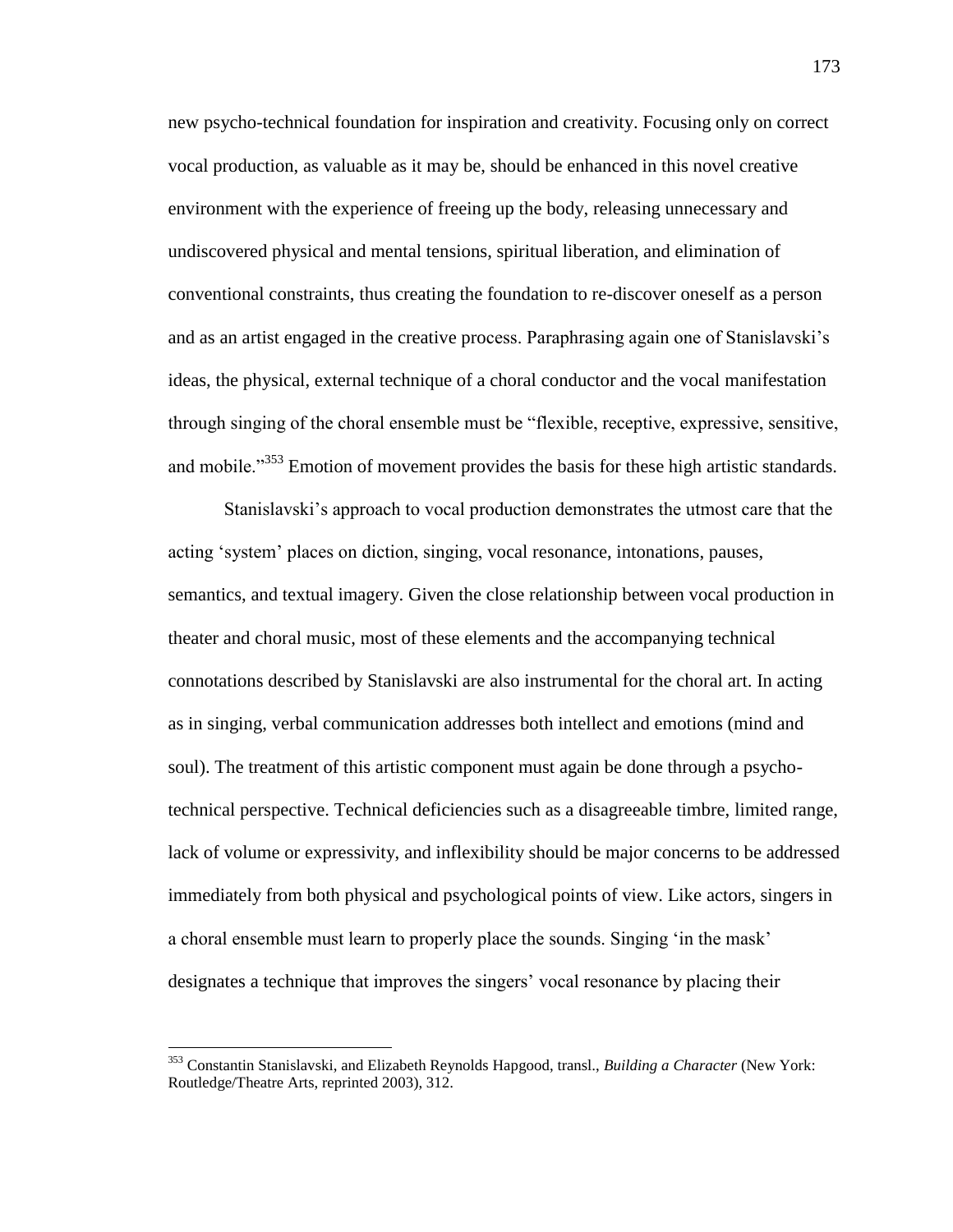sonorous vibrations in the facial area around the nose, under the eyes and the top of the teeth. The sinuses and the bone areas (upper part of the face and forehead) have great resonant capabilities and should be used in singing to a great extent. This area of the face called the 'mask' will amplify the resonance of the voice and will produce a round, pleasant, and forward tone that can easily project across the performing space. Singers should also be concerned with unhealthy pressures on the voice, unnecessary muscular tensions, forcing, and wrong breathing techniques and improper articulation.

The natures of intonation and pauses have slightly different connotations in singing than in speech. The musical score of any choral piece provides detailed information for singers and conductors regarding pitch, duration, dynamics, timber, and much more. For singers, intonation and pauses refer to precise musical elements required by the score to reflect the composer's intentions. Apparently, there would be no leeway for singers when it comes to intonation and pauses; however, the entire phenomenology of choral interpretation revolves around slight variations and artistic liberties that choral ensembles, conductors, and individual singers use when performing their music. These ‗intonations' or specific vocal inflexions as well as these ‗pauses' or intentional microvariations in tempo-rhythmic patterns should be employed in choral music to allow feelings, imagination, thoughts, and the subtext to come to life and to give life to the empty sounds of words, transforming them into true, living vibrations of the soul. For example, a conductor can ask the singers to stretch the duration of marked rests for psychological effects in the context of the dramatic construction of the performance of a certain choral work. Logical pauses can clarify meaningful divisions of the literary text or of the musical form. Breathing pauses are always present in singing as in speech.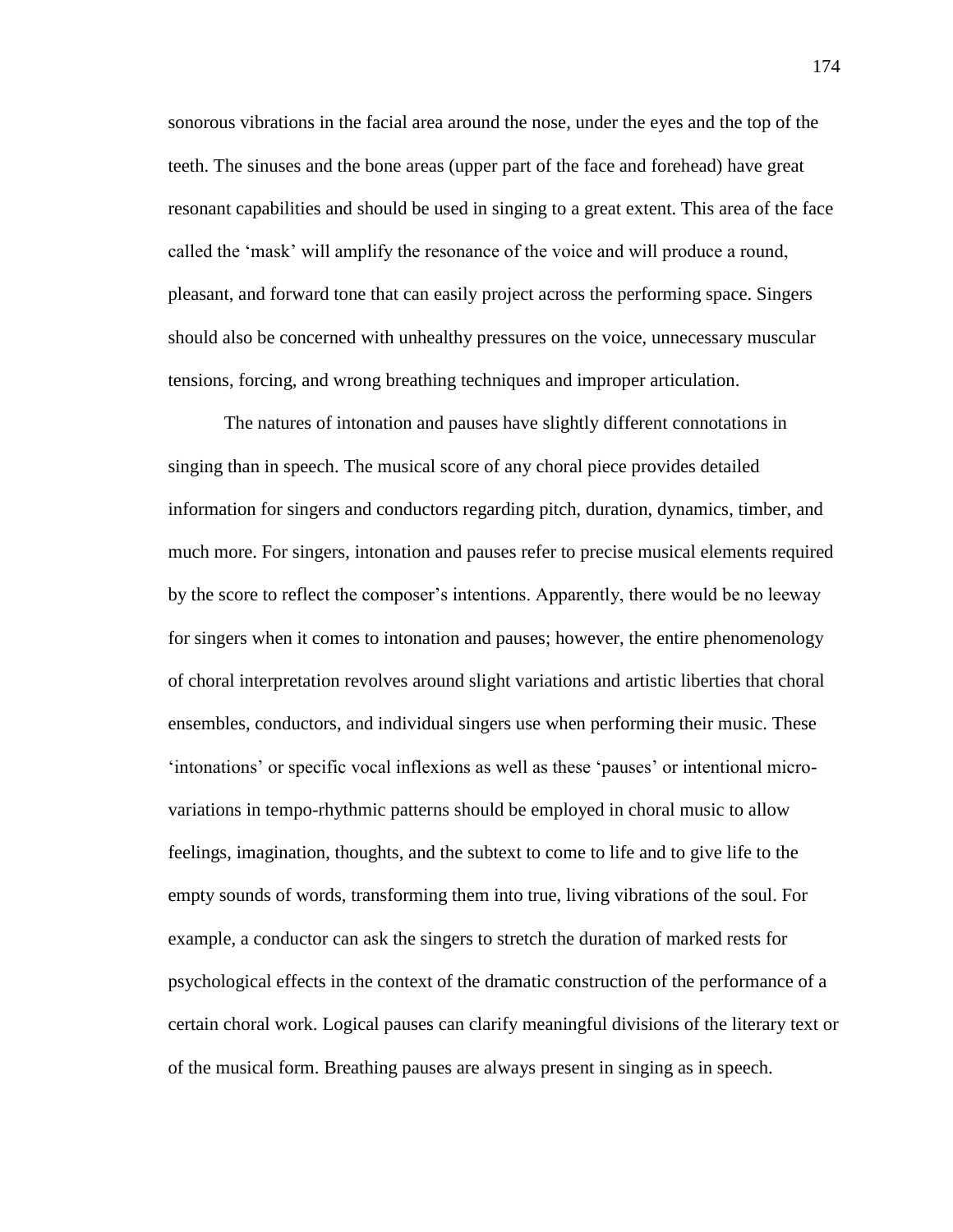However, oftentimes a conductor must decide if breathing pauses interfere with the contextual flow of musical and emotional expression and may opt for a longer, uninterrupted phrasing in which trained singers must utilize the technique of staggering or staggered breathing. This implies that they need to breathe individually, alternatively, at various time intervals, sometimes by simply observing when the next singer needs to breathe or by assigning individual breathing spots in the music, so that the length of the musical phrase and thought is not artificially sectionalized by conventional pausing and keeps its organic flow.

Choral musicians' study of the poetic content of any choral work is very important in the creative process. It allows words to create inner images in their minds that can be accessed and referred to in the middle of the performance through visual memory. These images can stir emotions appropriate to the choral piece and can provide greater stability and power to the meaning of the musical and emotive spectrum. It is then important that, like actors, musicians are encouraged to nurture the desire for what is fine and elevating in life, to continuously search for great thoughts and feelings, and to fully experience life. Their own real-life experiences and elements should help singers and conductors be inspired in their artistry and better understand the deeper meanings of the choral works they present in front of the public. ―Love art in yourself and not yourself in art"<sup>354</sup> was one of Stanislavski's famous aphorisms.

The idea of tempo-rhythm that brings both speed and intensity to the complexity of Stanislavski's acting ‗system' is fundamentally related to music and choral music in particular. Stanislavski himself used musical examples and rhythmic patterns (through

<sup>354</sup> Stanislavski and Hapgood, *Building a Character*, 276.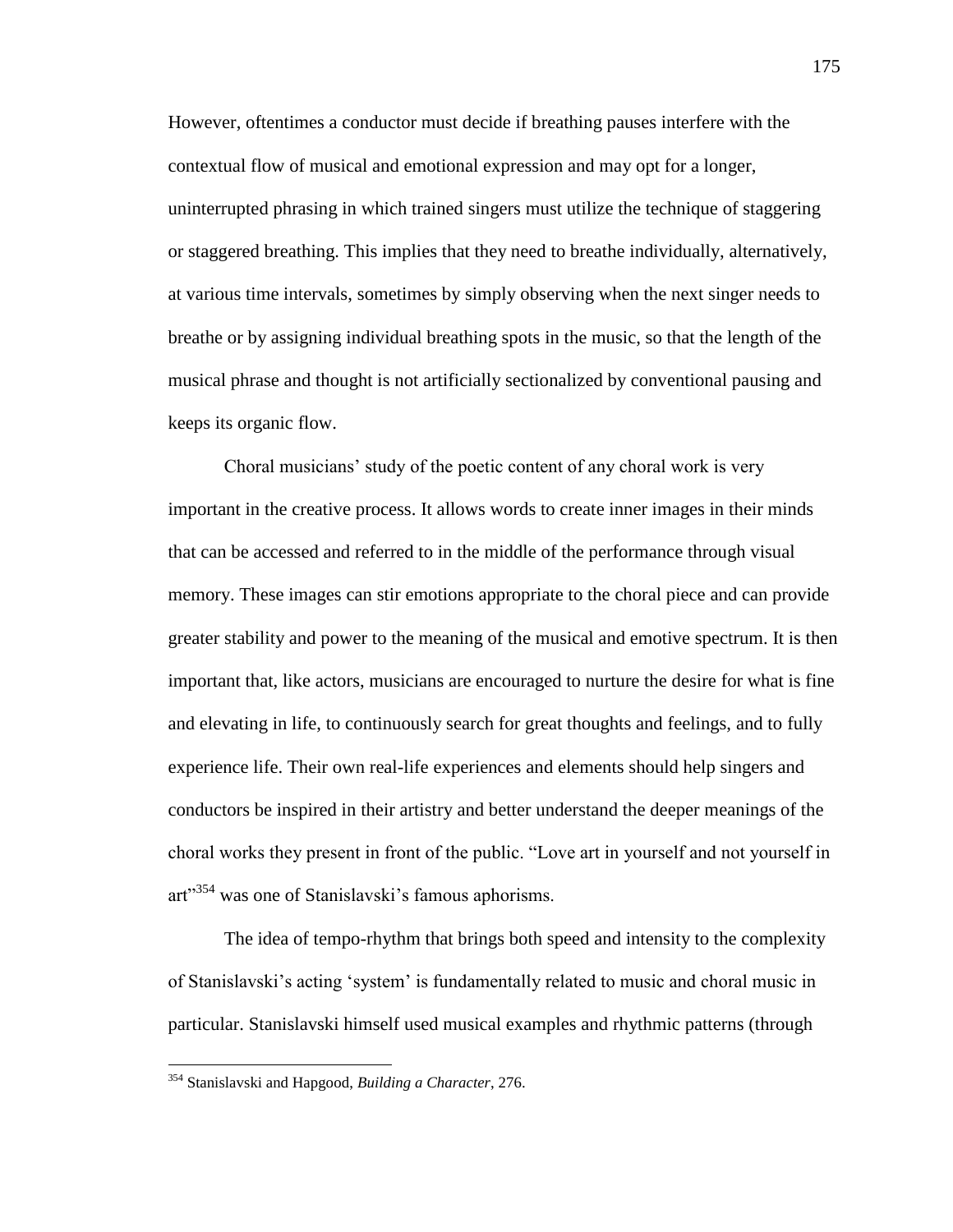the use of several metronomes) to teach this concept to his actors, to help them define and internalize a certain tempo-rhythm. One would argue that rhythm and tempo are intrinsic elements of music in general and that they are pre-established by composers in their work at the time of creation. However, one should not forget that tempo markings have not always been in practice. The modern choral conductor would not be able to establish a correct tempo and even metrical relationships in the majority of works by Medieval, Renaissance, or Baroque composers without the principles of tempo-rhythm as described in the ‗system.' Furthermore, conventional tempo markings in Classical and Romantic music and even in modern compositions that come with mathematical 'precision' of metronome clicks per second represent nothing more than parameters in which performing artists find their own temporal existence based on their complex inner activity and on their own experiencing of the creative act.

Of the many factors that influence the tempo-rhythm of a choral piece, the given circumstances found in the musical score are a priority. Musical elements such as rhythmic complexity, melodic patterns, timbral character, metric intricacies, dynamic variations, texture, structure, style, etc. together with non-musical elements such as textual complexity and comprehensibility, room acoustics, and many so-called performance intangibles must be inter-connected with the human reverberations of the performers as artists as a result of their individual contribution to the interpretation of the choral work, their own psychology, and their own level of understanding of the work, their vocal skills and technical capabilities to perform it at a certain moment in their lives.

Since for singers music making is physiologically related to breathing, temporhythm at a micro-level may help them find well-grounded answers to the ubiquitous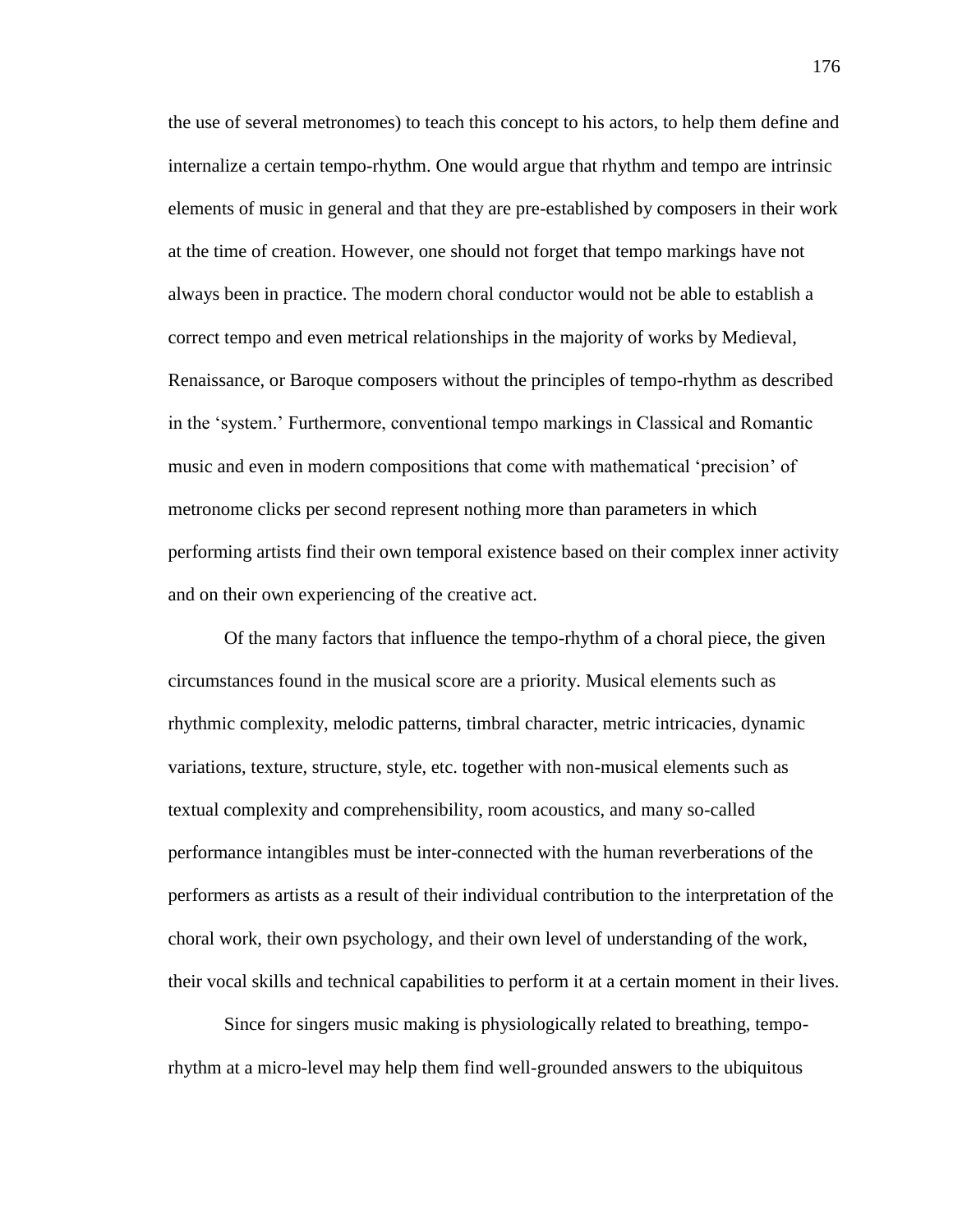questions of where, why, and how they should breathe in the context of musical expression, establishing a logic to the process. Tempo-rhythm should also guide singers and conductors alike about organic ways to use the air and kinetic energy efficiently in singing or conducting.

Tempo-rhythm is more than just another link between inner and outer expressions. Maintaining the correctly established tempo-rhythm of the 'action' (i.e., the act of singing for choristers, gestural motions for conductors) is also a generator of emotions, a method to maintain the concentration of attention, as well as an important element for spiritual communion within the ensemble, that synchronization of emotions and sounds. Tempo-rhythm anchors the singers and their conductor in a sense of awareness as well as of truth on the stage because it activates their creative faculty and does not allow individual rhythms to compete with each other, but rather facilitate a harmonious coexistence in the wholeness of musical experiencing.

Similarly to an actor's pursuit of creating a role, the work of the choral conductor and his or her vocal ensemble can be divided into the period of studying a choral piece, the stage of establishing its emotional experiences, and finally the enacting of its life in the physical form of conducting and singing, respectively. As Stanislavski underlined in the case of actors' encounter with a new role, it is important that the first contact of the vocal ensemble with a choral piece and its constituent elements must be fresh, without external influences or prejudice. The artists must be given the opportunity to perceive the new work through their own artistic senses and to note their first impressions and emotions because this may be the closest way to experience genuine reverberations with its content. The great advantage of choral music is that traditionally all the vocal parts are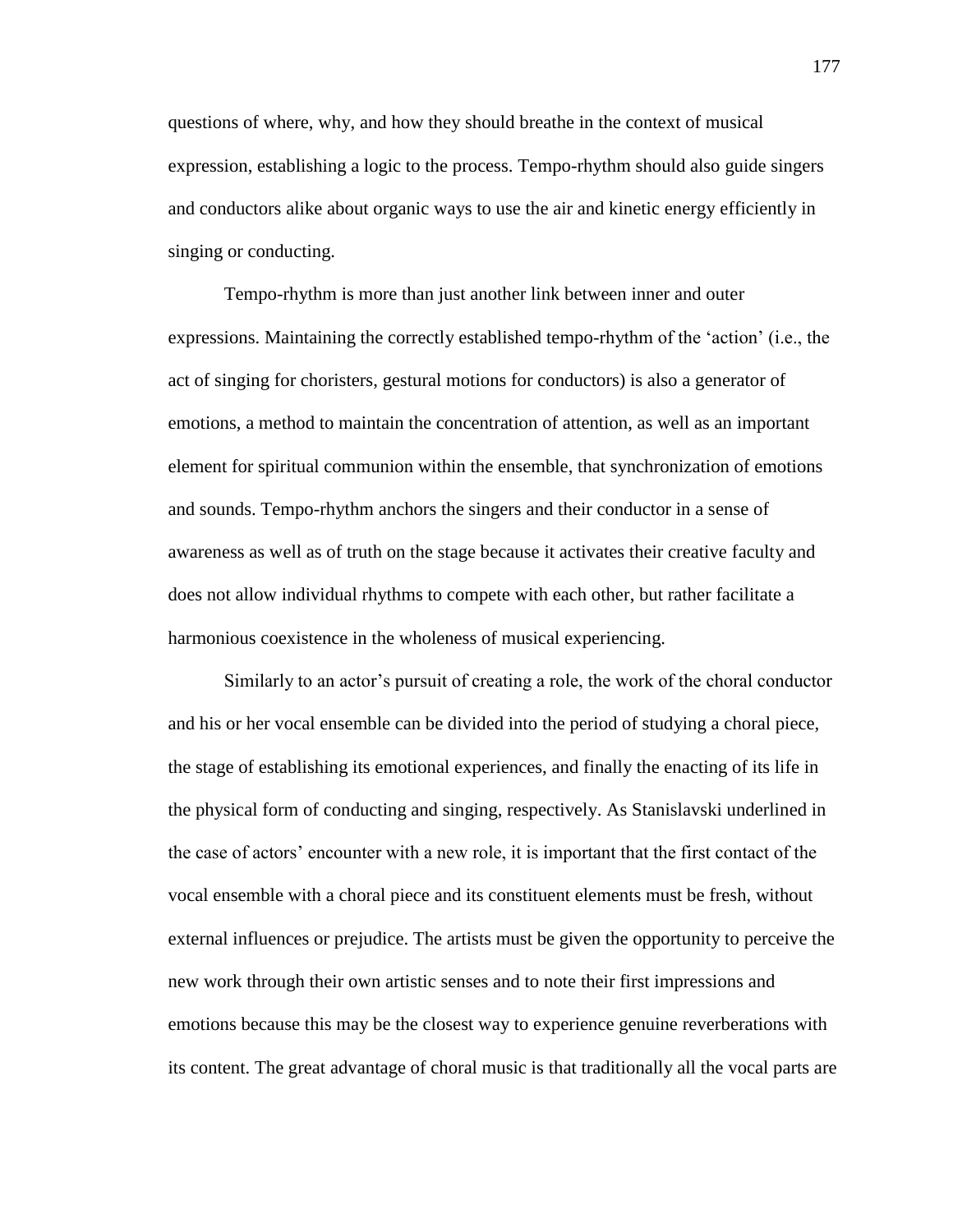written together in the choral score, an important feature in the process of learning the music. Singers are at all times given the opportunity to study and understand the choral work in its entirety, all vocal parts together. It is instrumental that choristers become familiar with all the other musical lines for a comprehensive and organic integration of their own line of singing into the wholeness of the choral sound, similarly to the actors' process of becoming familiar with all aspects and all characters of a play.

As we noticed in the previous chapter, Stanislavski's shift toward his later innovation of the Method of Physical Actions becomes more explicit in the third book of his acting 'trilogy,' *Creating a Role*. As he describes the process of studying a role through this new method as well as through Active Analysis, actors go relatively fast through the first acquaintance with the work (the first reading) and through a brief analysis of the plot and its proposed circumstances in order to proceed with acting physically on the stage in accordance with the play. At this point, the words of the play are far from being memorized. What this method does is studying the role from the point of view of its external circumstances by infusing real experiencing into it and consequently generating inner circumstances. This process is beneficial to artistic creation in the performance world from many perspectives. Bypassing the sometimes painful memorization process, actors are spared the build-up of the feeling of antipathy to their roles or the play itself and a sentiment of artistic enthusiasm is fostered instead. Stanislavski discovered that the deep study of the text of a play eventually blocks the actors' ability to act their role in a physical form. That is why in the end his theory focused on the actors' physical improvisations as part of 'finding' or defining their characters in the physical embodiment stage. However, the study and understanding of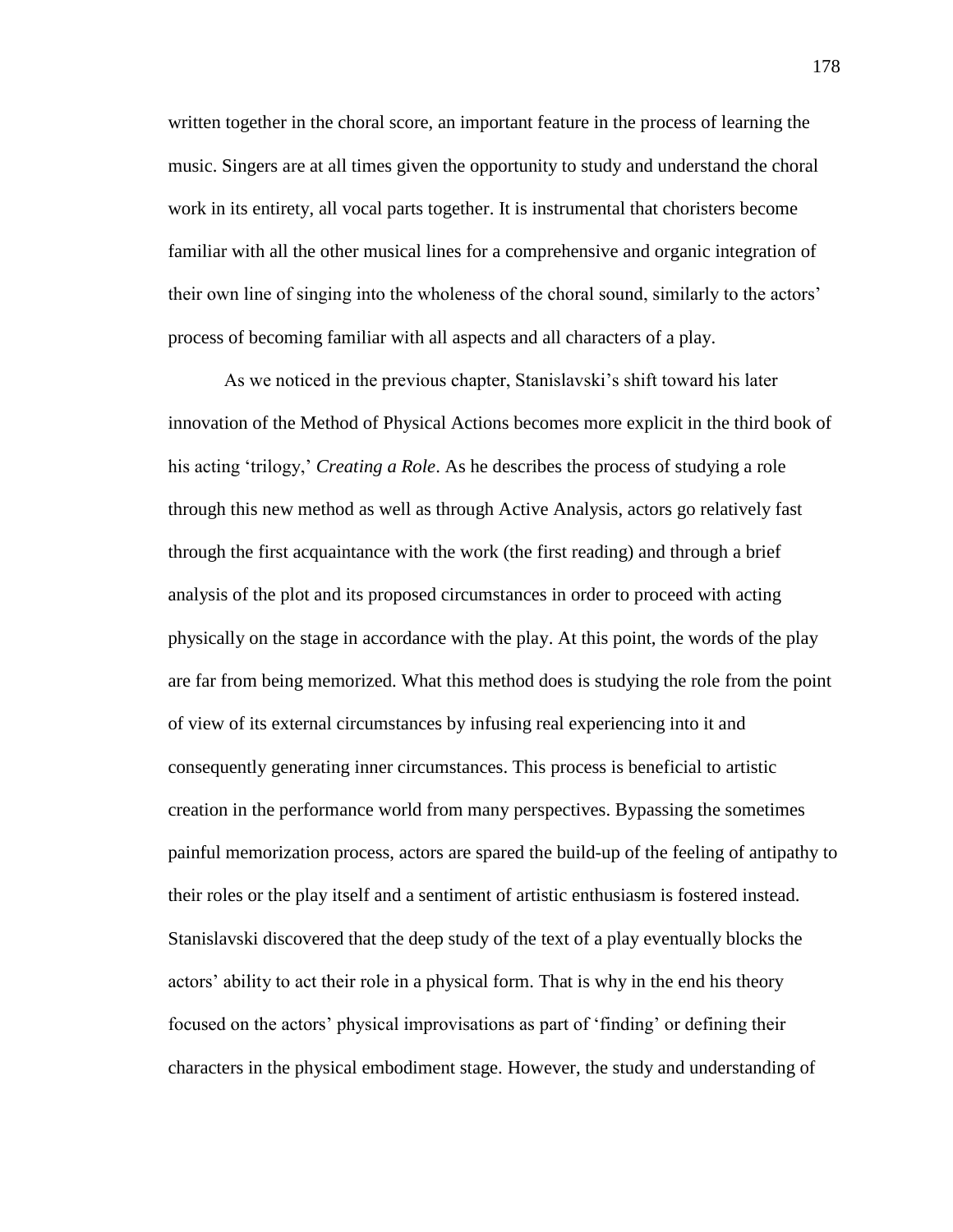the play on social and literary levels as well as the mental re-creation of the characters' history (their possible past, present, and potential future) represent analytical steps that must not be ignored.

Based on this process, we can extrapolate that the choral rehearsal may become a laboratory of exploration of new works through similar techniques. Introducing new choral works to a choir may be nerve-wracking and emotionally exhausting. Conductors, no matter how friendly or familiar they may be with their choirs, always wonder if the singers will find the right stimulus to create in them enough enthusiasm for a new work. However, the parallel with the acting 'system' makes us believe in the potential of this approach.

If actors, without initially knowing from memory the words of a play, can search for the physical actions that put them closer to their characters, a choir cannot completely ignore the score and move to action, which is singing—that would mean a lot of vocal improvisation on the part of the choristers. The choir definitely needs to have an initial contact and to sight-sing the new piece, while the conductor can point out, like the director of a play, its structure and key points as reference for further study. However, the conductor can also ask, after this first acquaintance, that the singers set aside the words and start over the piece on a neutral vowel or simply by humming their parts. Ignoring the text for a while in the learning process, in particular if the text is in a foreign language, and focusing on singing as the external manifestation of the choir could be interpreted as the choral rehearsal equivalent of the actors' engagement in physical actions.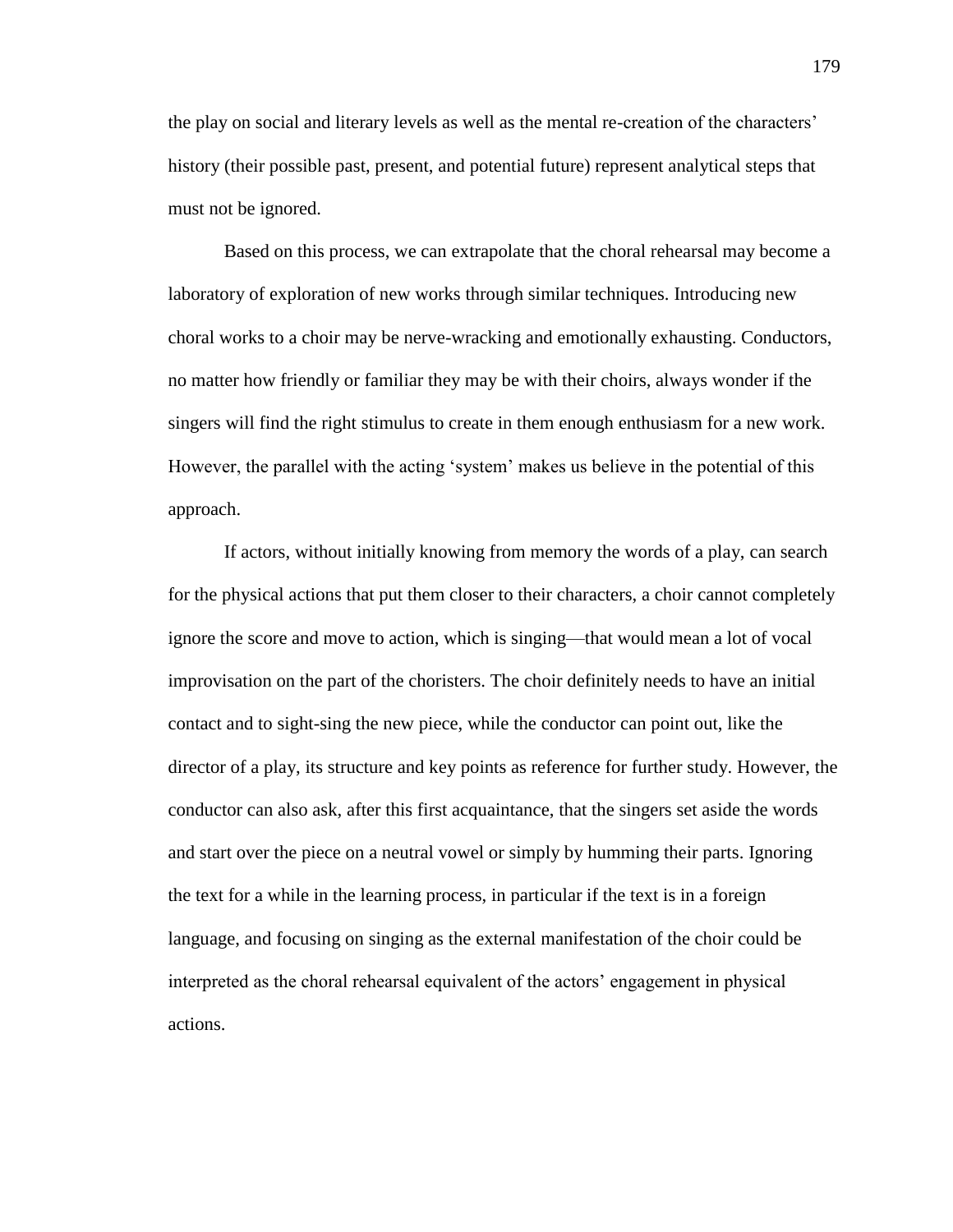Since it is generally agreed that the choral composition represents a semantically and emotionally indivisible bond between music and text, the focus of attention for a while only on the musical construction should not alter the understanding of the choral piece as a whole. With this assumption in mind, singers are free to explore their parts, to sing them in sections and all together, to listen to all the other vocal parts, not improvising the notes and rhythms (the composer's ‗text') but playing with contrasting variations of the character (or atmosphere) of the music, searching for other possible imaginative circumstances until they eliminate invalid or unacceptable interpretations. In this imaginative process, singers should rely on and record their emotional response that the music produces through the qualities of melodic contours, rhythmic combinations, harmonic progressions, and so on. These elements and the singers' emotional feedback should urge them all to convey true feelings by putting back the words and continuing with the study of the literary text and how it fits over the already experienced musical expression. Through this kind of psycho-technique, choral singers establish a complex, two-directional process of artistic expression, both from its outer manifestation through singing (experiencing) their parts to their intense inner activity (non-physical, spiritual) as well as from the internal emotional life of their souls to the external physical form (from feelings to actions).

Phenomenologically, by extrapolating the function of the each individual vocal line in a choral score and promoting that melody with lyrics to a function similar to the dialogue of an actor in a play, one can notice how the entire perspective of choral art changes and how singers' artistic function overlaps to that of an actor in a drama. Thus, choristers can see their music lines as the ‗text of their role,' which they must interpret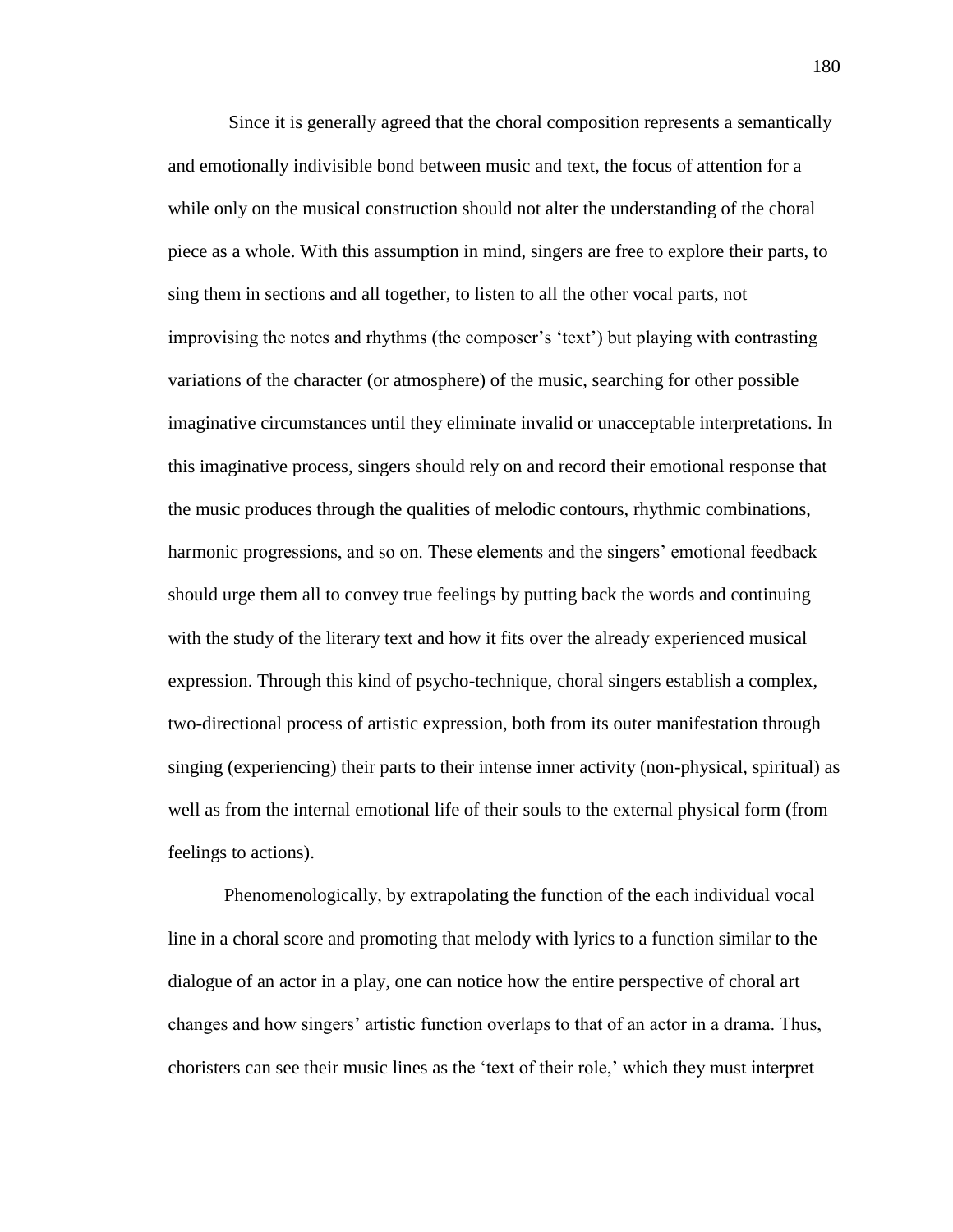from an artistic point of view through the direct participation and experiencing of their whole being, in order to emanate truly living emotions in front of the audience. The 'text' of their role engages their intellect; discovering and understanding its subtext should set the premises on which imagination engages their subconscious, the realm of inspiration and creativity, the guide of their vocal (singing) expression of emotions in performance. This is the singers' process of bringing to life the living side of their 'role' or 'character' in a choral piece by organically infusing in it their own, direct human experiencing.

Oftentimes in music, an analysis of a work is a dry 'at-' or 'round-the-table' type of process that may dissect the printed musical notation in great detail, from formal structures and their relationships to harmonic structures and progressions, rhythmic combinations, melodic construction, timbral juxtaposition, use of articulations and phrasing, tempo and dynamic markings and so on. All these elements are important for the intellectual appraisal of the piece. However, understanding of a work only through a dry analysis of musical facts and events prescribed by composers in their scores is only half of the process that musicians need to do in order to create a valuable artistic interpretation of the composition in performance. The second half of the process must connect that detailed analysis with its purpose, namely the search for appropriate or correct creative stimuli to engage the singers' physical and emotional deepening of the essential meaning of what they are singing, the soul of their part as if it were a role in a dramatic play. The singers' resulting reverberations with the content of their parts must gradually become second nature, an integrated part of their human existence.

Finally, an additional parallel should be mentioned with regard to the role of the choral conductor in rehearsal and performance. As indicated in the previous chapter,

181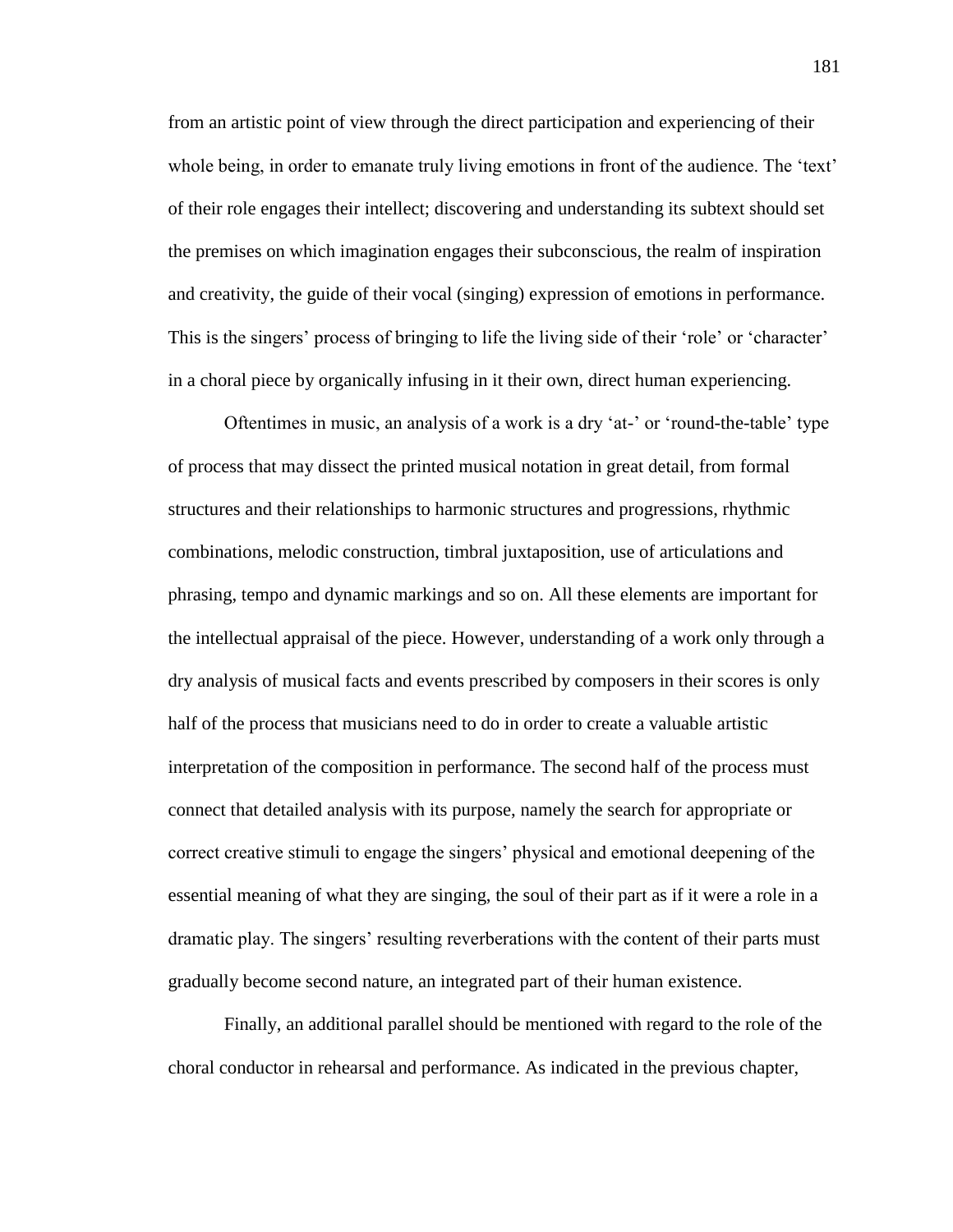Moore's brief assertions about the function of a drama director based on Stanislavski's ‗system' are inspiring and truly applicable in the case of choral conductors. If singers master the psycho-technical approach in choral singing, a conductor can avoid extended discussions and explanations during rehearsals and focus instead on the work with the ensemble on searching the necessary stimuli of inspiration and artistic interpretation of any particular choral music. Paraphrasing Moore in defining directorial functions, choral conductors interpret the musical opus and transpose the printed information of the score through their own personal and artistic senses into the active, physical forms of conducting gestures and vocal expressions (singing). Imagination, inventiveness, culture, knowledge, taste, sensitivity, tact, understanding, principles, and honesty are only some of the characteristics that Moore lists as necessary requirements for directors; these and more are imperative for choral conductors as well. Similarly to drama, choir rehearsals should focus on singing and musical expression as physical manifestation of the work on a piece. Choristers must be allowed to discover by themselves their own emotional responses to the music by experiencing it through singing. Conductors should be able to guide the choir by specifying possibilities of singing a certain musical section. Then, they should ask the choir to try out various ways of expressing that musical phrase and make a logical decision about the appropriate way of singing it. This decision should be determined based on both the continuity of musical ideas and textual meanings (the concept of ‗through line of actions' in acting) and the cumulative totality of these events of musical expression (the 'super-objective' of the piece).

Within the same parallel with the dynamics and interactions of drama rehearsal processes as mentioned by Moore, we can assert that there may be times when a choral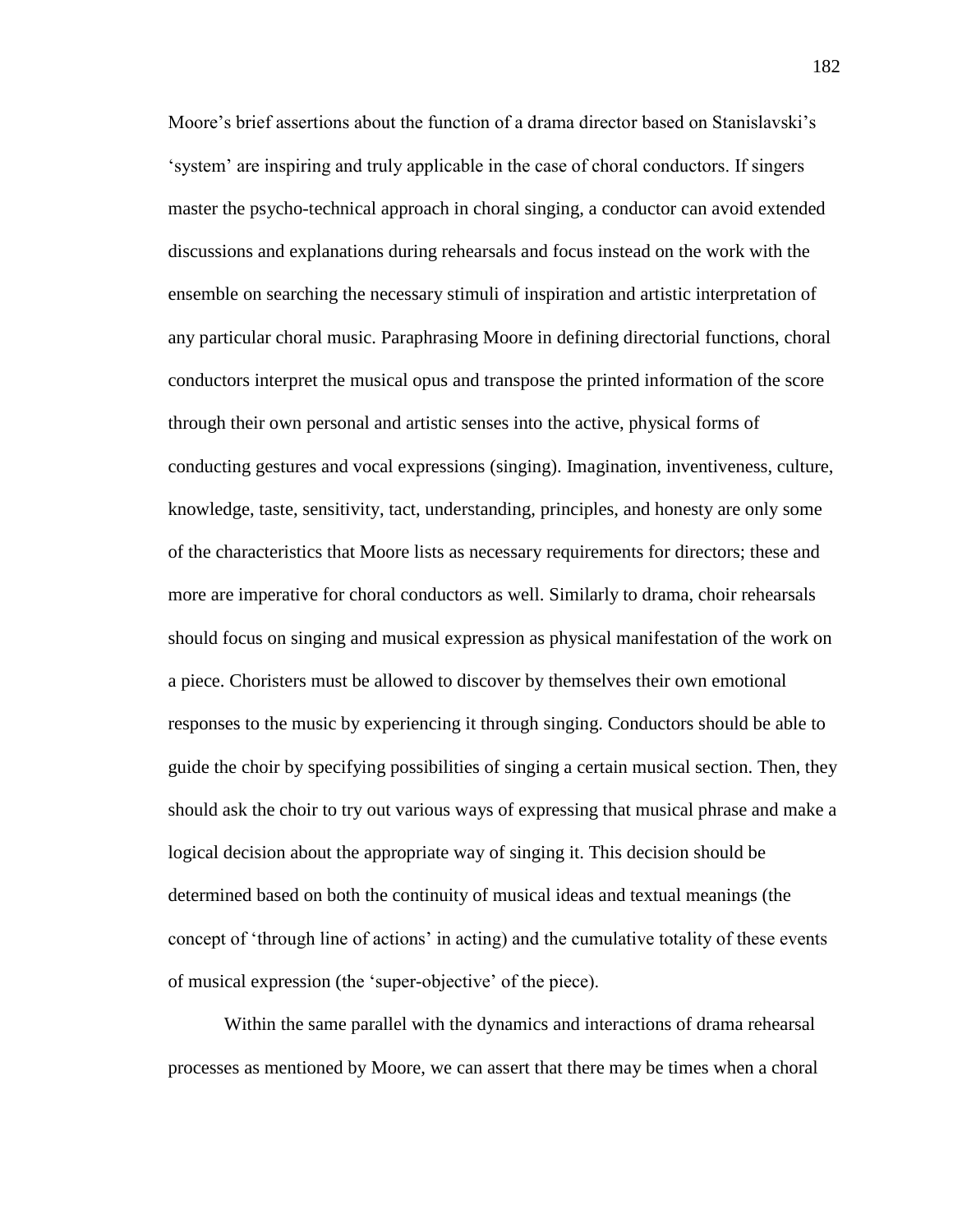conductor may encounter situations in rehearsals when singers are incapable of executing tasks set by the conductor. In such situations, Moore advises that it may be that the tasks were wrongfully conceived by the conductor or were lacking justification in the context of the work. Revising them and infusing them with proper justification are the conductor's responsibility.

Moore encourages directors to maximize the clarity of the idea of a play by bringing to life every single scene and phrase; the audience must be infused with the organic composition of the artistic spectacle so that sets, music, lights, costumes, every pose and *mise en scène*<sup>355</sup> should continuously reflect the inner content on the stage. An extrapolation of this scenic reality, the choral performance experience would be greatly enhanced if the protagonists employ a similar artistic syncretism. This eclecticism of expression should be carefully thought out by the conductor in the parameters and as a result of the ideological and emotional context of any given choral music. It should not become a goal in itself for exhibitionistic purposes and false immediate success. I will conclude with the following quote from Sonia Moore that epitomizes the intrinsic parallelism between the role of the choral conductor and that of the drama director.

The form of the production will be found when the director has his superobjective—his need to contribute to society—has his artistic views, and knows *what* he wants to say and *why* he wants to say it. When the director knows the answers, the form he finds will express the inner content of the play. The director's solution is senseless if he does not understand what he wants to say and why. He must find the unique form for each play. 'Directing,' said Stanislavski, is a precise science, not vague thoughts and fantasy.<sup>356</sup>

 $\overline{a}$ 

<sup>&</sup>lt;sup>355</sup> Arrangement of actors and scenery on a stage for a theatrical production; the physical setting of an action.

<sup>356</sup> Sonia Moore, *The Stanislavski System: The Professional Training of the Actor. Digested from the Teachings of Konstantin S. Stanislavski* (New York: Penguin Books, 1984), 75-76.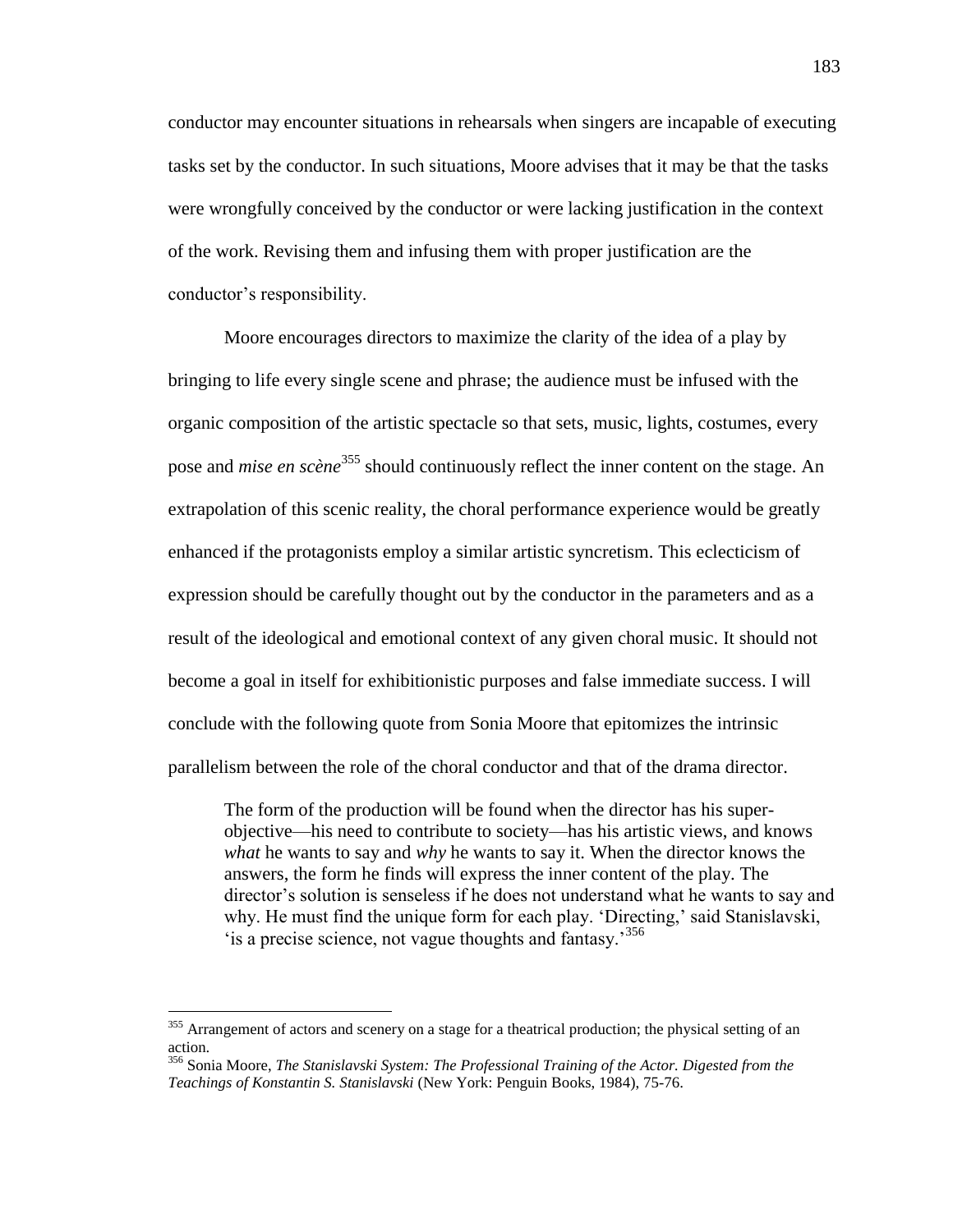# **PRACTICAL APPLICATIONS**

The focus of this chapter will be on my practical experimentation with psychotechnical elements from Constantin Stanislavski's acting ‗system' in several choir rehearsals. In December 2004, I was granted permission by the choral faculty at Ball State University to work with the school's Chamber and Concert Choirs during their last week of the Fall semester.

The limitations and other special conditions of this practical study include the repertoire selection (only three pieces chosen from their semester repertoire), the short period of direct contact that I had with the two student ensembles (four one-hour daily rehearsals with the Chamber Choir and two one-hour rehearsals with the Concert Choir), the unfamiliarity with the majority of the choir members on a personal level and of their capabilities, their age group (college age and young adults), the timeframe of this collaboration in the academic year (one week prior to their finals), and the lack of an audience for the final 'performance.' The fact that we worked on pieces that the choirs had already studied and performed in public did not allow this collaboration to include the essential step of ‗period of study' (as in learning a new work), which is crucial to the process of psycho-technique. However, the benefit of this circumstance was that we did not have to struggle with the traditional process of learning the music, since the choir had

**IV**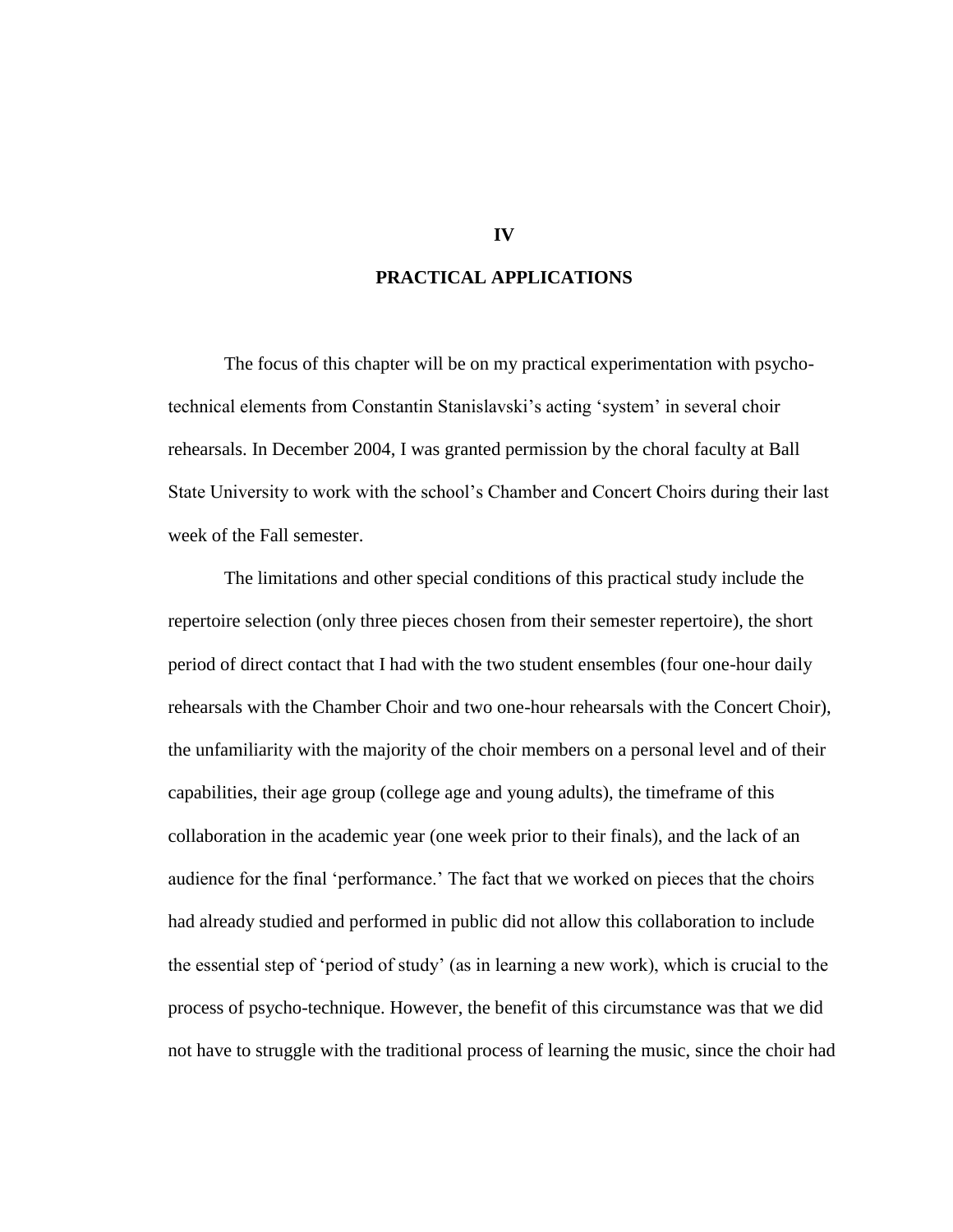already prepared it. This allowed us to focus in a relatively short time on interpreting the pieces using a handful of elements of psycho-technique.

In addition, the following represents a description of the study through my personal observation and does not necessarily measure and record scientifically the degree of improvement of the choirs' performance due to the subjectivity of the choral interpretation in general and limited perspective of this short endeavor. However, the collaboration transpires the potential of successful implementation of elements pertaining to Stanislavski's acting theory to choral music and choral rehearsals. It reflects a fraction of a rehearsal process that is in itself psycho-technical, which intrinsically requires a longer period of time and work for a complete understanding, assimilation, and implementation on the part of the choral singers and conductors.

The choral pieces selected for the work on practical psycho-technical approaches in choral rehearsals were:

- *Kasar mie la gaji* ("The Earth is tired") for mixed choir, composed in 1990 by Venezuelan composer Alberto Grau (b. 1937) and published by *earthsongs* in their Música de Latinoamérica series, edited by María Guinand (b. 1953);
- *If Music Be the Food of Love* by David C. Dickau (b. 1953) for mixed choir with piano accompaniment, on a well-known text by Henry Heveningham (1651-1700), which was published by Colla Voce Music in 2001 in their Jo-Michael Scheibe Choral Series; and
- *There Will Be Rest* by Franck Ticheli (b. 1958) for mixed choir (SATB *divisi*), on a  $\bullet$ poem by Sara Teasdale (1884-1933), published by Hindon Publications in 2000 as part of the John Alexander Choral Series.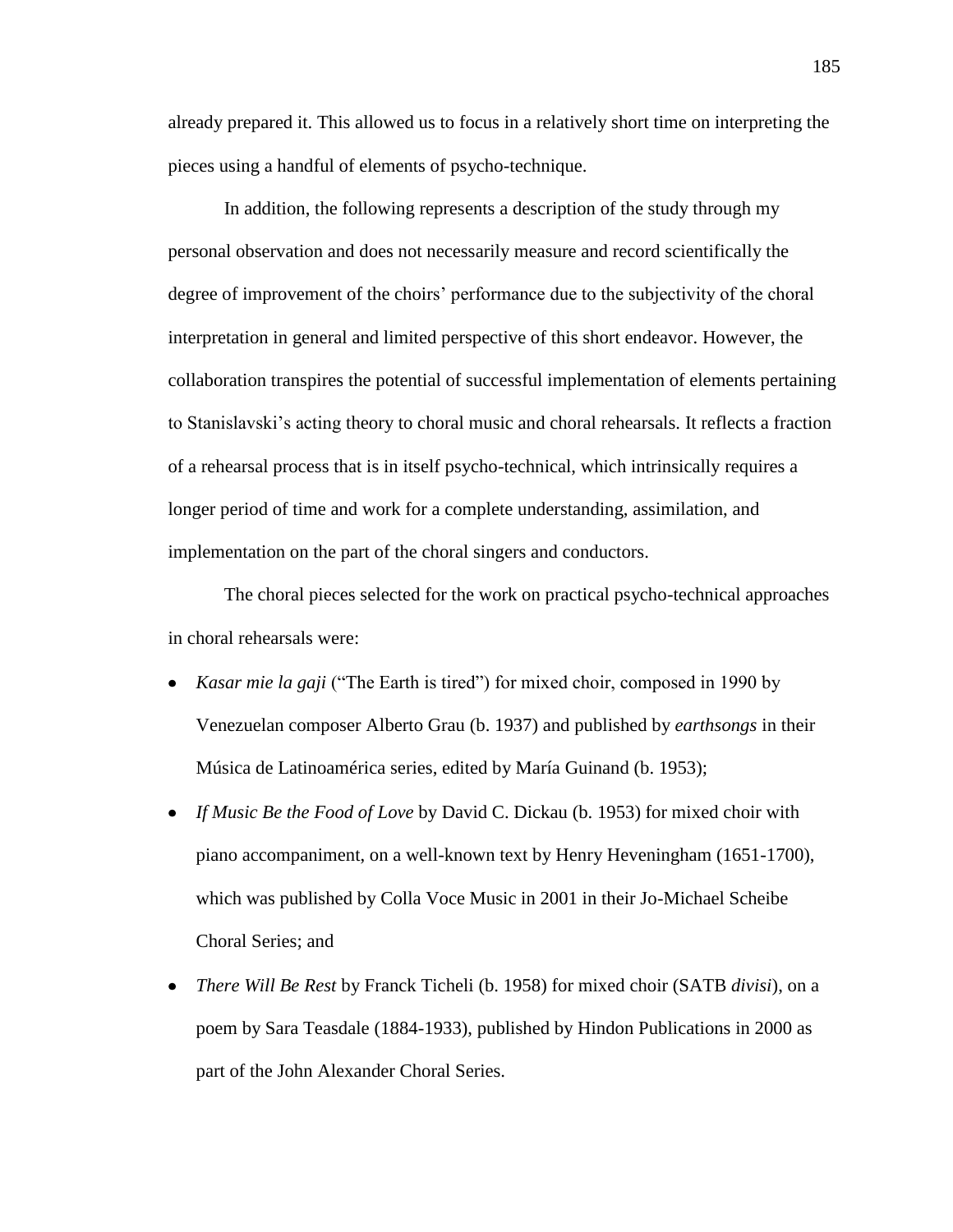The first two pieces were the subject of my rehearsals with the Chamber Choir and the last one with the Concert Choir at Ball State University.

### **IV.1** *Kasar mie la gaji*

 $\overline{a}$ 

Leading composer on the contemporary Venezuelan and international music scene, Alberto Grau wrote this choral piece "For an international mobilization to save THE EARTH and a conscientious effort regarding the problems of the environment."<sup>357</sup> Grau chose to use a simple, short, but powerful text that is in the language of the inhabitants of the African Sahel. "Kasar mie la gaji" (pronounced [kasar mje la gahi]) is translated as "the Earth is tired" and represents the entire text of the piece. The message of the text, though simple in form, is intensely existential in nature, addressing the deteriorating condition of the Earth and of the world, and is treated through a wide range of striking compositional techniques to delineate an artistic imagery through musical and vocal expressions.

The shortness of the text is paralleled by the compactness of the generating musical motive that accompanies it, a leap to the fourth below the initial note and back, followed by a step above it (see Example 1). The syncopated and highly repetitive melodic-rhythmic formula is masterfully processed throughout the entire piece to preserve the main idea of the artistic message but in the same time to exhibit its logical, temporal, and psychological evolution and emotional connotations. A contrasting motive develops from the ascending step of the main motive into a straight-forwarded but short scale, ascending at first in the women's parts (see Example 2), and then descending

<sup>357</sup> Alberto Grau, *Kasar mie la gaji (The Earth is tired)* (earthsongs, 1991), 12.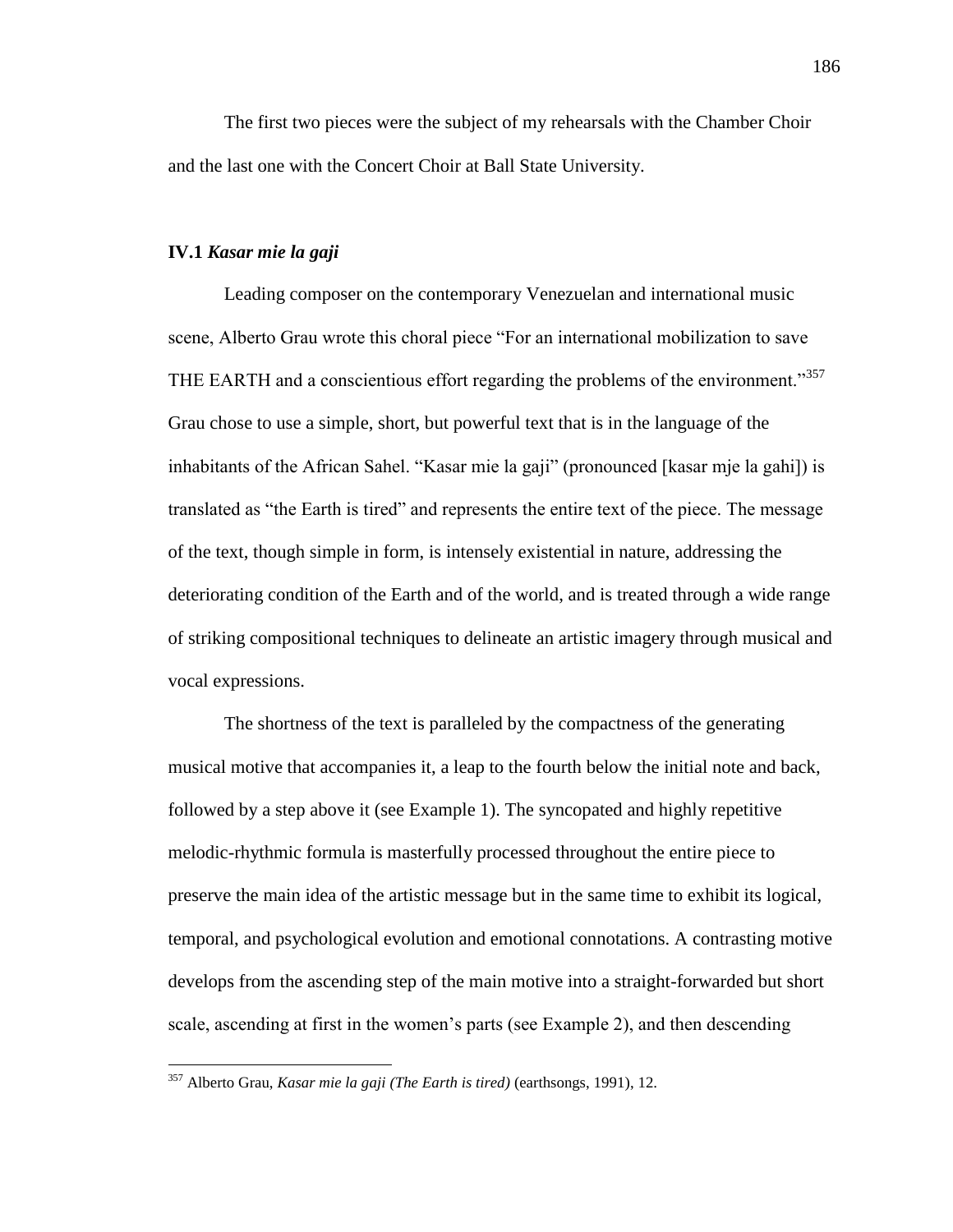(Example 3). In order to preserve the spirit of the text as well as its geographical origin, Alberto Grau employs complex rhythmic patterns in varying tempi that resemble the character of African dances.



Example 1: Alberto Grau, *Kasar mie la gaji,* m. 1, tenor and bass parts





Example 3: mm. 52-53, tenor part



Suggestive elements of vocal production, such as sliding voice (descending glissando) at the end of notes, expressive glissandi between two pitches, vocal imitation of blowing winds on the consonant 's,' whisper, talk, and screaming, as well as body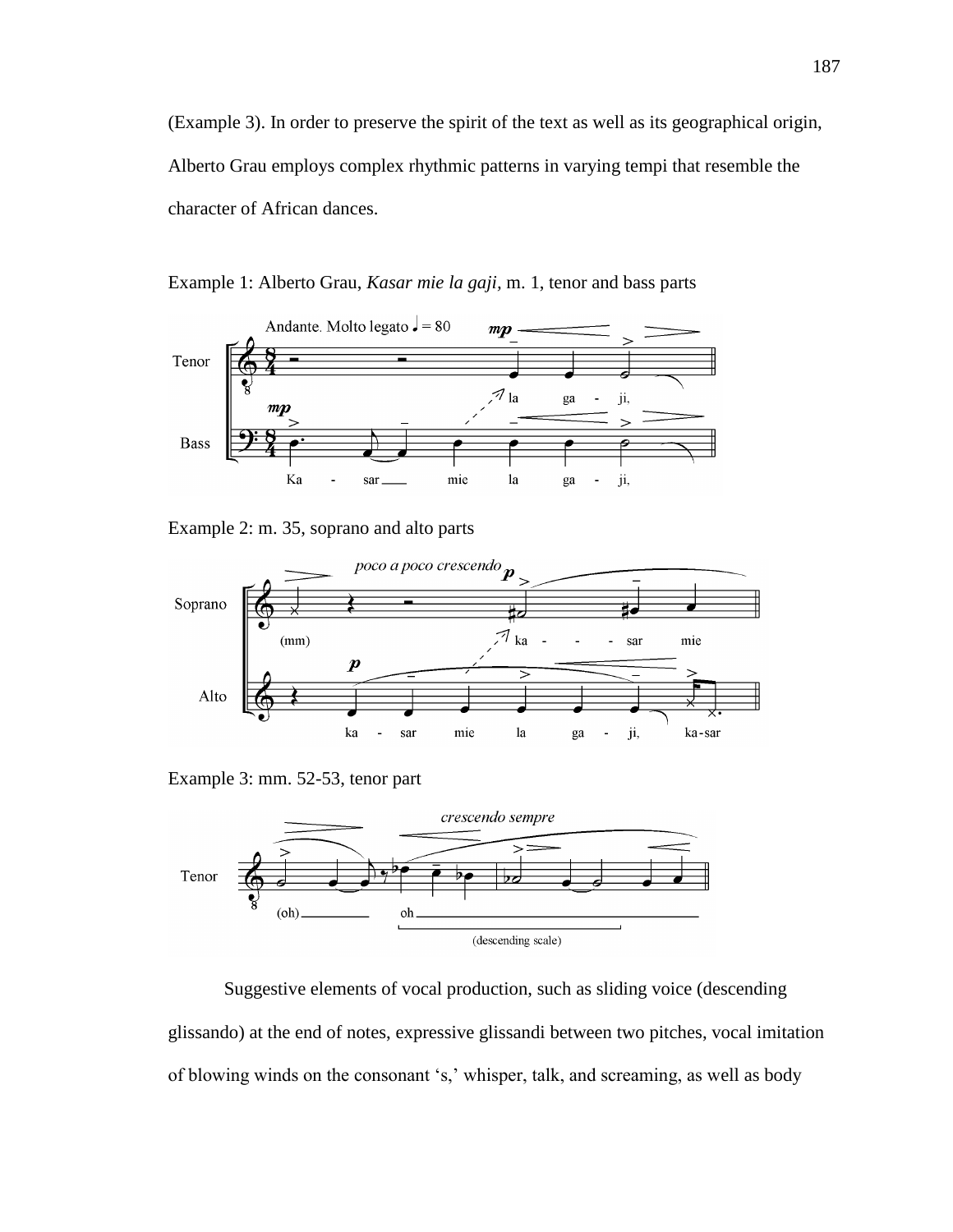percussion (hand clapping and feet stomping) represent various means of expression. This conglomeration of effects is mixed in the musical mélange of ostinato rhythms, syncopations, strong accents, extreme dynamics, but with both gradual and sudden dynamic and character changes, and of the modal, dissonant harmonic language. The resulting mixture of sound creates a surreal and desolate musical landscape that describes the world's weariness and reveals a message of awareness with regard to the many problems of the humanity and of the environment.

From this brief description of the piece, one can notice the technical difficulties that such a composition poses to a choral ensemble. Unfortunately for the purposes of this study, the circumstances of the collaboration that I explained earlier did not allow it to make use of the psycho-technical approach specifically for the period of learning this as a new piece by tuning the inner life of the singers to its powerful emotional subtext. From a psycho-technical perspective, the challenges of *Kasar mie la gaji* consist of the singers' true understanding of its message, processing its emotional context through their own being, establishing connections on a psychological level with the magnitude of the real situation in the world, their use of imagination to create circumstances that would stir specific emotional responses, and experiencing these feelings through external, physical actions, through their singing.

In warm-ups, singers were asked to engage in 'sliding' vocal exercises to physically experience the sensations of such vocal production. Beside the scope of placing the voice ‗in the mask,' the exercise was mentally associated with the actions of tobogganing, coasting down a snowy hill on a sled, and skydiving so that the singers create the vocal glissandi in a natural way and carry through the exercise to a logical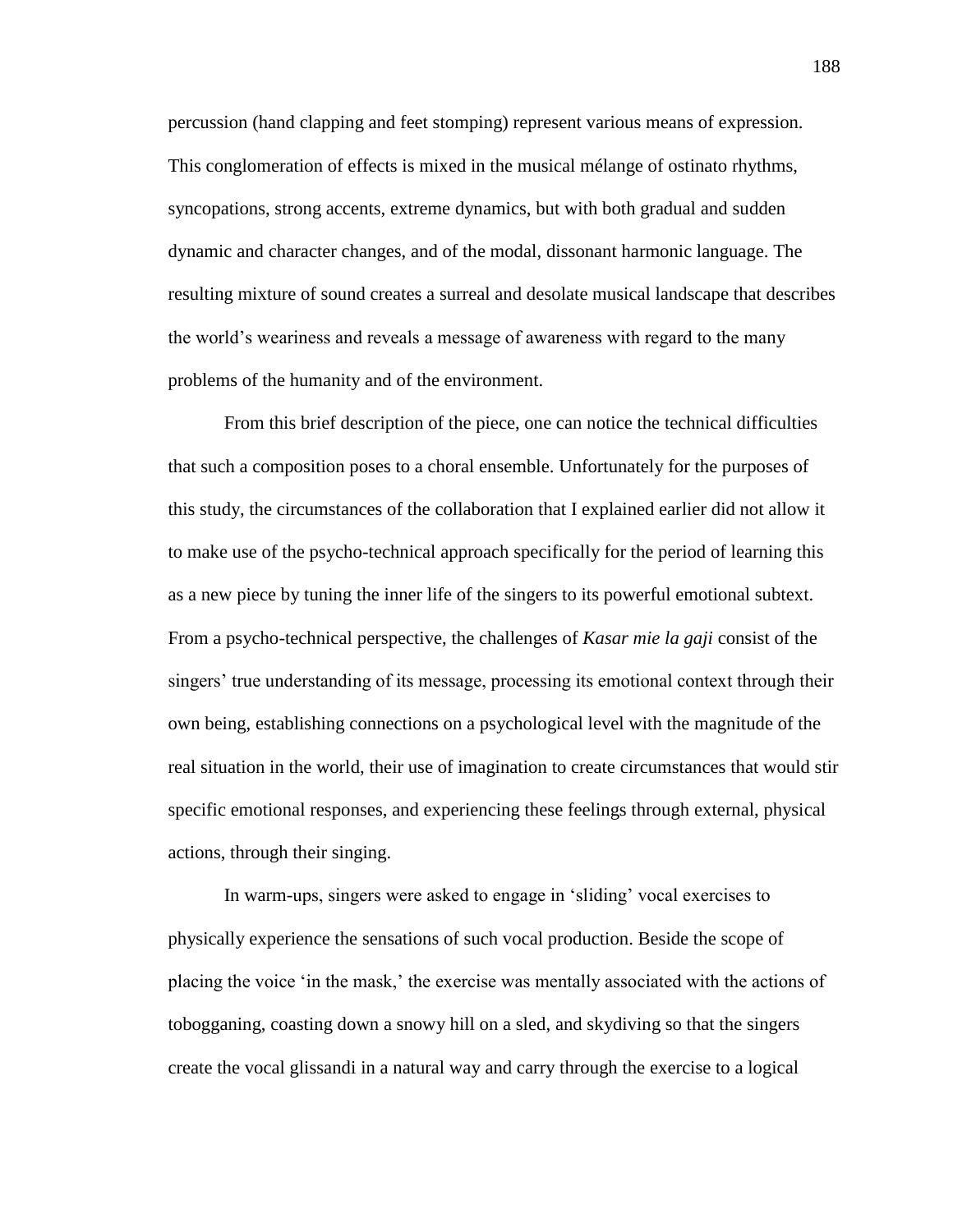closure (the end of the particular ‗trip'). This imagery was also intended to stir personal affective memory, if possible, and to cast off any mental restraints, nervous tensions, or anxiety. Singers also shared verbally with the group some personal thoughts from their imagination with regard to the suggested circumstances—they started to create by themselves unique circumstances for the exercise. This ignited their imagination and brought them closer to establishing a creative mood.

The exercise and the accompanying discussion indirectly led the singers toward the topic of the choral piece to address in that rehearsal, *Kasar mie la gaji*. By making the connection with the origin of the language of the piece, Africa, I asked the singers to reflect on the possibility that these vocal glissandi could be seen from a different angle, namely the expression of weariness of so many African people who are affected by poverty, harsh living conditions, diseases, and social and political injustice, to name only a few. Suddenly, the intentions of the composer's compositional device not only became clear in these given circumstances from a theoretical point of view, but this perspective also needed to be processed inside them using the three motive forces, their intellect, emotions, and will. Only then, they would find the means to express outwardly, through their whole being and not only through the technical elements of vocal production, their own reactions to the powerful message of the piece. Achieving a spiritual reverberation with the degrading condition of the world did not have to be done in general, with no temporal immediacy or geographical connotation. It was important to reach that ‗here' and 'now' elements of the personal experiencing process. Consequently, singers were asked to specifically imagine a character for each of them individually in the created mental picture of a deserted, remote African location.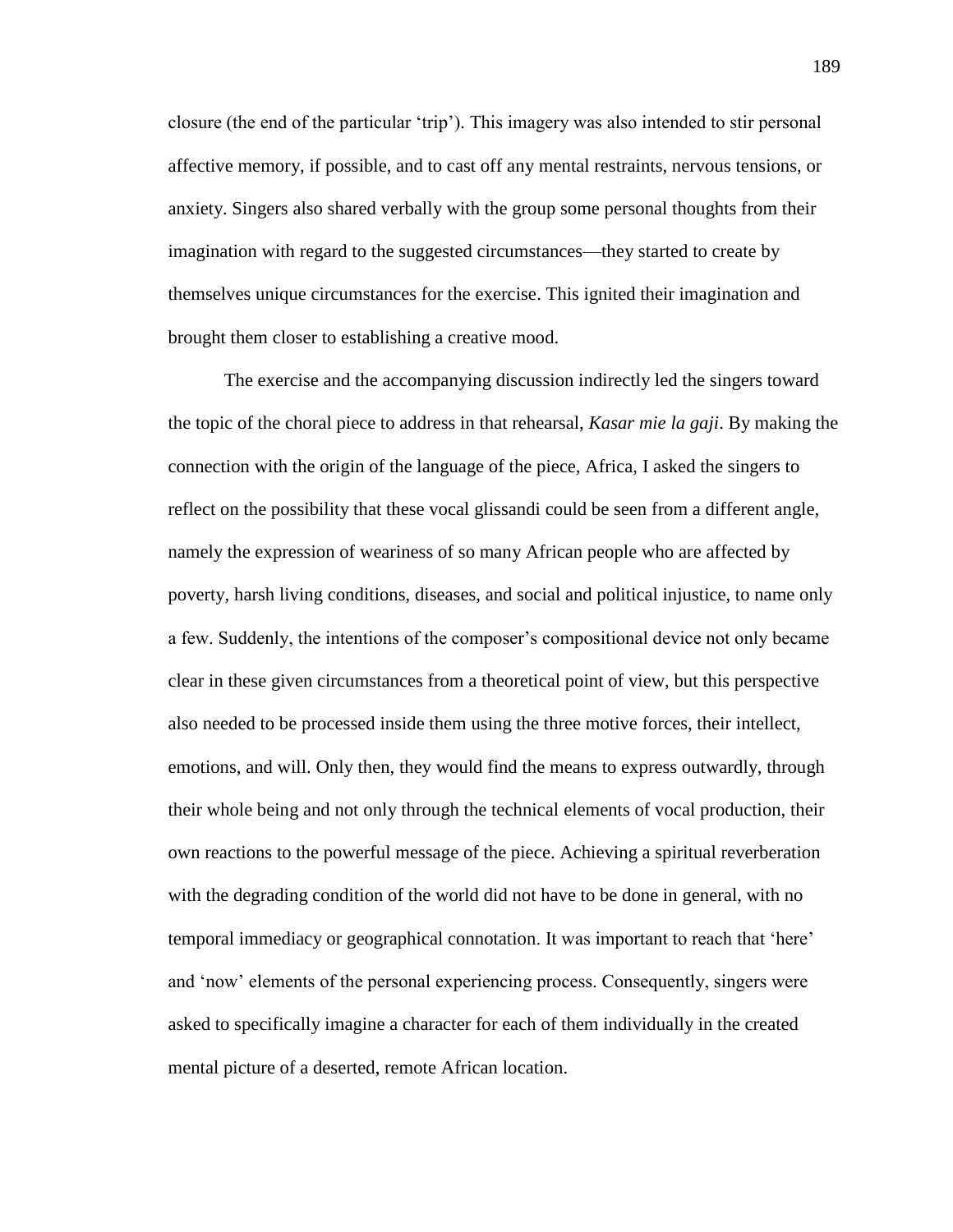The first run of the first section of the piece was immediately followed by my pointing out several characteristics of the music. The insertion of certain non-textual melodic bits (on neutral vowels, *uh, oh,* and *ah*) in some vocal parts as expressions of overwhelming hardship, articulation specifics, effective accents, and rhythmic precision were only a few elements that the singers would need to take into consideration when personalizing that music through the new semantic vision of my conducting.

After a second run of the opening section, the singers' feedback denoted that the image was still unclear in their minds, without a precise form and shape. The next suggestive idea was the image of a black adult male stooping under the heaviness of his loaded water buckets, transporting them from a great distance through the arid desert to his thirsting family. In today's civilized society, the image of such hard primitive work is striking and resonates with the harsh realities of human condition in many places around the world. A new reiteration of the first section was not strikingly different, but showed infusions of these thoughts and imagery—the most important was the achievement of a sense of heaviness and roughness in their singing (non-academic, traditional vocal production), as if the singers were inwardly experiencing those feelings of weariness and affliction specific to their 'character.'

The fast, contrasting second section had structural points, textural elements, articulations, and expressive markings that required singers' attention. The percussiveness of its beginning ostinato rhythmic formula, which is eventually passed around from paired women's to paired men's vocal parts, is enhanced by the effect of stomping feet and clapping hands. This prominent feature resembles the warriors' call to arms through incantation rituals.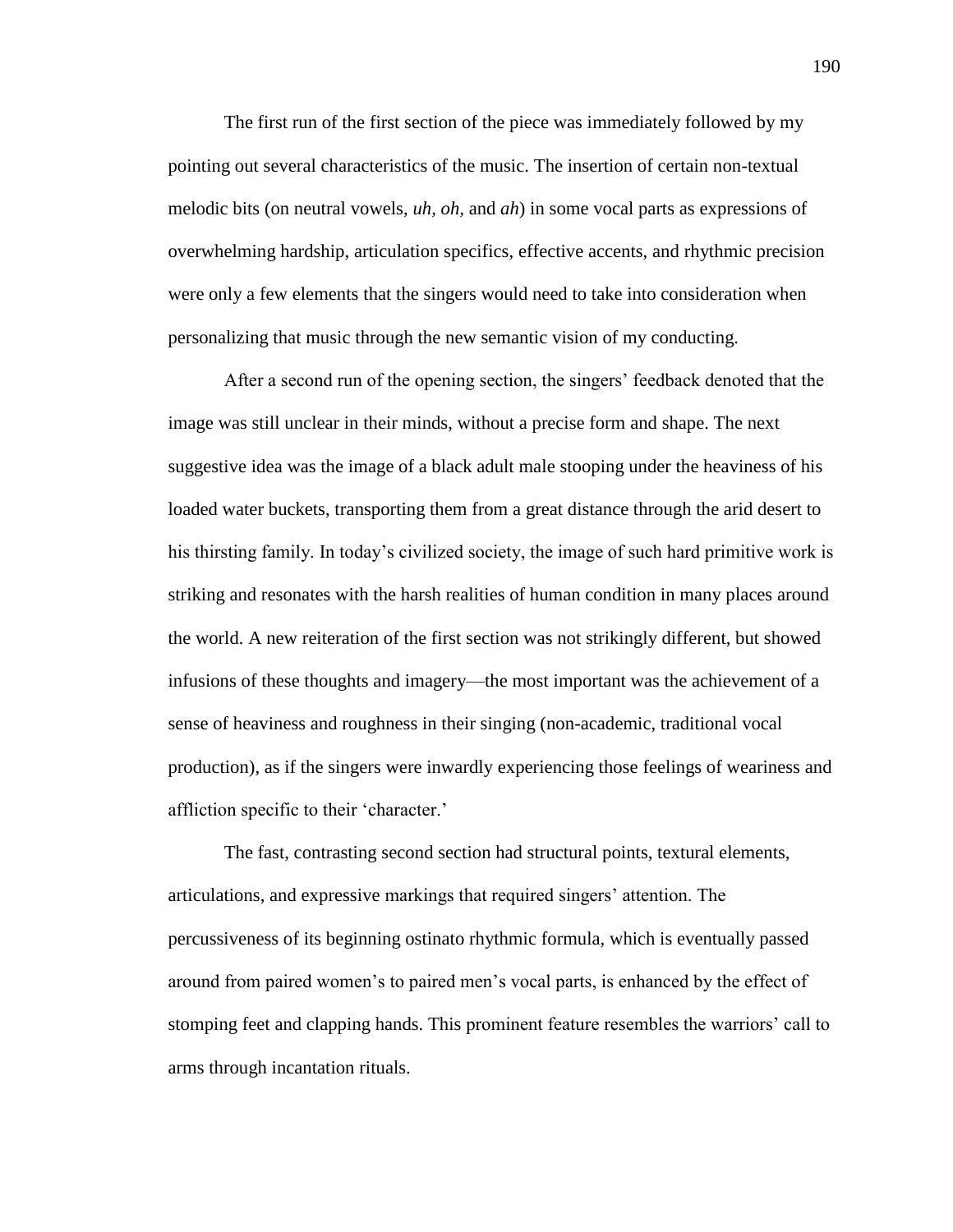The soprano and alto sections should emphasize the mourning character of their melodious dialogue (that contrasting motive presented in Example 2 above), superimposed over the basses and tenors' ostinato rhythmic formula, which in turn needs to be placed in the background. The agitating spirit of the music in this section requires a gradual buildup through acceleration of tempo, increase in intensity, and accentuation. This tensional flux requires ensemble communion of expression of emotions and experiencing through careful observance and suggestive conducting.

When asked for feedback on this second section, singers agreed on the given circumstances of crisis, people suffering, and briefly-presented parental feelings of sympathy and compassion (see Example 4).





This latter element is ingeniously placed in the middle of the tumult as a contrast to the rising tension of expression. The effectiveness of this sudden change in character would be accomplished by picturing little children realizing the terror of such conflicting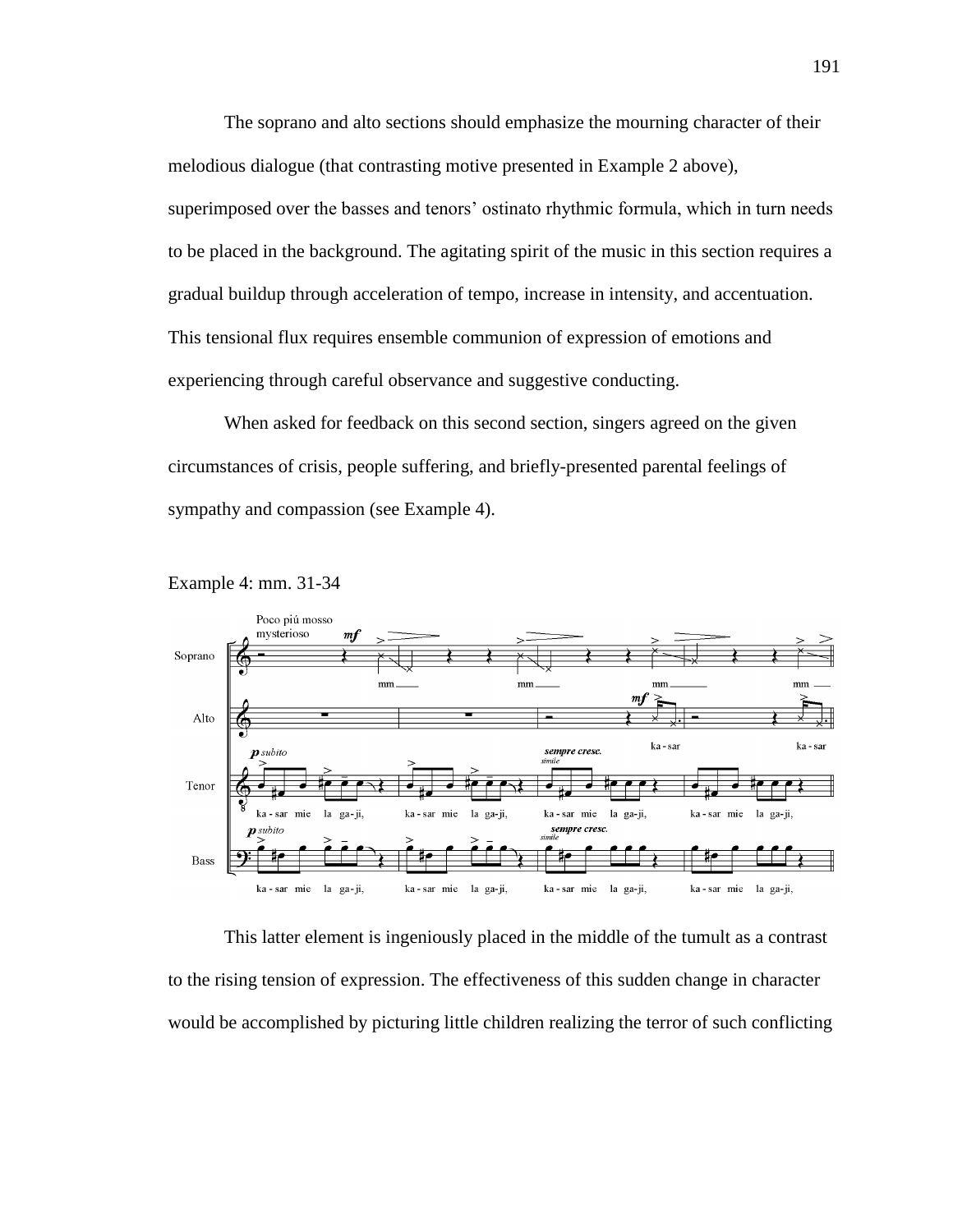events and asking in a subdued tone what is happening, while their mothers are trying to gently reassure them that there is no imminent reason to worry.

Without a logical evolution of the tensional line through these psycho-technical devices (similar to the idea of a through line of action), the intense dramatic effect of the climax of this second section, with all its loudness, accentuations, harmonic clusters of sounds, and a sense of despair, would lack artistic truth and the singers' belief in it. The magnitude of the contextual message delivered through the musical subtext of this section should engage the performers in experiencing vibrations of powerful energy throughout their delivery, but only if all the psycho-technical elements are used to the highest points of their potential.

In the subsequent rehearsal dedicated to this piece, physical warm-ups were intended to induce a sense of calm and peace. The former was needed for the contrasting atmosphere of the third section, *Lamentoso*, while the latter for the singers' state of mind (their sanity) in the context of these disturbing messages of the choral work. As Stanislavski was emphasizing in his writings about acting, artists need to have a sense of truth and believe in what they portray on the stage, but also, at all times, remember that it is a scenic truth, in the parameters of a well-conceived form of artistic expression, and not an immediate reality for them as human beings. The technical elements included a light, simple vocalization in *legato* style, which engaged peaceful facial expressions (smiling)—representing that channeling of positive energy exchange of inner feelings through physical activity.

Another vocal warm-up exercise focused on range extension, tuning, and vocal cohesion within the choral ensemble. To achieve a smooth transition from one note to the

192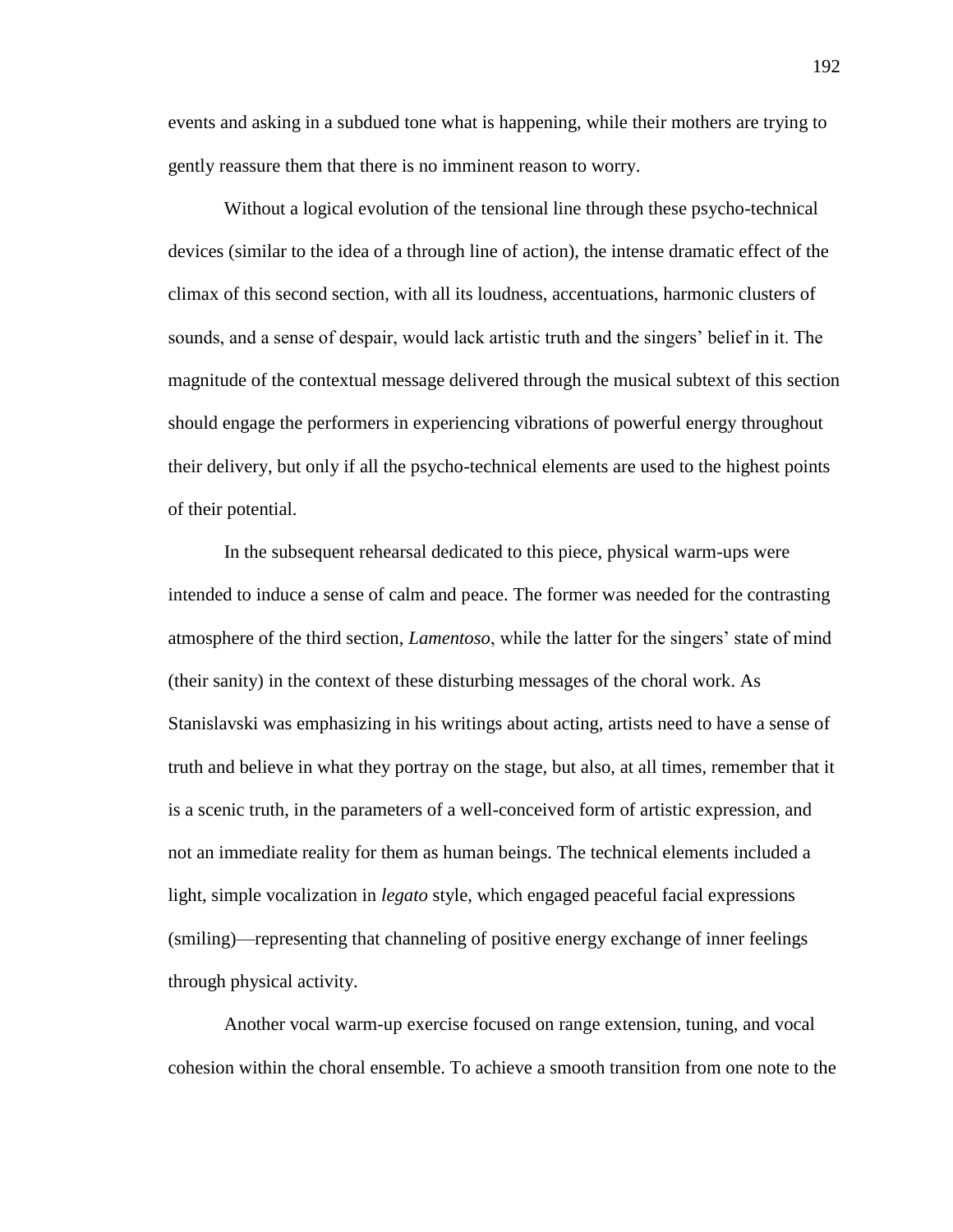other in a major ascending arpeggio that spanned over the interval of a perfect twelfth, the choir was divided into two sections and the singers gave feedback on the opposite group's execution and results. Furthermore, singers were paired together and facing each other tried to observe their partner's intentions during the same vocal exercise. This was intended to increase the sense of communion in artistic expression through a unified emotional and physical response to the music. In the same area of communion, still using the same vocal exercise, I asked all the singers to form a large circle and to face the surrounding walls of the rehearsal room and away from each other's visual span. In this formation, they were asked to experiment coordinating the simultaneity of their vocal attack and singing style of the exercise without any visual cue, verbal coordination, or any other audible indication. This approach would proliferate the singers' focus on their own state of being and experiencing during their performance by constant awareness and observation of each other (that sense of 'feeling' each other when singing), that ensemble communion technique from Stanislavski's 'system.' This is also what Marin Constantin referred to as 'reflex attack,' that capacity of the choral ensemble to react to their conductor's gestures in a unified spiritual and emotional explosion of sound. In this context, the conductors' physical means express their own intense inner emotional activity and creativity, shaped in an artistic form, and are not just empty tempo and dynamic reflectors of the musical notation.

The results of these psycho-technical warm-up exercises cannot be labeled as a success or failure because of the limitations of the study. Only a long-term relationship with a choral ensemble would prove the validity of the psycho-technical processes in choral rehearsals. However, the choir members' willingness to cooperate and learn new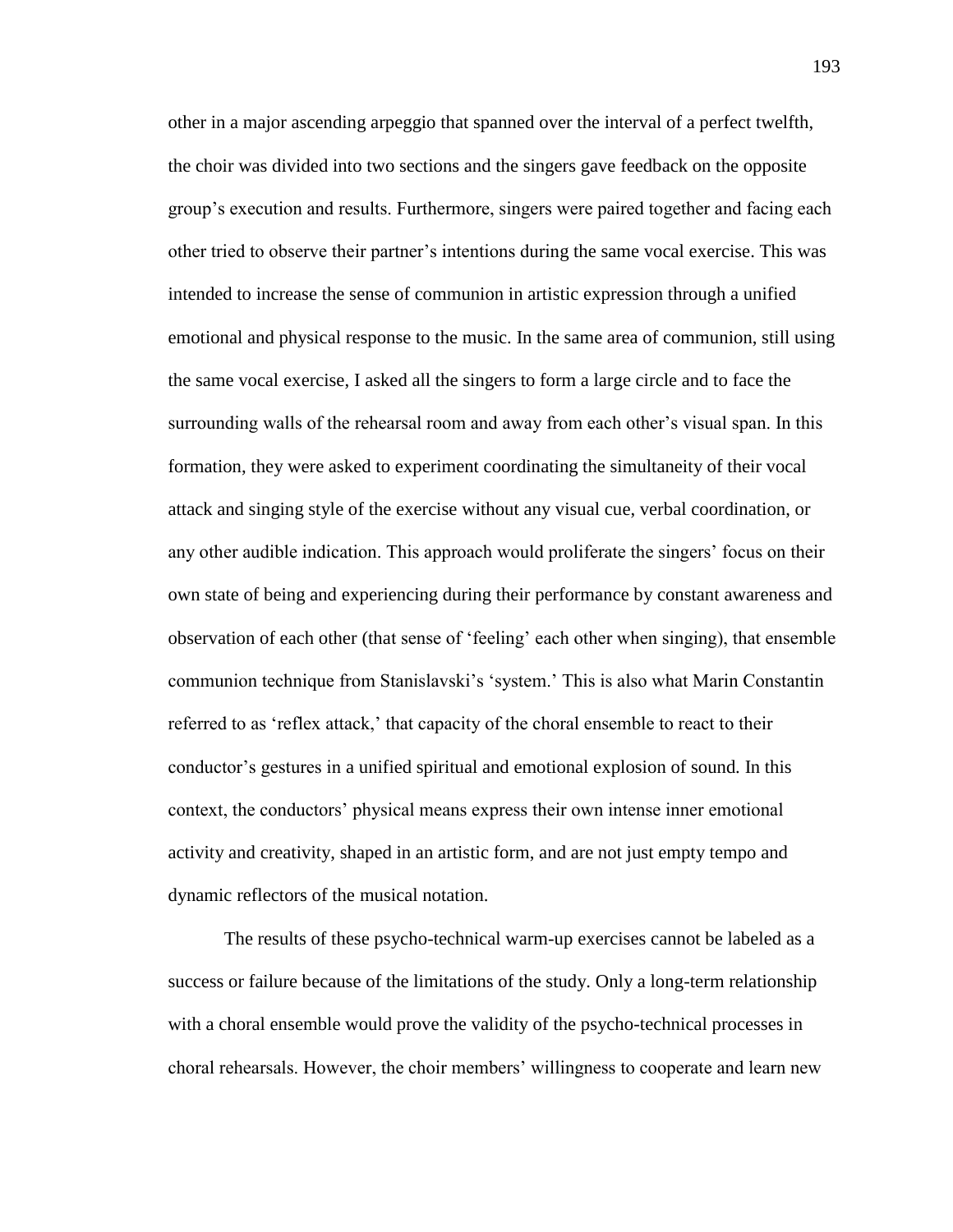techniques of choral rehearsal and interpretation was remarkable, appreciated, and successful to some degree.

To help the assimilation of sense and consecutiveness of events in this choral piece, I introduced the choir to the theory commonly known as the five stages of grief in the case of terminal diseases or death. Elizabeth Kübler-Ross, M.D., refers to these steps of mourning in her 1969 book, *On Death and Dying*. <sup>358</sup> Extrapolating the idea to the larger scheme of human existence, I could identify the sequence of these five stages by drawing a parallel with the formal structure of *Kasar mie la gaji*.

The first fourteen measures may represent the denial and isolation stage; the shock, the disbelief of the Earth being 'tired' or 'weary.' By definition,  $359$  the word ‗weary' means exhausted in strength, endurance, vigor, or freshness as well as having one's patience, tolerance, or pleasure exhausted. Accordingly, the message of this work may as well be "the Earth is dying," an even stronger statement that would impact the performers even deeper.

The next fifteen measures may re-emerge the painful reality of the situation, the crisis itself, representing the anger stage of grief. This is suddenly interrupted by a section (measures 31 through 46) that corresponds to the bargaining stage, in which a person imagines potential actions that he or she could have done to prevent the dramatic situation or would do should the situation be reversed. The psychological tension in this section builds up to its desperate, climactic point in measure 46.

 $\overline{a}$ 

<sup>358</sup> Elizabeth Kübler-Ross, *On Death and Dying* (New York: Macmillan, 1969).

<sup>&</sup>lt;sup>359</sup> "Weary," Merriam-Webster Online Dictionary 2009, www.merriam-webster.com/dictionary/weary (October 19, 2009).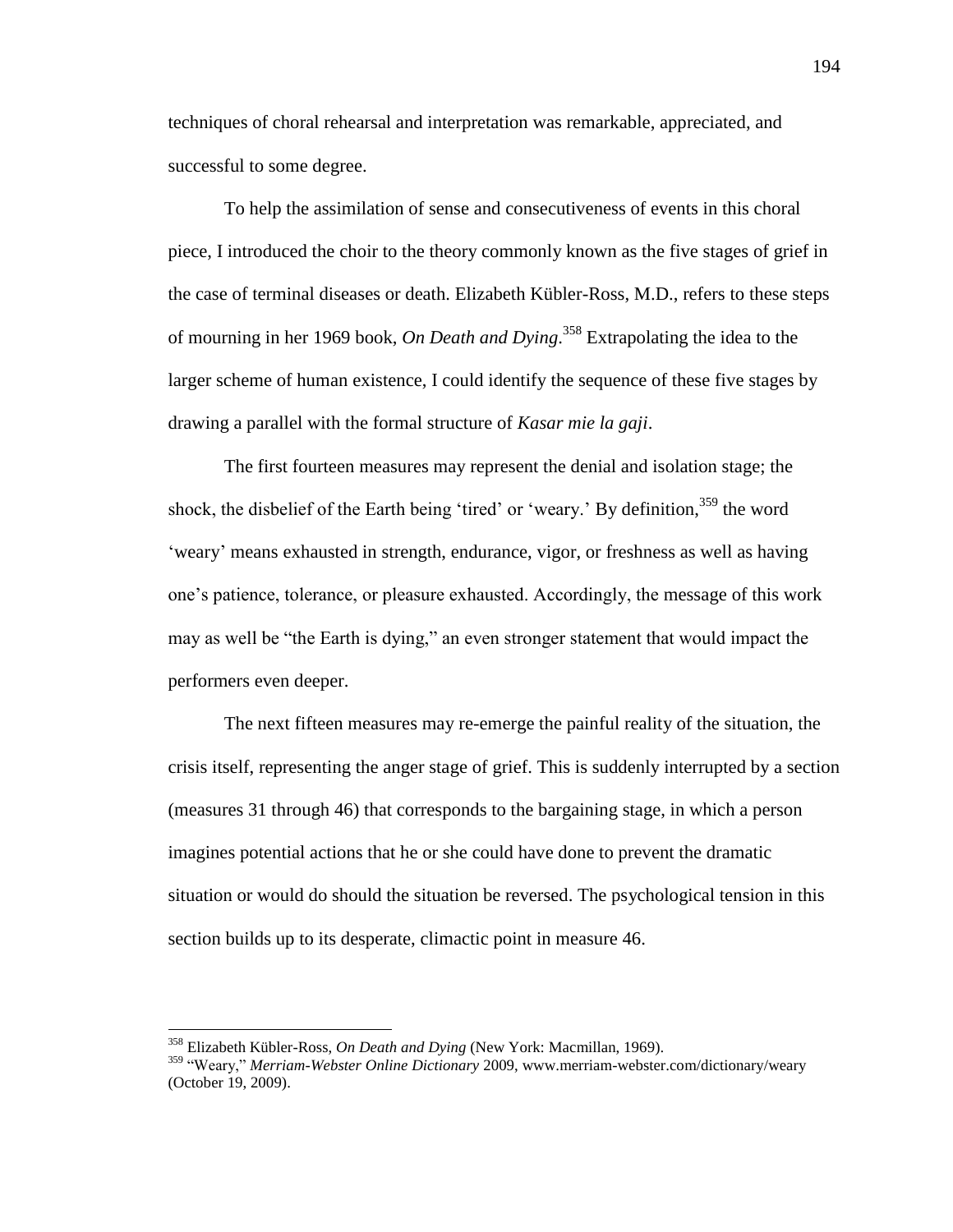Another change in the character of the music initiates the third section where desolated sounds settle in an atmosphere of sadness and regret, specific to the fourth stage of mourning, depression. This section is a quiet, lamented preparation to bid farewell.

Finally, the last section, which begins in measure 64, would normally represent the acceptance stage, a gift not attained by every person that goes through a grieving process. It would normally be marked by withdrawal and calm, not by happiness or by depression. In my interpretation though, this final section of the piece denotes a slightly different twist. While its rhythmic drive and elements of body percussion return abundantly, possibly suggesting severe measures and the final destruction of human existence, one may also see this final stage as non-acceptance of a tragic fate for our Earth. Consequently, the real message of *Kasar mie la gaji* could be that it is not too late to save the world we live in through the combined effort of the entire humanity.

#### **IV.2** *If Music Be the Food of Love*

David C. Dickau's setting of the poem by Henry Heveningham reveals a romantic style of the music. The love poem exhibits multiple metaphors of which the main one refers to the poet's love as music of his passion. The importance of the text for the composer is manifested in this piece through text painting techniques, which is implied in the composer's note at the beginning of the octavo where he urges performers to use a full palate of tonal colors in response to the text. This represented one of the main elements to address during my rehearsal with the student ensemble on this work, one in which psycho-technique could be employed for artistic interpretation.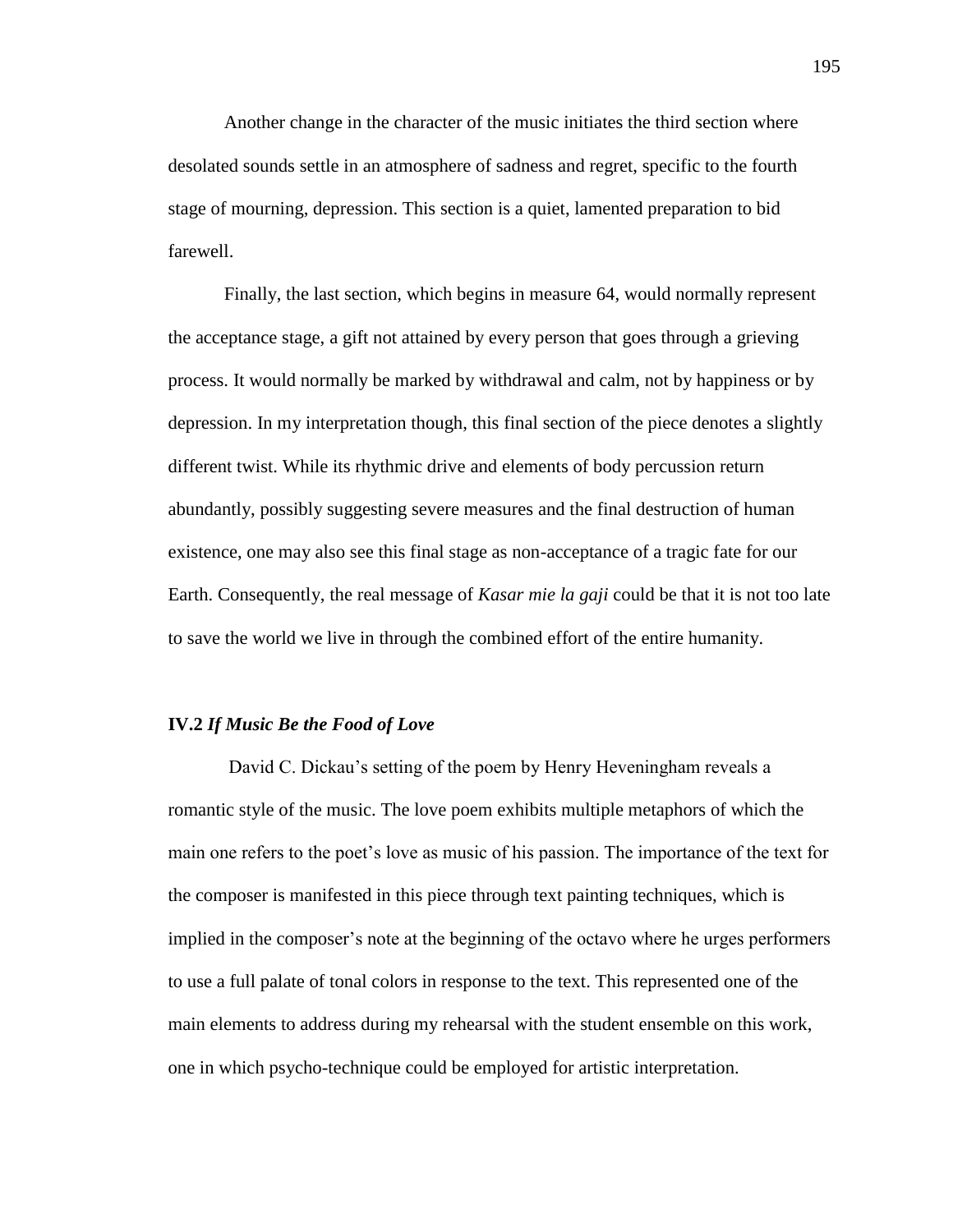Since the choir had already known this piece and performed it in concert, I asked the singers and their piano accompanist to perform it at first without any of my own instructions and without a conductor. As they were singing the first couple of phrases, a few unsynchronized moments triggered their attention on the need to establish a common ground of tempo, rhythm, dynamics, text, consonant endings, musical phrasing, and so on. It was imperative for all the singers to engage elements of communion in their performance. During the accompanied sections, the piano gave them a set tempo and a sense of certain dynamic ranges. However, during the unaccompanied phrases the choristers almost naturally established an involuntary relationship of cooperation and communication through careful listening to each other and through the action of singing in itself.

The first notable element at the end of this first 'test' was the fast tempo. The established routine of performing the same piece over and over in rehearsals and on the stage pre-determined the choir's choice of tempo. Additionally, the fast pace of daily life, especially for a college student, may also have been a considerable factor. This first 'run' of the piece happened right at the beginning of a rehearsal, when many students usually rush in at the last moment from a remote classroom or even from across the campus.

Consequently, I pursued a process of re-establishing the correct tempo-rhythm of this particular choral piece. I asked the singers to walk around in two circles on the beat of the metronome for a little while in order to physicalize the audible sensation of the slower tempo, forcing their body to synchronize its movements with the clicks of the socalled ‗instrument of torture' for musicians. In order to avoid the dryness of the exercise, the piano accompaniment was added. Based on the premises of romanticism and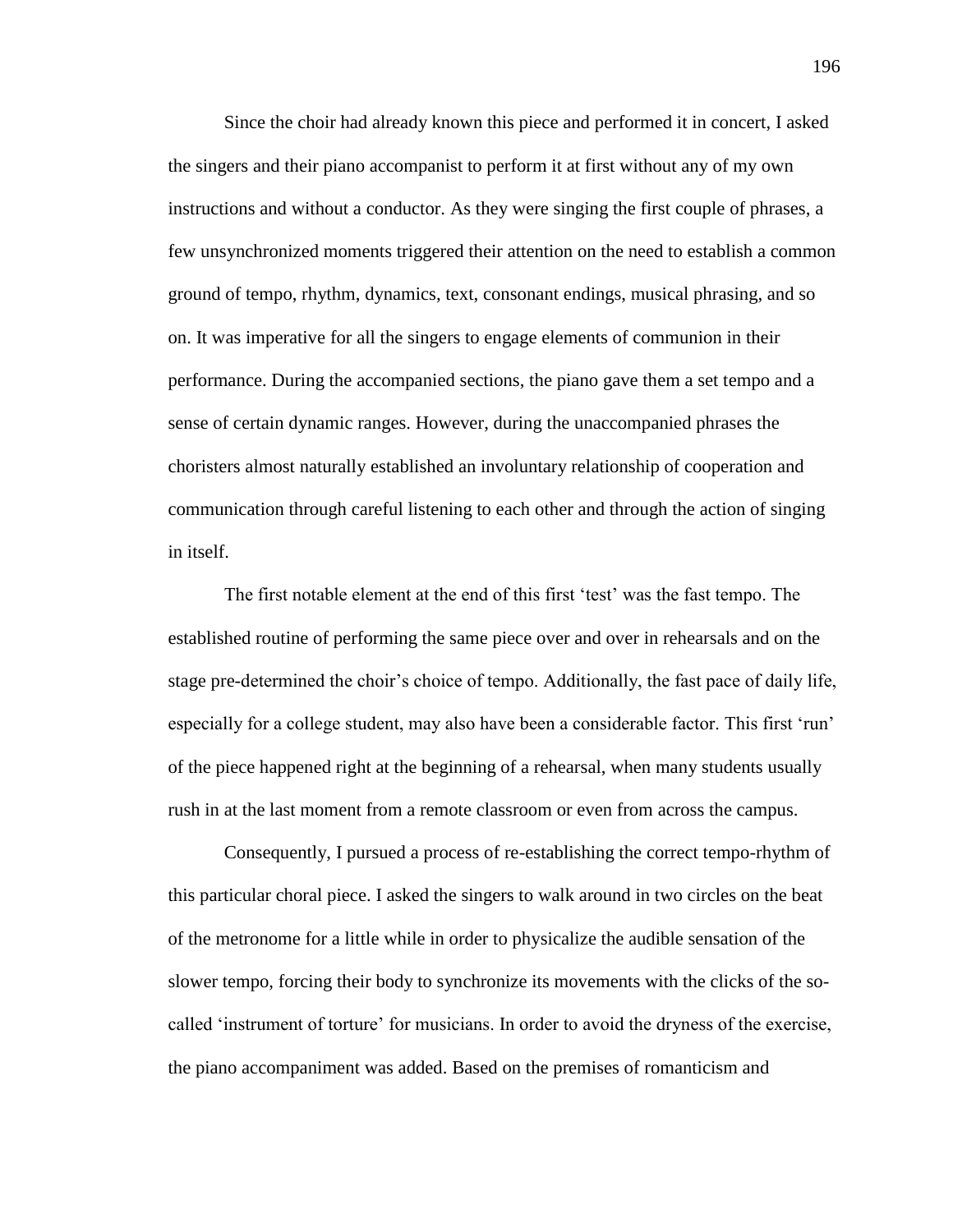passionate lyricism that the work's atmosphere emanates, I asked the singers to search for smoothness in their walk (the idea of plasticity of movement from Stanislavski's ‗system'), to achieve a sensation of relaxed fluidity of motion similar to the large gestures of the musical phrases of the piece, as well as to engage facial expression. By suggesting to the singers that they isolate the memory of a beloved person or an enjoyable event from their past, an atmosphere of peace and happiness was instilled by the simple fact of graciously smiling at each other as result of their inner joy. Paraphrasing one of Stanislavski's ideas, I also explained to them the fact that singers do not have the option to choose the tempo of a piece—it is given to them by the composer's indications of tempo and character. The singers' responsibility is to accept it and to make it their own, to internalize it accordingly.

The second run of the first pages of the piece was done with the help of my conducting gestures. Following the walking exercise, which established the correct starting tempo, the resulting effect on the musical discourse was the impression of a more relaxed vocal production through a more lyrical approach. The achievement of a relatively relaxed physical state was made possible by engaging only working contractions and by eliminating superfluous tensions while singing. The new tempo generated longer phrases as perceived in time length, which affected the singers' air support and required the adaptation of their breathing techniques to accommodate the new musical context. The side effect of this adaptation was a gradual sense of dragging the tempo, which at this time wasn't supported by the metronome.

Returning to the walking exercise in order to re-establish the tempo-rhythm and its constant pulse was less successful. After singing and walking in a circle for a little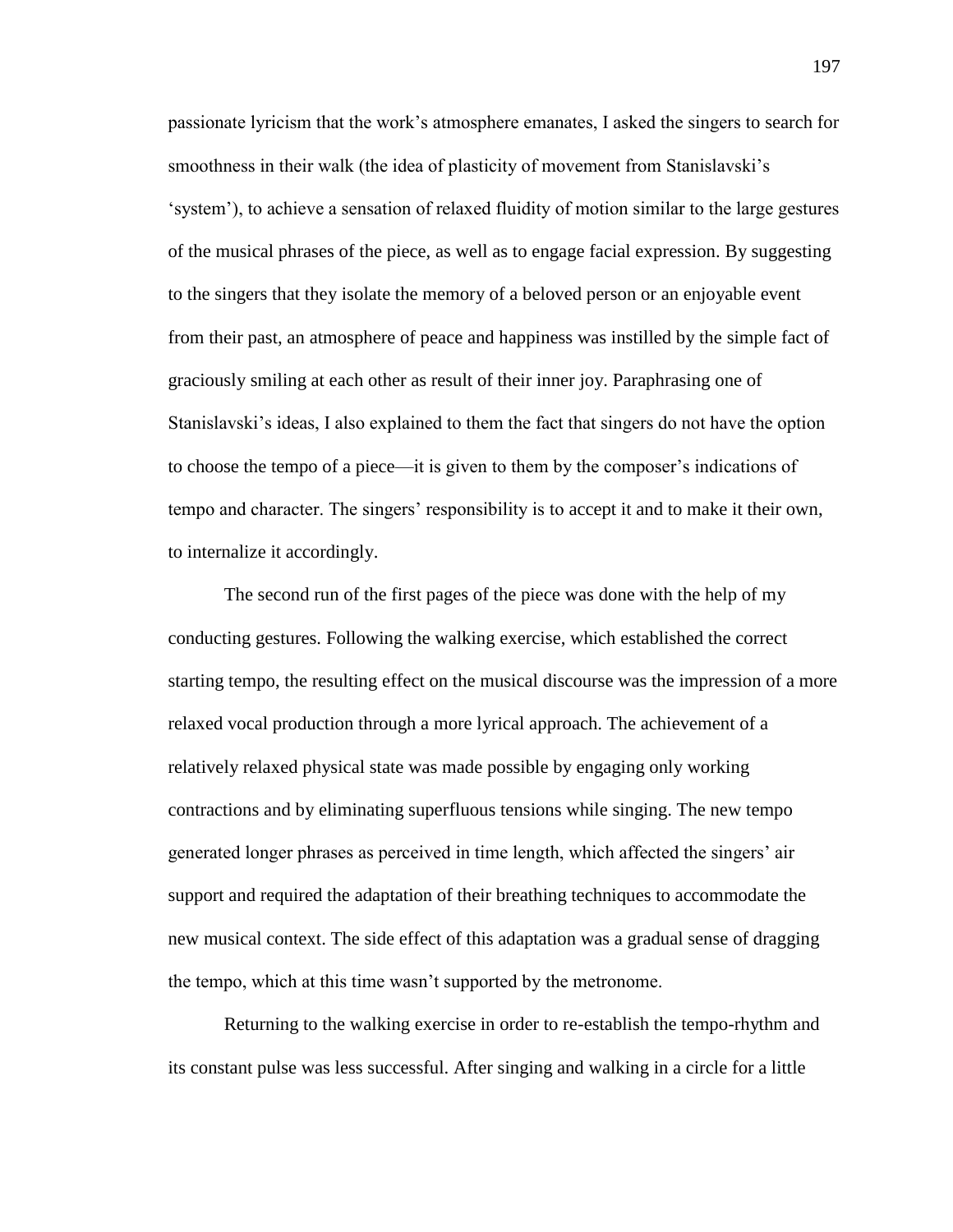while, the students began dragging the tempo again, even through their walking pace. The conclusion is that the steadiness of a relatively slow tempo can lose its accuracy in time, anywhere in the musical work, because the 'routine' settles in the performers' minds and determines their loss of focus on the temporal sense or perception. Boredom is the biggest enemy of art and destroys the performers' manifestation of experiencing their role, let alone the audience's interest in the performance. This undesirable phenomenon must be eradicated through a conscious internalization of the tempo-rhythm of a piece through psycho-technical processes. Singers have to find the will and reasons to justify the composer's choices for a choral setting, to accept them as their own in the creative process, and to allow them to make roots through their personal inner reverberations generated by the subtext of the piece. Psycho-technique requires the singers to engage all three creative forces, their emotional plane, their intellect, and will—they needed to find the specific emotional state for this love poem, emphasizing the sincerity of emotions as if they were actually living the role of a person in love; to mentally process the thoughts and to envision the descriptive elements of the literary text through their imagination; as well as to find the appropriate stimuli to engage their desire to sing this choral piece artistically.

In *If Music Be the Food of Love*, composer David Dickau uses suggestive text painting techniques through lyrical melodic contours, lush Romantic harmonies, unexpected harmonic changes, a brief section of vocal imitations (echoing), and a fluid piano part. In order to use these compositional devices as intended by the composer to embellish the message of the poem, a new exercise was required of the singers. They were asked to sing their parts in various imaginative contexts that change the character of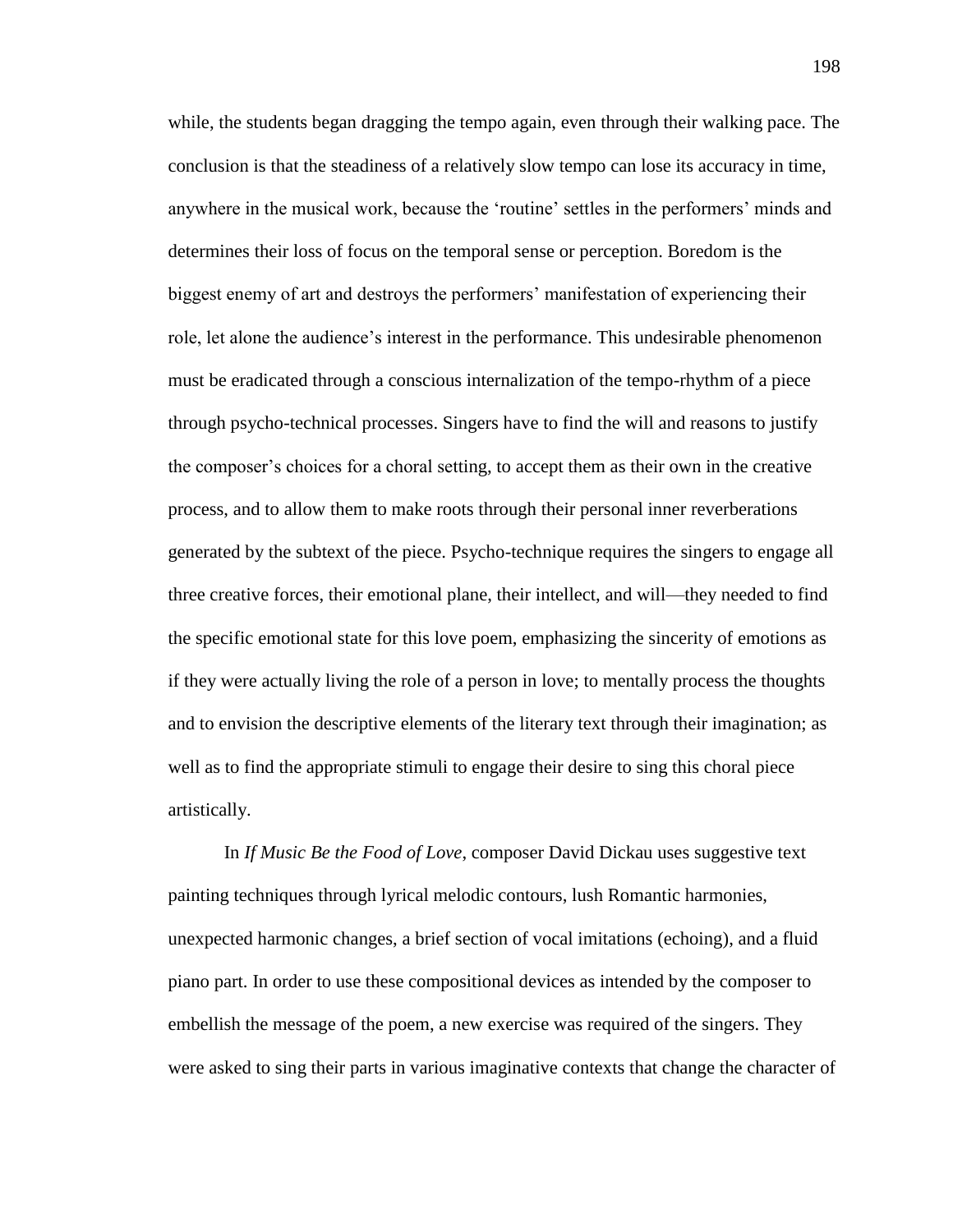the music. First, by eliminating the words and using instead the short nonsense syllable ‗doot' (with a muted ‗t' at the end), the staccato articulation and shortness of note durations of the melodic lines (all note durations were replaced by eighths) generated a *giocoso* or silly style of singing. In effect, the singers' attitude changed to merriment while their physical expression gained a more childish charm. The second style was a continuous legato humming of their parts using staggered breathing techniques. In this contrasting exercise, the piece became a pastel of light, delicate colors of sound suggesting a dreamy, pleasant, and ethereal state of being. Finally, another contrasting expression was achieved by utilizing the words, "My country, 'tis of thee  $/$  I sing, I sing,  $/$ Sweet land of liberty / Of thee, sweet land, / Of thee I sing!" paraphrasing the wellknown lyrics of the patriotic song, *My Country 'Tis of Thee* (also known as *America*), written by Samuel Francis Smith in 1831 (see Example 5).

Example 5: David C. Dickau, *If Music Be the Food of Love,* mm. 68-80, soprano part, original poetry and alternate text (in parenthesis)



All of a sudden, the singing of the same music lines with a patriotic text became solemn, generous in volume and intensity, climactic. The singers engaged a strong vibrato style, exaggerating the placement of the voice in the forehead region of their singing apparatus. Some over-singing was also present in the exercise.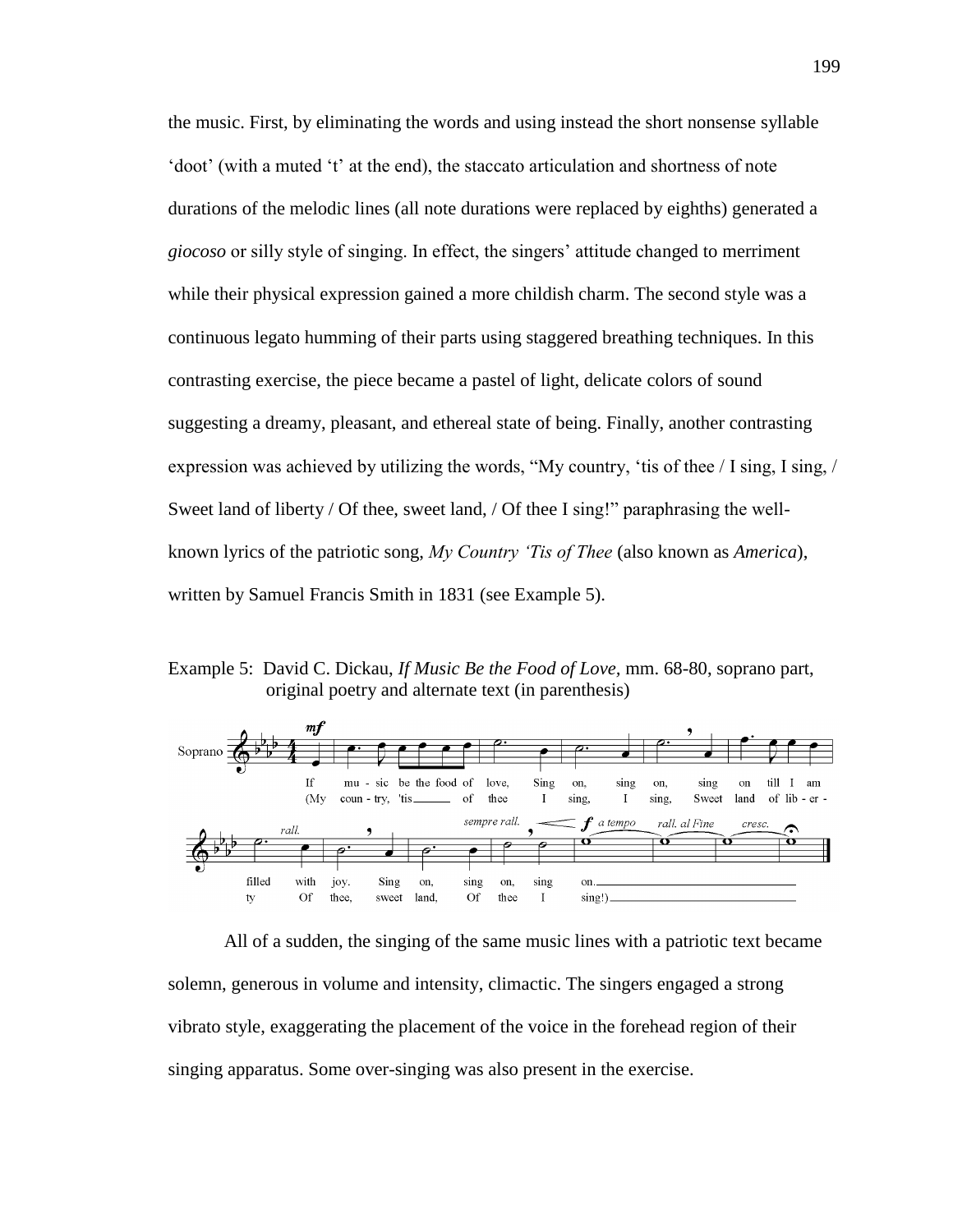The purpose of this exercise was to change the semantic element of a choral piece, either by the complete elimination of its words, in combination with a change in the musical element of articulation, or by introducing a new text of a strikingly different nature. By presenting the piece in this way, singers are exposed to invalid interpretations in order to establish a better, more solid connection with the actual text of the piece and the validity of its musical setting. Through this process, singers may be able to naturally eliminate superfluous elements that are not justified by the choral work from their singing, which in psycho-technique represents that external, physical representation of their inner artistic resonance to music and words.

A last demonstration of the semantic variety of a literary text and the implications on the singers' artistic performance was accomplished by eliminating the music and asking several individuals to take turns reciting the poem. The results, sometimes monotone, other times infatuated and illogical, based on the conductor's experimental suggestions, demonstrated again the singers' need to engage their mental and emotional capacities in order to filter the essence of that poem through their own artistic personality, a process that would eventually trigger in them the urge to express themselves through those words and that music.

Finally, I summarized for the entire choir the emotional content of the piece, pointing out certain key words of the poem (i.e., *music, love, sing, joy, soul, move, fierce, wound, perish, charms, save, arms*), contextual ideas, and metaphorical images that the text and the music reflect in various moments of the work. At the end of the rehearsal, I asked the choir to sing the whole piece one more time and to focus on this emotional content, with special emphasis on specific ideas and images from the text. Singers would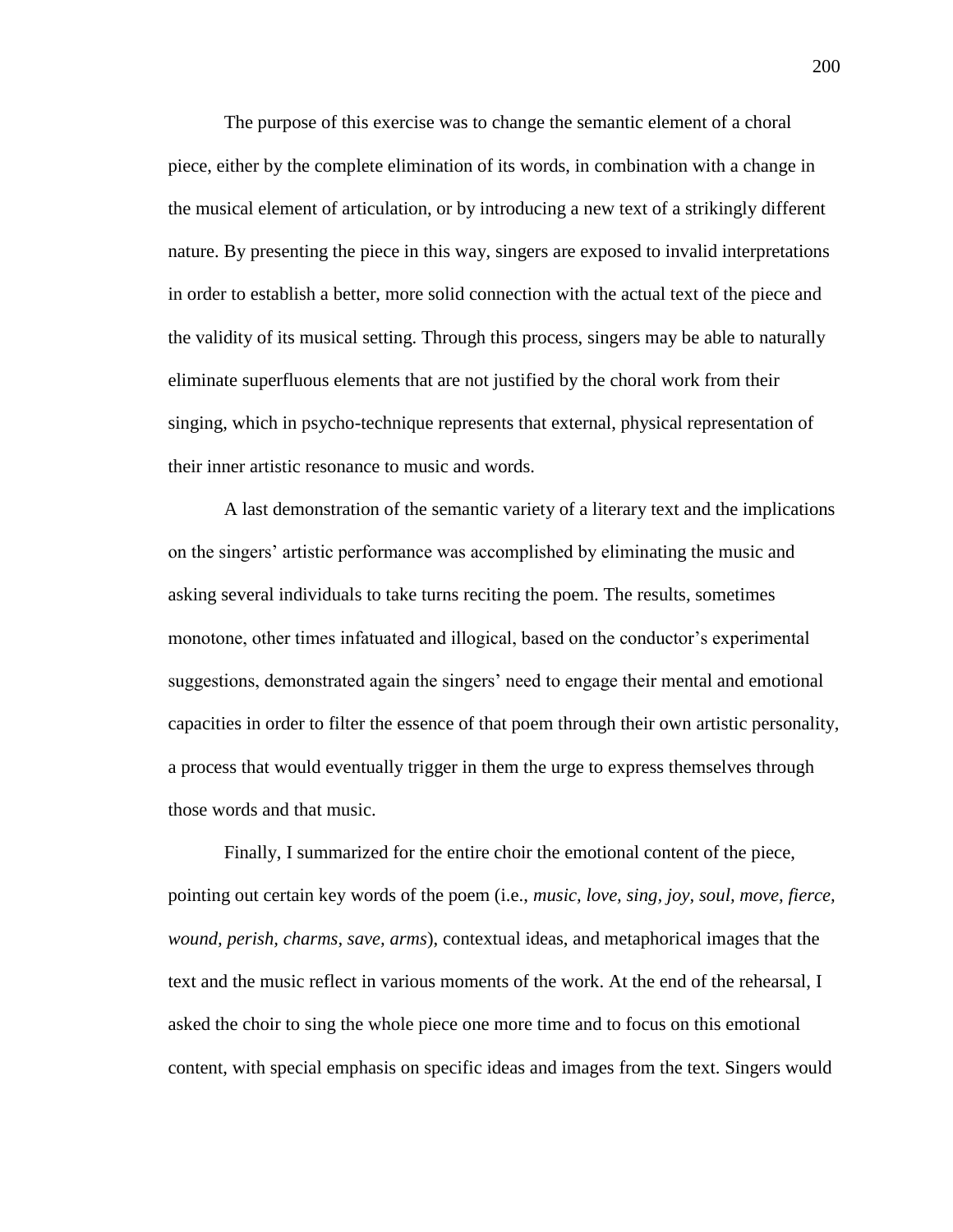allow their experiencing of singing this music to reverberate in their being, in their subconscious, in their inner imaginative world, stirring a series of emotions from their own past that would artistically influence their musical interpretation.

### **IV.3** *There Will Be Rest*

American poet Sara Teasdale exhibited a lyrical style in her poems by expressing a state of mind through her own process of perception. Her poetry is largely associated with music through direct references to the musical language, her preference for iambic meter that creates a lilting sensation almost demanding a musical tune, and her artistic sensibility that emanates evocative emotions.

Sara Teasdale, through the cadence of consonants and the euphonious succession of vowels, transformed her lyric poetry into musical language. With the additional consideration of the gentle yet persistent rhythm of her stanzas and her simple, direct diction, her poems have become natural vehicles for choral expression. Her poetry has become standard fare for composers like Kirke Mechem and David Childs  $\left[\ldots\right]$ <sup>360</sup>

In addition, other composers, such as René Clausen, Dale Warland, James

Mulholland, David Dickau, Libby Larsen, Z. Randall Stroope, and many more, wrote

choral settings on Teasdale's texts.

Sara Teasdale's literary output is an expression of her personal struggles in life. She grew up as a child of the late Victorian era, in a devout Baptist family that "reared her to be obedient and docile,<sup>361</sup> while her spirit was striving for a "Romantic interest in nature and love."<sup>362</sup> This internal conflict, often manifested through bouts of depression

 $\overline{a}$ 

<sup>&</sup>lt;sup>360</sup> Natasia Sexton Cain, "Sara Teasdale at 125: Her Lyric Poetry Still Inspires Lovely Music," Choral *Journal* 50:4 (November 2009), 9.

<sup>&</sup>lt;sup>361</sup> Idem, 10.

<sup>362</sup> Ibid.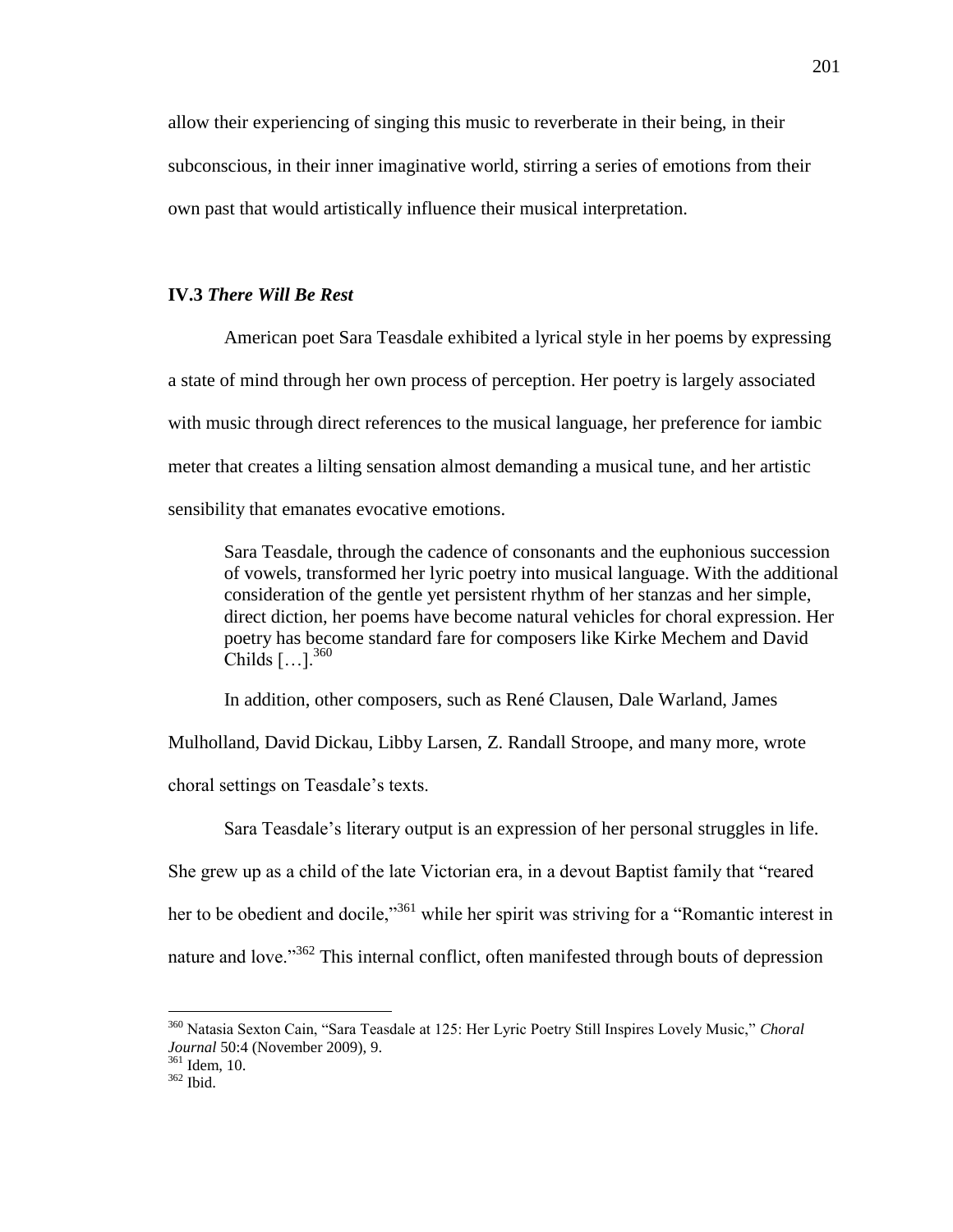that eventually led to her suicide at age 48, is reflected in her literary style. Her natural refinement in choosing simple but intense words and poetic ideas is the result of conflicting forces that tormented her spirit. "While Teasdale maintains a sense of distance in the love poetry, she participated more heartily in the poetry of nature and beauty. Images such as the sea and stars embody her joy in nature's beauty, and the moon and snow symbolize resignation and melancholy. $^{363}$ 

"There Will Be Rest" was included at the end of her last collection of poems, *Strange Victory* (1933), which was published posthumously. In only two quatrains, the poetess expresses the reassurance found in nature. "Imbuing the natural world with religious imagery in phrases like 'crowned with snow,' 'reign of rest,' and 'stillness holy and low,' Teasdale affirmed a divine transcendence but recognized it throughout all nature—and in particular the stars as a divine force and giver of light.<sup>364</sup> In the second quatrain, confident in her loneliness, she accepts peacefully her final destiny.

*There Will Be Rest*, Frank Ticheli's choral setting of Sara Teasdale's final work, is "designed to capture the poem's purity of spirit and delicate lyricism."<sup>365</sup> Writing in a Romantic idiom, Ticheli paints the sound landscape of the literary verse with suggestive compositional techniques. Slow harmonic gestures in the beginning in soft, ethereal nuances reflect the poet's peaceful assurance (see Example 6). Rich harmonies infuse the sonorities with affection and a sense of well-being. Mostly subdued dynamics support the poet's personal, somewhat intimate expression of thoughts. However, the climactic moment of reaching peace in the stars above is defined through the amplitude of the

 $\overline{a}$ 

<sup>&</sup>lt;sup>363</sup> Op. cit., 11.

<sup>364</sup> Idem, 16.

<sup>365</sup> Franck Ticheli, *There Will Be Rest* (Hindon Publications, 2000), 2.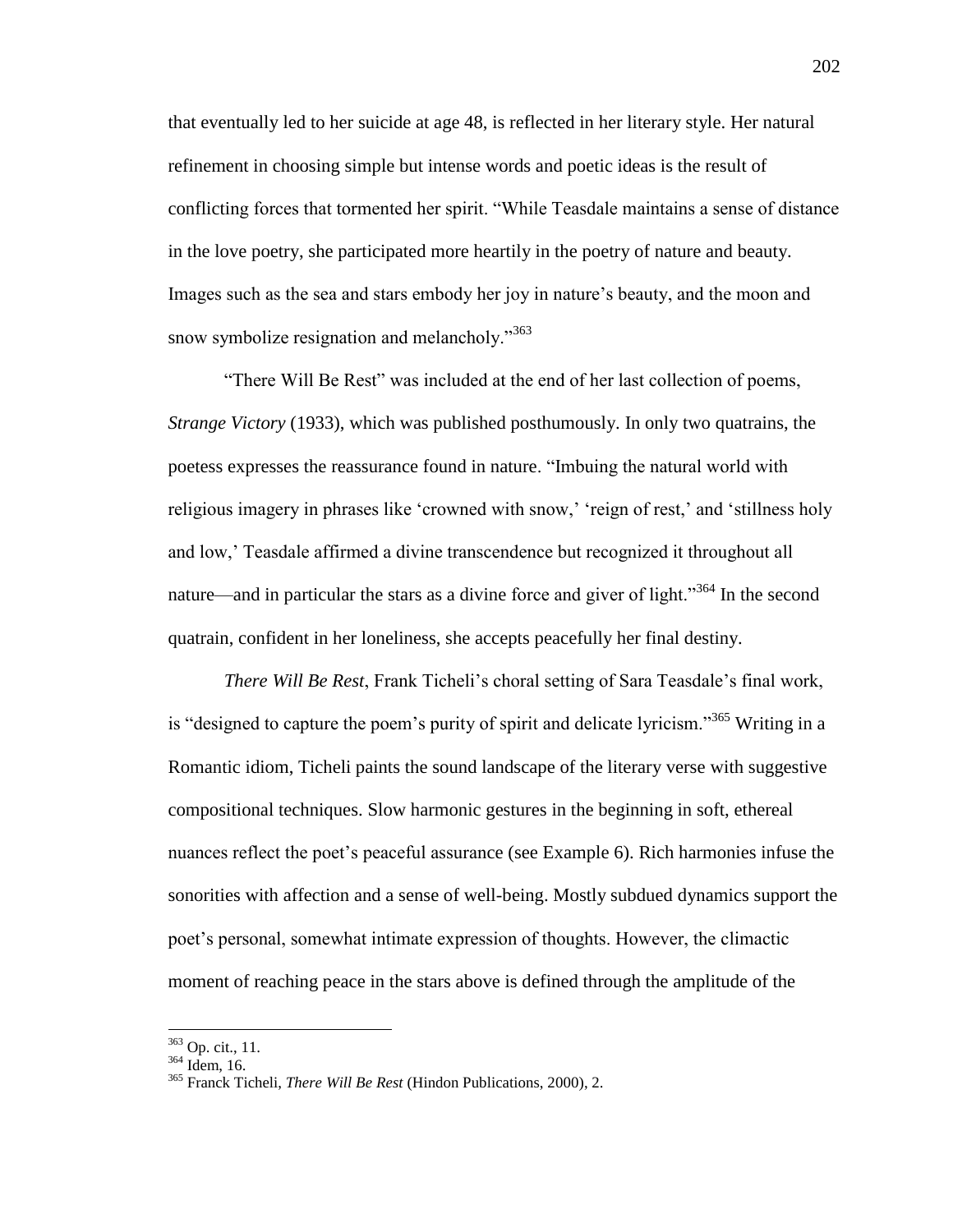higher vocal registers and the intensity of the loud dynamics. Musical texture plays a descriptive role as well. The dense and warm abundance of vocal parts, due to the fact that sometimes the choir splits into six and seven parts, is intended to denote the paradoxical "music of stillness" (as in Example 7). Also, the echoing points of imitation in the second half of the piece reverberate the message of personal determination to embrace existence in any form ("I will make this world of my devising") and to define the place of peace in the stars ("above me," see Example 8).



Example 6: Frank Ticheli, *There Will Be Rest,* mm. 1-6

Example 7: mm. 17-21

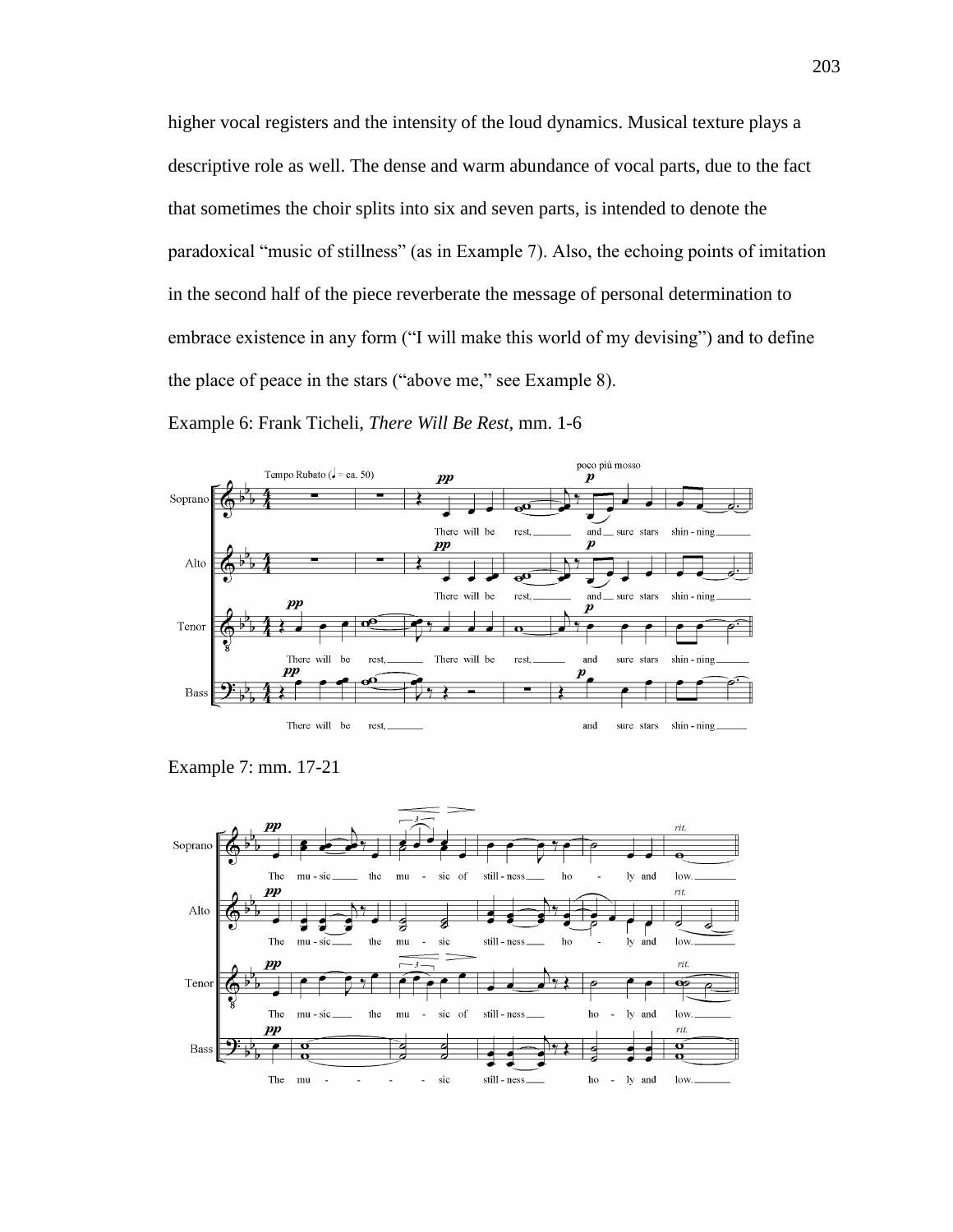# Example 8: mm. 65-74



In my psycho-technical approach on Ticheli's *There Will Be Rest* during the study-rehearsals with the Concert Choir, the preparatory warm-up exercises focused on three key elements. First, achieving physical relaxation and tranquility through exercises that released unnecessary muscular tensions was instrumental to the whole rehearsal process. Second, a state of mind of self-confidence was necessary in anticipation of the emotional activity specific to the process of 'playing the role' of the distressed poet in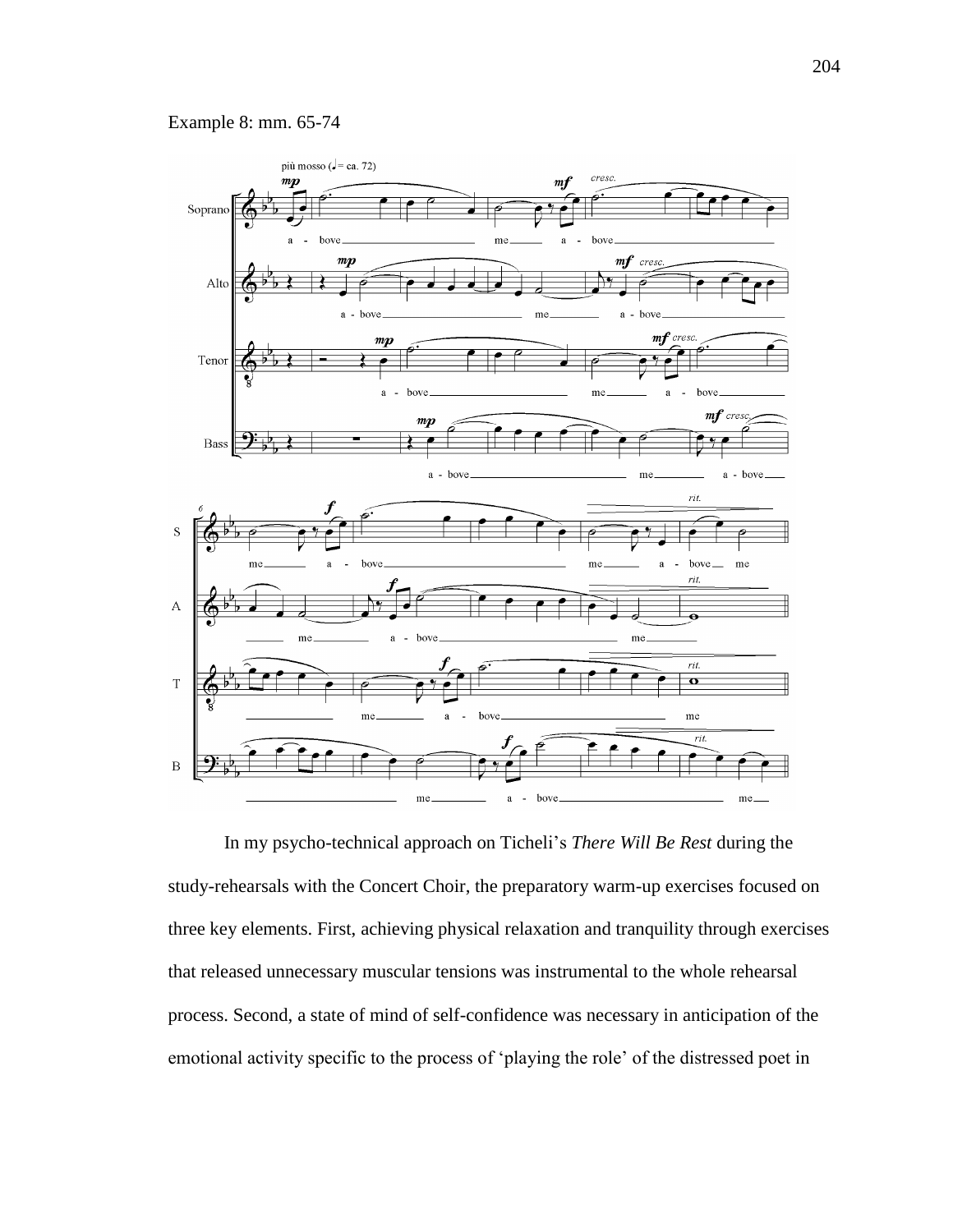search for personal peace. This second step was addressed through suggestive imagery; the singers were asked to hum and mumble low-voiced pitches as well as to picture themselves, at the same time, as solidly rooted trees of a forest and to gently swing side to side on their feet, slightly apart, until they reached a sensation of heaviness of their bodies when they became aware of the center of gravity. This exercise was psychophysical in nature because it involved the students' will to engage in the process and to use their imagination; it started with a suggestive image of a real, natural element (the tree); it directed their concentration of attention on their own physical body helping them to experience the resulting sensations; and it stirred an emotional response manifested through their free vocal expressions.

The third preparatory set of exercises focused on vocal production in the context of ensemble singing. In order to unify the quality of vocal emission in sections and as an ensemble, students were asked to focus on unison tuning. One exercise used the opening tetrachord (the three consecutive full steps, A-flat, B-flat, C, and D) of Ticheli's choral setting on the actual pitches. Singing non-vibrato on a neutral vowel and in a soft voice, the four sections were asked not only to tune the components of the cluster, but also to listen to the neighboring voices for the quality of their emission and to try to match that in their own singing. Psychologically, the singers had to focus on the meaning of the opening textual idea ("there will be rest") and perceive a sensation of spiritual elevation that transcends the immediate reality. The acoustical manifestation was the creation of the sensation that the choir became a single instrument, an 'organ of voices.'

Another correlation where the choir was treated as an instrument was apparent in the ‗xylophone exercise.' First, over a span of two octaves, the choir was asked to slowly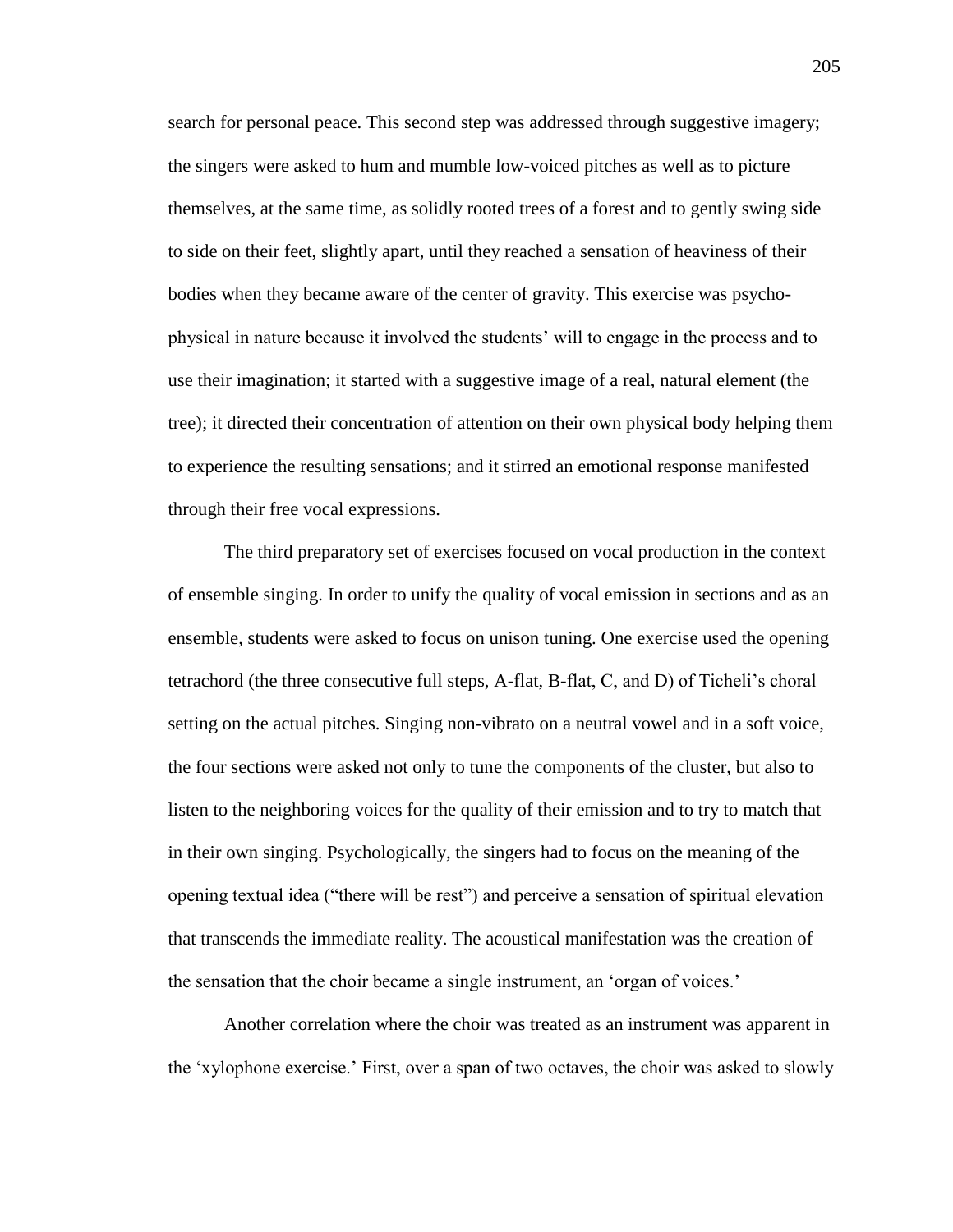sing an ascending scale starting with the basses and continuing by gradually adding new upper voices while the lower ones would drop out, all the way to the top notes in the soprano section. The exercise continued in reverse order, on a descending scale. The focus was on the achievement of smooth transitions between sounds, individuals, and sections that required a unified vocal emission across the entire ensemble, on awareness and active engagement in the exercise, on adaptation to the immediate deviations of the unfolding process of singing, as well as on control and finish of the process. The second half of this 'xylophone exercise' implied the breaking down of the choral spectrum, namely the double-octave sounds used in the first half of the exercise, among all individual members of the choir. Each small group of singers was assigned a certain pitch so that each sound of the spectrum was covered. In this distribution, the conductor would ‗play' the choral instrument as if it were a xylophone, randomly pointing at various groups of singers who in turn would intone their assigned sounds. Elements of concentration of attention and tonal memory had to be actively engaged in the process while careful consideration was given to the idea of fluidity of sound. The conductor's improvisation of any kind of a melodic contour had to preserve the unity of ensemble, while the small groups of singers had to produce a sense of *legato* between all their notes by slightly delaying the stop of their own sound until after they perceive the following group singing the new pitch. The unity of the vocal production was achieved by asking the singers to use a similar, light, and neutral tone color.

These three major key elements of preparation of the choir were organically linked to the choral piece to be rehearsed. They were intended to place all the singers in a creative state, both mentally and physically, but also from a technical and emotional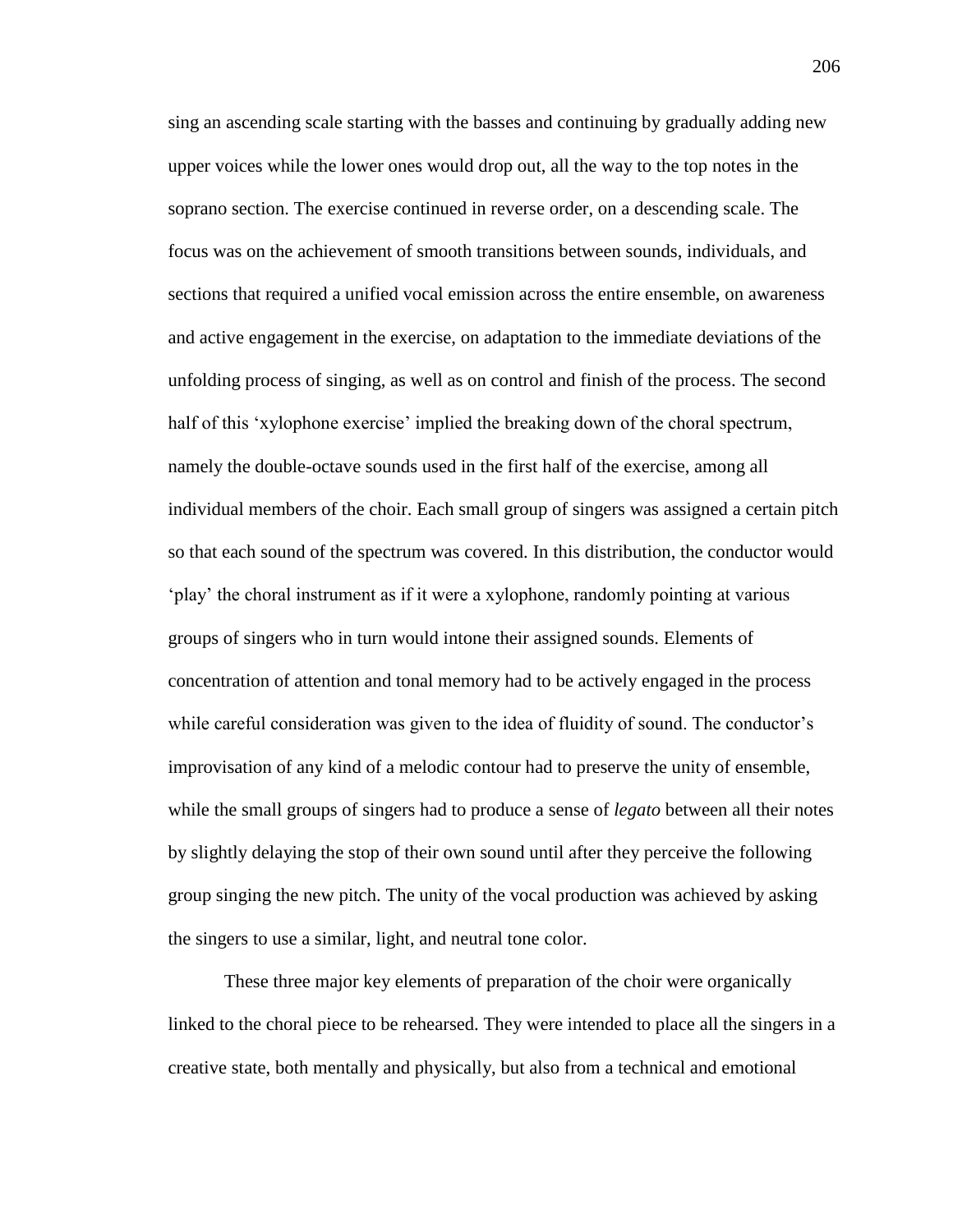perspective. The beauty and artistic qualities of Sara Teasdale's poem and of Frank Ticheli's musical setting are the given circumstances for the artists-singers of the choral ensemble to assimilate and filter through their own personality in order to create something new and fresh, the result of their own experiencing of the performance of the piece.

Together with the choir, we analyzed briefly the emotional content of the poem and of the music, pointing out several key images to guide the singers as they engaged in the performance. Serene quietness and suspended time characterized the opening, while a little more descriptive or emphatic vocal inflections were required for the following phrase, which describes that religious transcendence of the crowning snow and 'serene forgetting.' Places where the composer used text painting techniques also had to be brought to the singers' attention in order for them to consciously use them as stimuli for emotional responses.

In the second half of the piece beginning in measure 49, the points of imitation in the upper three voices were intended to stir the singers' inner activity even more because of the strikingly personal way of expression ("*I* will make this world of *my* devising"). The multi-faceted reiterations of this idea needed to be carefully layered in the context of the musical texture.



Example 9: mm. 49-51, soprano and alto parts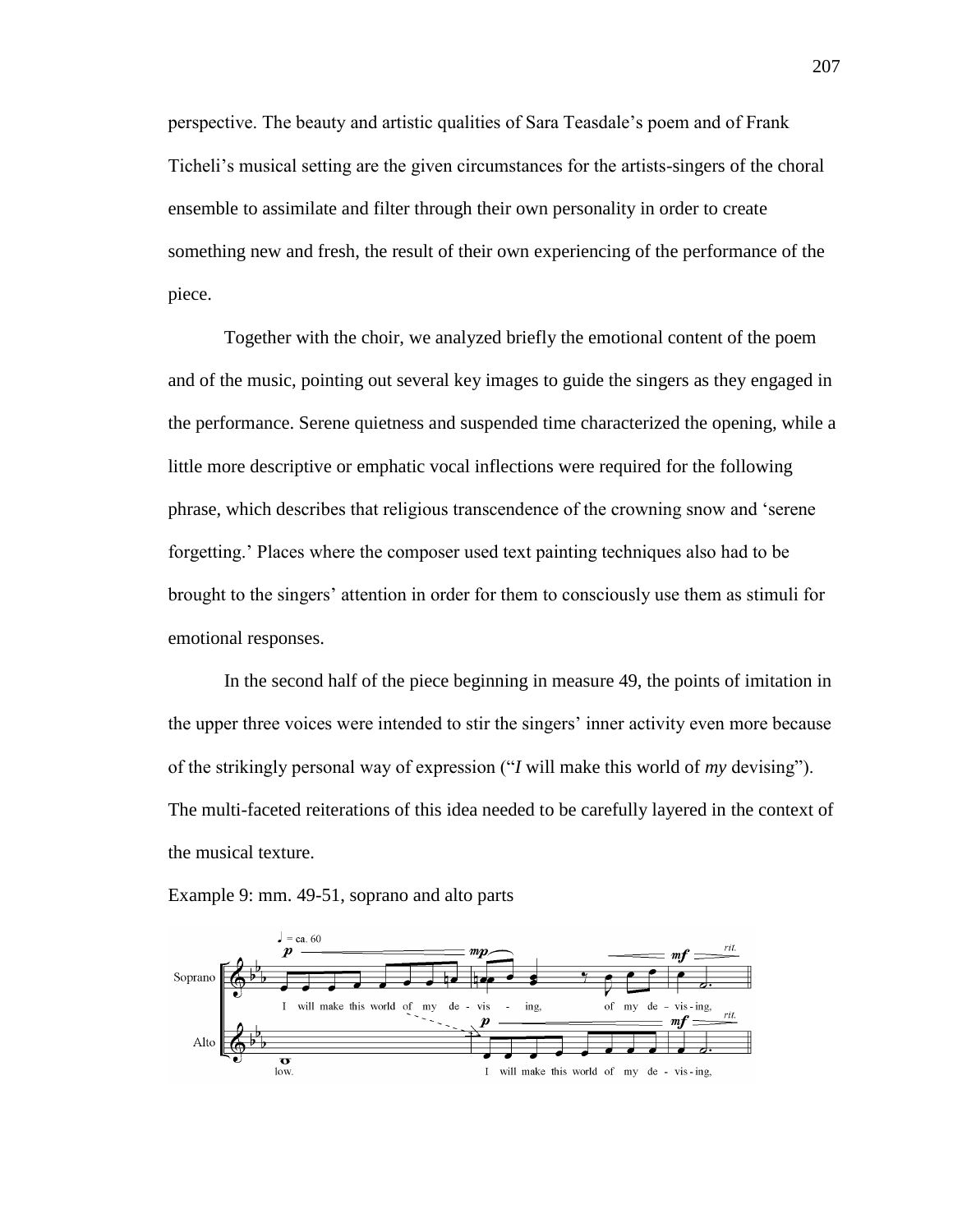A gradual build-up begins in measure 59 with the three-fold incantation of the formula "I shall find the crystal of peace" that leads to the climax of the piece as described earlier (see Example 8). For this, the singers had to correctly establish the tempo-rhythm prescribed by the composer's tempo markings as well as by the melodicrhythmic flow of each individual melodic line, supported by dynamics and literary text ("above me"). Superimposing the *stretto* of floating vocal contours emanates a positive flux of creative energy—this represents the climax of the piece, shaped in an arch form over ten measures (65 through 74). The beauty of this climactic section consists of its convoluted, constant evolution, without stopping to reflect on a specific climactic moment—the singers experience this in a natural, realistic, temporal way rather than through an artificial, conventional mannerism of interpretation spurred by the ‗typical' high note held 'forever' in *fortissimo*.

The ten-measure coda reveals the unexpected resolution of the inner conflict inside the soul of the poet, transposed through the musical medium into the being of the singers ("Stars I shall find"). The harmonic unsettling of the previous climactic section suddenly dissipates with the surprising establishment of the new tonal center. The modulation from the key of E-flat Major to the key of G Major in the coda reinforces that Romantic emotional reverberation of the chromatic-third relationship between these two keys; it uplifts the soul and brings it to a final state of ideal peace in an ideal place, the stars.

It is obvious that the time constraints of my study-collaboration with the Concert Choir did not allow for a full assimilation of the piece through a comprehensive psychotechnical approach, which was reflected in the final ‗performance.' Both Constantin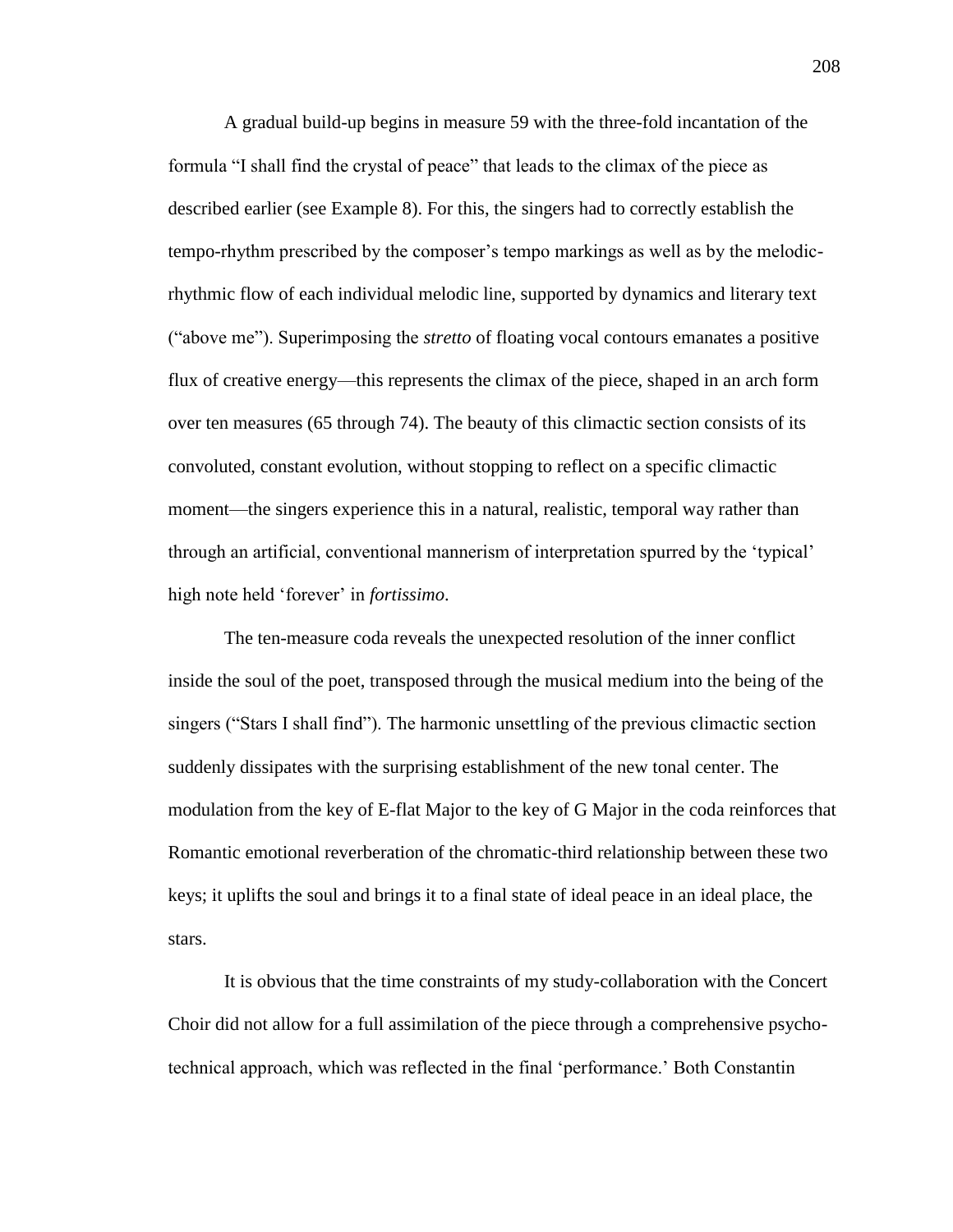Stanislavski and Marin Constantin emphasized countless times in their writings that the work of the actors or choral ensembles on themselves, in order to absorb the necessary psycho-technique in their artistic endeavors, takes will, understanding, patience, and most of all a lot of time; it is in fact an ongoing evolution of the artist as a person, a lifetime super-objective. Consequently, my limited collaboration with both these choirs and its particular circumstances was far from being representative for this theory. However, in both cases my attempts to implement several psycho-technical concepts in the minds of the choral students and to draw parallels with various elements from Stanislavski's ‗system' of acting had a series of benefits. I am summarizing the conclusions of this research and of its practical applications in the following chapter.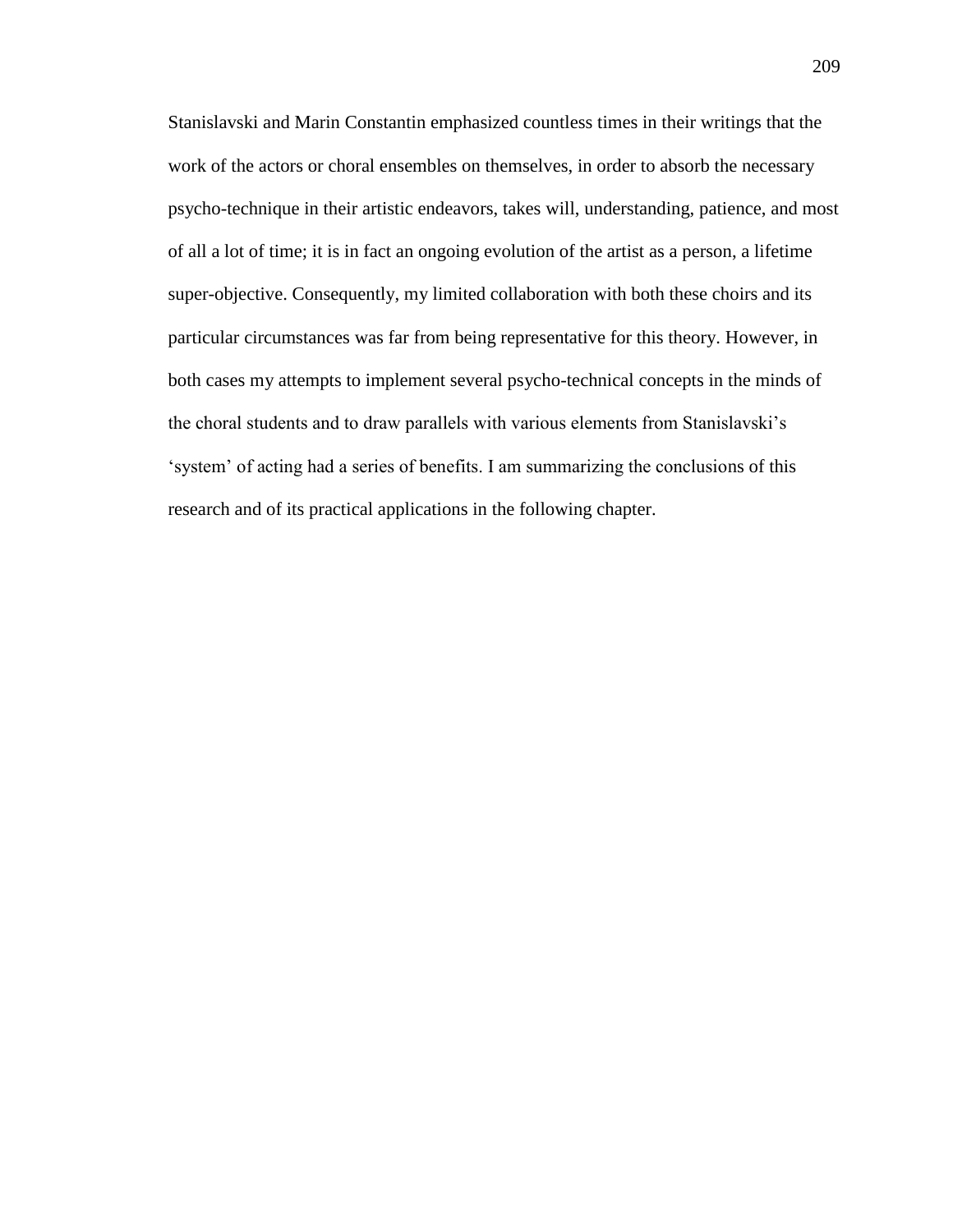# **CONCLUSIONS**

The present research focused on the potential of transferring concrete and valuable elements of artistic interpretation, rehearsal methodology, and performance phenomenology from Constantin Stanislavski's acting 'system' to the field of choral music. This approach was founded on the principles of interdisciplinary relationships and common ground between the two performing arts, theater and choral music, and on practical implementation and results of psycho-technique in the work and artistic outcome of Marin Constantin and his *Madrigal* Choir of Bucharest. Identifying the need of this research is the result of an ongoing process of personal observation, study, and understanding of the practical aspects of psycho-technique and its effects on choral interpretation as expressed in the performance practice of the Romanian *Madrigal* Choir.

The premises of this research necessitated a deeper understanding of the 'system' of acting as described in great detail by Stanislavski in his writings. While many factors influenced the accurate understanding and assimilation of his theories in the English speaking world, the available translations of these works reveal to a great extent the essence of Stanislavski's work as practitioner, theoretician, and pedagogue of theater arts.

**V**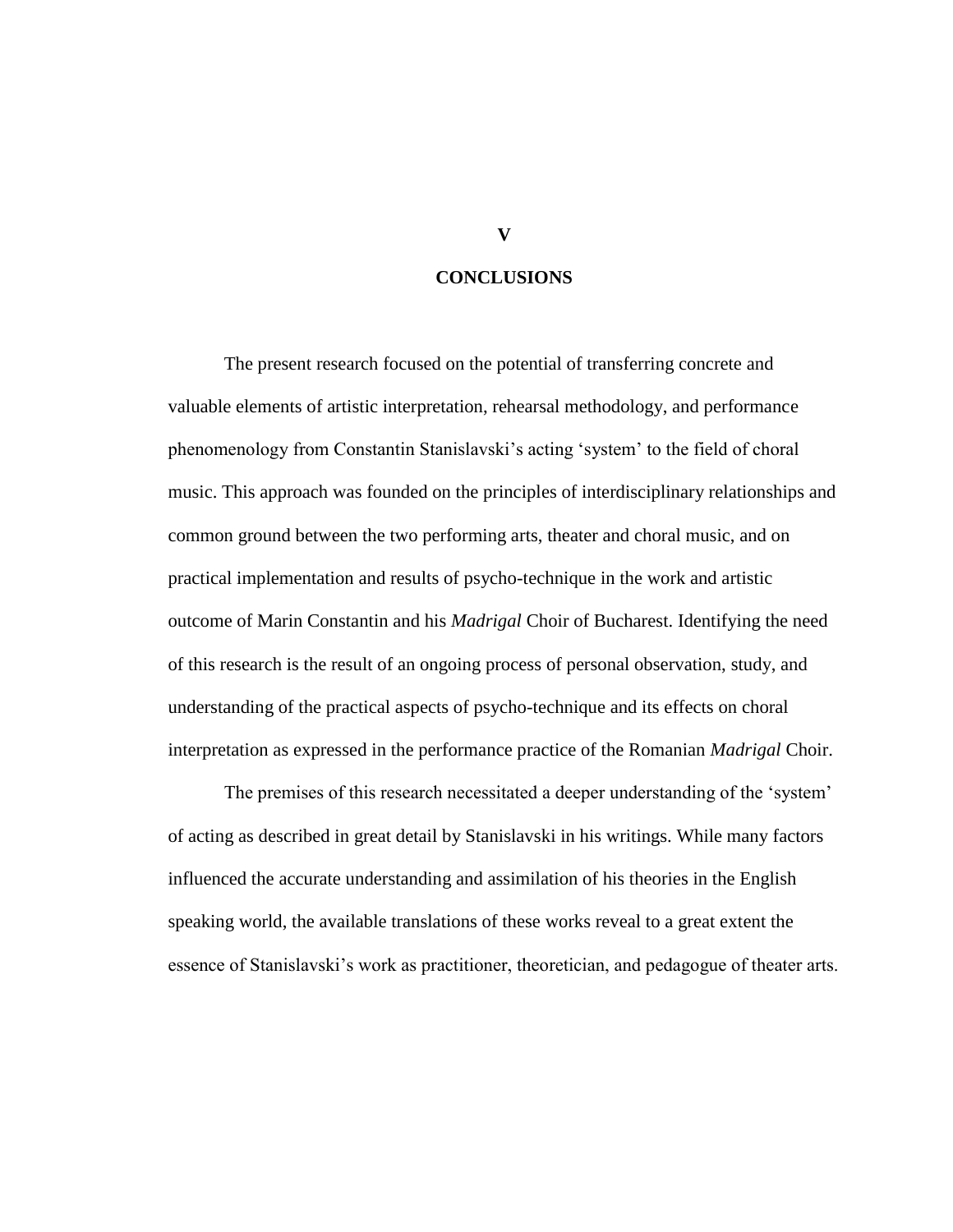Though difficult to summarize because of its complexity and the necessary interconnectivity of its components (i.e., one cannot leave out one element without negatively altering the effectiveness of the other ones), Constantin Stanislavski's ‗system' consists of several key concepts that I will outline below. The intricacies of these elements as well as a vague esoteric connotation in the case of some of them possibly because of the linguistic adaptations of the terminology in the English translation and of various social, cultural, and artistic nuances between the Russian and the Western worlds—made the ‗system' somewhat difficult to be assimilated naturally by many important acting schools. The need for clarification led to interpretation and adaptation of the theory. However, the reality is that Stanislavski came to his conclusions based on a lifetime of acting and directing experience, observation, study, and experimentation that reveal the necessity of practicality in the performing process by going beyond the theoretical approach.

Throughout his life, Stanislavski gradually arrived at a series of conclusions after striving to understand and conceptualize the mechanisms of acting on the stage as practiced by himself and other great artists of his time. He then analyzed and synthesized these mechanisms by defining and explaining them in a written theory of acting. Discerning the elements of the modestly self-named 'system' in a literary form became the foremost objective of Stanislavski's career and materialized in what became known in the Western theater as the 'acting trilogy.'

The 'system' revolves around the idea that actors need to engage their subconscious through conscious processes in order to be creative or 'inspired' in their work in the theater. This involves the actors' human faculties of feeling, will, and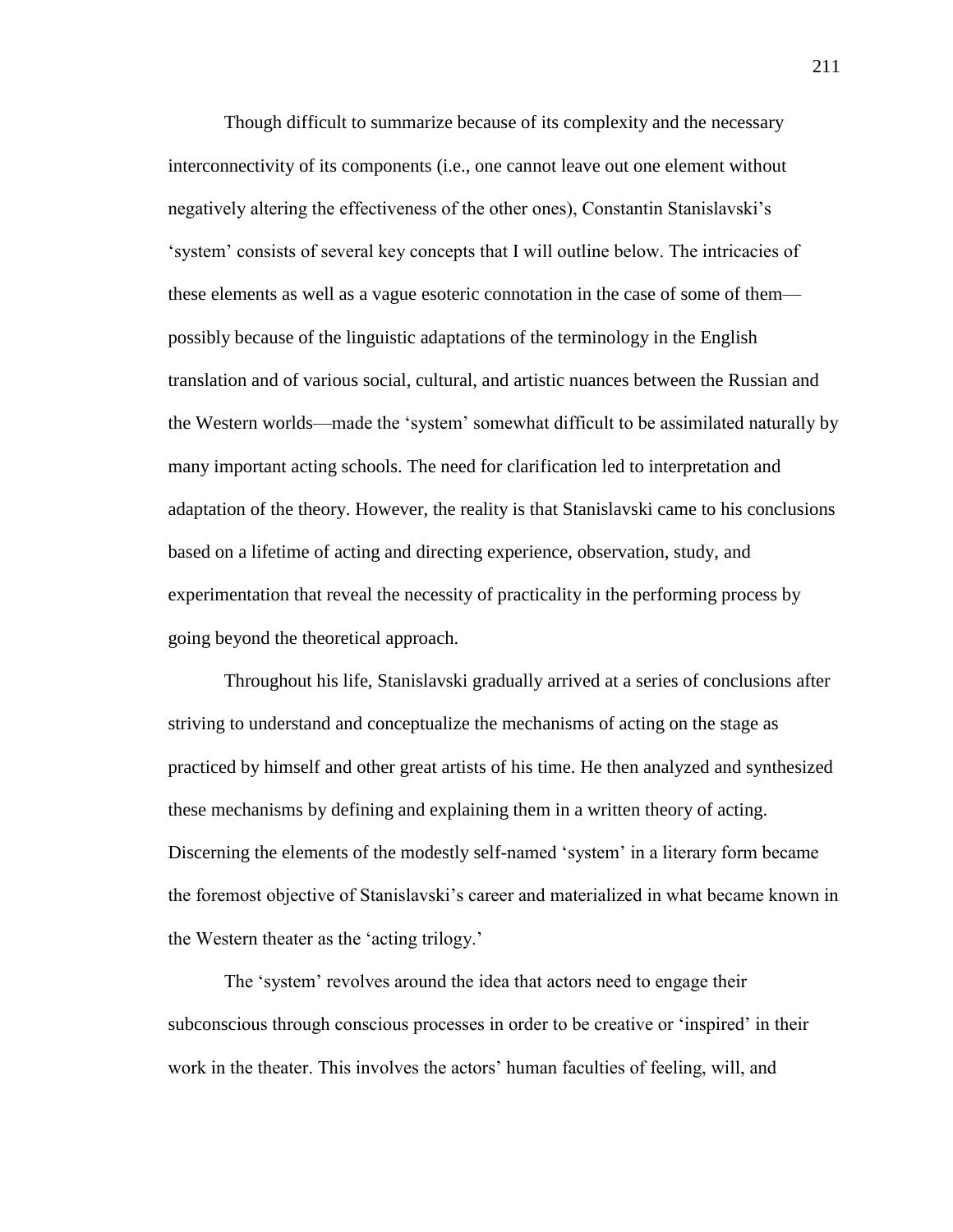intellect, called creative forces. In this process, actors must focus on both their inner and outer work on themselves as well as on their work on a role. The training of an actor reflects the duality of that person as an artist in control of the emotional content and as an instrument of theatrical characterization in the context of a play. Actors employ the psycho-technique to allow psychological processes associated with acting to engage their whole being into a true artistic performance.

To stir their imagination and determine a better understanding of a role, actors have a wide array of stimuli that potentially trigger the activity of their subconscious into creating an original personification of the role through their own experiencing phenomenon, that act of 'living' the character or 'being' in character. In order to facilitate this transformational process, Stanislavski introduces the concepts of given circumstances of a play and ‗magic if.' The former refers to all the conditions that must be taken into account with regard to the plot of a play that are expressed by the author and interpreted by the director and the actors. All of their acting must be justified by the given circumstances of a play. The latter concept is intended to develop circumstances for the characters that are plausible but not necessarily provided in the script, which lift the actors from actuality into an imaginary world where the life of their character can unfold its existence.

Stanislavski's concept of emotion memory represents a revolutionary element of inestimable value for the performance practice. Even though it was wrongfully ‗imported' in the American theater as the unique essence of Stanislavski's theory and generated Method Acting that placed a unilateral emphasis on the inner work of the actor, emotion memory remains a technique that enables artists to assume a complex of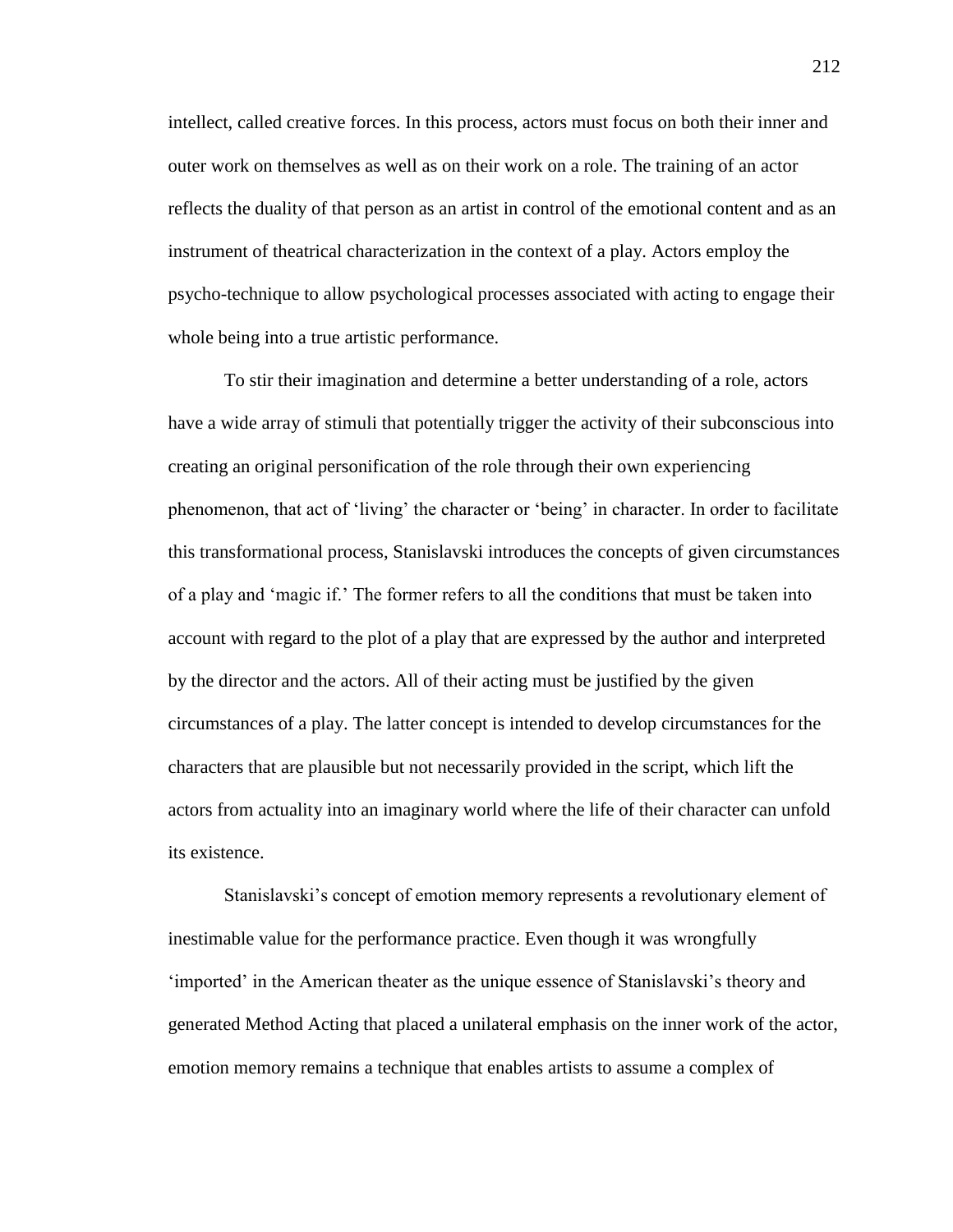emotions specific to their portrayed characters. In order to do so, actors must engage a mixture of procedures, including concentration of attention, imagination, conscious mental access to past personal experiences that might have generated a certain emotional response, and the feelings generated by sensory perception of various objects present in the scenic environment.

Stanislavski also mentions that in the creative process, actors need to develop a sense of truth and believe in what they are portraying. Even though it is not real in the sense of daily human reality or existence, the theatrical act is 'real' in the context of the stage and the play and actors experience the true emotions of their characters and act accordingly as if all is happening in real life.

Other critical elements of the 'system' were analyzed in detail throughout my research. The list includes the concepts of units and objectives (bits and tasks), inner action, tempo-rhythm, communion, logic and coherence, ethics and discipline, and control and finish, all of them employed in the process of reaching an inner creative state by activating the subconscious through the conscious. On the other hand, the inventory of elements that build the external creative state of an actor comprises relaxation and elimination of unnecessary muscular tension, vocal technique, diction, language, scenic movement, dance, fencing, and even acrobatics. All of these elements of the 'system' must be employed from the perspective of the role and to follow the through line of action of a play toward its super-objective.

Ultimately, from Stanislavski's perspective, the actors' interactions with each other on the stage generate a sense of ensemble work through communion, concentration of attention on each other, and adaptation. These techniques shift the actors' attention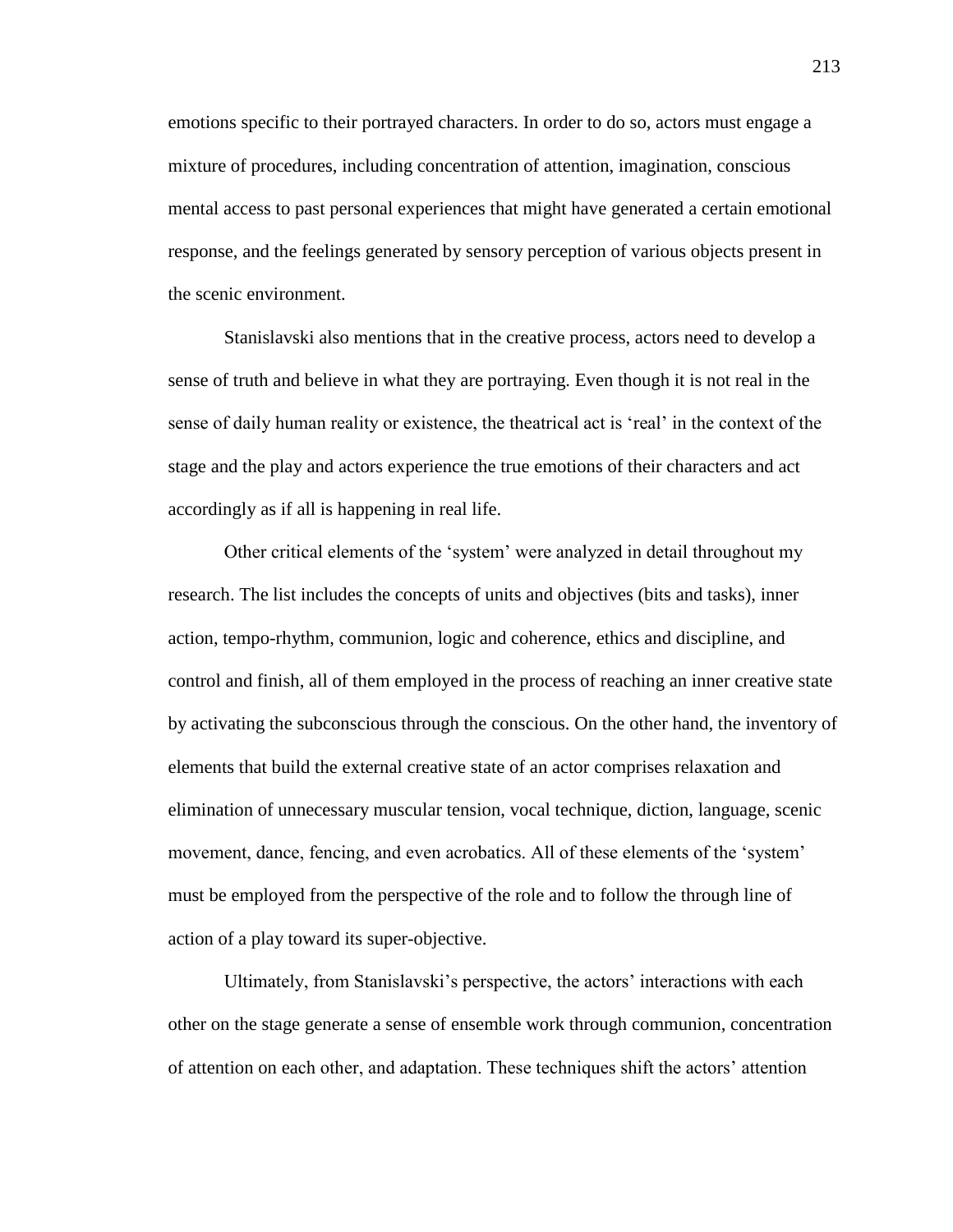from merely pleasing the public by addressing them directly to focusing their attention on the action on the stage and reacting to that in the process of living a role.

This research also pointed out Constantin Stanislavski's latest findings that placed a new light on the rehearsal process, his Method of Physical Actions and Active Analysis. These approaches facilitate an organic creation of the characters embodied by the actors. Physical actions are in themselves stimuli that access the subconscious of the actors to produce emotions. Because of the definite character and repeatability of these physical actions, Stanislavski concludes that they represent the only concrete reference when actors need to experience certain emotions on the stage. The validity of this theory is confirmed only when the physical actions are established correctly based on the active analysis of the role and play through improvisation techniques. This series of logicallyset, justified simple actions constitutes the score of physical actions that guides actors through their characters' physical and emotional existence.

From the complex vocabulary of Stanislavski's acting 'system,' this research identified several conceptual elements that apply to the choral art. The principle of involving feelings (emotions), will (action), and intellect (thought) in the interpretative process in order to convey a complete and true imaginative representation of the musical composition in choral performances forms one of the major preoccupations of the conductor and the choral ensemble.

Communication is of a primary concern in the practice of choral music. Ensemble work requires the full range of psycho-technical processes, such as communion among singers and with the conductor, including non-verbal communication through an exchange of energy 'rays,' concentration through circles of attention, and suggestive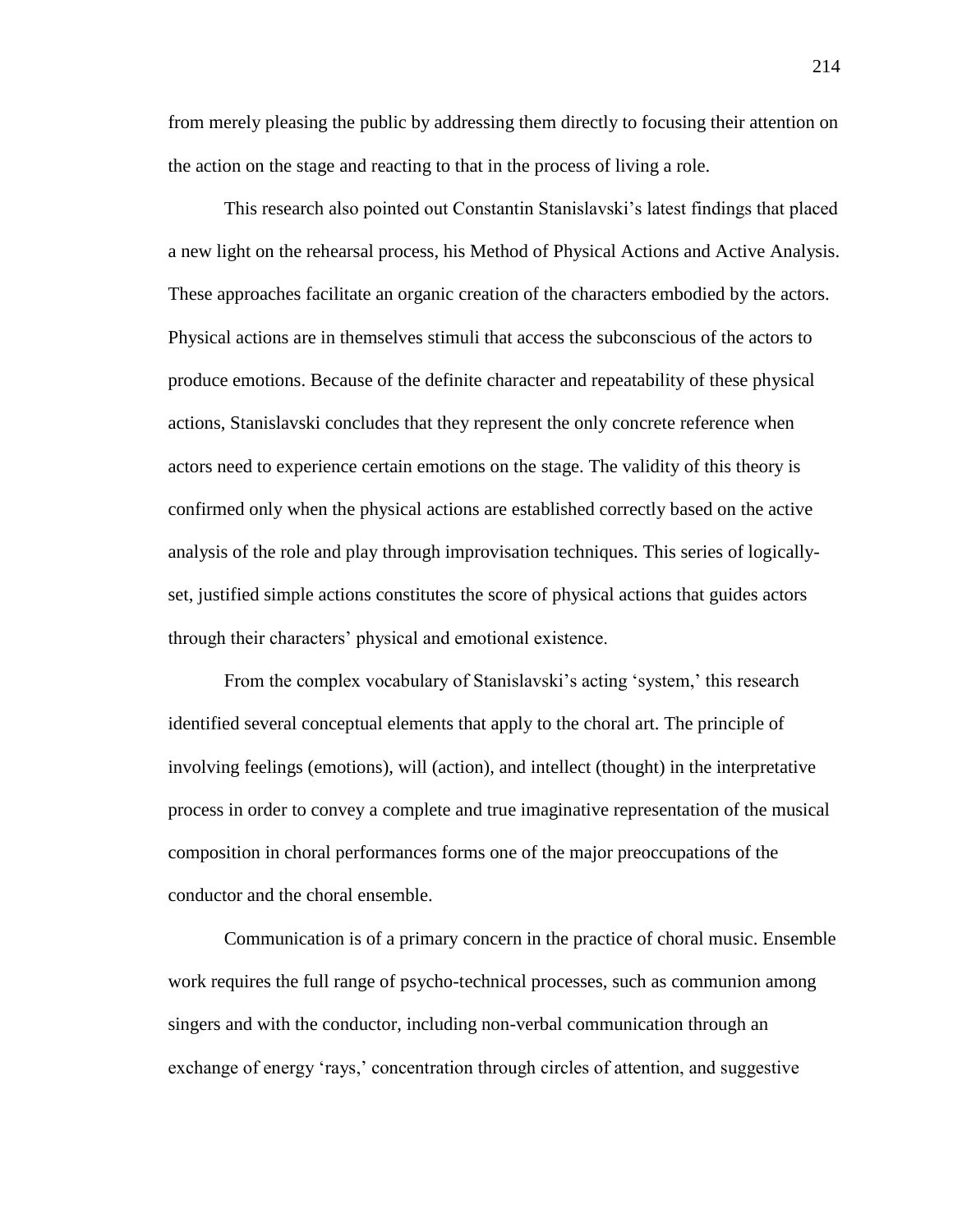choir warm-ups. From this perspective, this research analyzed Marin Constantin's theory of choral interpretation and phenomenology that reveals the idea of a certain tensional flux in the performance process that 'transports' the conductor's inner emotional experiencing to the choristers who interpret this information and respond physically and emotionally through singing. What emanates from their music reverberates in the minds of the audience, which in turn transpires a response of adherence or non-adherence that the conductor eventually captures, thus enclosing a full circle of emotional exchange between the performers on the stage and their public.

The conductor's art was also the subject of this presentation. The physical aspect of conducting involves psycho-technical processes, from the typical warm-up routine of relaxation of muscles to concentration of attention, mental and emotional preparation, and activation of imagination before contact with the ensemble in rehearsal. During rehearsals and performances, conductors employ visual communication through the expression of their eyes and face, body posture, and physical gestures using their arms. These physical gesticulations become psychological gestures when loaded with an emotional content that reflects the musical context.

Other important elements of psycho-technical applications to choral rehearsals that were analyzed in this research include emotion memory, imaginative suggestions based on given circumstances of the choral work, through line of action, plasticity and emotion of movement, tempo-rhythm, and more. An adaptation of the rehearsal technique known as Active Analysis was suggested here through the suppression of the text and the focus on singing the music with the scope of experiencing the singers' emotional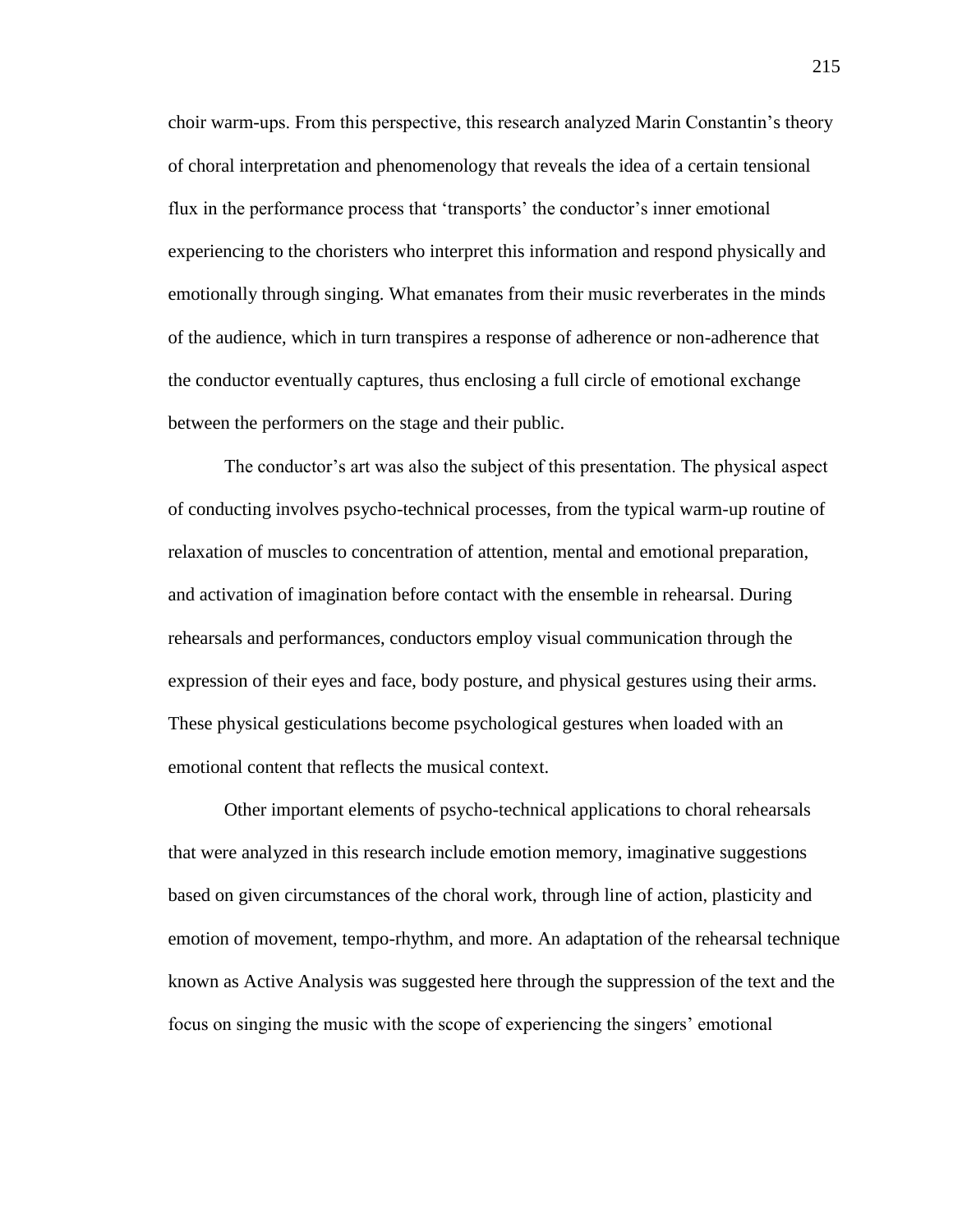reverberations to the musical vibrations of the choral piece without the direct influence of the words.

Another significant chapter of this research focused on the practical applications of psycho-technique and of various elements of the ‗system' in choral rehearsal and performance. Based on my collaboration with two student ensembles, detailed in chapter four, I can describe several psycho-technical approaches to various elements of choral rehearsal techniques. The three choral pieces chosen for this study are valuable standards of the repertoire and my psycho-technical applications on them were justified.

One finding of this study is that the choristers' true understanding of any work's message, especially if it is based on a minimal text, plays a major role in the interpretative process. The analysis of the literary text is always necessary when studying a new choral piece in order to identify its artistic values, its structural elements, and how they influence the musical composition. In the same time, it was also discovered that singers should process the emotional contexts of the piece and of the subtext through their own being. It is their responsibility to find the right psycho-technical means, under the guidance of the conductor, to really experience emotions correlated to the musical piece in the process of singing.

It is also found that conductors and singers need to carefully consider their psychological involvement. In the artistic process of creation, they have to establish connections with possible or real situations that are similar to the ideas and the given circumstances of the literary text. When personal involvement through conscious psychotechnique happens and when singers relate in real life or in their imaginary life with one idea, place, feeling, and so on, their singing changes in style, vocal attack and production,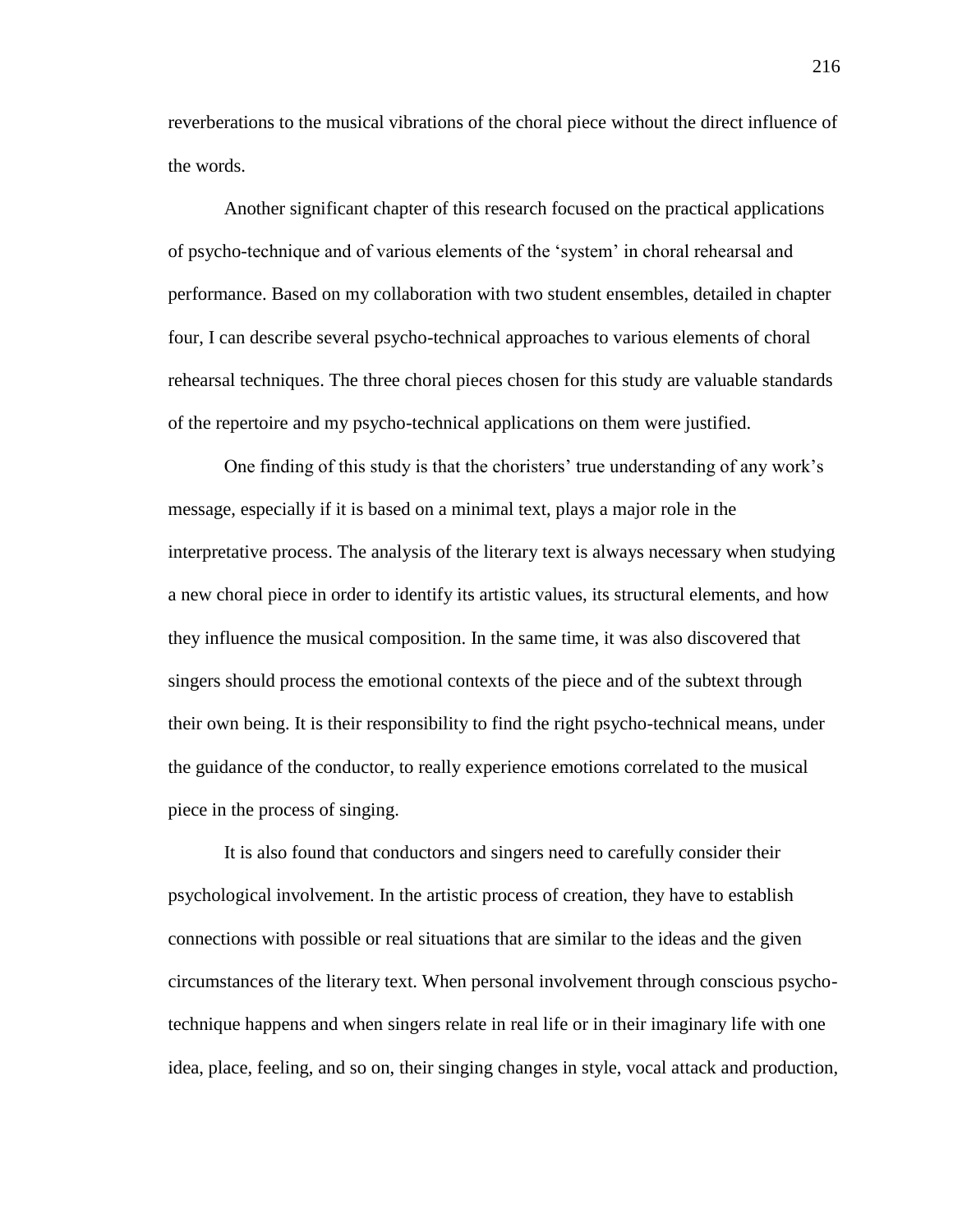articulation, diction, dynamics, etc. This transformation is oftentimes beneficial to the choir's performance by shifting the singers' focus from the technicality of the singing processes to the semantics and emotions of the text and music. However, the present study raised the question of practical implementation in time of this psychological involvement. The conclusion is that it takes a lot of work and experimenting with this concept in choir rehearsals so that artists reach an adequate proficiency level in which they are able to correctly identify what elements work in their analogies and which should be retained.

The results of this research emphasize the role of imagination in choral methodology and performance. From simple thoughts to vast imaginary worlds, ideas that come from singers represent the barometer of their personal adherence to the creative process through the activation and involvement of their will as well as their intellect. It is important to analyze a choral piece, to discuss it, and then to establish imaginative points of reference that would guide the singers and conductors in experiencing certain emotions along the musical discourse. The artists' inner activity generates the process of experiencing emotions through physical actions, namely conducting gestures on the one hand and singing on the other hand.

The practical side of this research resulted in the creation of a series of vocal exercises that are designed to prepare singers not only vocally, but also mentally and emotionally. Exercises that are psycho-technical employ carefully crafted musical, textual, and imaginative elements that create an artistic mood inside the ensemble, molded from the nature of a given choral piece.

217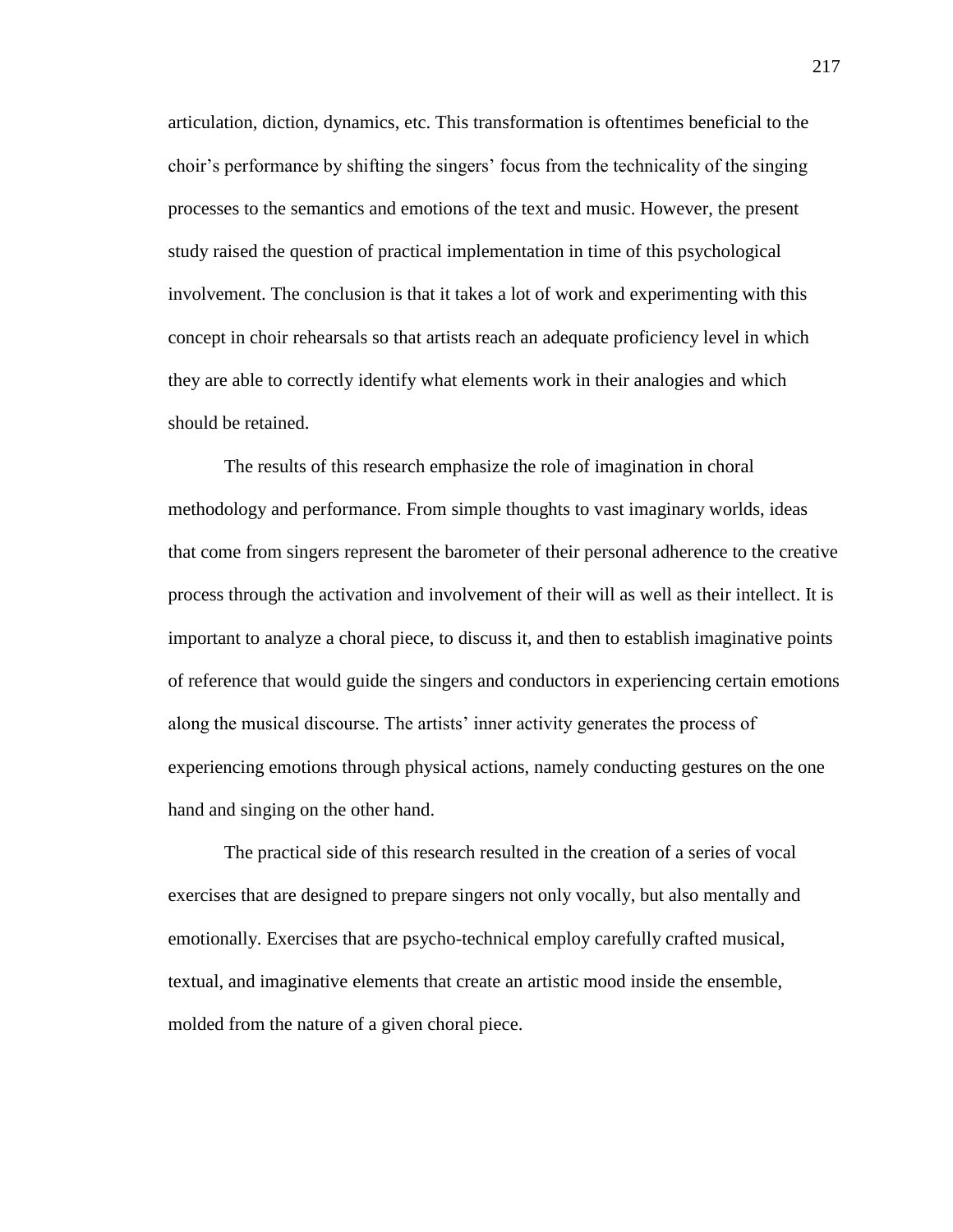Elements of group dynamics were manifested and are observed throughout the study, being characterized by an increased level of interaction and openness. The nature of the psycho-physical exercises employed in this study helped release anxieties and mental restraints, 'social nervousness,' or individual shyness.

This research finds that the choristers' physical expression of singing in a certain way (as in vocal exercises employing for example legato, moderate tempo, medium dynamics, long phrases, etc.) must be done with purpose and have inner justification in order to germinate in the process a state of emotional experiencing by each individual in the ensemble. The practical study reveals that it is important for ensemble training to employ exercises and situations that develop the technique of communion. From small groups to medium-size and large ones, the singers' training in finding non-verbal ways to communicate ideas and emotions among themselves is a key element in the creative process. We discovered that the idea of 'feeling' each other while singing represents for the choral singer a constant sense of awareness and a continuous observation of each other.

Another finding is that even though choirs have the advantage that most of the time composers indicate specific tempo markings, the performers still need to establish the tempo-rhythm of the choral work. The concept involves much more than just speed, in particular the character of the piece, the density of its rhythmic formulae, melodic and harmonic challenges, the textual meaning, the text and subtext, and so on.

The study also presented the danger that routine and boredom may easily settle in during the rehearsal process if the psychological involvement of each of the singers is interrupted. Conductors and choirs must work hard against routine and cliché singing and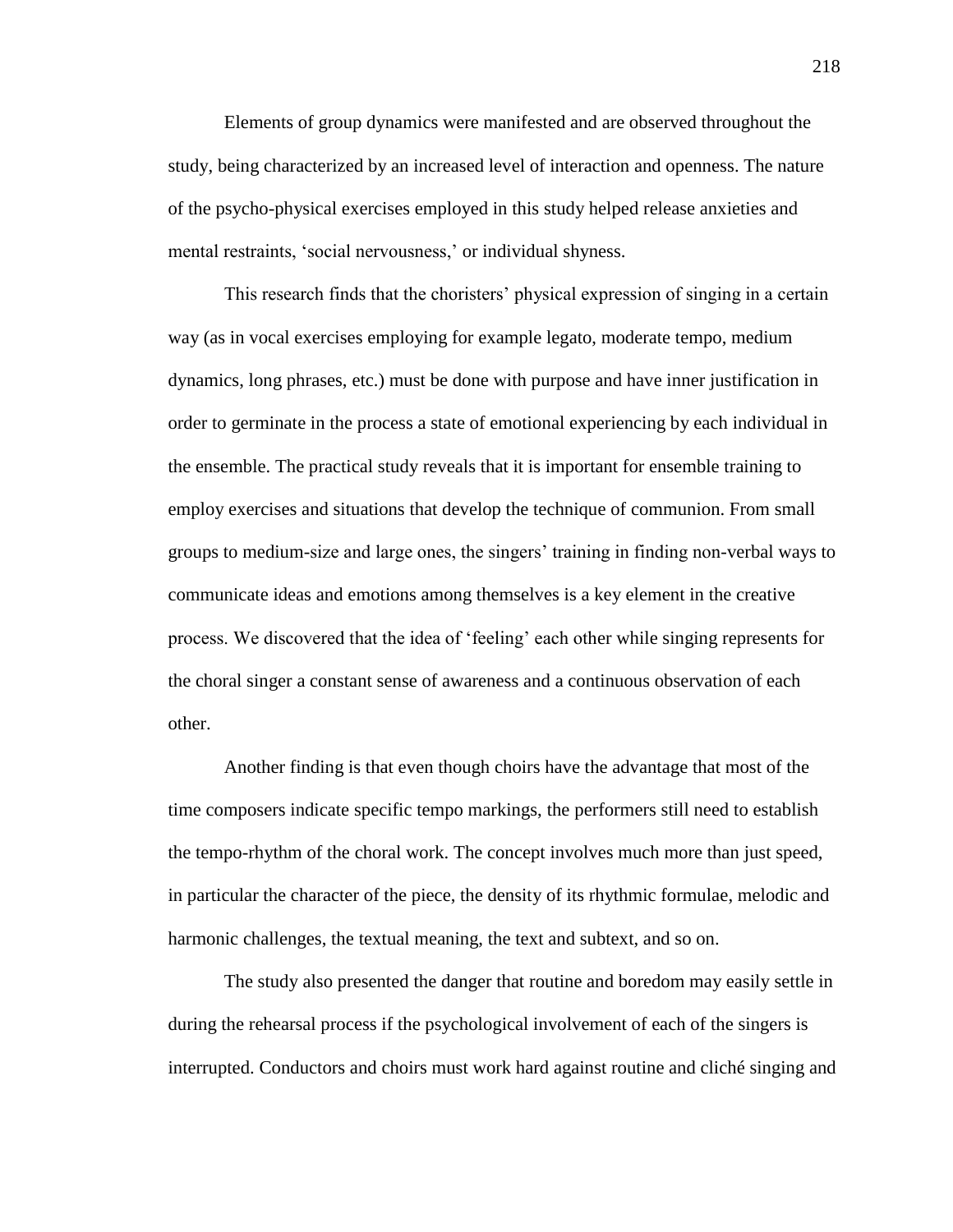interpretation. Engaging all three creative forces—will, intellect, emotions—should prevent it from happening. In the same direction, the element of variation is a useful tool in the rehearsal process. Introducing a new text with strikingly different connotations or nonsense syllables or even altering the articulation of the notes represents possible techniques to explore. These and other exercises aim at the choir's power of adaptation to various demands of the choral repertoire as well as to the conductor's gestures in the process of interpretation. Their instant adaptation to fresh new ideas and directorial commands eliminates superfluous elements from their artistic creation.

Under the circumstances of the study, I can conclude that generally, the studentsingers were open to trying, learning, and experiencing this new approach. However, it is hard to predict to what extent they would be able to actively and honestly sustain their interest in this type of process on the long run without questioning its validity and results. Further study in this direction may clarify this hypothesis.

I personally envisioned the collaboration with the two student choirs as a laboratory of creation. I was aware from the beginning of the particularities of this process due to its limitations. The duration of my direct contact with the groups, with which I was fairly unfamiliar, was extremely limited (four sessions with one choir and two with the other). The time frame was relatively unfavorable as well (the last week of the semester, prior to finals week). Also, the level of technical expertise of the students, including vocal and ensemble training, was average; they definitely had no knowledge of psycho-technical training—we have to remember that an important aspect of the Stanislavski 'system' is the focus on the artists' work on themselves, inwardly and outwardly, that preparation of their mental, spiritual, and physical apparatus, even before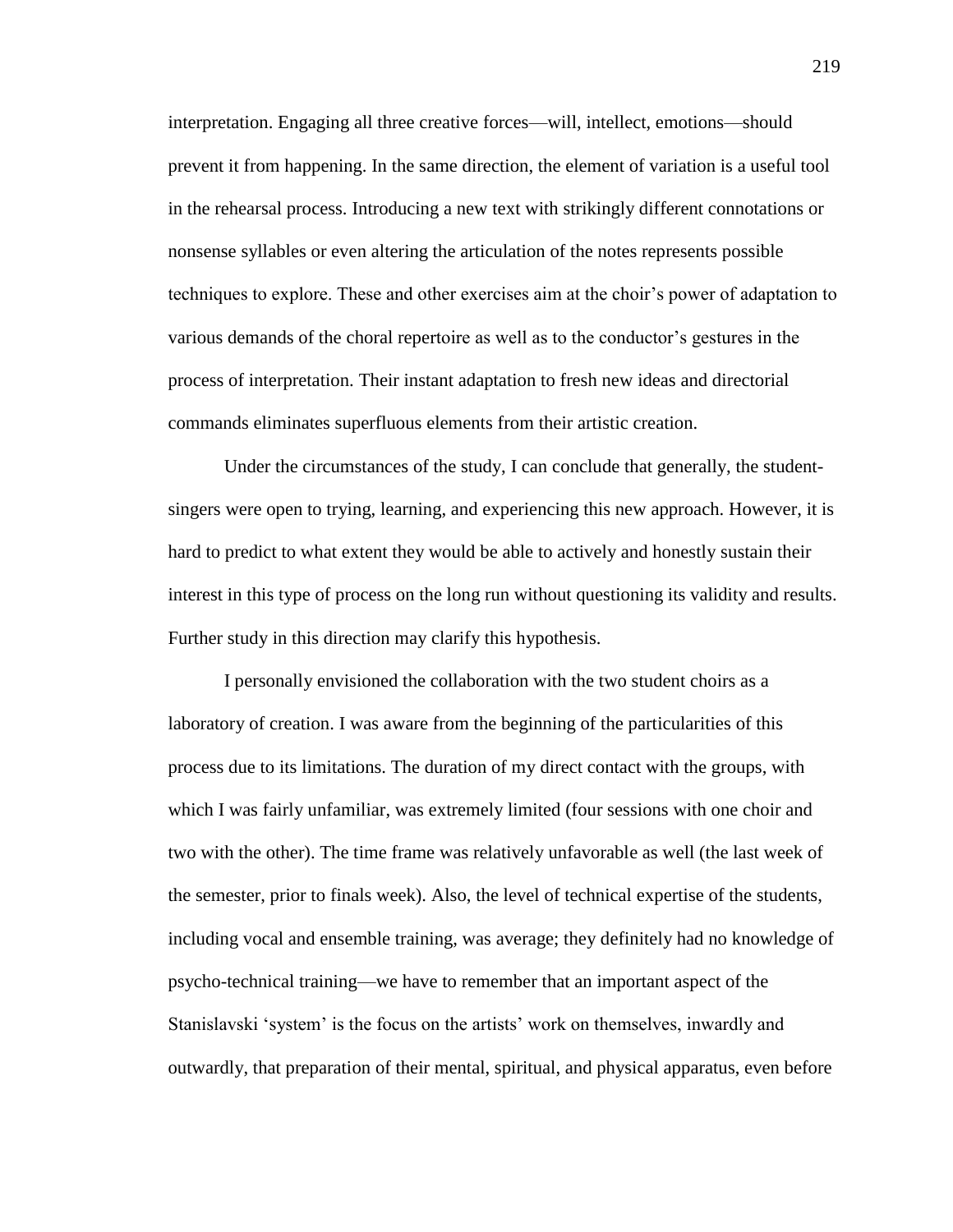any work on the repertoire and on creating a role takes place. The fact that both groups had already known the pieces to be rehearsed was both a positive and a negative because of the limited time, the fact that the singers did not have to 'learn the notes' was a positive aspect, while their prior knowledge of the music eliminated the possibility to test the stage of learning a new piece through psycho-technical methods.

The findings of this study reveal the fact that choral singers and conductors are subject to similar creative processes that are specific to actors as described by Constantin Stanislavski in his writings. Consequently, a psycho-technical approach to choral rehearsal and performance should include mental, emotional, and physical preparation over a prolonged period of time in order to ready the musician as a whole person for true and valuable artistic creations through the choral performance. The conductor and the singers must place themselves 'in the role' of the piece. This should not be done 'in general,' leaving the details of interpretation to chance or as if inspiration will descend upon the performer through some kind of divine grace. The process has to take the artist through a thorough assimilation of all the aspects of the choral piece, with focus on its given circumstances—notes, rhythms, textures, harmonic context, text, subtext, semantics, ideas, imagery, message, etc. When there is need for more concrete or defined elements for the singers to justify their 'character' while experiencing it through the physical act of singing their parts, they should mentally create circumstances for themselves in the truthful reality of their imagination through 'magic if.' These imaginative circumstances must be proper to the subject and context of the choral piece and should stimulate the singers' inner activity, which in turn should engage their subconscious for creative artistic inspiration. However, similarly to what Stanislavski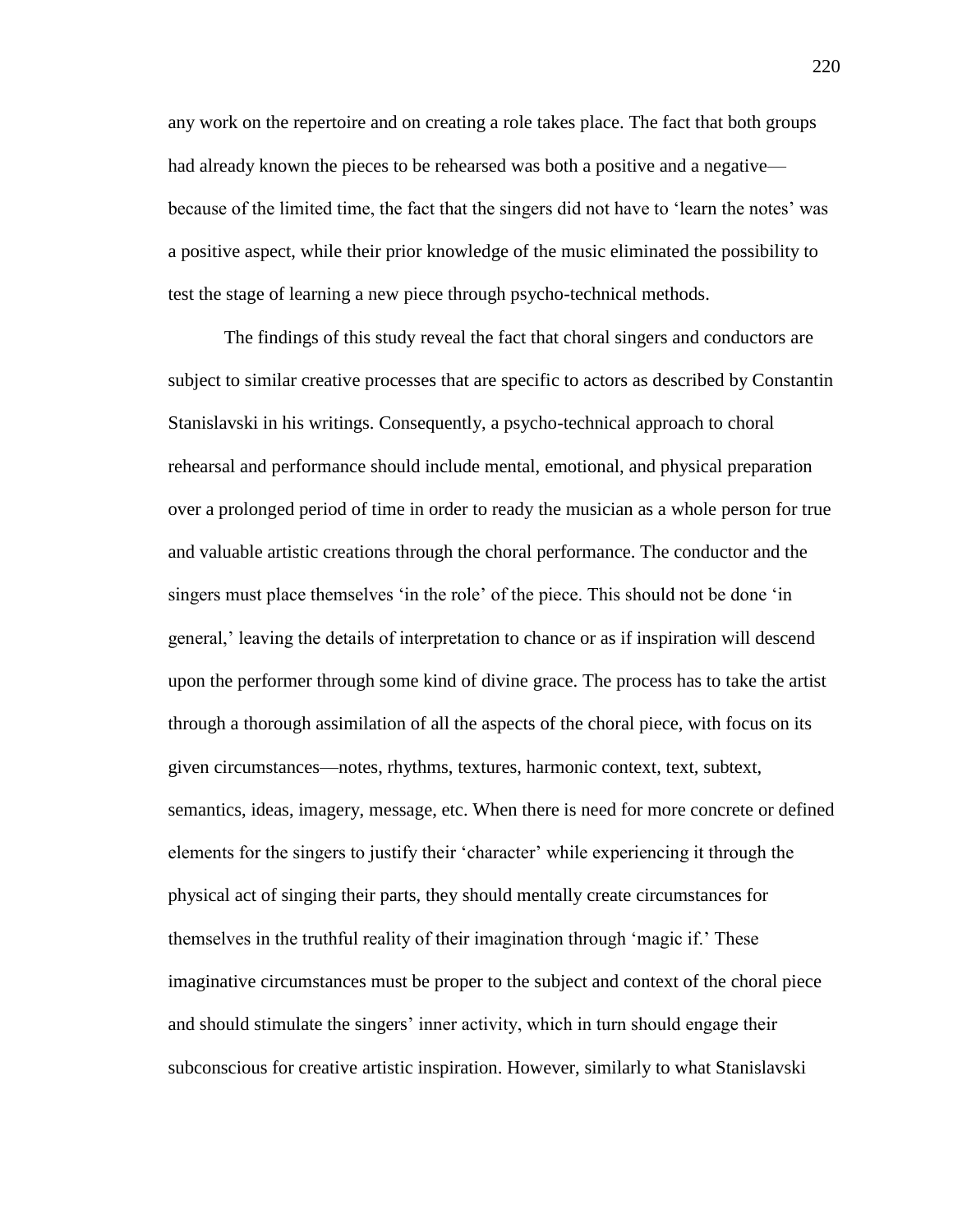points out in his acting theory, inspiration should not be a goal in itself for the choir member, but the result of conscious psycho-technique that provides the means to a creative state in the performer, as opposed to the regular existential state of daily life.

Finally, this research opens a new chapter in the phenomenology of choral rehearsal and performance. It brings clarification to the mechanisms and processes of producing artistic choral music through concepts of inestimable value that are drawn from the art of the theater as codified by Constantin Stanislavski in his monumental literary works on acting. The relevance of this approach is demonstrated by the practical study that this researcher conducted with two choral ensembles and by its results as well as by the substantial contribution of Marin Constantin and his implementation of psychotechnique in the artistic activity of the Romanian National Chamber Choir *Madrigal*.

My hope is that this research represents an inspiration for fellow choral conductors and for their choral ensembles to pursue new methodologies and techniques in rehearsal and performance, such as the one presented here. I urge them to promote in their work further practical study on the use of psycho-technical approaches over a long period of time. Significant work on the applicability of key elements from the Stanislavski 'system' to the choral art is needed especially in the areas of formation of individual choristers as true artists by focusing on shaping their inner and outer creative state, on building ensemble unity of expression of emotions that are in 'unison' with the ones of the conductor, and on developing an effective and meaningful vocabulary of conducting gestures.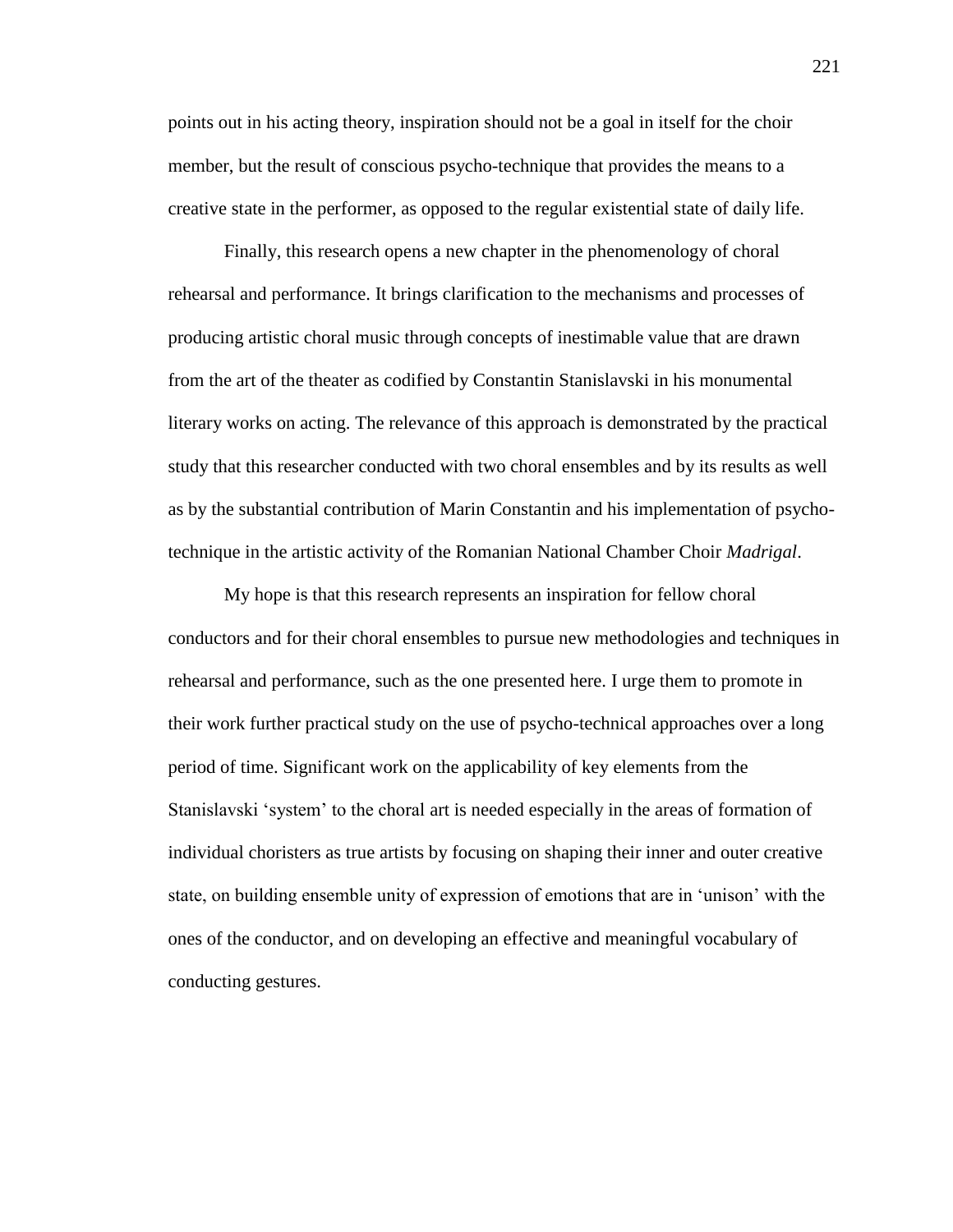## **BIBLIOGRAPHY**

- Ambrosio, Nora. *Learning about Dance: Dance As and Art Form and Entertainment*. Dubuque, Iowa: Kendall/Hunt, 2003.
- Benedetti, Jean. *Stanislavski: An Introduction.* New York: Theatre Arts Books, 1982.
- Bruehl, Bill. *The Technique of Inner Action: The Soul of a Performer's Work.* Portsmouth, NH: Heinemann, 1996.
- Carnicke, Sharon M. *Stanislavsky in Focus.* Abingdon, Oxon, UK: Routledge/OPA, 2003.
- Coger, Leslie Irene. ―Stanislavski Changes His Mind.‖ *The Tulane Drama Review* 9, no. 1 (Autumn, 1964): 63-68.
- Cole, Toby, compiler. *Acting: A Handbook of the Stanislavski Method.* Revised Edition. Introduction by Lee Strasberg. New York: Crown Publishers, Inc., 1955.
- Constantinescu, Grigore. *Madrigal sau magia sunetelor (Madrigal or the Magic of the Sounds).* Bucharest, Romania: Editura Didactică şi Pedagogică, 1995.
- Dickau, David C. *If Music Be the Food of Love* (choral octavo)*.* Colla Voce Music, 2001.
- Duranty, Walter. "Russian Players Coming to America." *The New York Times*, August 28, 1922.
- Easty, Edward Dwight. *On Method Acting.* New York: House of Collectibles, Inc., 1973.
- ―Elizabeth Reynolds Hapgood Papers.‖ \*T-Mss 1992-039. Billy Rose Theatre Division, The New York Public Library for the Performing Arts.
- Grau, Alberto. *Kasar mie la gaji (The Earth is tired)* (choral octavo). earthsongs, 1991.
- Gordon, Mel. *The Stanislavsky Technique: Russia. A Workbook for Actors*. New York: Applause Theatre Book Publishers, 1987.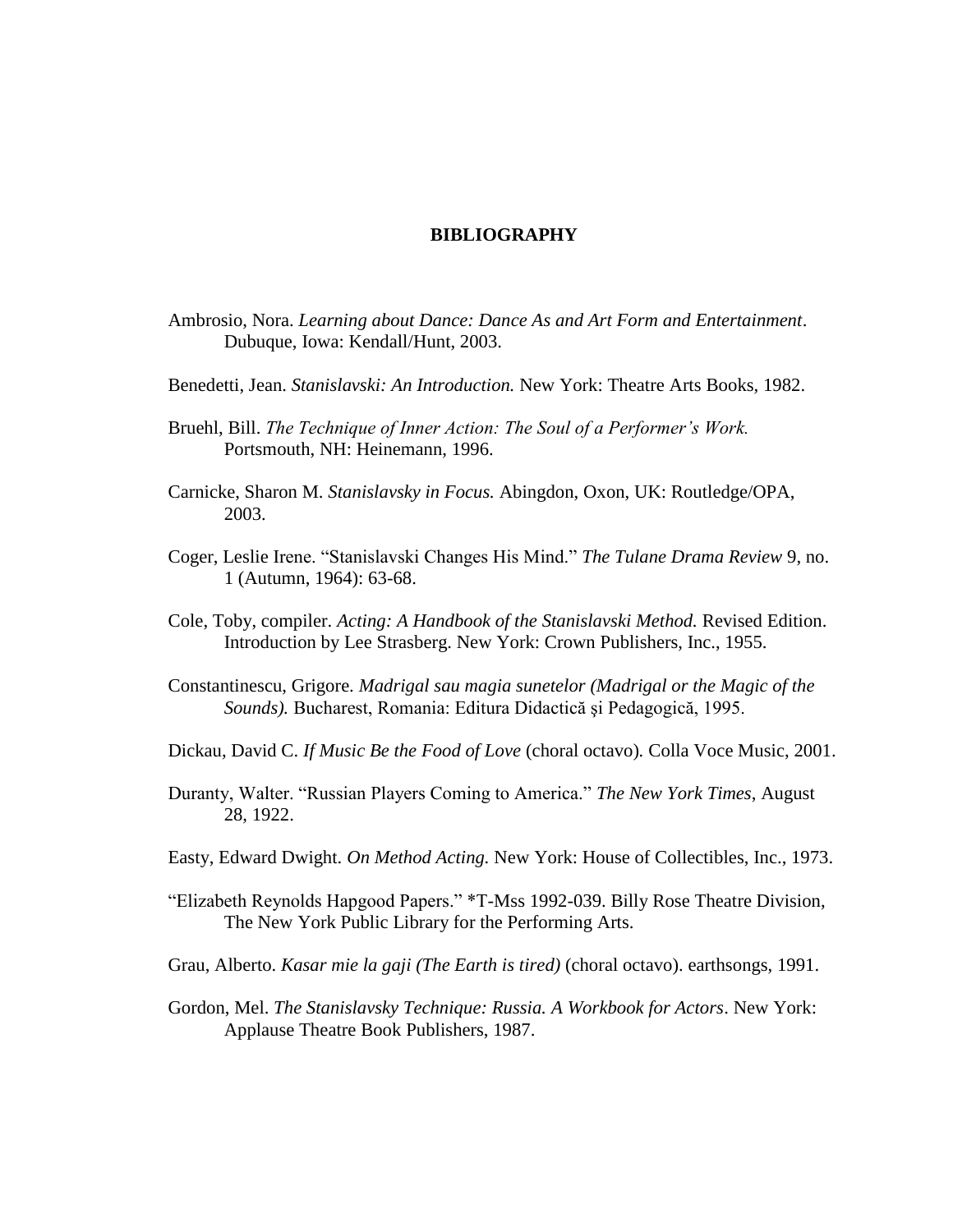- Gray, Paul. "Stanislayski and America: A Critical Chronology." *The Tulane Drama Review* 9, no. 2 (Winter 1964): 21-60.
- Harris, Julie, Sonia Moore, and Janet Stampfl, prod. *Stanislavski's Final Technique: Solution to Spontaneity On Stage* (videotape). American Center for Stanislavski Theatre Art (ACSTA), Inc., 1991.
- Krasner, David, ed. *Method Acting Reconsidered: Theory, Practice, Future.* New York: St. Martin's Press, 2000.
- Kuhlke, William. "Book Review: Stanislavski in Rehearsal by Vasily Osipovich Toporkov, Christine Edwards.‖ *Theatre Journal* 32, no. 3 (October, 1980): 403-4.

———. ―Book Review: *Stanislavski on Opera* by Constantin Stanislavski and Pavel Rumyantsev.‖ *Educational Theatre Journal* 29, no. 2 (May 1977): 281-2.

- Kübler-Ross, Elizabeth. *On Death and Dying.* New York: Macmillan, 1969.
- Levin, Irina and Igor Levin. *The Stanislavsky Secret: Not a System, Not a Method But a Way of Thinking*. Colorado Springs, Colorado: Meriwether Publishing Ltd., 2002.

———. *Working on the Play and the Role: The Stanislavsky Method for Analyzing the Characters in a Drama.* Chicago: Ivan R. Dee, Inc., 1992.

- Loney, Glenn. "Book Review: *Stanislavski on Opera* by Constantin Stanislavski, Pavel Rumyantsev, and Elizabeth Reynolds Hapgood.‖ *Performing Arts Journal* 1, no. 2 (Autumn, 1976): 98-101.
- MacGregor, Robert M. "Letter from Robert M. MacGregor." The Tulane Drama Review 9, no. 4 (Summer 1965): 209-15.

Manderino, Ned. *All About Method Acting.* Los Angeles: Manderino Books, 1985.

———. *The Transpersonal Actor: Reinterpreting Stanislavski.* Los Angeles: Manderino Books, 1989.

- Marin, Constantin. *Arta construcţiei şi interpretării corale (The Mastery of Choral Structure and Performance)*. Boxed set of 10 compact discs in Romanian with English translation. The Romanian National Chamber Choir *Madrigal*, performer. Bucharest, Romania: Electrecord, 1993.
- Merlin, Bella. *Beyond Stanislavsky: The Psycho-Physical Approach to Actor Training.*  New York: Routledge, 2001.

———. *Konstantin Stanislavsky.* New York: Routledge, 2003.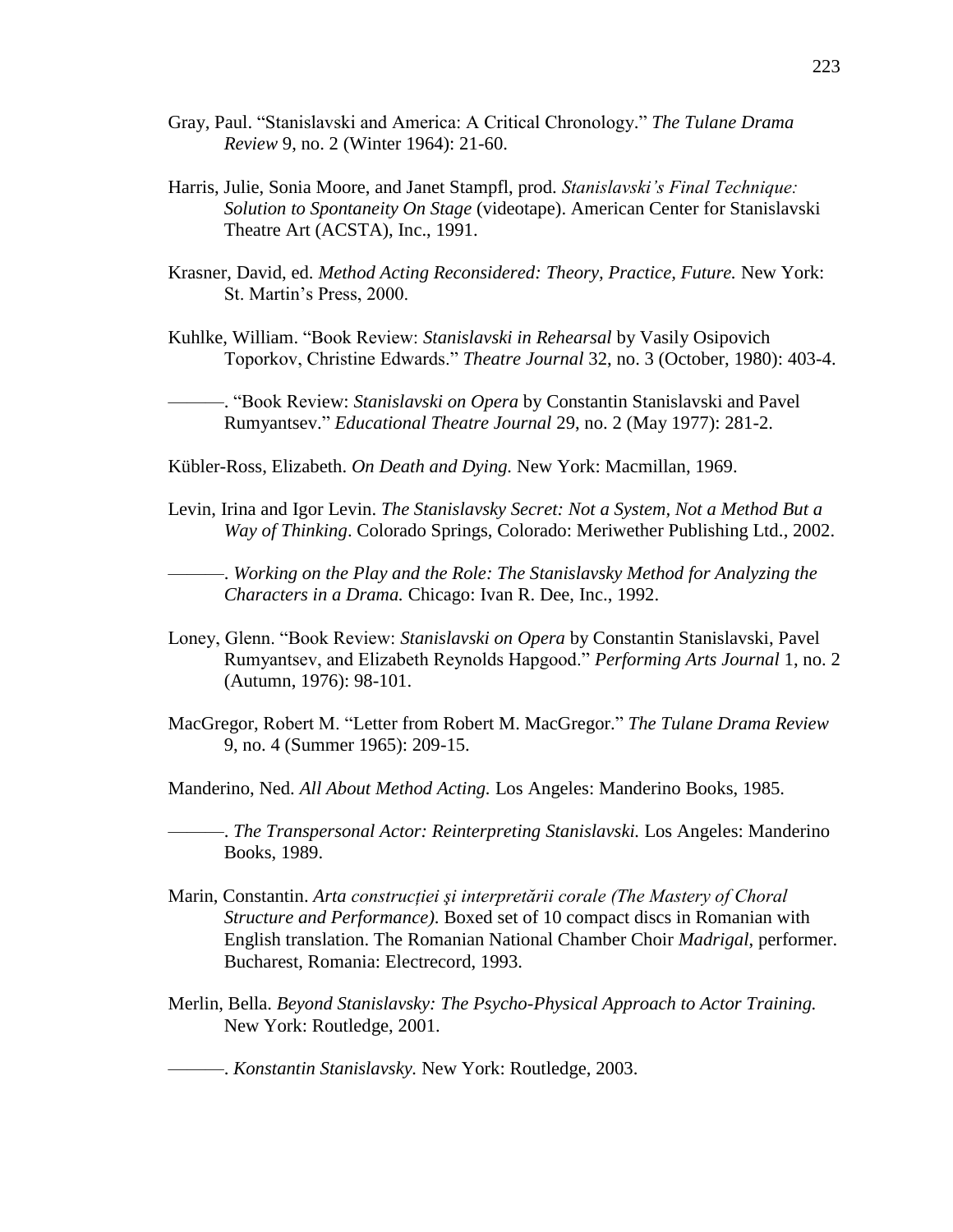- ———. *The Complete Stanislavsky Toolkit.* Hollywood, California: Drama Publishers, 2007.
- Mitchell, John D., George Drew, and Miriam P. Mitchell. "The Moscow Art Theatre in Rehearsal." *Educational Theatre Journal* 12, no. 4 (December 1960): 276-84.
- Moore, Sonia. *Stanislavski Revealed: The Actor's Guide to Spontaneity on Stage.* New York: Applause Theatre Books, 1991.

———. *The Stanislavski System: The Professional Training of the Actor. Digested from the Teachings of Konstantin S. Stanislavski.* New York: Penguin Books, 1984.

- Munk, Erika, ed. *Stanislavski and America: An Anthology from the Tulane Drama Review.* Greenwich, Conn.: Fawcett Publications, Inc., 1967.
- Norvelle, Lee. "Stanislavski Revisited." *Educational Theatre Journal* 14, no. 1 (March, 1962): 29-37.
- Păuța Pieslak, Sabina. "Romania's Madrigal Choir and the Politics of Prestige." *Journal of Musicological Research* 26 (2007): 215-240.
- Pia, Albert. *Acting the Truth: The Acting Principles of Constantin Stanislavski and Exercises. A Handbook for Actors, Directors, and Instructors of Theatre*. Bloomington, Indiana: Author House, 2006.
- Plumlee, Linda K. *Acting the Dance: An Application of the Stanislavski Acting Method*. Master's Thesis, Texas Woman's University, 1989.
- Sava, Iosif, and Marin Constantin. *Constelaţia Madrigal (The Madrigal Constellation)*. Bucharest, Romania: Editura Muzicală, 1993.
- Sexton Cain, Natasia. "Sara Teasdale at 125: Her Lyric Poetry Still Inspires Lovely Music.‖ *Choral Journal* 50, no. 4 (November 2009), 8-18.
- Stanislavski, Constantin. *My Life in Art.* New York: Routledge/Theatre Arts Books, reprinted 1996.
- Stanislavski, Constantin. *Stanislavski on the Art of the Stage.* London: Faber and Faber Limited, 1950.
- Stanislavski, Constantin, and Elizabeth Reynolds Hapgood, ed. and transl. *An Actor's Handbook: An Alphabetical Arrangement of Concise Statements on Aspects of Acting*. New York: Theatre Arts Books/Methuen, Inc., reprinted 1987.